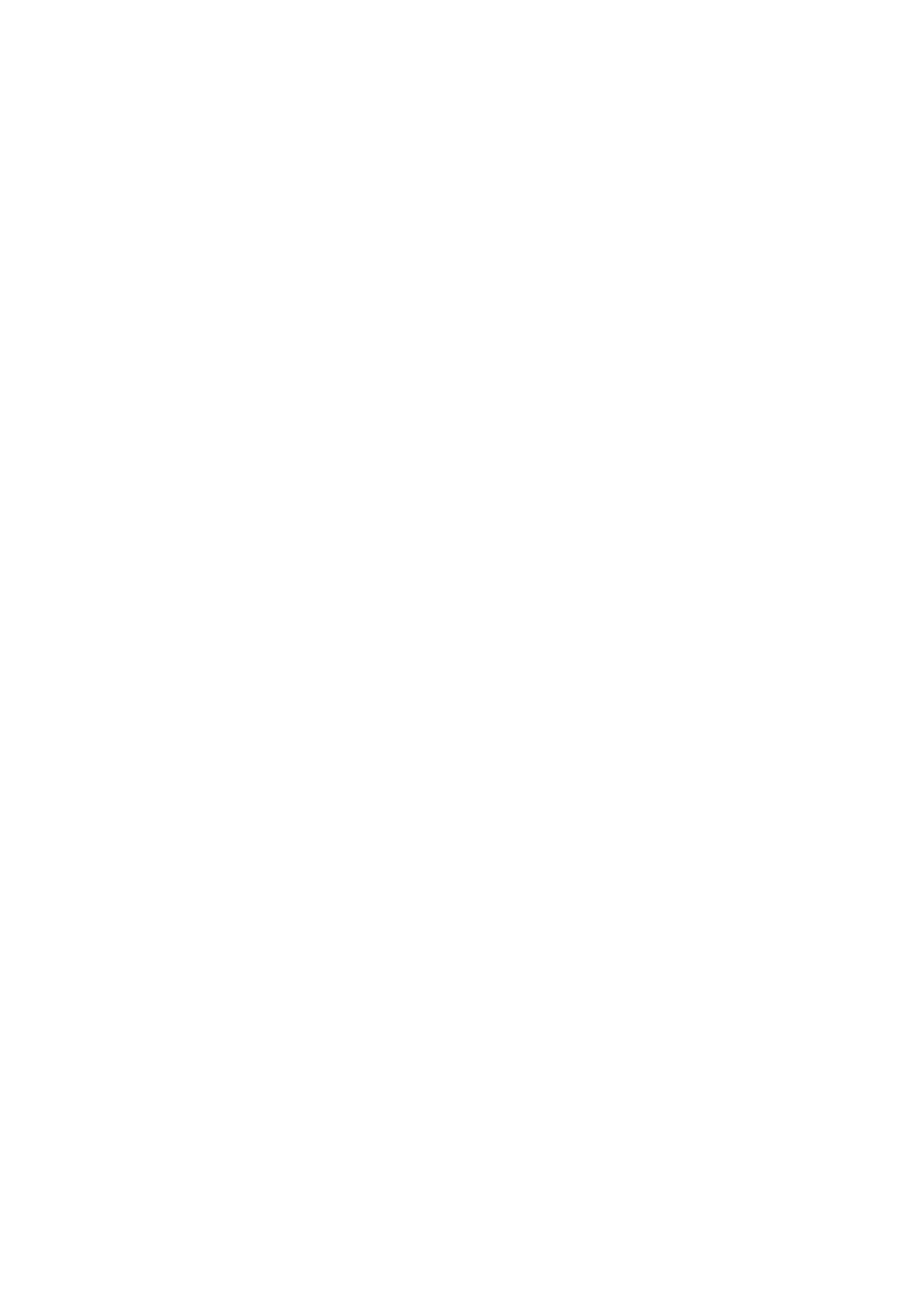

# **COMPANIES ACT**

# **Arrange[ment of Sections](#page-12-1)**

## **Section**

| <b>PART I - PRELIMINARY</b>    |                                                                | 13 |
|--------------------------------|----------------------------------------------------------------|----|
| $\mathbf{1}$<br>$\overline{2}$ |                                                                |    |
| <b>MATTERS</b>                 | PART II - CONSTITUTION OF COMPANIES AND INCIDENTAL             | 13 |
|                                | <b>DIVISION 1 - FORMATION</b>                                  | 13 |
| 3<br>4<br>5<br>6<br>7          | Prohibition of partnership, etc., exceeding certain numbers 15 |    |
|                                | DIVISION 2 - MEMORANDUM AND ARTICLES                           | 15 |
| 8<br>9<br>10<br>11             | Adoption and application of Articles in the Second Schedule 16 |    |
|                                | <b>DIVISION 3 - REGISTRATION</b>                               | 16 |
| 12<br>13                       |                                                                |    |
|                                | <b>DIVISION 4 - NAMES OF COMPANIES</b>                         | 17 |
| 14<br>15<br>16<br>17           |                                                                |    |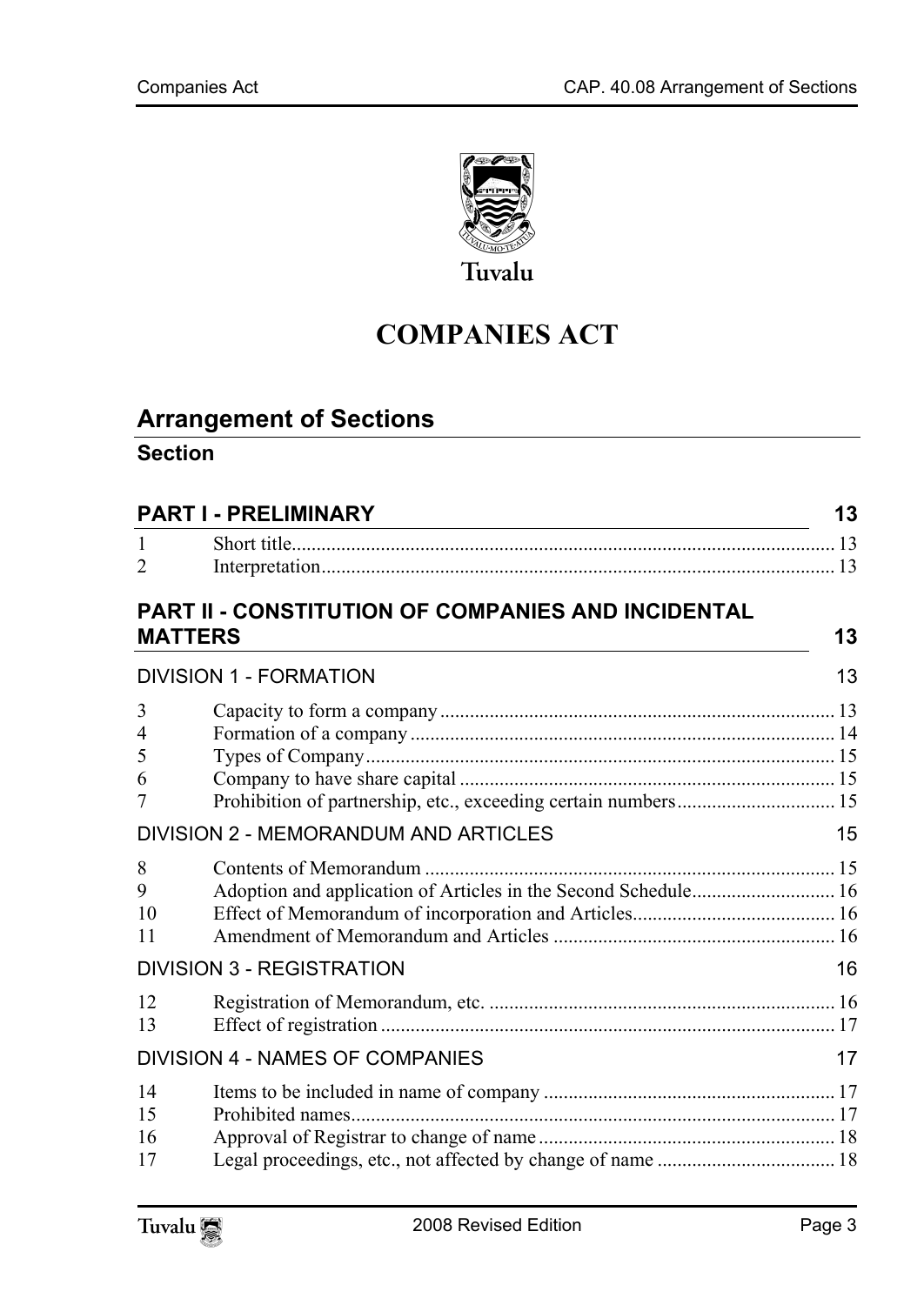|                                                                      | <b>DIVISION 5 - PROPRIETARY COMPANIES</b>                                           | 18 |
|----------------------------------------------------------------------|-------------------------------------------------------------------------------------|----|
| 18<br>19<br>20<br>21<br>22<br>23<br>24<br>25<br>26<br>27<br>28<br>29 | Determining number of members of proprietary company19                              |    |
|                                                                      | DIVISION 6 - MEMBERS AND SHAREHOLDERS OF COMPANY AND<br><b>LIABILITY OF MEMBERS</b> | 23 |
| 30<br>31<br>32                                                       |                                                                                     |    |
|                                                                      | PART III - PRE-INCORPORATION CONTRACTS AND CAPACITY<br><b>AND POWERS OF COMPANY</b> | 25 |
| 33<br>34                                                             |                                                                                     |    |
| 35<br>36<br>37                                                       | Effect of and reliance on restrictions in Memorandum of company26                   |    |
| 38<br>39                                                             |                                                                                     |    |
| 40<br>41<br>42                                                       |                                                                                     |    |
| 43                                                                   |                                                                                     |    |
|                                                                      | PART IV - SHARES, DEBENTURES AND CHARGES<br><b>DIVISION 1 - PROSPECTUSES</b>        | 30 |
| 44                                                                   |                                                                                     | 30 |
| 45<br>46<br>47<br>48                                                 | Restriction on alteration of terms mentioned in prospectus, etc. 34                 |    |
|                                                                      | DIVISION 2 - RESTRICTIONS ON ALLOTMENTS                                             | 35 |
| 49                                                                   |                                                                                     |    |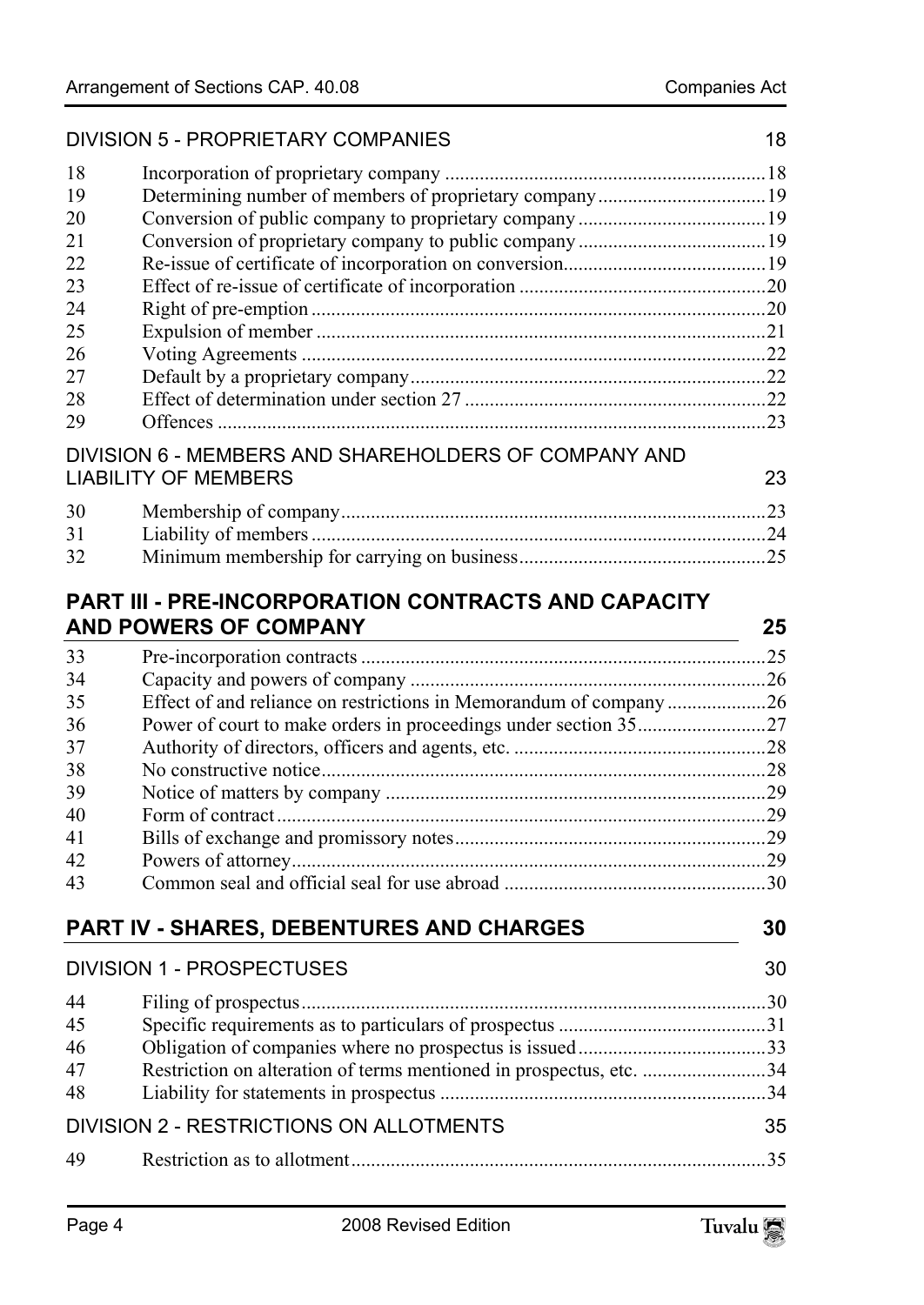| 50<br>51<br>52<br>53                                                                         |                                                                                                       |    |
|----------------------------------------------------------------------------------------------|-------------------------------------------------------------------------------------------------------|----|
|                                                                                              | DIVISION 3 - FINANCIAL ASSISTANCE BY COMPANY IN ACQUISITION<br>OF OWN SHARES, COMMISSION AND DISCOUNT | 39 |
| 54<br>55<br>56                                                                               |                                                                                                       |    |
|                                                                                              | <b>DIVISION 4 - PAYMENT FOR SHARES</b>                                                                | 42 |
| 57<br>58<br>59<br>60<br>61                                                                   | Arrangement for issue of shares made before incorporation of company  43                              |    |
|                                                                                              | <b>DIVISION 5 - SHARES</b>                                                                            | 44 |
| 62<br>63<br>64<br>65<br>66<br>67<br>68<br>69<br>70<br>71<br>72<br>73<br>74<br>75<br>76<br>77 |                                                                                                       |    |
|                                                                                              | <b>DIVISION 6 - DEBENTURES</b>                                                                        | 52 |
| 78<br>79<br>80<br>81<br>82<br>83<br>84<br>85<br>86<br>87                                     | Cases in which trust deed must be executed and contents of trust deed52                               |    |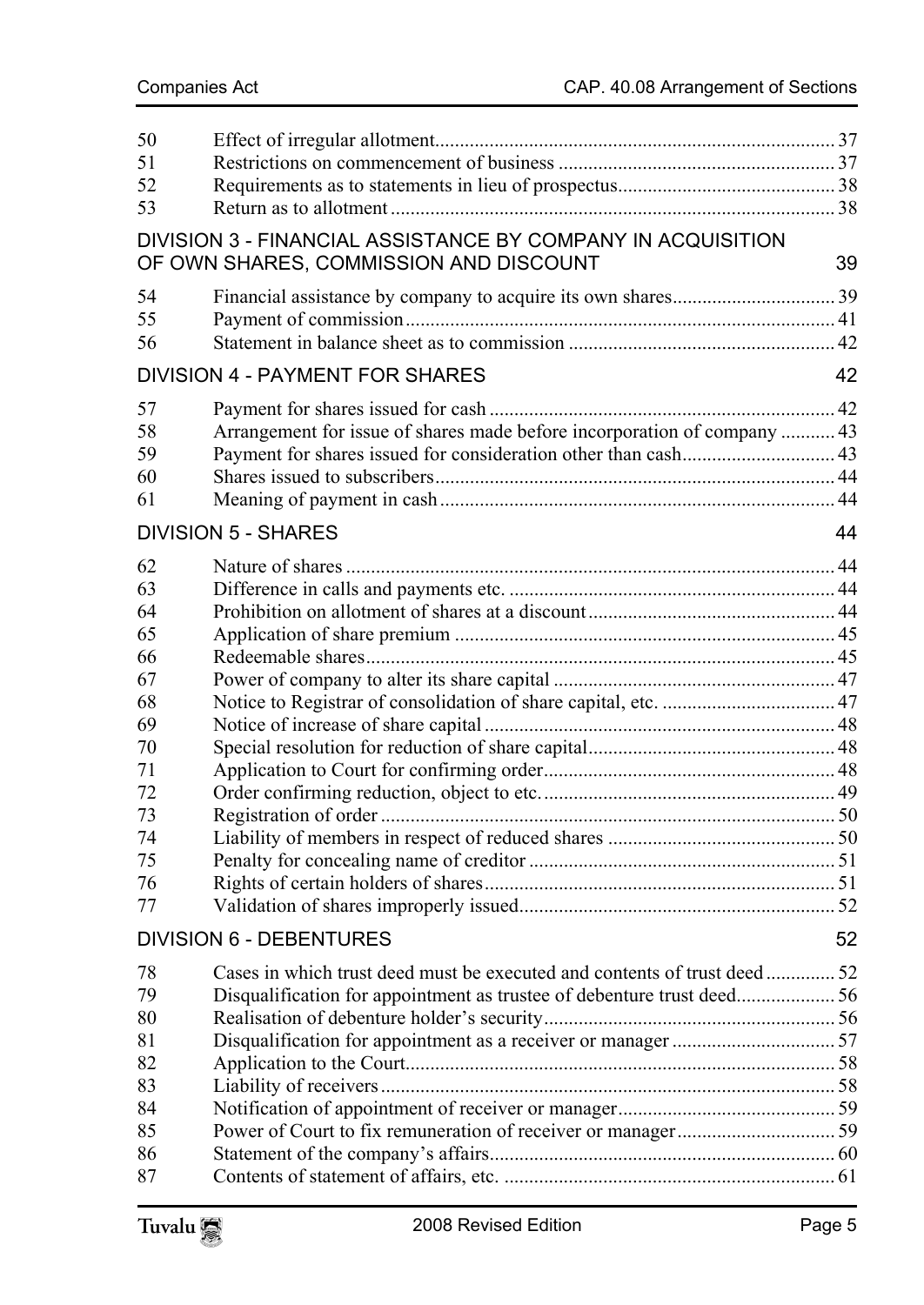| 88<br>89       |                                                                         |    |
|----------------|-------------------------------------------------------------------------|----|
|                | <b>DIVISION 7 - TITLES AND TRANSFERS</b>                                | 63 |
| 90             |                                                                         |    |
| 91             |                                                                         |    |
| 92             |                                                                         |    |
| 93             |                                                                         |    |
| 94             |                                                                         |    |
| 95             |                                                                         |    |
|                | <b>DIVISION 8 - REGISTRATION OF CHARGES</b>                             | 67 |
| 96             |                                                                         |    |
| 97             |                                                                         |    |
| 98             |                                                                         |    |
| 99             |                                                                         |    |
| 100            |                                                                         |    |
| 101            |                                                                         |    |
| 102            |                                                                         |    |
| 103            |                                                                         |    |
| 104<br>105     |                                                                         |    |
| 106            |                                                                         |    |
| 107            |                                                                         |    |
| 108            |                                                                         |    |
|                | <b>PART V - MANAGEMENT AND ADMINISTRATION</b>                           | 73 |
|                | DIVISION 1 - REGISTERED OFFICE AND NAME                                 | 73 |
|                |                                                                         |    |
| 109<br>110     |                                                                         |    |
|                | DIVISION 2 - REGISTERS OF MEMBERS AND OF DEBENTURE                      |    |
| <b>HOLDERS</b> |                                                                         | 75 |
| 111            |                                                                         |    |
| 112            |                                                                         |    |
| 113            |                                                                         |    |
| 114            |                                                                         |    |
| 115            | Trusts not to be entered in register of members or debenture holders 77 |    |
| 116            |                                                                         |    |
|                | DIVISION 3 - DIRECTORS AND OFFICERS                                     | 78 |
| 117            |                                                                         |    |
| 118            |                                                                         |    |
| 119            |                                                                         |    |
| 120            |                                                                         |    |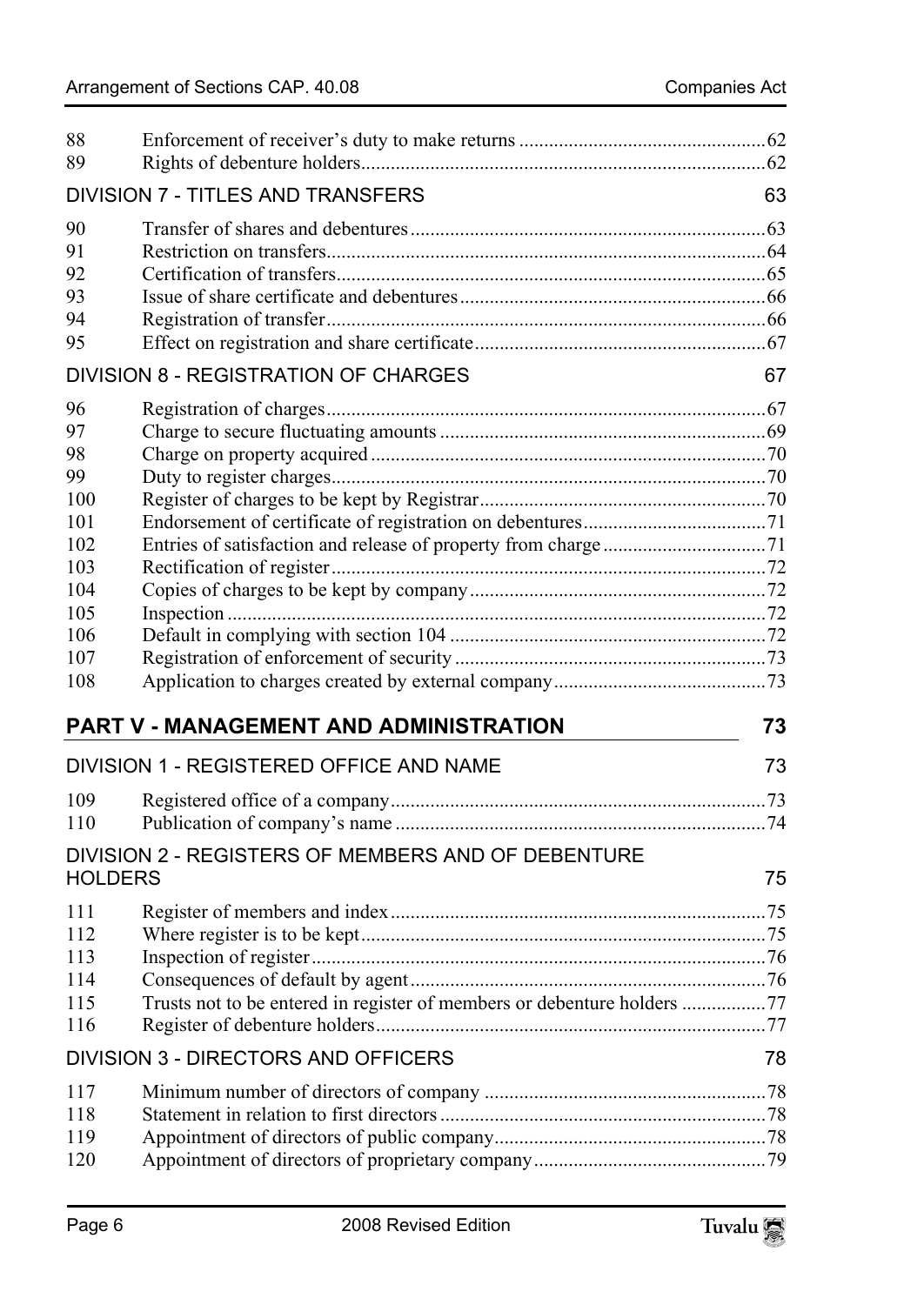| 121 | Application of section 119 or 120 where company converts under section          |    |
|-----|---------------------------------------------------------------------------------|----|
| 122 |                                                                                 |    |
| 123 |                                                                                 |    |
| 124 |                                                                                 |    |
| 125 |                                                                                 |    |
| 126 |                                                                                 |    |
| 127 |                                                                                 |    |
| 128 |                                                                                 |    |
| 129 |                                                                                 |    |
| 130 |                                                                                 |    |
| 131 |                                                                                 |    |
| 132 | Compensation for loss of office by a director on transfer of company's          |    |
| 133 |                                                                                 |    |
| 134 |                                                                                 |    |
| 135 |                                                                                 |    |
| 136 |                                                                                 |    |
| 137 |                                                                                 |    |
| 138 |                                                                                 |    |
| 139 |                                                                                 |    |
| 140 |                                                                                 |    |
|     | DIVISION 4 - MEETINGS AND PROCEEDINGS                                           | 97 |
| 141 |                                                                                 |    |
| 142 | Circumstances in which proprietary company need not hold annual general         |    |
| 143 |                                                                                 |    |
| 144 |                                                                                 |    |
| 145 | Provision allowing shorter notice void and place where meetings to be held  100 |    |
| 146 |                                                                                 |    |
| 147 |                                                                                 |    |
| 148 |                                                                                 |    |
| 149 |                                                                                 |    |
| 150 |                                                                                 |    |
| 151 |                                                                                 |    |
| 152 |                                                                                 |    |
| 153 |                                                                                 |    |
| 154 |                                                                                 |    |
| 155 |                                                                                 |    |
| 156 |                                                                                 |    |
| 157 | Application to Court to declare that resolution was not passed or was not       |    |
|     |                                                                                 |    |
| 158 |                                                                                 |    |
| 159 |                                                                                 |    |
| 160 |                                                                                 |    |
|     |                                                                                 |    |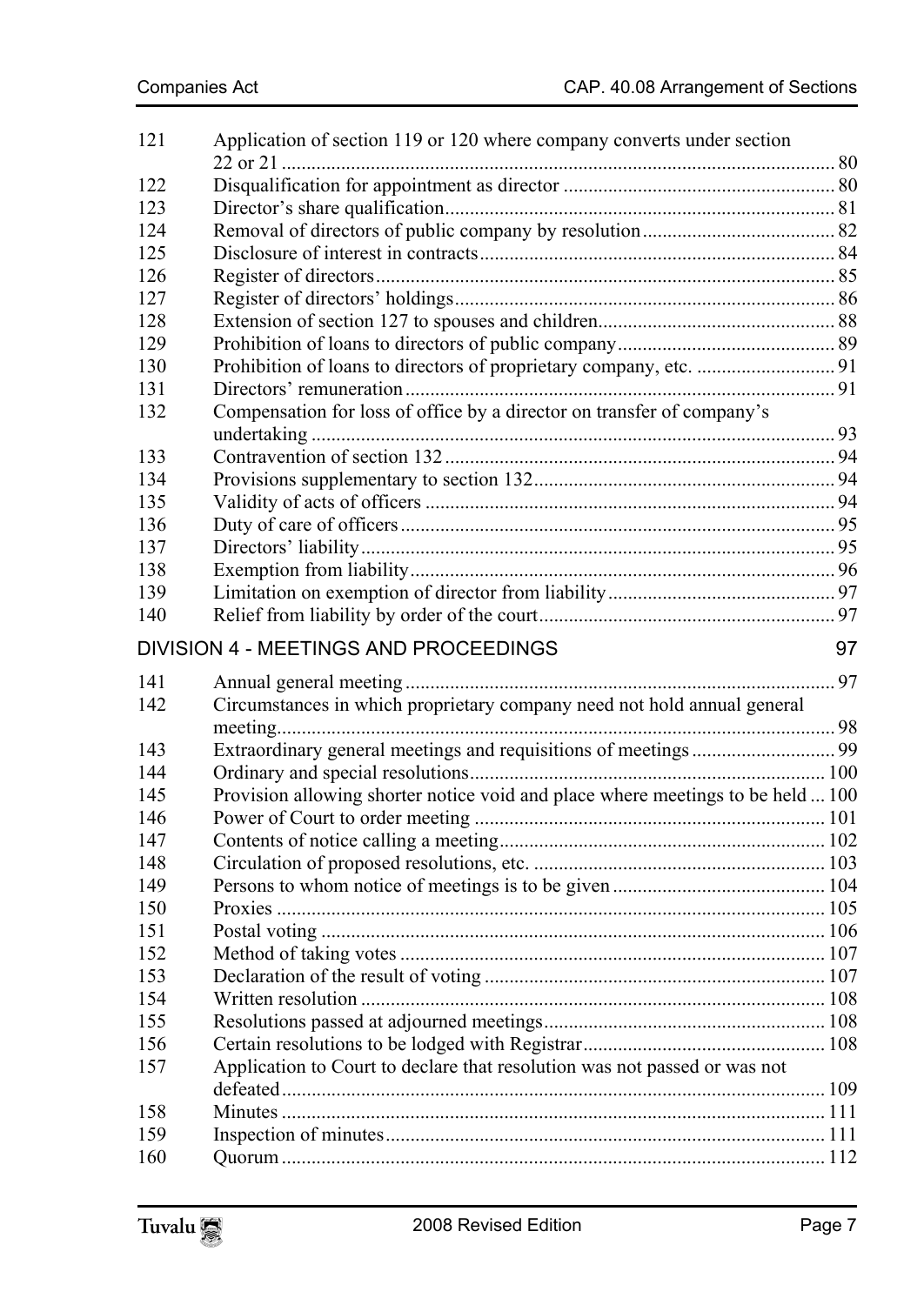|                                 | <b>DIVISION 5 - ANNUAL RETURNS</b>                                                                                                                         | 112  |
|---------------------------------|------------------------------------------------------------------------------------------------------------------------------------------------------------|------|
| 161<br>162<br>163<br>164        |                                                                                                                                                            |      |
|                                 | <b>PART VI - ACCOUNTS AND AUDIT</b>                                                                                                                        | 115  |
|                                 | <b>DIVISION 1 - ACCOUNTS</b>                                                                                                                               | 115  |
| 165<br>166<br>167<br>168        |                                                                                                                                                            |      |
|                                 | DIVISION 2 - DIRECTORS' ANNUAL REPORTS                                                                                                                     | 119  |
| 169                             |                                                                                                                                                            |      |
|                                 | <b>DIVISION 3 - AUDITORS</b>                                                                                                                               | 120  |
| 170<br>171<br>172<br>173<br>174 | Supplementary provisions relating to appointment and removal of auditors122<br>Auditors' report and right of access to books and to attend and be heard at |      |
|                                 |                                                                                                                                                            |      |
| 175<br><b>REPORTS</b>           | DIVISION 4 - SIGNING AND CIRCULATION OF ACCOUNTS AND                                                                                                       | 127  |
| 176                             |                                                                                                                                                            |      |
|                                 | <b>DIVISION 5 - DIVIDENDS</b>                                                                                                                              | 128  |
| 177                             |                                                                                                                                                            |      |
|                                 | <b>PART VII - INSPECTIONS AND INVESTIGATIONS</b>                                                                                                           | 128  |
|                                 | <b>DIVISION 1 - GENERAL</b>                                                                                                                                | 128  |
| 178                             |                                                                                                                                                            | .128 |
|                                 | DIVISION 2 - APPOINTMENTS BY THE MINISTER                                                                                                                  | 129  |
| 179<br>180<br>181<br>182        |                                                                                                                                                            |      |
| 183                             | Interested person failing to comply with requirements of this Division 131                                                                                 |      |
| 184<br>185                      |                                                                                                                                                            |      |
|                                 |                                                                                                                                                            |      |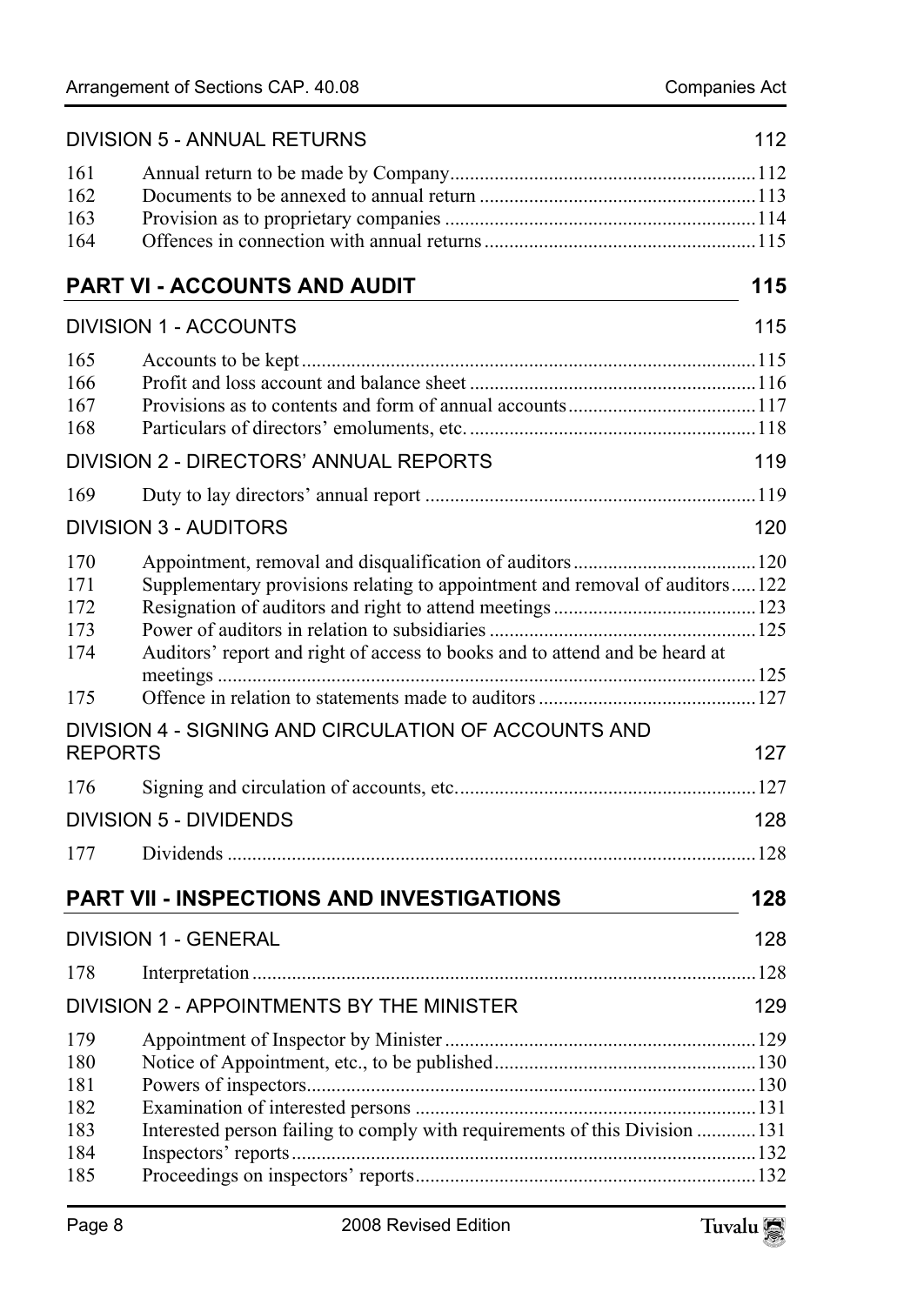| 186        |                                                                               |     |
|------------|-------------------------------------------------------------------------------|-----|
| 187        |                                                                               |     |
| 188        |                                                                               |     |
| 189<br>190 |                                                                               |     |
|            | DIVISION 3 - APPOINTMENT BY THE COURT                                         | 134 |
|            |                                                                               |     |
| 191        |                                                                               |     |
| 192<br>193 |                                                                               |     |
| 194        |                                                                               |     |
| 195        |                                                                               |     |
|            |                                                                               |     |
|            | PART VIII - ARRANGEMENTS AND RECONSTRUCTION                                   | 136 |
| 196<br>197 | Information as to compromises with creditors and members  137                 |     |
| 198        | Provisions for facilitating reconstruction and amalgamation of companies  138 |     |
| 199        | Power to acquire shares of shareholders dissenting from scheme or             |     |
|            |                                                                               |     |
|            | <b>PART IX - REMEDIES AND OFFENCES</b>                                        | 141 |
|            |                                                                               |     |
|            | <b>DIVISION 1 - INTERPRETATION</b>                                            | 141 |
| 200        |                                                                               |     |
|            | <b>DIVISION 2 - DERIVATIVE ACTIONS</b>                                        | 142 |
| 201        |                                                                               |     |
| 202        |                                                                               |     |
|            | DIVISION 3 - PROTECTION FROM OPPRESSION                                       | 143 |
| 203        |                                                                               |     |
| 204        |                                                                               |     |
| 205        |                                                                               |     |
|            | DIVISION 4 - RECTIFICATION OF RECORDS                                         | 145 |
| 206        |                                                                               |     |
| 207        |                                                                               |     |
|            | DIVISION 5 - MISCELLANEOUS PROVISIONS WITH RESPECT TO                         |     |
|            | <b>REGISTRAR</b>                                                              | 146 |
| 208        |                                                                               |     |
| 209        |                                                                               |     |
|            | DIVISION 6 - RESTRAINING OR COMPLIANCE ORDER                                  | 147 |
| 210        |                                                                               |     |
|            | <b>DIVISION 7 - GENERAL</b>                                                   | 147 |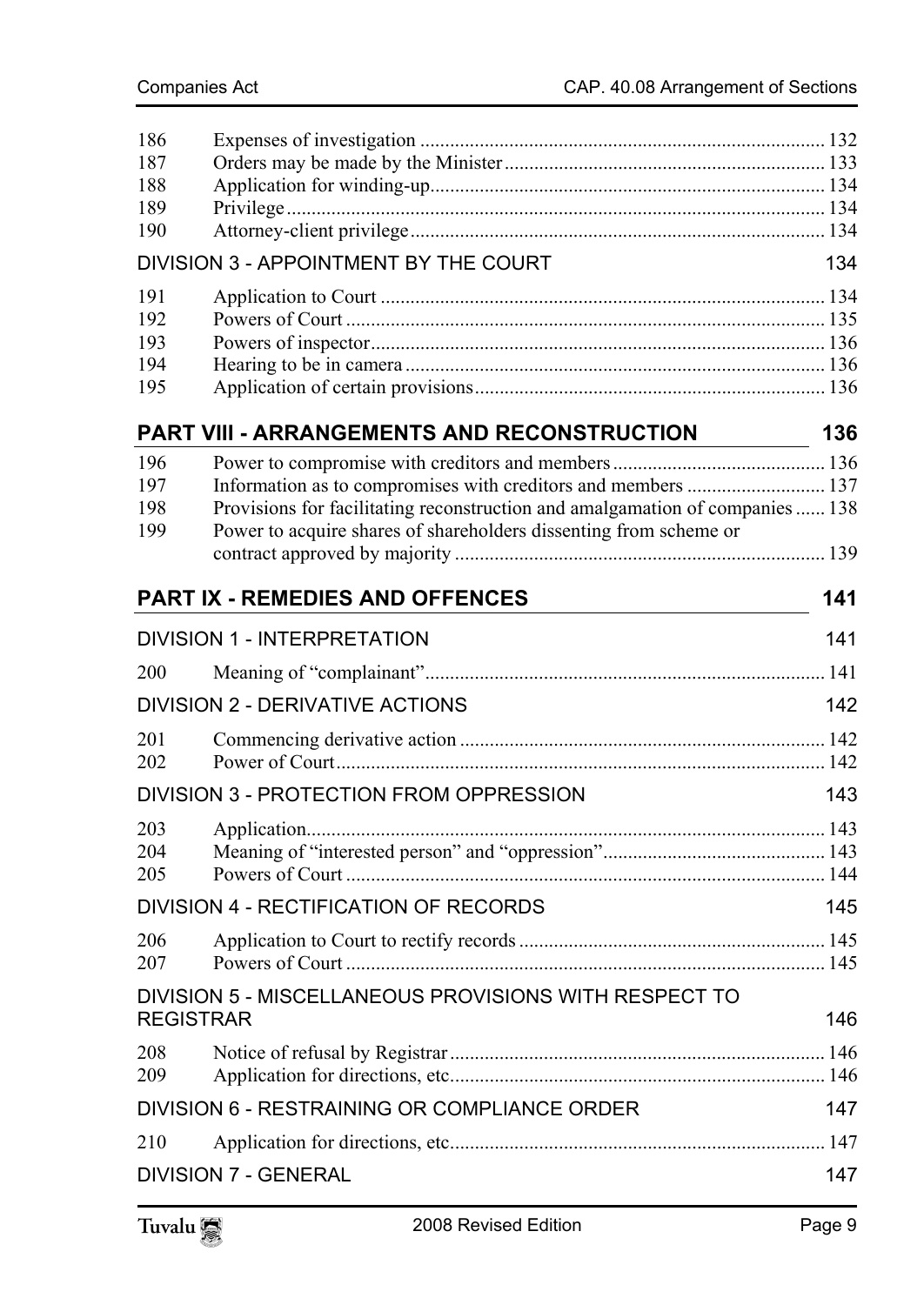| 211 |                              |     |
|-----|------------------------------|-----|
| 212 |                              |     |
|     | <b>DIVISION 8 - OFFENCES</b> | 148 |
| 213 |                              |     |
| 214 |                              |     |
| 215 |                              |     |
| 216 |                              |     |
| 217 |                              |     |
| 218 |                              |     |
| 219 |                              |     |

# **PART X - EXTERNAL COMPANIES** 150

| TUVALU                                                               | 150                                                     |
|----------------------------------------------------------------------|---------------------------------------------------------|
|                                                                      |                                                         |
| Documents to be delivered to Registrar by external company, etc. 151 |                                                         |
|                                                                      |                                                         |
|                                                                      |                                                         |
|                                                                      |                                                         |
|                                                                      |                                                         |
|                                                                      |                                                         |
|                                                                      |                                                         |
|                                                                      |                                                         |
|                                                                      |                                                         |
|                                                                      |                                                         |
|                                                                      |                                                         |
| DIVISION 2 - PROVISIONS APPLICABLE TO ALL EXTERNAL                   |                                                         |
|                                                                      | DIVISION 1 - EXTERNAL COMPANIES CARRYING ON BUSINESS IN |

#### COMPANIES [158](#page-157-4)

| 232 |                                                                       |  |
|-----|-----------------------------------------------------------------------|--|
| 233 |                                                                       |  |
| 234 | Modification of provisions for the purpose of application to external |  |
|     |                                                                       |  |

# PART XI - [MISCELLANEOUS 159](#page-159-0)

| 235 |  |
|-----|--|
| 236 |  |
| 237 |  |
| 238 |  |
| 239 |  |
| 240 |  |
| 241 |  |
|     |  |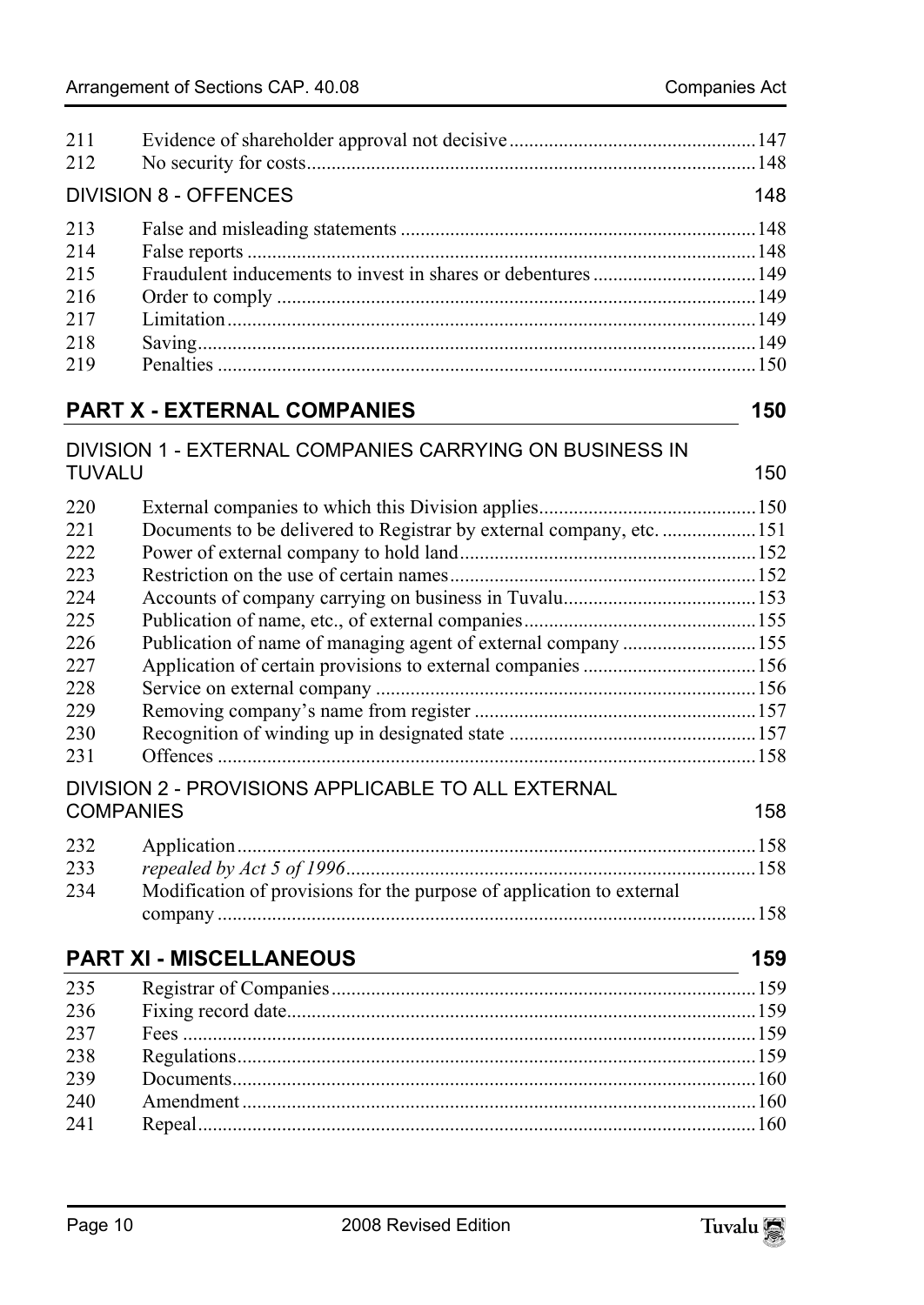| <b>FIRST SCHEDULE</b><br><b>SECOND SCHEDULE</b>   | 161<br>166 |
|---------------------------------------------------|------------|
| <b>ARTICLES</b>                                   | 166        |
| <b>PART I - ARTICLES FOR PUBLIC COMPANY</b>       | 166        |
| <b>PART II - ARTICLES FOR PROPRIETARY COMPANY</b> | 176        |
| <b>THIRD SCHEDULE</b>                             | 178        |
| PART I - AMENDMENT OF MEMORANDUM OF COMPANY       | 178        |
| <b>PART II - AMENDMENT OF ARTICLES</b>            | 180        |
| <b>FOURTH SCHEDULE</b>                            | 182        |
| STATEMENT IN LIEU OF PROSPECTUS (SEC. 52)         | 182        |
| PART I                                            | 182        |
| <b>PART II</b>                                    | 185        |
| <b>PART III</b>                                   | 186        |
| <b>FIFTH SCHEDULE</b>                             | 187        |
| <b>FEES</b>                                       | 187        |
|                                                   |            |

# **Supporting Documents**

| <b>ENDNOTES</b> |  | 00 |
|-----------------|--|----|
|-----------------|--|----|

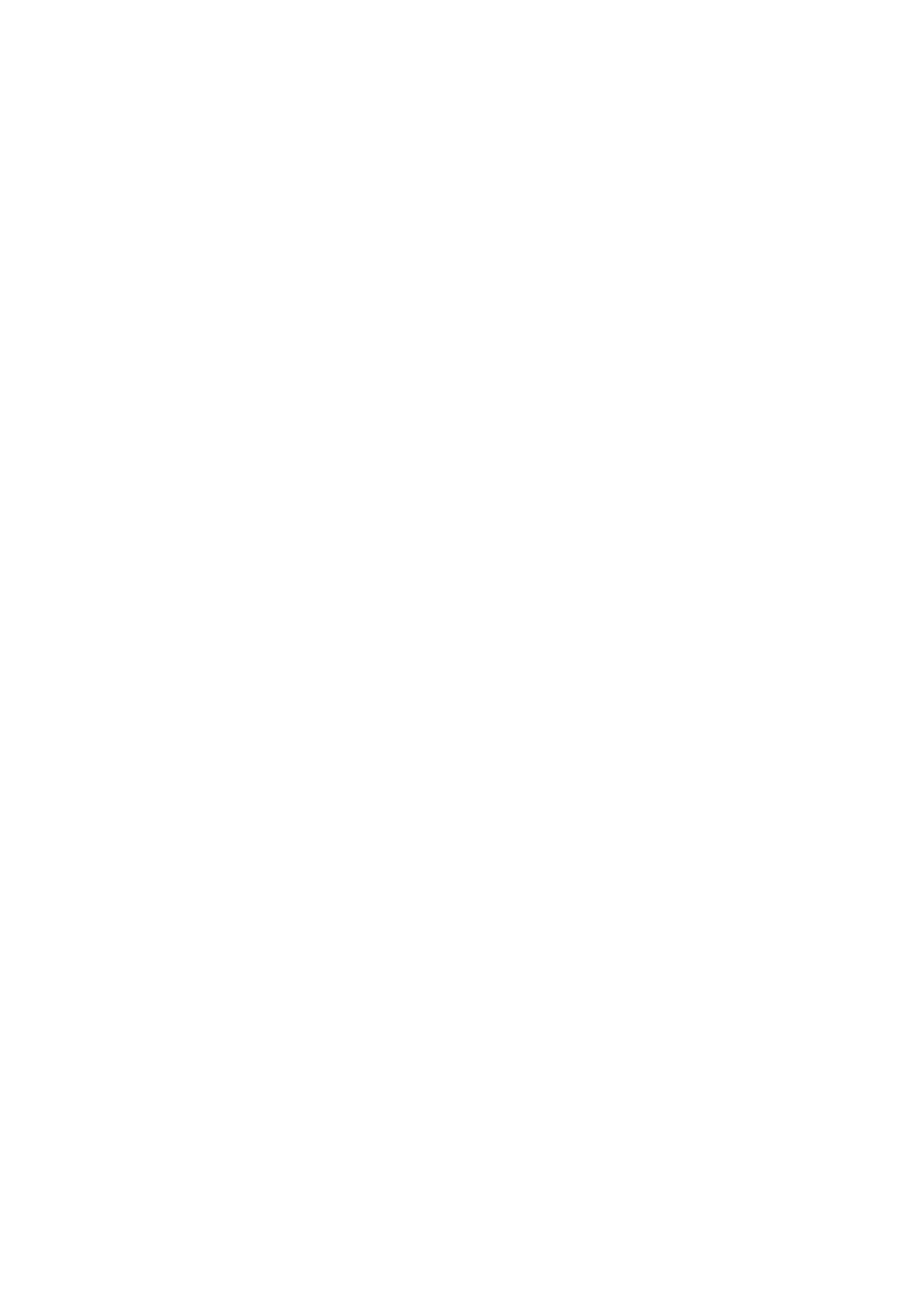

**COMPANIES ACT** 

## **AN ACT TO PROVIDE FOR THE INCORPORATION AND REGULATION OF COMPANIES AND MATTERS CONNECTED THEREWITH**<sup>1</sup>

<span id="page-12-0"></span>Commencement [2 April 1992]**<sup>2</sup>**

# <span id="page-12-1"></span>**PART I - PRELIMINARY**

#### **1 Short title**

This Act may be cited as the Companies Act.

#### **2 Interpretation**

<span id="page-12-4"></span><span id="page-12-2"></span>The First Schedule applies for the purpose of the interpretation of this Act.

# **PART II - CONSTITUTION OF COMPANIES AND INCIDENTAL MATTERS**

## <span id="page-12-3"></span>DIVISION 1 - FORMATION

#### **3 Capacity to form a company**

- (1) Subject to subsections (2) and (3), a company may be formed under this Act for any lawful purpose by one, or more than one, person.
- (2) A natural person
	- (a) who is less than eighteen years of age;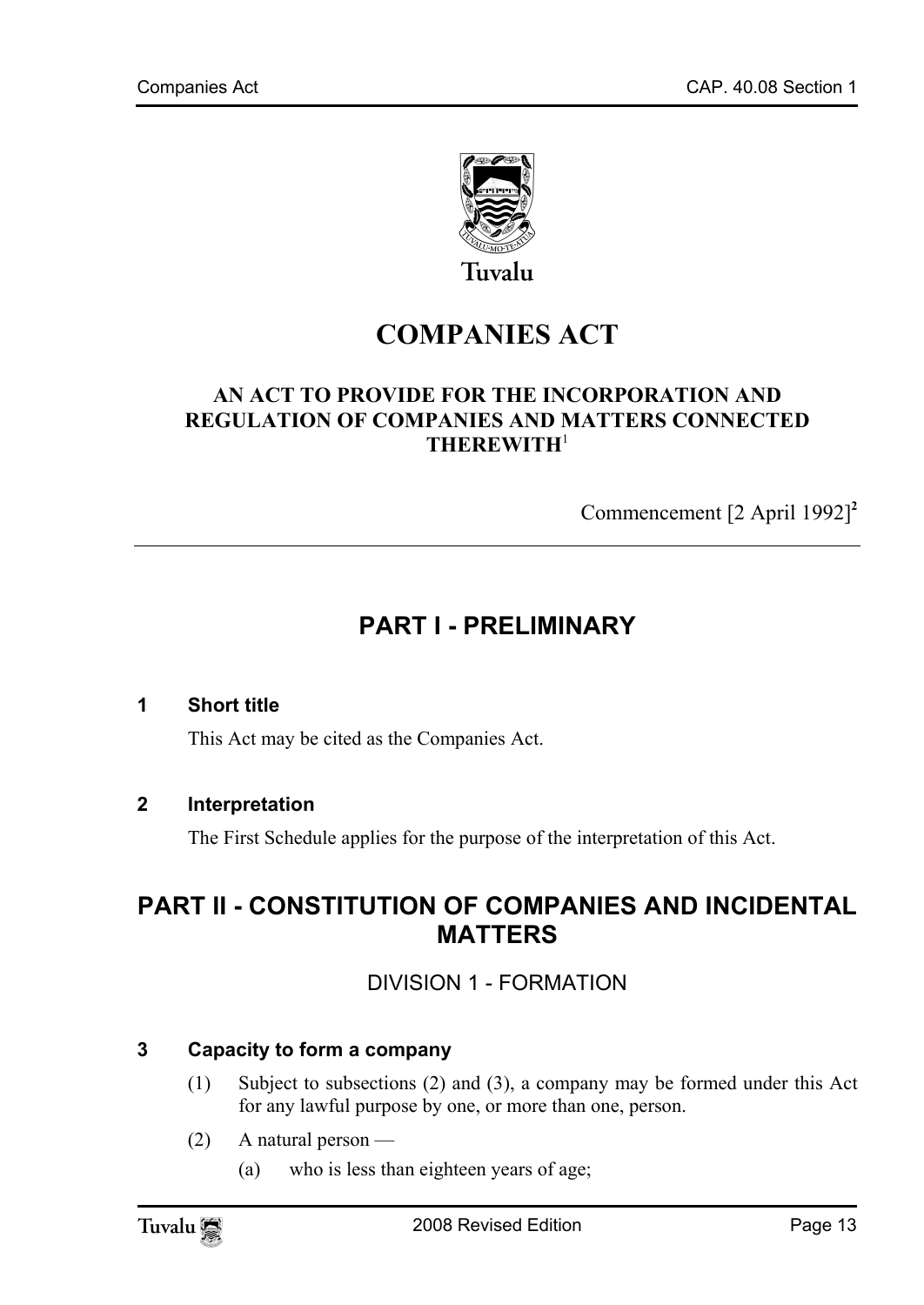- (b) who is of unsound mind and has been so found by a court in Tuvalu or elsewhere; or
- (c) who is an undischarged bankrupt,

<span id="page-13-0"></span>may not form, or join in the formation of, a company under this Act.

(3) A corporation may not form, or join in the formation of, a proprietary company.

#### **4 Formation of a company**

- (1) Any person or persons wishing to form under this Act a company
	- (a) shall subscribe in the manner provided in subsection (2) to the Memorandum of Association of the proposed company;
	- (b) shall lodge, or cause to be lodged, the following instruments with the Registrar —
		- (i) the Memorandum of Association;
		- (ii) the statements required to be so lodged by sections 109(2) and 118(1);
		- (iii) if the company is to be incorporated as a proprietary company, a statement to that effect; and
		- (iv) in any case where section 58 applies, any report to be so lodged under subsection (2) of that section; and
	- (c) may lodge, or cause to be lodged, with the Registrar for registration, Articles of Association of the proposed company subscribed to in the manner provided in subsection (2).
- (2) A person wishing to subscribe to the Memorandum of Association or Articles of Association of a proposed company shall do so —
	- (a) in the case of a natural person, by signing the Memorandum or, as the case may be, the Articles; or
	- (b) in the case of a corporation, by affixing the seal of the corporation to, or by causing a person duly authorised by the corporation to sign, the Memorandum or, as the case may be, the Articles,

in the presence of at least one witness (not being another subscriber) who shall attest the signature or the fixing of the seal and add his address.

- (3) No subscriber to the Memorandum may take less than one share and each subscriber must write opposite to his name the number of shar[es](#page-187-1) he takes.
- (4) Any person registering a company who is not a citizen of Tuvalu and has a pecuniary interest in the company, or will be an officer or director of the company, shall complete such financial, character, and security information in such form as may be prescribed by the Minister.**<sup>3</sup>**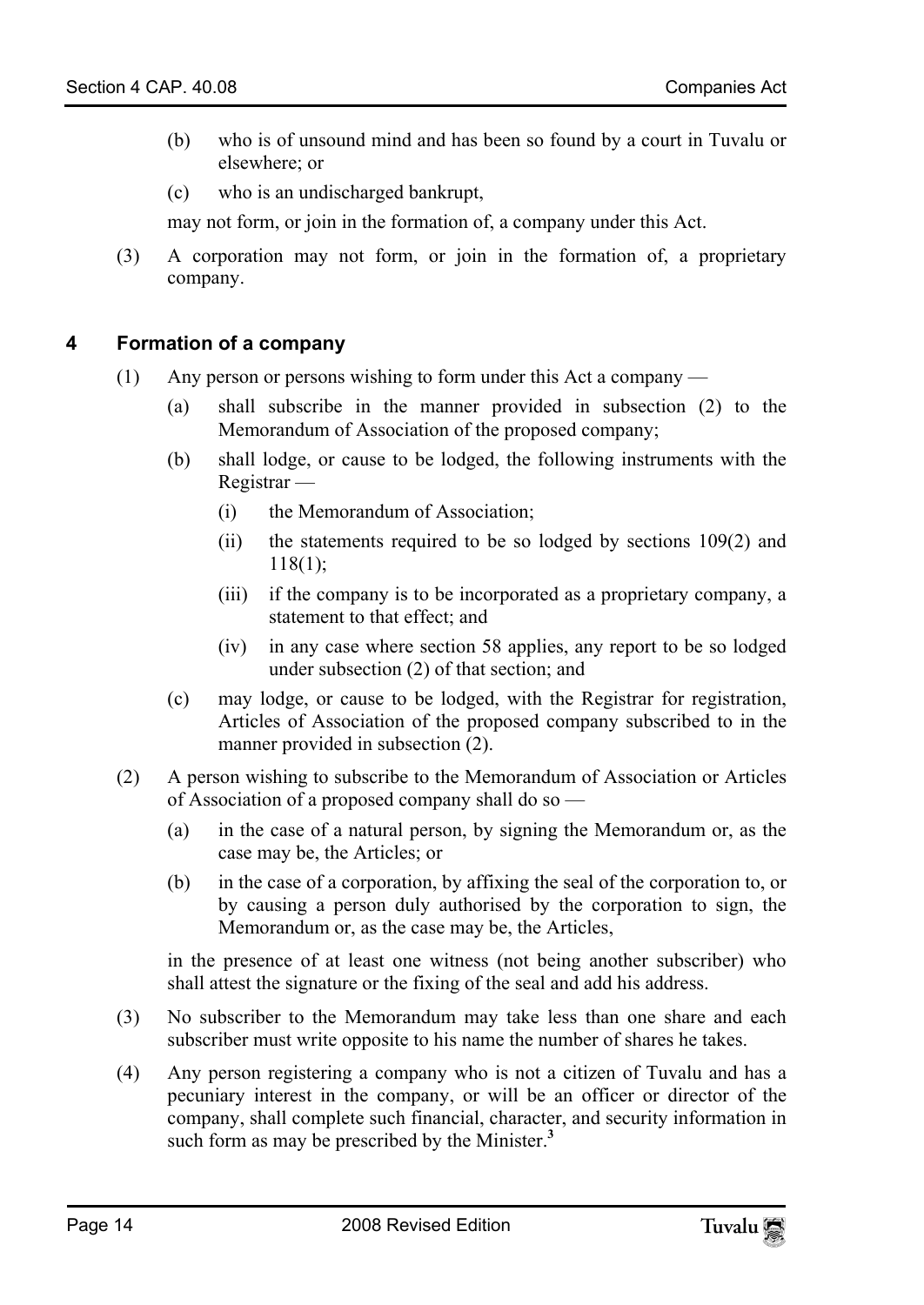#### <span id="page-14-0"></span>**5 Types of Company**

<span id="page-14-1"></span>A company may be incorporated under this Act as a public company or as a proprietary company.

#### **6 Company to have share capital**

<span id="page-14-2"></span>Every company incorporated under this Act shall be limited by shares, that is to say, be a company in respect of which the liability of every member is limited to the amount paid up on each share of which he is the holder.

#### **7 Prohibition of partnership, etc., exceeding certain numbers**

An association or partnership consisting —

- (a) in the case of an association or partnership formed for the purpose of carrying on the business of banking, of more than ten persons; or
- <span id="page-14-3"></span>(b) in any other case, of more than twenty persons,

which has for its object the acquisition of gain by the association or partnership, or individual members thereof, shall not be formed unless it is formed under this Act or is formed in pursuance of some other enactment.

### <span id="page-14-4"></span>DIVISION 2 - MEMORANDUM AND ARTICLES

#### **8 Contents of Memorandum**

- (1) The Memorandum of a company shall set out in respect of the company
	- (a) the name of the company;
	- (b) that the registered office of the company is to be situated in Tuvalu;
	- (c) the amount of share capital with which the company proposes to be registered and the division of that share capital into shares of a fixed amount;
	- (d) that the liability of the members is limited;
	- (e) the number of directors, or the minimum and maximum number of directors, of the company; and
	- (f) if section 58 applies, the matter required by that section to be stated in the Memorandum.
- (2) In the case of a proprietary company, the Memorandum of the company shall, in addition to meeting the requirements of subsection (1), meet the requirements of section 18.
- (3) It is not necessary to set out in the Memorandum of a company the objects of the company, but any restriction which is to be imposed on the capacity or powers of the company shall be set out in the Memorandum.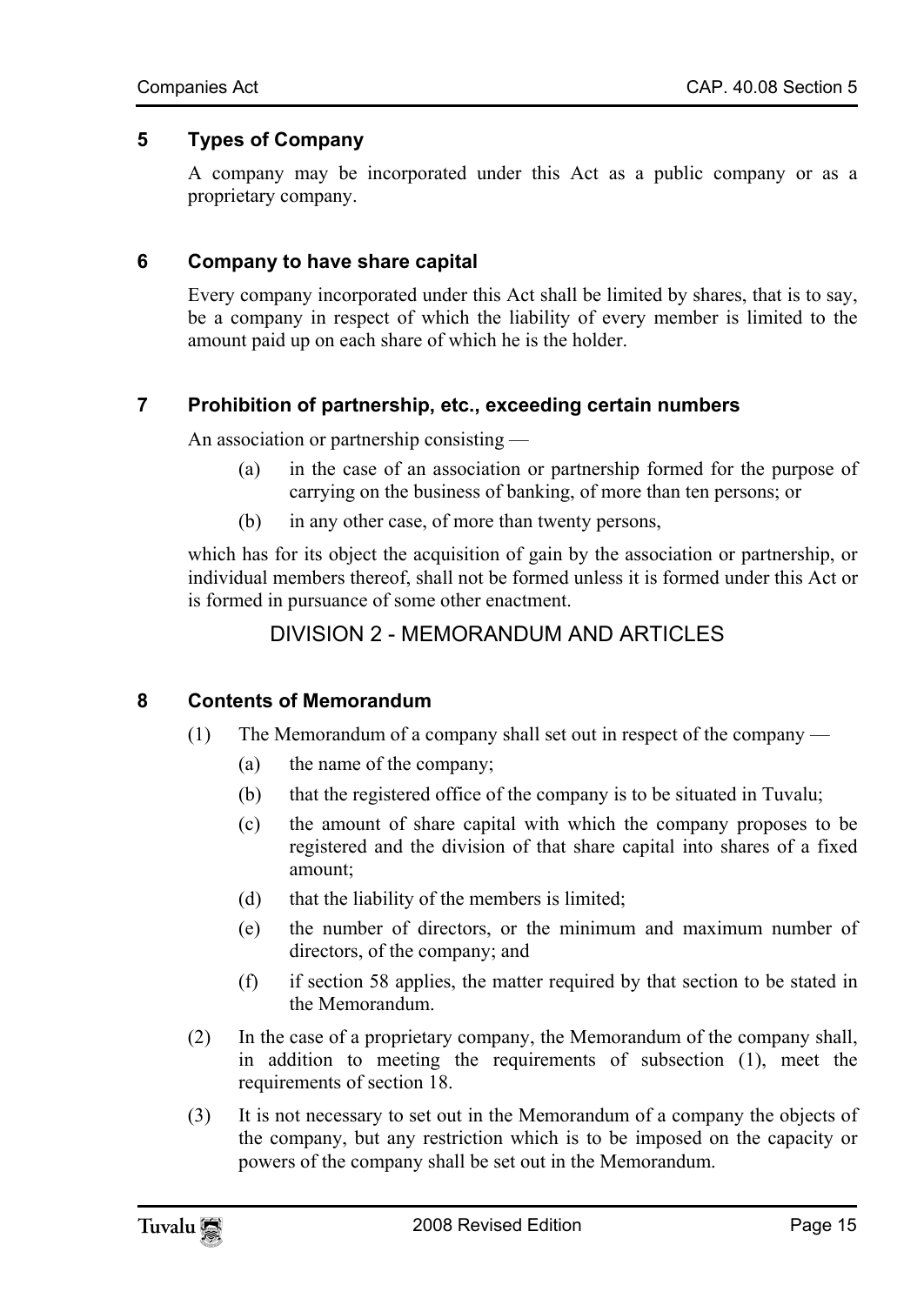<span id="page-15-0"></span>(4) Nothing in this section operates to prevent the inclusion in the Memorandum of a company of provision with respect to any matter not required by this section to be included in the Memorandum.

#### **9 Adoption and application of Articles in the Second Schedule**

- (1) Articles of a company may
	- (a) in the case of a public company, adopt all or any of the Articles in Part I of the Second Schedule; or
	- (b) in the case of a proprietary company, adopt all or any of the Articles contained in Part II of that Schedule.
- <span id="page-15-1"></span>(2) If Articles are not registered pursuant to section  $12(1)(a)$ , or if Articles are so registered, in so far as the Articles do not exclude or modify the Articles contained in Part I or Part II of the Second Schedule, as the case may be, those Articles shall, so far as applicable, be the Articles of the company in the same manner and to the same extent as if they were contained in duly registered Articles.

#### **10 Effect of Memorandum of incorporation and Articles**

<span id="page-15-2"></span>Subject to this Act, the Memorandum and Articles of a Company bind the company and its members to the same extent as if they respectively had been signed by each member and contained covenants on the part of each member to observe the provisions of the Memorandum and Articles.

#### **11 Amendment of Memorandum and Articles**

- (1) Part I of the Third Schedule applies with respect to the amendment of the Memorandum of a company.
- <span id="page-15-4"></span>(2) Part II of the Third Schedule applies with respect to the amendment of the Article of a company.

#### <span id="page-15-3"></span>DIVISION 3 - REGISTRATION

#### **12 Registration of Memorandum, etc.**

Where, in respect of a proposed company, the instruments referred to in section 4(1)(b) are lodged with the Registrar, the Registrar shall, if he is satisfied that the requirements of this Act have been met, register the Memorandum and the Articles (if any) of the proposed company.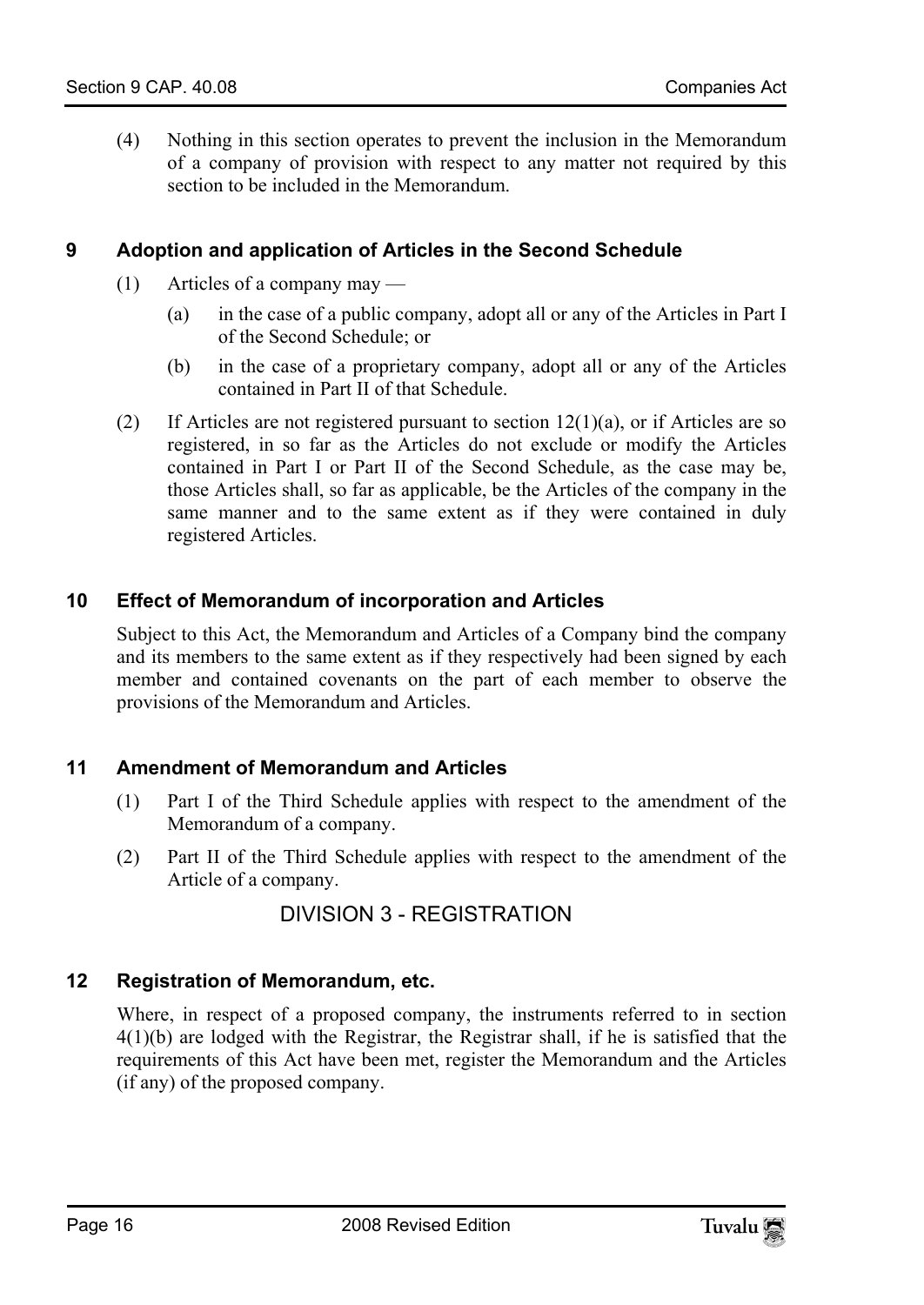#### <span id="page-16-0"></span>**13 Effect of registration**

- (1) Where the Memorandum of a company is registered pursuant to section 12, the Registrar shall issue under his hand in respect of the company a certificate of incorporation —
	- (a) stating the name of the company;
	- (b) stating whether the company is incorporated as a public or a proprietary company; and
	- (c) giving the date of the incorporation of the company, which shall be the same date as the date of the issue of the certificate.
- (2) A company comes into existence on the date so given in the certificate of incorporation issued in respect of the company.
- (3) A certificate issued in respect of a company under subsection (1) is conclusive evidence that the company was entitled to be incorporated and that the provisions of this Act have been complied with respect to its incorporation.

#### <span id="page-16-2"></span><span id="page-16-1"></span>DIVISION 4 - NAMES OF COMPANIES

#### **14 Items to be included in name of company**

- (1) The last item in the name of a company shall be the word "Limited or the abbreviation "LTD."
- <span id="page-16-3"></span>(2) The penultimate item in the name of a proprietary company shall be "Proprietary" or the abbreviation "PTY."

#### **15 Prohibited names**

- (1) A company shall not be registered by a name which
	- (a) contains any item that is prescribed;
	- (b) is identical with the name of an existing company or so clearly resembles such a name as to be likely to be mistaken for it;
	- (c) includes the word "Proprietary" or the abbreviation "PTY" unless it is being incorporated as, or converted to, a proprietary company; or
	- (d) does not comply with the requirements of section 14(1) or, in the case of a proprietary company, with the requirements of section 14(1) and (2).
- (2) Where, through inadvertence or otherwise, a company is registered by a name which contravenes or does not meet the requirements of subsection (1), the company —
	- (a) shall, as soon as may be after it becomes aware of that fact; or
	- (b) shall, on being required by the Registrar to do so within a reasonable period specified by him,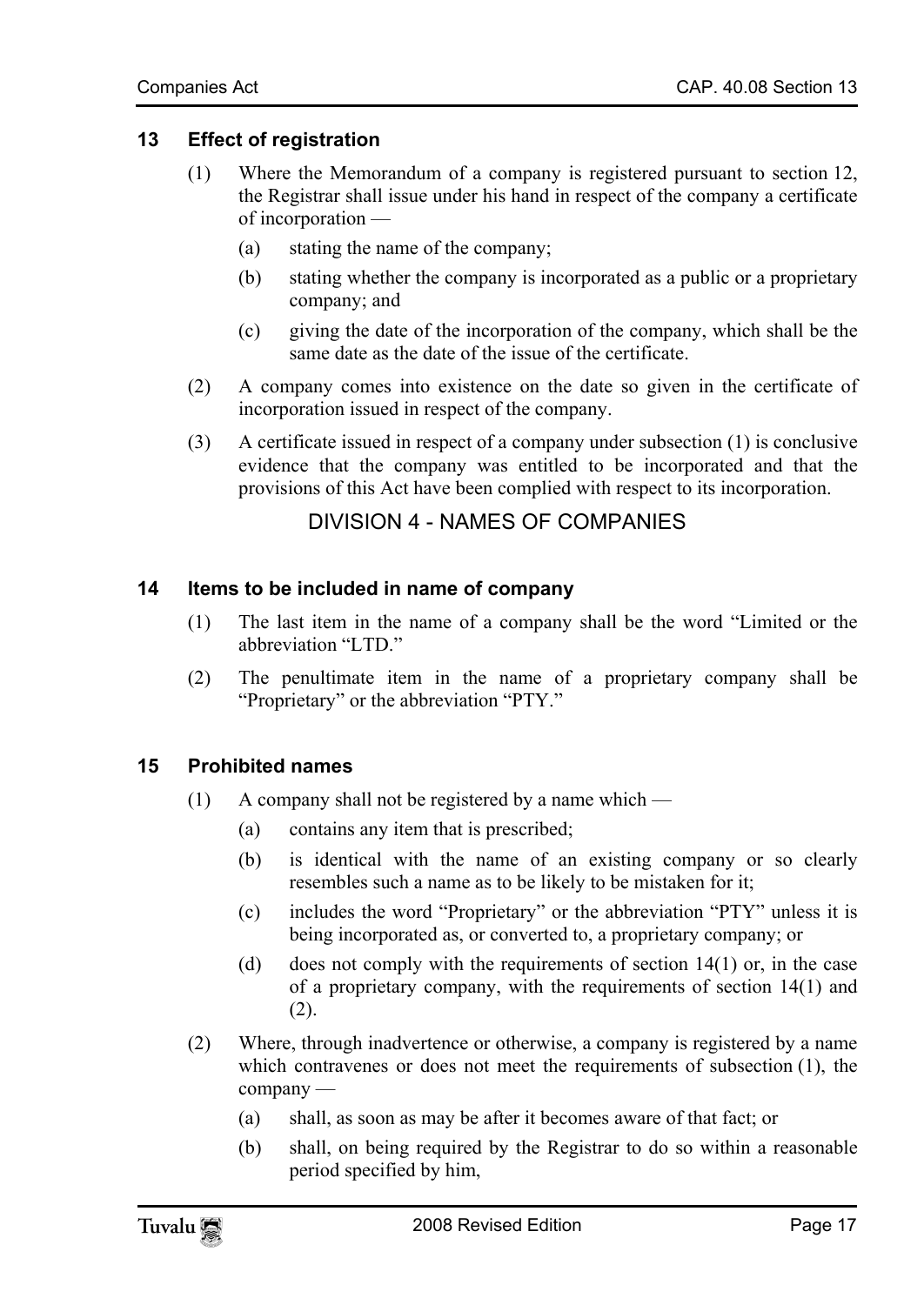<span id="page-17-0"></span>alter its name to a name approved by the Registrar.

(3) A company which does not comply with subsection(2)(a), or with a requirement of the Registrar under subsection (2)(b), is guilty of an offence.

#### **16 Approval of Registrar to change of name**

- (1) Subject to subsection (3), a company shall not amend its Memorandum to change its name unless the Registrar has approved the proposed new name.
- (2) Where a company changes its name it shall notify the Registrar accordingly and the Registrar —
	- (a) shall register the company by the new name; and
	- (b) shall re-issue the certificate of incorporation in respect of the company altered to meet the case.
- <span id="page-17-1"></span>(3) This section does not apply in the case of a change of name necessary to enable a company to convert to a public company, or, as the case may be, a proprietary company.

#### **17 Legal proceedings, etc., not affected by change of name**

A change of its name does not affect the identity of a company or any rights or obligations of the company, and legal proceedings that might have been commenced or continued by or against the company in its former name may be commenced or continued by or against it in its new name.

## DIVISION 5 - PROPRIETARY COMPANIES

#### **18 Incorporation of proprietary company**

A company may be incorporated as a proprietary company if its Memorandum —

- (a) limits to not more than twenty the number of its members;
- (b) restricts the right to transfer its shares;
- (c) prohibits any invitations to the public to subscribe for any shares in, or debentures of, the company;
- (d) prohibits any invitations to the public to deposit money with the company for fixed periods or payable at call, whether or not bearing any interest;
- (e) requires all the directors of the company to be members of the company; and
- (f) prohibits the issue of classes or shares.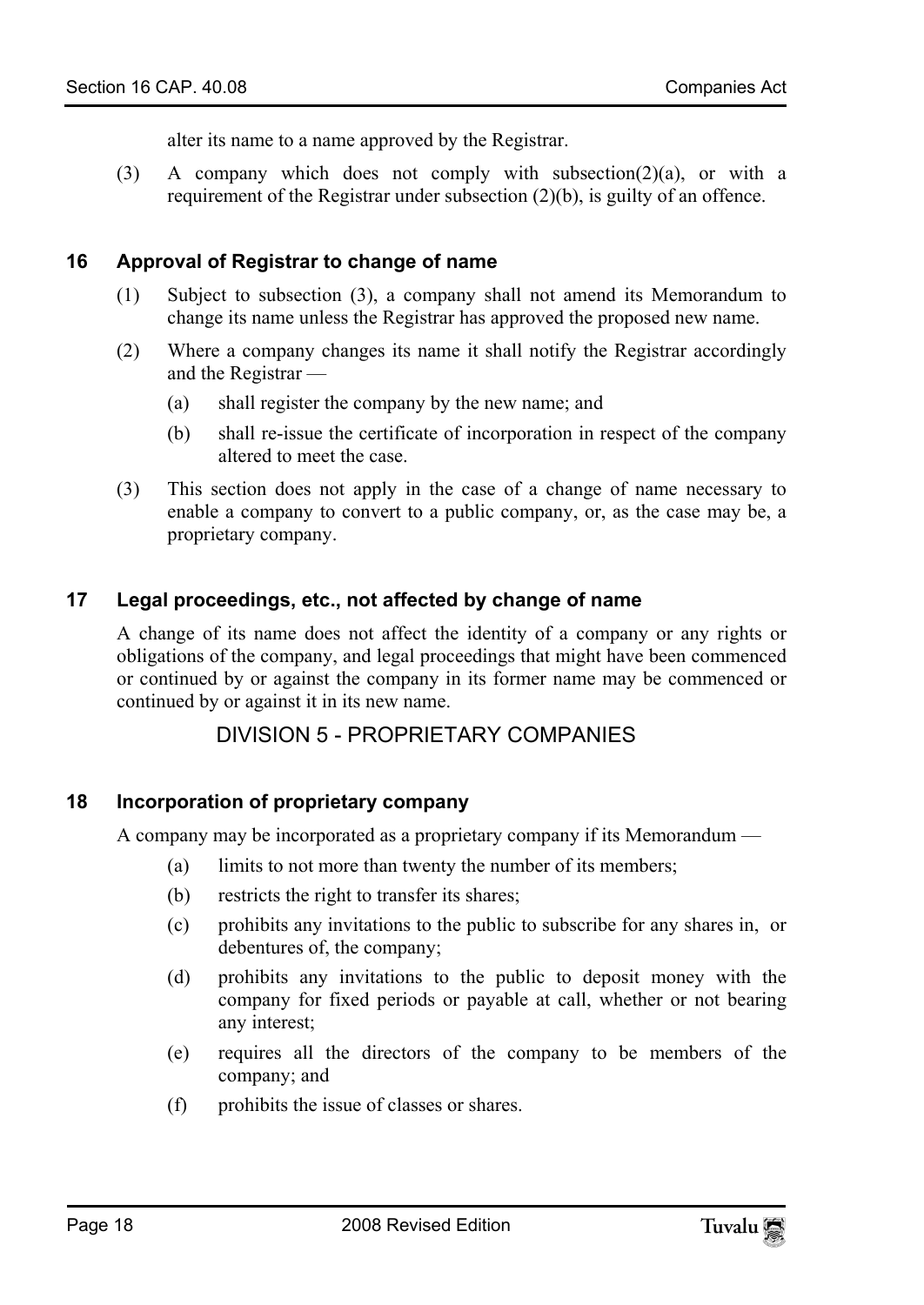#### <span id="page-18-0"></span>**19 Determining number of members of proprietary company**

<span id="page-18-1"></span>In determining the number of members of a proprietary company two or more persons who jointly hold shares shall be counted as one person.

#### **20 Conversion of public company to proprietary company**

- (1) Subject to subsection (2), a public company wishing to convert to a proprietary company may do so but in every such case the company shall lodge with the Registrar a notice of conversion in the prescribed form, accompanied by —
	- (a) a copy of a special resolution of the company
		- (i) determining to convert to a proprietary company; and
		- (ii) amending its Memorandum in such manner as is necessary to enable it to so convert; and
	- (b) a statutory declaration by the directors of the company to the effect that no circumstance exists which —
		- (i) if the company were converted to a proprietary company on the date on which the declaration is lodged; and
		- (ii) if the special resolution making the amendments referred to in paragraph (a)(ii) had effect,

<span id="page-18-2"></span>would entitle the Court to make a determination under section 27(1) that the company had ceased to be a proprietary company.

(2) A company which has ceased, pursuant to a determination made under section  $27(1)$ , to be a proprietary company, shall not thereafter convert to a proprietary company without the leave of the Court.

#### **21 Conversion of proprietary company to public company**

Subject to its Memorandum and Articles, a proprietary company wishing to convert to a public company may do so but in every such case the company shall lodge with the Registrar a notice of conversion in the prescribed form, accompanied by —

- (a) a copy of a special resolution of the company
	- (i) determining to convert to a public company; and
	- (ii) amending its Memorandum to remove the word "Proprietary" or, as the case may be, the abbreviation "PTY" from its name; and
- <span id="page-18-3"></span>(b) a statement in lieu of a prospectus which complies with the requirements of section 52.

#### **22 Re-issue of certificate of incorporation on conversion**

(1) Subject to subsection (2), on compliance —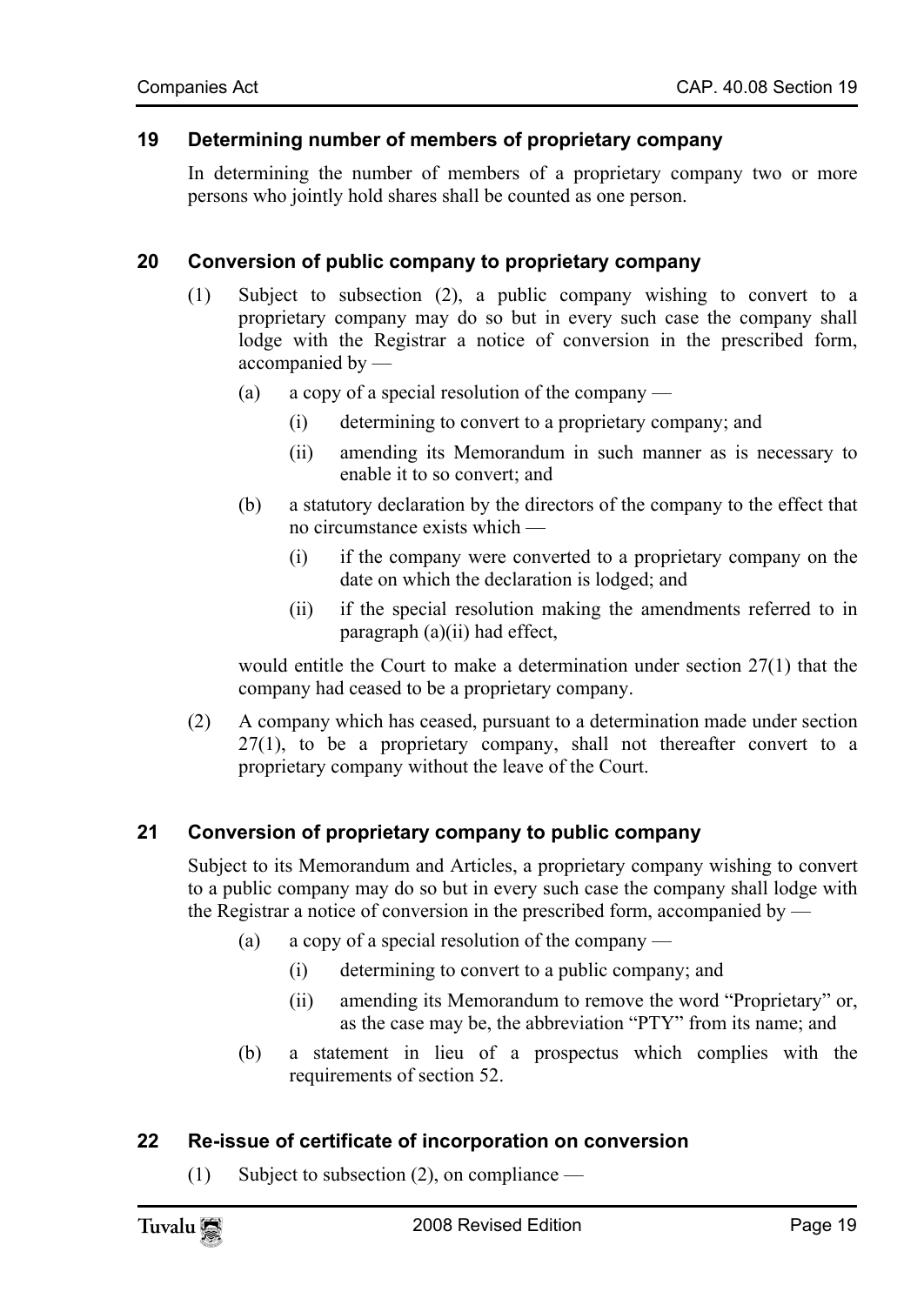- (a) by a public company with the requirements of section 20; or
- (b) by a proprietary company with the requirements of section 21,

the Registrar shall re-issue the certificate of incorporation in respect of the company altered to meet the case.

- (2) The Registrar shall not re-issue a certificate of incorporation pursuant to subsection (1) until the expiration of the period of one month after the date on which the special resolution referred to in section  $20(1)(a)$  or, as the case may be, in section 21(a), was passed.
- <span id="page-19-0"></span>(3) A company is converted to a proprietary company or, as the case may be, a public company from the date of re-issue pursuant to subsection (1) of the certificate of incorporation of the company.

#### **23 Effect of re-issue of certificate of incorporation**

- (1) Where a certificate is re-issued pursuant to section  $22 -$ 
	- (a) section 13(3) applies to the extent provided to the certificate so reissued as it applies to a certificate issued under section 13; and
	- (b) the re-issued certificate is prima facie evidence that the company meets the requirements necessary, and was entitled, to convert to a proprietary company or, as the case may be, a public company.
- <span id="page-19-1"></span>(2) The conversion of a company pursuant to section 22 does not affect the identity of the company or any right or obligation of the company or render defective any legal proceedings by or against the company, and any legal proceedings that could have been continued or commenced by or against it prior to the conversion may, notwithstanding any change, be continued or commenced by or against it after the conversion.

#### **24 Right of pre-emption**

 $(1)$  In this section —

"**continuing member**", in relation to a proprietary company, means a member of the company on the date on which the price, at which the shares of any outgoing member are to be acquired under this section, is determined in accordance with this section;

"**outgoing member**", in relation to a proprietary company, means a member of the company in relation to whom a relevant event occurs;

"**relevant event**", means an event of a kind referred to in subsection (2) .

- (2) This section applies in relation to a proprietary company when any of the following events occur, namely —
	- (a) a member of the company dies or is adjudged bankrupt;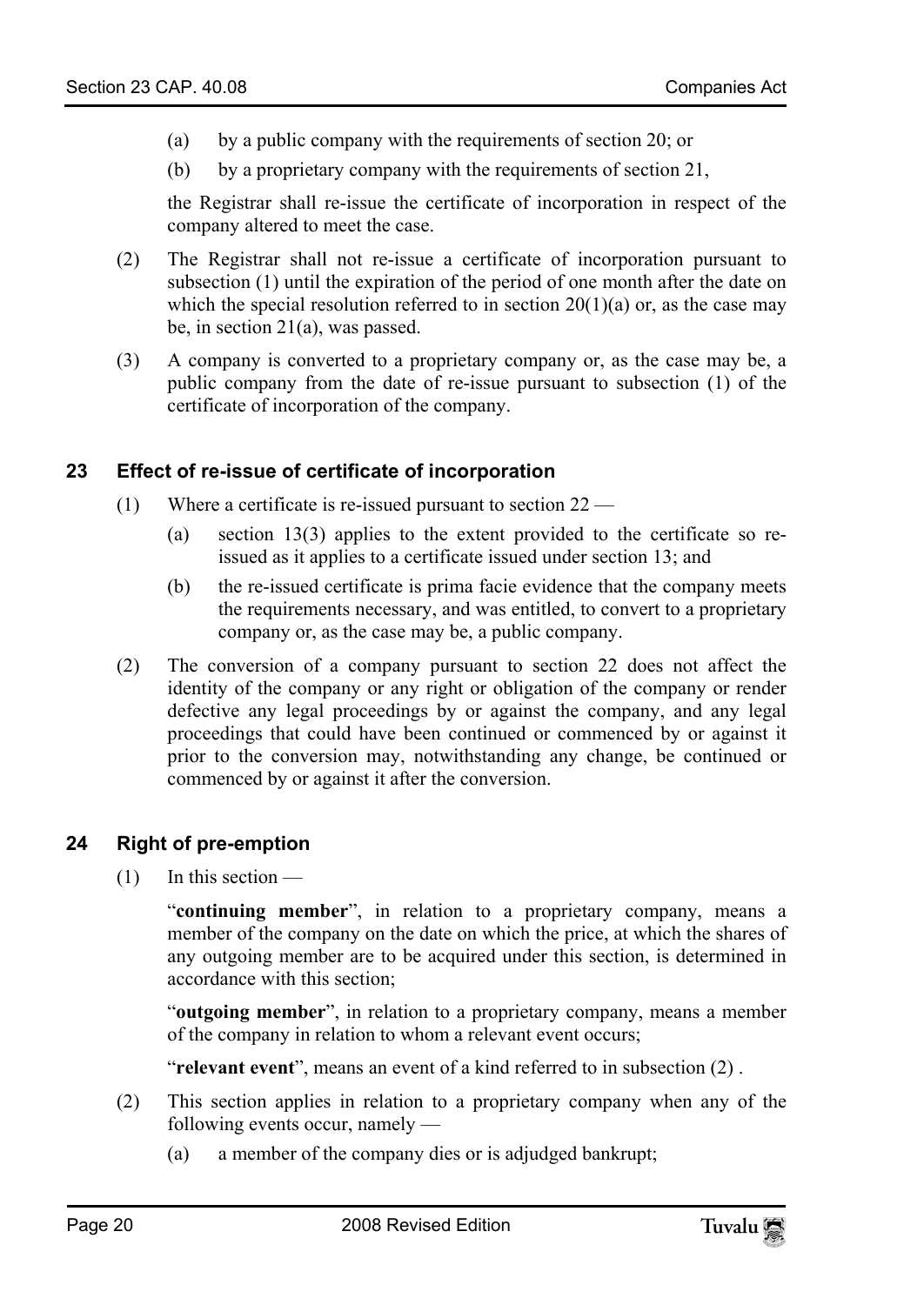- (b) an order made under section 25 is made in relation to a member and has effect;
- (c) a member of the company resigns, is removed from office, or ceases to hold, a directorship of the company but does not cease to be a member; or
- (d) a member of the company contracts to sell, or creates a derivative interest in, any of his shares in the company.
- <span id="page-20-0"></span>(3) Where a relevant event occurs by virtue of which this section applies in relation to a proprietary company and the Memorandum or Articles of the company so provide, each continuing member of the company is entitled to acquire shares in the company of the outgoing member in accordance with the provisions of the Memorandum or, as the case may be, the Articles.

#### **25 Expulsion of member**

- (1) On application made by a member of a proprietary company the Court may, on any ground referred to in subsection (2), order that any other member of the company shall be an outgoing member for the purpose of the acquisition of his shares in the company pursuant to section 24.
- (2) The grounds on which the Court may make an order under subsection (1) in relation to a member of a proprietary company are —
	- (a) that the member whose expulsion is sought
		- (i) has been guilty of serious or persistent breaches of the provisions of this Act or of the Memorandum or Articles of the company;
		- (ii) has been guilty of conduct seriously detrimental to the interests of the company or its members as a whole; or
		- (iii) has an interest or holds a position in another corporation, firm or undertaking which is likely to cause him to act to the detriment of the company and to result in substantial harm to it; or
	- (b) that the member whose expulsion is sought is a director of the company and —
		- (i) has been guilty of serious breaches of duty as a director;
		- (ii) has been guilty of serious breaches of duty as a director of another corporation, or as a partner in a firm; or
		- (iii) has been convicted of a criminal offence involving dishonesty.
- (3) An order made under this section has effect for the period of three months following the date of the order, but without prejudice to the operation of any provision in the Memorandum or Articles of a company of a kind referred to in section 24.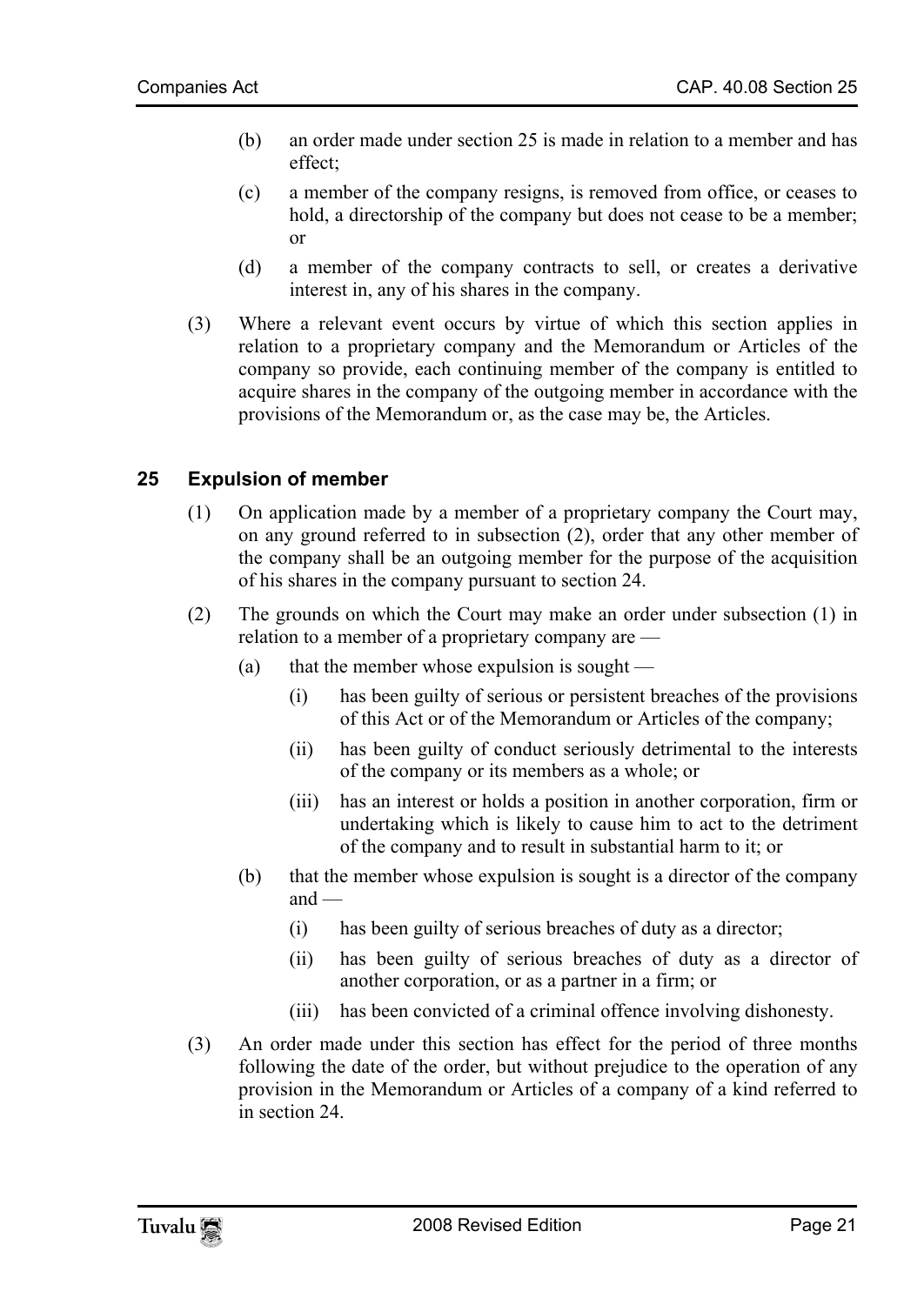#### **26 Voting Agreements**

<span id="page-21-1"></span><span id="page-21-0"></span>No agreement by a member of a company with another person (whether a member or not) whereby that other person may require the member to vote in a particular manner at any meeting of the company, or whereby the member agrees to vote in a particular manner, or not to vote, at any such meeting, is valid.

#### **27 Default by a proprietary company**

- (1) Where a proprietary company is in default as provided in subsection (4), the Court in proceedings on an application under this section by the Registrar or a member or creditor of the company may by order determine that the company has ceased to be a proprietary company.
- (2) The Court may refuse to make an order under subsection (1) if satisfied that in all the circumstances of the case it is fair and reasonable to grant relief to the company concerned.
- (3) The Court may order that any person be joined as a party in proceedings on an application under subsection (1) if the Court thinks it is desirable to so order for the purpose of disposing of the application.
- (4) A proprietary company is in default for the purpose of this section
	- (a) if default has been made in relation to the company in complying with a limitation, restriction, prohibition or requirement of a kind referred to in section 18;
	- (b) where the company has been convicted of an offence under section 29(1) or 163(7); or
	- (c) the Memorandum of the company have been so altered that they no longer include limitations, restrictions, and prohibitions of the kind referred to in section 18 or no longer satisfy the requirements of that section.

#### <span id="page-21-2"></span>**28 Effect of determination under section 27**

- (1) Where the Court by order determines under section 27 that a company has ceased to be a proprietary company —
	- (a) the company is, with effect from the date of the order, a public company;
	- (b) the company shall be deemed to have changed its name on that date by the omission from it of the word "Proprietary" or, as the case may be, the abbreviation "PTY"; and
	- (c) the company shall, within thirty days after that date, lodge with the Registrar a statement in lieu of a prospectus which complies with the requirements of section 52.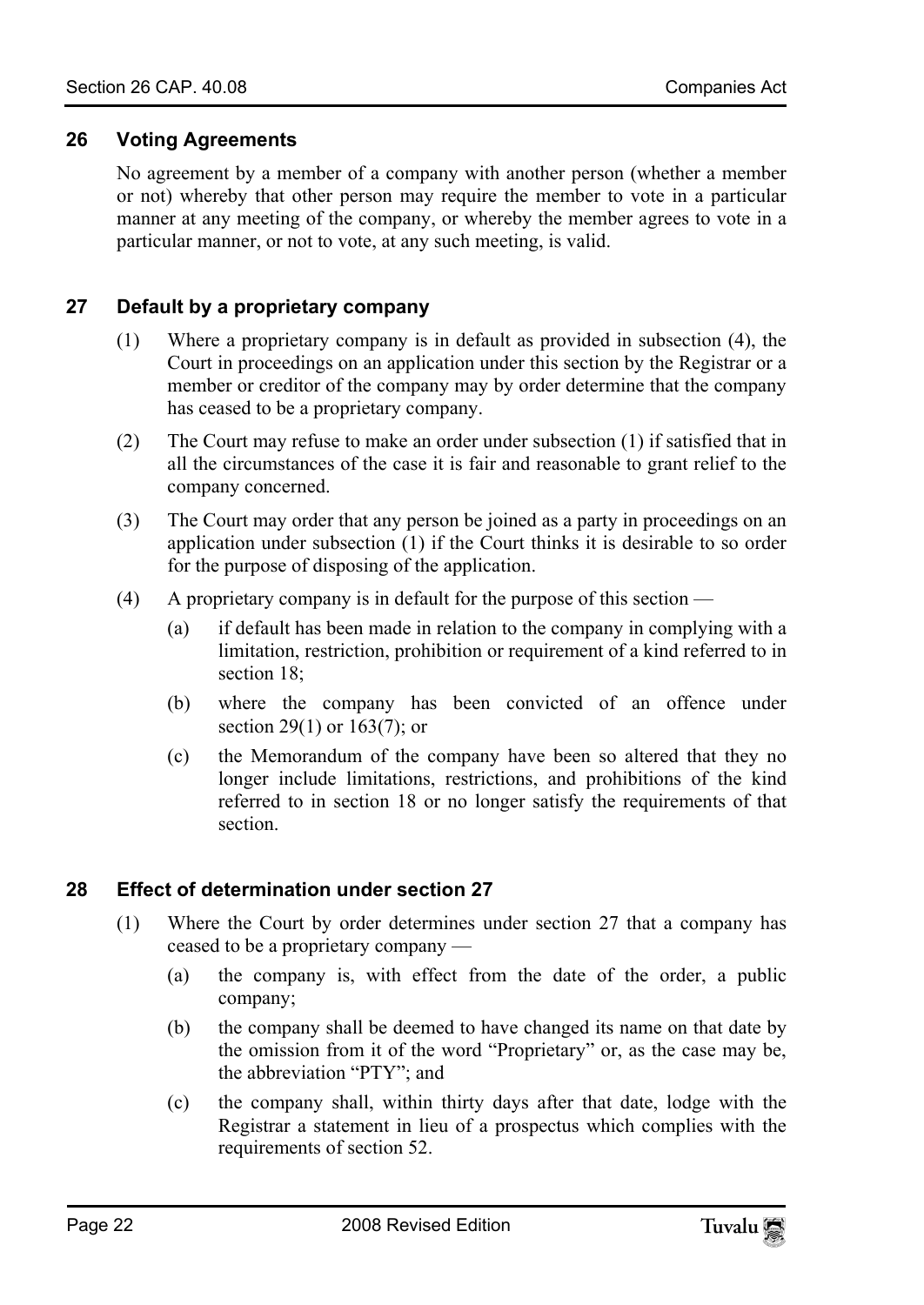<span id="page-22-0"></span>(2) Where default is made in complying with subsection  $(1)(c)$  the company is guilty of an offence.

#### **29 Offences**

- (1) Where default is made, in relation to a proprietary company, in complying with any prohibition of a kind referred to in paragraph (c) or (d) of section 18, the company and each director of the company who is in default is guilty of an offence.
- (2) Where the directors of a company make and lodge with the Registrar a statutory declaration for the purposes of section 22 and the declaration is false in a material particular, each director is guilty of an offence.
- (3) In proceedings for an offence under subsection (2) it is a defence for a person charged to prove —
	- (a) that he relied on information supplied to him by an officer of the company of which the person charged is or was a director when the declaration was made; and
	- (b) that the officer was in a position to supply the information and in the circumstances, it was reasonable to rely on it.
- <span id="page-22-2"></span><span id="page-22-1"></span>(4) Where a company which is not a proprietary company uses as part of its name the word "Proprietary" or the abbreviation "PTY", the company and each director of the company is guilty of an offence.

### DIVISION 6 - MEMBERS AND SHAREHOLDERS OF COMPANY AND LIABILITY OF MEMBERS

#### **30 Membership of company**

- (1) A person who agrees to become a member of a company and whose name is entered in the company's register of members is a member of the company.
- (2) A subscriber to the Memorandum of a company is deemed for the purposes of subsection (1) to have agreed to become a member of the company and, as soon as may be after its registration, his name shall be entered in the company's register of members.
- (3) Every member shall be a shareholder of the company and shall hold at least one share and every holder of a share shall be a member of the company.
- (4) Membership of a company shall continue until a valid transfer of all the shares held by the member is registered by the company, or until all such shares are transmitted by operation of law to another person or forfeited or cancelled under this Act or the Memorandum or Articles of the company or until the member dies when the rights and obligations attached to membership shall pass to his estate.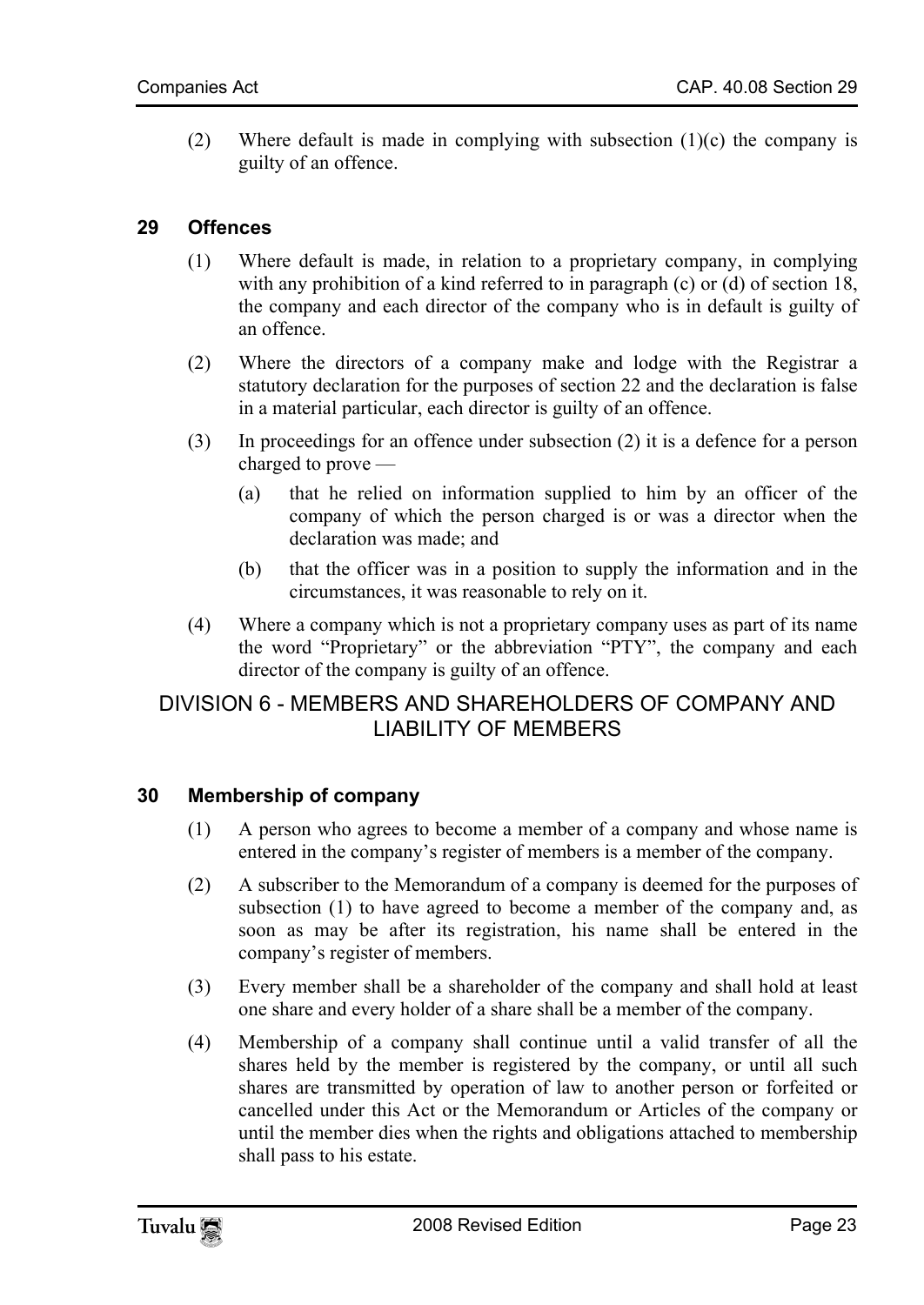- (5) In this Act, any reference to holders of shares is a reference to persons who are shareholders in respect of the shares, and any reference to holding shares shall be construed accordingly.
- <span id="page-23-0"></span>(6) For the purposes of this Act, shares shall be considered as having been issued if any person is a shareholder in respect of them.

#### **31 Liability of members**

- (1) Subject to subsection (2), in the event of a company being wound up every present or past member is liable to contribute to the assets of the company to an amount sufficient for payment of its debts and expenses of the winding up, and for the adjustment of the rights of the members and past members among themselves.
- (2) Subsection (1) is subject to the following limitations, namely
	- (a) a past member is not liable to contribute if he has ceased to be a member for a period of one year or more before the commencement of the winding up;
	- (b) a past member is not liable to contribute unless it appears to the court that the existing members are unable to satisfy the contributions required to be made by them in pursuance of this section;
	- (c) no contribution is required from any member or past member exceeding the amount, if any, unpaid on the shares in respect of which he is liable as a present or past member;
	- (d) a past member is not liable to contribute in respect of any debt or liability of the company contracted after he ceased to be a member; and
	- (e) any sum due from the company to a member or past member, in his character of member, by way of dividend or otherwise, shall not be setoff against the amounts for which he is liable to contribute in accordance with this section, but any such sum shall be taken into account for the purposes of final adjustment of the rights of the members and past members amongst themselves.
- (3) For the purposes of subsections (1) and (2), "past members" includes the estate of a deceased member and, where any person dies after becoming liable as a member, the liability is enforceable against his estate.
- (4) Except as provided in subsections (1) to (3), a member or a past member of a company is not liable as such for any of the debts or liabilities of the company.
- (5) In the event of a company being wound up, any instalment of the issue price of a share remaining to be paid shall, with effect from the commencement of the winding up, be treated as an amount unpaid on the share whether or not the due date for the payment of the instalment has occurred.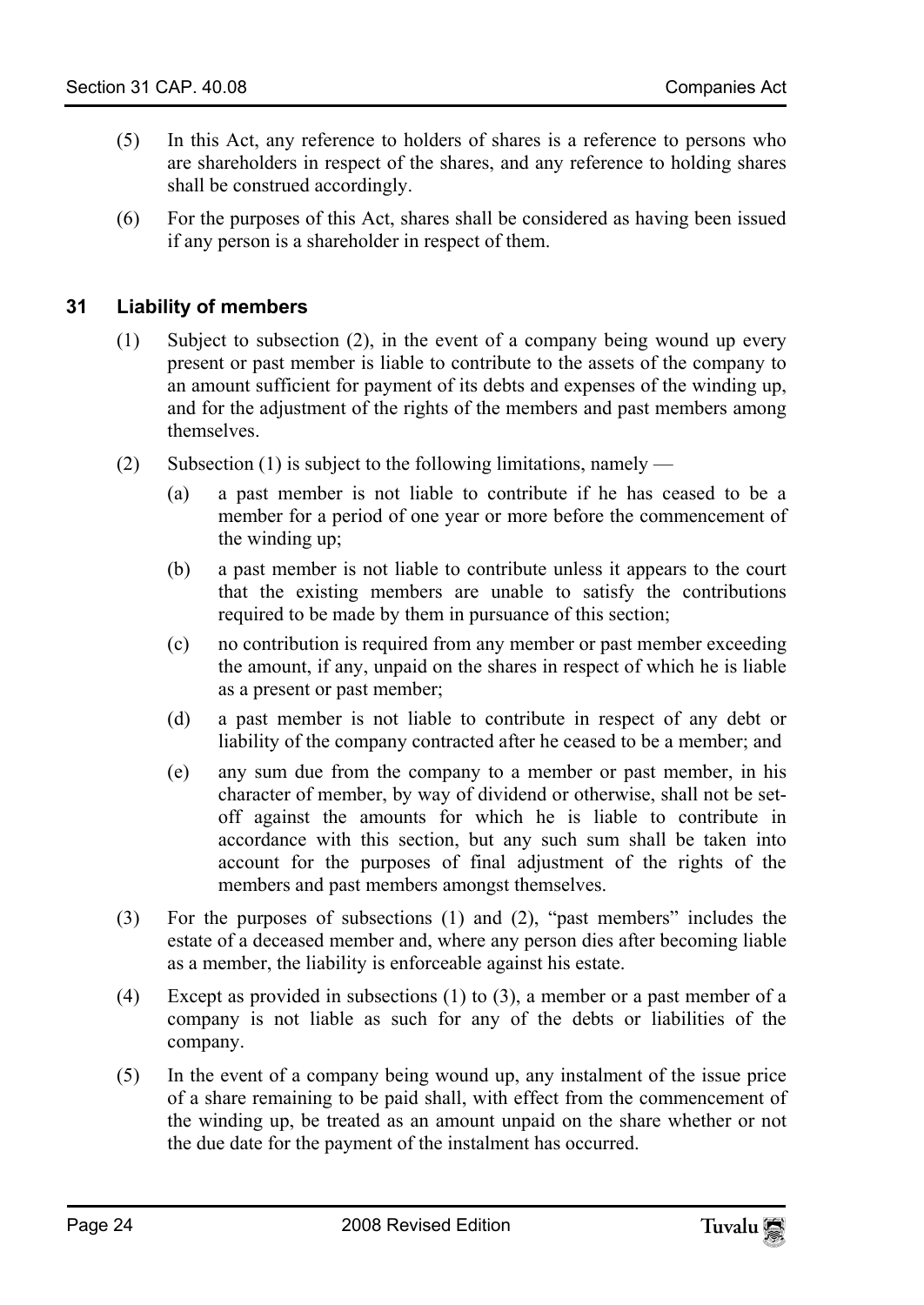#### **32 Minimum membership for carrying on business**

<span id="page-24-0"></span>If a company carries on business without having at least two members and does so for more than six months, a person who, for the whole or any part of the period that it so carries on business after those six months —

- (a) is a member of the company; and
- <span id="page-24-1"></span>(b) knows that it is carrying on business with only one member,

is liable (jointly and severally with the company) for the payment of the company's debts contracted during the period or, as the case may be, that part of it.

# <span id="page-24-2"></span>**PART III - PRE-INCORPORATION CONTRACTS AND CAPACITY AND POWERS OF COMPANY**

#### **33 Pre-incorporation contracts**

- (1) Except as provided in this section, a person who enters into a written contract in the name of or on behalf of a company before it comes into existence is personally bound by the contract and is entitled to its benefits.
- (2) A company may, within a reasonable time after it comes into existence, by any action or conduct signifying its intention to be bound thereby, adopt a written contract made before it came into existence in its name or on its behalf, and upon any such adoption —
	- (a) the company is bound by the contract and is entitled to the benefits thereof as if the company had been in existence at the date of the contract and had been a party thereto; and
	- (b) a person who purported to act in the name of or on behalf of the company ceases, except as provided in subsection (3), to be bound by or entitled to the benefits of the contract.
- (3) Except as provided in subsection (4), whether or not a written contract made before the coming into existence of a company is adopted by the company, a party to the contract may apply to the Court for an order fixing obligations under the contract as joint or joint and several, or apportioning liability between the company and a person who purported to act in the name of or on behalf of the company, and upon such application the Court may make any order it thinks fit.
- (4) A person who entered into a written contract in the name of or on behalf of a company before it came into existence is not bound by the contract or entitled to the benefits thereof in any event unless it is so provided in the contract.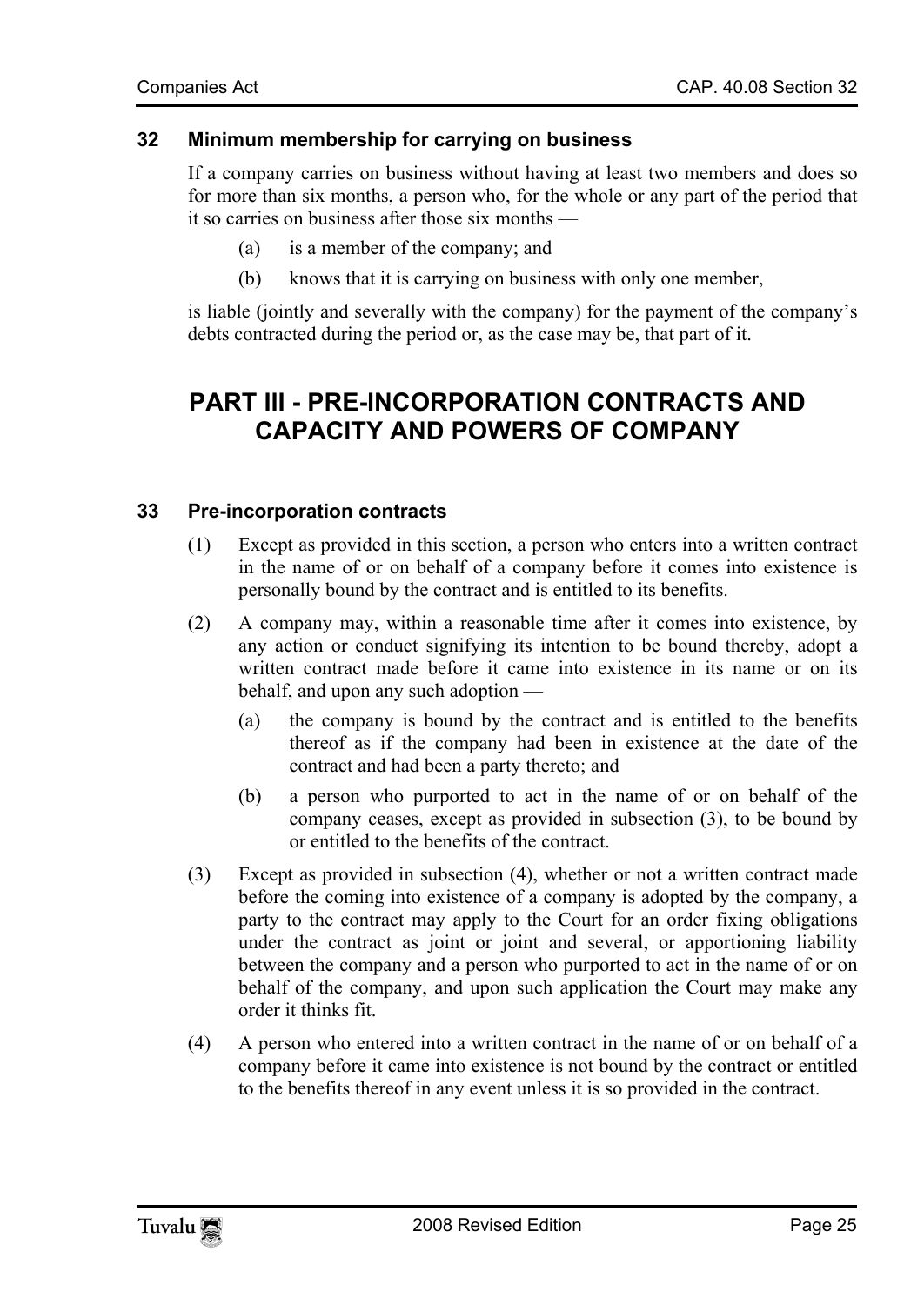#### **34 Capacity and powers of company**

- <span id="page-25-0"></span>(1) Subject to this Act or to any other enactment restricting or having the effect of restricting its capacity or powers, a company by virtue of this section, has —
	- (a) unlimited capacity; and
	- (b) the rights, powers and privileges of a natural person of full age and capacity.
- <span id="page-25-1"></span>(2) A company may hold land.
- (3) A company may, in pursuance of this section, carry on in any jurisdiction outside Tuvalu, any activity subject to the laws of the jurisdiction.

#### **35 Effect of and reliance on restrictions in Memorandum of company**

- (1) Where pursuant to section 8(3) there is set out in the Memorandum of a company any provision restricting the capacity or powers of the company of, the restriction may be relied on, and has effect, only in the circumstances referred to in subsection  $(2)$ , and no —
	- (a) act of the company;
	- (b) agreement to which the company is a party; or
	- (c) conveyance or transfer of property by or to the company,

is invalid by reason only of failure to comply with the restriction.

- (2) Subject to subsection (3), a restriction in the Memorandum of a company of a kind referred to in subsection (1) may be relied on and has effect for the purposes of —
	- (a) proceedings against the company
		- (i) by a director or member of the company; or
		- (ii) where the company has issued debentures secured by a floating charge over all or any of the company's property, by the holder of any of the debentures or the trustee for the holders of the debentures;
	- (b) proceedings by the company or a member of the company against [th](#page-187-2)e present or former officers of the company for failure to observe any such restriction;
	- (c) proceedings by the Minister or a member of the company to wind up the company under the Companies (Winding Up) Act**<sup>4</sup>** ; or
	- (d) proceedings for the purposes of section  $210(1)(c)$ .
- (3) A person may not, in proceedings referred to in subsection (2), rely on a restriction in the Memorandum of a company of a kind referred to in subsection (1), in any case where he voted in favour of, or otherwise, expressly or by conduct, agreed to, the doing of an act (including the entering into of an agreement) by the company or the conveyance by or to the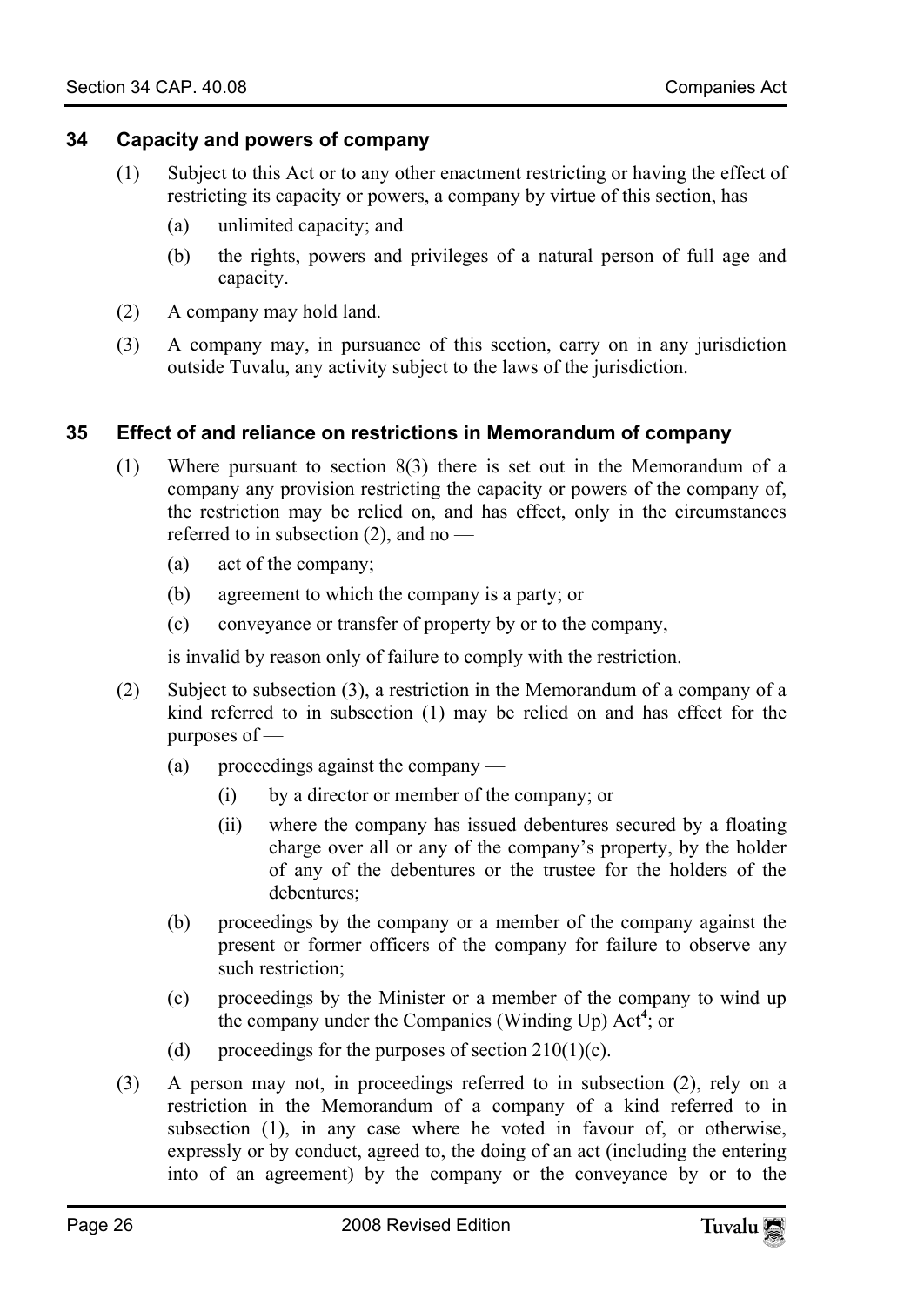<span id="page-26-0"></span>company of property, which, it is alleged in the proceedings, was or would be contrary to such a restriction.

#### **36 Power of court to make orders in proceedings under section 35**

- (1) Where, in proceedings of a kind referred to in section 35(2)(a), the Court makes an order restraining the doing of any act (including the entering of into an agreement) or the conveyance or transfer of any property, the Court  $may -$ 
	- (a) in those proceedings; or
	- (b) in proceedings on an application under this subsection by the company concerned or any other interested person,

make such orders as it thinks proper for declaring or adjusting rights and liabilities in connection with the act, conveyance or transfer, or any agreement relating thereto.

- (2) without limiting the generality of the power of the Court under subsection (1), the orders which may be made under that subsection include —
	- (a) an order for the payment or repayment of moneys;
	- (b) an order discharging any person from an obligation to pay moneys;
	- (c) an order setting aside or restraining the performance of any agreement;
	- (d) an order for the payment by any person of compensation to any other person for the loss suffered, or which may be suffered, by that or other person by reason of the Act, conveyance transfer concerned being restrained; and
	- (e) an order for payment of costs.
- (3) An order made
	- (a) under subsection  $(2)(d)$ 
		- (i) may provide for the payment of compensation by or to the company concerned;
		- (ii) but shall not provide for the payment of compensation for loss of anticipated profits to be derived from, or as a result of, any act or the conveyance or transfer of any property; or
	- (b) under subsection (2)(e) may provide for payment of costs by or to the company concerned.
- $(4)$  The Court
	- (a) may order that any person be joined as a party in proceedings of a kind referred to in subsection (1); and
	- (b) shall not, in any such proceedings, make an order for the payment or repayment by any person of money or compensation unless that person is a party in the proceedings.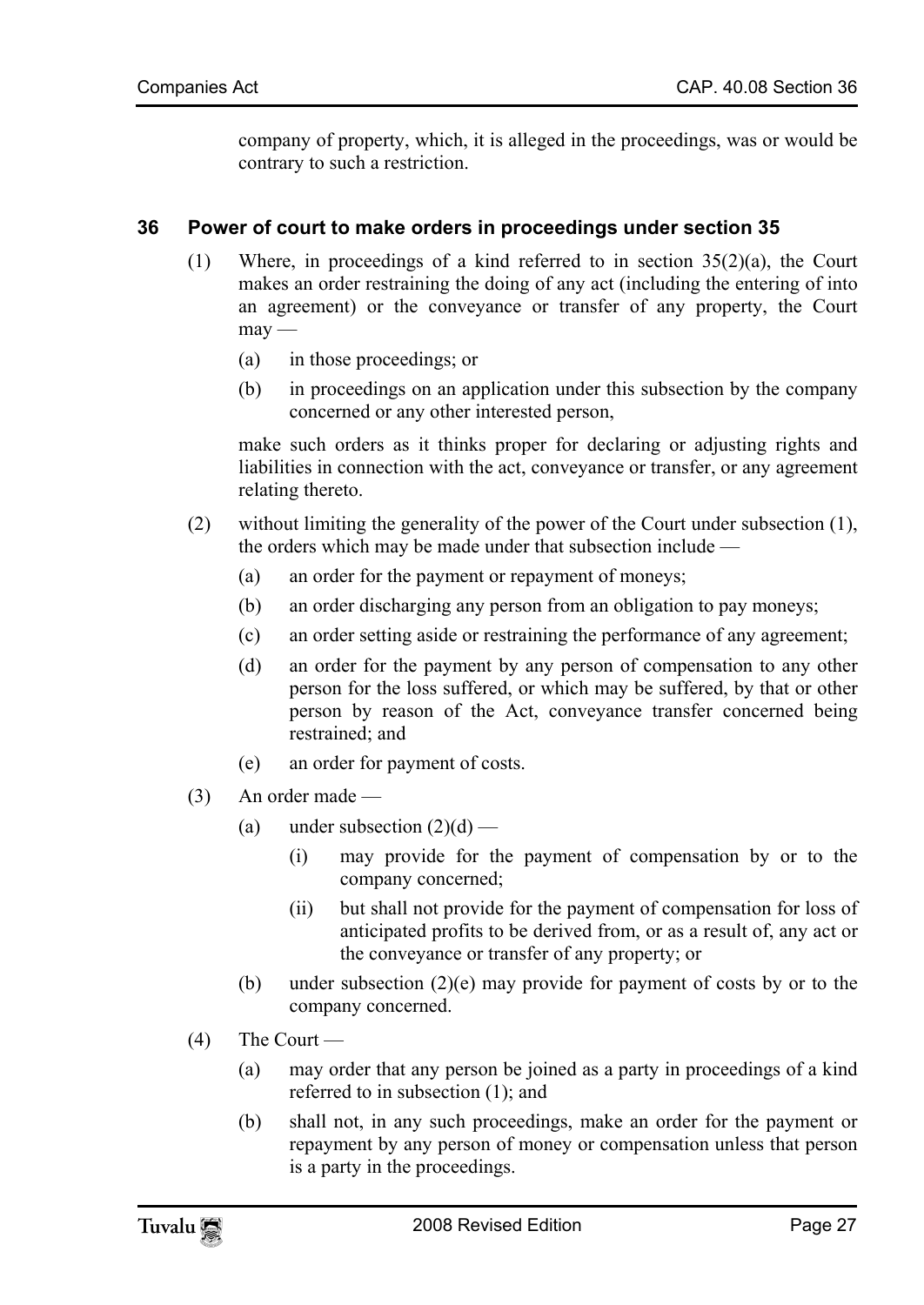#### <span id="page-27-0"></span>**37 Authority of directors, officers and agents, etc.**

- (1) A company, or a guarantor of an obligation of a company, may not assert against a person dealing with the company or with any person who has assumed rights from the company, that —
	- (a) the Memorandum or Articles of the company have not been complied with;
	- (b) the person or persons named in the most recent notice lodged with the Registrar pursuant to section 126 is not the director or are not the directors of the company;
	- (c) the place named in the most recent notice lodged with the Registrar pursuant to section 109 is not the registered office of the company;
	- (d) a person held out by the company as an officer or agent of the company has not been duly elected or appointed or does not have the authority to exercise the powers or perform the duties customarily exercised or performed by the officer or agent of a company carrying on business of the kind carried on by the company or customarily exercised or performed by an officer or agent of the type concerned; or
	- (e) a document issued by an officer or agent of the company with actual authority, or who customarily would in the exercise or performance of his powers or duties have authority to issue the document, is not valid or is issued without authority, except where the person has actual knowledge of the matter sought to be so asserted or, if having regard to his position with, or relationship to, the company, he ought to have knowledge of that matter.
- <span id="page-27-1"></span>(2) This section —
	- (a) does not affect the operation of section 35 or 36; and
	- (b) shall not operate so as to allow any person to recover a debt from a company, or to enforce any liability against a company, or to treat any transaction as binding on a company if, in connection with the same matter, the person has been guilty of a fraud upon the company, or has participated or acquiesced in a fraud committed upon the company.

#### **38 No constructive notice**

Subject to this Act, no person is affected by, or is deemed to have a notice or knowledge of, the contents of a document concerning a company by reason only that the document has been registered by the Registrar or is available for inspection at an office of the company.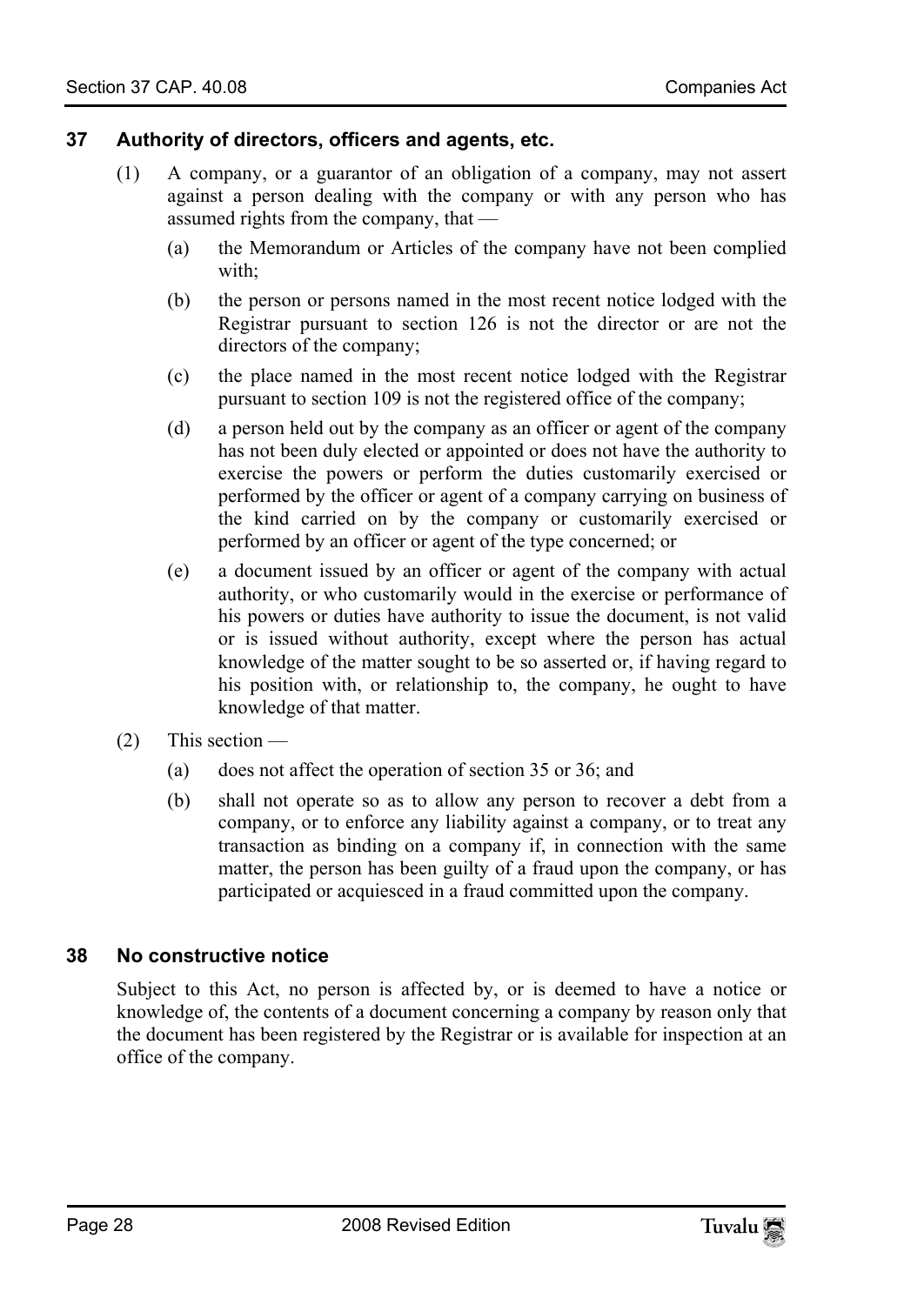#### **39 Notice of matters by company**

<span id="page-28-1"></span><span id="page-28-0"></span>A company shall be considered as having notice of a matter if notice of the matter is given to or received or obtained by any director of the company, other than a director who obtains the notice for the purpose of, or in the course of, committing a breach of duty as a director of the company, or a fraud or wrong upon the company.

#### **40 Form of contract**

- (1) A contract made according to subsection (2) on behalf of a company
	- (a) is effectual in law in point of form and binds the company and the other party to the contract; and
	- (b) may be varied or discharged in the same manner in which it is authorised by subsection (2) to be made.
- (2) Subject to any enactment, a contract which
	- (a) if made between private persons would, by law, be required to be in writing under seal, may be made on behalf of a company in writing under seal;
	- (b) if made between private persons would, by law, be required to be in writing or to be evidenced in writing signed by the parties to be charged thereby may be made or evidenced in writing and signed in the name or on behalf of the company; and
	- (c) if made between private persons would, by law, be valid although made by parol only and not reduced to writing, may be made by parol on behalf of the company by any person acting under its authority express or implied.

#### **41 Bills of exchange and promissory notes**

<span id="page-28-3"></span><span id="page-28-2"></span>A bill of exchange or promissory note shall be deemed to have been made, accepted or endorsed, on behalf of a company, if made, accepted or endorsed in the name of the company or if expressed to be made, accepted or endorsed on behalf or on account of the company.

#### **42 Powers of attorney**

- (1) A company may, by writing under seal empower any person, either generally or in respect of any specified matter, as its attorney, to execute deeds on its behalf in any place within or outside Tuvalu.
- (2) A deed signed by a person empowered as provided in subsection (1) binds the company and has the same effect as it would have if it were the company's common seal.

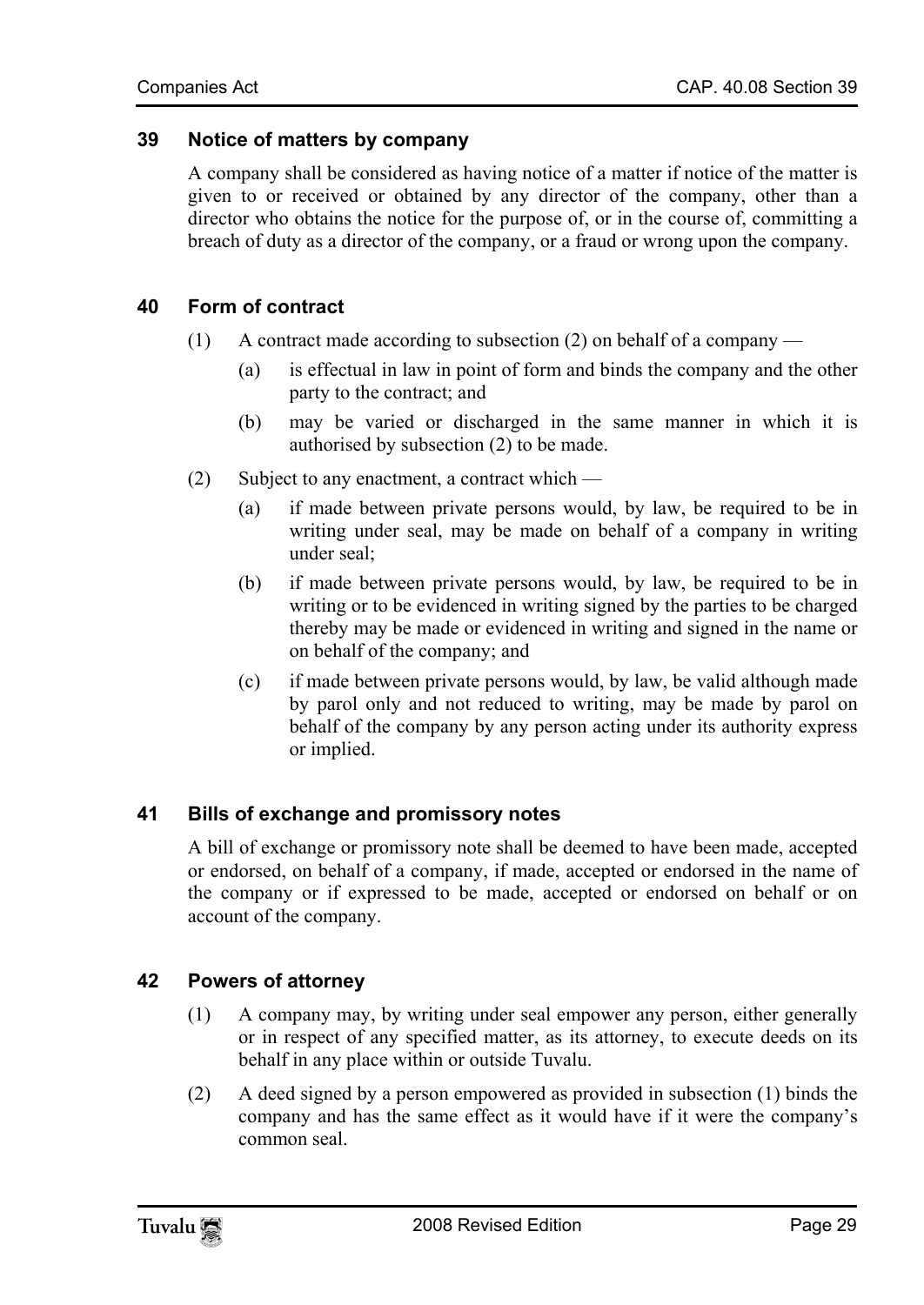#### <span id="page-29-0"></span>**43 Common seal and official seal for use abroad**

- (1) A company shall have a common seal but, except where required by any enactment to use its common seal, the company —
	- (a) may use that seal; or
	- (b) may use any other form of seal other than its official seal.
- (2) A Company, if authorised by its Articles may have for use in any country other than, or in any district or place not situated in Tuvalu, an official seal which shall be facsimile of the common seal of the company, with the addition on its face of the name of the country, district or place where it is to be used.
- (3) Every document to which an official seal is duly affixed binds a company as if it had been sealed with the common seal of the company.
- (4) A company may, by instrument in writing under its common seal, authorise any agent appointed for that purpose to affix the official seal to any document to which the company is party in the country, district or place where the official seal may be used.
- (5) Any person dealing with an agent appointed pursuant to subsection (4) in reliance on the instrument conferring the authority is entitled to assume that the authority of the agent continues during the period, if any, mentioned in the instrument or, if no period is so mentioned, until that person has actual notice of the revocation or determination of the authority.
- <span id="page-29-1"></span>(6) The person affixing an official seal shall, by writing under his hand, certify on the document to which the seal is affixed, the date on which and the place at which it is affixed.

# <span id="page-29-3"></span>**PART IV - SHARES, DEBENTURES AND CHARGES**

## <span id="page-29-2"></span>DIVISION 1 - PROSPECTUSES

#### **44 Filing of prospectus**

- (1) Every prospectus issued by or on behalf of a company or in relation to any intended company shall be dated, and that date shall, unless the contrary be proved, be taken as the date of publication of the prospectus.
- (2) A copy of every such prospectus, signed by every person who is named therein as a director or proposed director of the company, or by his agent authorised in writing, shall be filed for registration with the Registrar on or before the date of its publication, and no such prospectus shall be issued until a copy thereof has been so filed for registration.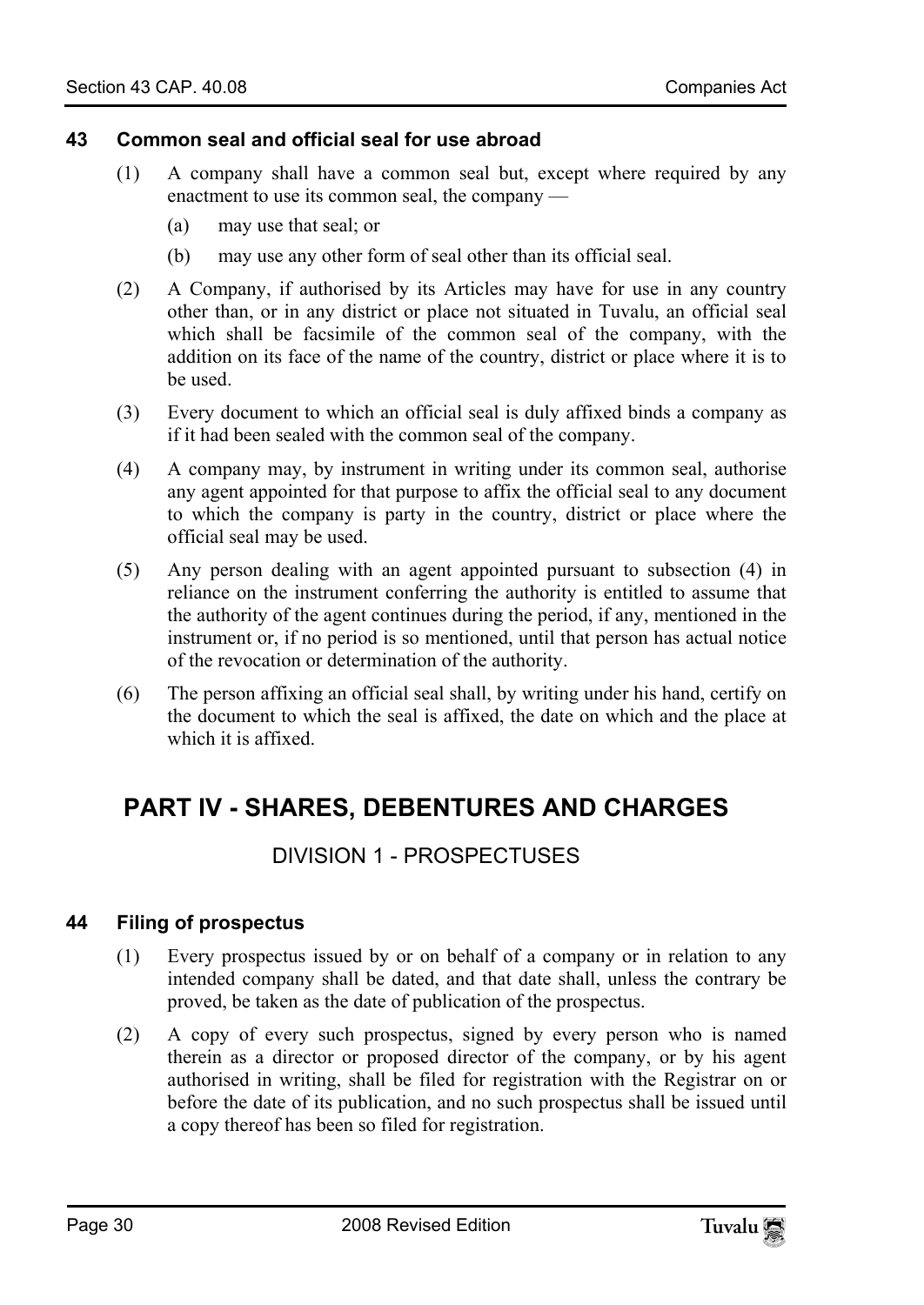- (3) The Registrar shall not register any prospectus unless it is dated, and the copy thereof signed, in a manner required by this section.
- (4) Every prospectus shall state on the face of it that a copy has been filed for registration as required by this section.
- <span id="page-30-0"></span>(5) Where a prospectus is issued without a copy thereof being so filed, the company, and every person who is knowingly a party to the issue of the prospectus, shall be guilty of an offence.

#### **45 Specific requirements as to particulars of prospectus**

- (1) Every prospectus issued by or on behalf of a company, or by or on behalf of any person who is or has been engaged or interested in the formation of the company must state —
	- (a) the contents of the Memorandum, with the names, descriptions and addresses of the signatories, and the number of shares subscribed for by them respectively and the number of founders or management or deferred shares, if any, and the nature and extent of the interest of the holders in the property and profits of the company;
	- (b) the number of shares, if any, fixed by the Articles as the qualification of a director, and any provision in the Articles as to the remuneration of the directors;
	- (c) the names, descriptions and addresses of the directors or proposed directors;
	- (d) the minimum subscription on which the directors may proceed to allotment, and the amount payable on application and allotment on each share, and in the case of a second, or subsequent offer of shares, the amount offered for subscription on each previous allotment made within the two preceding years, and the amount actually allotted and the amount, if any paid on the shares so allotted;
	- (e) the number and amount of shares and debentures which within the two preceding years have been issued, or agreed to be issued, as fully or partly paid up otherwise than in cash and in the latter case the extent to which they are so paid up and in either case the consideration for which those shares or debentures have been issued or are proposed or intended to be issued;
	- (f) the names and addresses of the vendors of any property purchased or acquired by the company or proposed so to be purchased or acquired, which is to be paid for wholly or partly out of the proceeds of the issue offered for subscription by the prospectus or the purchase or acquisition of which has not been completed at the date of issue of the prospectus, and the amount payable in cash, shares or debentures to the vendor and where there is more than one separate vendor, or the company is a subpurchaser, the amount so payable to each vendor;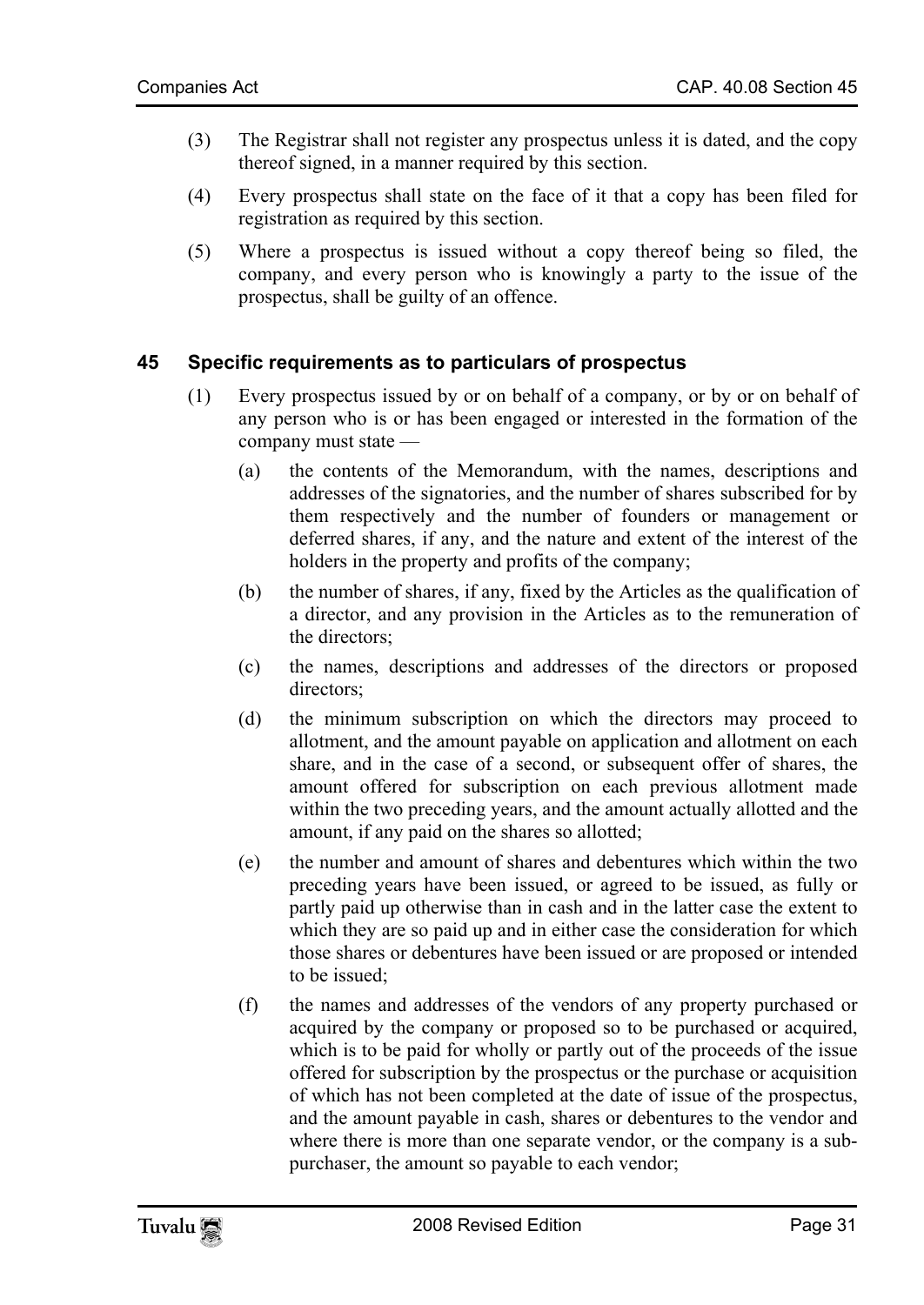Provided that where the vendors or any of them are a firm the members of the firm shall not be treated as separate vendors;

- (g) the amount (if any) paid or payable as purchase money in cash, shares or debentures for any such property, specifying the amount (if any) payable for goodwill;
- (h) the amount (if any) paid within the two preceding years or payable as commission for subscribing or agreeing to subscribe, or procuring or agreeing to procure subscriptions for any shares in, or debentures of, the company, or the rate of any such commission:

Provided that it shall not be necessary to state the commission payable to sub-underwriters;

- (i) the amount or estimated amount of preliminary expenses;
- (j) the amount paid within the two preceding years or intended to be paid to any promoter and the consideration for any such payment;
- (k) the dates and parties to every material contract and a reasonable time and place at which any material contract or a copy thereof may be inspected:

Provided that this requirement shall not apply to a contract entered into in the ordinary course of the business carried on or intended to be carried on by the company or to any contract entered into more than two years before the date of issue of the prospectus;

- (l) the names and addresses of the auditors of the company;
- (m) full particulars of the nature and extent of the interest (if any) of every director in the promotion of, or in the property proposed to be acquired by, the company or, where the interest of such a director consists in being a partner in a firm, the nature and extent of the interest of the firm, with a statement of all sums paid or agreed to be paid to him or to the firm in cash or shares or otherwise by any person either to induce him to become, or to qualify him as, a director or otherwise for services rendered by him or by the firm in connection with the promotion or foundation of the company; and
- (n) where the company is a company having shares of more than one class, the right of voting at meetings of the company, conferred by the several classes of the shares respectively.
- (2) For the purposes of this section, every person shall be deemed to be a vendor who has entered into any contract, absolute or conditional, for the sale or purchase, or for any option of purchase, of any property to be acquired by the company in any case where —
	- (a) the purchase money is not fully paid at the date of issue of the prospectus; or
	- (b) the purchase money is to be paid or satisfied wholly or in part out of the proceeds of the issue offered for subscription by the prospectus; or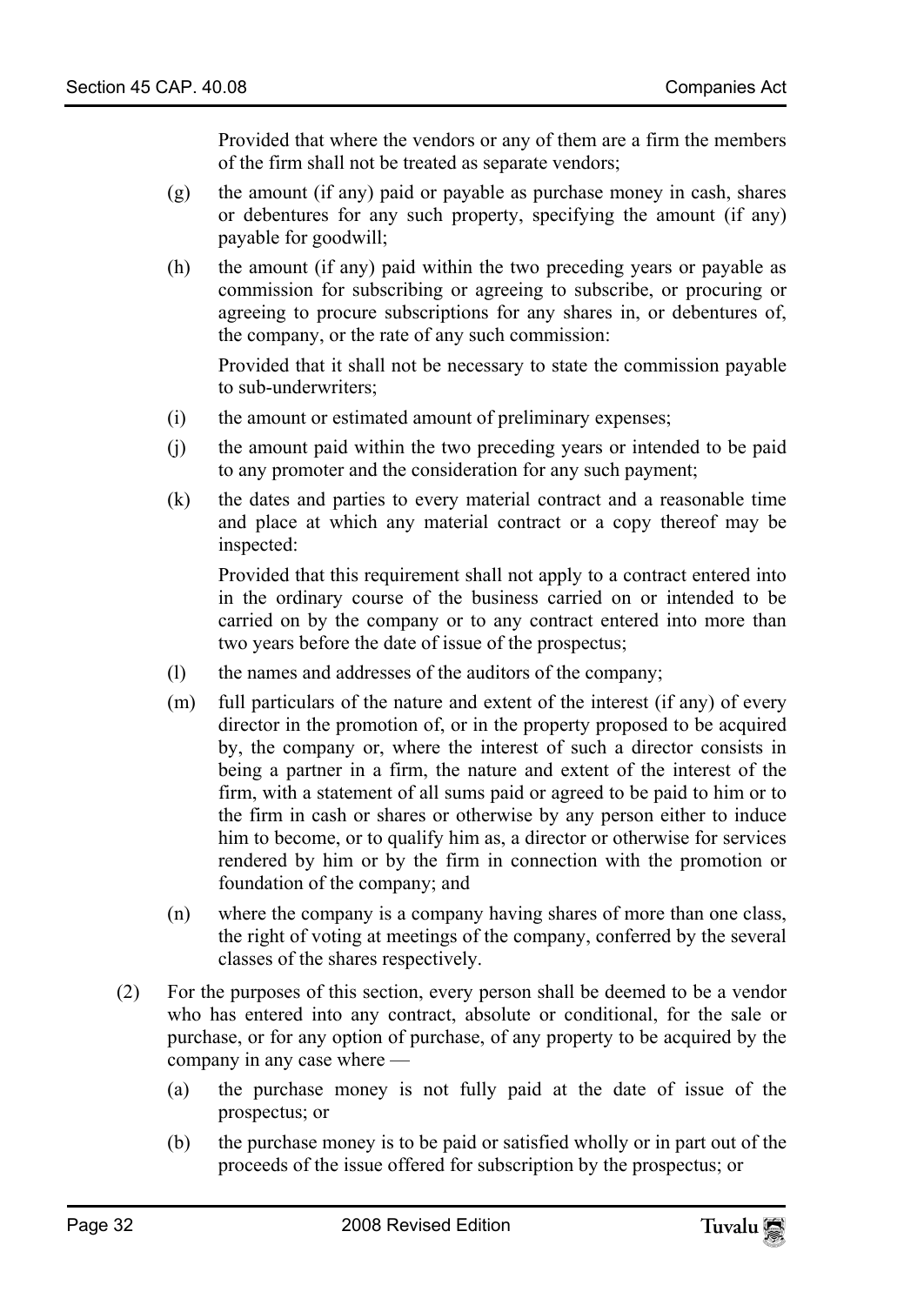- (c) the contract depends for its validity or fulfilment on the result of that issue.
- (3) Where any of the property to be acquired by the company is to be taken on lease, this section shall apply as if the expression "vendor" included the lessor, and the expression "purchase money" included the consideration for the lease, and the expression "sub-purchaser" included a sub-lease.
- (4) Any condition requiring or binding any applicant for shares or debentures to waive compliance with any requirement of this section, or purporting to affect him with notice of any contract, document or matter not specifically referred to in the prospectus shall be void.
- (5) Where any such prospectus as is mentioned in this section is published as a newspaper advertisement, it shall not be necessary in the advertisement to specify the contents of the memorandum or the signatories thereto or the number of shares subscribed for by them.
- (6) In the event of non-compliance with any of the requirements of this section, a director or other person responsible for the prospectus shall not incur any liability by reason of the non-compliance, if he proves that —
	- (a) as regards any matter not disclosed, he was not cognisant thereof; or
	- (b) the non-compliance arose from an honest mistake of fact on his part:

Provided that in the event of non-compliance with the requirements contained in paragraph (m) of subsection (1), no director or other person shall incur any liability in respect of the non-compliance unless it be proved that he had knowledge of the matters not disclosed.

- (7) This section does not apply to a circular or notice inviting existing members or debenture holders of a company to subscribe either for shares or debentures of the company, whether with or without the right to renounce in favour of other persons, but subject as aforesaid this section shall apply to any prospectus whether issued on or with reference to the formation of a company, or subsequently.
- (8) The requirements of this section as to the memorandum and the qualification, remuneration and interest of directors, the names, descriptions and addresses of directors or proposed directors and the amount or estimated amount of preliminary expenses shall not apply in the case of a prospectus issued more than one year after the date at which the company is entitled to commence business.
- <span id="page-32-0"></span>(9) Nothing in this section shall limit or diminish any liability which any person may incur under the general law of this Act apart from this section.

#### **46 Obligation of companies where no prospectus is issued**

(1) A company which does not issue a prospectus on or with reference to its formation shall not allot any of its shares or debentures unless before the first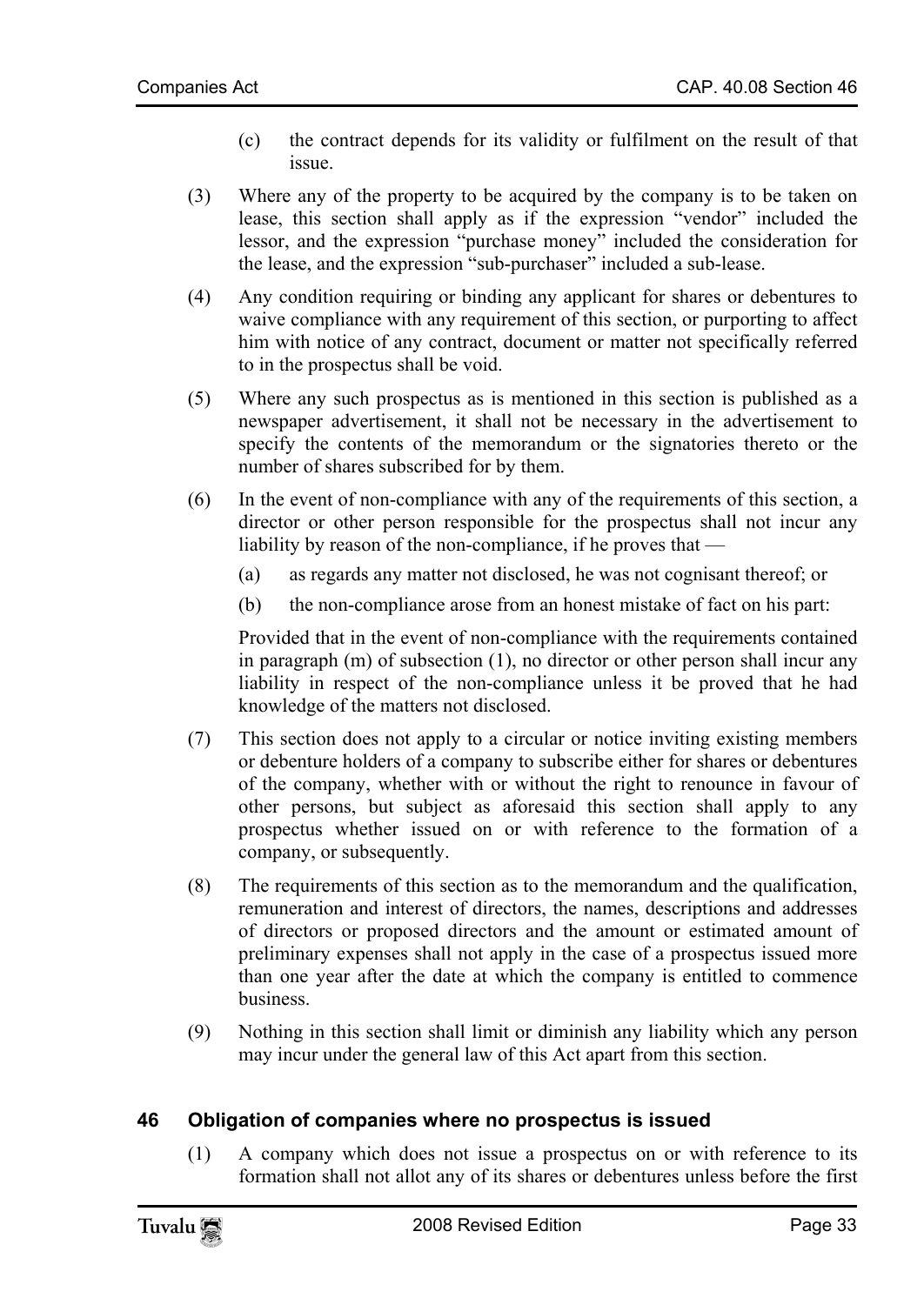<span id="page-33-0"></span>allotment of either shares or debentures there has been filed with the Registrar a statement in lieu of prospectus complying with the requirements of section 52.

(2) This section does not apply to a proprietary company.

#### **47 Restriction on alteration of terms mentioned in prospectus, etc.**

<span id="page-33-1"></span>A company shall not previously to the annual general meeting, vary the terms of a contract referred to in the prospectus or statement in lieu of prospectus, except subject to the approval of the meeting.

#### **48 Liability for statements in prospectus**

- (1) Where a prospectus invites persons to subscribe for shares in or debentures of a company —
	- (a) every person who is a director of the company at the time of the issue of the prospectus; or
	- (b) every person who has authorised the naming of him and is named in the prospectus as a director or as having agreed to become a director either immediately or after an interval of time;
	- (c) every promoter of the company; and
	- (d) every person who has authorised the issue of the prospectus,

shall be liable to pay compensation to all persons who subscribe for any shares or debentures on the faith of the prospectus for the loss or damage they may have sustained by reason of any report or memorandum appearing on the face thereof or by reference incorporated therein or issued therewith, unless it is proved —

- (i) with respect to every untrue statement not purporting to be made on the authority of an expert or of a public official document or statement, that he had reasonable ground to believe, and did up to the time of the allotment of the shares or debentures, as the case may be, believe, that the statement was true;
- (ii) with respect to every untrue statement purporting to be a statement by or contained in what purports to be a copy of or extract from a report or valuation of an expert, that it fairly represented the statement or was a correct and fair copy of or extract from the report or valuation:

Provided that the director, person named as director, promoter or person who authorised the issue of the prospectus shall be liable to pay such compensation if it is proved that he had no reasonable ground to believe that the person making the statement, report or valuation was competent to make it; and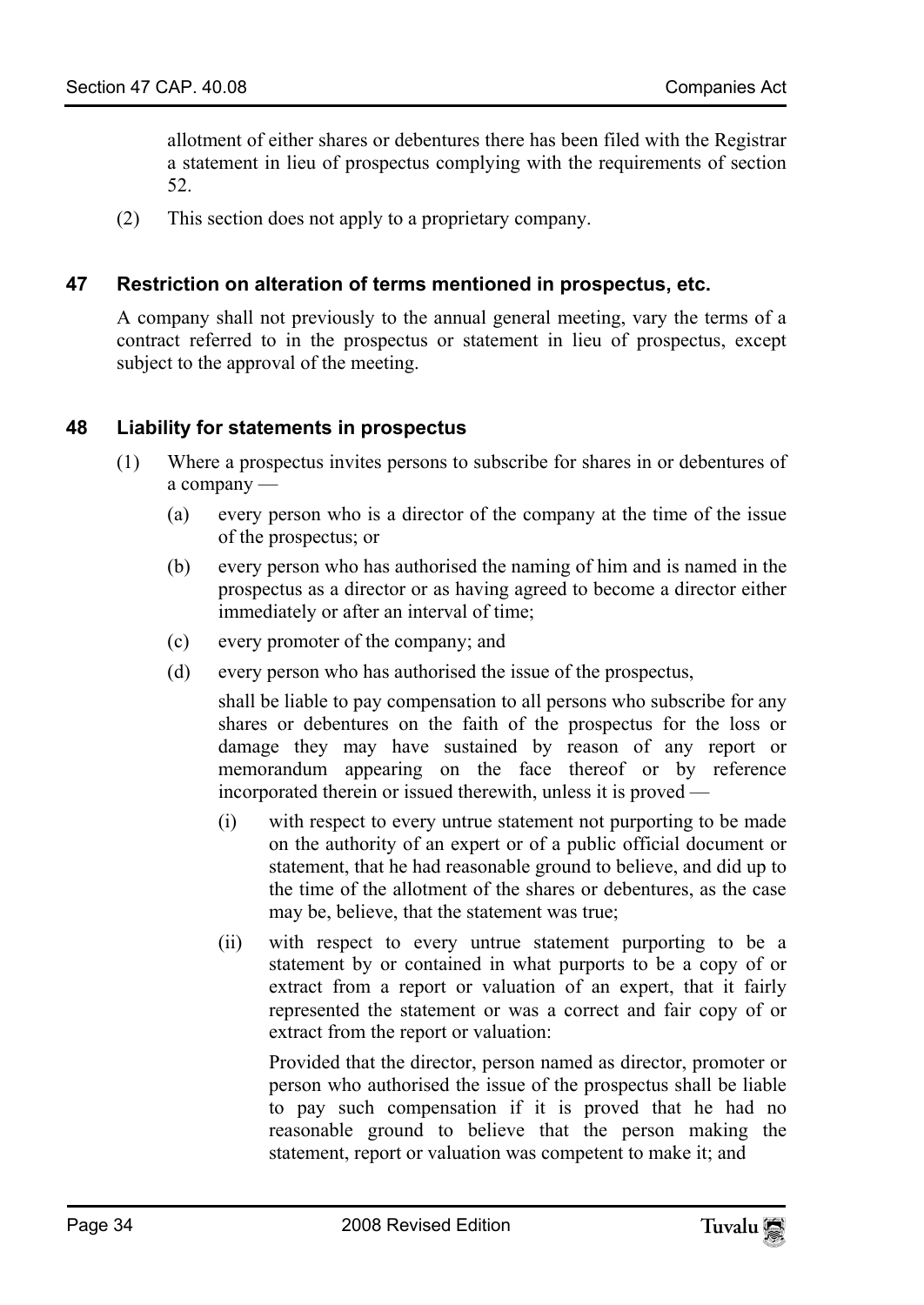(iii) with respect to every untrue statement purporting to be a statement made by an official persona or contained in what purports to be a copy of or extract from a public official document, that it was a correct and fair representation of the statement or copy of or extract from the document;

or unless it is proved —

- (iv) that having consented to become a director of the company he withdrew his consent before the issue of the prospectus and that it was issued without his authority or consent;
- (v) that the prospectus was issued without his knowledge or consent and that on becoming aware of its issue he forthwith gave reasonable public notice that it was issued without his knowledge or consent; or
- (vi) that after the issue of the prospectus and before allotment thereunder he, on becoming aware of any untrue statement therein, withdrew his consent thereto and gave reasonable public notice of the withdrawal and of the reason therefor.
- (2) Where the prospectus contains the name of a person as a director of the company or as having agreed to become a director thereof and he has not consented to become a director or has withdrawn his consent before the issue of the prospectus and has not authorised or consented to the issue thereof, the directors of the company, except any without whose knowledge or consent the prospectus was issued, and any other person who authorised the issue thereof, shall be liable to indemnify the person so named against all damages, costs and expenses to which he may be made liable by reason of his name having been inserted in the prospectus or in defending himself against any action or legal proceedings brought against him in respect thereof.
- (3) Every person who, by reason of his being a director or named as a director or as having agreed to become a director or of his having authorised the issue of the prospectus, becomes liable to make any payment under this section may recover contribution, as in the cases of contract, from any other person who if sued separately would have been liable to make the same payment, unless the person who has become so liable was, and that other person was not, guilty of fraudulent misrepresentation.

## <span id="page-34-1"></span><span id="page-34-0"></span>DIVISION 2 - RESTRICTIONS ON ALLOTMENTS

#### **49 Restriction as to allotment**

(1) No allotment shall be made of any share capital of a company offered to the public for subscription, unless the following conditions have been complied with, namely —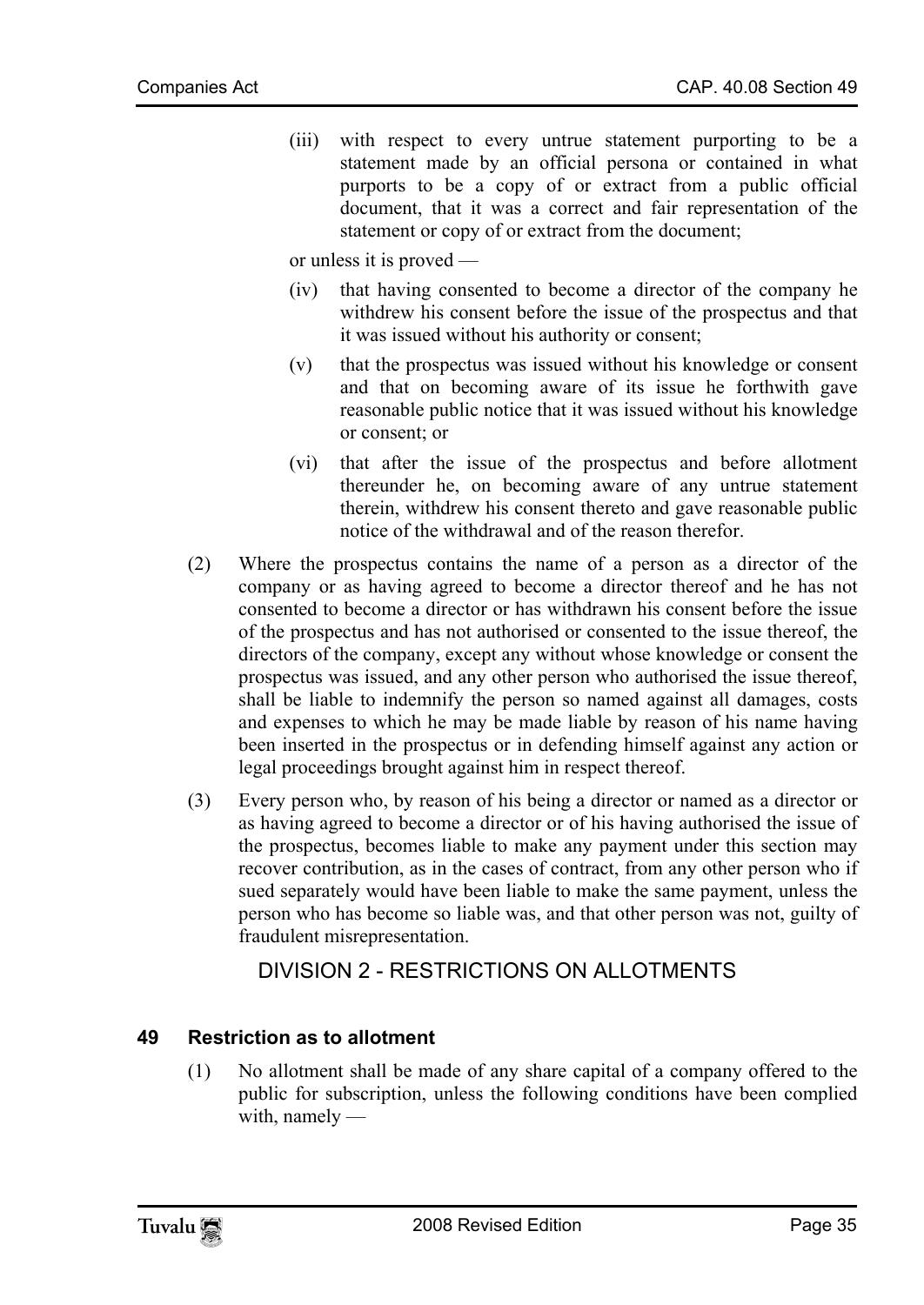- (a) the amount (if any) fixed by the Memorandum or Articles and named in the prospectus as the minimum subscription upon which the directors may proceed to allotment; or
- (b) if no amount is so fixed and named, then the whole amount of the share capital so offered for subscription,

has been subscribed, and the sum payable on application for the amount so fixed and named, or for the whole amount offered for subscription, has been paid to and received by the company.

- (2) The amount so fixed and named and the whole amount aforesaid shall be reckoned exclusively of any amount payable otherwise than in cash and is in this Act referred to as the minimum subscription.
- (3) The amount payable on application on each share shall not be less than five per cent of the nominal amount of the share.
- (4) Where these conditions have not been compiled with on the expiration of forty days after the first issue of the prospectus, all money received from applicants for shares shall be forthwith repaid to them without interest and, if any such money is not so repaid within forty-eight days after the issue of the prospectus, the directors of the company shall be jointly and severally liable to repay that money with interest at the rate of five per cent per annum from the expiration of the forty-eighth day:

Provided that a director shall not be liable if he proves that the loss of the money was not due to any misconduct or negligence on his part.

- (5) Any condition requiring or binding any applicant for shares to waive compliance with any requirement of this section shall be void.
- (6) This section, except subsection (3), shall not apply to any allotment of shares subsequent to the first allotment of shares offered to the public for subscription.
- (7) In the case of the first allotment of share capital payable in cash of a company which does not issue any invitation to the public to subscribe for its shares, no allotment shall be made unless the minimum subscription, that is to say —
	- (a) the amount (if any) fixed by the Memorandum or Articles and named in the statement in lieu of prospectus as the minimum subscription upon which the directors may proceed to allotment; or
	- (b) if no amount is so fixed and named, then the whole amount of the share capital other than that issued or agreed to be issued as fully or partly paid otherwise than in cash,

has been subscribed and an amount no less than five percent of the nominal amount of each share payable in cash has been paid to and received by the company.

(8) Subsection (7) does not apply to a proprietary company.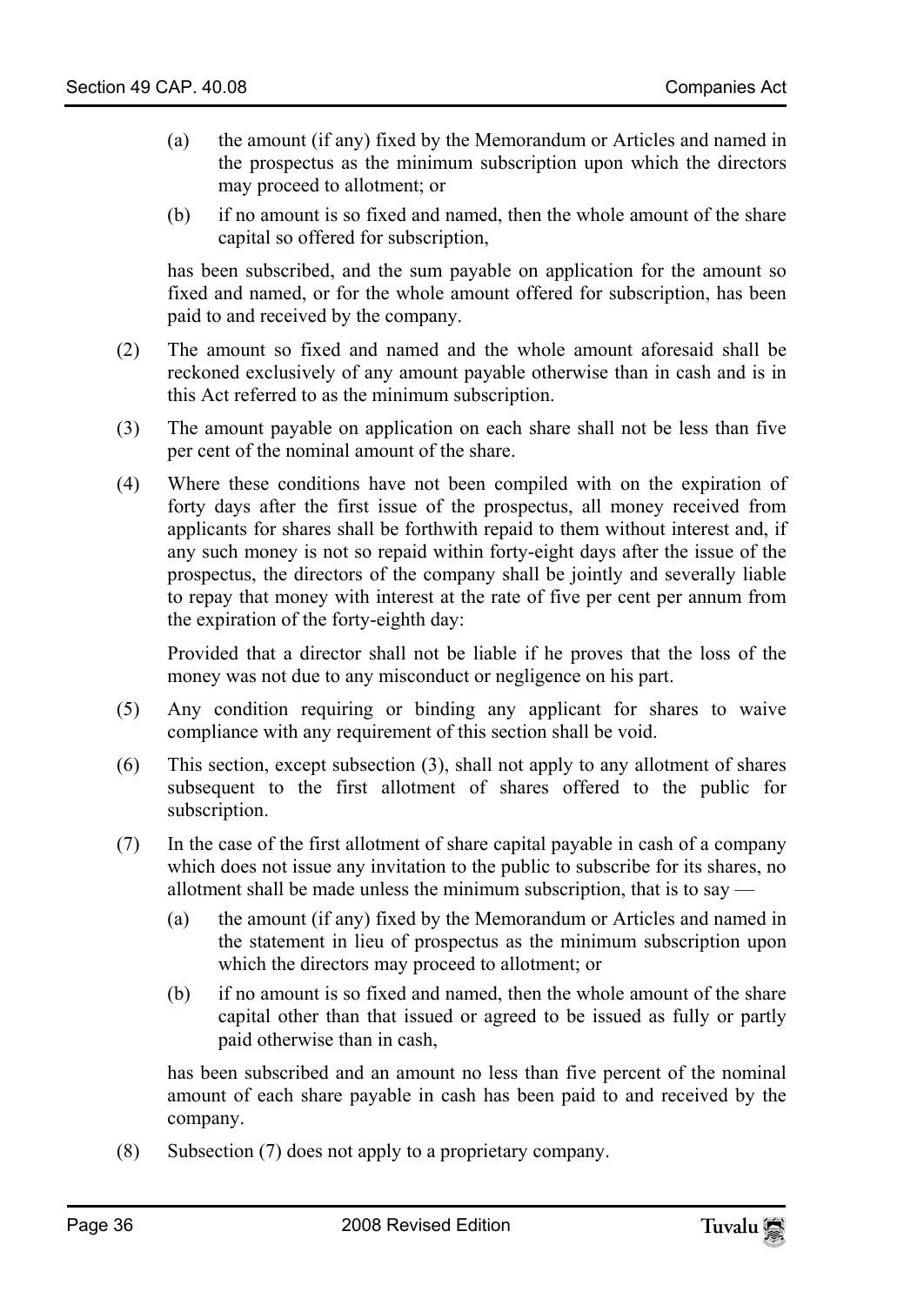#### **50 Effect of irregular allotment**

- (1) An allotment made by a company to an applicant in contravention of section 49 shall be voidable at the instance of the applicant within one month after the holding of the statutory meeting of the company and not later and shall be so voidable notwithstanding that the company is in course of being wound up.
- (2) Any director of a company who knowingly contravenes or permits or authorises the contravention of any of the provisions of section 49 with respect to allotment shall be liable to compensate the company and the allottee respectively for any loss, damages or costs which the company or the allottee may have sustained or incurred thereby.
- (3) Proceedings to recover any such loss, damages, or costs shall not be commenced after the expiration of two years from the date of the allotment.

#### **51 Restrictions on commencement of business**

- (1) A company shall not commence any business or exercise any borrowing powers unless —
	- (a) shares held subject to the payment of the whole amount thereof in cash have been allotted to an amount not less in the whole than the minimum subscription;
	- (b) every director of the company has paid to the company on each of the shares taken or contracted to be taken by him, and for which he is liable to pay in cash, a proportion equal to the proportion payable on application and allotment on the shares offered for public subscription or, in case of a company which does not issue a prospectus inviting the public to subscribe for its shares, on the shares payable in cash;
	- (c) there has been filed with the Registrar a statutory declaration by the secretary or one of the directors, in the prescribed form, that the aforesaid conditions have been complied with; and
	- (d) in the case of a company which does not issue a prospectus inviting the public to subscribe for its shares, there has been filed with the Registrar a statement in lieu of prospectus.
- (2) The Registrar shall, on the filing of the statutory declaration, certify that the company is entitled to commence business, and that certificate shall be conclusive evidence that the company is so entitled:

Provided that in the case of a company which does not issue a prospectus inviting the public to subscribe for its shares, the Registrar shall not give such a certificate unless a statement in lieu of prospectus has been filed with him.

(3) Any contract made by a company before the date at which it is entitled to commence business shall be provisional only and shall not be binding on the company until that date, and on that date it shall become binding.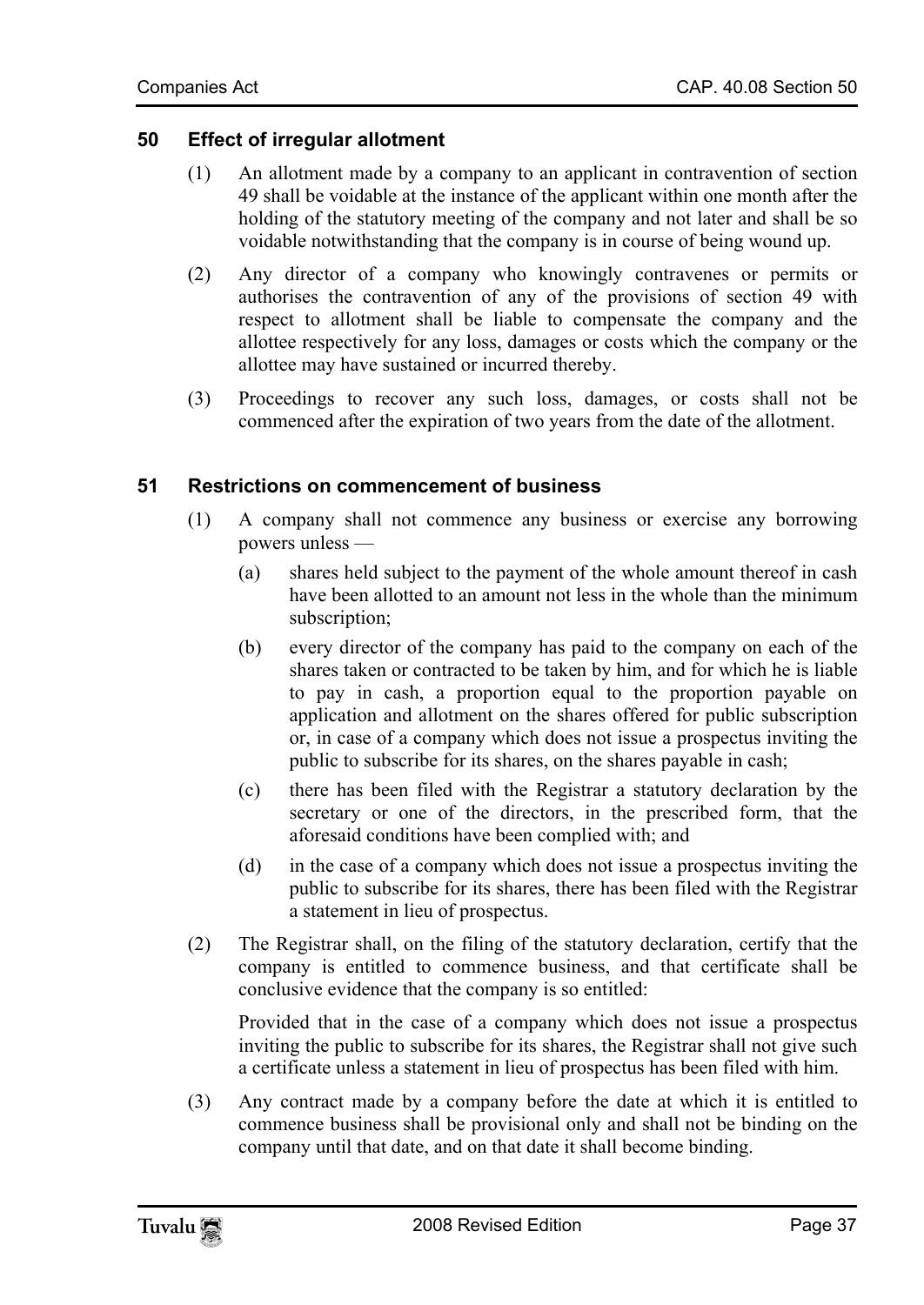- (4) Nothing in this section shall prevent the simultaneous offer for subscription or allotment of any shares and debentures or the receipt of any money payable on application for debentures.
- (5) Where any company commences business or exercises borrowing powers in contravention of this section, every person who is responsible for the contravention is, without prejudice to any other liability guilty of an offence.
- (6) Nothing in this section shall apply to a proprietary company.

### **52 Requirements as to statements in lieu of prospectus**

- (1) To comply with the requirement of this Act a statement in lieu of prospectus lodged by or on behalf of a company —
	- (a) shall be signed by every person who is named therein as a proposed director of the company or by his agent authorised in writing;
	- (b) shall, subject to the provisions contained in Part III of the Fourth Schedule, be in the form of and state the matters specified in Part I of that Schedule and set out the reports specified in Part II of that Schedule;
	- (c) shall, where the persons making any report specified in Part II of that Schedule have made therein or have, without giving the reasons, indicated therein any such adjustments as are mentioned in paragraph 5 of that Schedule, have endorsed thereon or attached thereto a written statement signed by those persons setting out the adjustments and giving the reasons therefore;
	- (d) shall, where appropriate, make the disclosure required by section 54(2) ; and
	- (e) shall, where appropriate, make the disclosure with respect to commission or brokerage required by section 54(4).
- (2) The Registrar shall not accept for registration any statement in lieu of prospectus unless it appears to the Registrar to comply with the requirements of this Act.
- (3) Where in any statement in lieu of prospectus there is any untrue statement or wilful non-disclosure, any director who signed the statement is guilty of an offence unless he proves either that he had reasonable grounds to believe and did, up to the time of the delivery for registration of the statement, believe that the untrue statement was true or the non-disclosure immaterial.

#### **53 Return as to allotment**

(1) Where a company makes an allotment of its shares the company shall, within one month thereafter, lodge with the Registrar a return of the allotments stating —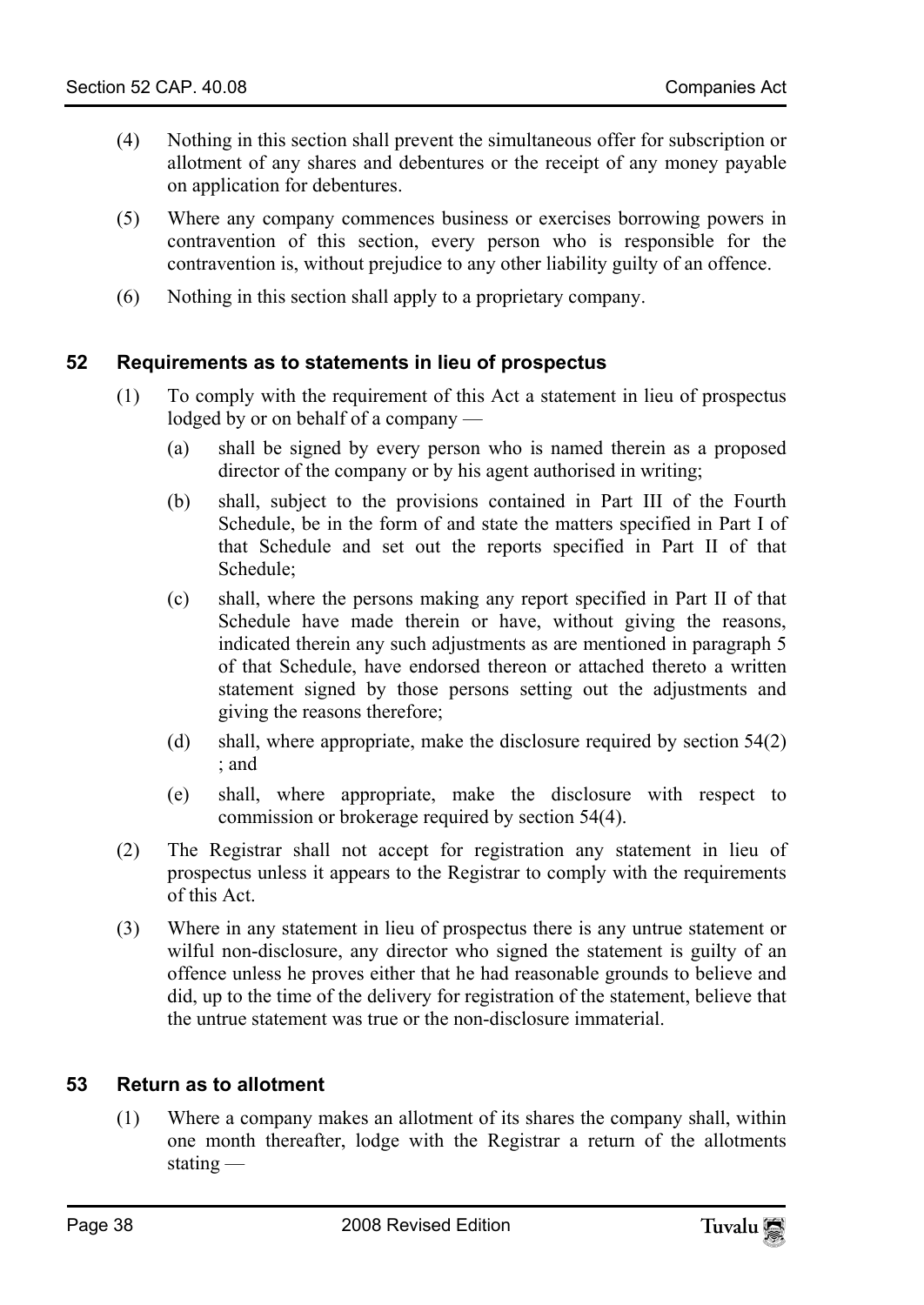- (a) the number of the shares comprised in the allotment
- (b) the amount (if any) paid, deemed to be paid, or due and payable on the allotment of each share;
- (c) if appropriate, the class of shares to which each share comprised in the allotment belongs; and
- (d) the names and addresses of each of the allottees and the number and if appropriate, class of, shares allotted to him.
- (2) Where shares are allotted or deemed to have been allotted as fully or partly paid up otherwise than in cash, the company —
	- (a) shall, if the allotment is made pursuant to a contract in writing, deliver, within one month after the allotment, to the Registrar the contract for registration; or
	- (b) shall, if the allotment is not so made, deliver, within one month after the allotment, to the Registrar particulars in the prescribed form of the contract evidencing the entitlement of the allottee for registration.
- (3) If shares are allotted or agreed to be allotted with a view to all or any of them being offered for sale (whether by the allottee or through another person or persons), this section applies as if the shares had been allotted by the company to the first holders of them who do not take them with a view to offering them for sale.
- (4) If default is made in complying with this section, the company and every officer of the company in default is guilty of an offence.

## DIVISION 3 - FINANCIAL ASSISTANCE BY COMPANY IN ACQUISITION OF OWN SHARES, COMMISSION AND DISCOUNT

### **54 Financial assistance by company to acquire its own shares**

- (1) Subject to this Division, where a person is acquiring or is proposing to acquire shares in a company, it is not lawful for the company or any of its subsidiaries to give financial assistance directly or indirectly for the purpose of that acquisition before or at the same time as the acquisition takes place.
- (2) Subject to this Division, where a person has acquired shares in a company and any liability has been incurred (by that or any other person), for the purpose of that acquisition, it is not lawful for the company or any of its subsidiaries to give financial assistance directly or indirectly for the purpose of reducing the liability so incurred.
- (3) A reference in this section to giving financial assistance includes a reference to doing so by means of the making of a loan, the giving of a guarantee, the provision of security, the making of a gift, the release of any obligation, the cancellation of a debt or otherwise.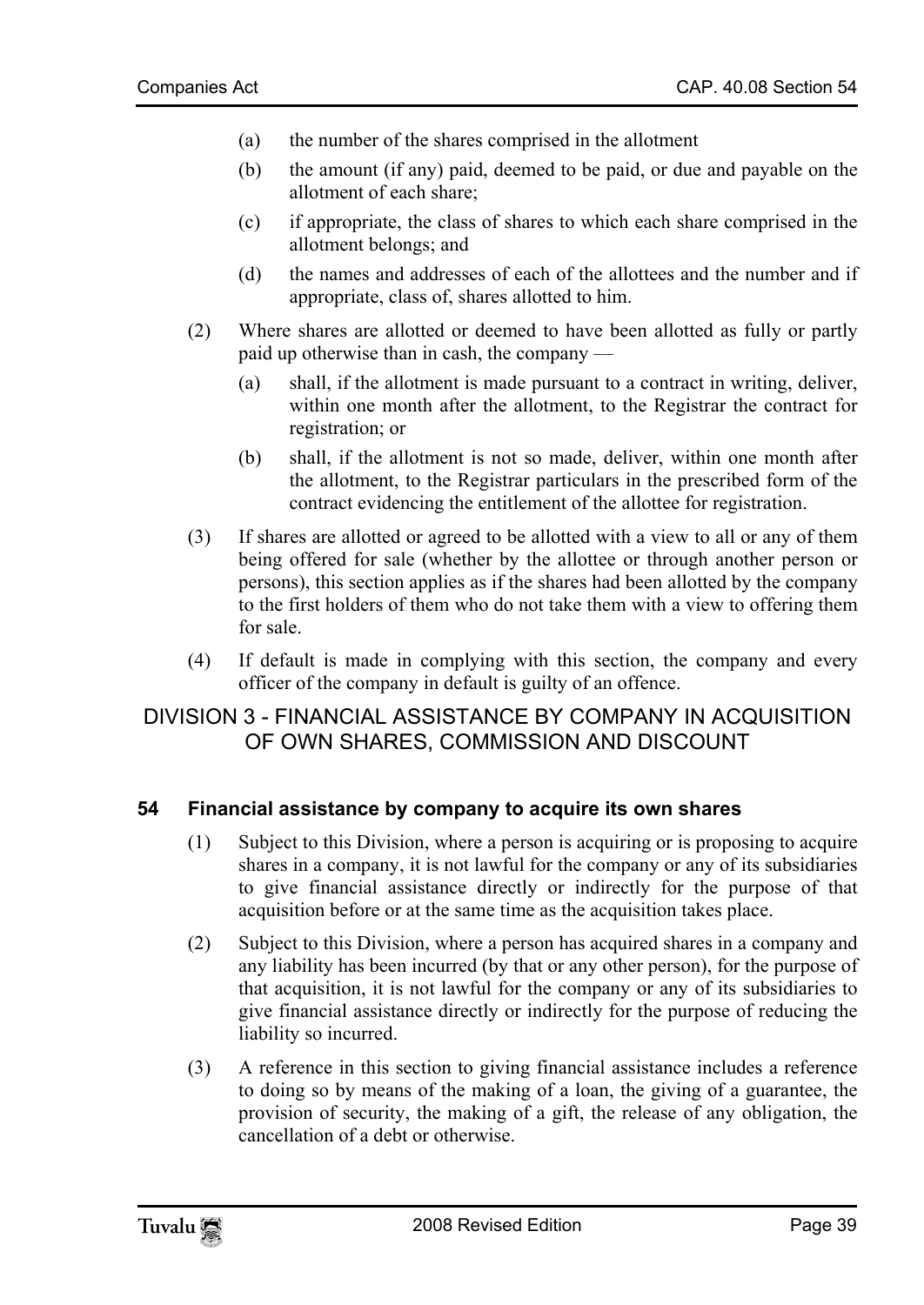- (4) Nothing in subsection (1) prohibits a company from giving financial assistance for the purpose of an acquisition of shares in it or its holding company if —
	- (a) the company is principal purpose in giving that assistance is not to give it for the purpose of any such acquisition, or the giving of the assistance for that purpose is but an incidental part of some larger purpose of the company; and
	- (b) the assistance is given in good faith in the interests of the company.
- (5) Nothing in subsection (2) prohibits a company from giving financial assistance if —
	- (a) the company's principal purpose in giving the assistance is not to reduce or discharge any liability incurred by a person for the purpose of the acquisition of shares in the company or its holding company, or the reduction or discharge of any such liability but is an incidental part of some larger purpose of the company; and
	- (b) the assistance is in good faith in the interests of the company.
- (6) Nothing in this section prohibits
	- (a) a distribution of a company's assets by way of a dividend lawfully made or a distribution made in the course of the company's winding up;
	- (b) the allotment of bonus shares;
	- (c) a reduction of capital confirmed by order of the Court under section 72;
	- (d) a redemption of shares made in accordance with section 66;
	- (e) anything done in pursuance of an order of the Court under section 196;
	- (f) anything done under arrangement made in pursuance of section 67 of the Companies (Winding Up) Act, 1991; or
	- (g) anything done under an arrangement made between a company and its creditors which is binding on the creditors by virtue of section 84 of the Companies (Winding Up) Act, 1991;
- (7) Nothing in this section prohibits
	- (a) where the lending of money is part of the ordinary business of the company, the lending of money by the company in the ordinary course of its business;
	- (b) the provision by a company in accordance with an employee share scheme authorised by special resolution of the company of money for the acquisition of fully paid up shares in the company or its holding company; or
	- (c) the making by a company of loans to persons (other than directors) employed in good faith by the company with a view to enabling those persons to acquire shares of the company, or of its holding company, to be held by them by way of beneficial ownership.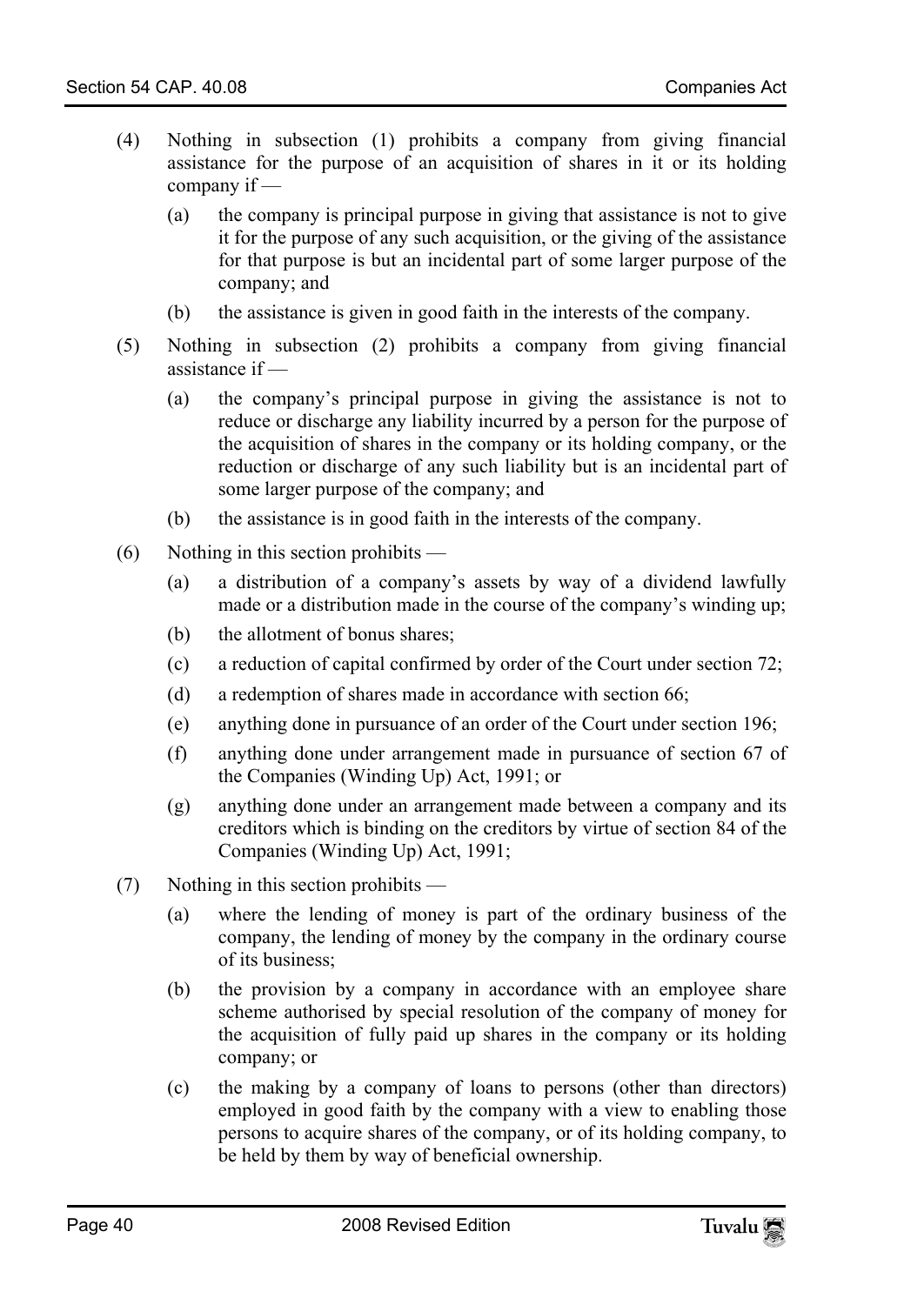(8) If a company contravenes subsection (1) or (2), each officer of the company who is in default is guilty of an offence.

### **55 Payment of commission**

- (1) The directors of a company acting honestly and in good faith with a view to the best interests of the company may, subject to subsection (2), authorise payment by the company of commission to any person in consideration of his subscribing, or agreeing to subscribe, whether absolutely or conditionally, for any shares in the company, or procuring or agreeing to procure subscriptions, whether absolutely or conditionally, for any shares in the company.
- (2) No commission shall be paid by a company
	- (a) unless a payment of that kind is authorised by the Articles of the company;
	- (b) of any amount that exceeds ten per centum of the price at which the shares are issued or the amount or rate authorised by the Articles, whichever is the less;
	- (c) unless the amount or rate of the commission is
		- (i) in the case of shares offered to the public for subscription, disclosed in the prospectus; and
		- (ii) in the case of shares not so offered, disclosed in the statement in lieu of prospectus and, where a circular or notice (not being a prospectus) inviting subscription for the shares is issued, also disclosed in that circular or notice; and
	- (d) the number of shares which persons have agreed for a commission to subscribe is disclosed in the manner required by paragraph (c).
- (3) Except as provided in subsection (1) or (2), no company shall apply any of its shares or capital money either directly or indirectly in payment of any commission, discount or allowance to any person in consideration of his subscribing or agreeing to subscribe, whether absolutely or conditionally, for any shares in the company, whether the shares or money are so applied by being added to the purchase money or any property acquired by the company or to the contract price of any work to be executed for the company, or the money is paid out of the nominal purchase money or contract price or otherwise.
- (4) Nothing in this section affects the powers of a company to pay brokerage (in addition to or instead of the commission referred to in subsection (1) as it has heretofore been lawful for a company to pay, but the amount or rate per centum of the brokerage paid or agreed to be paid by the company shall, in the case of shares offered to the public for subscription, be disclosed in the prospectus or, in the case of shares not offered to the public for subscription, be disclosed in the statement in lieu of prospectus and, where a circular or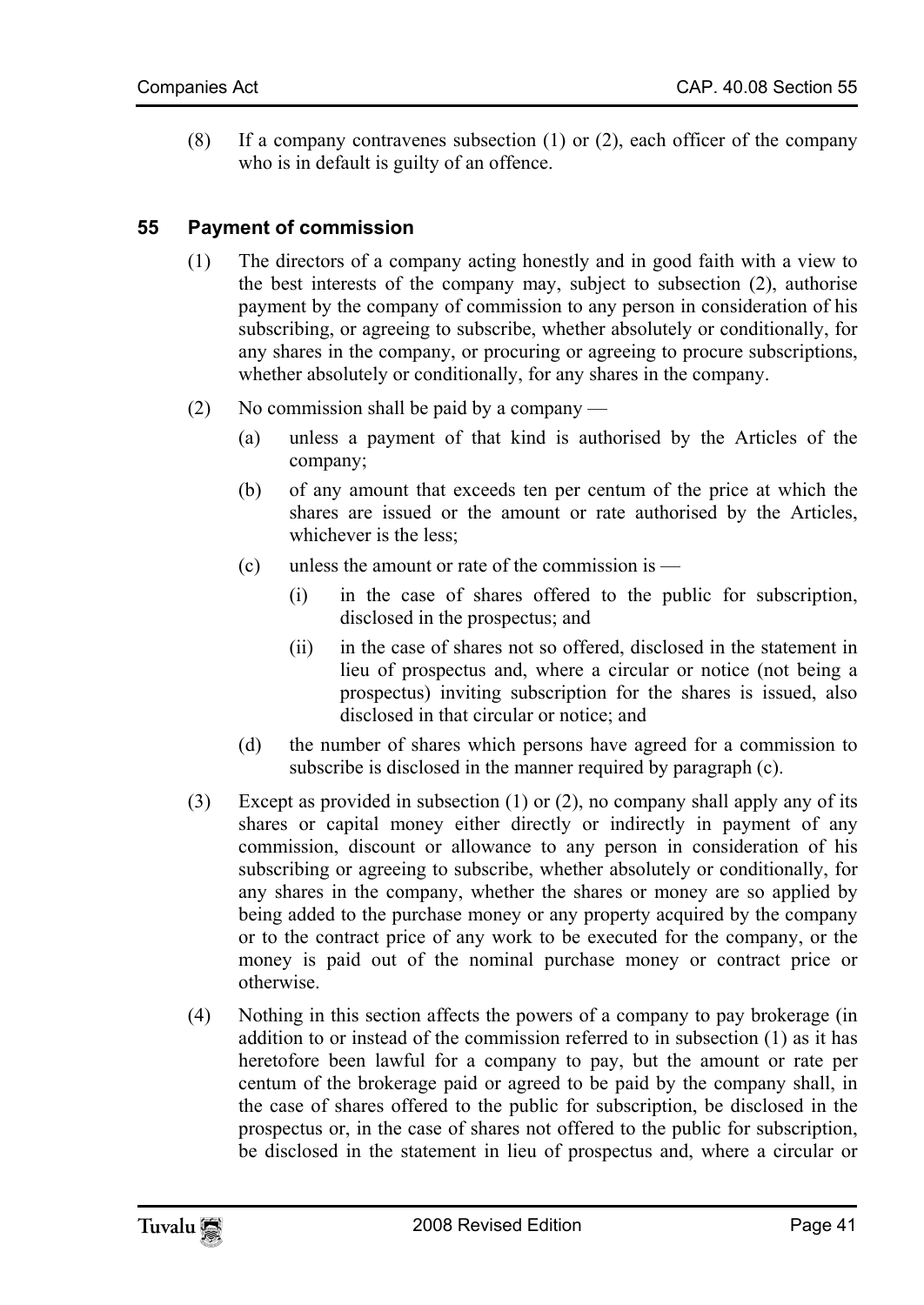notice (not being a prospectus) inviting subscription for the shares is issued, also disclosed in that circular or notice.

(5) A vendor to, promoter of, or other person who receives payment in money or shares from, a company shall have power to apply any part of the money or shares so received in payment of any commission the payment of which, if made directly by the company, would have been lawful under this section.

### **56 Statement in balance sheet as to commission**

- (1) Where a company has paid any sum by way of commission in respect of any shares in the company, the amount so paid or so much thereof as has not been written off, shall be stated in every balance sheet of the company until the whole amount thereof has been written off.
- (2) If default is made in complying with this section, the company and every officer of the company in default is guilty of an offence.

### DIVISION 4 - PAYMENT FOR SHARES

### **57 Payment for shares issued for cash**

- (1) Subject to section 59 and to this section, the issue price of shares issued by a company to be paid for in cash shall be paid to the company within one month after they are allotted and may be paid by instalments if the company so agrees.
- (2) If a shareholder fails to pay to a company an instalment of the issue price in respect of shares held by him within one month after the instalment becomes due, the company may serve a written notice on him stating —
	- (a) the amount due in respect of the shares;
	- (b) the date on which it became due; and
	- (c) that unless the amount is paid within one month after the notice is served, the shares will be forfeited, but without prejudice to the recovery after the forfeiture of any unpaid instalments,

and if the amount is not so paid —

- (d) the allotment of the shares shall become void and the shares shall be forfeited to the company;
- (e) the company may recover any instalments of the issue price which are due but unpaid at the date the allotment is avoided; and
- (f) the company is not accountable to the shareholder for instalments of the issue price which have been paid when the allotment of the shares is avoided.
- (3) Nothing in this section affects the liability of a shareholder under section 31.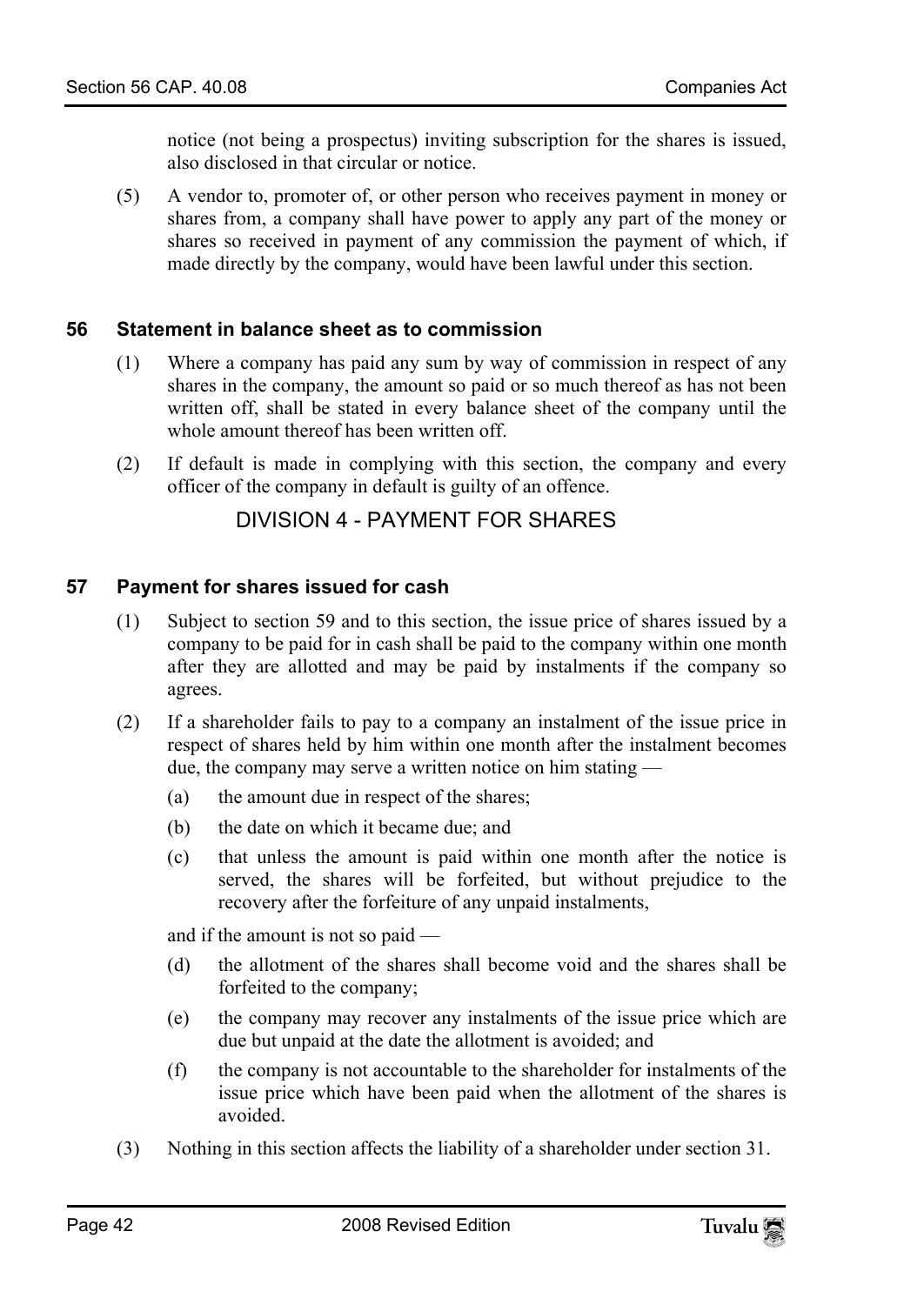### **58 Arrangement for issue of shares made before incorporation of company**

- (1) Where, by an arrangement made before its incorporation, any shares of a company are to be paid for by a consideration other than cash, the Memorandum of the company shall state the nature of the consideration, the value of the consideration or its value in money terms, and the extent to which the shares to be issued in respect of it will be credited as paid up.
- (2) Subject to subsection (4) in such a case as is referred to in subsection (1) a report of a qualified accountant, valuer or surveyor to the effect that the consideration is worth at least the amount to be credited as paid up on the shares to be issued in respect of it shall be lodged with the Registrar when the Memorandum is so lodged.
- (3) A report shall not be treated as being a report for the purposes of subsection  $(2)$  if it is —
	- (a) made more than one month before the date on which it is so lodged with the Registrar; or
	- (b) made by a subscriber to the Memorandum of the company, a proposed director of the company, or a person who is to furnish any consideration in respect of which the report is required or an employee or partner of that person.
- (4) Subsection (2) does not apply when the consideration in question consists of services.
- (5) Subsection (2) does not apply in the case of an arrangement made before the incorporation of a company which is to be incorporated as a proprietary company.

### **59 Payment for shares issued for consideration other than cash**

- (1) If shares are issued for a consideration other than cash, the shares shall not be allotted until —
	- (a) any services constituting the consideration have been performed; or
	- (b) any assets constituting consideration have been transferred to the company.
- (2) For the purposes of this section, assets shall be considered as transferred to a company —
	- (a) in the case of goods, when the ownership passes to the company or when they are delivered to it;
	- (b) in the case of negotiable instruments, when the company becomes entitled to enforce all the rights embodied in them in its own name without the concurrence of any other person; and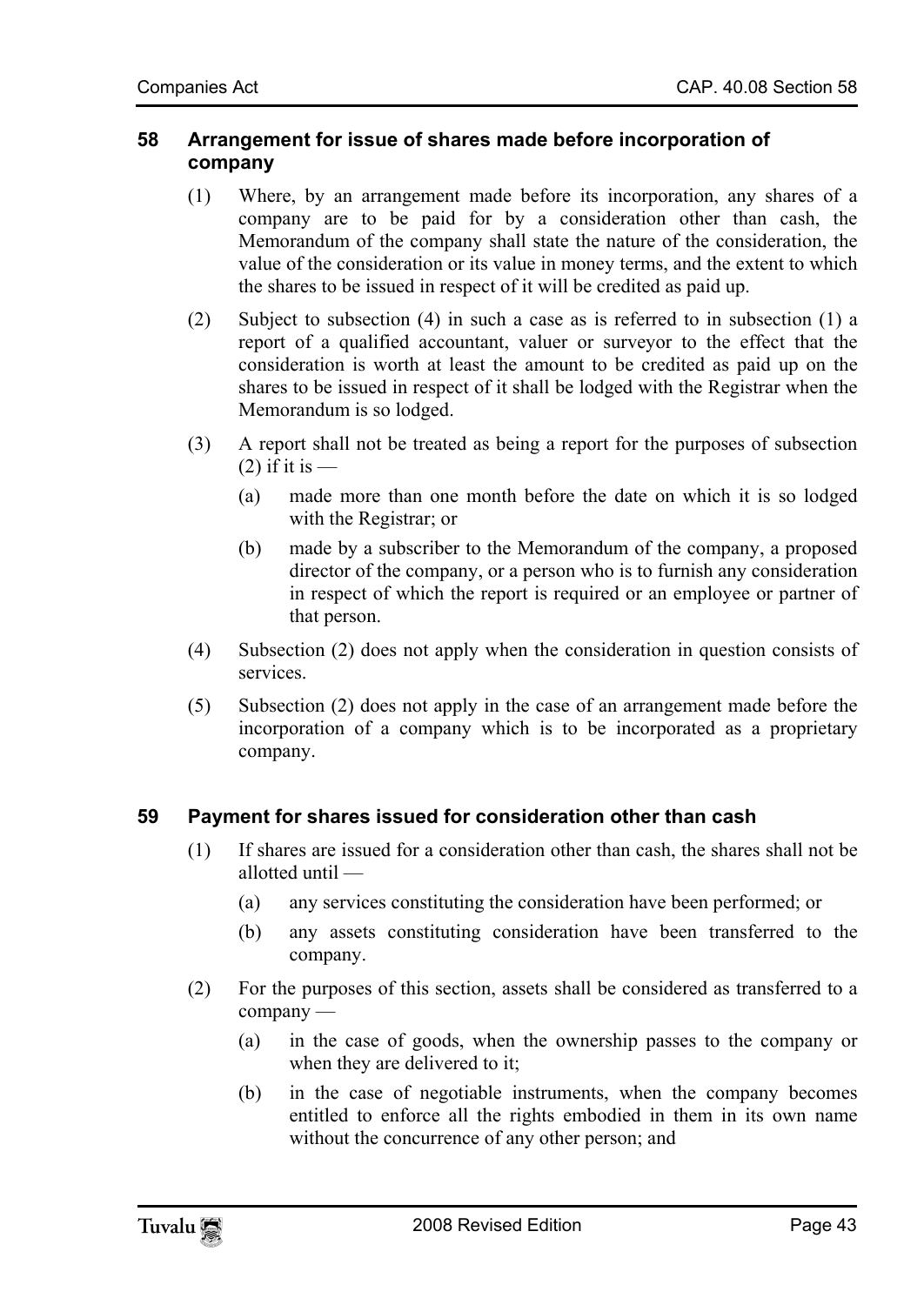(c) in any other case, when the ownership or lesser rights agreed to be vested in the company are legally vested in it

### **60 Shares issued to subscribers**

Shares taken by a subscriber to the Memorandum of a public company in pursuance of an undertaking of his in pursuance of the Memorandum, and any premium on the shares, shall be paid for in cash.

### **61 Meaning of payment in cash**

For the purposes of this Act, shares in a company are issued for a consideration other than cash, except when they are to be paid for wholly by legal tender or by a cheque, banker's draft or banker's cheque, or by setting off a debt which is owed by the company and is immediately payable; and in those excepted cases they are issued for a consideration in cash.

# DIVISION 5 - SHARES

### **62 Nature of shares**

Shares in a company are personal estate and are not of the nature of real estate, and a share is transferable in the manner provided in this Act.

#### **63 Difference in calls and payments etc.**

A company, if so authorised by its Articles, may —

- (a) make arrangements on the issue of shares for a difference between shareholders in the amounts and times of payment of calls on their shares;
- (b) accept from any member the whole or a part of the amount remaining unpaid on any shares held by him, although no part of that amount has been called up; and
- (c) pay dividends in proportion to the amount paid up on each share where a larger amount is paid up on some shares than on others.

#### **64 Prohibition on allotment of shares at a discount**

- (1) A company's shares shall not be allotted at a discount.
- (2) If shares are allotted in contravention of this section, the allottee is liable to pay the company an amount equal to the amount of the discount, with interest at the appropriate rate.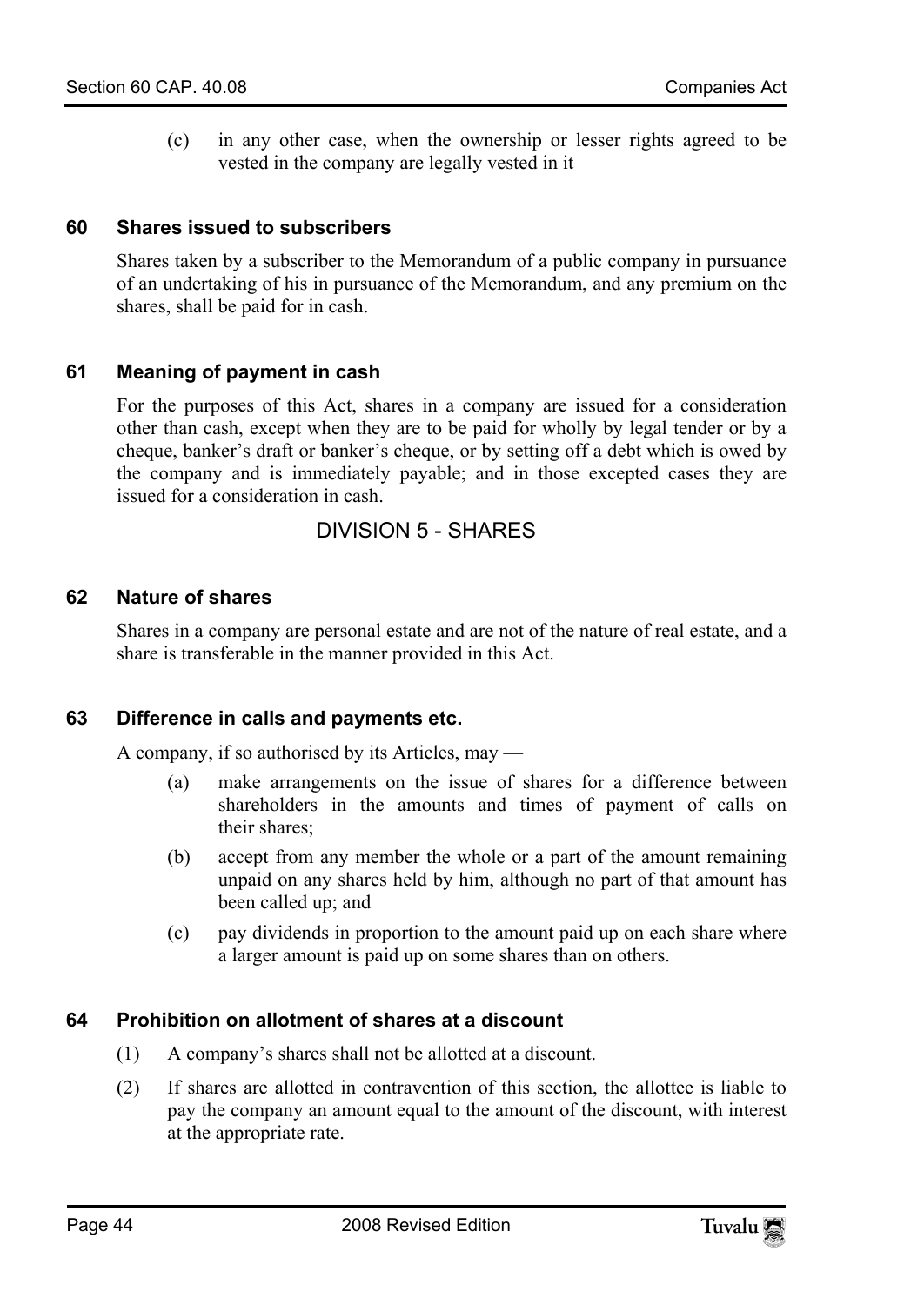#### **65 Application of share premium**

- (1) If a company issues shares at a premium, whether for cash or otherwise, a sum equal to the aggregate amount or value of the premiums on those shares shall be transferred to an account called "the share premium account".
- (2) The share premium account may be applied by the company in paying up issued shares to be allotted to members as fully paid bonus shares, or in writing off —
	- (a) the company's preliminary expenses; or
	- (b) the expenses of, or the commission paid on discount allowed on, any issue of shares or debentures of the company,

or in providing for the premium payable on redemption of debentures of the company.

(3) Subject to this section, the provisions of this Act relating to the reduction of a company's share capital apply as if the share premium account were part of the paid up share capital.

#### **66 Redeemable shares**

- (1) Subject to this section, a company if so authorised by its Articles, may issue shares which by the terms of the issue will be redeemed or, at the option of the company, or the shareholders, may be redeemed.
- (2) The redemption of shares so issued by a company shall be effected only on the terms and in the manner stipulated in the Articles of the company, and if shares are issued which may be redeemed at the option of the company, the Articles shall state the terms of the option and in particular —
	- (a) the earliest date on which the company may redeem the shares and the latest day by which it must redeem them if any such latest date is provided for; and
	- (b) the manner in which the company will exercise the option, whether by itself selecting shares for redemption or by drawings on ballot or otherwise.
- (3) Notwithstanding anything in the Articles of a company
	- (a) no shares issued as provided in subsection (1) shall be redeemed except out of profits of the company which would otherwise be available for the payment of dividends, or out of the proceeds of a fresh issue of shares made for the purpose of the redemption;
	- (b) the minimum premium (if any) payable on redemption shall be provided out of profits of the company which would otherwise be available for the payment of dividends before the shares are redeemed, or out of the share premium account;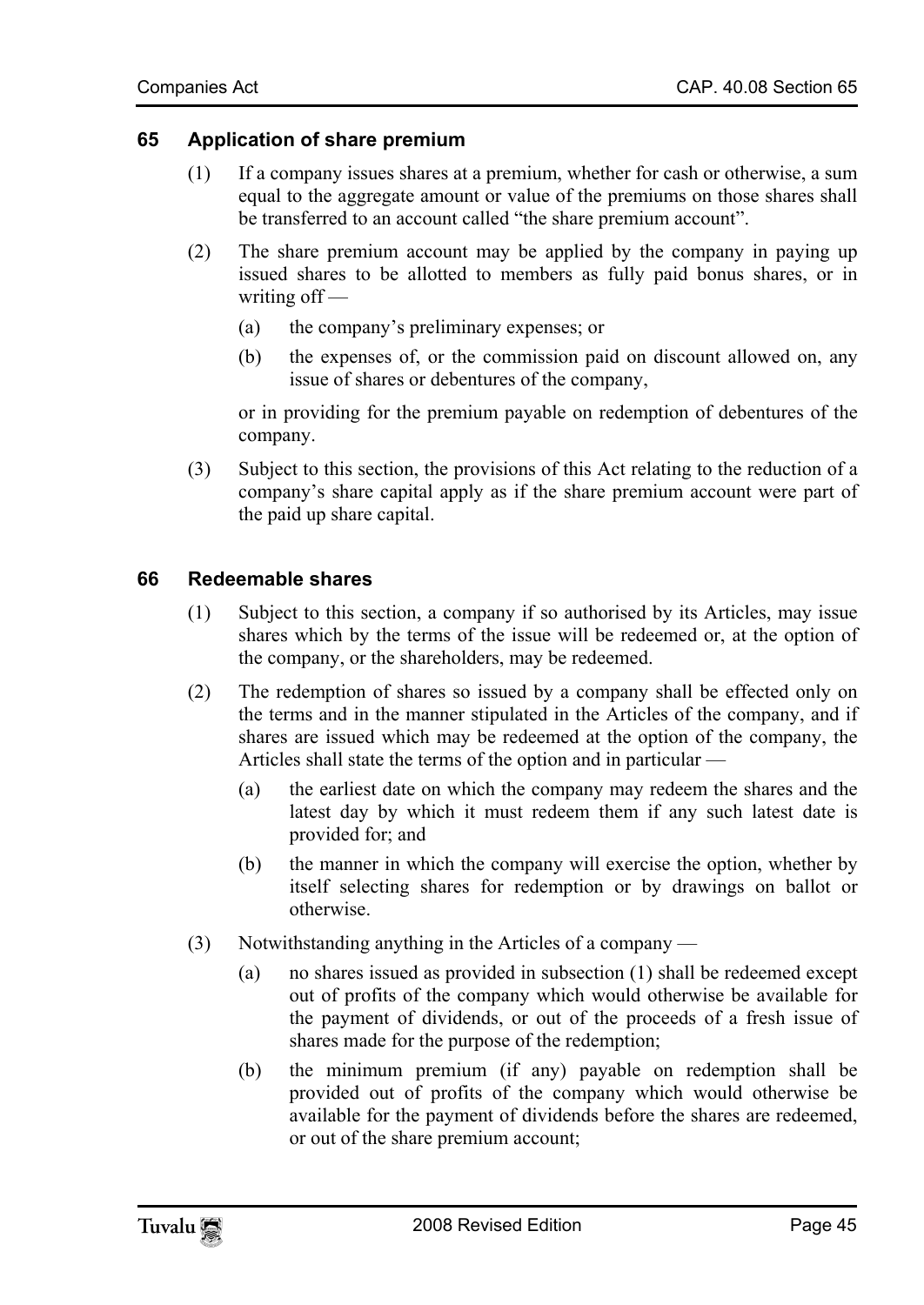- (c) no shares issued as provided in subsection (1) shall be redeemed unless a statutory declaration is made by the directors of the company in accordance with this Act and lodged with the Registrar for registration, to the effect that there are no grounds for believing —
	- (i) that the company is, or would after payment be, unable to pay its liabilities as they become due; or
	- (ii) that the realisable value of the company's assets would, after the redemption, be less than the aggregate of its liabilities, and the amount required to pay the holders or shares that have a right to be paid on a redemption or in a winding up rateably with or prior to the holders of the shares to be redeemed; and
- (d) no shares issued as provided in subsection (1) shall be redeemed unless they are fully paid up.
- (4) Shares so issued by a company shall not be redeemed at a price which is in excess of the redemption price therefor stated in the Articles of the company or calculated in accordance with a formula so stated, but without prejudice to the payment of a premium on redemption.
- (5) The premium (if any) payable on redemption shall be provided for out of the share premium account.
- (6) Where redeemable preference shares are redeemed otherwise than out of the proceeds of a fresh issue of shares, there shall, out of profits that would otherwise have been available for dividends, be transferred to a reserve called the "capital redemption reserve" a sum equal to the nominal amount of the shares redeemed, and the provision of this Act relating to reduction of the share capital of a company shall, except as provided in this section, apply as if the capital redemption reserve were paid up share capital of the company.
- (7) Shares redeemed under this section shall be treated as cancelled on redemption, and the amount of the company's issue share capital shall be diminished by the nominal value of those shares accordingly; but the redemption of shares by a company is not to be taken as reducing the amount of the company's authorised share capital.
- (8) Without prejudice to subsection (7), where a company is about to redeem shares, it has power to issue shares up to the nominal value of the shares to be redeemed as if those shares had never been issued.
- (9) The capital redemption reserve may be applied in paying up un-issued shares of the company to be issued to members of the company as fully paid up bonus shares.
- (10) When a company redeems any redeemable preference shares, it shall, within thirty days after doing so, lodge with the Registrar a statement specifying the shares to be redeemed.
- (11) If default is made in complying with subsection (10), the company and every officer of the company who is in default is guilty of an offence.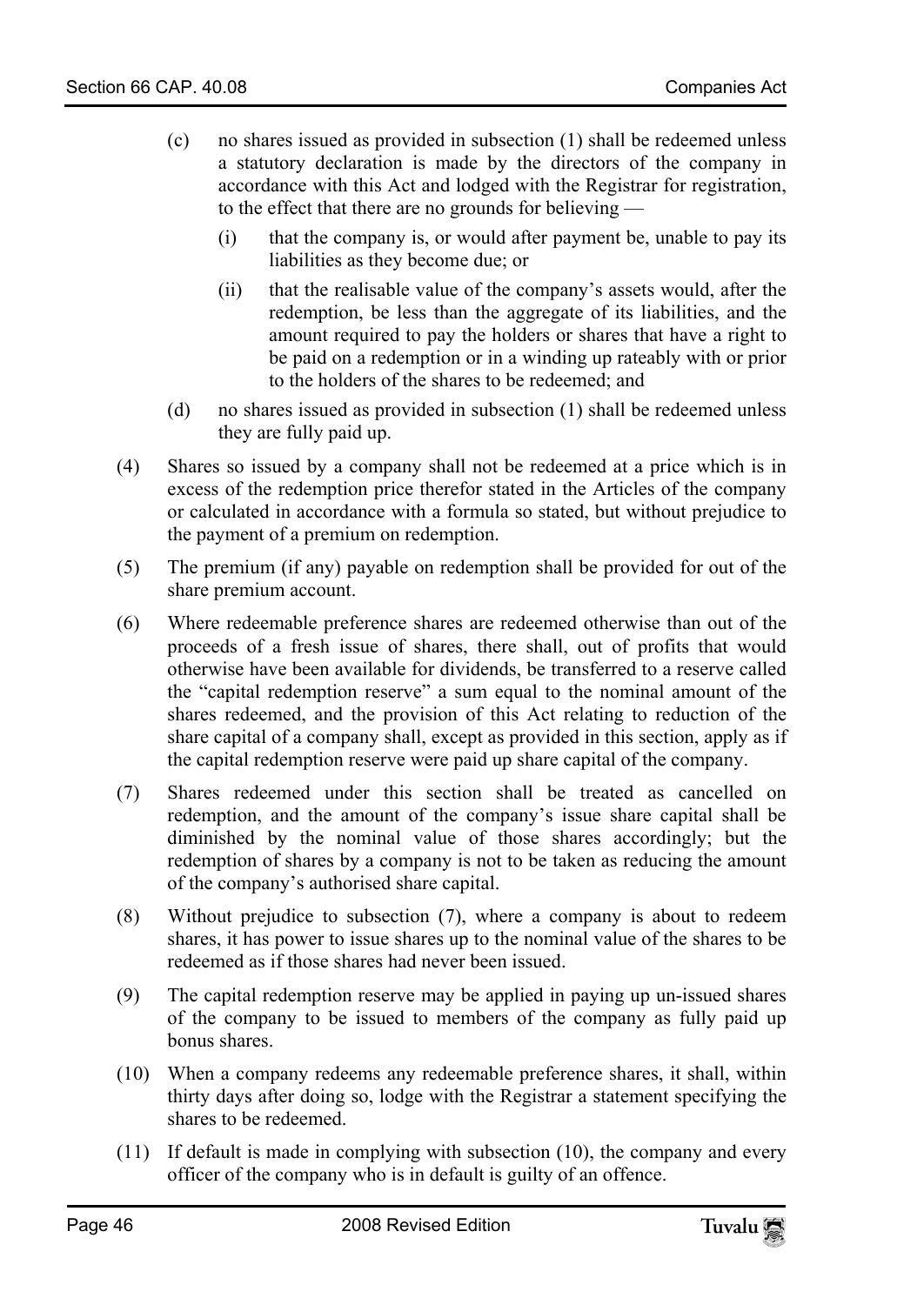#### **67 Power of company to alter its share capital**

- (1) A company may, if so authorised by its Articles, alter the conditions of its Memorandum in anyone or more of the following ways, that is to say —
	- (a) increase its share capital by new shares of such amount as it thinks expedient;
	- (b) consolidate and divide all or any of its share capital with shares of larger amount than its existing shares;
	- (c) convert all or any of its paid up shares into stock, and reconvert that stock into paid up shares of any denomination;
	- (d) subdivide its shares, or any of them, into shares of smaller amount than is fixed by the Memorandum (but subject to subsection (2)); or
	- (e) cancel shares which, at the date of the passing of the resolution to cancel them, have not been taken or agreed to be taken by any person, and diminish the amount of the company's share capital by the amount of the shares so cancelled.
- (2) On any subdivision under subsection (1)(d) the proportion between the amount paid and the amount, if any, unpaid on each reduced share must be the same as it was in the case of the share from which the reduced share is derived.
- (3) The power conferred by this section must be exercised by a company in an annual general meeting and meet the relevant requirements of Part I of the Third Schedule.
- (4) A cancellation of shares under this section does not for the purposes of this Act constitute a reduction of share capital.

#### **68 Notice to Registrar of consolidation of share capital, etc.**

- $(1)$  If a company has
	- (a) consolidated and divided its share capital into shares of larger amount than its existing shares;
	- (b) converted any shares into stock;
	- (c) re-converted stock into shares;
	- (d) subdivided its shares or any of them;
	- (e) redeemed any redeemable shares; or (f) cancelled any shares, otherwise than in connection with a reduction of share capital under section 67,

it shall within one month after so doing give notice thereof to the Registrar specifying, as the case may be, the shares consolidated, divided, converted, subdivided, redeemed or cancelled, or the stock reconverted.

(2) If default is made in complying with this section, the company and every officer of the company who is in default is guilty of an offence.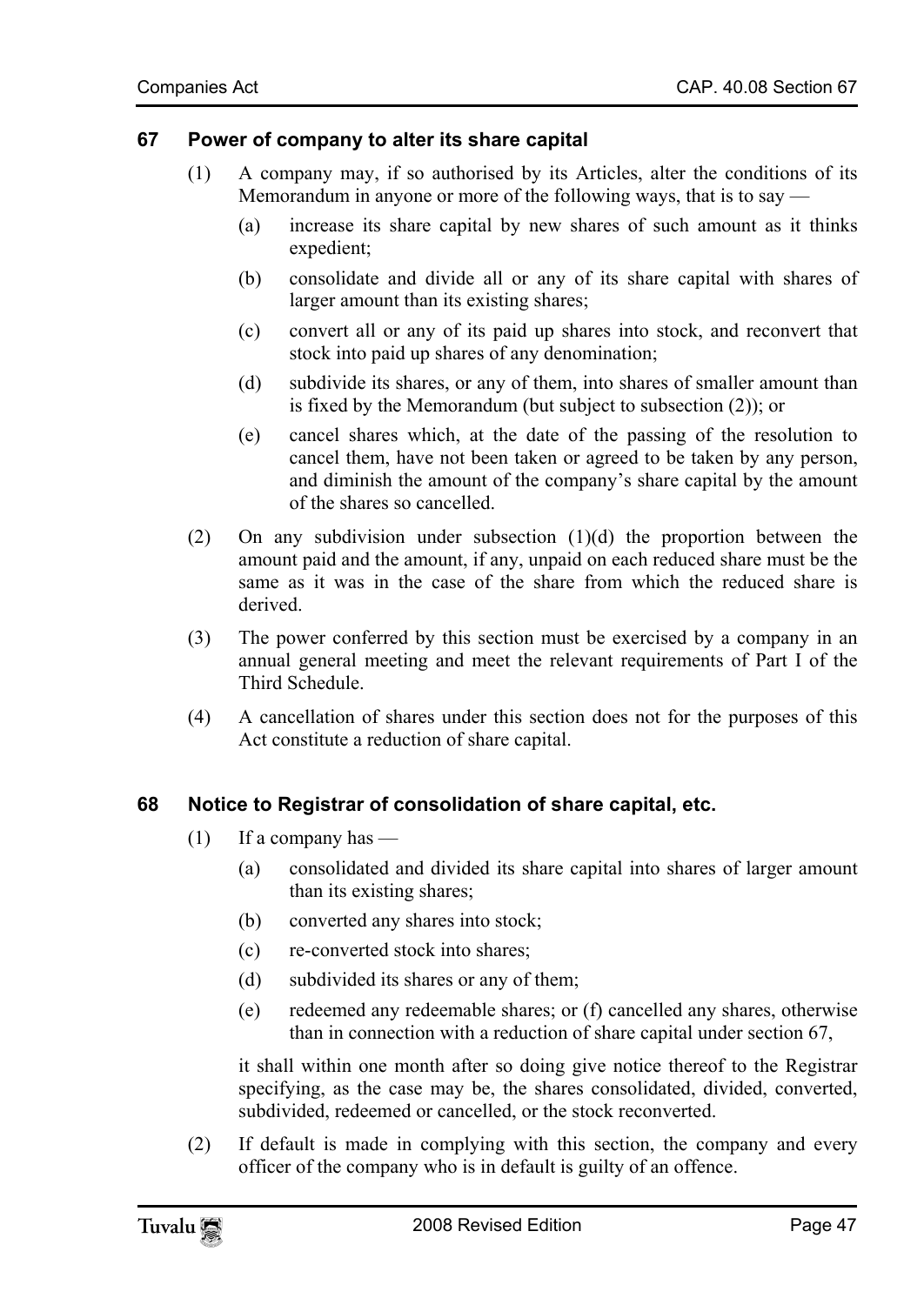#### **69 Notice of increase of share capital**

- (1) Where a company having a share capital, whether its shares have or have not been converted into stock, has increased its share capital beyond the registered capital, it shall, within fifteen days after the passing of the resolution authorising the increase, give to the Registrar notice of the increase, and the Registrar shall record the increase.
- (2) The notice shall include such particulars as may be prescribed with respect to the classes of shares affected and the conditions subject to which the new shares have been or are to be issued, and there shall be forwarded to the Registrar of companies together with the notice a printed copy of the resolution authorising the increase.
- (3) If default is made in complying with this section, the company and every officer of the company who is in default is guilty of an offence.

### **70 Special resolution for reduction of share capital**

- (1) Subject to confirmation by the Court, a company may, if so authorised by its Articles, by resolution reduce its share capital in any way, and in particular, without prejudice to the generality of the foregoing power, may -
	- (a) extinguish or reduce the liability on any of its shares in respect of share capital not paid up;
	- (b) either with or without extinguishing or reducing liability on any of its shares, cancel any paid up share capital which is lost or unrepresented by available assets; or
	- (c) either with or without extinguishing or reducing liability on any of its shares, payoff any paid up share capital which is in excess of the wants of the company,

and may, if so far as is necessary, alter its Memorandum by reducing the amount of its share capital and of its shares accordingly.

(2) A special resolution under this section is in this Act referred to as "a resolution for reducing share capital".

### **71 Application to Court for confirming order**

- (1) Where a company has passed a resolution for reducing share capital, it may apply to the Court for an order confirming the reduction.
- (2) Where the proposed confirming order involves either diminution of liability in respect of unpaid share capital or the payment to any shareholder of any paid up share capital, and in any other case if the Court so directs, the following provisions shall have effect, subject nevertheless to subsection (3) —
	- (a) every creditor of the company who at the date fixed by the Court is entitled to any debt or claim which, if that date were commencement of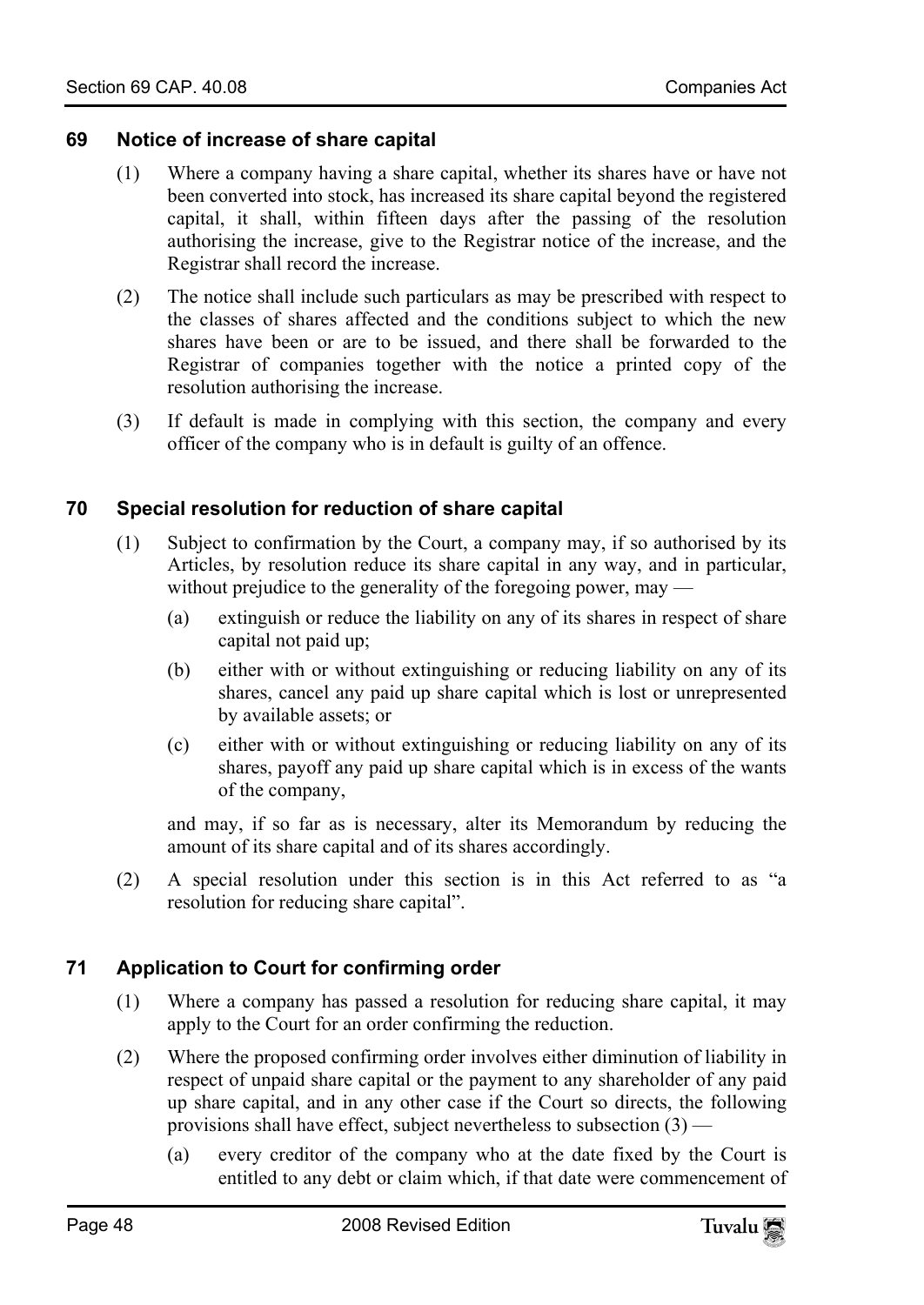the winding up of the company, would be admissible in proof against the company, shall be entitled to object to the reduction;

- (b) the Court shall settle a list of creditors so entitled to object, and for that purpose shall ascertain, as far as possible without requiring an application from any creditor, the names of those creditors and the nature and amount of their debts or claims, and may publish notices fixing a day or days within which creditors not entered on the list are to claim to be so entered or are to be excluded from the right of objecting to the reduction;
- (c) where a creditor entered on the list whose debt or claim is not discharged or has not determined does not consent to the reduction, the Court may, if it thinks fit, dispense with the consent of that creditor, on the company securing payment of his debt or claim by appropriating, as the Court may direct, the following amount —
	- (i) if the company admits the full amount of the debt or claim, or, though not for admitting it, is willing to provide for it, then the full amount of the debt or claim; or claim;
	- (ii) if the company does not admit and is not willing to provide for the full amount of the debt or claim, or if the amount is contingent or not ascertained, then an amount fixed by the Court after the like inquiry and adjudication as if the company were being wound up by the Court.
- (3) Where a proposed reduction of share capital involves either the diminution of any liability in respect of unpaid share capital or the payment to any shareholder of any paid up share capital, the Court may, if, having regard to any special circumstances of the case, it thinks proper so to do, direct that subsection (2) shall not apply as regards any class or any classes of creditors.

### **72 Order confirming reduction, object to etc.**

- (1) The Court, if satisfied, with respect to every creditor of the company who under section 81 is entitled to object to the reduction, that either his consent to the reduction has been obtained or his debt or claim has been discharged or has determined, or has been secured, may make an order confirming the reduction on such terms and conditions as it thinks fit.
- (2) Where the Court makes any such order, it may
	- (a) if for any special reason it thinks proper so to do, make an order directing that the company shall, during such period, commencing on or at any time after the date of the order, as is specified in the order, add to its name as the last words thereof the words "and reduced"; and
	- (b) make an order requiring the company to publish as the Court directs the reasons for reduction or such other information in regard thereto as the Court may think expedient with a view to giving proper information to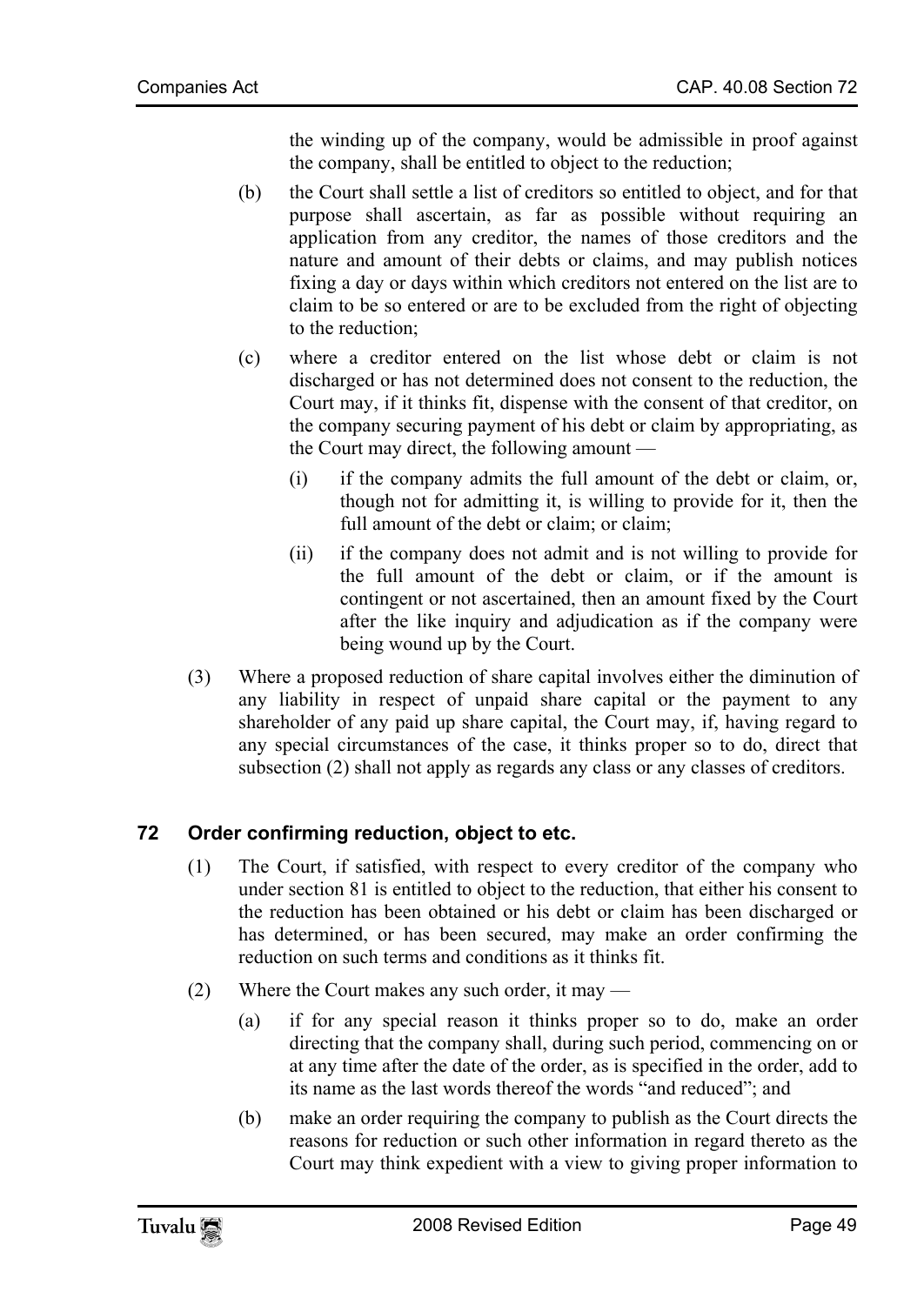the public, and, if the Court thinks fit, the causes which led to the reduction.

(3) Where a company is ordered to add to its name the words "and reduced", those words shall, until the expiration of the period specified in the order, be deemed to be part of the name of the company.

### **73 Registration of order**

- (1) The Registrar, on production to him of an order of the Court confirming the reduction of the share capital of a company, and the delivery to him of a copy of the order and of a minute approved by the Court showing, with respect to the share capital of the company as altered by the order, the amount of the share capital, the number of shares into which it is to be divided, and the amount of each share, and the amount, if any, at the date of the registration deemed to be paid up on each share, shall register the order and minute.
- (2) On the registration of the order and minute, and not before, the resolution for reducing share capital as confirmed by the order so registered shall take effect.
- (3) Notice of the registration shall be published in such manner as the Court may direct.
- (4) The Registrar shall certify under his hand the registration of the order and minute, and his certificate shall be conclusive evidence that all the requirements of this Act with respect to reduction of share capital have been complied with, and that the share capital of the company is such as is stated in the minute.
- (5) The minute when registered shall be deemed to be substituted for the corresponding part of the Memorandum, and shall be valid and alterable as if it had been originally contained therein.

#### **74 Liability of members in respect of reduced shares**

(1) In the case of a reduction of share capital, a member of the company, past or present, shall not be liable in respect of any share to any call or contribution exceeding in amount the difference, if any, between the amount of the share as fixed by the minute and the amount paid, or the reduced amount, if any, which is to be deemed to have been paid, on the share, as the case may be:

Provided that, if any creditor, entitled in respect of any debt or claim to object to the reduction of share capital, is, by reason of his ignorance of the proceedings for reduction, or of their nature and effect with respect to his claim, not entered on the list of creditors, and, after the reduction, the company is unable, within the meaning of the provisions of this Act with respect to winding up by the Court, to pay the amount of his debt or claim, then —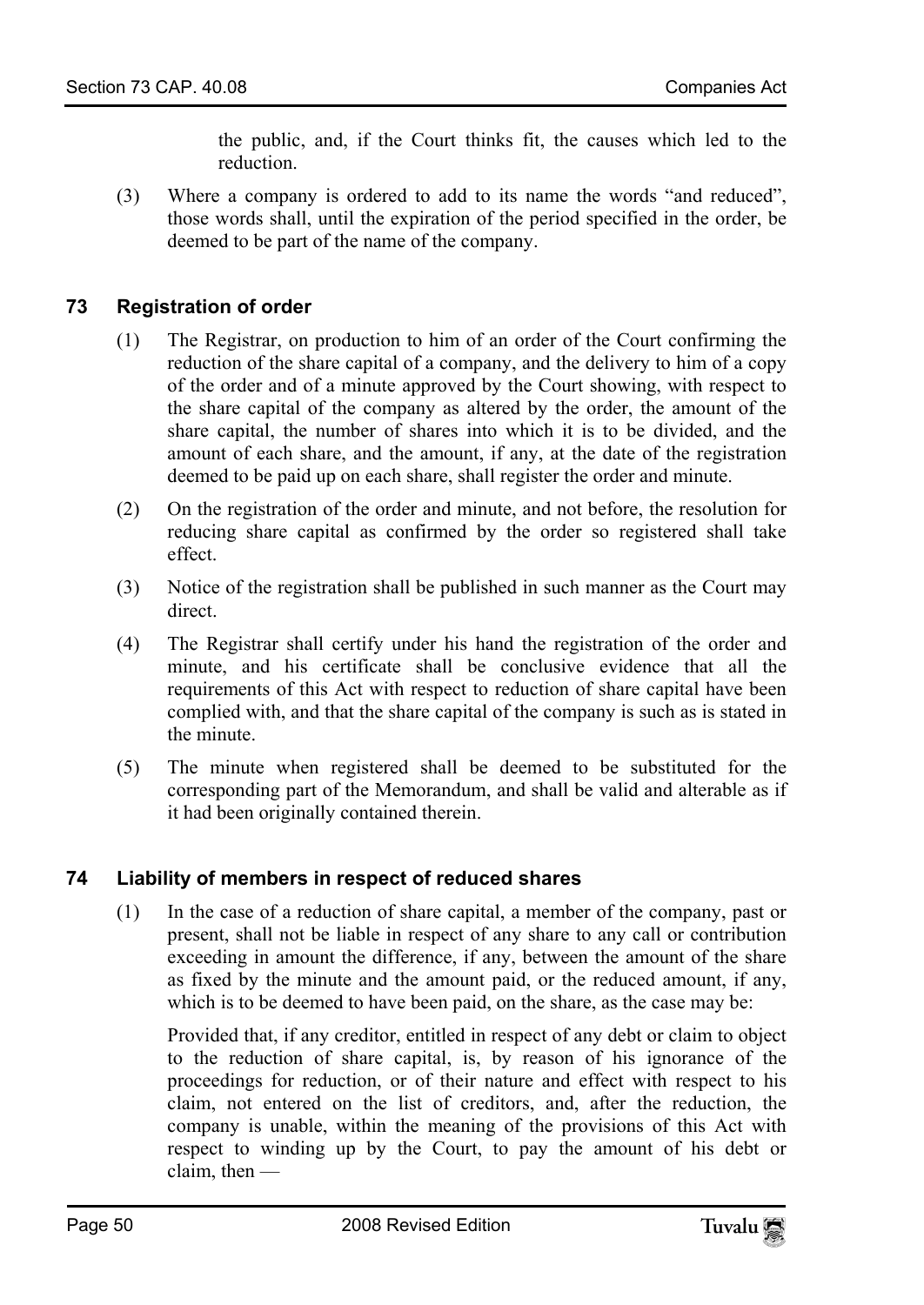- (a) every person who was a member of the company at the date of the registration of the order for reduction and minute, shall be liable to contribute for the payment of that debt or claim an amount not exceeding the amount which he would have been liable to contribute if the company had commenced to be wound up on the day before the said date; and
- (b) if the company is wound up, the Court, on the application of any such creditor and proof of his ignorance as aforesaid, may, if it thinks fit, settle accordingly a list of persons so liable to contribute, and make and enforce calls and orders on the contributories settled on the list, as if they were ordinary contributories in a winding up.
- (2) Nothing in this section shall affect the rights of the contributories among themselves.

### **75 Penalty for concealing name of creditor**

If any officer of the company —

- (a) wilfully conceals the name of any creditor entitled to object to the reduction;
- (b) wilfully misrepresents the nature or amount of the debt or claim of any creditor; or
- (c) aids, abets or is privy to any such concealment or misrepresentation as aforesaid,

is guilty of an offence.

#### **76 Rights of certain holders of shares**

- (1) If, in the case of a company the share capital of which is divided into different classes of shares, provision is made by the Memorandum or Articles for authorising the variation of the rights attached to any class of shares in the company, subject to the consent of any specified proportion of the holders of the issued shares of that class or the sanction of a resolution passed at a separate meeting of the holders of those shares, and in pursuance of the said provision the rights attached to any such class of shares are at any time varied, the holders of not less in the aggregate than fifteen per cent of the issued shares of that class, being persons who did not consent to or vote in favour of the resolution for the variation, may apply to the Court to have the variation cancelled, and, where any such application is made, the variation shall not have effect unless and until it is confirmed by the Court.
- (2) An application under this section must be made within twenty-one days after the date on which the consent was given or the resolution was passed, as the case may be, and may be made on behalf of the shareholders entitled to make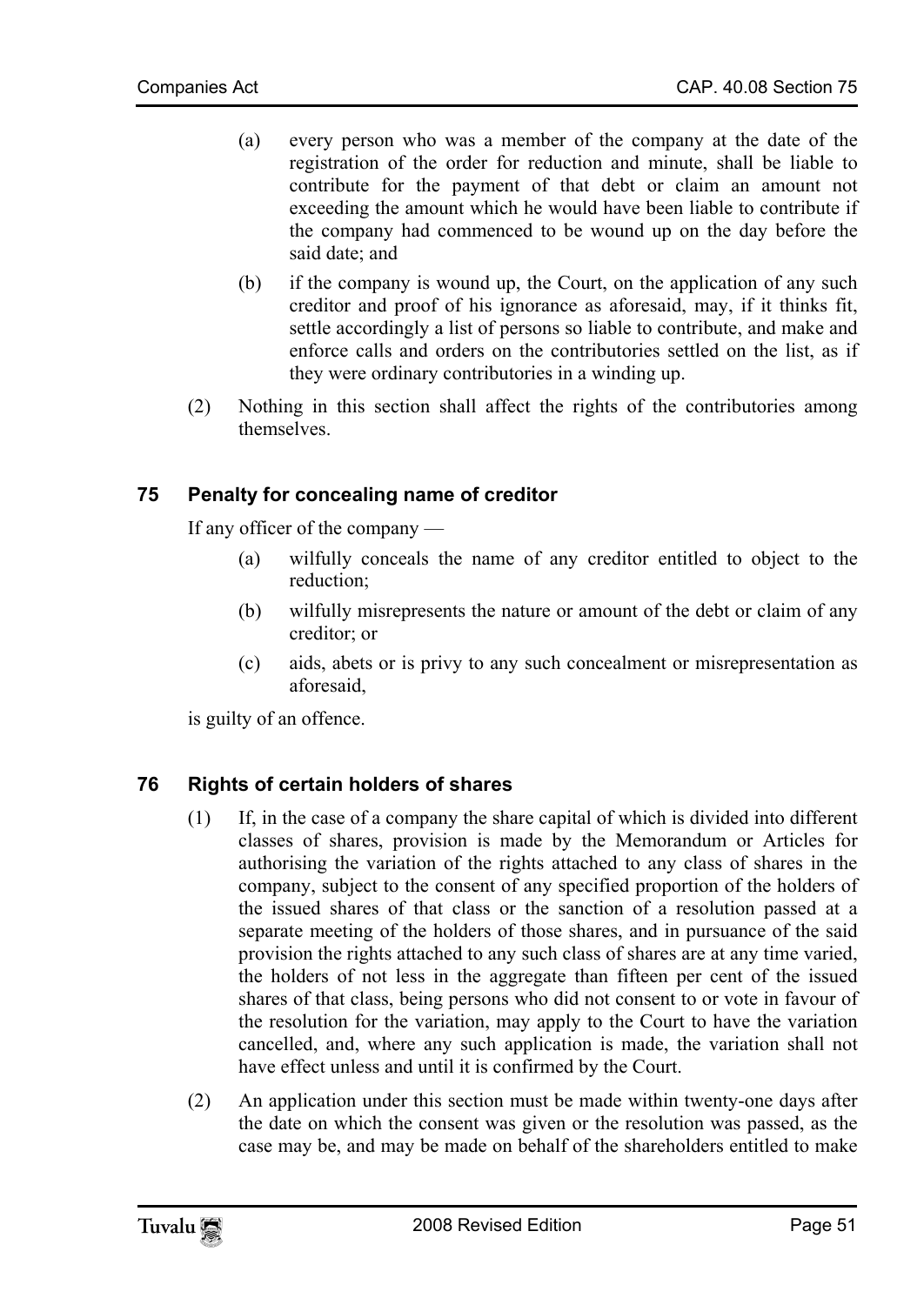the application by such one or more of their number as they may appoint in writing for the purpose.

- (3) On any such application the Court, after hearing the applicant and any other persons who apply to the Court to be heard and appear to the Court to be interested in the application, may, if it is satisfied, having regard to all the circumstances of the case, that the variation would unfairly prejudice the shareholders of the class represented by the applicant, disallow the variation and shall, if not so satisfied, confirm the variation.
- (4) The decision of the Court on any such application is final.
- (5) The company shall within fifteen days after the making of an order by the Court on any such application forward a copy of the order to the Registrar.
- (6) If default is made in complying with subsection (5) the company and every officer of the company who is in default is guilty of an offence.
- (7) The expression "variation" in this section includes abrogation and the expression "varied" shall be construed accordingly.

# **77 Validation of shares improperly issued**

Where a company has purported to issue or allot shares and the creation, issue or allotment of those shares was invalid by reason of any provision of this or any other enactment or of the Memorandum or Articles of the company or otherwise, or the terms of issue or allotment were inconsistent with or unauthorised by any such provision, the Court may, upon application made by the company or by a holder or mortgagee of any of those shares or by a creditor of the company, and upon being satisfied that in all the circumstances it is just and equitable to do so, make an order validating the issue or allotment of those shares or confirming the terms of issue or allotment thereof or both, and upon a copy of the order being lodged with the Registrar those shares shall be deemed to have been validly issued or allotted upon the terms of the issue or allotment thereof.

# DIVISION 6 - DEBENTURES

### **78 Cases in which trust deed must be executed and contents of trust deed**

- (1) Every corporation which offers in Tuvalu debentures to the public for subscription or purchase shall, before issuing any of the debentures, execute a debenture trust deed in respect of them and procure the execution of the deed by the trustees for the debenture holders appointed by the deed.
- (2) No debenture trust deed shall cover more than one class of debentures, whether or not the trust deed is required by this section to be executed.
- (3) Where a trust deed is required to be executed by this section but has not been executed, the Court, on the application of a debenture holder concerned,  $may -$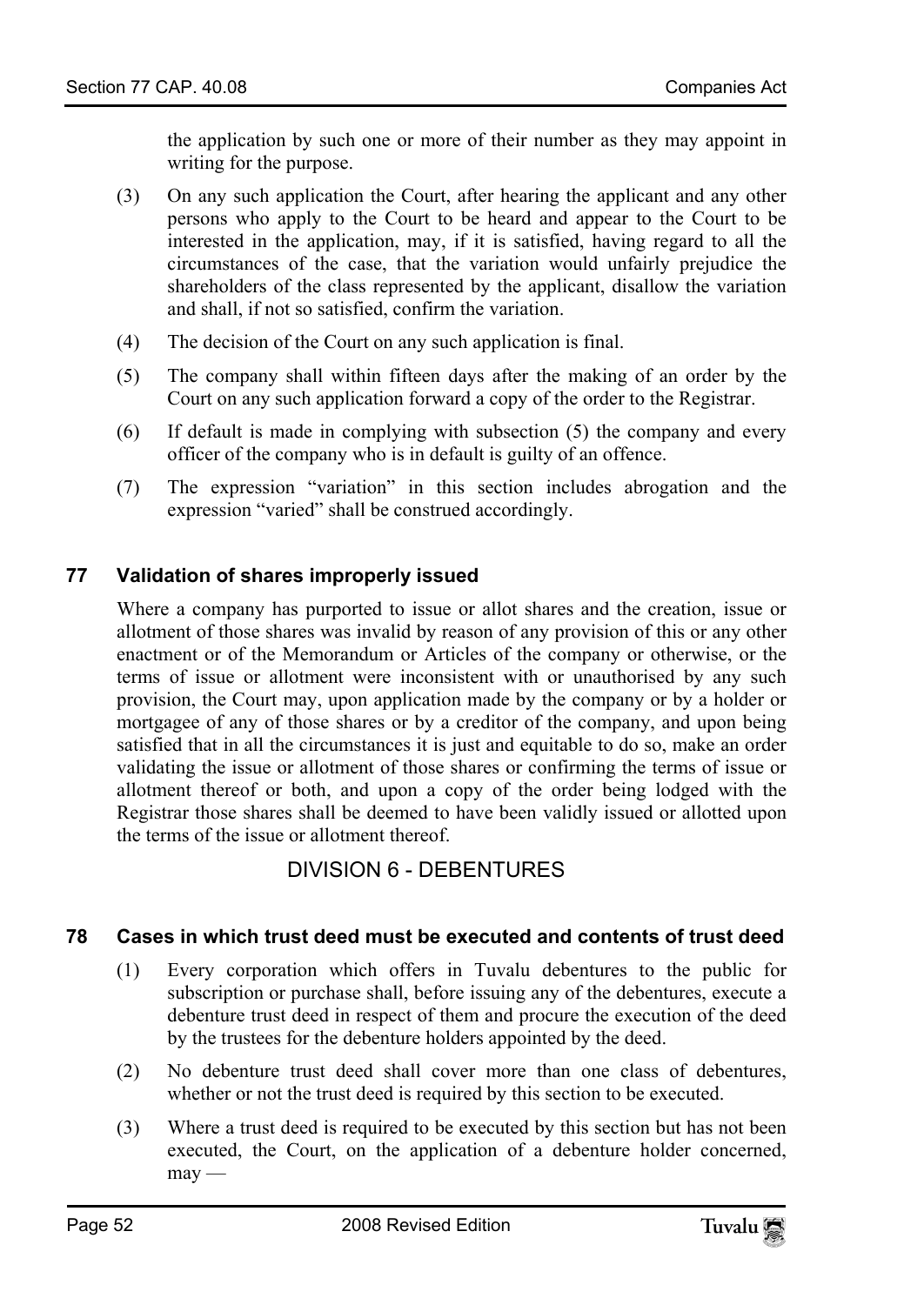- (a) order the corporation to execute a trust deed;
- (b) direct that a person nominated by the Court shall be appointed to be trustee; and
- (c) give such consequential directions as it thinks fit as to the contents of the trust deed and its execution by the trustee thereof.
- (4) For the purposes of this Act
	- (a) debentures belong to different classes if different rights attach to them in respect of —
		- (i) the rate of, or dates for, payment of interest;
		- (ii) the dates when, or the instalments by which, the principal of the debenture will be repaid, unless the difference is solely that the class of debentures will be repaid at different dates during that period of time and particular debentures will be repaid at different dates during that period according to selections made by the company or by drawings, ballot or otherwise.
		- (iii) any right to subscribe for or convert the debentures into shares in, or other debentures of, the corporation or any other company; or
		- (iv) the powers of the debenture holders to realise any security,

and debentures further belong to different classes if they do not rank equally for payment when any security invested in the debenture holders under any trust deed —

- (v) is realised; or
- (vi) when the company is wound up,

that is to say, if, in those circumstances, the subject matter of any such security or the proceeds thereof, or any assets available to satisfy the debentures, is or are not to be applied in satisfying the debentures strictly in proportion to the amount of principal, premiums and arrears of interest to which the holders of them are respectively entitled; and

- (b) a debenture is covered by a trust deed if the holder of the debenture is entitled to participate in any money payable by the company under the deed, or is entitled to the benefit of any mortgage, charge or security created by the deed, whether alone or together with other persons.
- (5) The directors of a corporation who are in default are guilty of an offence if the corporation issues debentures in circumstances in which this section requires a debenture trust deed to be executed without such a deed having been executed in compliance with this section, or if the company issues debentures under a trust deed which covers two or more classes of debentures.
- (6) Every debenture trust deed, whether required by this section or not, shall state —
	- (a) the maximum sum which the corporation may raise by issuing debentures of the same class;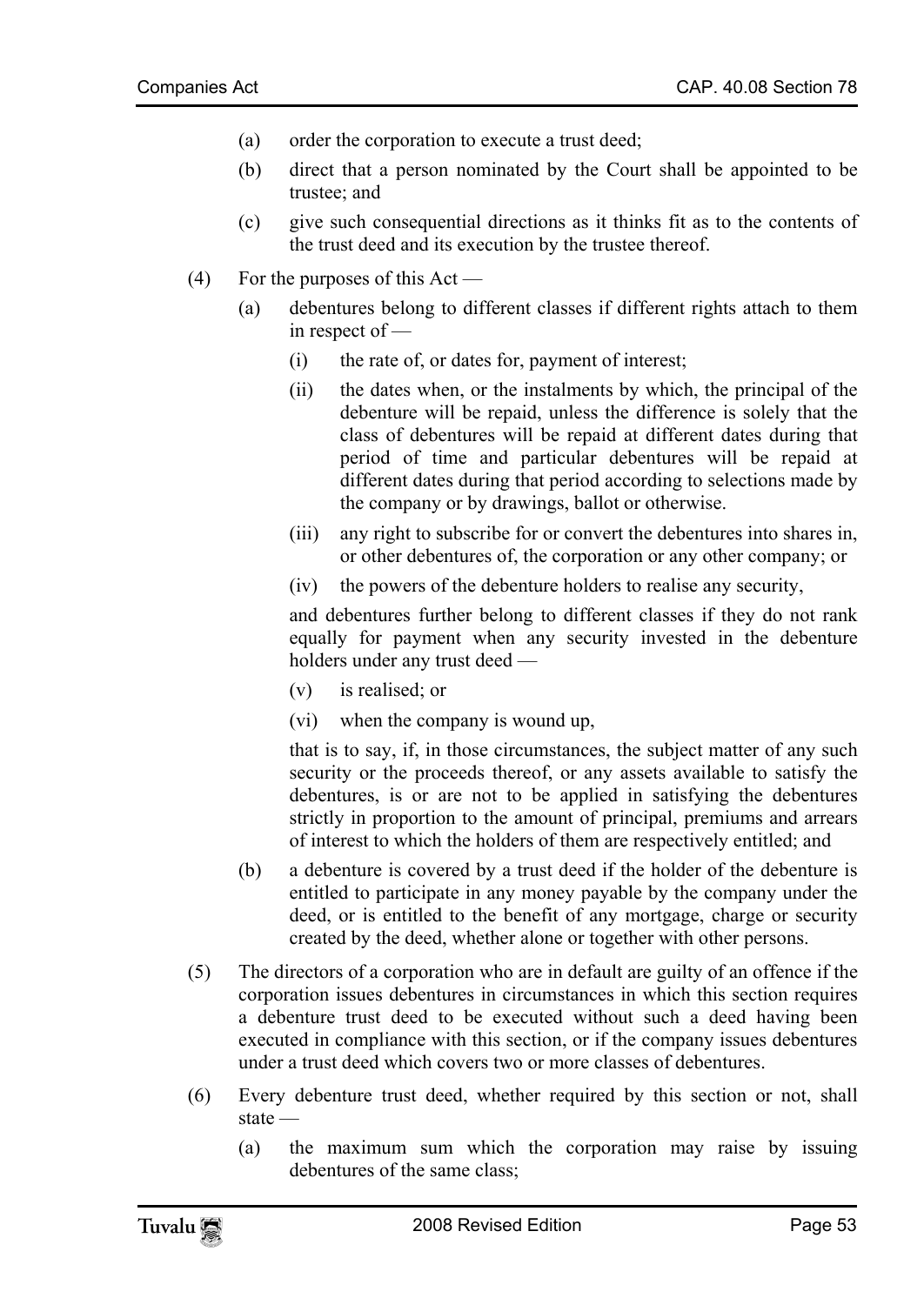- (b) the maximum discount which may be allowed on the issue or re-issue of the debentures, and the maximum premium at which the debentures may be made redeemable;
- (c) the nature of any assets over which a mortgage, charge or security is created by the trust deed in favour of the trustee for the benefit of the debenture holders equally, and except where such a charge is a floating charge or a general floating charge, the identity of the assets subject to it;
- (d) the nature of any assets over which a mortgage, charge or security has been or will be created in favour of any person other than the trustee for the benefit of the debenture holders equally, and except where such a charge is a floating charge or a general floating charge, the identity of the assets subject to it;
- (e) whether the corporation has created or will have to create any mortgage, charge or security for the benefit of some, but not all, of the holders of debentures issued under the trust deed;
- (f) any prohibition or restriction on the power of the corporation to issue debentures or to create mortgages, charges or any security on any of its assets ranking in priority to, or equally with, the debentures issued under the trust deed;
- (g) whether the corporation will have power to acquire debentures issued under the trust deed before the date for their redemptions and to reissue the debentures;
- (h) the dates on which interest on the debentures issued under the trust deed will be paid and the manner in which payment will be made;
- (i) the date or dates on which the principal of the debentures issued under the trust deed will be repaid, and unless the whole principal is to be repaid to all the debenture holders at the same time, the manner in which redemption will be effected, whether by the payment of equal instalments of principal in respect of each debenture, or by the selection of debentures for redemption by the company, or by drawing, ballot, or otherwise;
- (j) in the case of convertible debentures, the dates and terms on which the debentures may be converted into shares and the amounts which will be credited as paid up on those shares, and the dates and terms on which the holders may exercise any right to subscribe for shares in right of the debentures held by them;
- (k) the circumstances in which the debenture holders will be entitled to realise any mortgage, charge or security invested in the trustee or any other person for their benefit (other than the circumstances in which they are entitled to do so by this Act);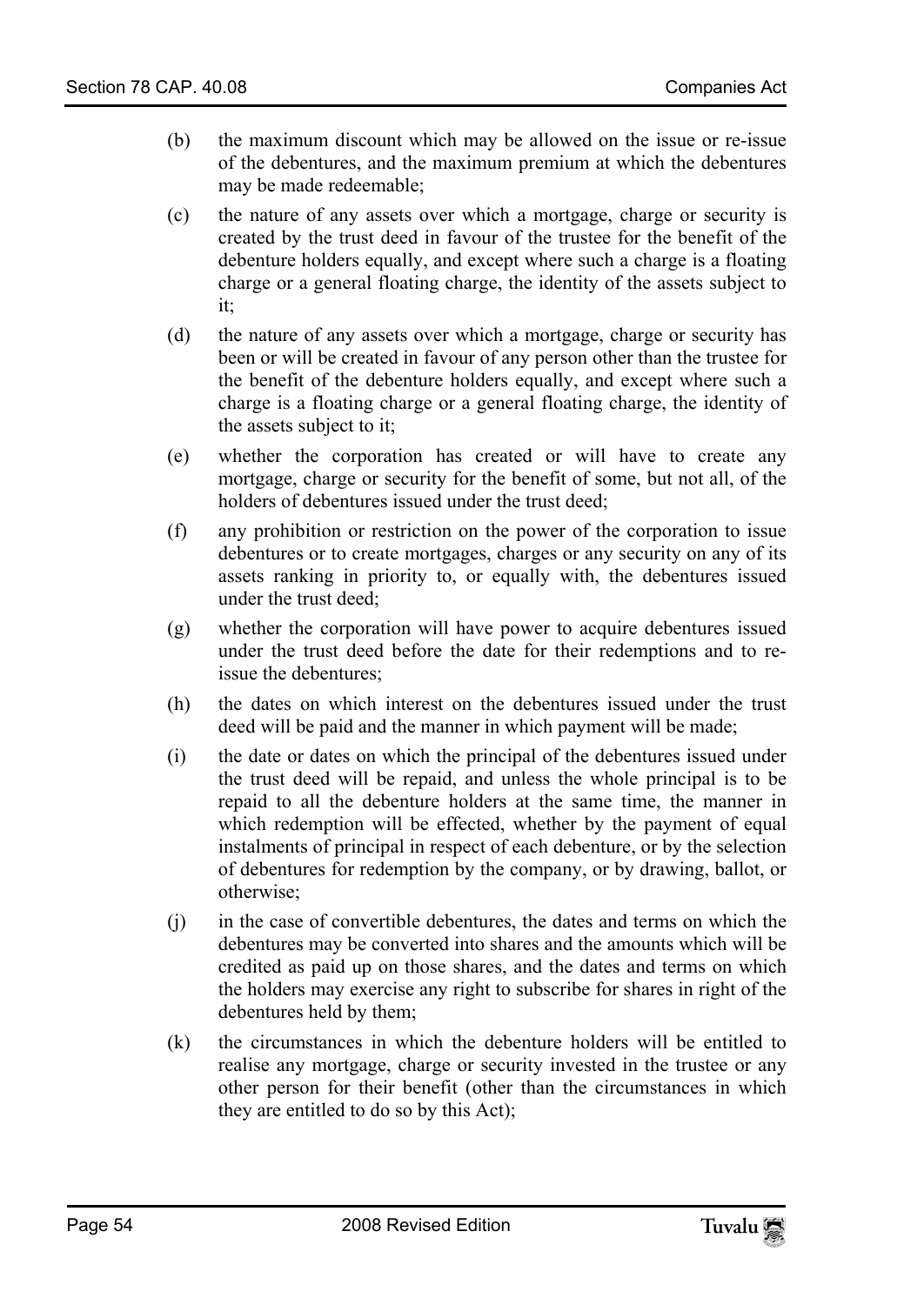- (l) the powers of the corporation and the trustee to call meetings of the debenture holders, and the rights of debenture holders to require the corporation or the trustee to call such meetings;
- (m) whether the rights of debenture holders may be altered or abrogated and, if so, the conditions which must be fulfilled, and the procedure which must be followed, to effect such an alteration or abrogation; and
- (n) the amount or rate of remuneration to be paid to the trustee and the period for which it will be paid, and whether it will be paid in priority to the principal, interest and costs in respect of debentures issued under the trust deed.
- (7) If debentures are issued without a covering debenture trust deed being executed, the statements required by subsection (6) shall be included in each debenture or in a note forming part of the same document or endorsed thereon, and in applying that subsection references therein to the debenture trust deed shall be construed as references to all or any of the debentures of the same class.
- (8) Subsection (7) does not apply if the debenture is the only debenture of the class to which it belongs which has been or may be issued, and the rights of the debenture holder cannot be altered or abrogated without his consent.
- (9) The directors of a corporation who are in default are guilty of an offence if they issue debentures under a trust deed which does not comply with subsection (6), or if they issue a debenture which should comply with subsection (7) but does not do so.
- (10) Every debenture which is covered by a debenture trust deed shall state either in the body thereof or in a note forming part of the same document or endorsed thereon —
	- (a) the matters required to be stated in a debenture trust deed by subsection  $(6)(a)$ ,  $(b)$ ,  $(f)$ ,  $(h)$ ,  $(i)$ ,  $(i)$ ,  $(l)$  and  $(m)$ ;
	- (b) whether the trustee of the covering debenture trust deed holds the mortgages, charges and securities vested in him by the trust deed in trust for the debenture holders equally, or in trust for some only of the debenture holders, and if so, which debenture holders; and
	- (c) whether the debenture is secured by a general floating charge vested in the trustee of the covering debenture trust deed or in the debenture holders.
- (11) A debenture issued by a company shall state on its face in clearly legible print that it is unsecured if no mortgage, charge or security is vested in the holder of the debenture or in any other person for his benefit as security for payment of principal or interest.
- (12) The directors of a company who are in default are guilty of an offence if the company issues a debenture which should comply with subsection (10) or (11) but does not do so.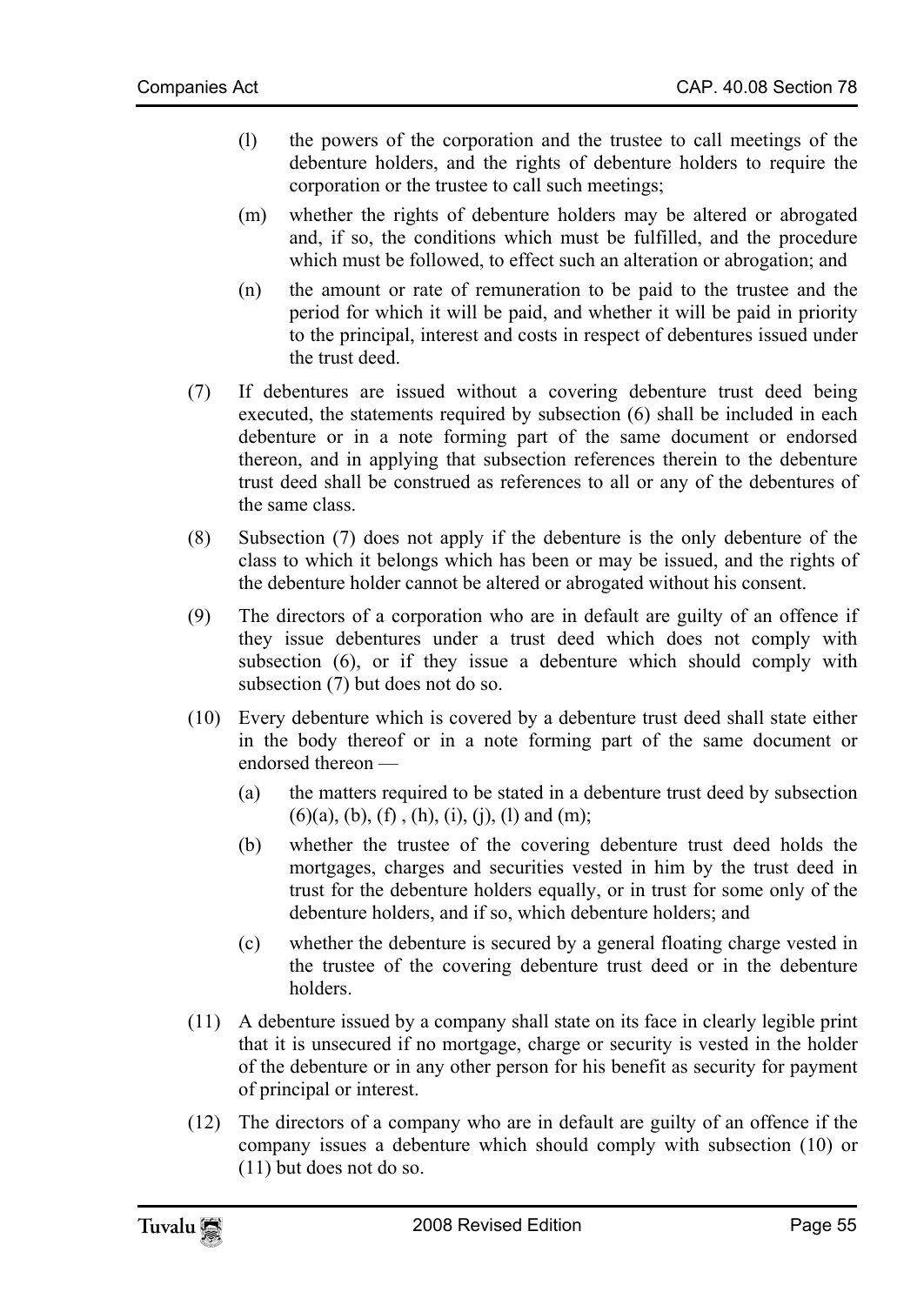#### **79 Disqualification for appointment as trustee of debenture trust deed**

- (1) A person is not qualified for appointment as a trustee of a debenture trust deed  $if -$ 
	- (a) he is an officer or an employee of the company which issues debentures covered by the trust deed or of a company in the same group of companies as the company so issuing debentures; or
	- (b) he is less than eighteen years of age, is of unsound mind and has been so found by a Court in Tuvalu or elsewhere or he is an undischarged bankrupt.
- (2) If a trustee becomes subject to any of the disqualifications mentioned in subsection (1), after he has been appointed, he shall immediately cease to be qualified to act as a trustee of the debenture trust deed.
- (3) Any person who acts as a trustee of a debenture trust deed is guilty of an offence if his appointment is invalid under subsection (1), or if he is disqualified to act under subsection (2).

### **80 Realisation of debenture holder's security**

- (1) Debenture holders are entitled to realise any security vested in them or in any security vested in them or in any other person for their benefit if —
	- (a) the corporation fails to pay any instalment of interest, or the whole or part of the principal or any premium, owing under the debenture or the debenture trust deed covering the debentures, within one month after it becomes due;
	- (b) the corporation fails to fulfil any of the obligations imposed on it by the debentures or the debenture trust deed;
	- (c) any circumstances occur which by the terms of the debentures or debenture trust deed entitle the holders of the debentures to realise their security; or
	- (d) the corporation is wound up.
- (2) Debenture holders whose debentures are secured by a general floating charge vested in themselves or the trustee of the covering debenture trust deed or any other person shall additionally be entitled to realise their security if —
	- (a) any creditor of the corporation issues a process of execution against any of its assets or commences proceedings for winding up of the company by order of any court of competent jurisdiction;
	- (b) the corporation ceases to pay its debts as they fall due;
	- (c) the corporation ceases to carryon business;
	- (d) the corporation suffers, after the issue of debentures of the class concerned, losses or diminutions in the value of its assets which in the aggregate amount to more than one-half of the total amount owing in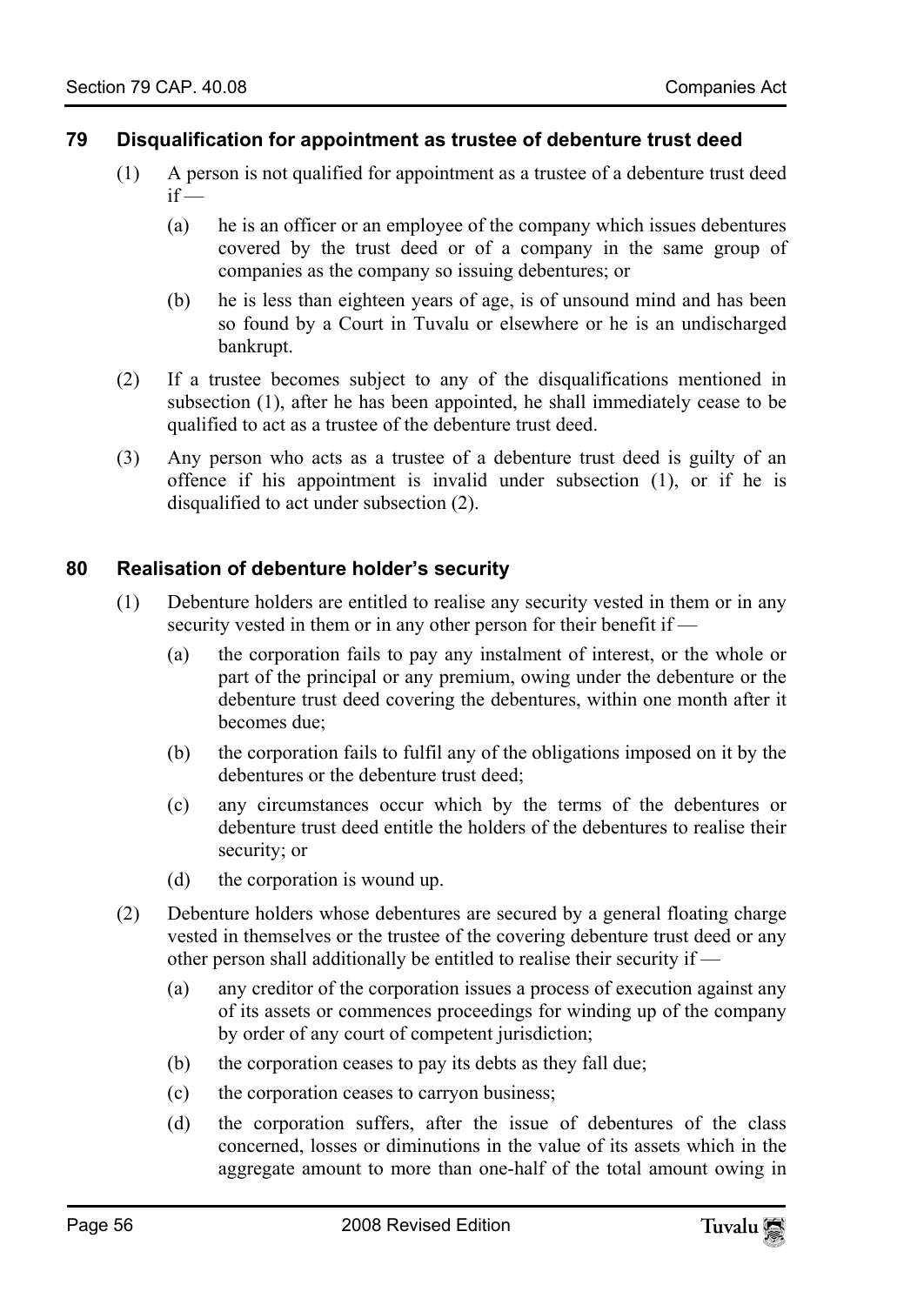respect of debentures whose holders rank before them for payment of principal or interest; or

- (e) any circumstances occur which entitle debenture holders who rank for payment of principal or interest in priority to the debentures secured by the general floating charge to realise their security.
- (3) At any time after a class of debenture holders become entitled to realise their security, a receiver of any assets subject to a mortgage, charge or security in favour of the class of debenture holders or the trustee of the covering trust deed or any other person may be appointed —
	- (a) by that trustee;
	- (b) by the holders of debentures in respect of which there is owing more than one-half of the total amount owing in respect of all the debentures of the same class; or
	- (c) by the Court on the application of any trustee or debenture holder of the class concerned.
- (4) A receiver appointed under this section has, subject to any order made by the Court, power to take possession of the assets subject to the mortgage, charge or security, and to sell those assets and, if the mortgage, charge or security extends to such property, to collect debts owed to the company, to enforce claims vested in the company, to compromise, settle and enter into arrangements in respect of claims by or against the corporation's business with a view to selling it on the most favourable terms, to grant or accept leases of land and licences in respect of patents, designs, copyright or trademarks, and to recover any instalment unpaid on the corporation's issued shares.
- (5) The remedies given by this section are in addition to, and not in substitution for, any other powers and remedies conferred on the trustee of the debenture trust deed or on the debenture holders by the debenture trust deed, and any power or remedy which is expressed in any instrument to be exercisable if the debenture holders become entitled to realise their security is exercisable on the occurrence of any of the events specified in subsection (1), or in the cases of a general floating charge, in subsection (1) and (2); but a manager of the business or of any of the assets of a company may not be appointed for the benefit of debenture holders unless a receiver has also been appointed and has not ceased to act.
- (6) No provision in any instrument which purports to exclude or restrict the remedies given by this section is valid.

#### **81 Disqualification for appointment as a receiver or manager**

- (1) A person may not be appointed to be a receiver or manager of any assets of a company, and may not act as such a receiver or manager, if the person —
	- (a) is a corporation; or

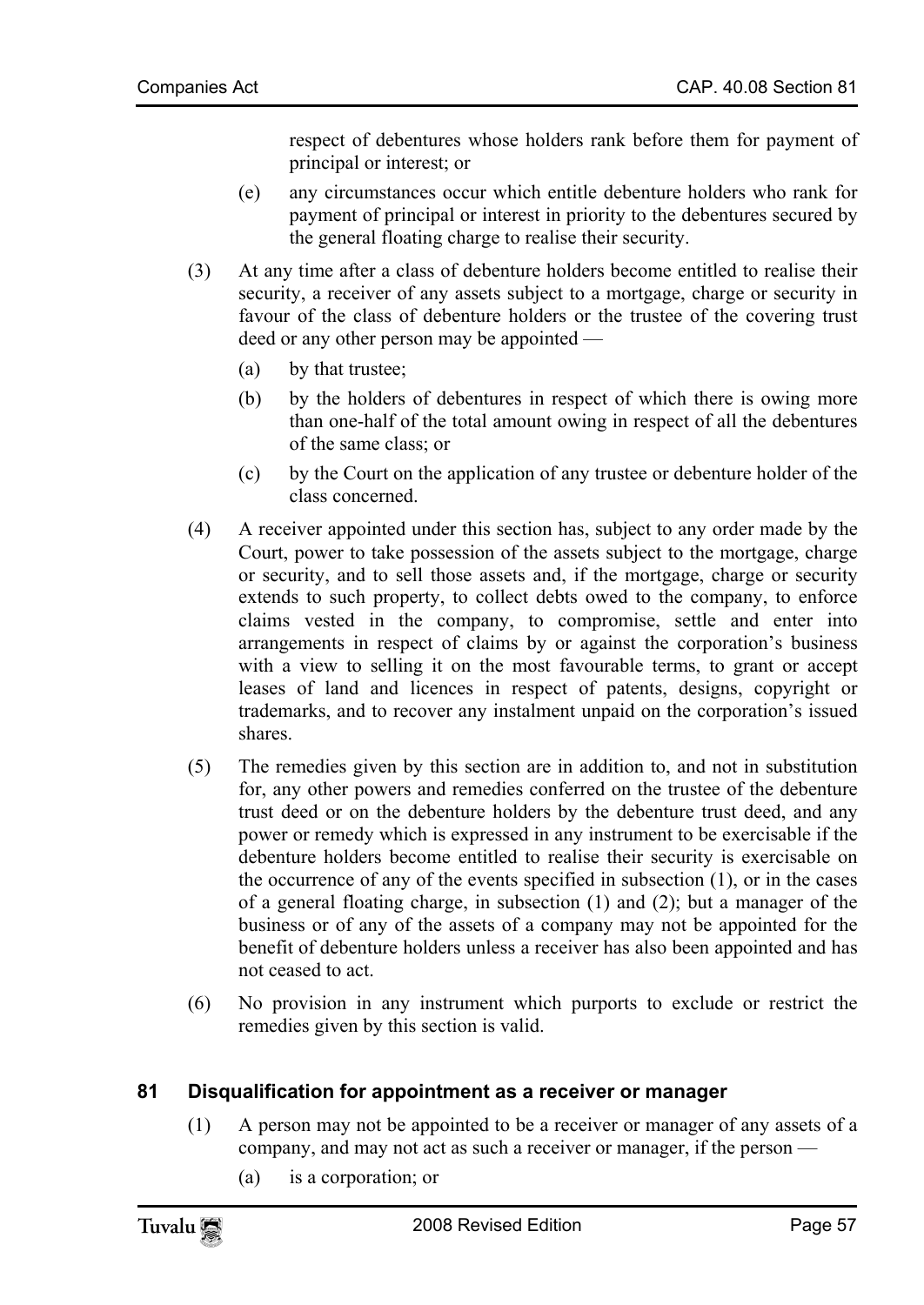- (b) is disqualified under section 79 from being a trustee of a debenture trust deed executed by the corporation or would be so disqualified if a debenture trust deed had been executed by the corporation.
- (2) If a person who was appointed to be a receiver or manager becomes disqualified from continuing to act under subsection (1) or under any provision contained in a debenture or debenture trust deed, another person may be appointed in his place by the persons who are entitled to make the appointment or by the Court, but a receivership shall not terminate or be interrupted by the occurrence of the disqualification.
- (3) Any person who acts as a receiver or manager of any assets of a company while disqualified by sub-section (1) is guilty of an offence.

### **82 Application to the Court**

A receiver of assets of a corporation appointed under section 80(3) or under the powers contained in any instrument may apply to the Court for directions in relation to any particular matter arising in connection with the performance of his functions, and on any such application to the Court may give directions, in relation to any particular matter arising in connection with the performance of his functions, and on any such application to the Court may give directions, or may make such order declaring the rights of persons before the Court or otherwise, or may make such order directing any person to do or abstain from doing anything, as the Court thinks just or necessary in the circumstances.

#### **83 Liability of receivers**

- (1) A receiver of assets of a corporation under section 81(3) or under the powers contained in any instrument is personally liable on any contract entered into by him in the performance of his functions, except in so far as the contract otherwise provides, and is entitled in respect of that liability to an indemnity out of the assets of which he was appointed to be receiver; but nothing in this subsection shall be taken as limiting any right to an indemnity which he would have, apart from this subsection, or as limiting his liability on contracts entered into without authority, or as conferring any right to indemnity in respect of that liability.
- (2) Where the purported appointment of a receiver out of Court is invalid because the charge under which the appointment purported to be made is invalid or because, in the circumstances of the case, the powers of appointment under the charge were not exercisable, the Court may, on application being made to  $it -$ 
	- (a) wholly or to such extent as it thinks fit, exempt the receiver from personal liability in respect of anything done or omitted to be done by him which, if the appointment had been valid, would have been properly done or omitted to be done; and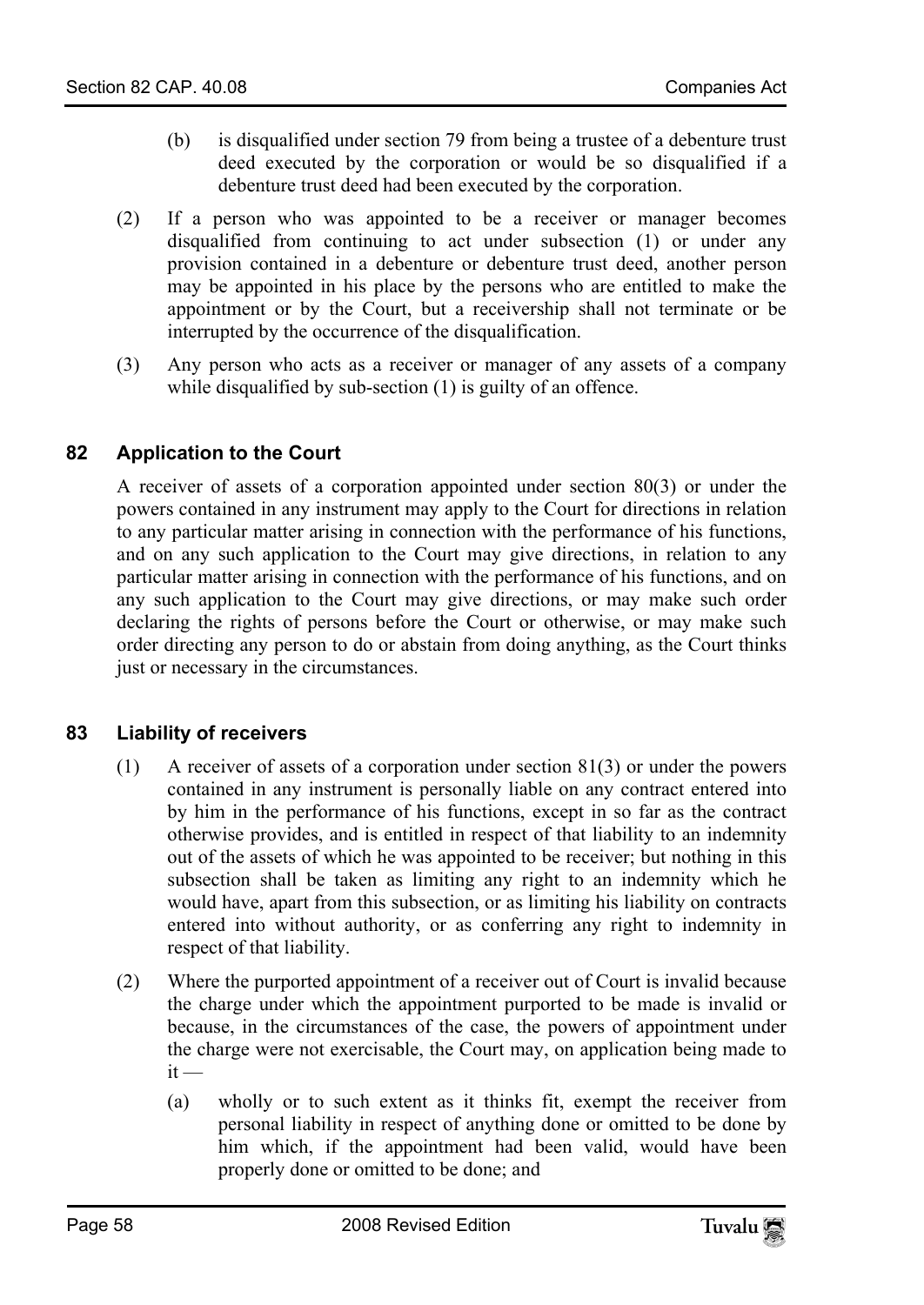(b) order that the person by whom the purported appointment was made, shall be personally liable to the extent to which such relief has been granted.

### **84 Notification of appointment of receiver or manager**

- (1) Where a receiver or manager of any assets of a corporation has been appointed for the benefit of debenture holders, every invoice, order for goods or business letter issued by or on behalf of the company or the receiver or the liquidator of the company, being a document on or in which the name of the corporation appears, shall contain a statement that a receiver or manager has been appointed.
- (2) If default is made in complying with the requirements of this section, any of the following persons who knowingly and wilfully authorises or permits the default, namely, any officer of the company, any liquidator of the company and any receiver, is guilty of an offence.

#### **85 Power of Court to fix remuneration of receiver or manager**

- (1) The Court may, on an application made by the liquidator of a company, by order fix the amount to be paid by way of remuneration to any person who, under section 80(3) or under the powers contained in any instrument, has been appointed as receiver or manager of any assets of the corporation for the benefit of debenture holders.
- (2) The power of the Court under subsection (1) shall, where no previous order has been made with respect thereto under that subsection -
	- (a) extend to fixing the remuneration for any period before the making of the order or the application therefor;
	- (b) be exercisable notwithstanding that the receiver or manager has ceased to act before the making of the order; and
	- (c) where the receiver or manager has been paid or has retained for his remuneration for any period before the making of the order any amount in excess of that so fixed for that period, extend to requiring him to account for the excess or such part thereof as may be specified in the order,

but the power conferred by paragraph (c) shall not be exercised as respects any period before the making of the application for the order unless in the opinion of the Court there are special circumstances making it proper for the power to be so exercised.

(3) The Court may, from time to time, on an application made whether by the liquidator or by the receiver or manager, vary or amend an order made under subsection (1).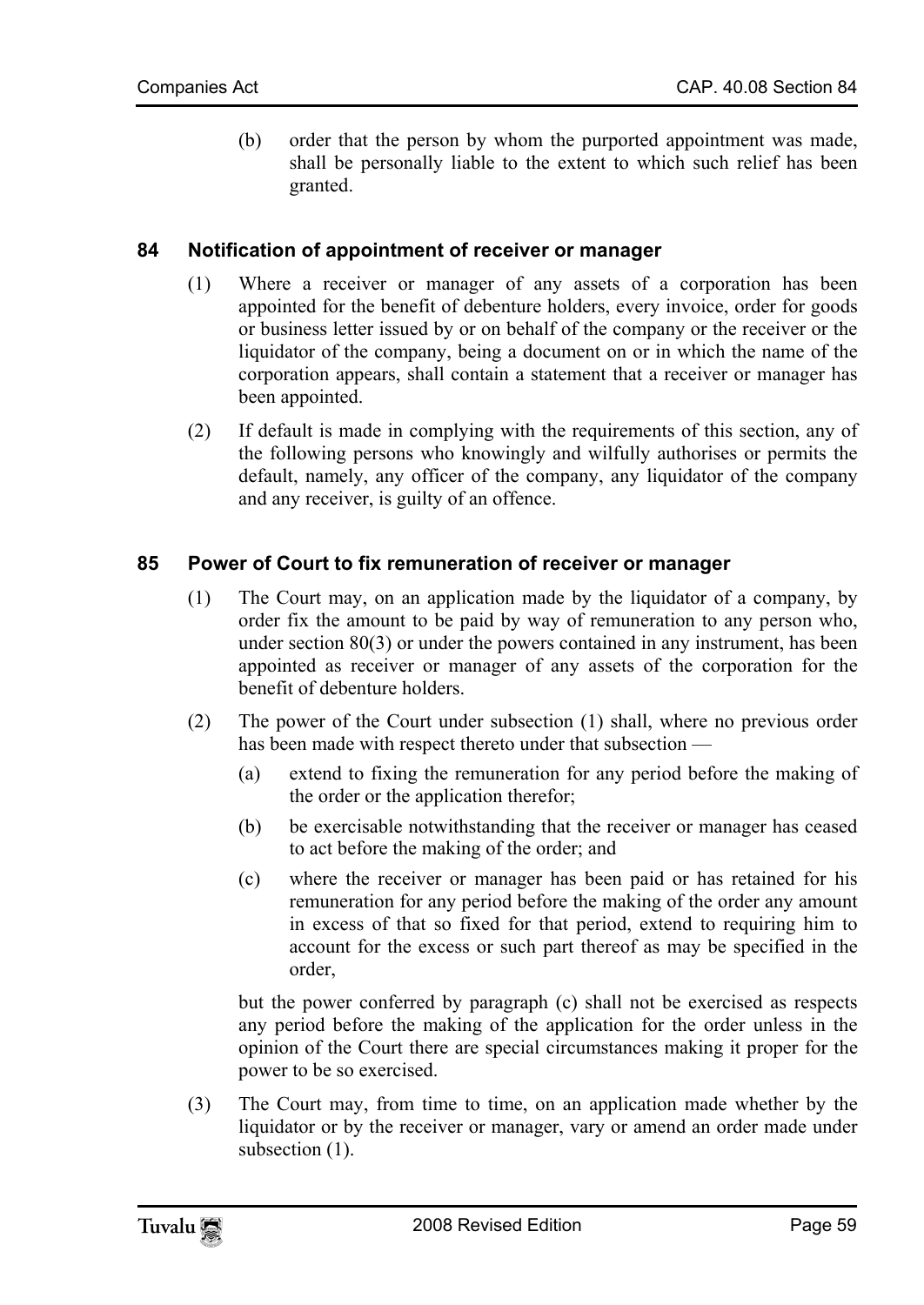(4) This section does not apply if the receiver is appointed by the Court, and the Court fixes his remuneration by the order appointing him or by a subsequent order made on his application.

### **86 Statement of the company's affairs**

- (1) Where a receiver of the whole, or substantially the whole, of the assets of a corporation (hereafter in this section and section 87 referred to as "the receiver") is appointed under section 80(3), or under the powers contained in any instrument, for the benefit of the holders of any debentures of the company secured by a general floating charge, then subject to this section and section 87 —
	- (a) the receiver shall forthwith send notice to the corporation of his appointment;
	- (b) there shall, within fourteen days after receipt of the notice, or such longer period as may be allowed by the receiver, be made out and submitted to the receiver in accordance with section 87 a statement in the prescribed form as to the affairs of the corporation;
	- (c) the receiver shall, within two months after receipt of that statement, send —
		- (i) to the Registrar and, if he was appointed by the Court, to the Court, a copy of the statement and of any comments he sees fit to make thereon, and in the case of the Registrar also a summary of the statement and of his comments (if any) thereon;
		- (ii) to the company, a copy of those comments or, if he does not see fit to make any comments, a notice to that effect;
		- (iii) to the trustee of the debenture trust deed covering the debentures in respect of which he was appointed, a copy of the statement and those comments (if any); and
		- (iv) to the holders of all debentures belonging to the same class as the debentures in respect of which he was appointed, a copy of that summary.
- (2) The receiver shall, within two months or such longer period as the Court may allow, after the expiration of the period of twelve months from the date of his appointment and of every subsequent period of twelve months, and within two months or such longer period as the Court may allow after he ceases to act as receiver of the assets of the corporation, send to the Registrar, to the trustee of the trust deed covering the debentures in respect of which he was appointed, and to the holders of all debentures belonging to the same class as the debentures in respect of which he was appointed, an abstract in the prescribed form showing his receipts and payments during that period of twelve months or, where he ceases so to act, and the aggregate amounts of his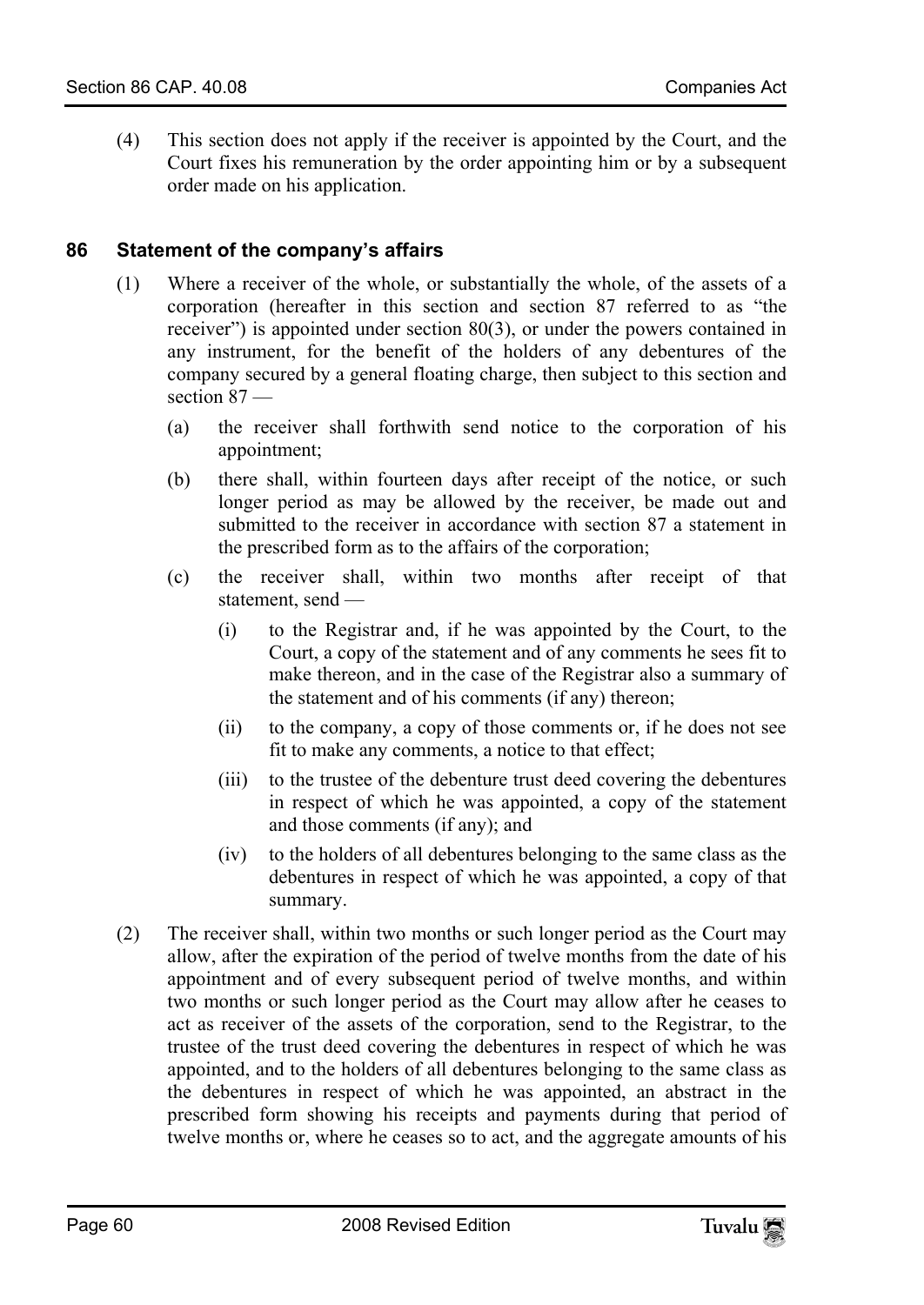receipts and of his payments during all preceding periods since his appointment.

- (3) Subsection (1) does not apply in relation to the appointment of a receiver to act with an existing receiver, or in place of a receiver dying or ceasing to act, except that, where that subsection applies to a receiver who dies or ceases to act before it has been fully complied with, the references in paragraphs (b) and (c) of that subsection to the receiver are, subject to subsection (4),deemed to include references to his successor and to any continuing receiver.
- (4) If the company is being wound up, this section and section 87 apply notwithstanding that the receiver and the liquidator are the same person, but with any necessary modifications arising from that fact.
- (5) Nothing in subsection (2) shall be taken to prejudice the duty of the receiver to render proper accounts of his receipts and payments to the persons to whom, and at the times which, he may be required to do so apart from that subsection.
- (6) If the receiver fails to comply with this section, he is guilty of an offence.

#### **87 Contents of statement of affairs, etc.**

- (1) The statement as to the affairs of a corporation required by section 86 to be submitted to the receiver (or his successor) shall show as at the date of the receiver's appointment the particulars of the corporation's assets, debts and liabilities, the names, residences and occupations of its creditors, the securities held by them respectively, the dates when the securities were respectively given and such further or other information as may be prescribed.
- (2) The statement of affairs shall be submitted by, and be verified by the signed declaration of, one, or more than one, person who is at the date of the receiver's appointment a director, and by the secretary or joint secretaries at that date of the corporation, or by such of the persons hereafter in this subsection mentioned, as the receiver (or his successor), subject to the direction of the Registrar, may require to submit and verify the statement, namely, persons who —
	- (a) are or have been officers of the corporation;
	- (b) have taken part in the formation of the corporation at any time within one year before the date of the receiver is appointment;
	- (c) are in the employment of the corporation, or have been in the employment of the corporation within that year, and are in the opinion of the receiver capable of giving the information required; or
	- (d) are or have been within that year officers of or in the employment of a corporation which is, or within the said year was, the holding corporation or a subsidiary of the corporation to which the statement relates.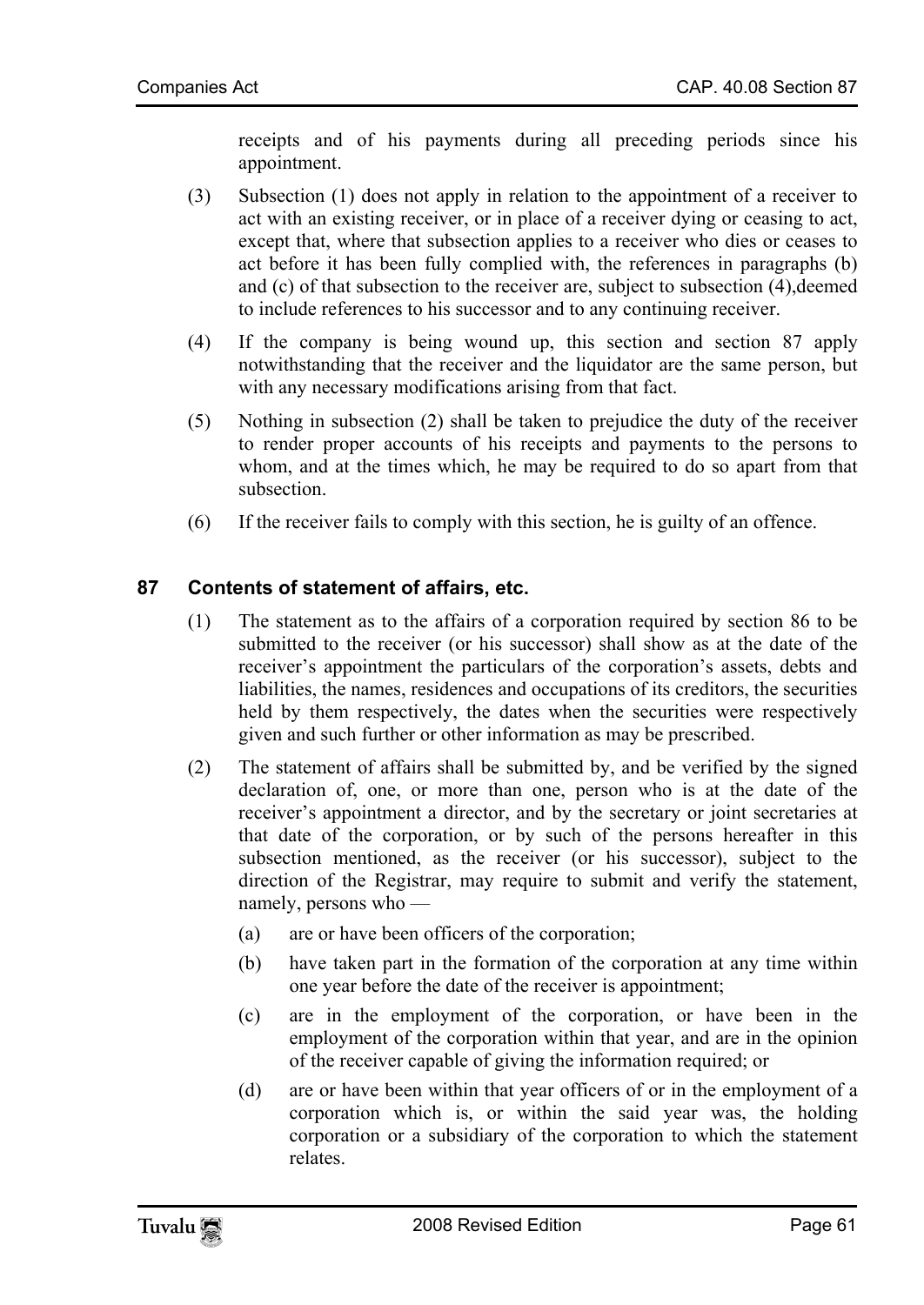- (3) Any person making or verifying the statement of affairs or any part of it shall be allowed, and shall be paid by the receiver (or his successor) out of his receipts, such costs and expenses incurred in and about the making or verifying of the statement as the receiver (or his successor) may consider reasonable, subject to an appeal to the Court.
- (4) Any person who, without lawful excuse, fails to comply with this section, is guilty of an offence.

### **88 Enforcement of receiver's duty to make returns**

- (1) If any receiver of any assets of a corporation
	- (a) having made default in filing, or making any return, account or other document or in giving any notice which a receiver is by law or by order of the Court required to file, deliver, make or give, fails to make good the default within fourteen days after the service on him of a notice requiring him to do so; or
	- (b) having been appointed under section 92(3) or under the powers contained in any instrument, has, after being required at any time by the liquidator of the company so to do, failed to render proper accounts of his receipts and payments and to vouch the same and to pay over to the liquidator any amount shown by the accounts payable to him,

the Court may, on an application made for the purpose, make an order directing the receiver to make good the default within such time as may be specified in the order.

(2) In the case of any default such as is mentioned in paragraph (a) of subsection (1), an application for the purposes of this section may be made by any shareholder, member, creditor or debenture holder of the corporation or by the Registrar, and in the case of any default such as is mentioned in paragraph (b) of that subsection, the application shall be made by the liquidator, and in either case the order of the Court made on the application may provide that all costs of and incidental to the application shall be borne by the receiver.

### **89 Rights of debenture holders**

- (1) The trustee of a debenture trust deed holds all contracts, stipulations and undertakings given to him and all mortgages, charges and securities vested in him in connection with the debentures covered by the deed, or some of those debentures, exclusively for the benefit of the debenture holders concerned (except insofar as the deed otherwise provides), and the trustee shall exercise due diligence in respect of the enforcement of those contracts, stipulations, undertakings, mortgages, charges and securities and the fulfilment of his functions generally.
- (2) A debenture holder may sue —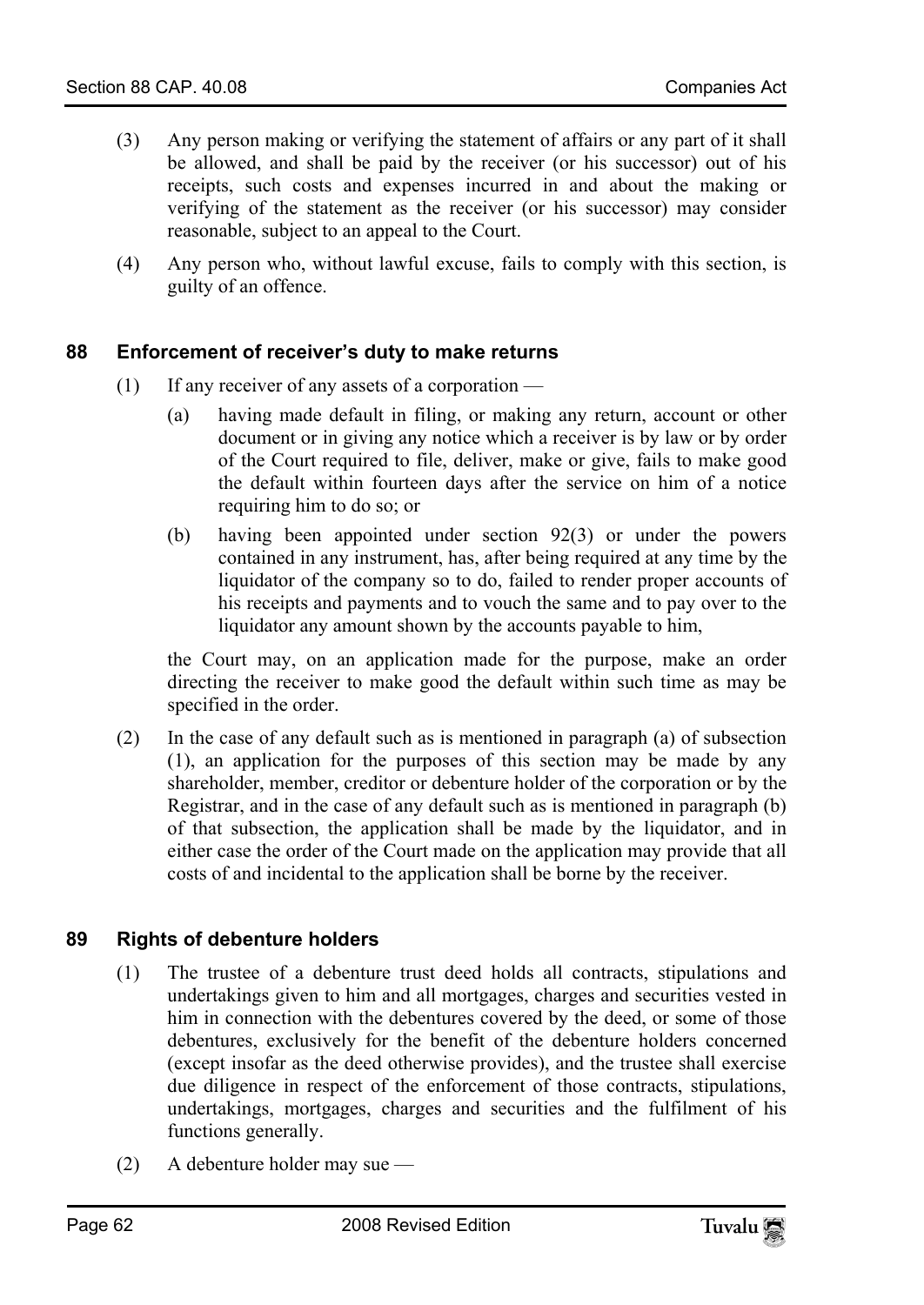- (a) the corporation which issued the debentures he holds for payment of any amount payable to him in respect of the debentures; or
- (b) the trustee of the debenture trust deed covering the debentures he holds for compensation for any breach of the duties which the trustee owes him, and in any such action it is not necessary for any other debenture holders of the same class, or if the action is brought against the company, the trustee of the covering trust deed, to be joined as a party.
- (3) This section applies notwithstanding anything contained in a debenture, debenture trust deed or other instrument but a provision in a debenture or debenture trust deed is valid and binding on all the debenture holders of the class concerned insofar as it enables a meeting of the debenture holders by a resolution supported by the votes of the holders of at least three-quarters in value of the debentures of that class in respect of which votes are cast on the resolution —
	- (a) to release any trustee from liability for any breach of his duties to the debenture holders which he has already committed, or generally from liability for all such breaches (without necessarily specifying them) upon his ceasing to be a trustee;
	- (b) to consent to the alteration or abrogation of any of the rights, powers or remedies of the debenture holders and the trustee of the debenture trust deed covering their debentures (except the powers and remedies under section 80); or
	- (c) to consent to the substitution for the debentures by debentures of a different class issued by the corporation or any other corporation, or the cancellation of the debentures in consideration of the issue to the debenture holders of shares credited as fully paid in the corporation or any other corporation.
- (4) The trustee of a debenture trust deed shall comply with section 166(4) in the circumstances referred to therein.

# DIVISION 7 - TITLES AND TRANSFERS

#### **90 Transfer of shares and debentures**

- (1) Shares in, or debentures of, a company may be transferred by a written instrument of transfer signed by the transferor and naming the transferee.
- (2) Where an instrument of transfer is prescribed in the Articles of a company, that instrument shall be used to transfer shares in, or debentures of, the company.
- (3) Subject to subsection (2), no particular form of words are necessary to transfer shares or debentures, provided that words are used which show with reasonable certainty that the person signing the transfer intends to vest the title to the shares or debentures in the transferee.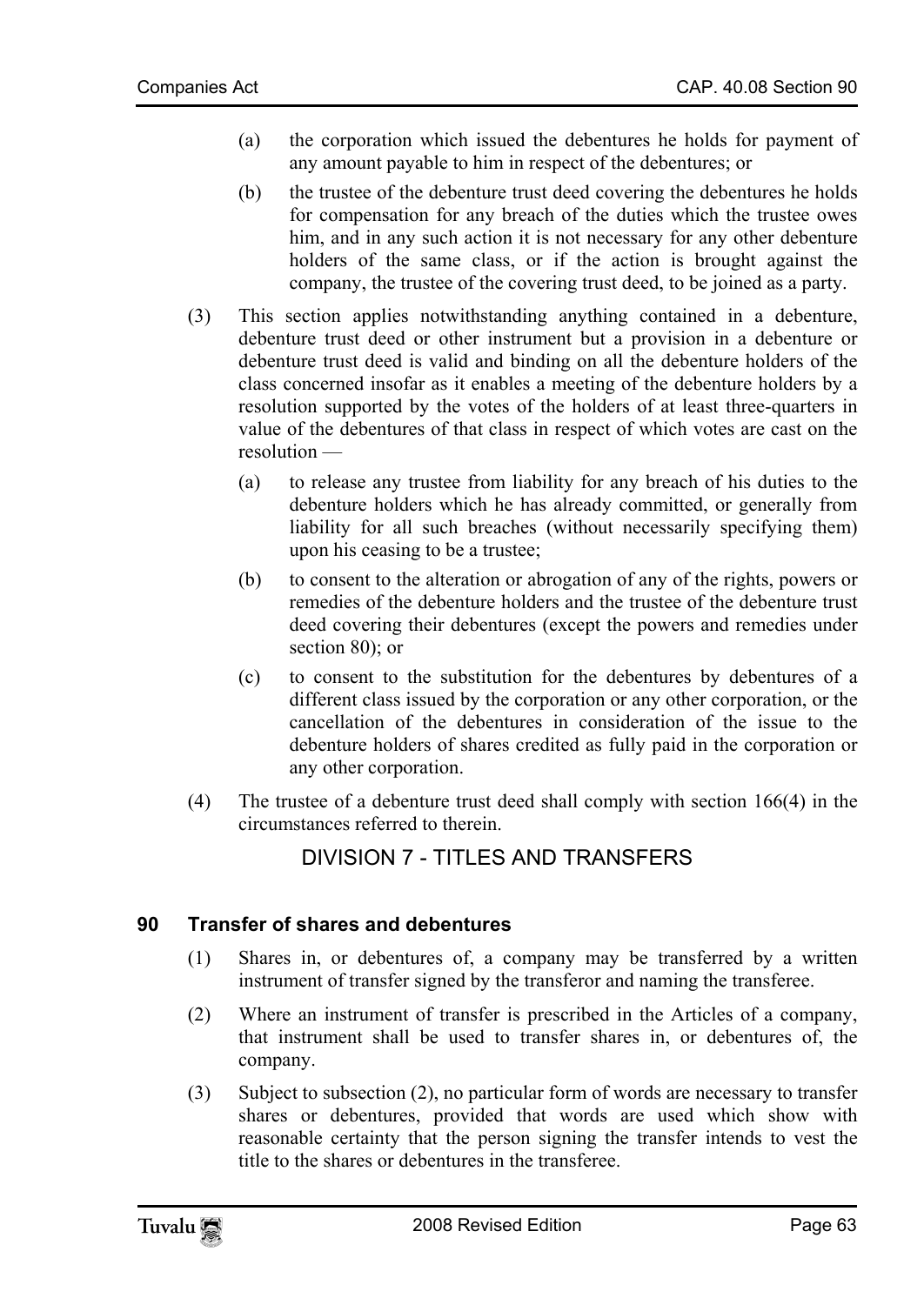- (4) Subject to subsection (5), the beneficial ownership of shares in, or debentures of, a company passes to a transferee —
	- (a) on the delivery to him of the instrument of transfer signed by the transferor, and the transferor's share certificate or debenture; or
	- (b) on the delivery to him of an instrument of transfer signed by the transferor which has been certified by or on behalf of the company.
- (5) I f the transferor concerned is not the member of the company in respect of the shares or, as the case may be, is not the registered holder of the debentures, subsection (4) has effect as if references to the transfer signed by the transferor included a reference to transfers signed by that member or, as the case may be, registered holder, and all holders of the shares or debentures intermediate between that member and all the holders of the shares or debentures intermediate between that member or registered holder and the transferor.
- (6) Notwithstanding subsection (4) or (5), a company and, in the case of debentures, the trustee of the covering trust deed shall not be bound or entitled to treat the transferee of shares or debentures as the owner of them until the transfer to him has been registered by the company or until the Court orders the company to register the transfer to him, and until the transfer is presented to the company for registration, the company shall not be treated as having notice of the transferee1s interest thereunder or of the fact that the transfer has been made.
- (7) This section applies notwithstanding anything contained in the Memorandum or Articles of a company, and notwithstanding anything contained in any debenture trust deed or debentures or any contract or instrument.

#### **91 Restriction on transfers**

- (1) No restriction or condition in a debenture trust deed or in a debenture shall limit the right of any person to transfer a debenture held by him.
- (2) A restriction on the right of a share holder to transfer his shares in a company contained in the Memorandum or Articles of the company shall be invalid if its effect in any particular case is to limit the persons to whom, or the times or prices at which, the shareholder may transfer his shares so that there is no reasonable likelihood of the shareholder being able to sell them within a reasonable time at a fair price.
- (3) A transfer of the shares or debentures of a shareholder or debenture holder of a company made by his personal representative, trustee in bankruptcy, or by a receiver appointed by or for the benefit of debenture holders, or by a receiver or other person appointed by the Court to administer the estate of a person of unsound mind, or by the guardian of a minor, or by a person appointed by the Court to execute the transfer shall, although the person executing the transfer is not himself a member of the company or a registered holder of the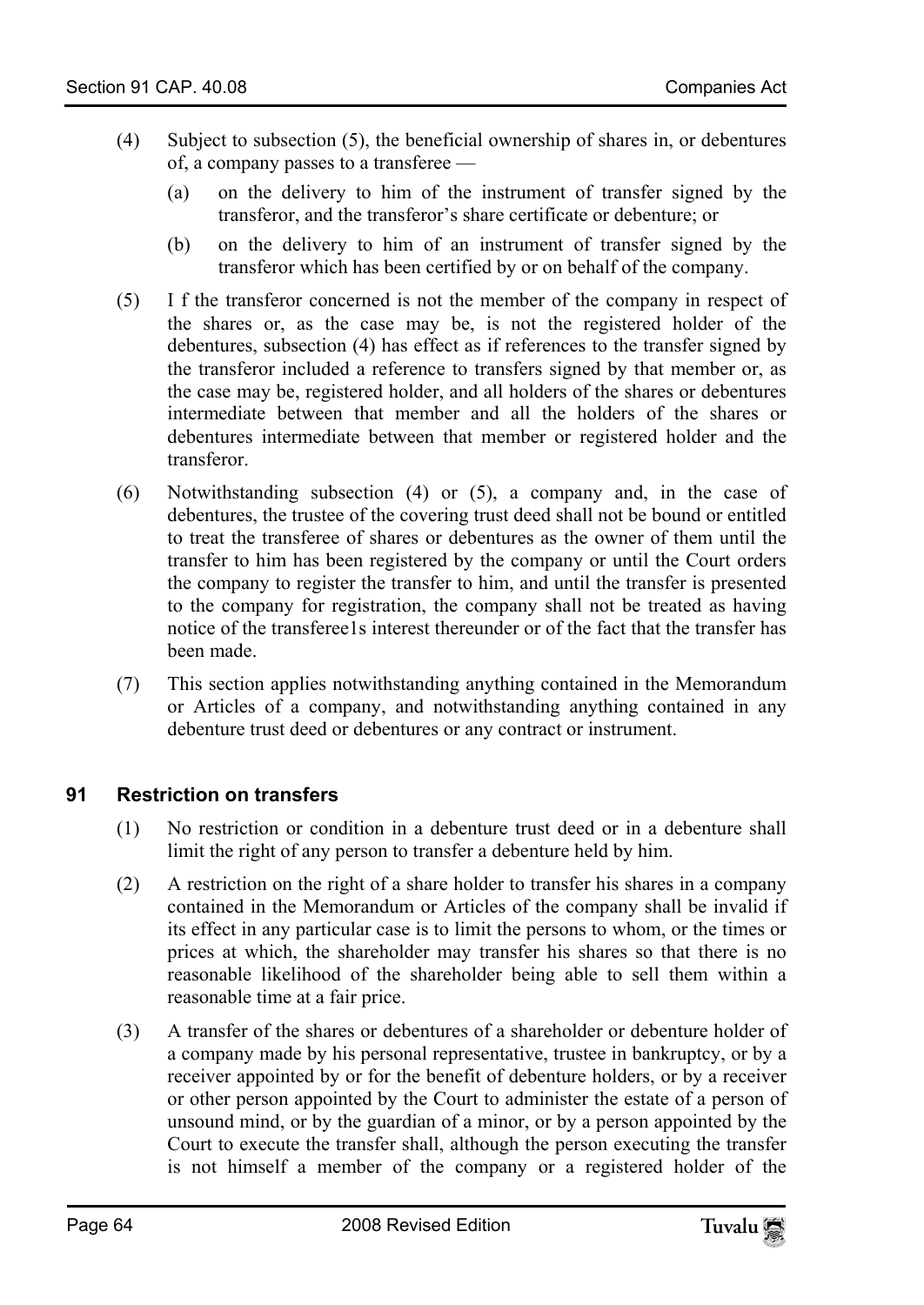debentures, be as valid as if he had been such a member or registered holder at the time of the execution of the instrument of transfer.

- (4) Subsection (3) applies notwithstanding anything contained in the Memorandum or Articles of a company, and notwithstanding anything contained in any trust deed or debenture or any contract or instrument.
- (5) Subsection (1) and (2) of this section do not apply to a proprietary company.

### **92 Certification of transfers**

- (1) A company is under a duty to certificate a transfer of shares or debentures on the presentation to it of a transfer signed by the holder thereof accompanied by delivery to it of the share certificate or debenture in respect of the shares or debentures; a certification shall consist of a statement signed on behalf of the company and written or endorsed on the transfer to the effect that the share certificate or debenture, as the case may be, has been delivered to or lodged with the company.
- (2) The certification by a company of any transfer of shares in, or debentures of, the company shall be taken as representation by the company to any person acting on the faith of the certification that there have been produced to the company such documents as on the face of them show a prima facie title to the shares or debentures in the transferor named in the transfer, but not as a representation that the transferor has any title to the shares or debentures.
- (3) Where any person acts on the faith of a false certification by a company made fraudulently or negligently, the company is liable to compensate him for any loss he suffers in consequence thereof.
- (4) A company which has certificated a transfer is liable to compensate any person for loss which he suffers in consequence of the company subsequently releasing possession of the share certificate or debenture in respect of which the certificate was given, otherwise than on the surrender of the certified transfer.
- (5) For the purposes of this section
	- (a) the certification of an instrument of transfer is deemed to be made by a company if —
		- (i) the person issuing the certification is a person authorised to issue certificated transfers on the company's behalf; and
		- (ii) the certification is signed by a person authorised to certificate transfers on the company's behalf, or by any other officer or servant either of the company or of a corporation so authorised;
	- (b) a certificate is deemed to be signed by any person
		- (i) if it purports to be authenticated by his signature or initials (whether handwritten or not); and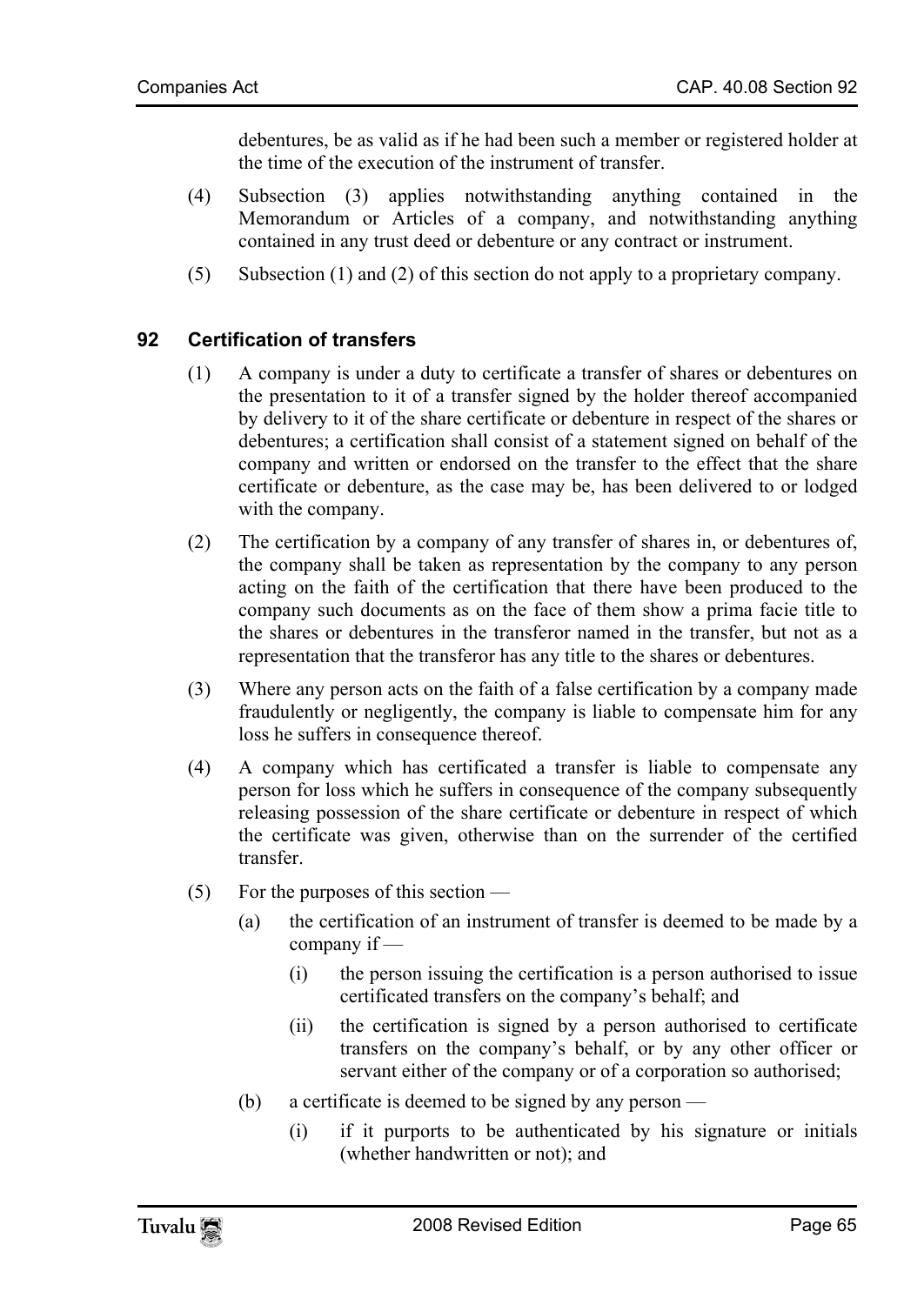- (ii) unless it is shown that the signature or initials was or were placed there neither by himself nor by any person authorised to use the signature or initials for the purpose of certifying transfers on the company's behalf.
- (6) If a company fails to certificate a transfer and to return it to the person requesting certification within seven days after receiving the transfer signed by the holder of the shares or debentures to which the transfer relates and the share certificate or debentures relating to such shares or debentures, the company and every officer of the company in default is guilty of an offence.

### **93 Issue of share certificate and debentures**

- (1) Every company shall, within five weeks after the allotment of any of its shares or debentures, and within two months after the date on which a transfer of any such shares or debentures is presented to the company for registration, complete and have ready for delivery to the allottee or transferee a proper certificate or debenture for the shares or the debentures allotted or transferred to him.
- (2) If default is made in complying with this section, the company and every officer of the company in default is guilty of an offence.
- (3) For the purposes of this section, "transfer" means a transfer in proper form duly signed by the transferor and transferee and otherwise valid, and does not include a transfer which the company is for any reason entitled to refuse to register and does not register.

#### **94 Registration of transfer**

- (1) Notwithstanding anything in the Memorandum or Articles of a company or in any debenture, debenture trust deed or other contract or instrument, the company shall not register a transfer of shares in or debentures of the company unless a transfer in proper form and duly signed by the transferor and transferee has been delivered to the company, but nothing in this section shall prejudice any duty of the company to register as a member or debenture holder of the company any person to whom the ownership of any shares in or debentures of the company has been transmitted by operation of law.
- (2) On the application of the transferor of any share in, or debenture of, a company, the company shall enter in its register of members or debenture holders the name of the transferee in the same manner and subject to the same conditions as if the application for the entry was made by the transferee.
- (3) If a company refuses to register a transfer of any shares or debentures, the company shall, within five weeks after the date on which the transfer was lodged with the company, send to the transferor and the transferee notice of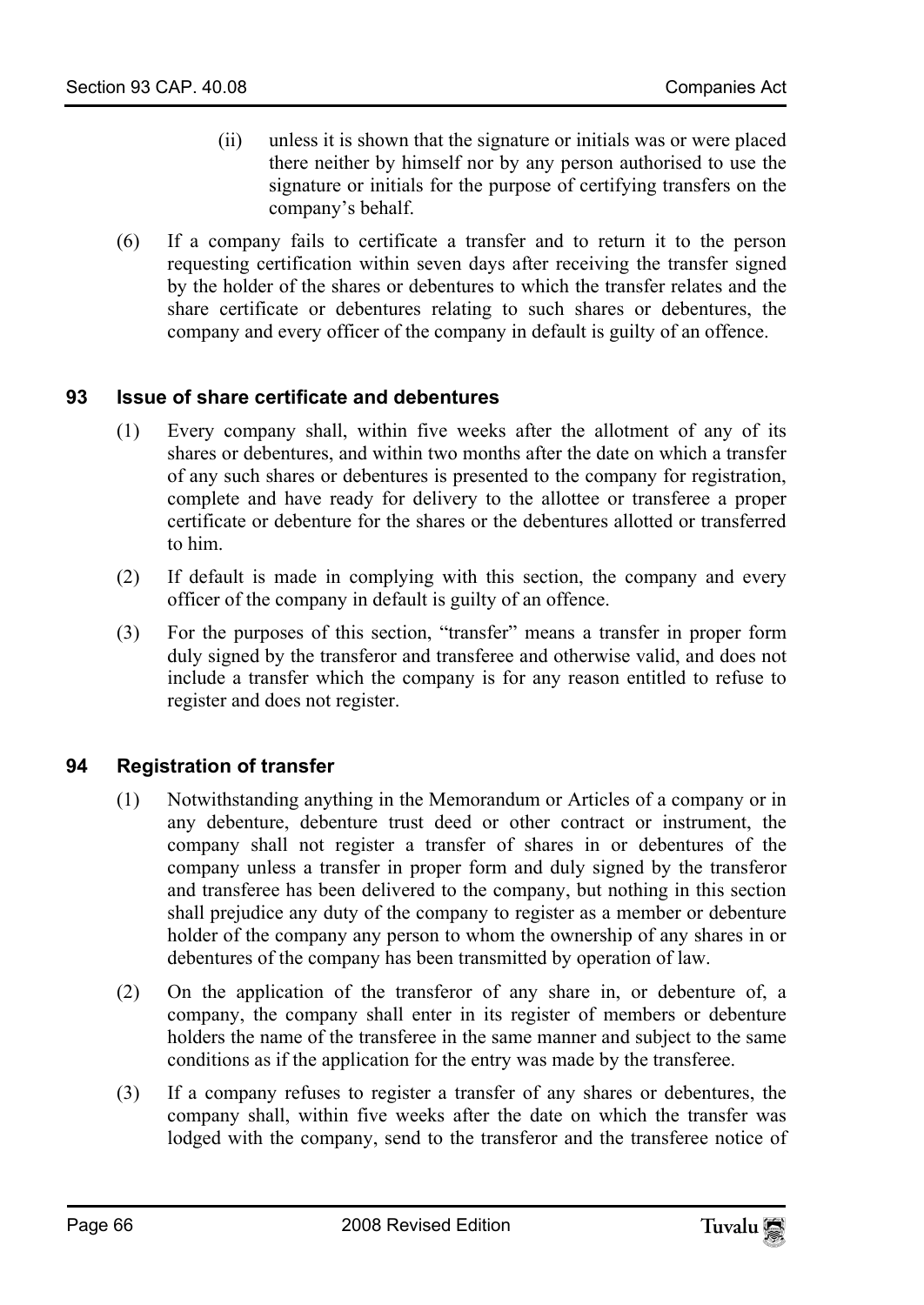the refusal setting out in the notice the facts which it considers justify the refusal.

- (4) Notwithstanding anything in the Memorandum or Articles of a company or in any debenture, debenture trust deed or other contract or instrument, a company (other than a proprietary company) shall register the trustee in bankruptcy, or the personal representative, of a member or debenture holder as a member in respect of the shares or as holder of the debentures of the bankrupt or, as the case may be the deceased person, in its register of members or debenture holders, as the case may be, within seven days after he produces to the company satisfactory evidence of his title and requests it to register him as a member or debenture holder.
- (5) If default is made in complying with this section, the company and every director of the company in default is guilty of an offence.

#### **95 Effect on registration and share certificate**

- (1) A certificate issued by a company and signed on its behalf stating that any shares in or debentures of, the company are held by any person is prima facie proof of the title of that person to the shares or debentures.
- (2) The registration of a person as a member or debenture holder of a company, on the issue of a share certificate or debenture, constitutes a representation by the company that the person so registered, or the person named in the share certificate or debenture as entitled to the shares or debentures mentioned therein, is entitled to the shares or debentures mentioned in the register or in the share certificate or debenture, and the company is not entitled to deny the truth of that representation as against a person who believes it to be true and contracts to acquire the shares or debentures or any interest therein in good faith and for money or money's worth.
- (3) It is no defence for a company to show for the purposes of subsection (1) or (2) that a registration of the issue of a share certificate or other document was procured by fraud or by the presentation to it of a forged document.

# DIVISION 8 - REGISTRATION OF CHARGES

#### **96 Registration of charges**

- (1) Subject to this Division, where a charge to which this section applies is created by a company there shall be lodged with the Registrar for registration within twenty-eight days after the creation of the charge a statement of the particulars prescribed by subsection (4) and —
	- (a) the instrument (if any) by which the charge is created or evidenced; or
	- (b) a copy thereof together with a statutory declaration verifying the execution of the charge and also certifying the copy to be a true copy of the instrument,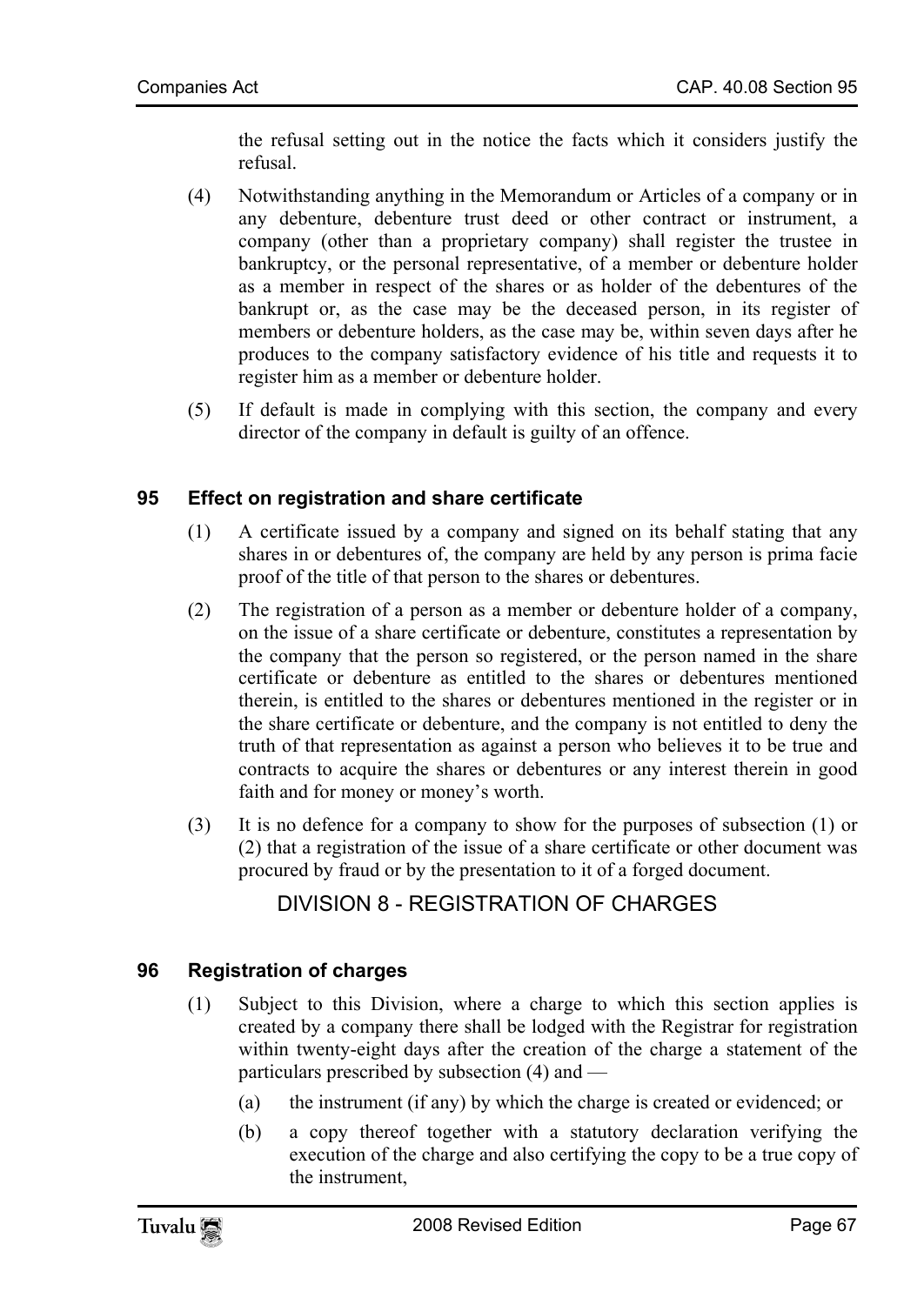and if this section is not complied with in relation to the charge the charge is, so far as any security on the company's property or undertaking is thereby conferred, void.

- (2) Nothing in subsection (1) shall prejudice any contract or obligation for repayment of the money secured by a charge and when a charge becomes void under this section the money received thereby shall immediately become payable.
- (3) This section applies to every charge created by a company, including a charge created by the company on shares in a subsidiary of the company and held by the company, except —
	- (a) any pledge of, or possessory lien on, goods; and
	- (b) any charge by way of pledge, deposit, letter of hypothecation or trust receipt, or bills of lading, dock warrants or other documents of title to goods, or of bills of exchange, promissory notes, or other negotiable securities for money.
- (4) Subject to subsections (5) and (6), a statement referred to in subsection (1) shall contain the following particulars, namely —
	- (a) the date of creation of the charge;
	- (b) the nature of the charge;
	- (c) the amount secured by the charge, or the maximum sum deemed to be secured by the charge in accordance with section 97;
	- (d) short particulars of the property charged;
	- (e) the persons entitled to the charge; and
	- (f) in the case of a floating charge, the nature of any restriction on the power of the company to grant further charges ranking in priority to, or equally with, the charge thereby created.
- (5) Where a series of debentures containing or giving by reference to any other instrument any charge to the benefit of which the debenture holders of that series are entitled equally is created by a company, it shall be sufficient if there is lodged with the Registrar for registration within twenty-eight days after the execution of the instrument containing the charge or, if there is no such instrument after the execution of the first debenture of the series, a statement containing the following particulars, namely —
	- (a) the total amount secured by the whole series:
	- (b) the dates of the resolutions authorising the issue of the series and the date of the covering instrument (if any) by which the security is created or defined;
	- (c) the name of the trustee (if any) for the debenture holders;
	- (d) the particulars specified in subsection (4)(b), (d) and (f), together with —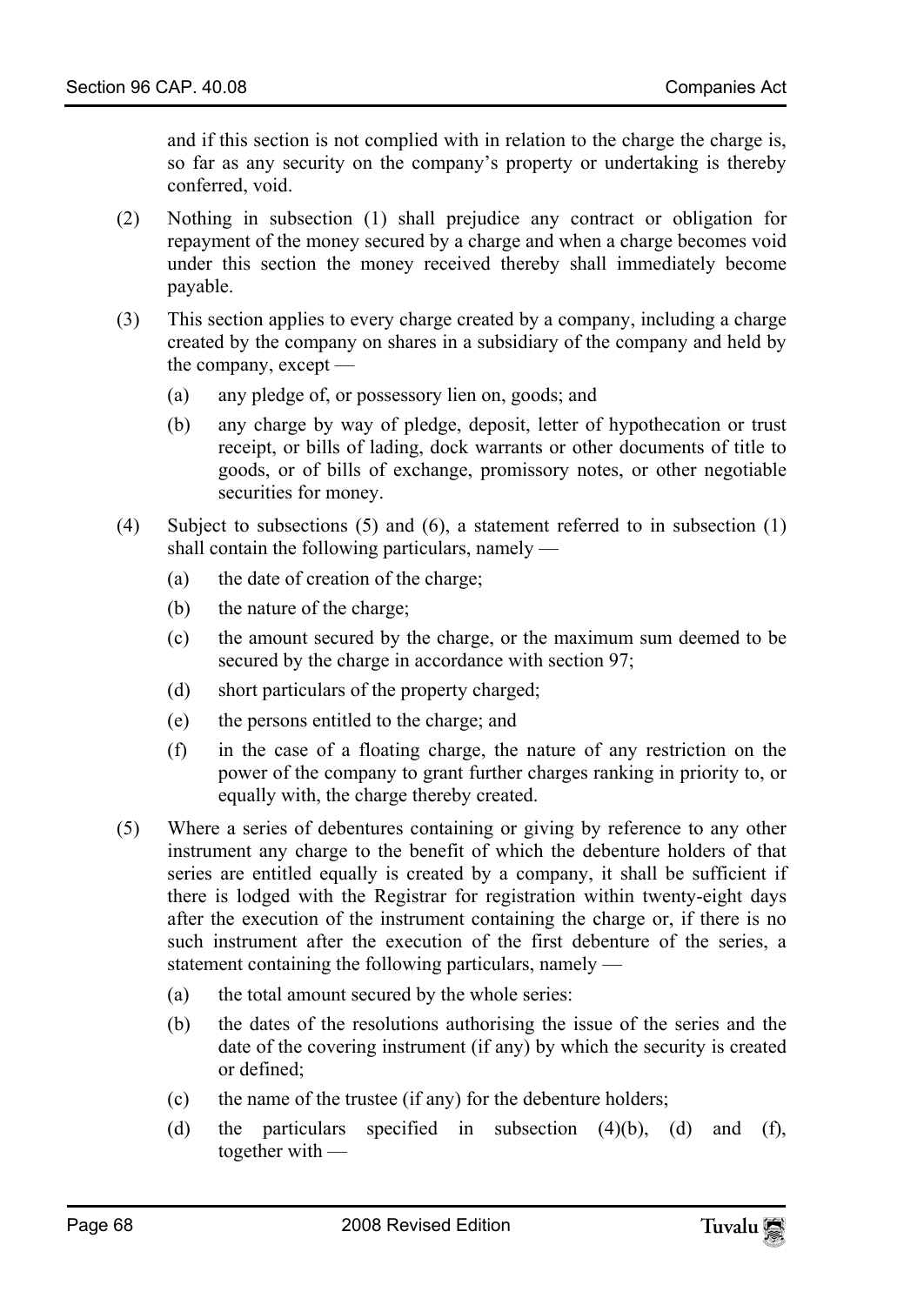- (e) the instrument containing the charge; or
- (f) a copy of the instrument and a statutory declaration verifying the execution of the instrument and certifying the copy of one of the debentures of the series and a statutory declaration certifying the copy to be a true copy.
- (6) For the purposes of subsections  $(1)$  and  $(5)$  a certified copy is a copy which has endorsed a certificate to the effect that it is a true and complete copy of the original, under the seal of the company or under the hand of some person interested therein otherwise than on behalf of the company.
- (7) This section does not affect the provisions of any other enactment relating to the registration of charges.
- (8) Where a charge requiring registration, under this section is created before the lapse of thirty days after the creation of a prior unregistered charge, and comprises all or any part of the property comprised in the prior charge, and the subsequent charge is given as a security for the same debt as is secured by the prior charge, or any part of that debt, then to the extent to which the subsequent charge is a security for the same debt or part thereof, and so far as respects the property comprised in the prior charge, the subsequent charge shall not be operative or have any validity unless it is proved to the satisfaction of the Court that it was given in good faith for the purpose of correcting some material error in the prior charge or under other proper circumstances and not for the purposes of avoiding or evading the provisions of this Division.

### **97 Charge to secure fluctuating amounts**

- (1) When a charge, particulars of which require registration under section 96, is expressed to secure all sums due or to become due on other or fluctuating amount, the particulars required under section 96(4)(c) shall state the maximum sum deemed to be secured by the charge, being the maximum amount covered by the stamp duty paid thereon, and the charge is, subject to subsection (2), void, so far as any security on the company's property is conferred by the charge, as respects any excess over the stated maximum.
- $(2)$  Where
	- (a) additional stamp duty is subsequently paid on a charge of a kind referred to in subsection (1); and
	- (b) at any time thereafter prior to the commencement of the winding up of the company amended particulars of the charge stating the increased maximum sum deemed to be secured by the charge, together with the original instrument by which the charge was created or evidenced, are lodged with the Registrar for registration,

then, as from the date on which it is so lodged, the charge, if otherwise valid, is effective to the extent of the increased maximum sum except as regards any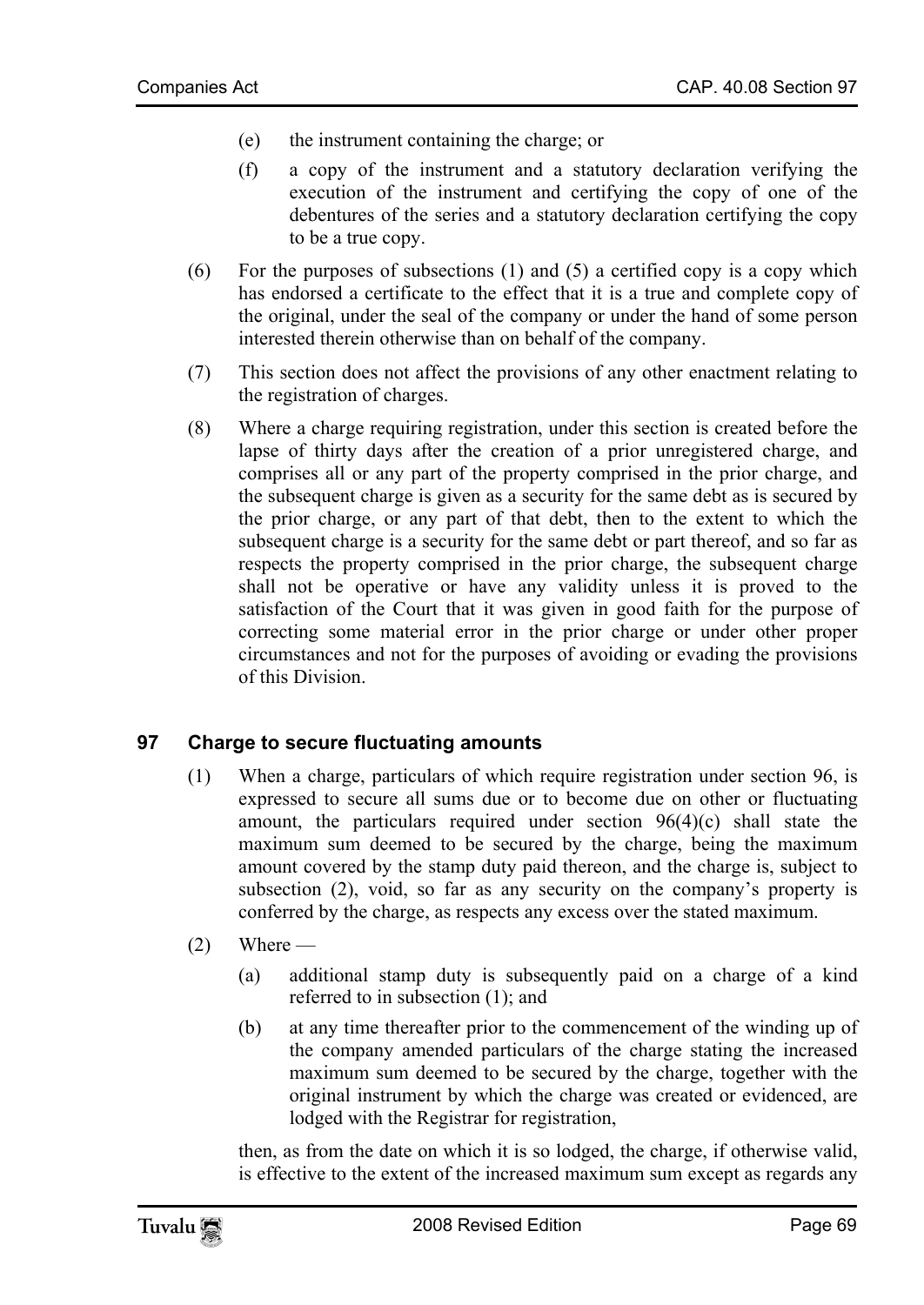person who, prior to the date on which the charge is so lodged, has acquired any proprietary rights in, or a fixed or floating charge on, the property subject to the charge.

### **98 Charge on property acquired**

- (1) Where a company acquires any property which is subject to a charge of any such kind as would if it had been created by the company after the acquisition of the property, have been required to be registered under this Division, the company shall cause —
	- (a) a statement of the particulars prescribed by section 96(4) and of the date of the acquisition of the property; and
	- (b) the instrument by which the charge was created or is evidenced or a copy thereof,

accompanied by a statutory declaration as required by section 96, and certified as provided in subsection (6) of that section, to be lodged with the Registrar for registration within twenty-eight days after the date on which the acquisition is completed.

(2) Failure to comply with this section does not affect the validity of the charge concerned.

#### **99 Duty to register charges**

- (1) Documents and particulars required to be lodged in the case of a requirement under —
	- (a) section 96, by the company concerned or by any person interested in the documents; and
	- (b) section 98, by the company concerned,

but if default is made by the company concerned, in complying with the requirements under either of those sections the company and every officer of the company in default is guilty of an offence.

(2) Any person (other than the company concerned) referred to in subsection (1)(a) who meets the requirements of section 96 may recover from the company the amount of any fees properly payable by the person on the registration.

#### **100 Register of charges to be kept by Registrar**

(1) The Registrar shall keep a register of charges lodged for registration under this Division and shall enter in the register with respect to those charges the following particulars, namely —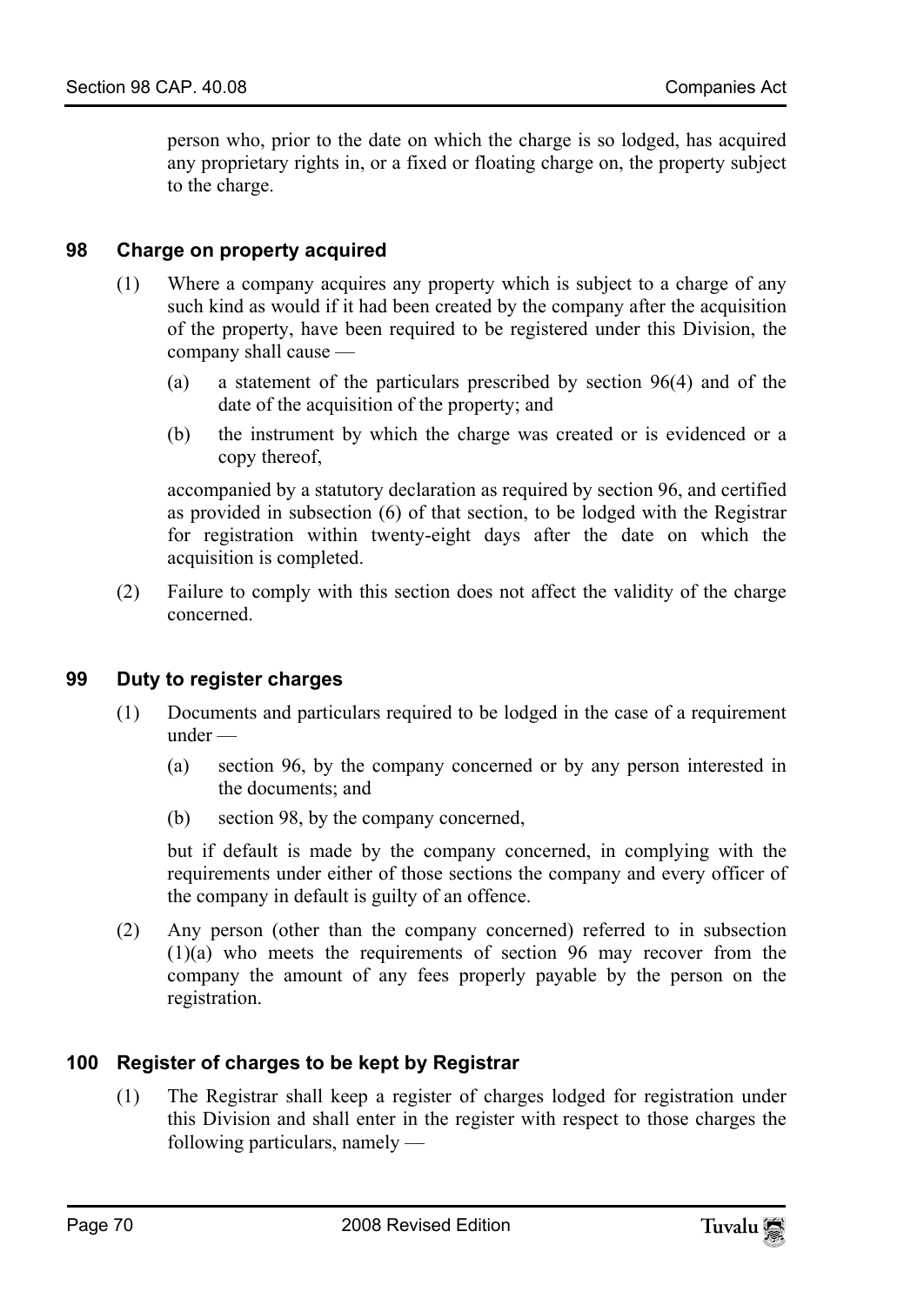- (a) in any case to which section 96(5) applies, such particulars as are required to be contained in a statement lodged under that subsection;
- (b) in any case to which section 98 applies, such particulars as are required to be contained in a statement lodged under subsection (1)(a) of that section; and
- (c) in any other case, such particulars as are required by section 96(4) to be contained in a statement lodged under that section.
- (2) The Registrar shall issue a certificate of every registration stating if applicable, the amount secured by the charge or, in a case referred in section 97, the maximum amount secured by the charge, and the certificate shall be conclusive evidence that the requirements as to registration have been complied with.

### **101 Endorsement of certificate of registration on debentures**

- (1) A company shall cause to be endorsed on every debenture issued by the company —
	- (a) a copy of the certificate of registration; or
	- (b) a statement that the registration has been effected and the date of the registration.
- (2) Subsection (1) does not apply to any debenture issued by a company before the charge was registered.
- (3) Every person who knowingly authorises or permits the delivery of any debenture which is not endorsed as required by subsection (1) is guilty of an offence.

#### **102 Entries of satisfaction and release of property from charge**

- (1) Where, with respect to any registered charge
	- (a) the debt for which the charge was given has been paid or satisfied in whole or in part; or
	- (b) the property or undertaking charged, or any part thereof, has been released from the charge or has ceased to form part of the company's property or undertaking,

the company may lodge with the Registrar in the prescribed form a memorandum of satisfaction in whole or in part, or of the fact that the property or undertaking or any part thereof has been released from the charge or has ceased to form part of the company's property or undertaking, as the case may be, and the Registrar shall enter particulars of that memorandum in the register.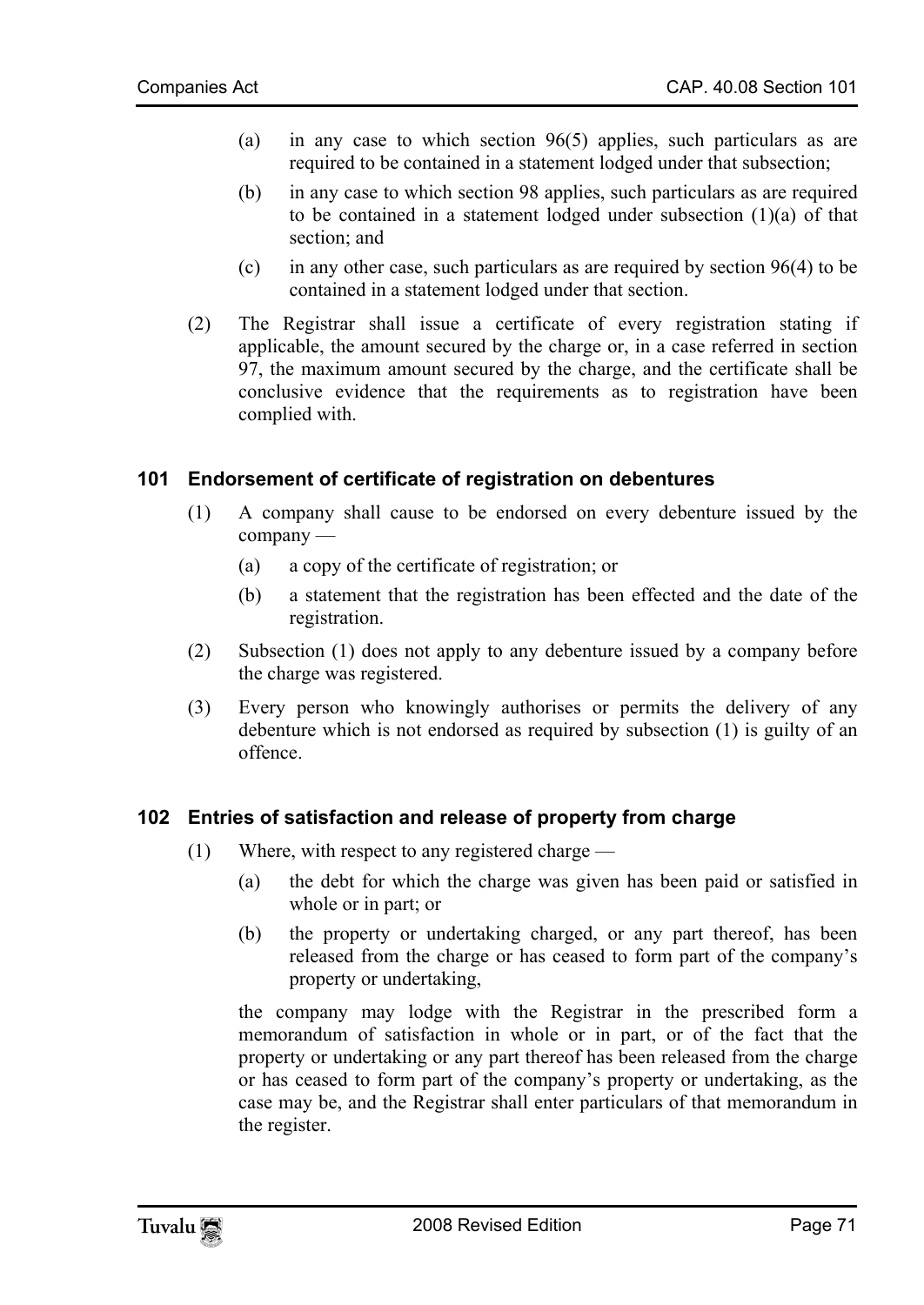(2) A memorandum of satisfaction must be supported by evidence sufficient to satisfy the Registrar of the payment, satisfaction, release or ceasing referred to in subsection (1).

### **103 Rectification of register**

The Court, on being satisfied that the to register a charge within the time required or that the omission or mis-statement of any particular with respect to any such charge or in a memorandum of satisfaction was accidental, or due to inadvertence or to some other sufficient cause, or is not of a nature to prejudice the position of creditors or shareholders, or that on other grounds it is just and equitable to grant relief, may, on the application of the company or any person interested and on such terms and conditions as seem to the Court just and expedient, order that the time for registration be extended or that the omission or mis-statement be rectified.

### **104 Copies of charges to be kept by company**

- (1) Every company shall cause a copy of every instrument creating any charge requiring registration under this Division to be kept at the registered office of the company, but in the case of a series of debentures the keeping of a copy of one debenture of the series shall be sufficient for the purposes of this subsection.
- (2) Every company shall keep at the registered office of the company a register of charges and enter therein all charges specifically affecting property of the company and all floating charges on the undertaking or any property of the company, giving in each case a short description of the property charged, the amount of the charge and the names of the persons entitled thereto.

#### **105 Inspection**

The copies of instruments and the register of charges kept in pursuance of section 106 shall be open to the inspection of any creditor or member of the company without fee, and the register of charges shall also be open to the inspection of any other person on payment of such fee, not exceeding five dollars for each inspection, as is fixed by the company.

### **106 Default in complying with section 104**

If default is made in complying with section 104, the company and every officer of the company in default is guilty of an offence.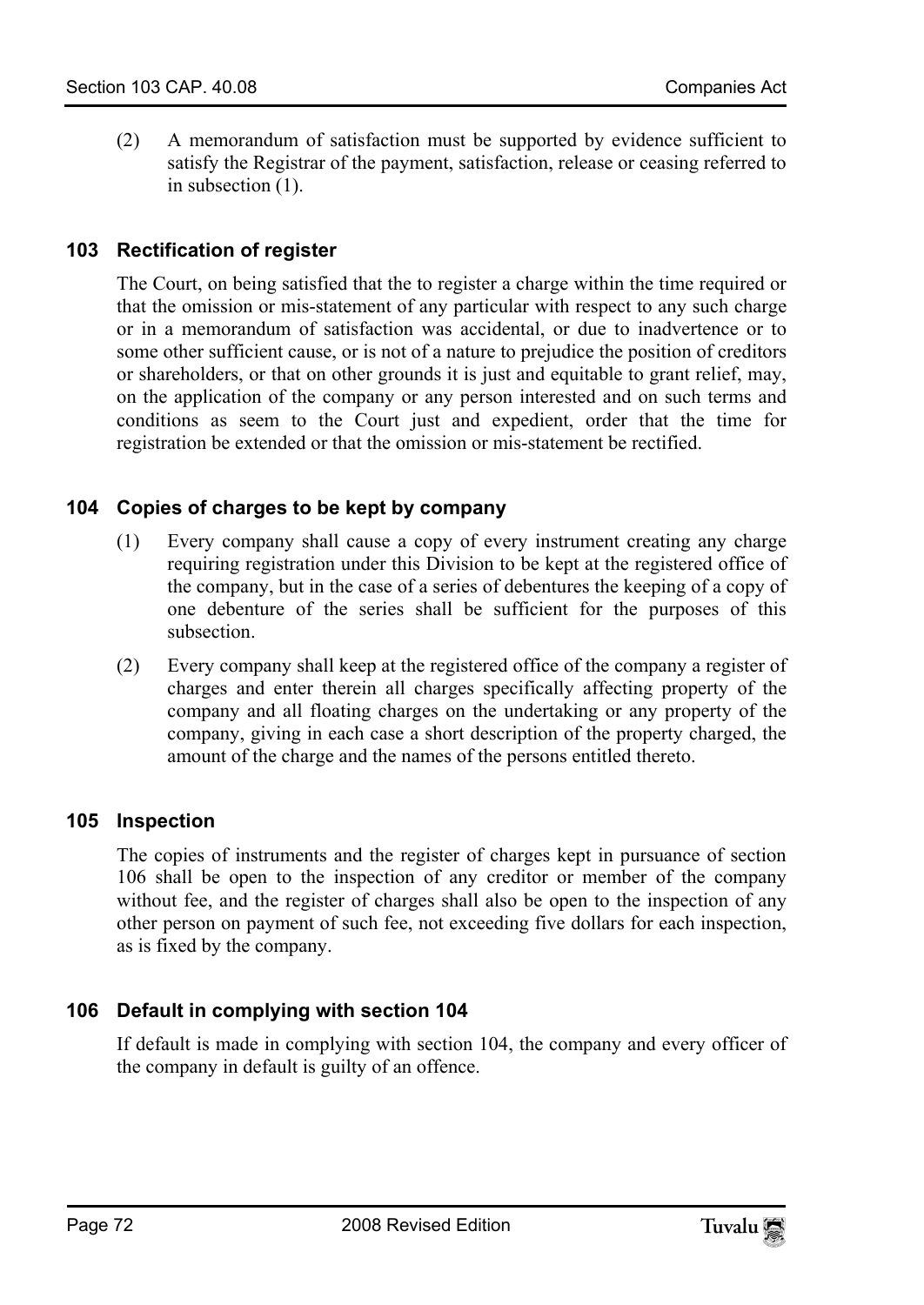## **107 Registration of enforcement of security**

- (1) Where any person obtains an order for the appointment of a receiver of any of the property of a company or appoints such a receiver or enters into possession of such property under any powers contained in any charge, notice of the fact in the prescribed form shall, within ten days from the date of the order, appointment or entry into possession, be given by the Registrar who shall enter the fact in the register of the particulars of charges relating to the company.
- (2) Where any person appointed receiver of the property of a company ceases to act as such receiver or where any person having entered into possession goes out of possession, he shall, within ten days of so ceasing to act or to remain in possession, give notice to that effect in the prescribed form to the Registrar who shall enter the notice in the register of the particulars of charges relating to the company.
- (3) Any person (other than the Registrar) who makes default in complying with any duty imposed on him by subsection (1) or (2) is guilty of an offence.

## **108 Application to charges created by external company**

Subject to section 226, this Division applies to charges on property in Tuvalu which are created, and to charges on property in Tuvalu which is acquired, after the commencement of this Act by an external company in the same way and with the same consequences as if the external company were a company registered under this Act.

# **PART V - MANAGEMENT AND ADMINISTRATION**

## DIVISION 1 - REGISTERED OFFICE AND NAME

#### **109 Registered office of a company**

- (1) A company shall at all times have a registered office within Tuvalu to which all communications and notices may be addressed.
- (2) The intended situation of the registered office of a proposed company shall be specified in a statement lodged with the Registrar as part of the application with respect to the formation of the company.
- (3) Notice in the prescribed form of any change in the situation of a company's registered office shall be given to the Registrar within fourteen days of the change.
- (4) The Registrar shall record the new situation of a company's registered office notified to him under subsection (3).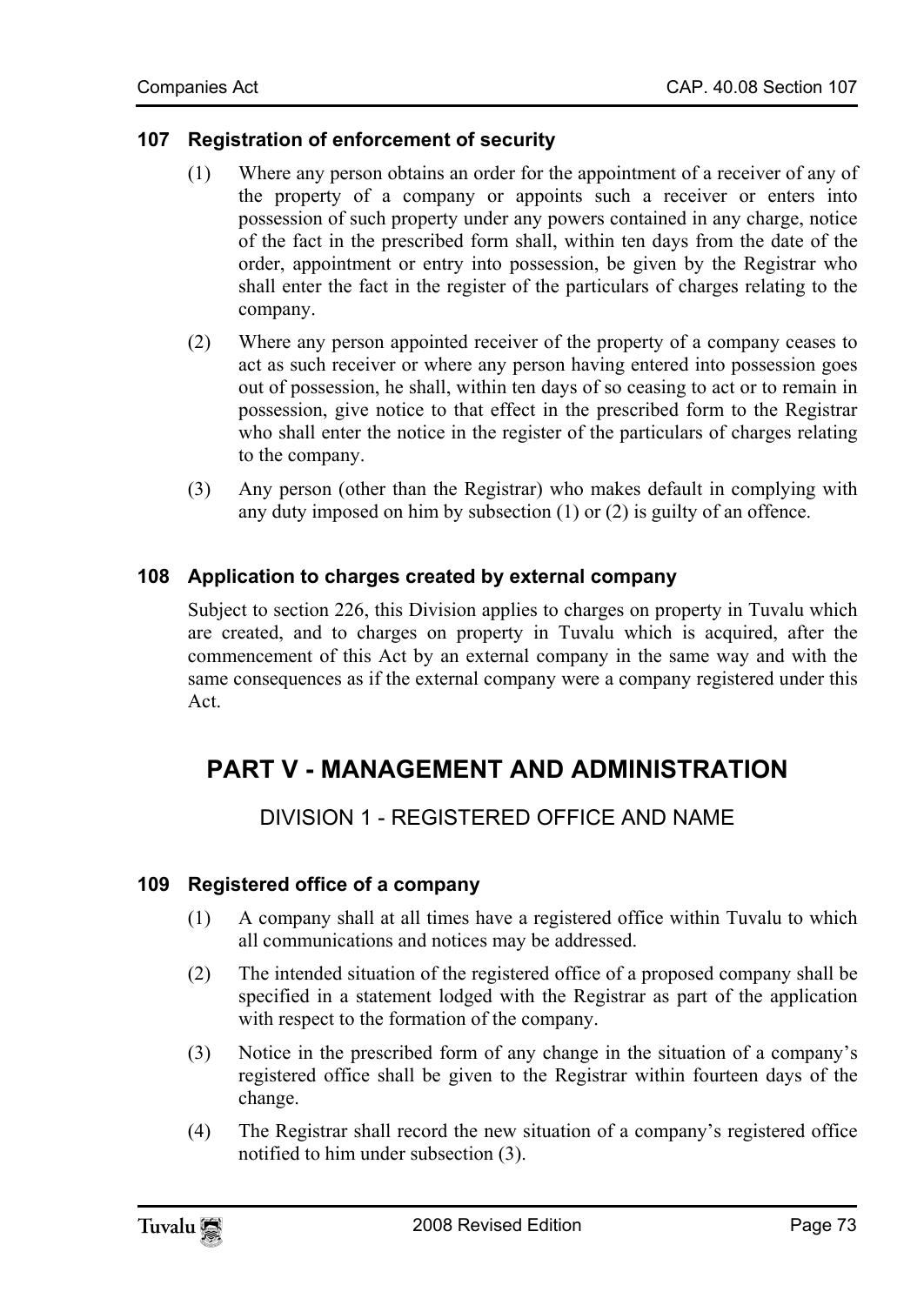(5) If default is made in complying with subsection (1) or (3) the company and every officer of the company in default is guilty of an offence.

## **110 Publication of company's name**

- (1) Every company
	- (a) shall display, and keep displayed, its name on the outside of every office or place in which its business is carried on, in a conspicuous position, in letters easily legible;
	- (b) shall have its name mentioned in legible characters in all letters, communications, notices, advertisements, and other official publications of the company, and in all bills of exchange, cheques, promissory notes, endorsements, and orders for money or goods purporting to be signed by or on behalf of the company, and in all invoices, receipts, and letters of credit of the company; and
	- (c) shall have its name engraved in legible characters on its common seal.
- (2) If default is made in complying
	- (a) with subsection  $(1)(a)$ , the company concerned and every officer of the company in default is guilty of an offence; and
	- (b) with subsection (1)(b) or (c), the company concerned is guilty of an offence.
- (3) If an officer of a company or any person on its behalf
	- (a) uses, or authorises the use of, any seal purporting to be the common seal of the company on which its name is not engraved as required by subsection  $(1)(c)$ ; or
	- (b) issues, or authorises the issue of, any business letter, communication, notice, advertisement, or other official publication of the company, or signs or authorises to be signed on behalf of the company any bill of exchange, promissory note, cheque or other negotiable instrument or any endorsement, order, receipt or letter of credit wherein the name of the company is not mentioned as required by subsection  $(1)(b)$ ,

he is guilty of an offence, and where he has signed, issued or authorised to be signed or issued on behalf of the company any bill of exchange, promissory note, or any negotiable instrument or any endorsement thereon or order wherein that name is not so mentioned, he is, in addition, liable to the holder of the instrument or order for the amount due thereon, unless it is paid by the company.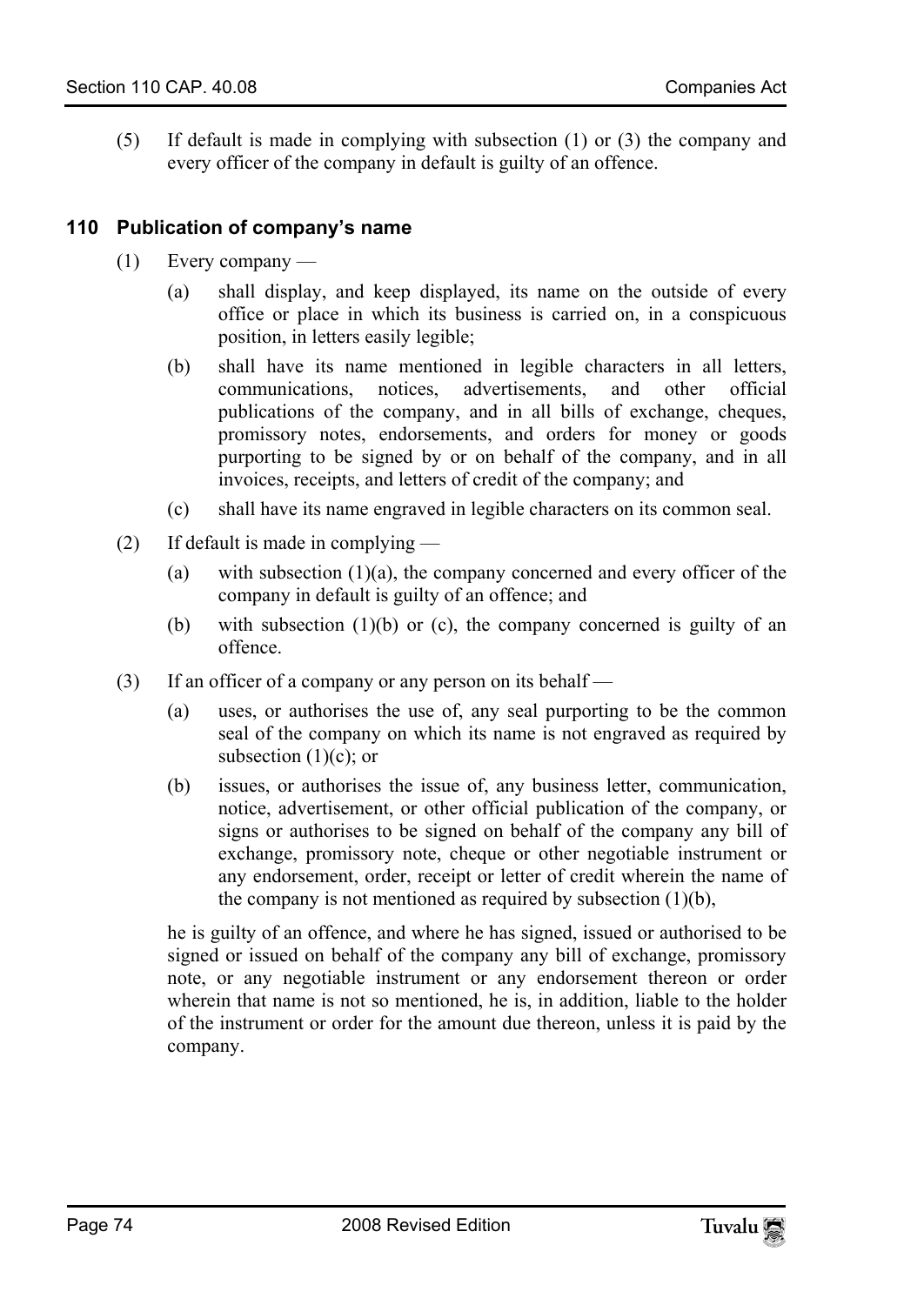## DIVISION 2 - REGISTERS OF MEMBERS AND OF DEBENTURE HOLDERS

## **111 Register of members and index**

- (1) Every company shall keep a register of its members and enter therein
	- (a) particulars of the names and addresses of the members and a statement of the shares held by each member, distinguishing each share by its number so long as the share has a number, and of the amount paid or agreed to be considered as paid on the shares of each member.
	- (b) the date at which the name of each person was entered in the register as a member;
	- (c) the date at which any person ceased to be a member; and
	- (d) the date of every allotment of shares to members and the number of shares comprised in each allotment,

not later than five weeks after the particulars of any matter required to be so entered are available to the company, but the validity of any entry is not affected

- (2) The matter referred to in subsection  $(1)(c)$  shall be entered in a separate part of the register which shall be so made up that the entries therein against the several names inscribed therein appear in chronological order.
- (3) Notwithstanding anything in subsection (1), but subject to subsection (2), a company may keep the names and particulars relating to persons who have ceased to be members of the company separately, and the names and particulars relating to former members need not be supplied to any person who applies for a copy of the register unless he specifically requests the names and particulars of former members.
- (4) Unless the register of members is in such form as to constitute in itself an index of the names inscribed in each part of the register, the company shall keep an index of the names kept in each part of the register which shall —
	- (a) in respect of each name, contain a sufficient indication to enable information inscribed against it to be readily found; and
	- (b) be kept in the same place as the register.
- (5) If default is made in complying with subsection (1), (2) or (4) the company and every officer of the company in default is guilty of an offence.

#### **112 Where register is to be kept**

(1) The register of members of a company and index (if any) shall be kept at the registered office of the company, but —

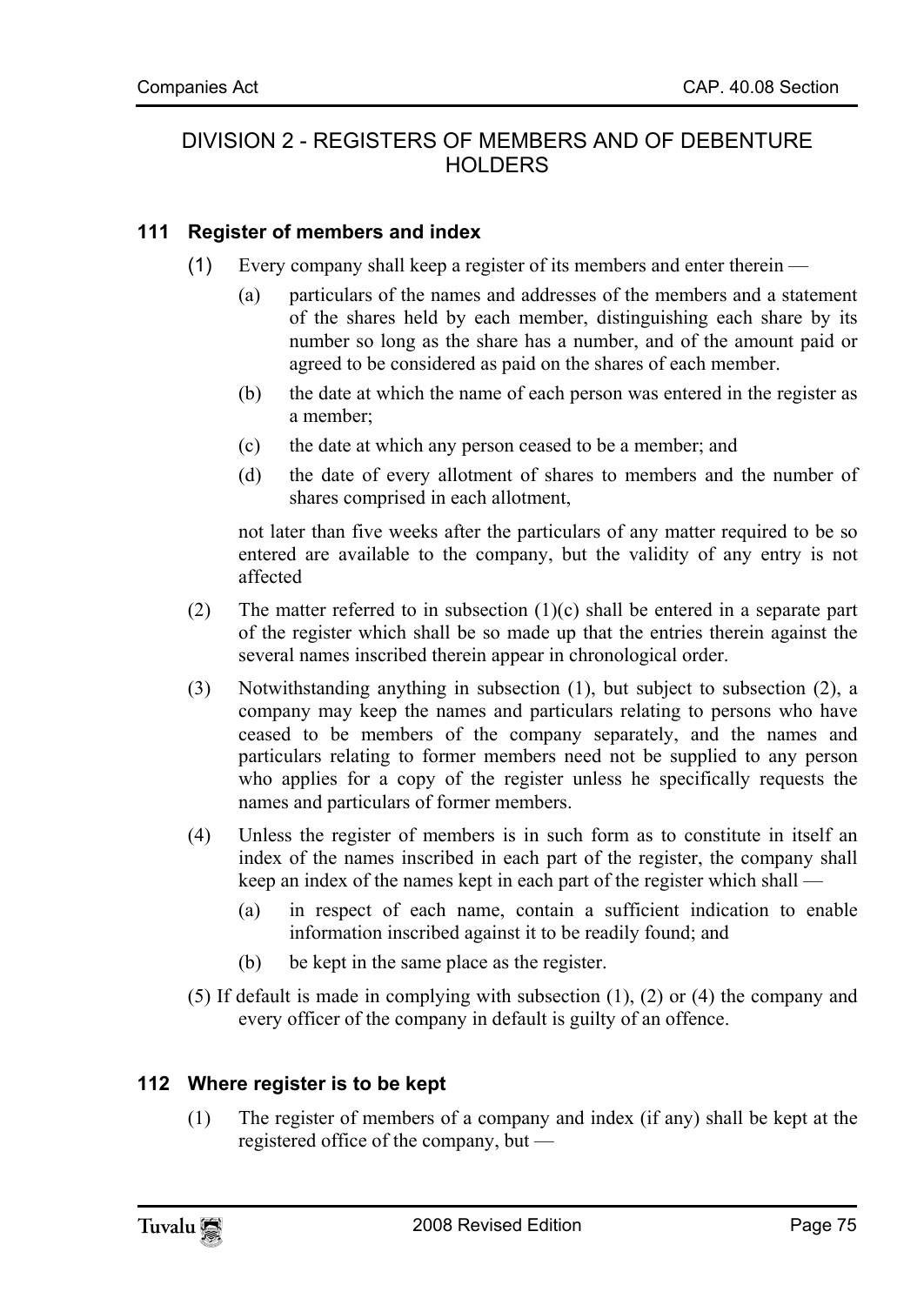- (a) if the work of making them up is done at another office of the company, within Tuvalu, they may be kept at that other office; or
- (b) if the company arranges with some other person to make up the register and index (if any) on its behalf they may be kept at the office of that other person at which the work is done if that office is within Tuvalu.
- (2) A company shall, within seven days after the register of members of the company and index (if any) are first kept at an office or place other than the registered office of the company, lodge with the Registrar notice of the office or place where the register and index (if any) are kept and shall, within seven days, after any change in the office or place at which the register and index (if any) are kept lodge with the Registrar notice of the change.
- (3) If default is made in complying with this section the company and every officer of the company in default is guilty of an offence.

## **113 Inspection of register**

- (1) The register of members of a company and the index shall be open to the inspection of any member of the company or the Registrar without charge and of any other person on payment of one dollar or such lesser sum as the company requires.
- (2) Any member of a company or other person may request the company to furnish him with a copy of the register of members, or any part thereof, on payment in advance of one dollar, or such lesser sum as the company requires, for every hundred words or fractional part thereof required to be copied.
- (3) Where a request is made to a company pursuant to subsection (2), the company shall cause any copy required by the person concerned to be sent to the person within the period of ten days commencing on the day next after the day on which the request is received by the company.
- (4) If default is made in complying with subsection (3), the company and every officer of the company in default is guilty of an offence.

## **114 Consequences of default by agent**

Where, by virtue of section  $112(1)(b)$ , the register of members of a company is kept at the office of a person and not at an office of the company, and by reason of any fault of his the company fails to comply with section  $112(1)$  or (2) or with section 113 or with any requirement of this Act as to the production of the register, that person is liable to be prosecuted for an offence, and on conviction to incur the same penalty, as if he were an officer of the company.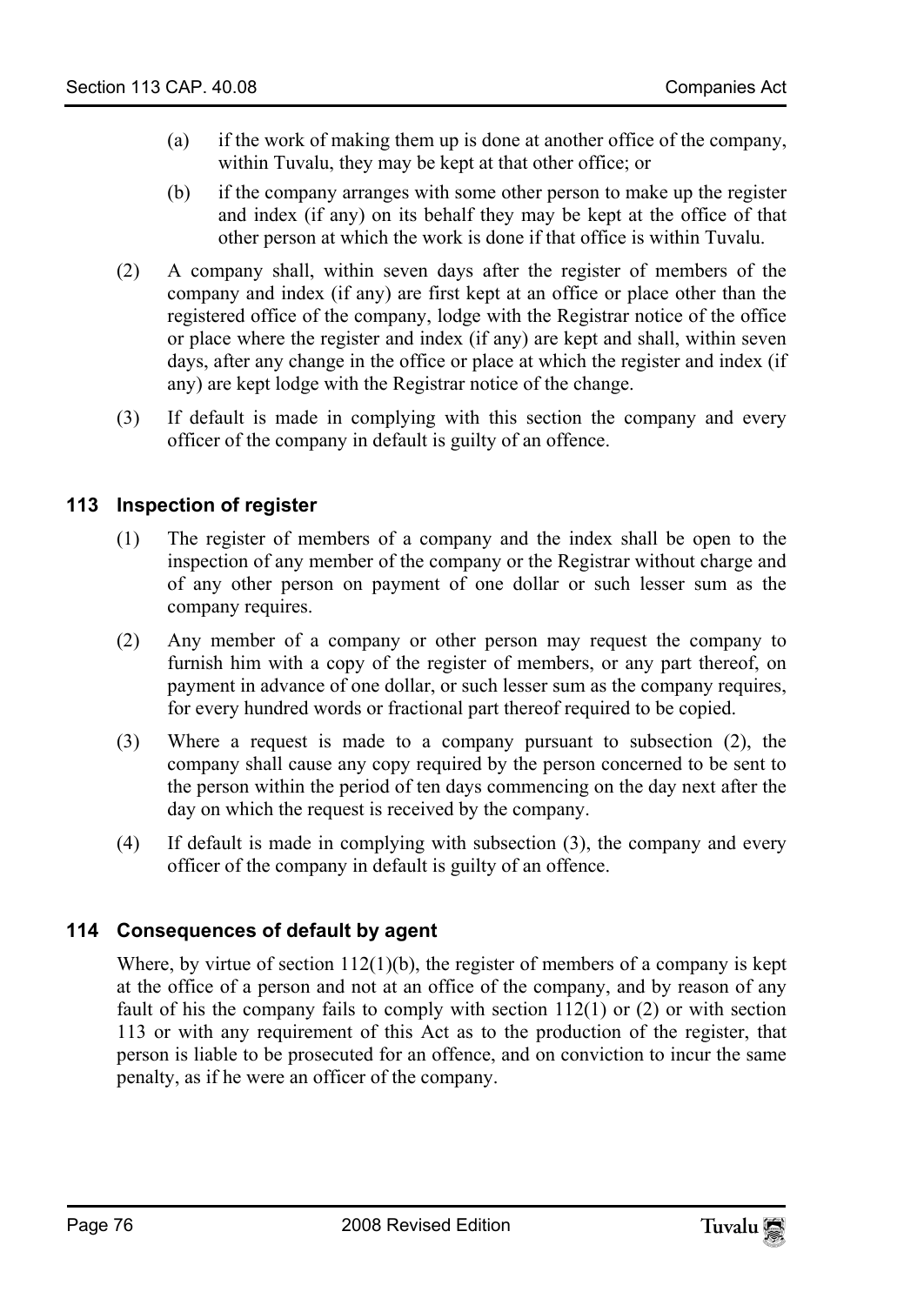#### **115 Trusts not to be entered in register of members or debenture holders**

- (1) Except as provided in this section, no notice of any trust (express, implied or constructive) shall be entered by a company in its register of members or its register of debenture holders or be receivable by the Registrar, and no liabilities shall be affected by anything done in pursuance of subsections (2), (3) and (4) and the company concerned shall not be affected with notice of any trust by reason of anything so done.
- (2) Any personal representative of the estate of a deceased person who was registered in the register of members of a company as the holder of a share in the company may become registered as the holder of that share as personal representative of that estate.
- (3) Any personal representative of the estate of a deceased person who was equitably entitled to a share in a company, being a share registered in the register of members of the company may, with the consent of the company and of the registered holder of the share, become registered as the holder of the share as personal representative of that estate.
- (4) A personal representative registered pursuant to subsection (2) or (3) as the holder of a share is, in respect of that share, subject to the same liabilities (and no more) as he would have been subject to if the share had remained registered in the name of the deceased person concerned.
- (5) Shares in a company registered in its register of members and held by a trustee in respect of a particular trust may, with the consent of the company, be marked in the register in such a way as to identify them as being held in respect of the trust.

#### **116 Register of debenture holders**

- (1) Every corporation which issues, in Tuvalu, debentures shall keep a register of debenture holders and enter therein a statement of —
	- (a) the names and addresses of the debenture holders;
	- (b) the principal of the debentures held by each of them;
	- (c) the amount or the highest amount of any premium payable on redemption of the debentures;
	- (d) the issue price of the debenture and the amount paid up on the issue price;
	- (e) the date on which the name of each person was entered on the register as a debenture holder; and
	- (f) the date on which each person ceased to be a debenture holder.
- (2) Section 30(3) applies to debenture holders as it applies to shareholders, but with the substitution of references to debentures and debenture holders therein for references to shares and shareholders, with the substitution of register of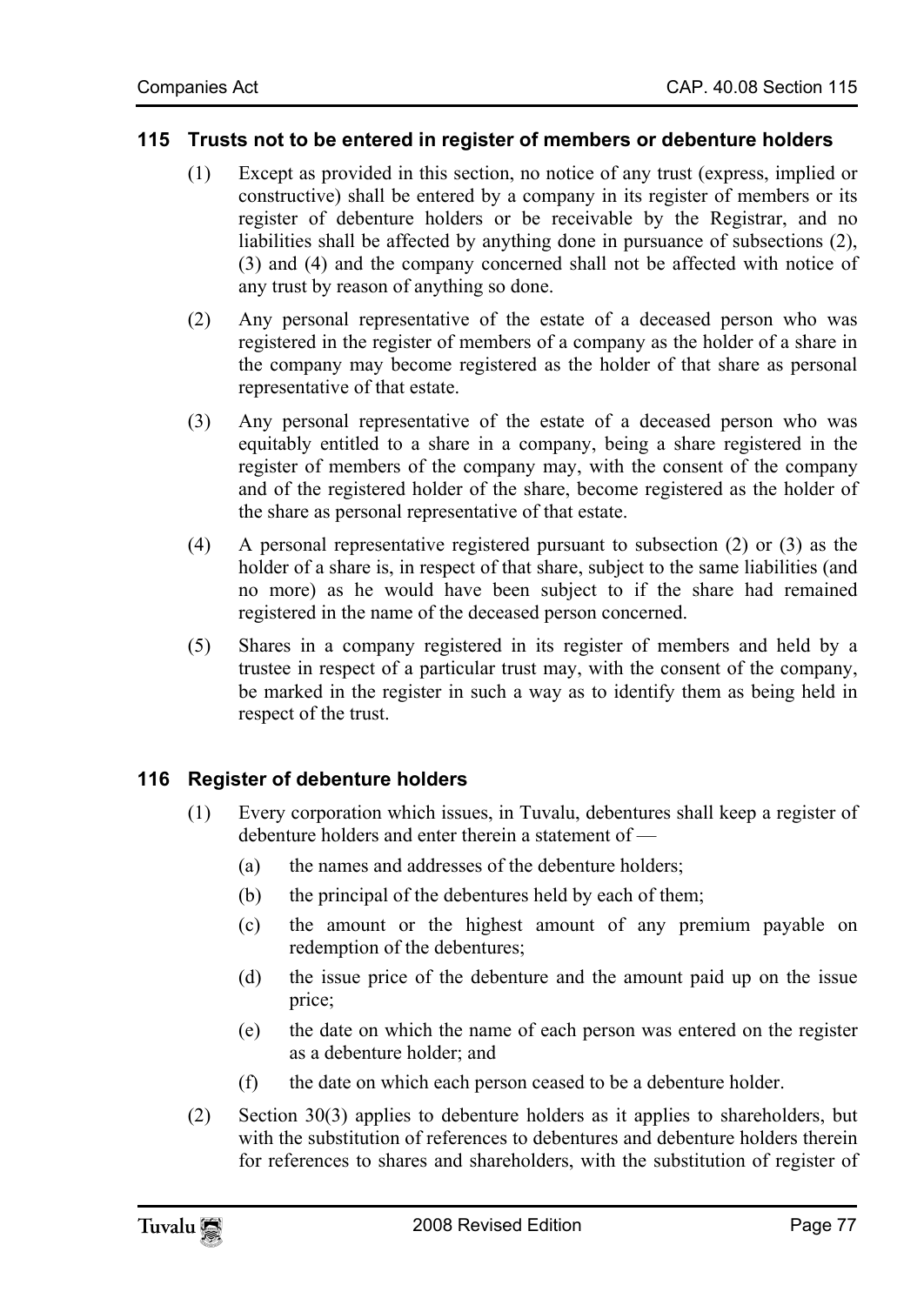debenture holders for register of members, and with the substitution of registered debenture holders for the persons mentioned in paragraph (a) thereof.

- (3) The provisions of sections 111(3) and (4), and sections 112, 113 and 114 (with necessary modifications) apply with respect to the register of debentures and debenture holders as they apply with respect to the register of members and shareholders, and if default is made in complying with any of those provisions (as so applied) the company concerned and every officer of the company in default is guilty of an offence under any of those provisions which has effect with respect to such a default.
- (4) In its application for the purposes of this section, subsection (2) of section 113 shall be deemed to impose additionally an obligation (subject to the conditions in that subsection) on a company to furnish [a](#page-187-0) debenture holder with a copy of any trust deed relating to or securing any issue of debentures.

## DIVISION 3 - DIRECTORS AND OFFICERS

## **117 Minimum number of directors of company**<sup>5</sup>

Every company shall have at least two directors.

#### **118 Statement in relation to first directors**

- (1) There shall be lodged with the Registrar as part of the application with respect to the formation of a company a statement in the prescribed form containing the names and relevant particulars of the persons who are to be the first directors.
- (2) The statement required to be delivered by this section shall be signed by or on behalf of the subscribers of the Memorandum of the company and shall contain a consent signed by the person, to act in the relevant capacity.
- (3) The persons named in the statement required by this section as the directors of the company are, on the incorporation of the company, deemed to have been respectively appointed as the first directors of the company and any appointment by the Memorandum of the company delivered to the Registrar of a person as director is void unless he is named as a director in the statement.

## **119 Appointment of directors of public company**

(1) Subject to this section, a director of a company may be appointed only by ordinary resolution passed at a general meeting of the company and for a period not exceeding five years, but a director may be re-appointed in like manner on any number of occasions for a period not exceeding five years on each re-appointment.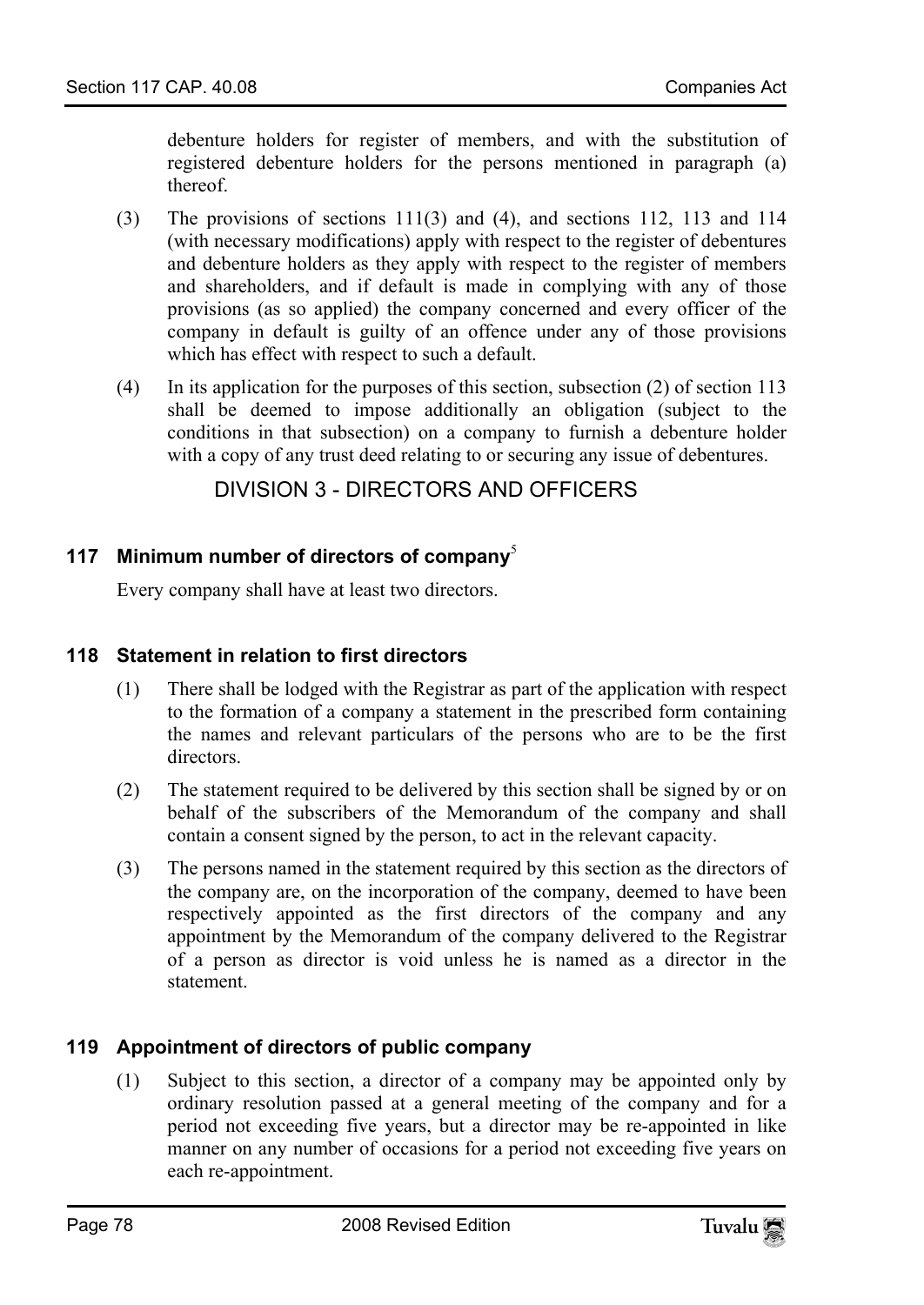- (2) Subject to section 118, the Memorandum of a company may make provision with respect to the appointment of the first directors of the company.
- (3) The first directors of a company cease to hold office at the termination of the first annual general meeting of the company, but they are eligible for reappointment under subsection (1) at that meeting.
- (4) If a casual vacancy occurs in the office of a director, the remaining director or directors may fill the vacancy, and the person filling the vacancy ceases to hold office at the termination of the next succeeding annual general meeting, but is eligible for re-appointment under subsection (1) at that meeting.
- (5) Subject to section 118 and to subsection (8), any provision in the Memorandum or Articles of a company by which a director may be appointed in any other manner than the manner provided by this section is void.
- (6) The Memorandum or Articles of a company or any trust deed, debentures, agreement or instrument may provide for the appointment of one director, or two or more directors (not exceeding in number one-third of the number of directors for the time being holding office) by any class of shareholder or by the debenture holders of the company or by the trustee of the covering debenture trust deed.
- (7) At a general meeting of a company, a motion for the appointment of two or more persons as directors of the company by a single resolution shall not be made, unless a resolution that it shall be so made has first been agreed to by the meeting without any vote being given against it.
- (8) The Articles of a company may provide for the 1 automatic re-appointment of a director at the expiration of his term of office if no other person is appointed by a general meeting in his place, but such a director shall not be automatically re-appointed if an ordinary resolution for the re-appointment of the director is defeated.
- (9) This section does not apply to a proprietary company.

#### **120 Appointment of directors of proprietary company**

- (1) Subject to this section, a director of a proprietary company may be appointed only by instrument in writing signed by such a number, or proportion, of the members of the company as is prescribed in the Articles of the company.
- (2) Subject to sections 117 and 118, the Memorandum of a proprietary company may provide for the appointment of a person or persons to be the first directors of the company.
- (3) Subject to the Memorandum, a director of a proprietary company holds office for life unless he resigns the office of director, is removed from the office or ceases to hold office by reason of the operation of any provision of this Act.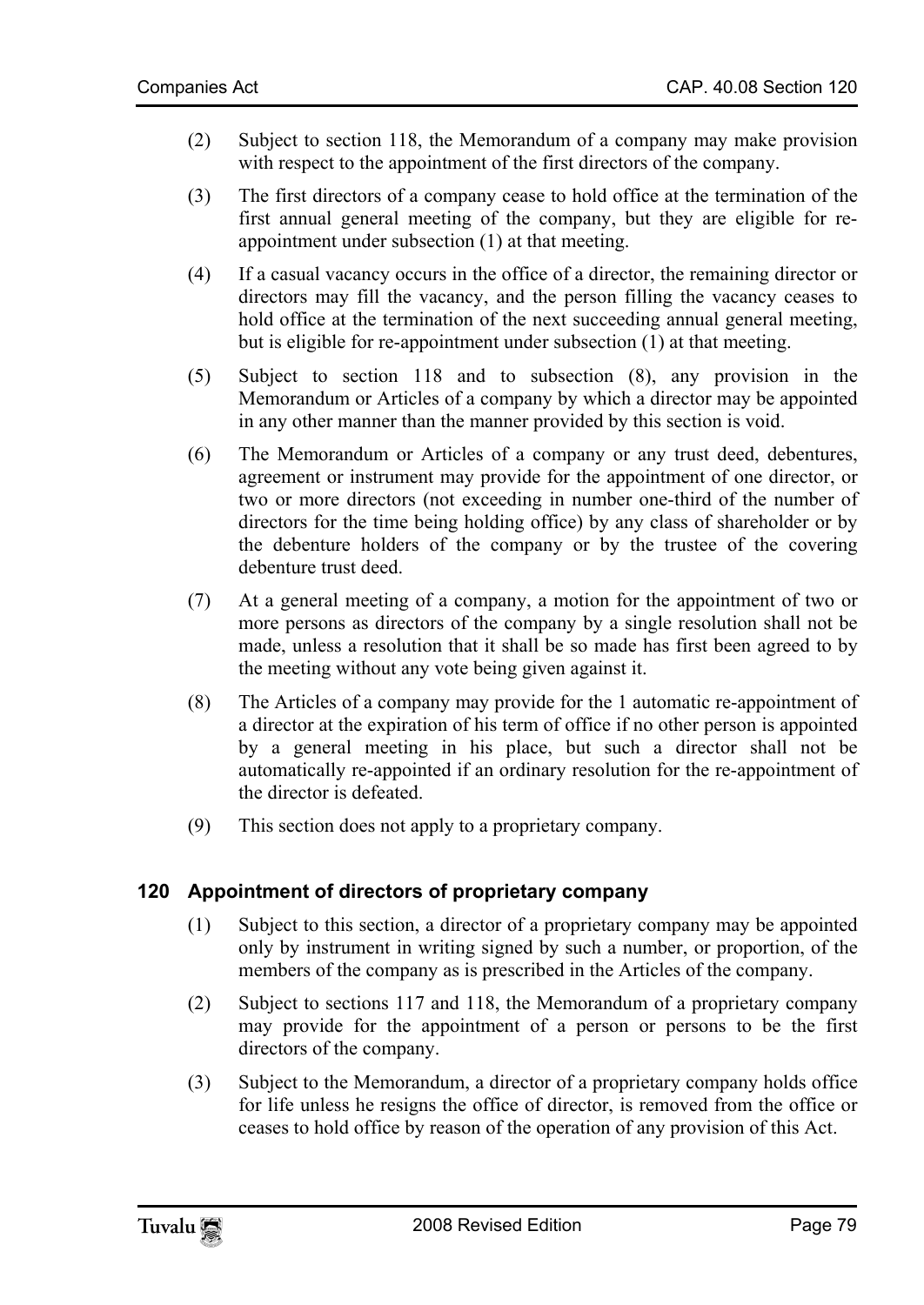- (4) A director of a proprietary company wishing to resign his office shall give notice in writing to that effect to the company, and the resignation shall have effect, unless withdrawn with the consent of the company, on the expiration of the period of one month after notice is so given.
- (5) A director of a proprietary company may be removed from office by instrument in writing signed by the same number, or proportion, of the members of the company who, under the Memorandum of the company, are empowered to appoint a director.

## **121 Application of section 119 or 120 where company converts under section 22 or 21**

- (1) Where a public company converts under section 20 to a proprietary company any director or directors holding office immediately after the conversion is, or are, deemed to be the first director or directors of the proprietary company, and section 120 applies accordingly.
- (2) Where a proprietary company converts under section 21 to a public company, any director or directors holding office immediately after the conversion is, or are, deemed to be a first director or first directors of the public company and section 119 applies accordingly.
- (3) Where, in any case of a kind referred to in subsection (2), a single director only is deemed to be a first director by reason of the operation of that subsection, any other director or directors appointed to meet the requirements of section 117(a) is also deemed to be a first director of the company, and section 119 applies accordingly.

## **122 Disqualification for appointment as director**

- $(1)$  A person
	- (a) who is less than eighteen years of age;
	- (b) who is of unsound mind and has been so found by a Court in Tuvalu or elsewhere;
	- (c) who is an undischarged bankrupt; or
	- (d) which is not an individual,

shall not be appointed to be a director of a company

- (2) A person who is trustee of a debenture trust deed covering debentures issued by a company shall not be appointed to be a director of the company or of any company belonging to the same group of companies as the company.
- (3) Where a person is appointed to be a director of a company and after that appointment any matter arises which by reason of subsection (1)(b) or (c) or subsection (2) or (3) would disqualify him from being appointed to be a director of the company, he shall, subject to subsection (4), forthwith cease to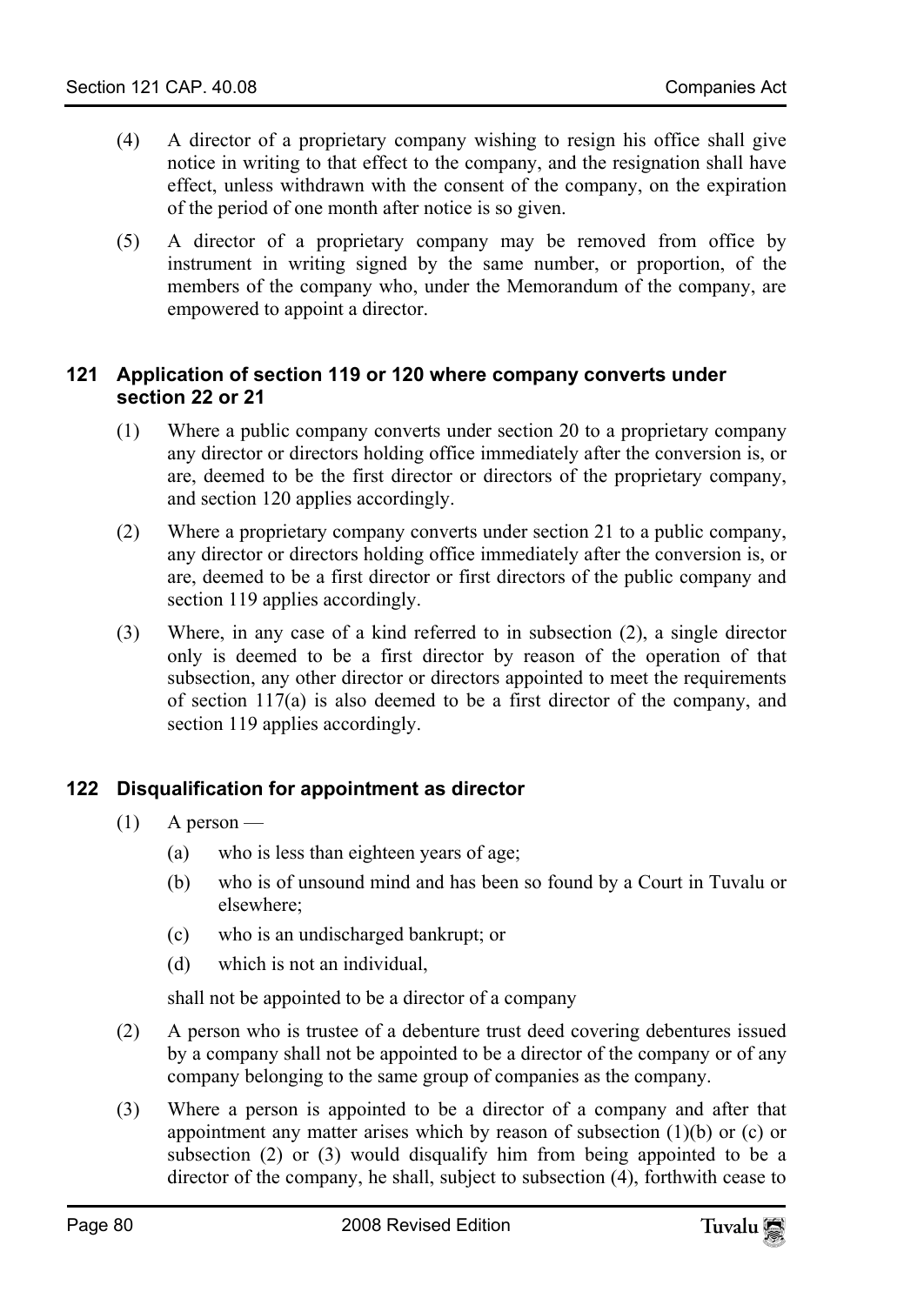be a director, and in the case of a public company a casual vacancy in the directorship which he held shall occur.

- (4) The Court may, on application made under this subsection, permit a person disqualified by subsection  $(1)(c)$  from being appointed to be a director, or a person who would but for this subsection cease to be a director by reason of subsection (3), to be appointed to be a director of a particular company or to continue to be such a director, as the case may be, and if a person is permitted to be so appointed or to so continue he is deemed not to be so appointed or to have ceased to be a director by reason of subsection (3).
- (5) Subject to subsection (6), a person who
	- (a) is disqualified under subsection (1) from being appointed as a director of a company and who acts as a director while so disqualified; or
	- (b) ceases by reason of subsection (3) to be a director of a company and who continues to act as a director,

is guilty of an offence.

- (6) Subsection (5) does not apply to a person of a kind referred to in subsection  $(1)(a)$  or  $(b)$ .
- (7) Where any person is disqualified under this section from being appointed as a director of a company, he shall not, while the disqualification continues, in any way, whether directly or indirectly, be concerned or take part in the management of a company.
- (8) Any person who contravenes subsection (7) is guilty of an offence.

#### **123 Director's share qualification**

- (1) Unless a company's Articles otherwise provide, a director of the company need not be a member of the company.
- (2) Every director who is by the Articles required to hold a specified share qualification and who is not already qualified shall obtain his qualification within two months after his appointment or such shorter period as is fixed by the Articles.
- (3) Unless otherwise provided by the Articles of a company, the qualification of any director of the company shall be held by him solely and not as one of several joint holders.
- (4) A director shall vacate his office if he has not within the period referred to in subsection (2) obtained his qualification or if after so obtaining it he ceases at any time to hold his qualification.
- (5) A person vacating his office under subsection (4) is incapable of being reappointed as director until he has obtained his qualification.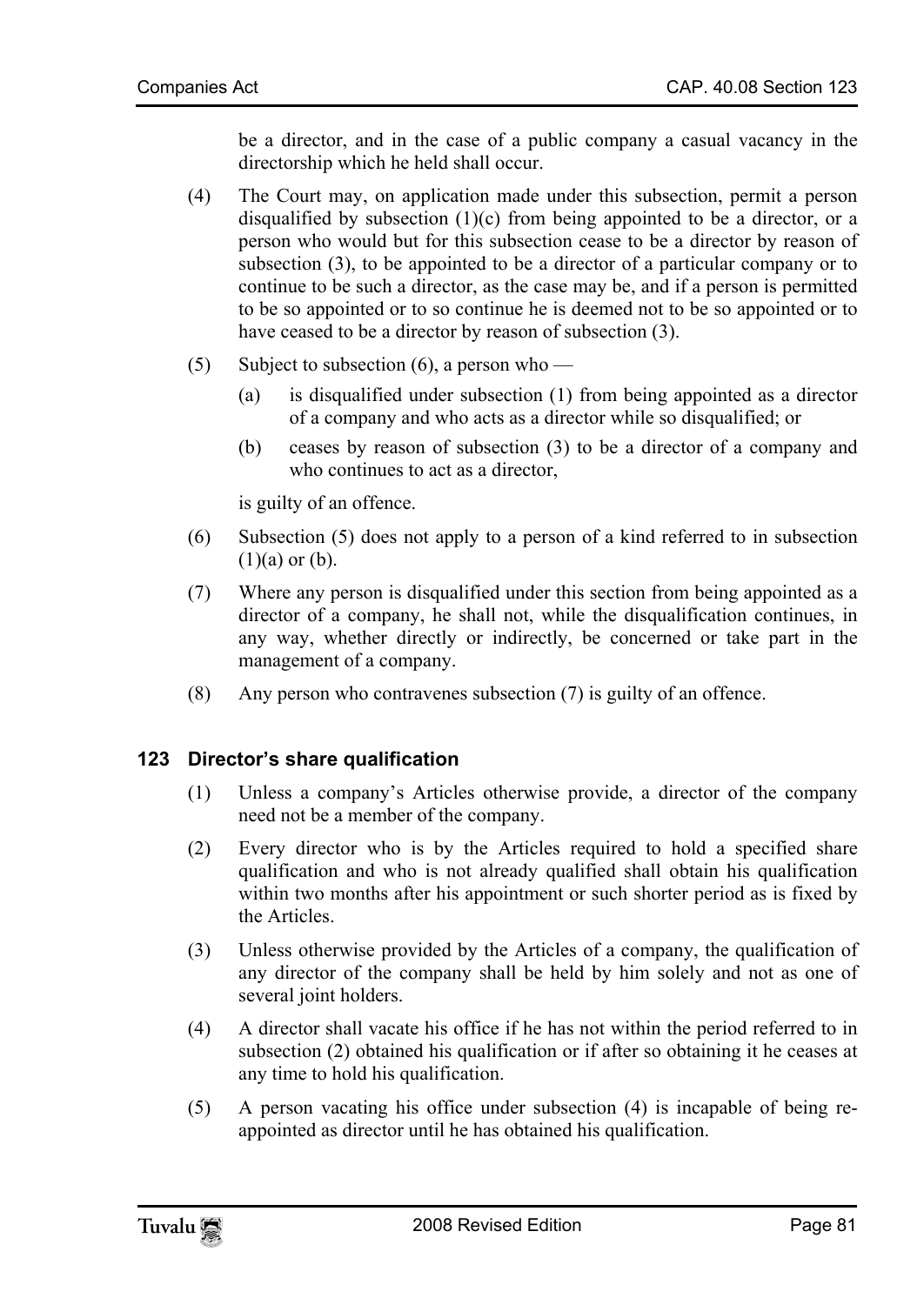(6) A director who fails to vacate his office as required by subsection (4) is guilty of an offence.

## **124 Removal of directors of public company by resolution**

- (1) Subject to this section, a company may by ordinary resolution remove a director of the company before the expiration of his period of office, notwithstanding any thing —
	- (a) in its Memorandum or Articles; or
	- (b) in any agreement between the director and the company.
- (2) A resolution to remove a director may be passed at an annual general meeting or at an extraordinary general meeting, and it is immaterial whether the meeting is called by the directors, the Registrar or any other person or by order of the Court, or whether the proposed resolution is included in the notice of the meeting at the instance of the directors or any other person.
- (3) The directors who call, or the other person who calls, the general meeting shall give written notice of the proposal to the director whose removal is proposed at least one month before the general meeting concerned.
- (4) If the director whose removal is proposed makes written representations in respect of the proposal to the company and requires notification to be given to members of the company, the company shall, subject to subsection (5), unless the representations are received by it too late for it to do so —
	- (a) in every notice or advertisement relating to the meeting at which the proposal is to be considered, state the fact of the representations having been made; and
	- (b) send a copy of the representations to every member, debenture holder or trustee for debenture holders of the company to whom notice of the meeting is sent (whether before or after receipt of the representations by the company),

and if a copy of the representations is not so sent because they were received too late or because of the company's default, the director may (without prejudice to his right to be heard orally) require that the representations shall be read out at the meeting.

(5) Copies of representations of a kind referred to in subsection (4) need not be sent out and the representations need not be read out at a meeting, if, on the application either of the company or of any other person who claims to be aggrieved made within seven days after the receipt of the representations by the company, the Court is satisfied that the rights conferred by this section are being abused to secure needless publicity for defamatory matter, and on any such application the Court may order the company's costs on the application to be paid in whole or in part by the director.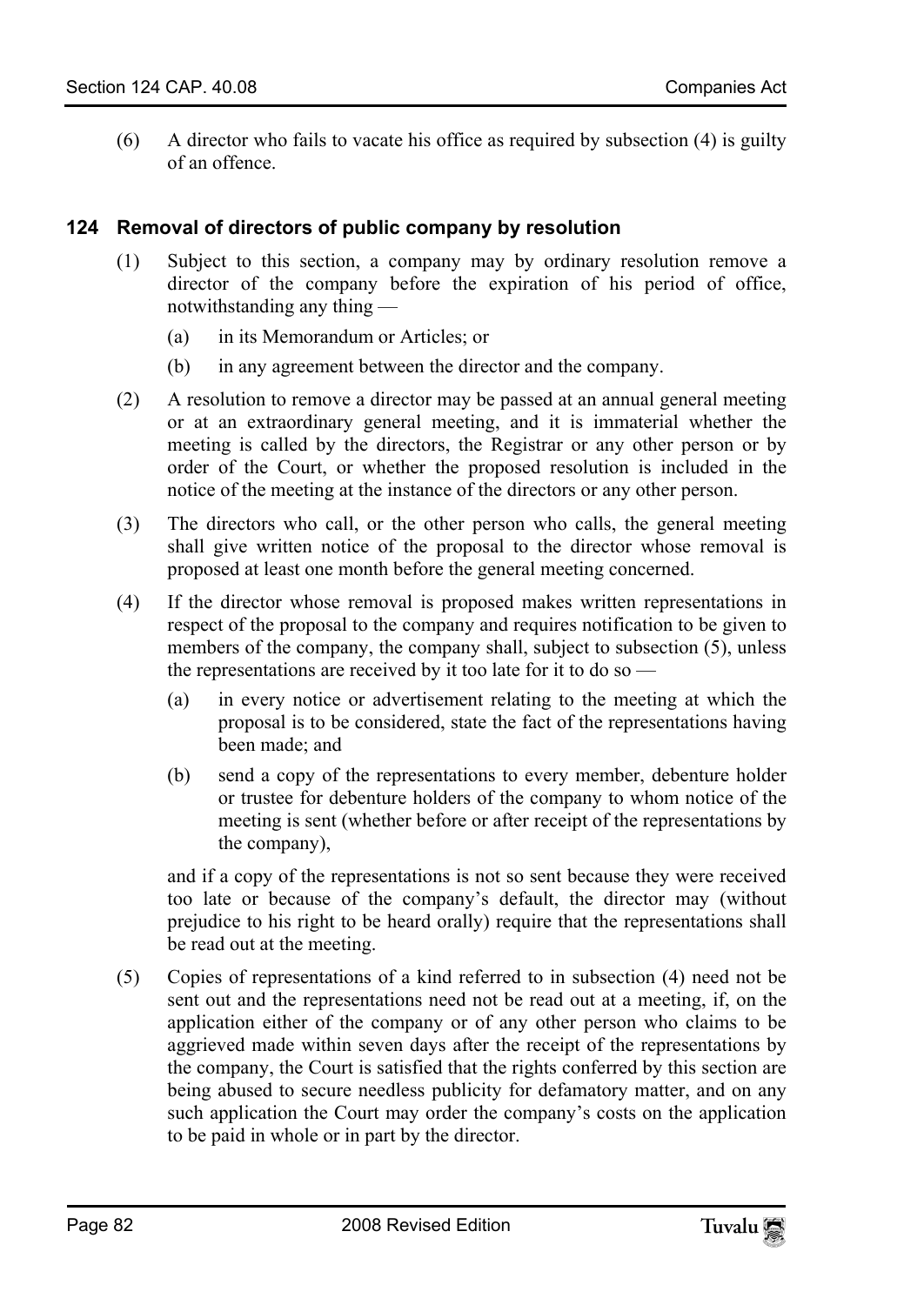- (6) A vacancy created by the removal of a director under this section, if not filled at the meeting at which time he is removed, may be filled as a casual vacancy.
- (7) A person appointed director in place of a person removed under this section shall be treated, for the purpose of determining the time at which he or any other director is to retire, as if he had become director on the day on which the person in whose place he is appointed was last appointed a director.
- (8) Subject to subsection (9), nothing in this section shall be taken as depriving a person removed under this section of compensation or damages payable to him in respect of the termination of his appointment as director, or of any appointment, office or employment under the company which terminates with his appointment as a director, or as derogating from any power to remove a director which may exist apart from this section.
- (9) The damages or compensation payable to a director, whether fixed as liquidated damages or compensation by any agreement entered into by him, and whether constituting damages or compensation for breach of any such agreement or a condition to be fulfilled by the company or any other person if his appointment is terminated, shall not exceed three times the average annual remuneration to which he has been entitled for his services as a director of the company or in any other capacity between the time of his appointment or most recent re-appointment as a director and the time of his removal.
- $(10)$  If a company
	- (a) fails to give written notice of a proposed resolution to remove a director to that director in compliance with subsection (3);
	- (b) fails in any notice or advertisement relating to the meeting at which the proposed resolution is to be considered to state that representations have been made by the director whose removal is sought (if that is the case); or
	- (c) fails to send a copy of any written representations made by the director whose removal is sought in respect of the proposed resolution to every member, debenture holder and trustee for debenture holders of the company to whom a notice of the meeting at which the proposal is to be made is sent, or to every shareholder or debenture holder or trustee for debenture holders who makes a written request for such a copy to be sent to the address given in the written request within two days after the request is received,

the company and any officer of the company who is in default is guilty of an offence.

(11) Where the holders of any class of shares in a company have exclusive right pursuant to section 132(6) to elect one, or more than one, director, a director so elected may be removed only by an ordinary resolution at a meeting of the shareholders of that class.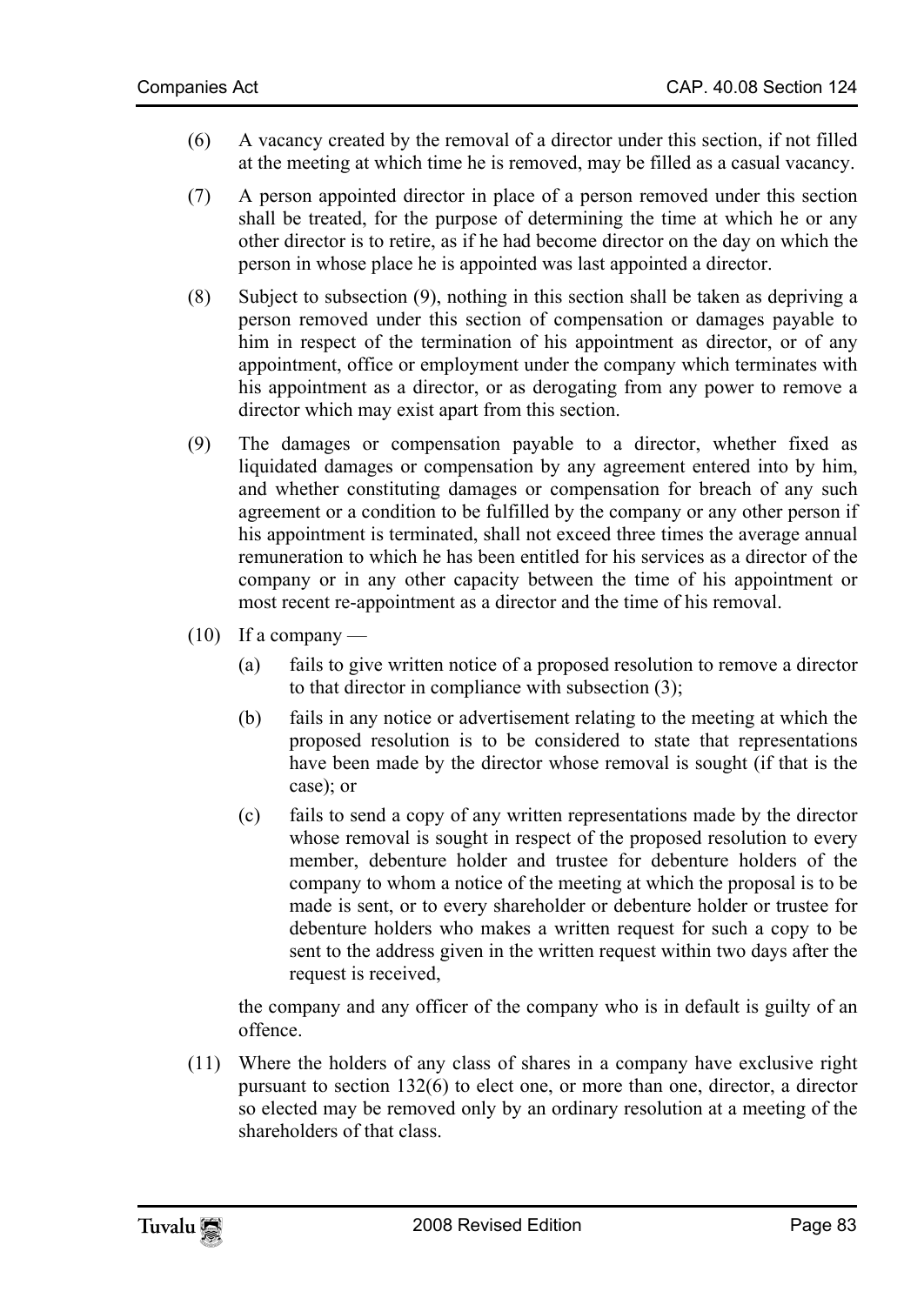- (12) Where the holders of debentures, or the trustee of one, or more than one, trust deed have an exclusive right pursuant to section 119(6) to elect one, or more than one, director, a director so elected may be removed only by an ordinary resolution at a meeting of the debenture holders concerned.
- (13) For the purposes of this section, a person shall be deemed to hold an appointment, office or employment under a company if he holds it by virtue of a contract with the company, its holding company or subsidiary under a provision for the purpose contained in the articles of incorporation of any such company.
- (14) This section does not apply to a proprietary company.

#### **125 Disclosure of interest in contracts**

- (1) Subject to this section, every officer of a company who is in any way, whether directly or indirectly, interested in a contract or proposed contract with the company shall disclose in writing to the company or request to have entered in the minutes of meetings of directors the nature and extent of his interest.
- (2) The requirements of subsection (1) do not apply in any case where the interest of the officer consists only of being a member or creditor of a company which is interested in a contract or proposed contract with the first-mentioned company if the interest of the officer may properly be regarded as not being a material interest.
- (3) An officer of a company shall not be deemed to be interested or to have been at any time interested in a contract or proposed contract by reason only —
	- (a) in a case where the contract or proposed contract relates to a loan to the company, that he has guaranteed or joined in guaranteeing the repayment of the loan or any part of the loan;
	- (b) in a case where the contract or proposed contract has been or will be made with, for the benefit of, or on behalf of, another company which is in the same group as the company of which he is an officer, that he is an officer of that other company; or
	- (c) that it relates to his remuneration as an officer, or employee of the company, or of a company belonging to the same group of companies as the company.
- (4) The disclosure required by subsection (1) shall be made, in the case of a director —
	- (a) at the meeting at which a proposed contract is first considered;
	- (b) if the director was not then interested in a proposed contract, at the first meeting after he becomes so interested;
	- (c) if the director becomes interested after the contract is made, at the first meeting after he becomes so interested; or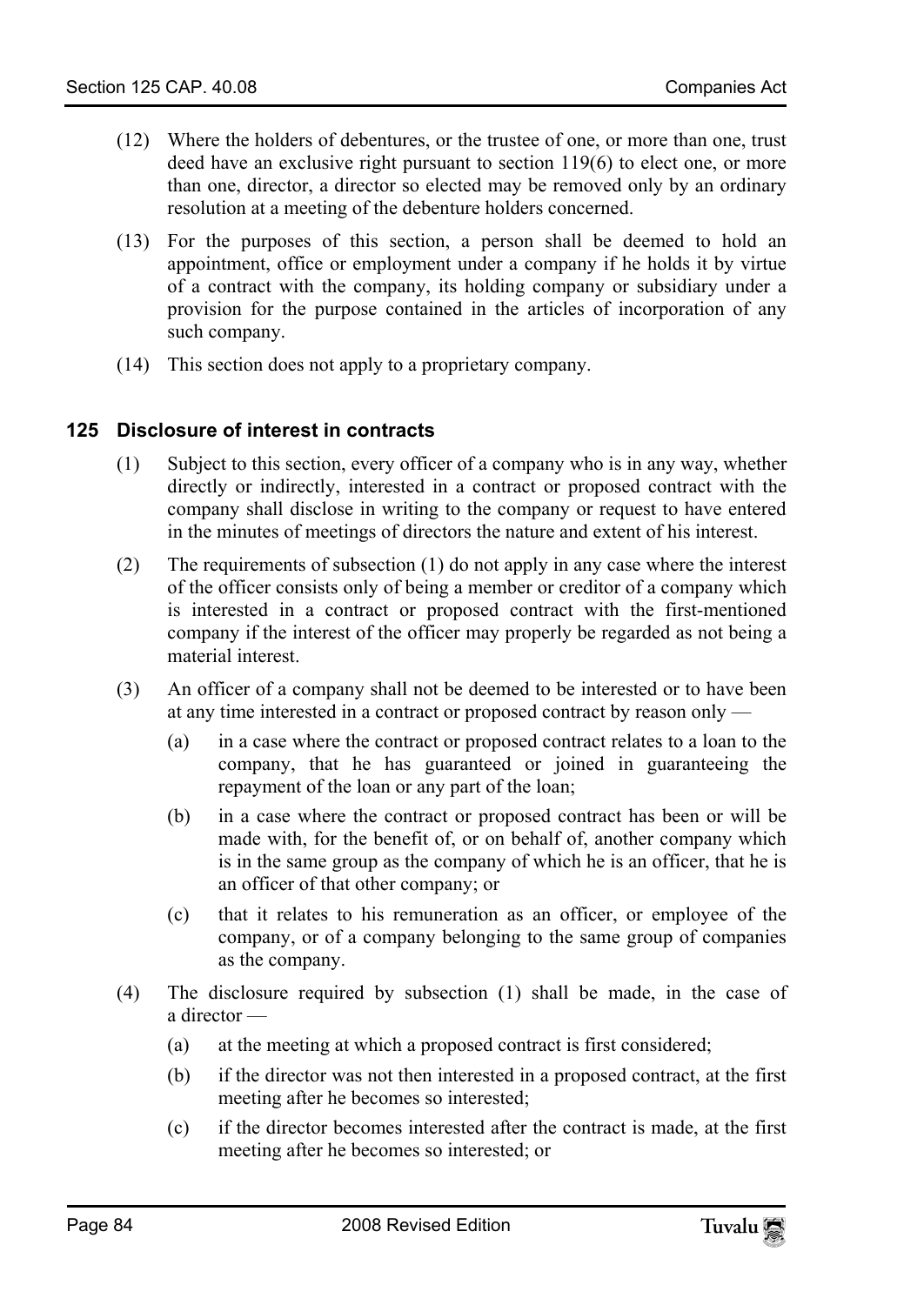- (d) if a person who is interested later becomes a director at the first meeting after he becomes a director.
- (5) The disclosure required by subsection (1) shall be made, in the case of an officer who is not a director —
	- (a) forthwith after he becomes aware that the contract or proposed contract is to be, or has been, considered at a meeting of directors;
	- (b) if the officer becomes interested after a contract is made, forthwith after he becomes so interested; or
	- (c) if a person who is interested later becomes an officer, forthwith after he becomes an officer.
- (6) If a contract or proposed contract with a company is one that, in the ordinary course of the company's business, would not require approval by the directors or shareholders of the company, an officer shall disclose in writing to the company or request to have entered in the minutes of meetings of the directors the nature and extent of his interest forthwith after the officer becomes aware of the contract or proposed contract.
- (7) A director of a company referred to in subsection (1) shall not vote on any resolution to approve the contract or proposed contract in which he is interested.
- (8) For the purposes of this section, a general notice to the directors of a company by an officer of the company declaring that he is an officer (naming the office) of a specified company or firm and is to be regarded as interested in any contract which may, after the date of the notice, be made with the specified company or firm is a sufficient declaration of interest in relation to any contract so made or proposed to be made.
- (9) Where an officer of a company fails to disclose an interest in a contract in accordance with this section in any case in which this section applies, the Court, upon the application of the company or a shareholder of the company, may set aside the contract on such terms as it thinks fit.

#### **126 Register of directors**

- (1) A company shall keep at its registered office a register of its directors.
- (2) The register kept by a company pursuant to subsection (1) shall contain with respect to each director of the company —
	- (a) a statement of his present forename and surname, any former forename or surname, his usual residential address and his business occupation (if any);
	- (b) particulars of other directorships held by the director; and
	- (c) who is, or who is to perform the functions of, a managing director, a statement to that effect.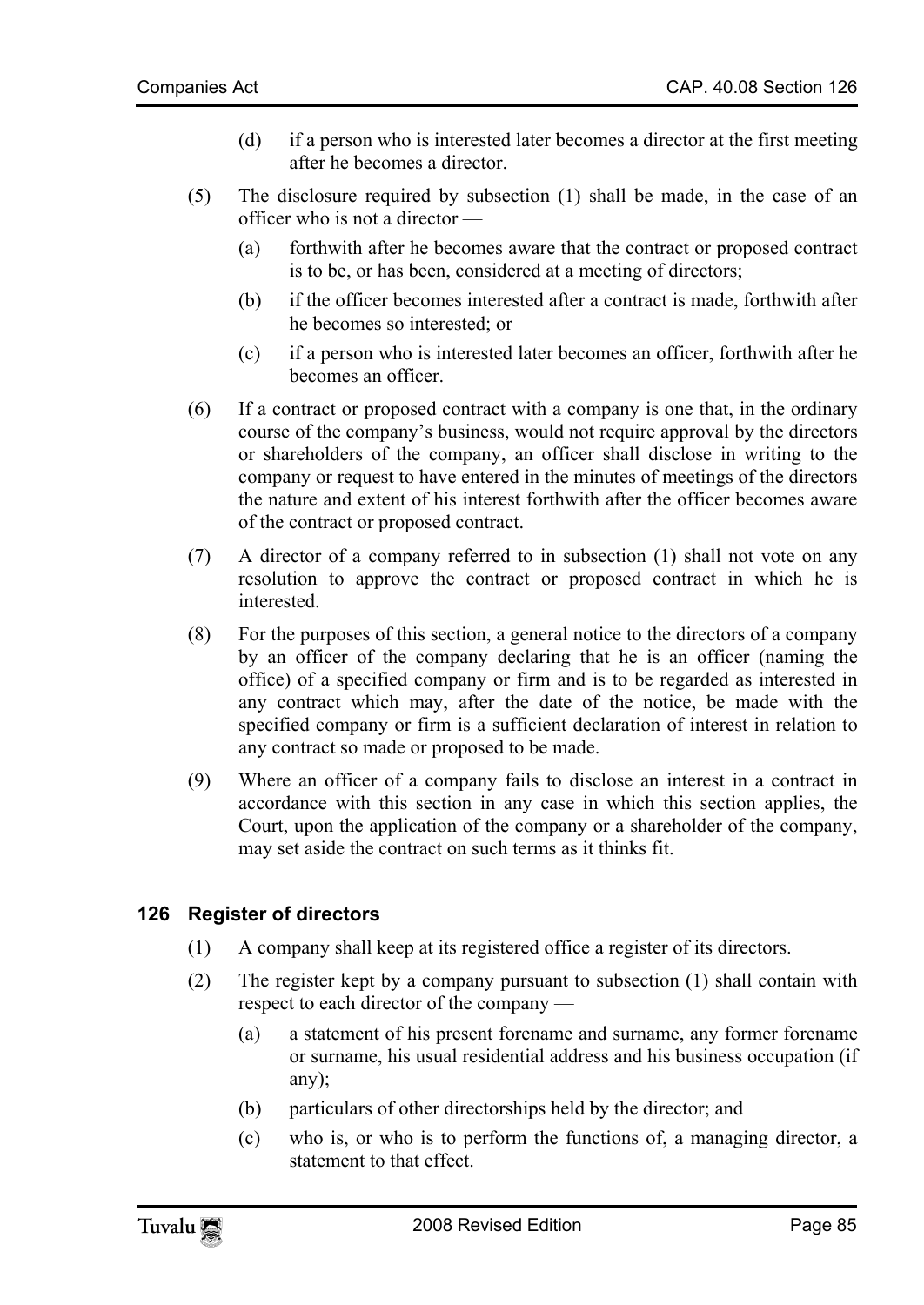- (3) The register kept by a particular company need not contain, pursuant to subsection  $(2)(b)$ , particulars of directorships held by a director in any company of which the particular company is a wholly owned subsidiary.
- (4) The register kept by a company pursuant to subsection (1) shall be open to the inspection of a member of the company without charge, and of any other person on payment of one dollar, or such lesser sum as the company requires, for each inspection.
- (5) A company shall lodge with the Registrar within one month after a person ceases to be a director of the company or, except in the case of a person becoming a director of the company pursuant to section 118(3), becomes a director of the company, a return in the prescribed form notifying the Registrar of the change and containing, with respect to each person who is then a director of the company, the particulars required to be specified in the register in relation to him.
- (6) A director in respect of whom an entry is required to be made in the register shall notify the company in writing within seven days after the matter occasioning the requirement of the entry occurs or arises, and shall include in the notification the particulars which the company is required to enter in the register in respect of that matter.
- (7) A director is guilty of an offence
	- (a) if he fails to comply with subsection (6); or
	- (b) if he gives false, misleading or incomplete information to any company with a view to it making an entry in its register.

#### **127 Register of directors' holdings**

- (1) A company shall keep a register showing the required particulars with respect to any interest in shares in, or debentures of, —
	- (a) the company;
	- (b) any company belonging to the same group of companies as the company; or
	- (c) any associated company of the company,

which is vested in a director of the company or of any company belonging to the same group of companies as the company.

- (2) For the purposes of this section, an interest in shares or debentures is vested in a director if —
	- (a) the shares or debentures are registered in the director's name, or the names of the director and other persons jointly, or in the name of a nominee for him, or for him and them;
	- (b) the director has a derivative interest in the shares or debentures, or a right or power to acquire a derivative interest in them;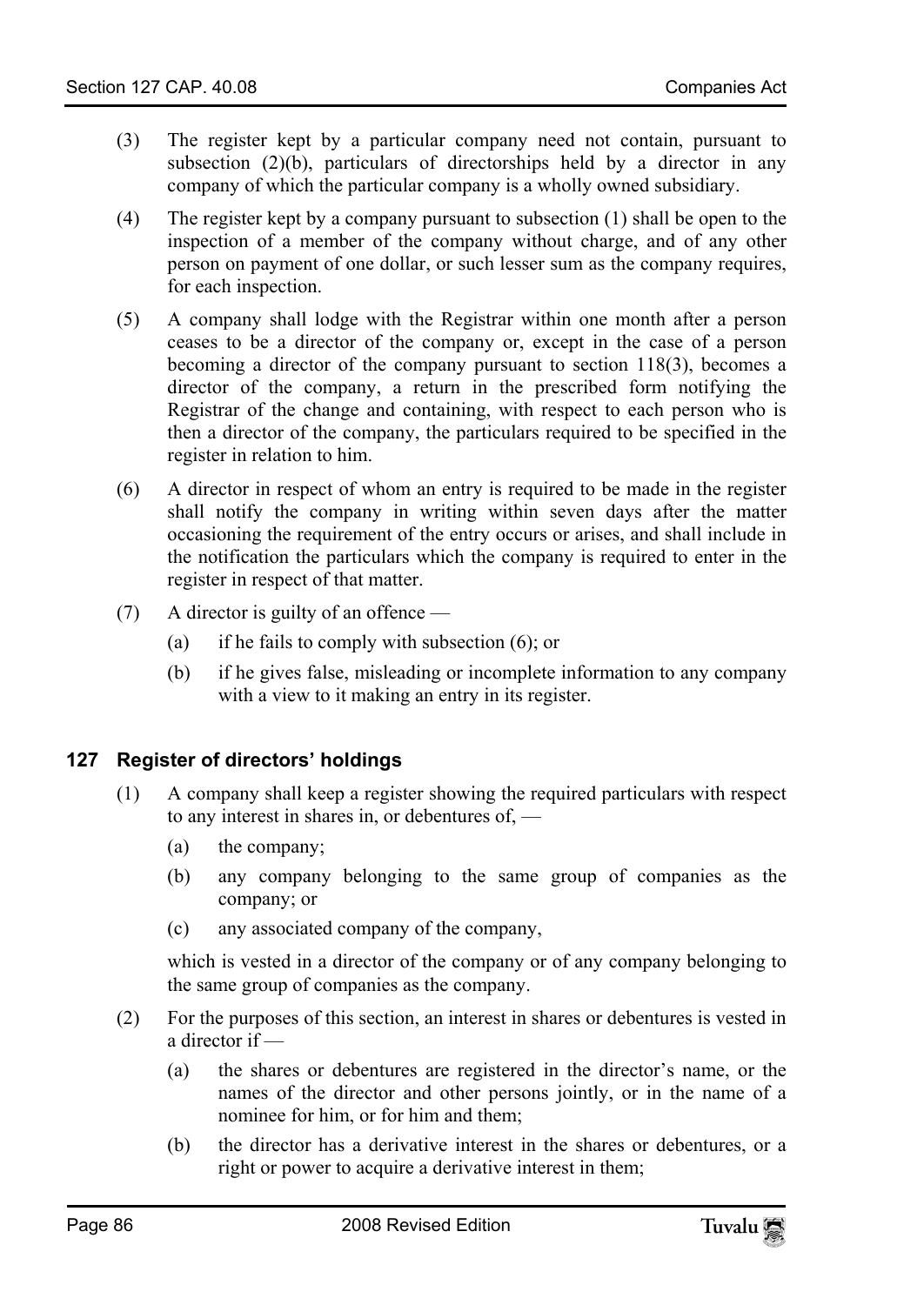- (c) the director has a right to subscribe for the shares or debentures, or another person has a right to subscribe for them and the director has a right to acquire them after they have been allotted;
- (d) the shares or debentures are the subject of a voting arrangement in favour of a director, that is to say, an arrangement (whether legally enforceable or not) by which the director may require the holder of the shares or debentures to vote, or not to vote, or to vote in a particular manner, at any general meeting of the company or at any meeting of a class of shareholders or debenture holders, or by which the director may require the holder of the shares or debentures to appoint the director or any other person to be his proxy with power to vote in respect of the shares or debentures at any such meeting.
- (3) For the purpose of this section, a company is the associated company of another company if —
	- (a) the company holds, by itself or its nominee, shares in the other company which entitle the holder of the shares to exercise at least one fifth of the unrestricted voting rights exercisable at any general meeting of that other company, or if that other company holds, by itself or its nominees, shares in the company which entitle their holder to exercise the same fraction of voting rights at any of its general meetings; or
	- (b) the other company is the holding company or subsidiary of a third company which is an associated company of the company by virtue of paragraph (a).
- (4) For the purposes of subsection (1), the required particulars with respect to an interest in shares or debentures vested in a director are —
	- (a) the number of classes of the shares and the number, classes and the amount of the principal and premiums payable to the holder of the debentures;
	- (b) the nature of the interest and its duration (if it is limited in duration);
	- (c) the date of the acquisition of the interest and the consideration (if any) given by the director or any other person for the acquisition; and
	- (d) the date of the disposal of the interest by the director or the date of its cessation (whichever first occurs) and the consideration (if any) received by him or any other person for such disposal or cessation.
- (5) A director in respect of whom any entry is required to be made in the register shall notify the company in writing within seven days after the matter occasioning the requirement of the entry occurs or arises, and shall include in the notification the particulars which the company is required to enter in the register in respect of that matter.
- (6) This section extends to interest in shares and debentures vested in a director at the time when he becomes a director, and subsection (5) applies in that case with the substitution of a period of seven days after the director becomes a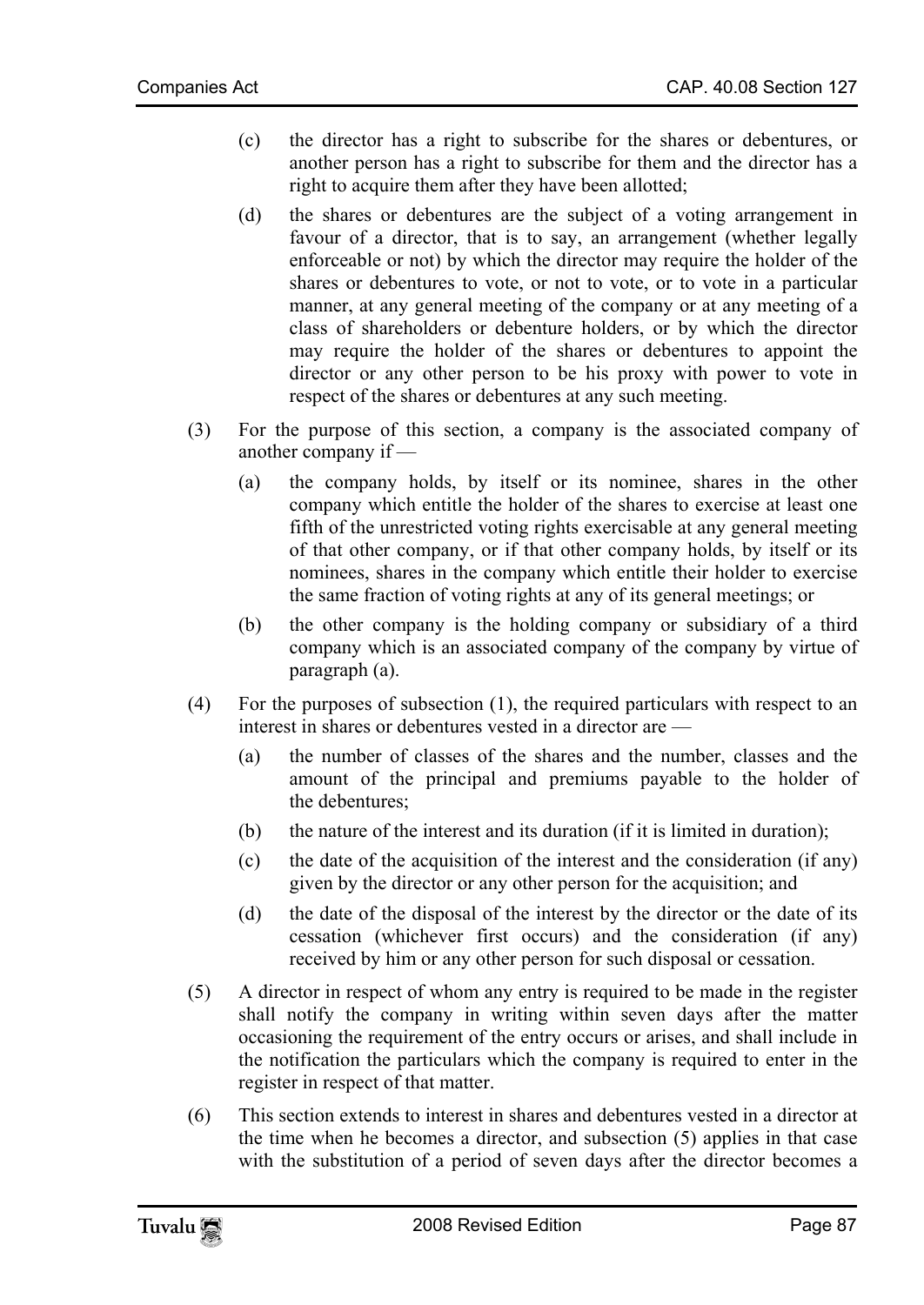director for the period of seven days after the matter occasioning the requirement of an entry occurs or arises.

- (7) The register shall be so made up that entries in it against the several names recorded in the register appear in chronological order.
- (8) The entries which are required by this section to be made in the register shall not be removed from the register, notwithstanding the fact that the person in respect of whom they are required to be made ceases to be a director, but it shall not be necessary to make an entry in the register in respect of a matter which occurs or arises after he ceases to be a director.
- (9) Sections 112, 113 and 114 with the necessary modifications apply to the register kept under this section as they apply to the register of members.
- (10) This section does not apply to an interest of a director which is created by the Memorandum of a company if the interest is one which is conferred on all the shareholders of the company or on all the shareholders of the class concerned, on the same terms and conditions, as on the director, that is to say, strictly in proportion to the shares, or shares of that class, held by them respectively.
- (11) A company and every director of a company who is in default is guilty of an offence —
	- (a) if the company fails to make an entry required by this section to be made in the register within three days after written notification of the matter required to be registered is given to it or any of its directors (other than a person in respect of whom an entry is required to be made) acquires knowledge of the matter in relation to which an entry is required to be made (whichever is the earlier); or
	- (b) if the company makes a false, misleading or incomplete entry in relation to a matter which is required to be entered in the register.
- (12) A director of a company is guilty of an offence if he fails to give a written notice of any matter in compliance with subsection (5) or (6), within the time thereby limited, to every company which is required to make an entry in relation to the matter in the register, or if he gives false, misleading or incomplete information to any such company with a view to it making an entry in its register.
- (13) This section does not apply to a proprietary company.

#### **128 Extension of section 127 to spouses and children**

- (1) For the purposes of section 127
	- (a) an interest of the wife or husband of a director of a company (not being herself or himself a director thereof) in shares or debentures shall be treated as being the director's interest, and so shall an interest of an infant son or infant daughter of a director of a company (not being himself or herself a director thereof) in shares or debentures; and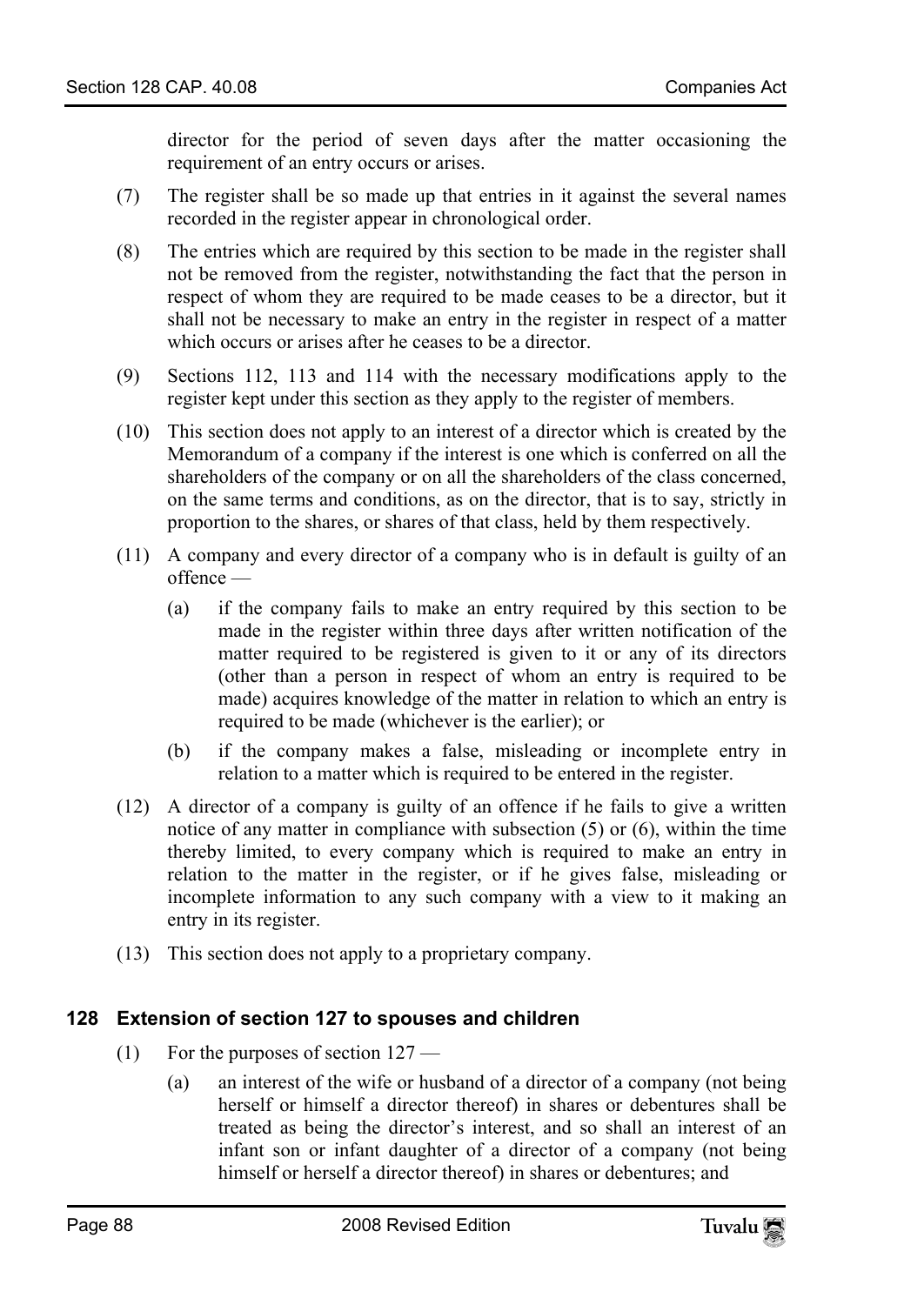- (b) a contract, assignment or right of subscription entered into, exercised or made by, or grant made to, the wife or husband of a director of a company (not being herself or himself a director thereof) shall be treated as having been entered into, exercised or made by, or as the case may be, as having been made to, the director, and so shall a contract, assignment or right of subscription entered into, exercised or made by, or grant made to, an infant son or infant daughter of a director of a company (not being himself or herself a director thereof).
- (2) A director of a company shall be under obligation to notify the company in writing of the occurrence, while he or she is director, of either of the following events, namely —
	- (a) the grant to his wife or her husband or to his or her infant son or infant daughter, by the company, of a right to subscribe for shares in, or debentures of, the company; and
	- (b) the exercise by his wife or her husband or by his or her infant son or daughter of such a right as aforesaid granted by the company to the wife, husband, son or daughter,

stating, in the case of the grant of a right, the like information as is required by section 141 to be stated by the director on the grant to him by another company of a right to subscribe for shares in, or debentures of, that other company and, in the case of the exercise of right, the like information as is required by that section to be stated by the director on the exercise of a right granted to him by another company to subscribe for shares in, or debentures of, that other company; and an obligation imposed by this subsection on a director must be fulfilled by him before the expiration of the period of five days beginning with the day next following that on which the occurrence of the event that gives rise to it comes to his knowledge.

- (3) A person is guilty of an offence if he fails to give a written notice of any matter in compliance with subsection (2), within the time thereby limited, to the company concerned, or if he gives false, misleading or incomplete information to the company.
- (4) In this section, "son" or "daughter" includes an illegitimate son or daughter, and "wife" or "husband" includes a reputed wife or reputed husband.

## **129 Prohibition of loans to directors of public company**

- (1) Subject to this section, no company shall, whether directly or indirectly, and whether by means of a loan guarantee or the provision of security or otherwise, give financial assistance —
	- (a) to any officer of the company or of any company in the same group of companies as the company;
	- (b) to any corporation in which any director, or any of the directors collectively, hold, personally or by way of nominee, shares which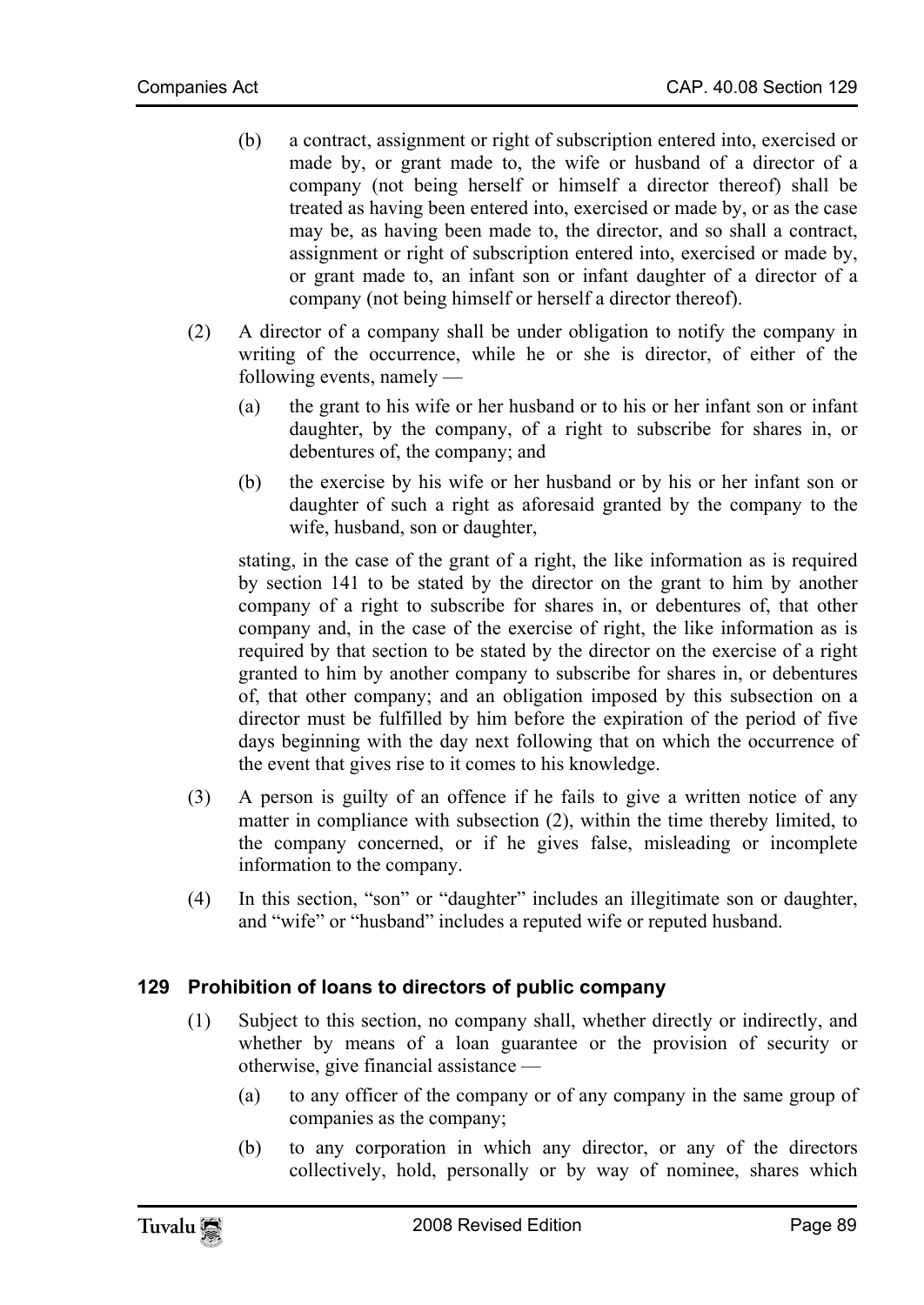entitle the director or, as the case may be, the directors to exercise at least fifty-one per centum of the unrestricted voting rights at any general meeting of that corporation;

- (c) to any subsidiary of a corporation such as is referred to in paragraph (b); or
- (d) to an officer of a corporation such as is referred to in paragraph (b) or (c).
- (2) Nothing in subsection (1) shall be taken as prohibiting
	- (a) where section 54 applies, the giving of financial assistance to purchase or subscribe for shares when authorised to do so by that section;
	- (b) where lending money is part of the ordinary business of a company, the lending of money by the company in the ordinary course of its business;
	- (c) anything done to provide any person with funds to meet expenditure incurred or to be incurred by him for the purposes of the company so providing those funds; or
	- (d) the giving of financial assistance to employees of a company (other than directors) to enable or assist them to purchase or erect living accommodation for their own occupation.
- (3) Where a company contravenes this section, any director of the company who authorised the making of the loan, the entering into of any guarantee, the provision of any security or the doing of any other thing, which constitutes the offence is guilty of an offence.
- (4) The prohibition in subsection (1) against giving financial assistance to an officer of a company or corporation extends to giving any such financial assistance to the family of an officer and, for that purpose —
	- (a) the family of an officer includes the wife or husband (or reputed wife or husband), the parents and any children (whether legitimate or illegitimate), of the officer; and
	- (b) this section (with the necessary modifications) applies accordingly.
- (5) Nothing in this section operates to prevent a company from recovering the amount of any financial assistance given, for which the company became liable under any guarantee entered into or security given, contrary to this section.
- (6) This section does not apply in the case of financial assistance given by a proprietary company.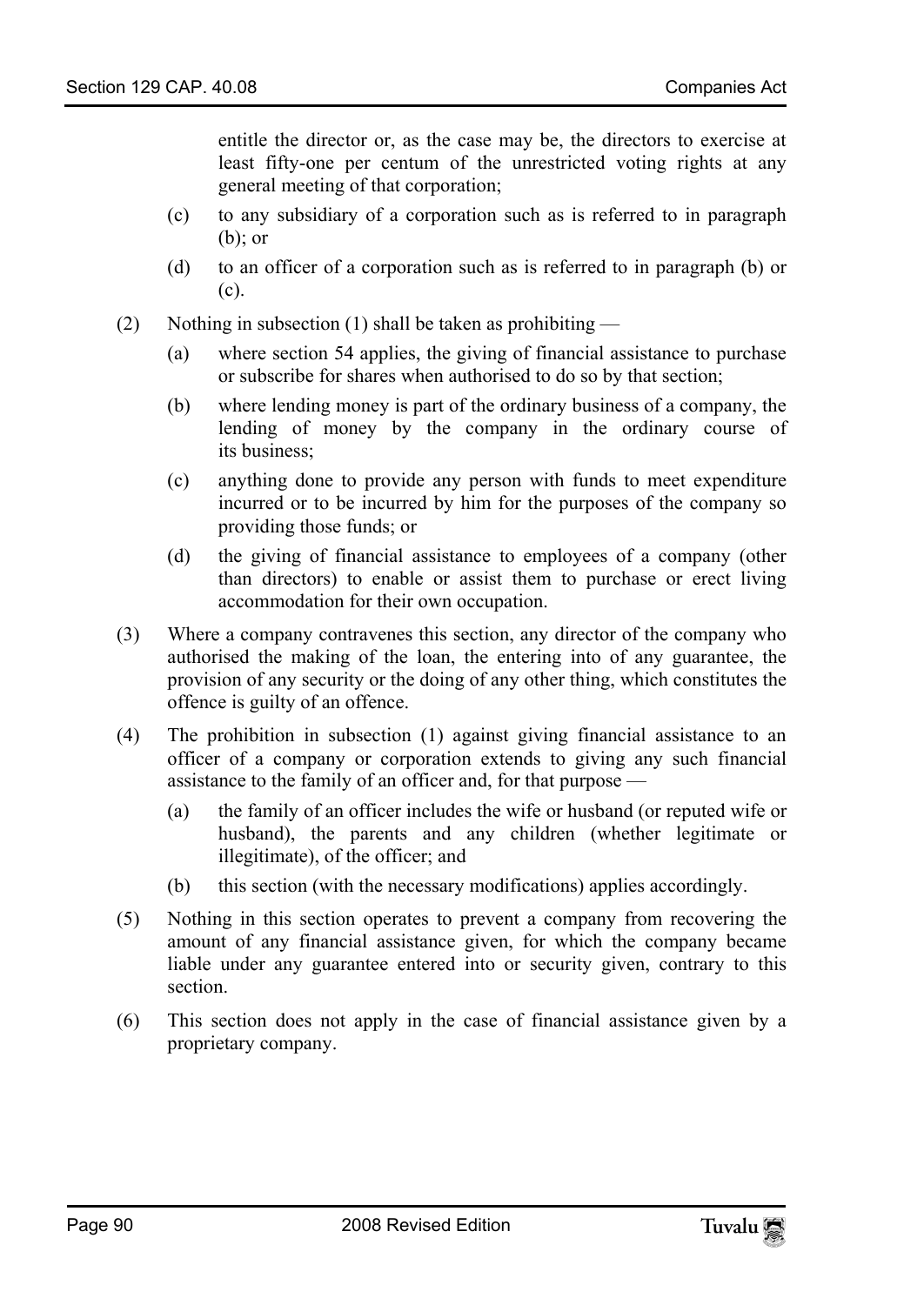#### **130 Prohibition of loans to directors of proprietary company, etc.**

- (1) Subject to this section, no proprietary company shall, whether directly or indirectly and whether by means of a loan, guarantee or the provision of security or otherwise, give financial assistance to any officer of the company.
- (2) Nothing in subsection (1) shall be taken as prohibiting the giving of financial assistance to an officer of a proprietary company —
	- (a) if all the members of the company agree in writing to the company to do so or the giving of the financial assistance has been approved by a special resolution of the company; and
	- (b) there are reasonable grounds for believing that
		- (i) the company would, after giving the loan or meeting any other liability which might be required to meet as a result of giving the financial assistance, be able to pay its liabilities as they become due; or
		- (ii) the realisable value of the company's assets would, notwithstanding the giving of the loan or the meeting of any other liability which it might be required to meet as a result of giving the financial assistance, be greater than the aggregate of its assets and stated capital.
- (3) Nothing in subsection (1) shall be taken as prohibiting the giving of financial assistance or the doing of anything in any of the circumstances referred to in section  $129(2)(a)$ , (c) or (d).
- (4) Where a proprietary company contravenes this section, any director of the company who authorised the making of the loan, the entering into of any guarantee, the provision of any security or the doing of any other thing, which constitutes the offence, is guilty of an offence.
- (5) The prohibition in subsection (1) against giving financial assistance to an officer of a proprietary company extends to the giving of any such financial assistance to the family of an officer, and for that purpose —
	- (a) the family of an officer includes the persons referred to in section  $129(4)(a)$ ; and
	- (b) this section (with the necessary modifications) applies accordingly;
- (6) Nothing in this section operates to prevent a company from recovering the amount of any financial assistance given contrary to this section.

#### **131 Directors' remuneration**

(1) Subject to subsection (2), no remuneration shall be paid to a director of a company unless the amount or rate thereof is specified in the Memorandum or Articles of the company or in a written service agreement between the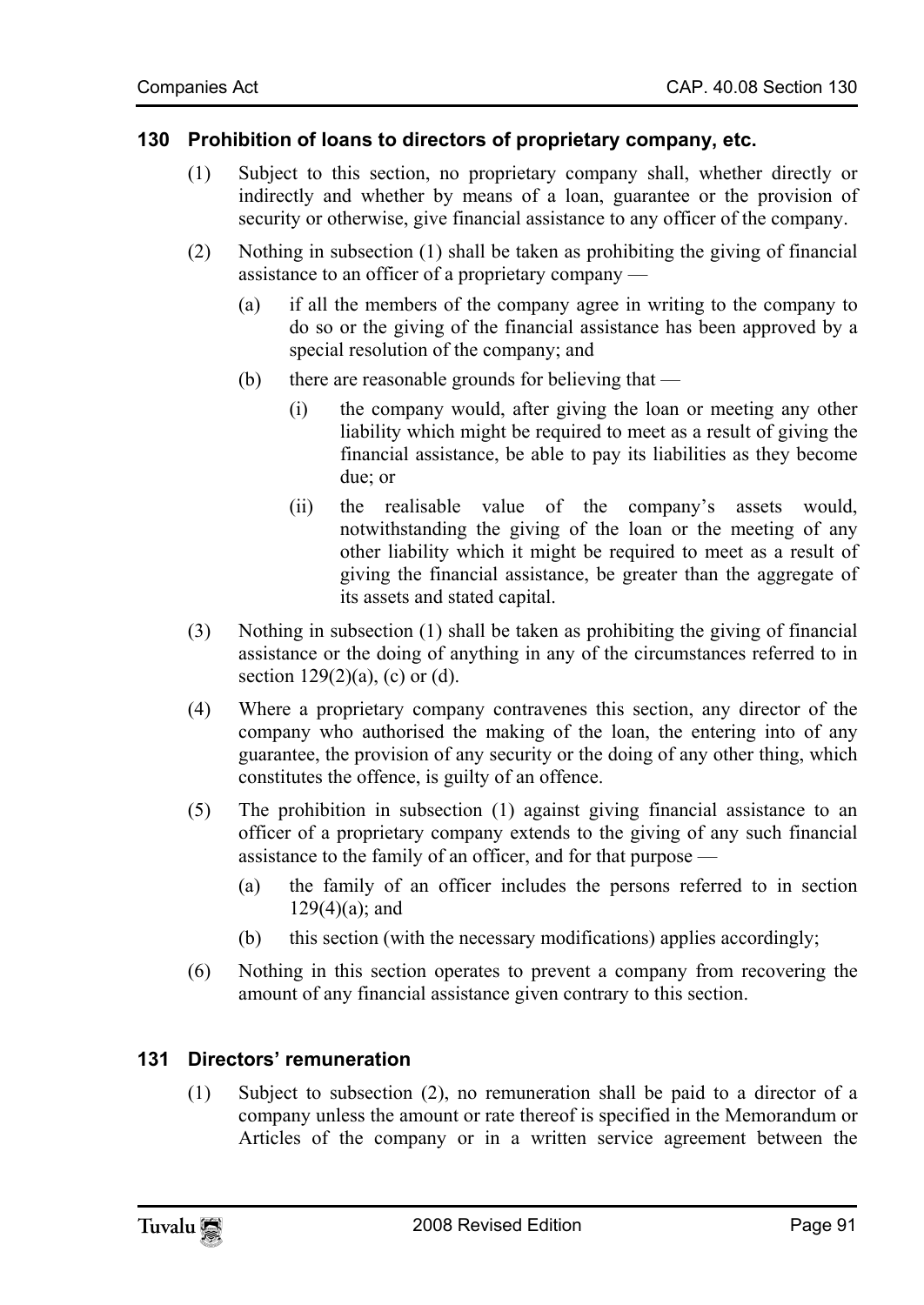company and the director which has been authorised or approved by a general meeting of the company.

- (2) If a written service agreement between a company and a director of the company is entered into without the authorisation of a general meeting, remuneration may be paid under the agreement to the director for a period not exceeding six months until the remuneration is approved by a general meeting, but if such approval is refused no remuneration for a period prior to the refusal is recoverable by the company.
- (3) No payment shall be made by a company as a pension or retirement benefit
	- (a) to an officer or former officer of the company as a pension or retirement benefit;
	- (b) to an officer or former officer of the company for loss of his office, or of any office in connection with the management of the company's affairs, or of any office in connection with the management of any subsidiary of the company, or as consideration for or in connection with his retirement from any such office;
	- (c) to a dependent of, or to a person nominated by, or to the estate of an officer or former officer of the company by way of a pension or a provision; or
	- (d) to any person in return for an undertaking to provide any benefit falling within the foregoing paragraphs, unless the payment is previously authorised by an ordinary resolution passed at a general meeting of the company or unless the payment is provided for by a written service agreement between the company and the officer or former officer and the term relating to the payment has been approved by an ordinary resolution passed at a general meeting before, or within six months after, the agreement is entered into.
- (4) No payment to which this section applies shall be made by a company free of income tax, or otherwise calculated by reference to, or varying with, the amount of income tax payable by any person or to or with any specified rate of income tax and the payment to be made shall be a gross sum subject to income tax equal to the net sum for which the Memorandum or Articles of the company or any resolution or contract in respect of the payment, actually provides.
- (5) In this section —

"**dependent**" includes any person (whether related to an officer or former officer or not) who is entitled to any benefit or advantage under a contract, trust, scheme or arrangement to which the company is a party by reason of the person's connection with the officer or former officer;

"**income tax**" means any tax imposed on, and calculated by reference to the amount of the income of, a person by the law of Tuvalu or any other country;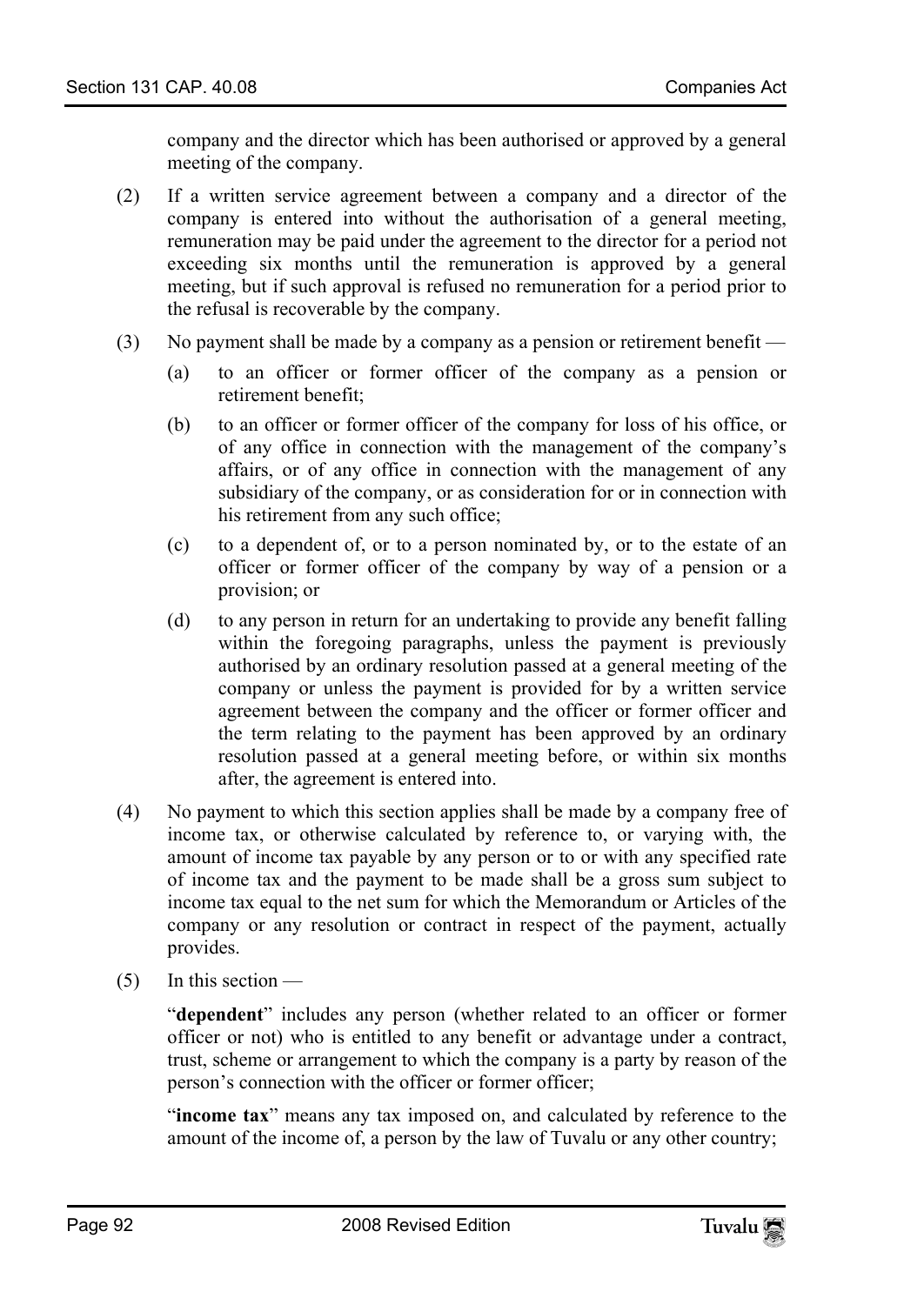"**pension**" includes any superannuation allowance, superannuation gratuity or similar payment;

"**provision**" includes any payment of money to, or the conferment of any benefit on, the recipient whether on one occasion or on two or more successive occasions;

"**remuneration**" includes salary, fees, commission, share or percentage of profits, expenses allowance and any other form of emolument whether in cash or not, relating to services as a director of a company or any of its subsidiaries.

(6) Nothing in this section operates to enable a company or any other person to recover any premium paid by a company to secure the provision of any benefit falling within paragraph (a), (b) or (c) of subsection (3), but any sum paid or the value of any benefit conferred under any of those paragraphs by the person to whom the premium is paid is recoverable by the company from the recipient if subsection (3) has not been complied with.

## **132 Compensation for loss of office by a director on transfer of company's undertaking**

- (1) A company shall not, in connection with the transfer of the whole or any part of the undertaking or property of the company, make any payment to a director or former director of the company by way of compensation for loss of his office, or of any office in connection with the management of the company's affairs, or of any office in connection with the management of any subsidiary of the company, or as consideration for or in connection with his retirement from any such office, unless particulars with respect to the proposed payment (including the amount thereof) have been disclosed to the shareholders of the company and the proposal has been approved by the company by an ordinary resolution passed in a general meeting.
- (2) Where a payment which is prohibited by this section is made to a director or former director of a company, the amount received shall be deemed to have been received by the director or former director in trust for the company and may be recovered by it from the director as a debt immediately due and payable.
- (3) Particulars of a proposed payment to a director or former director within this section shall be sufficiently disclosed to shareholders of the company if the particulars are included in or accompany the notice calling the general meeting and any advertisement of the meeting published by the company.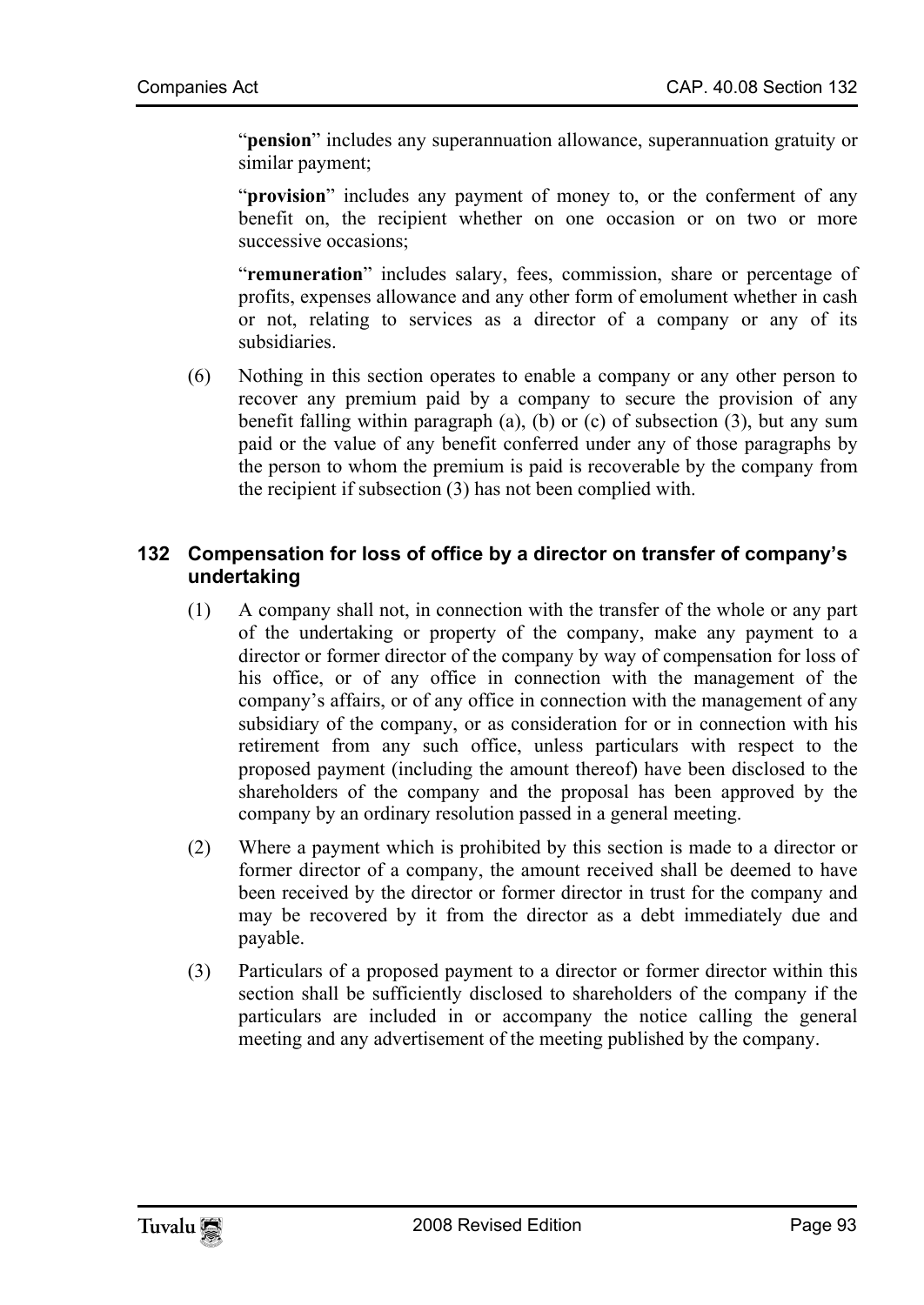#### **133 Contravention of section 132**

Where any person makes or receives a payment, or a director or former director of a company acquiesces in the making of a payment, which is prohibited by section 132, he is guilty of an offence.

#### **134 Provisions supplementary to section 132**

- (1) Where in proceedings for the recovery of any payment as having, by virtue of section 132, been received by a director or former director, or officer or former officer, in trust, it is shown —
	- (a) that the payment was made in pursuance of any arrangement entered into as part of the agreement for the transfer in question, or within one year before, or two years after, that agreement or the offer leading thereto was made; and
	- (b) the company or any person to whom the transfer was made was privy to that arrangement,

the payment is deemed, unless the contrary is proved, to be one to which section 132 applies.

- (2) Where, in connection with a transfer such as is referred to in section 132,
	- (a) the price to be paid to a director whose office is to be abolished, or who is to retire from office, for any shares in the company held by him is in excess of the price which could at the time have been obtained by other holders of like shares in the company; or
	- (b) any valuable consideration is paid to any such director,

the excess of the price or, as the case may be, the money value of the consideration is, for the purposes of section 132, deemed to have been a payment made by way of compensation for loss of office or as consideration for or in connection with his retirement from office.

(3) References in sections 131 and 132 to payments made to any officer or former officer, or director or former director, of a company by way of compensation for loss of office, or as consideration for or in connection with his retirement from office do not include bona fide payments by way of damages (not exceeding the amount specified in section 124(9) or by way of pension in respect of past services; for the purposes of this subsection, "pension" includes any superannuation allowance, superannuation gratuity or similar payment.

#### **135 Validity of acts of officers**

An act of an officer of a company in the ordinary course of the business of the company is valid notwithstanding any defect in his election, appointment or qualification.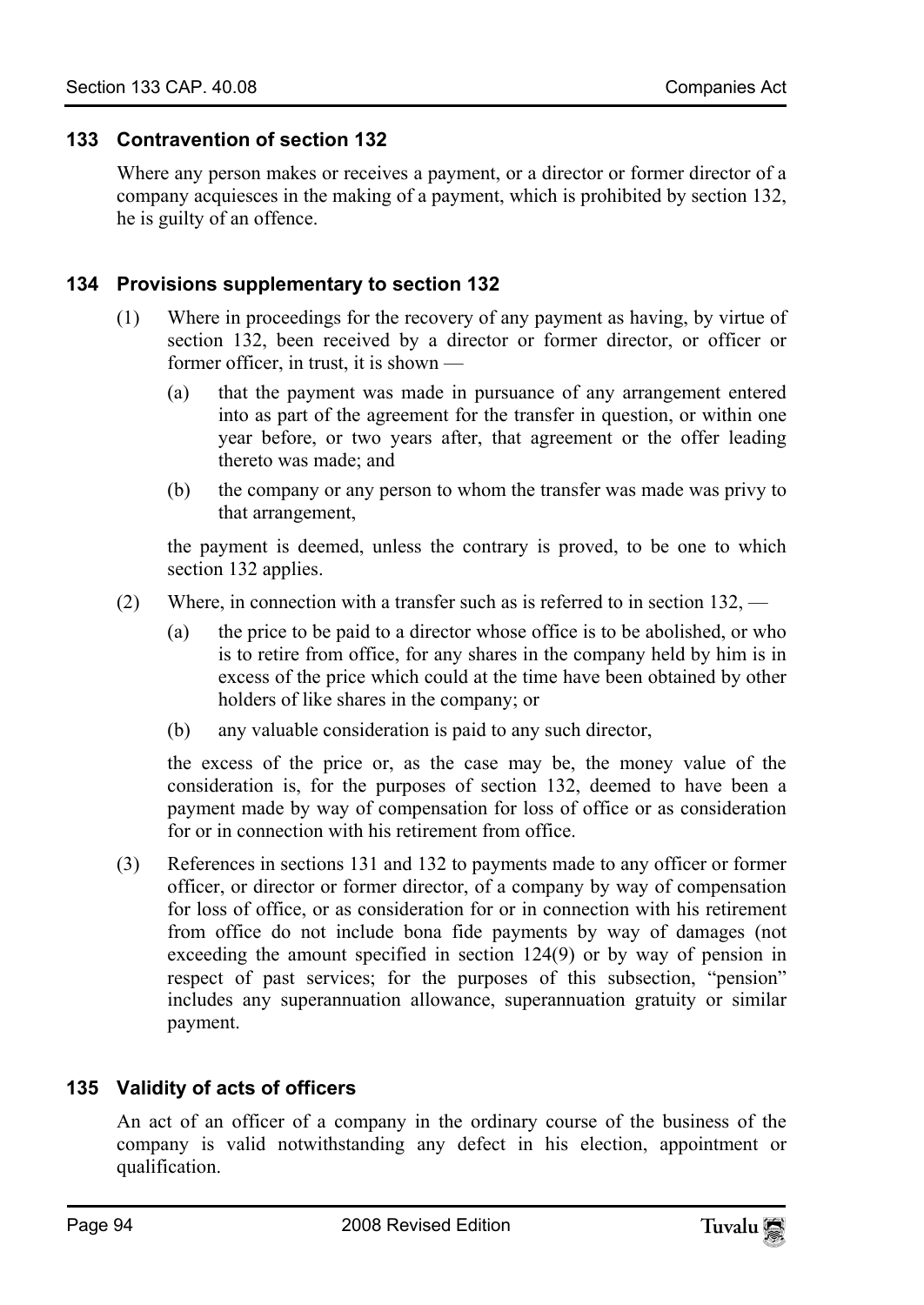#### **136 Duty of care of officers**

- (1) The directors of a company are responsible for the management of the business and affairs of the company.
- (2) Every officer of a company in exercising his powers and performing his duties shall —
	- (a) act honestly and in good faith with a view to the best interests of the company;
	- (b) exercise the care, diligence and skill that reasonably prudent person would exercise in comparable circumstances; and
	- (c) comply with this Act, the Regulations and the Memorandum and Articles of the company.
- (3) No information about the business or affairs of a company shall be disclosed by an officer of the company except —
	- (a) for the purposes of the exercise or performance of his functions as an officer;
	- (b) for the purposes of any legal proceedings;
	- (c) pursuant to the requirements of any enactment; or
	- (d) when authorised by the company.
- (4) In determining in any case whether or not a director (other than a managing director or a director who performs executive functions) has complied with the requirements of subsection  $(2)(b)$ , regard shall be had to his general knowledge and experience, and the reference in subsection (2)(b) to a reasonably prudent person shall, for that purpose, be taken to be a reference to a reasonably prudent person having that knowledge and experience.
- (5) The director or directors of a company shall be deemed to be acting in accordance with the requirement of subsection  $(2)(a)$  if, in the exercise of his or their powers, he or they make reasonable provision with respect to the welfare of employees, or former employees, of the company.

#### **137 Directors' liability**

- (1) Where shares in a company are allotted for a consideration other than cash, directors who voted for or consented to the resolution referred to in section 59(1)(a) passed in relation to those shares are jointly and severally liable to the company to make good any amount by which, to their knowledge, the consideration is less than the fair equivalent of the cash that the company would have received if the shares had been allotted for cash on the date of the resolution.
- (2) Directors of a company who vote for or consent to a resolution authorising
	- (a) a commission contrary to section 55; or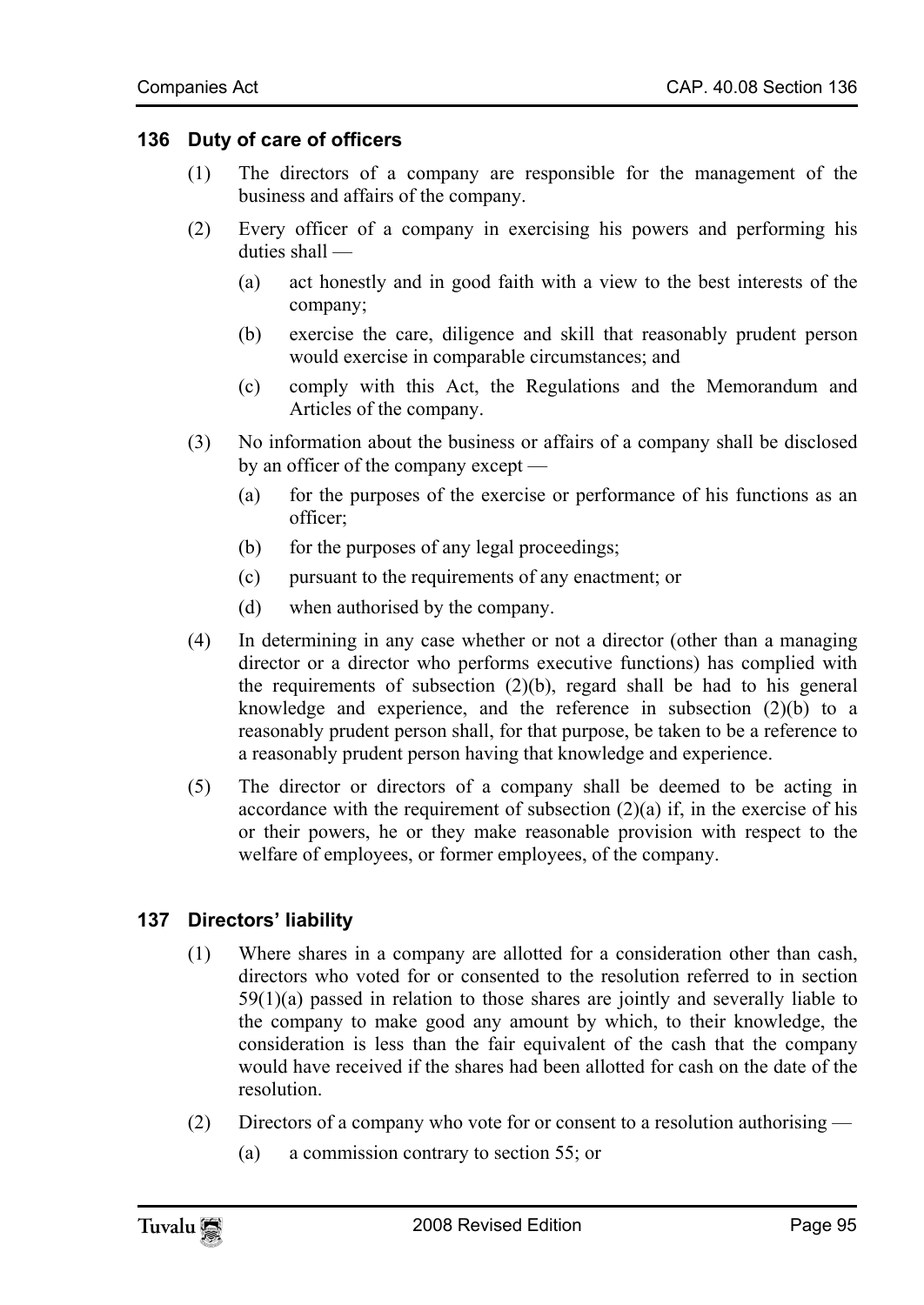(b) financial assistance contrary to section 54, 129 or 130,

are jointly and severally liable to restore to the company any amounts so distributed or paid and not otherwise recovered by the company.

- (3) A director of a company who has satisfied a judgment rendered under this section is entitled to contributions from the other directors who voted for or consented to the unlawful act upon which the judgment was founded.
- (4) A director of a company liable under subsection (2) to restore any amount to the company may apply to the Court for an order compelling a shareholder or other recipient to pay or deliver to the director any money or property that was paid or distributed to the shareholder or other recipient contrary to section 63, 129 or 130.
- (5) In connection with an application under subsection (4), the Court may, if it is satisfied that it is equitable to do so, —
	- (a) order a shareholder or other recipient to deliver to a director any money or property that was paid or distributed to the shareholder or other recipient contrary to section 129 or 130;
	- (b) order a company to return or issue shares to a person from whom the company has purchased, redeemed or otherwise acquired shares; or
	- (c) make any further order it thinks fit.
- (6) A director of a company is not liable under subsection (1) if he proves that he did not know and could not reasonably have known that the share was issued for a consideration less than the fair equivalent of the money which the company would have received if the share had been issued for cash.
- (7) An action to enforce a liability imposed by this section may not be commenced after two years from the date of the resolution authorising the action complained of.

## **138 Exemption from liability**

- (1) Subject to subsection (2), any provision, whether contained in the Memorandum or Articles of a company, in any contract with a company or otherwise, or in any resolution of a company or purporting to exempt any officer, or the auditor of the company, or purporting to indemnify any such person against, liability in respect of any negligence, default, breach of duty or breach of trust of which he may be guilty in relation to the company, is void.
- (2) Notwithstanding subsection (1), a company may, in pursuance of its articles of incorporation or otherwise, indemnify any officer or the auditor of the company against any liability incurred by him in defending any proceedings (whether civil or criminal) in which judgement is given in his favour or in which he is acquitted or in connection with any application in relation thereto in which relief is granted to him by the Court under this Act.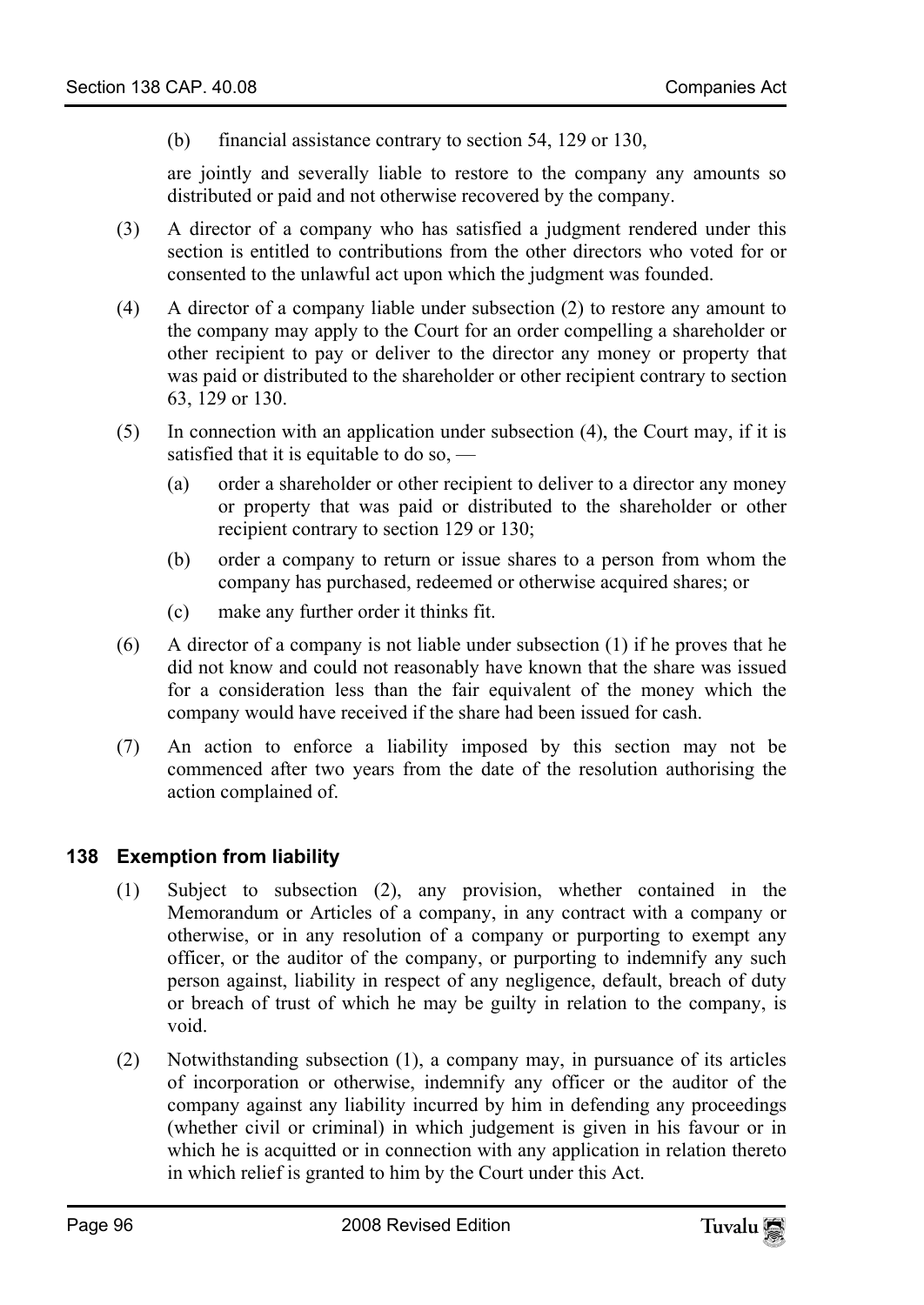## **139 Limitation on exemption of director from liability**

The resignation of a director of a company does not itself release the person from his duties as an officer of the company unless, in all the circumstances of the case, it is reasonable for the person to assume that, having notified the company of his resignation, the company will lodge with the Registrar the appropriate turn under section 126

## **140 Relief from liability by order of the court**

- (1) In proceedings in a Court to enforce against an officer any liability
	- (a) under section 136 or 137 arising in respect of, or as a result of, anything done or omitted to be done by him; or
	- (b) in respect of any negligence, default, breach of duty or breach of trust, otherwise arising in relation to him as such an officer,

the court may relieve the officer, either wholly or partly on such terms as the court thinks fit, of liability if the officer proves —

- (c) in proceedings in respect of any liability referred to in paragraph (a), that in doing or omitting to do the thing concerned he honestly and reasonably relied —
	- (i) upon financial statements of the company or in a written report of the auditor of the company fairly to reflect the financial condition of the company; or
	- (ii) upon a report of an expert; or
- (d) in proceedings in respect of any liability referred to in paragraph (b), that he acted honestly and reasonably and that, having regard to all the circumstances of the case (including those connected with his appointment), he ought fairly to be excused for the negligence, default or breach, as the case may be.
- (2) Where any officer of a company has reason to apprehend that any claim will, or may be, made against him in respect of any negligence, default or breach of duty (arising otherwise than under section 136 or 137) he may apply to the Court for relief, and the Court on the application has the same power to relieve him as it would have under this section in proceedings before the Court against the person for any such negligence, default or breach of duty.

## DIVISION 4 - MEETINGS AND PROCEEDINGS

## **141 Annual general meeting**

(1) Subject to subsection (2) and section 142, a company shall hold an annual general meeting —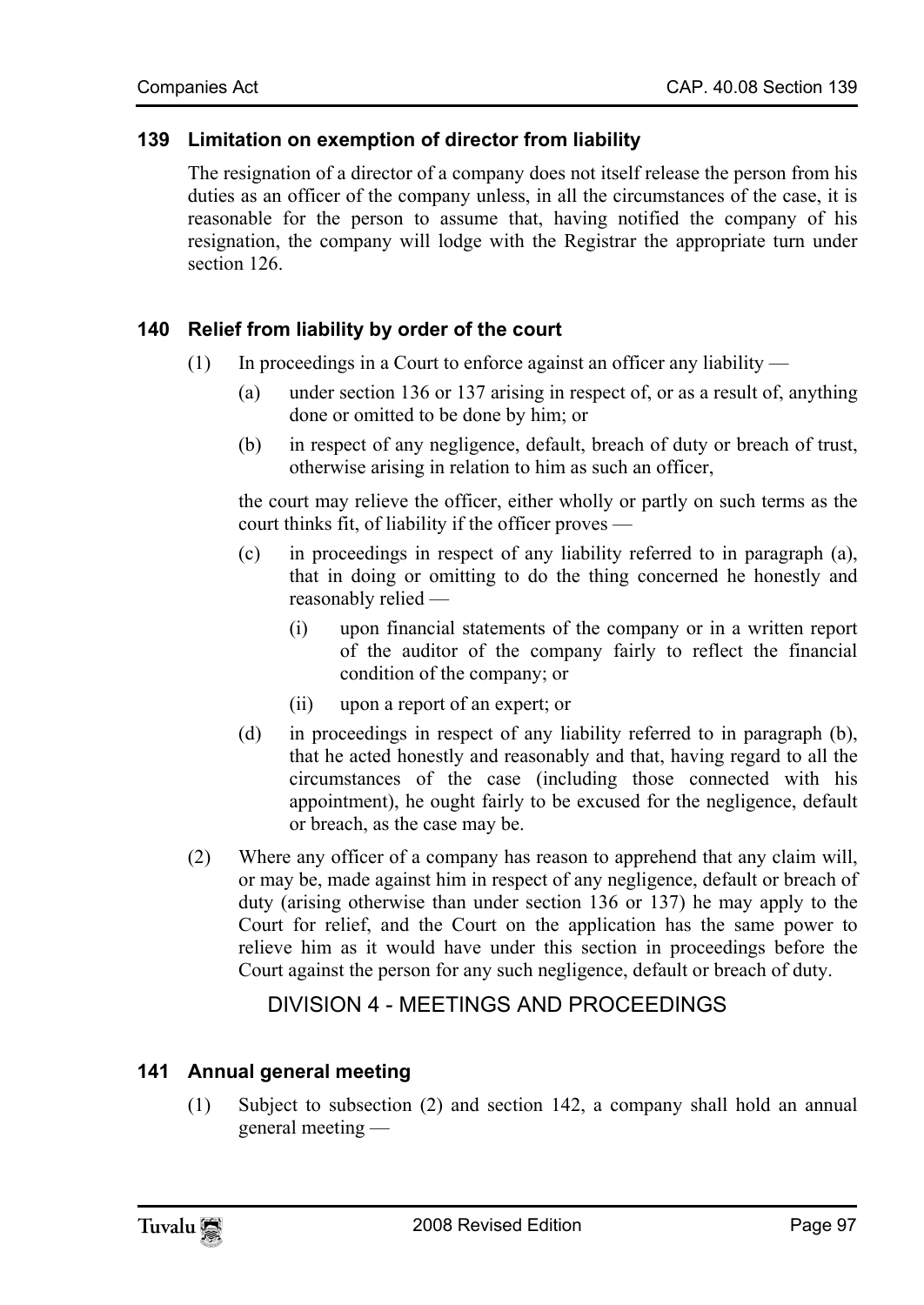- (a) not later than eighteen months after the company comes into existence; and
- (b) thereafter, at least once in every calendar year and not later than fifteen months after the holding of the last preceding annual general meeting.
- (2) The Minister may on application made by a company in accordance with a resolution of the directors and signed by a director or secretary, on payment of the prescribed fee and subject to such conditions and directions as the Minister thinks fit to impose or give, —
	- (a) extend the period of eighteen or fifteen months referred to in subsection (1); and
	- (b) permit an annual general meeting to be held in a calendar year other than the calendar year in which it would otherwise be required by subsection (1) to be held,

and a company is not in default under subsection (1) if it holds an annual general meeting within the period so extended or in accordance with any such permission.

- (3) An application by a company for an extension of a period or for permission under subsection (2) shall be made before the expiration of the period or of the calendar year in which the annual general meeting would otherwise be required to be held, as the case may be.
- (4) Where in a calendar year (other than the year of its incorporation or the following year) a company does not hold an annual general meeting, an annual general meeting of the company shall, for the purposes of calculating the period within which the next annual general meeting is, under subsection (1), required to be held, be deemed to have been held on the thirty-first of December in that calendar year unless the Registrar otherwise directs or on such other date in that calendar year as the Registrar determines.
- (5) If default is made in holding an annual general meeting under this section or in complying with any conditions of the Minister under subsection  $(2)$  —
	- (a) the company and every officer of the company in default is guilty of an offence; and
	- (b) the Minister may of his own motion or on the application of any member of the company order a general meeting to be held.
- (6) If default is made in complying with an order made under subsection  $(5)(b)$ , the Court may, on the application of the Minister, order that company to be wound up.

#### **142 Circumstances in which proprietary company need not hold annual general meeting**

(1) The Articles of a proprietary company may provide that it need not hold an annual general meeting in any year if —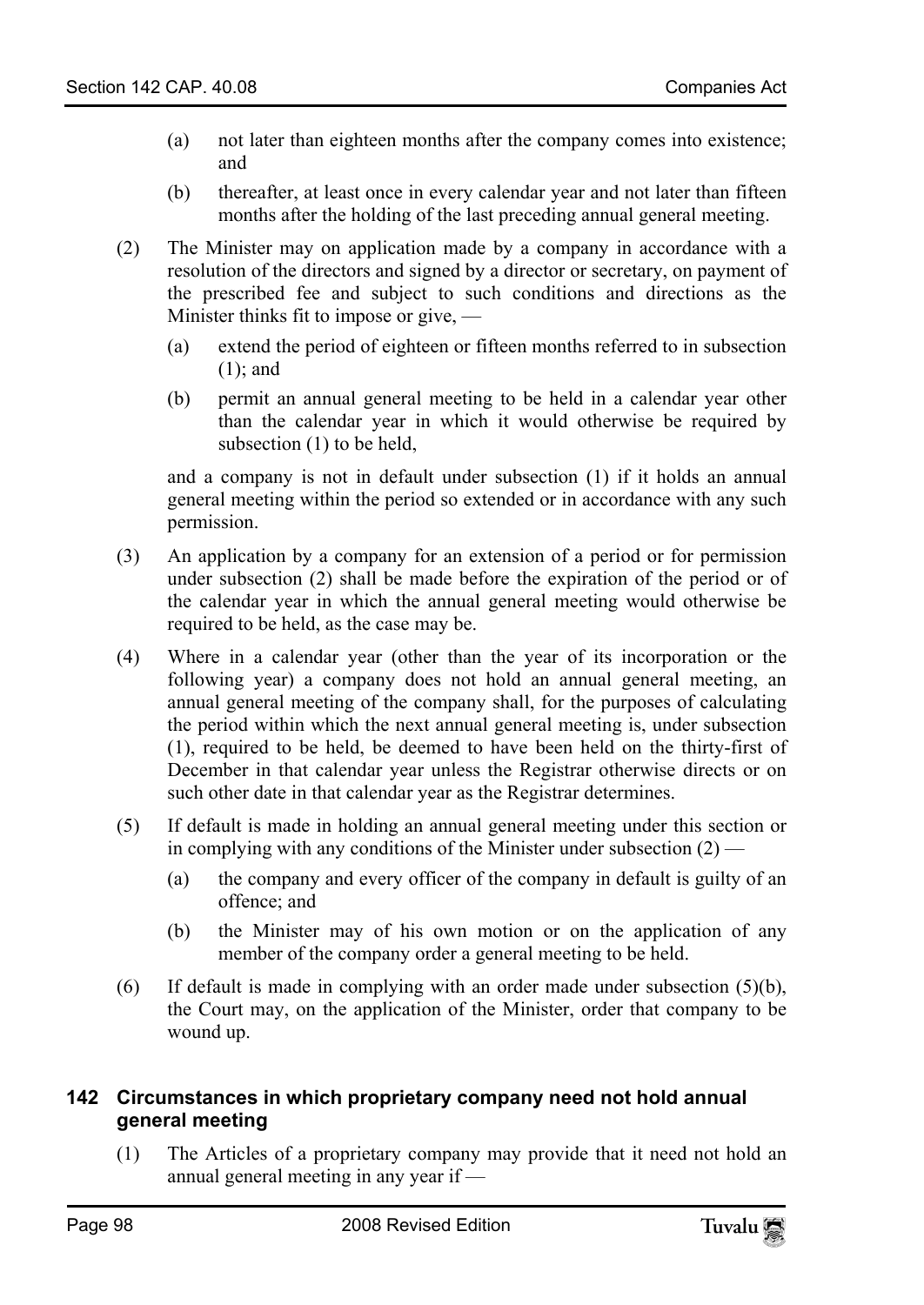- (a) copies of its balance sheet, profit and loss account, directors' annual report and auditors' report in respect of that year, are sent to every shareholder and debenture holder of the company at least eight weeks before the latest date by which the company is required by section 141 to hold an annual general meeting; and
- (b) no shareholder or debenture holder has, at least four weeks before that latest date, served a written notice on the company requiring it to hold an annual general meeting.
- (2) Where a proprietary company, pursuant to its Articles and subsection (1), does not hold an annual general meeting, sections 141, 147, 149 to 154, 158, 166, and 176(3) do not apply in respect of the annual general meeting or the accounts and reports which this Act requires to be laid before the annual general meeting for the year in question.

## **143 Extraordinary general meetings and requisitions of meetings**

- (1) A general meeting of the company which is not an annual general meeting is in this Act called an extraordinary general meeting.
- (2) The directors of a company, notwithstanding anything in its Memorandum or Articles shall, on the requisition of members of the company holding at the date of the deposit of the requisition not less than one-tenth of unrestricted voting rights at general meetings of the company, forthwith proceed duly to convene an extraordinary general meeting of the company.
- (3) The directors of a company, notwithstanding anything in its Memorandum or Articles, shall, on the requisition of shareholders holding at the date of the deposit of the requisition not less than one-tenth of all issued and outstanding shares of any class, forthwith proceed duly to convene a meeting of that class of shareholders.
- (4) The trustee of a debenture trust deed, notwithstanding anything contained therein or in any debenture or in any contract or instrument, shall, on the requisition of persons holdings at the date of the deposit of the requisition debentures covered by the trust deed which carry not less than one-tenth of the total voting rights attached to all the issued and outstanding debentures of that class, forthwith proceed duly to convene a meeting of that class of debenture holders.
- (5) The requisition shall state the objects of the meeting and shall be signed by the requisitionists and deposited at the registered office of the company and may consist of several documents in like form each signed by one or more requisitionists.
- (6) If the directors or trustee for debenture holders do not or does not within twenty-one days after the date of the deposit of the requisition proceed duly to convene a meeting to be held not later than twenty-eight days after the meeting is convened, anyone or more of the requisitionists may convene a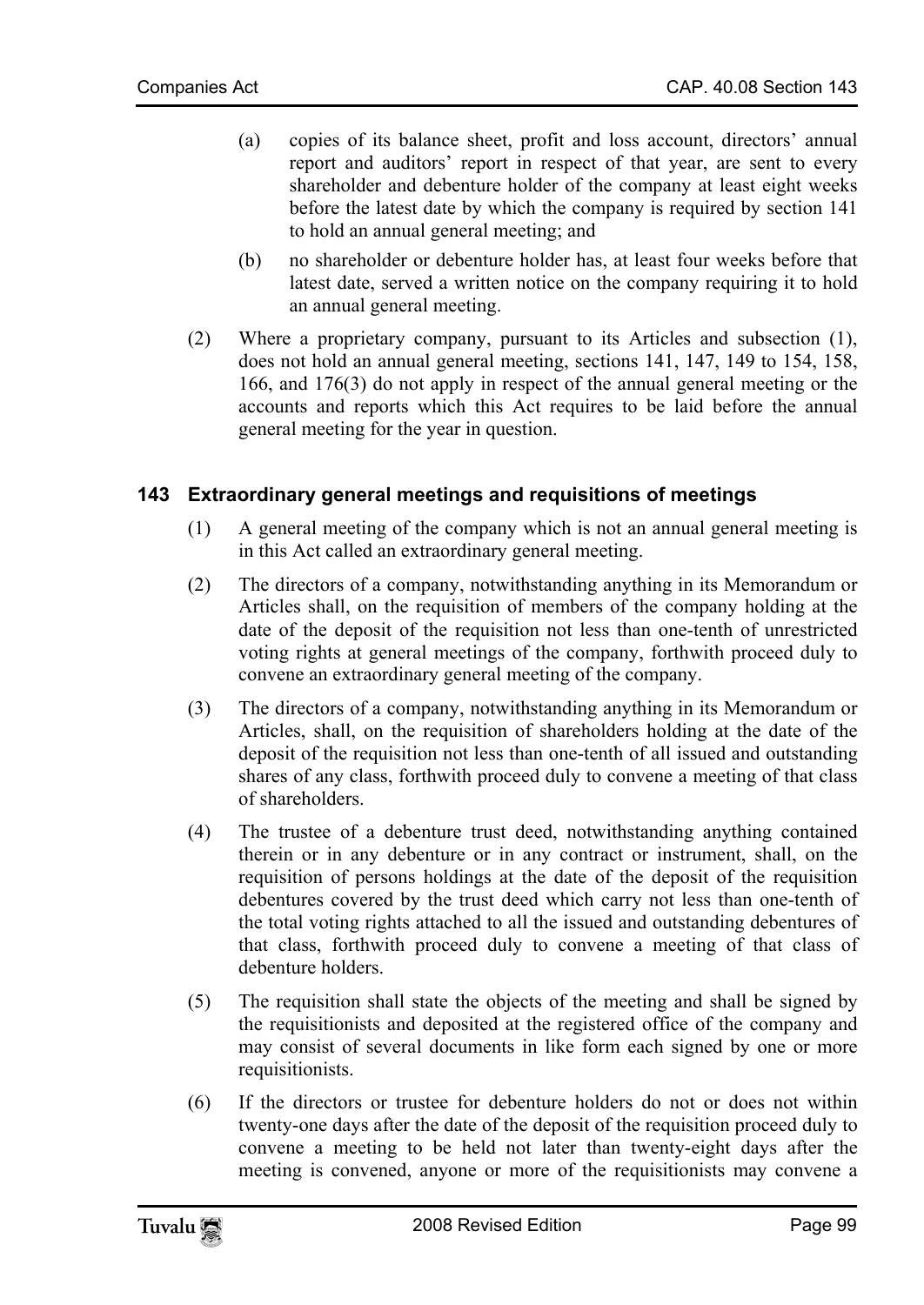meeting to transact the business specified in the requisition, but any meeting so convened shall not be held after the expiration of six months from that date.

- (7) A meeting convened under this section by any one or more of the requisitionists shall be convened in the same manner, as nearly as possible, as that in which meetings are to be convened by directors.
- (8) Any reasonable expenses incurred by the requisitionists by reason of the failure of the directors or trustee for debenture holders duly to convene a meeting shall be paid to the requisitionists by the company by way of fees or other remuneration in respect of their services to such of the directors or trustees for debenture holders as were in default.
- (9) If the directors or trustee for debenture holders fail to convene a meeting in compliance with this section, each of them is guilty of an offence.

## **144 Ordinary and special resolutions**

- (1) Business shall be transacted at general meetings of a company by ordinary resolution, unless this Act or the Articles of incorporation or by-laws of the company require a special resolution.
- (2) All business which cannot be transacted at a general meeting of a company by an ordinary resolution shall, subject to the provisions of this Act, be transacted by special resolution, and no provision in the Memorandum or Articles of the company requiring or permitting the business to be transacted in any other way is valid.
- (3) A resolution is passed as an ordinary resolution if it is proposed as such, and of the votes which are cast in favour of and against the resolution more votes are cast in favour of the resolution than are cast against it.
- (4) A resolution is passed as a special resolution if it is proposed as such and not less than three-quarters of the votes which are cast are cast in favour of it.
- (5) Nothing in this section affects any provision in the Articles of a proprietary company making the passing of any resolution, or the effectiveness of any resolution, or the doing of any act, conditional on one or more named persons consenting thereunto.

## **145 Provision allowing shorter notice void and place where meetings to be held**

- (1) Any provision of a company's Memorandum or Articles is void in so far as it provides for the calling of a meeting of the company (other than an adjourned meeting) by a shorter notice than —
	- (a) in the case of the annual general meeting or a meeting for the passing of a special resolution, twenty-one days' notice in writing; and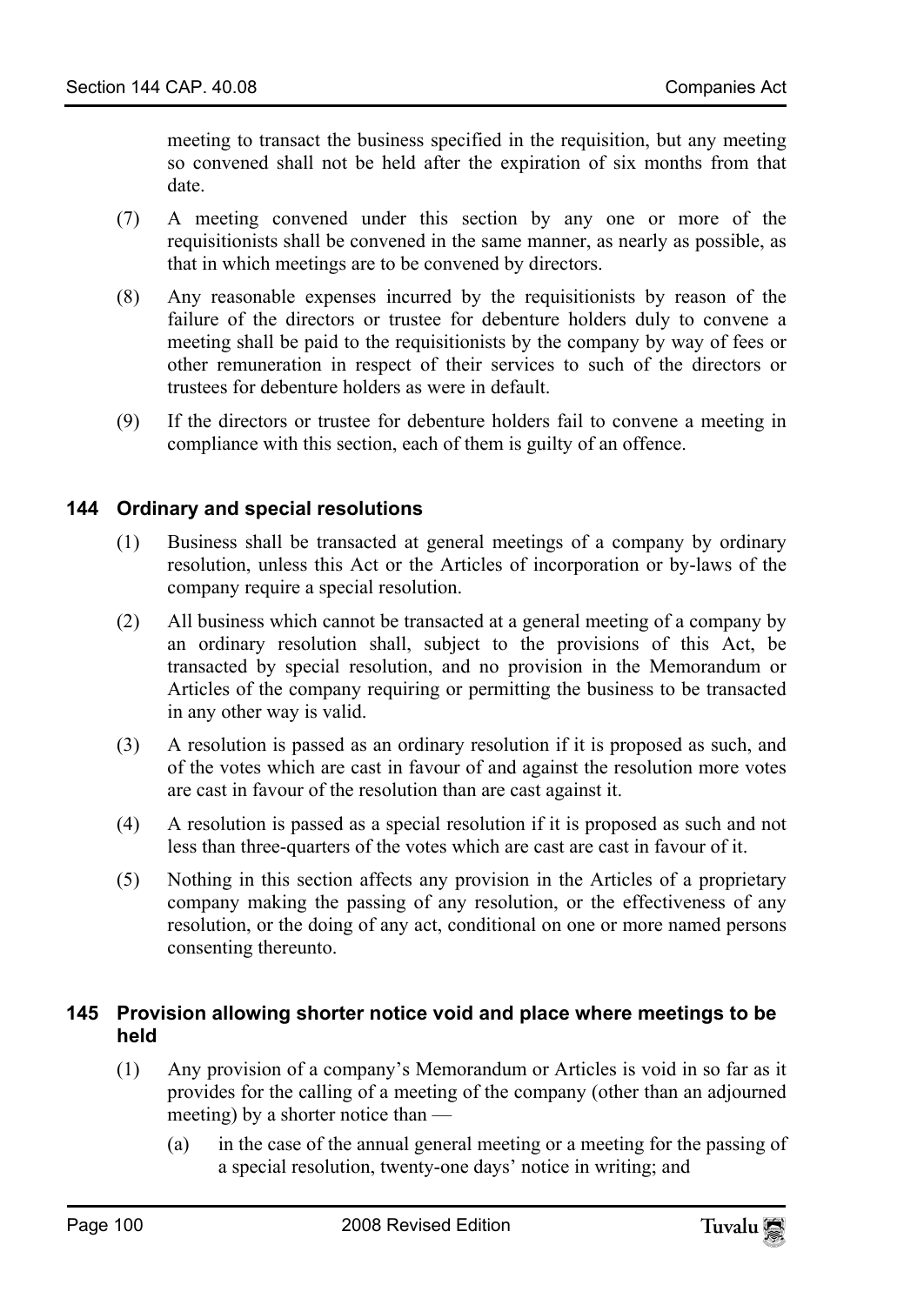- (b) in the case of any other meeting, fourteen days' notice in writing.
- (2) A meeting of the company (other than an adjourned meeting) shall, unless the Memorandum or Articles require longer notice, be called —
	- (a) in the case of the annual general meeting or a meeting called to pass a special resolution (with or without other business), by twenty-one days' notice in writing; and
	- (b) in the case of any other meeting, by fourteen days' notice in writing.
- (3) A meeting of a company shall, notwithstanding that it is called by shorter notice than that required by subsection (2) or the company's Memorandum or Articles, be deemed to have been duly called if it is so agreed —
	- (a) in the case of a meeting called as an annual general meeting, by all members entitled to attend and vote at the meeting; or
	- (b) in the case of any other meeting, by a majority in number of the members having a right to attend and vote at the meeting, being a majority together holding not less than ninety-five per centum of the unrestricted voting rights exercisable at the meeting.
- (4) Subject to subsection (51, general meetings of a company shall be held at the place within Tuvalu provided in the Articles of the company or, in the absence of such provision, at the place within Tuvalu that the directors of the company determine.
- (5) A general meeting of a company may be held outside Tuvalu if all the shareholders or debenture holders entitled to attend and vote at the meeting so agree; and a shareholder or debenture holder who attends such a general meeting may not object except where he attends the meeting to object to the transaction at the meeting of business on the ground that it is not being lawfully held.

## **146 Power of Court to order meeting**

- (1) If for any reason it is impracticable to a meeting of a company in any manner in which meetings of the company may be called or to conduct the meeting of the company in a manner prescribed by the Memorandum and Articles of the company or by this Act, the Court may, either on its own motion or on the application of any director or member of the company, of any debenture holder who would be entitled to vote at the meeting, order a meeting to be called, held and conducted in such manner as the Court thinks fit, and may give such ancillary or consequential directions as it thinks expedient, including a direction that one member present in person or by proxy shall be deemed to constitute a meeting.
- (2) Any meeting called, held and conducted in accordance with an order made pursuant to this section is for all purposes deemed to be a meeting duly called, held and conducted.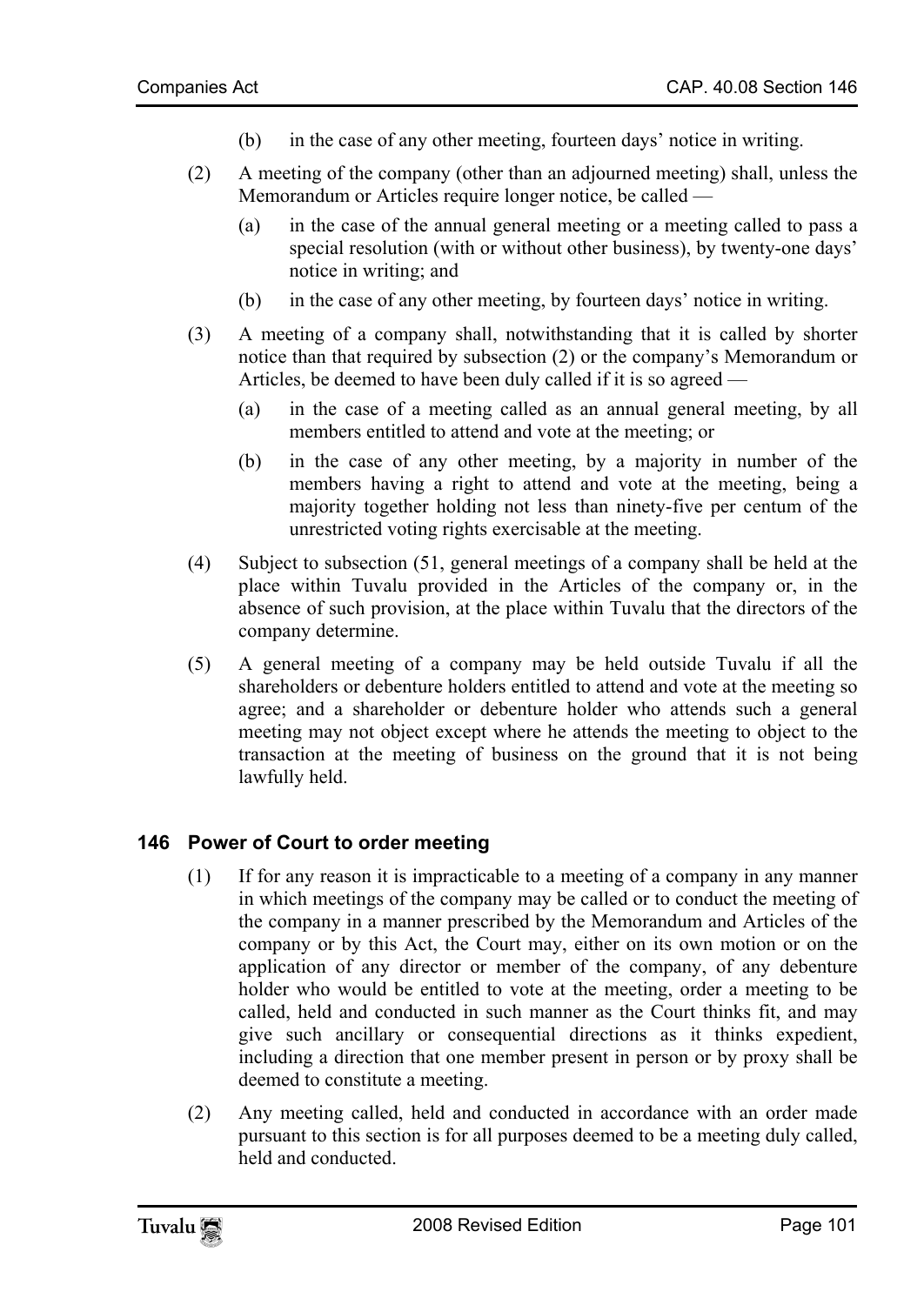#### **147 Contents of notice calling a meeting**

- (1) Except in the case of the meeting called under section 146, the notice calling a meeting of a company shall contain in clearly legible print or type —
	- (a) a statement identifying the type of meeting involved and, in the case of a meeting of a class of shareholders or debenture holders, identifying that class;
	- (b) a statement of the time and place of the meeting;
	- (c) a statement of the business to be transacted at the meeting, in sufficient detail to permit a person entitled to attend and vote at the meeting to form a reasoned judgement thereon;
	- (d) the text of any resolution, other than a procedural resolution, to be proposed at the meeting and a statement whether the resolution will be proposed as an ordinary or special resolution;
	- (e) where applicable, a statement drawing attention to the proxy form sent pursuant to section 144(5) with the notice and indicating briefly the entitlement in relation to proxies;
	- (f) if the Memorandum or Articles of the company provide for or, in the case of a meeting of debenture holders permit, postal voting, a statement that any person entitled to attend and vote at the meeting may vote by post;
	- (g) a statement that all appointments of proxies and postal votes must be delivered to the company not later than forty-eight hours before the time at which the meeting will commence or, if they are to be effective at any adjournment of the meeting, not later than forty-eight hours before the time at which the adjourned meeting is to commence; and
	- (h) where applicable, a statement of any material interest of directors, or any director, (in whatever capacity) relevant to the resolution and the effect on that interest of the resolution in so far as the effect is different from the effect of the resolution on the interest of persons not having that material interest.
- (2) If a resolution incorporates the terms of any contract, arrangement or document as part thereof, the notice calling the meeting at which the resolution is proposed shall be accompanied by a copy of the contract, arrangement or document or by a statement of the terms of the contract or arrangement if it is not in writing.
- (3) For the purposes of this section, a procedural resolution is a resolution  $-$ 
	- (a) declaring a dividend;
	- (b) approving or rejecting the annual accounts of the company or the directors' or auditors' report; or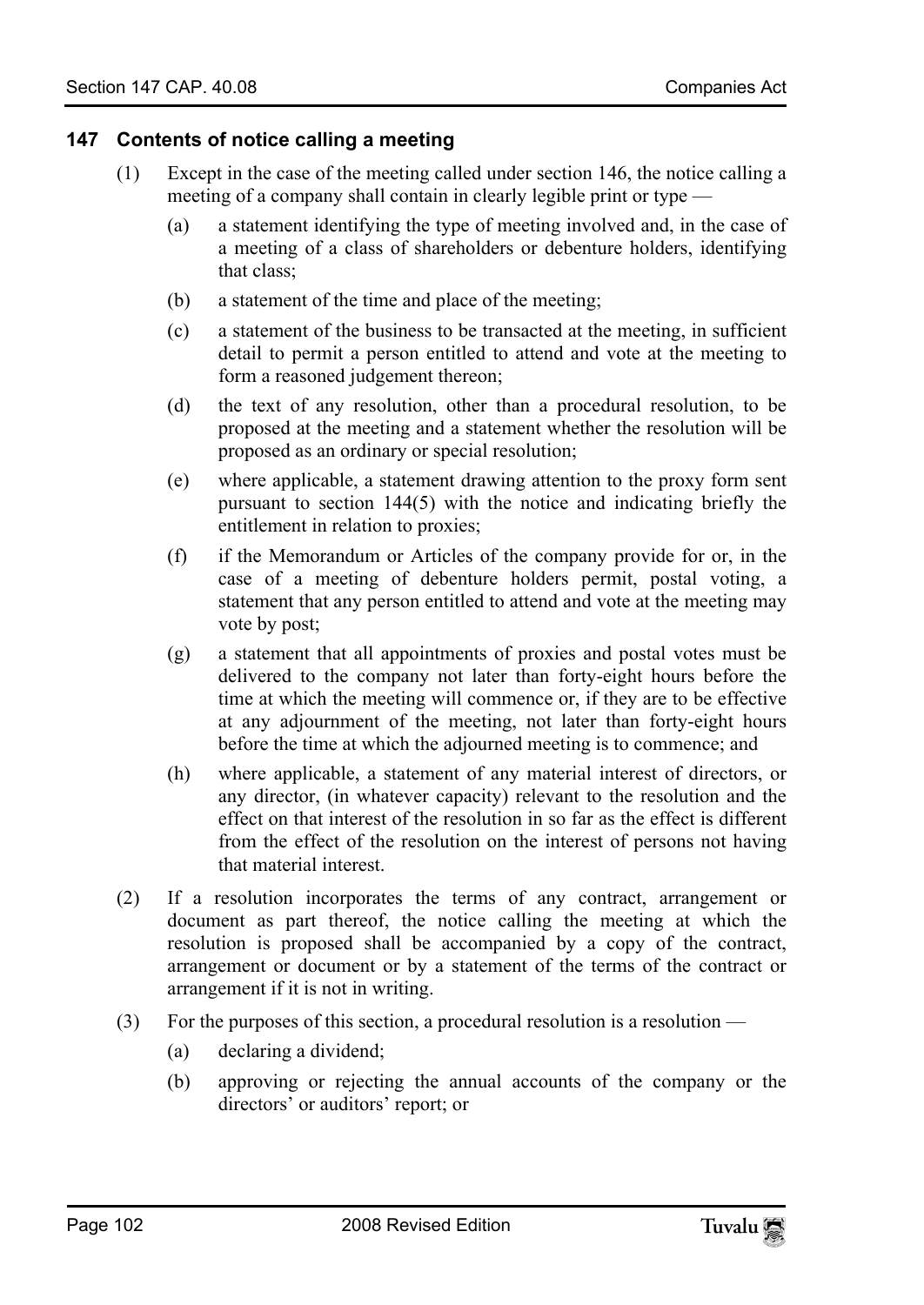(c) to elect a chairman of a meeting, to adjourn or terminate a meeting, to terminate discussion on a proposed resolution or an amendment thereto, or to take a vote on any matter without further discussion.

## **148 Circulation of proposed resolutions, etc.**

- (1) Subject to this section, a company shall, on the requisition in writing of such number of persons as is specified in subsection (2) and (unless the company otherwise resolves) at the expense of the requisitionists —
	- (a) give to members of the company notice of any resolution which may properly be moved and is intended to be moved at any general meeting;
	- (b) circulate to members any statement of not more than three thousand words with respect to the matter referred to in any proposed resolution or the business to be dealt with at that meeting;
	- (c) circulate to shareholders or debenture holders of any class a statement of not more than three thousand words with respect to the matter referred to in any resolutions to be proposed or the business to be dealt with, at any meeting of shareholders or debenture holders of that class, as the case may be.
- (2) The number of members, shareholders or debenture holders, as the case may be, necessary for requisitions under subsection  $(1)$  is —
	- (a) any number of members, shareholders or debenture holders, as the case may be, representing not less than one-twentieth of the total voting rights of all the members, shareholders or debenture holders, as the case may be, having at the date of the requisition a right to vote at the meeting to which the requisition relates;
	- (b) not less than ten per centum of the number of the shareholders or, in the case of a meeting of a class of shareholders, not less than ten per centum of the shareholders of that class, in the company;
	- (c) in the case of a meeting of a class of debenture holders, not less than twenty-five debentures of the class concerned on which there has been paid up an average sum, per debenture holder, of not less than three hundred dollars; or
	- (d) not less than ten per centum of the members, shareholders or debenture holders, as the case may be, holding shares in the company on which there has been paid up an average sum, per member, shareholder or debenture holder, as the case may be, of not less than three hundred dollars.
- (3) A company is not bound under this section to give notice of any resolution or to circulate any statement unless —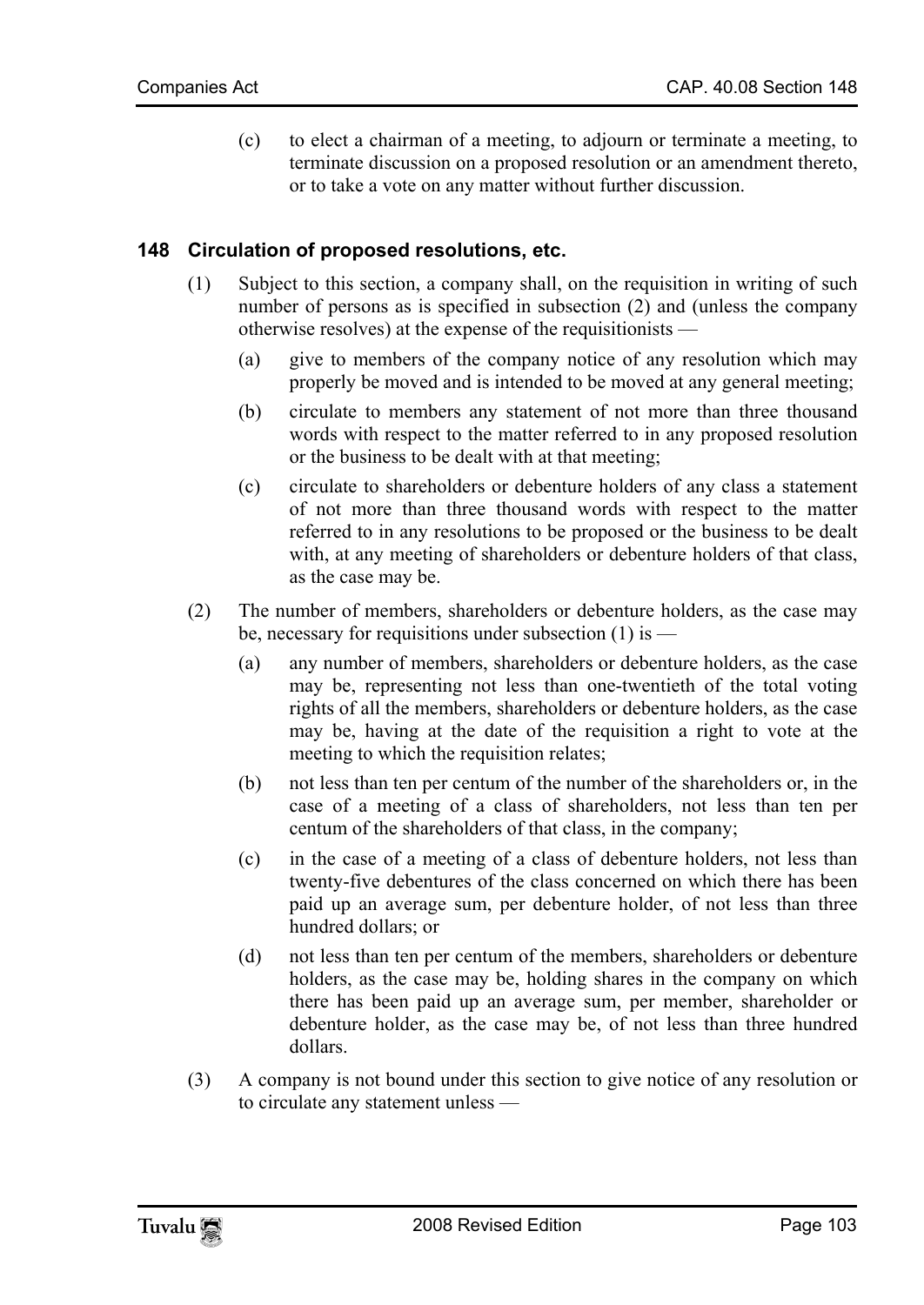- (a) a copy of the requisition signed by the requisitionists (or two or more copies which between them contain the signatures of all the requisitionists) is deposited at the registered office of the company —
	- (i) in the case of a requisition requiring notice of a resolution, not less than six weeks before the meeting; and
	- (ii) in the case of any other requisition, not less than one week before the meeting; and
- (b) there is deposited or tendered with the requisition a sum reasonably sufficient to meet the company's expenses in giving effect thereto;

but if, after a copy of a requisition requiring notice of a resolution has been deposited at the registered office of the company, a meeting of the kind to which the requisition relates is called for a date six weeks or less after the copy has been deposited, the copy though not deposited within the time required by this subsection shall be deemed to have been properly deposited for the purposes thereof,

- (4) The company is not bound under this section to circulate any statement if, on an application made within seven days after the deposit of the requisition, either by the company or by any other person who claims to be aggrieved, the Court is satisfied that the rights conferred by this section are being abused to secure needless publicity for defamatory matter, and the Court may order the company's or applicant's costs on an application under this section to be paid in whole or in part by the requisitionists, notwithstanding that they are not parties to the application.
- (5) This section applies notwithstanding anything contained in the Articles of incorporation or by-laws or in a debenture trust deed or any debentures or in any other contract or instrument.
- (6) If default is made in complying with this section, the company and every officer of the company in default is guilty of an offence,

## **149 Persons to whom notice of meetings is to be given**

- (1) Notice of all general meetings shall be given to every member of the company, whether he is entitled to attend and vote at the meeting or not.
- (2) Notice shall be given to the Registrar of all meetings of a public company at which accounts are to be considered.
- (3) Notice of all meetings of a class of shareholders or debenture holders shall be given to all shareholders or debenture holders of the class concerned.
- (4) A notice of a meeting and all documents required by sections 147(2) and (3) and 148(1) to be sent to a member, shareholder or debenture holder shall either be delivered to that person or sent to him by pre-paid post to his most recent address in Tuvalu appearing in the register of members or, as the case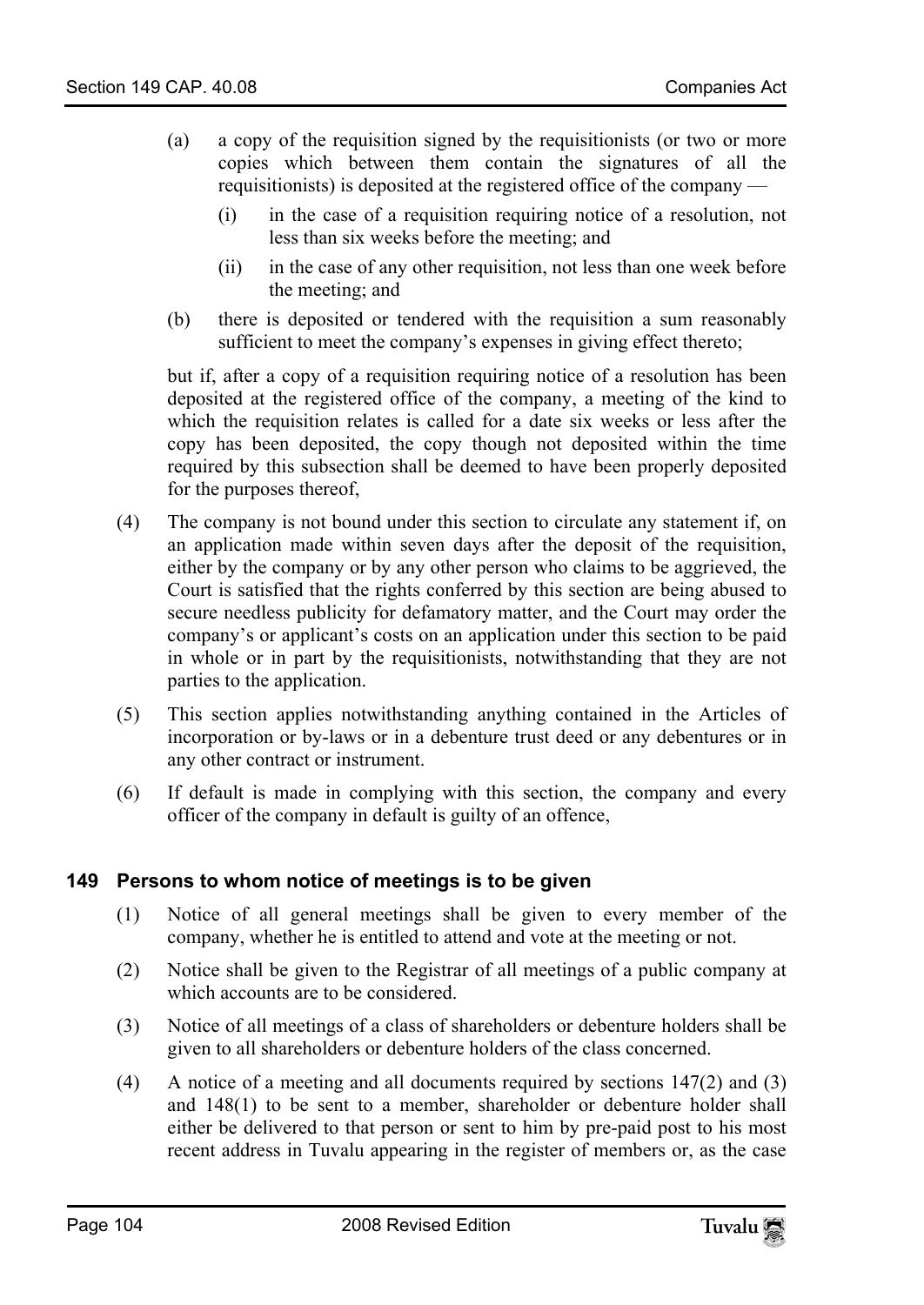may be, the register of debenture holders or to the most recent address in the Island supplied by him to the company for the giving of notices to him.

- (5) Where the Memorandum or Articles of a company, a debenture trust deed or debentures, or any other contract or instrument provide that a meeting may be valid, notwithstanding an omission to give notice of the meeting to a person entitled to receive it, any resolution passed at the meeting is voidable if notice was not given to so many persons that, if they had all voted at the meeting in support of the side which was defeated upon a vote taken upon the resolution, the result of the voting would have been different from the result declared by the person presiding at the meeting.
- (6) If default is made in complying with this section the company and every officer of the company in default is guilty of an offence.
- (7) This section applies notwithstanding anything contained in the Memorandum or Articles of a company, or in a debenture trust deed or any debentures or in any other contract or instrument.

## **150 Proxies**

- (1) Subject to subsection (3), a member of a company entitled to attend and vote at a meeting of the company or at a meeting of any class of members of the company is entitled to appoint a proxy or, in the case of a member of a public company, one, or more than one, proxy, to attend and vote instead of the member at the meeting.
- (2) A proxy appointed pursuant to subsection (1) by a member of a company need not himself be a member of the company.
- (3) A member of a proprietary company is not entitled to appoint a proxy to attend and vote instead of the member at a general meeting of the company except —
	- (a) when authorised to do so by the by-laws of the company; or
	- (b) with the leave of the Court.
- (4) A proxy entitled to attend a meeting is also entitled to speak at the meeting, but not more than two proxies appointed by the same member have that right to speak.
- (5) There shall be sent with each notice calling a meeting of a company in relation to which a proxy may be appointed an instrument of proxy so draw as to enable a member to indicate, in respect of resolutions dealing with special business and set out in the notice, whether he wishes his proxy to vote for or against the resolution or to vote as the proxy thinks fit.
- (6) A proxy may not vote at a meeting or an adjournment thereof unless the instrument appointing him is deposited at the registered office of the company concerned not less than forty-eight hours before the time at which the meeting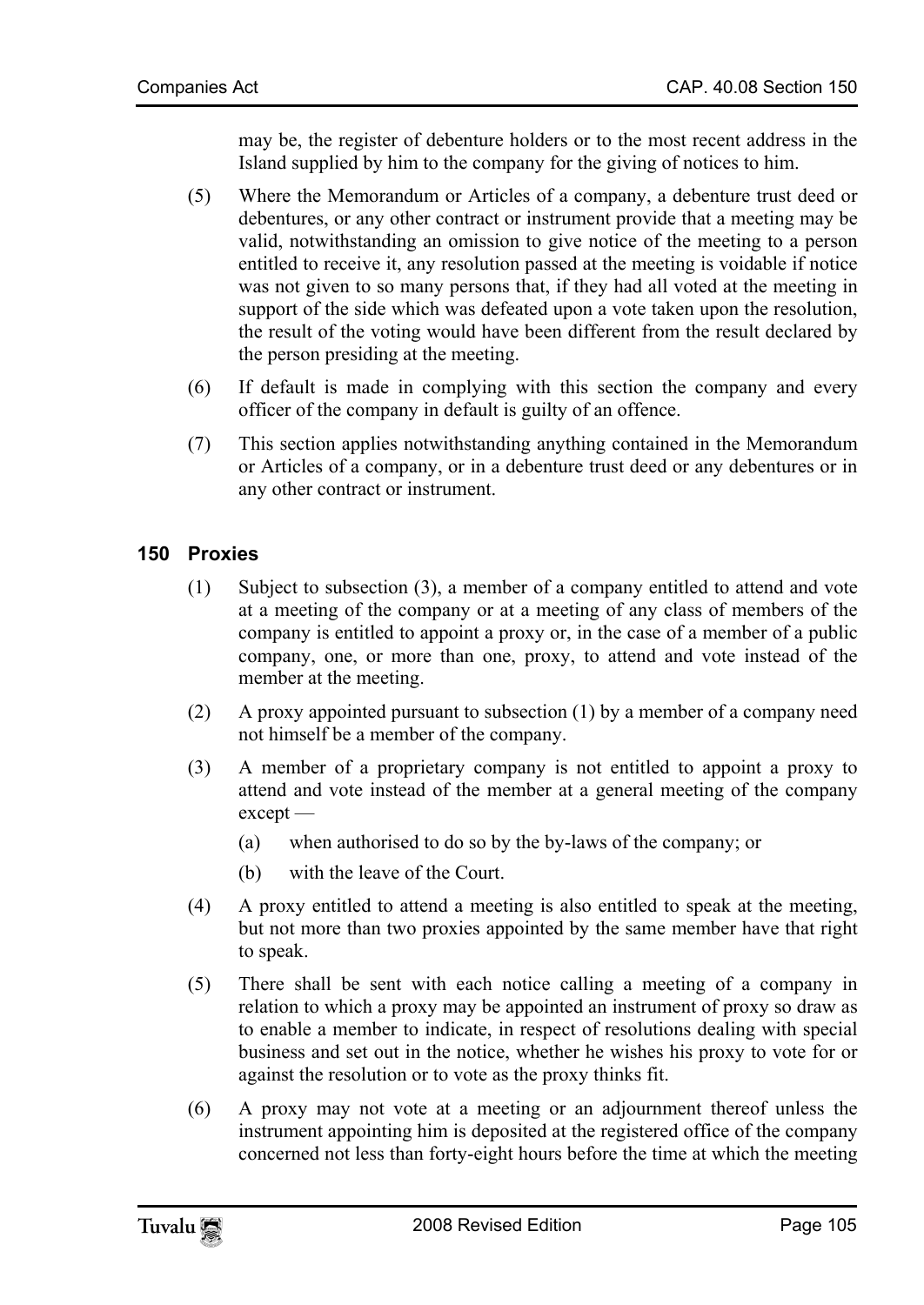is to commence or at which the adjournment thereof is to commence, as the case may be.

- (7) Where instruments appointing proxies have been deposited as provided in subsection (6), any person entitled to attend and vote at the meeting at which the proxy is to be used (whether in his own right or as proxy for another person so entitled to attend and vote) may, at any time during the business hours of the company prior to the conclusion of the meeting or the taking of the poll, but subject to such reasonable restrictions as the company may impose, inspect and take copies of any of those instruments of proxy.
- (8) The appointment of a proxy is terminated by the death or insanity of the appointer or by his revocation of the proxy; and the personal attendance of a member at a meeting or the later appointment of another proxy in respect of the same share is deemed to be a revocation.
- (9) A vote given in accordance with the terms of an instrument of proxy may be treated by a company as valid notwithstanding the termination of revocation pursuant to subsection (8) of the appointment so long as no intimation in writing of the termination or revocation or of the event giving rise thereto has been received by the company at its registered office or other place appointed for the deposit of instruments of proxy, before the commencement of the meeting or adjourned meeting or more than twenty-four hours before a poll.
- (10) For the purposes of subsection (5) "special business" means all business transacted at a meeting with the exception of declaring a dividend, the consideration of the accounts, balance sheets, and the reports of the directors and auditors, the election of directors in the place of those retiring and the fixing of the remuneration of the auditors.

## **151 Postal voting**

- (1) If the Articles of a company permit postal voting at meetings of the company, this section applies with respect to general meetings and meetings of all classes of shareholders or debenture holders of the company.
- (2) Any person entitled to attend and vote at a meeting referred to in subsection (1) or a proxy appointed by him may vote at the meeting or at an adjournment thereof by delivering to the company, not later than forty-eight hours before the time when the meeting or, as the case may be, adjourned meeting is to commence, a written statement of the name of the person entitled to vote and his proxy (if any) and the manner in which he or his proxy wishes to vote on each or any of the resolutions set out in the notice calling the meeting.
- (3) A postal vote given by a proxy is valid only if the proxy could have voted at the meeting if he had attended personally.
- (4) A person or his proxy who gives a postal vote shall be counted toward a quorum, and his postal vote shall be dealt with, as if that person were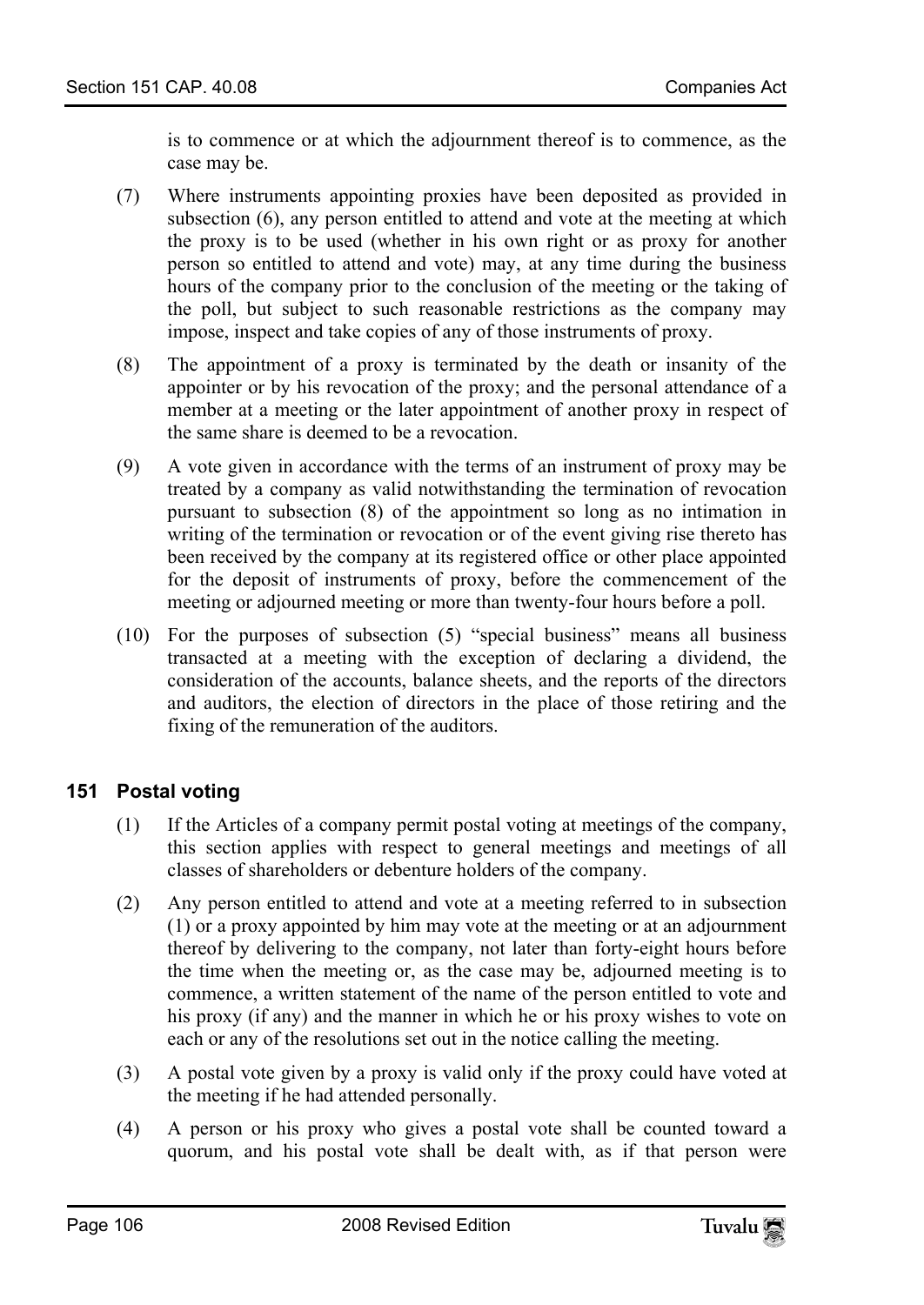personally present at the meeting and personally voted in the manner expressed in his postal vote.

## **152 Method of taking votes**

- (1) Subject to subsection (2), the chairman of a general meeting of a company or of a meeting of a class of shareholders or debenture holders shall take the vote en any resolution proposed at the meeting by a show of hands, unless the number of postal votes and proxy appointments indicating how the proxy is authorised to vote which have been delivered to the company show that the resolution or amendment will necessarily be passed or defeated, in which case the chairman shall so declare, and shall state the number of votes which have been so given, or which have been authorised to be so given, in favour of and against the resolution.
- (2) A shareholder, debenture holder or proxy may demand a poll either before or after any vote by show of hands.
- (3) The votes of a proxy shall be counted only if he attends the meeting at which he is authorised to vote and votes at the meeting.
- (4) A proxy may vote on a show of hands and on a poll taken on any resolution.
- (5) If a proxy appointment authorised a proxy to vote only in favour of, or only against, a resolution proposed at any meeting, his votes shall not be counted unless he votes in the manner in which he is authorised to vote.
- (6) On a poll taken at any meeting, a person entitled to more than one vote, or a proxy for one, or more than one, person entitled to more than one vote may cast some of his votes in one way and some in another and postal votes shall for this purpose be deemed to be votes given on a poll.

#### **153 Declaration of the result of voting**

- (1) The chairman of a meeting shall declare the result of the meeting on a poll, either at the meeting or at a continuation of the meeting if the meeting has been suspended for the purpose of taking a poll, and in the declaration he shall state the number of votes which have been cast for and against the resolution and for and against any amendment proposed thereto —
	- (a) by proxies authorised to vote only for or against the resolution or amendment;
	- (b) by postal votes; or
	- (c) in any other way,

and he shall also state the number of votes cast which have not been counted because the chairman considers them not to have been validly cast.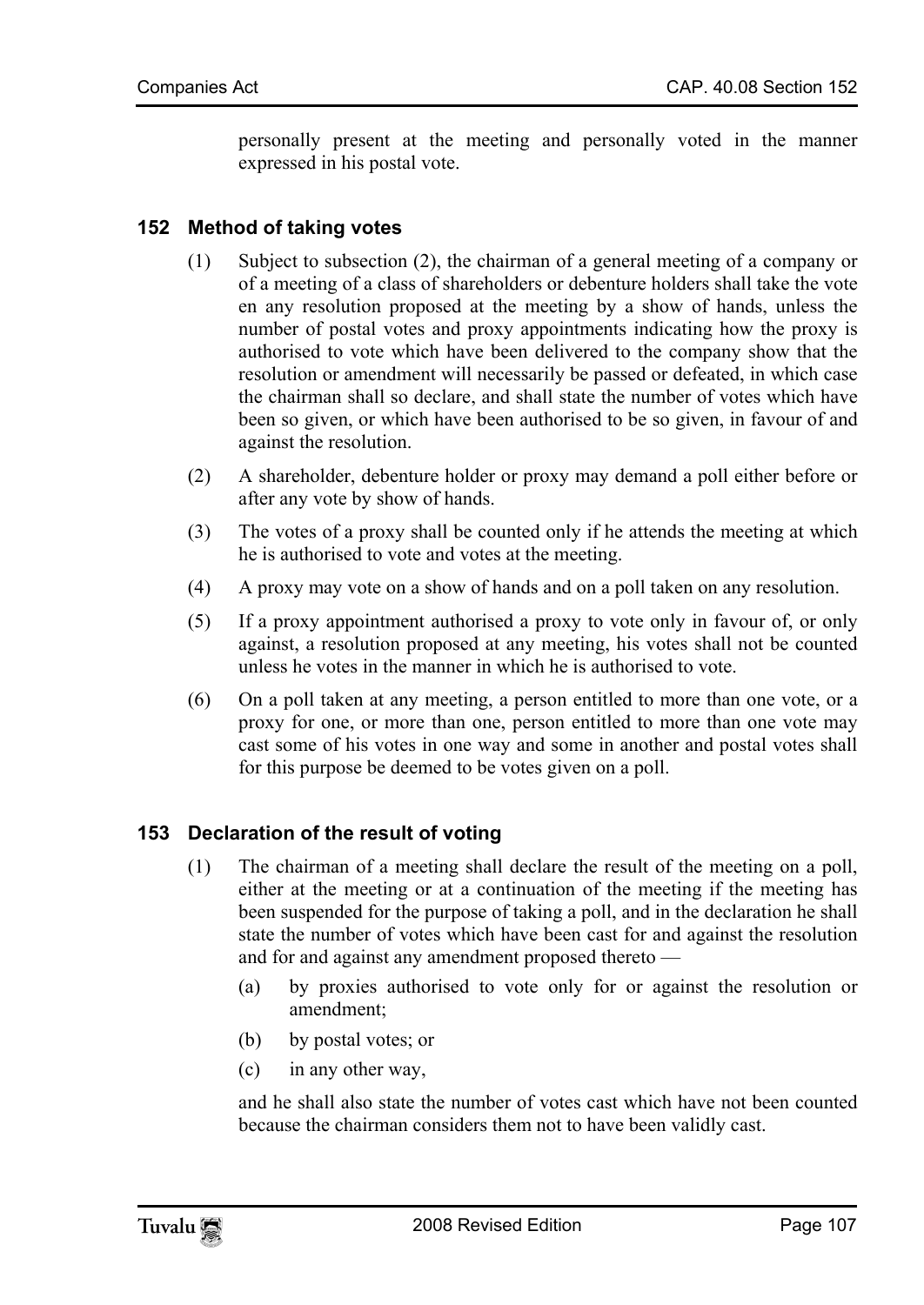- (2) A chairman who does not comply with subsection (1) or who falsifies the result of a poll is guilty of an offence.
- (3) A continuation of a meeting which has been suspended for the purposes of making a poll shall not be considered, for the purposes of this Act or within the meaning of a company's Memorandum or Articles or of a debenture trust deed or a debenture, to be an adjournment of the meeting.

## **154 Written resolution**

- (1) Subject to subsection (4), a resolution in writing signed by all the members entitled to attend and vote on the resolution at a general meeting or if the company has only one such member, that member, is as valid and effective for all purposes as if the same had been passed at a general meeting of the company duly convened and held; and if described as a special resolution is deemed to be a special resolution within the meaning of this Act.
- (2) A resolution in writing so signed is deemed to have been passed on the date on which the resolution was signed by the last member to sign, and where the resolution states a date as being the date of the signature of a member, the statement is prima facie evidence that the resolution was signed on that date by the member.
- (3) A copy of every resolution referred to in subsection (1) shall be kept with the minutes of the meetings of shareholders.
- (4) Subsection (1) does not apply to a resolution to remove an auditor or a director.

## **155 Resolutions passed at adjourned meetings**

Where a resolution is passed at an adjourned meeting of a company by the holders of any class of shares or debentures in or of a company or the directors of a company, the resolution shall for all purposes be treated as having been passed on the date of the adjourned meeting and not on an earlier date.

#### **156 Certain resolutions to be lodged with Registrar**

- $(1)$  This section applies to
	- (a) special resolutions passed at a general meeting;
	- (b) resolutions agreed to by all the members of any class of shareholders, but which, if not so agreed to, would not have been effective for their purpose unless they had been passed by some particular majority or otherwise in some particular manner and all resolutions or agreements which effectively bind all the members of any class of shareholders though not agreed to by all those members;

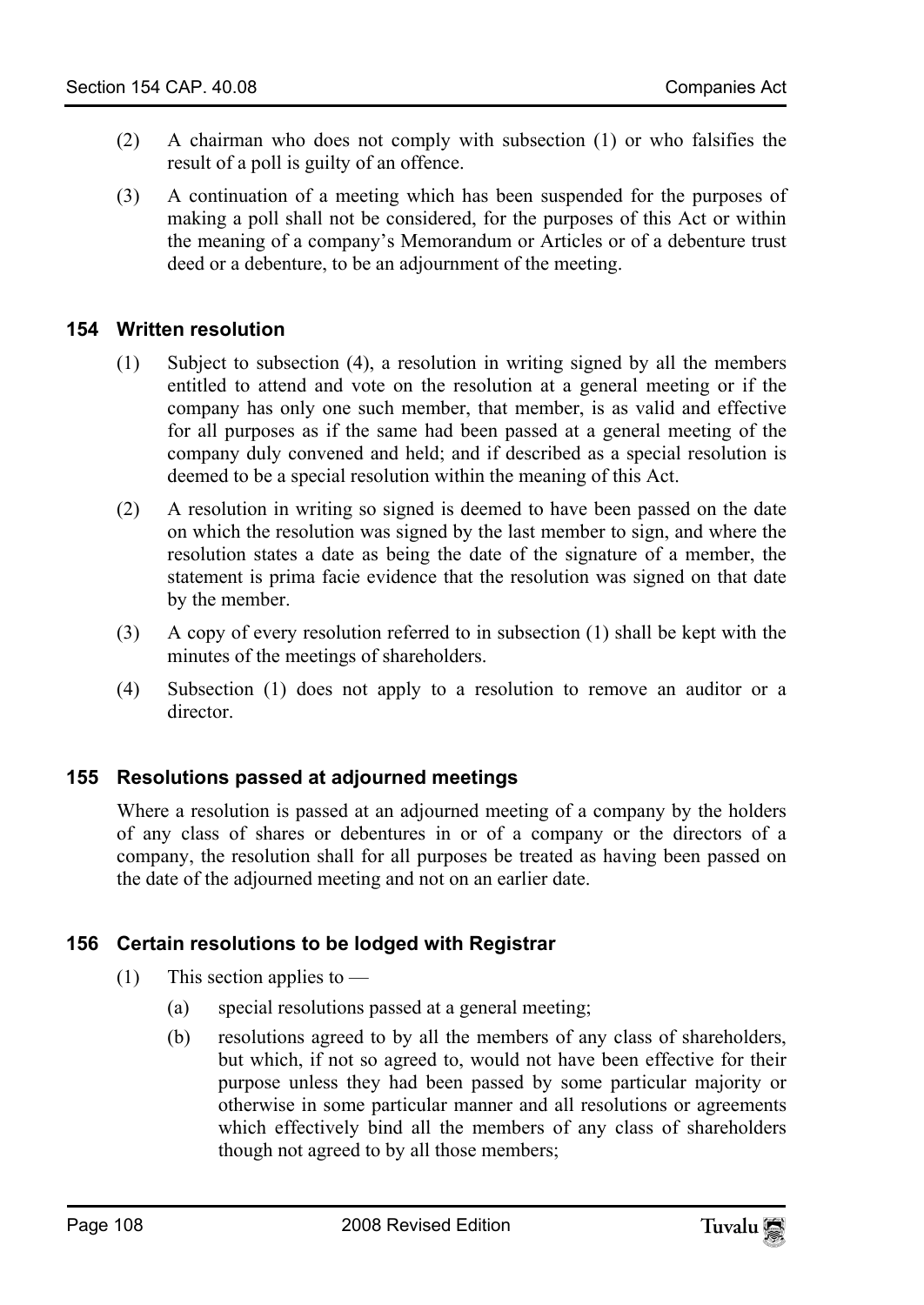- (c) written resolutions passed pursuant to section 154;
- (d) resolutions attaching rights to shares;
- (e) resolutions imposing restrictions on the borrowing powers of directors; and
- (f) resolutions passed at meetings of classes of debenture holders consenting to the alteration of abrogation of the rights, powers or remedies of the debenture holders, or of the trustee of the debenture trust deed under which the debentures were issued.
- (2) Subject to subsection (3), a printed or typewritten copy of every resolution to which this section applies shall, within the period of six weeks after the date on which the resolution was passed, be lodged by the company concerned with the Registrar.
- (3) If an application is made to the Court under section 157, a company is not required to deliver a copy of a resolution to which this section applies unless the Court confirms the resolution in whole or in part, and a copy of the resolution as so confirmed and a copy of the order of the Court shall be delivered by the company to the Registrar within fifteen days after the order of the Court is drawn up.
- (4) A copy of every resolution to which this section applies, for the time being in force, shall be embodied in, or annexed to, every copy of the Articles of the company concerned issued after the passing of the resolution or, in the case of resolutions referred to in subsection  $(1)(f)$ , to every copy of the covering debenture trust deed issued after the passing of the resolution.
- (5) If a company fails to comply with subsection (2 or (3) the company and every officer of the company in default is guilty of an offence.
- (6) The reference in subsection (5) to "an officer of the company" is deemed to include a liquidator of the company.

#### **157 Application to Court to declare that resolution was not passed or was not defeated**

- (1) Within one month after a resolution has been declared to have been passed or defeated at a general meeting of a company or, at a meeting of a class of shareholders or debenture holders, any person aggrieved thereby may apply to the Court for a declaration that the resolution was not passed or was not defeated, as the case may be.
- (2) Without prejudice to the generality of the expression "aggrieved person", a person shall be considered to be an aggrieved person —
	- (a) if the resolution was proposed at a general meeting and the applicant is a shareholder of company; or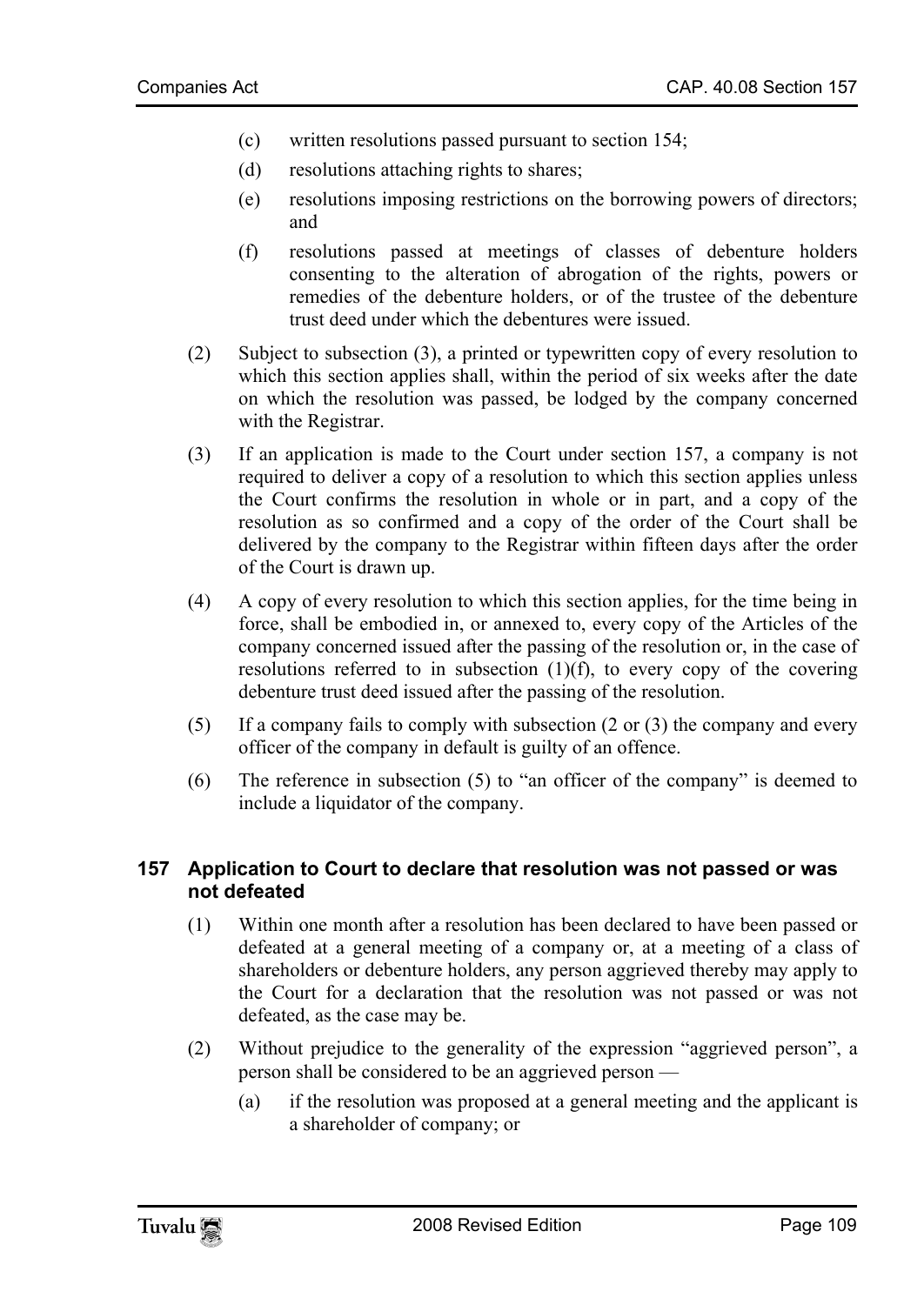(b) if the resolution was proposed at a meeting of a class of shareholders or debenture holders and the applicant is a shareholder or debenture holder of that class,

but a person shall not be considered as aggrieved by the passing of a resolution in favour of which he or his proxy voted or by the defeat of a resolution against which he or his proxy voted.

- (3) An application may be made to the Court under this section on the grounds  $that -$ 
	- (a) the meeting was not properly convened;
	- (b) votes tendered at the meeting were improperly accepted or rejected by the chairman, and in consequence the resolution was wrongly declared to have been passed or defeated;
	- (c) the chairman's declaration of the number of votes cast in favour and against the resolution was incorrect, and in consequence the resolution was wrongly declared to have been passed or defeated;
	- (d) the resolution passed at the meeting (not being a resolution authorised by this Act to alter the Memorandum or Articles of a company or to alter or abrogate the rights of debenture holders) is inconsistent with the Memorandum or Articles of a company or with the terms of a debenture trust deed or a debenture; or
	- (e) the resolution passed at the meeting is voidable under any other provision of this Act.
- (4) The right to apply to the Court under this section is in addition to any other right conferred by this Act on the holders of a fraction of the shares in, or debentures of, a company to apply to the Court to cancel any resolution.
- (5) On the hearing of an application under this section the Court
	- (a) may confirm in whole or in part any resolution which has been declared to have been passed at a meeting or may declare such a resolution not to have been passed; or
	- (b) may declare a resolution which has been declared to have been defeated at a meeting to have been passed in whole or in part or may declare such a resolution to have been defeated.
- (6) The order of the Court shall be substituted for the declaration of the chairman at the meeting that the resolution was passed or defeated, and all persons shall act accordingly.
- (7) If an application to the Court is not made under this section or under any other provision of this Act which confers a right to make an application on the holders of the fraction of the shares in, or debentures of, a company, within one month after the declaration by the chairman of the meeting that the resolution in question has been passed or defeated, or such longer period as is specified in any such other provision of this Act, or if all applications made to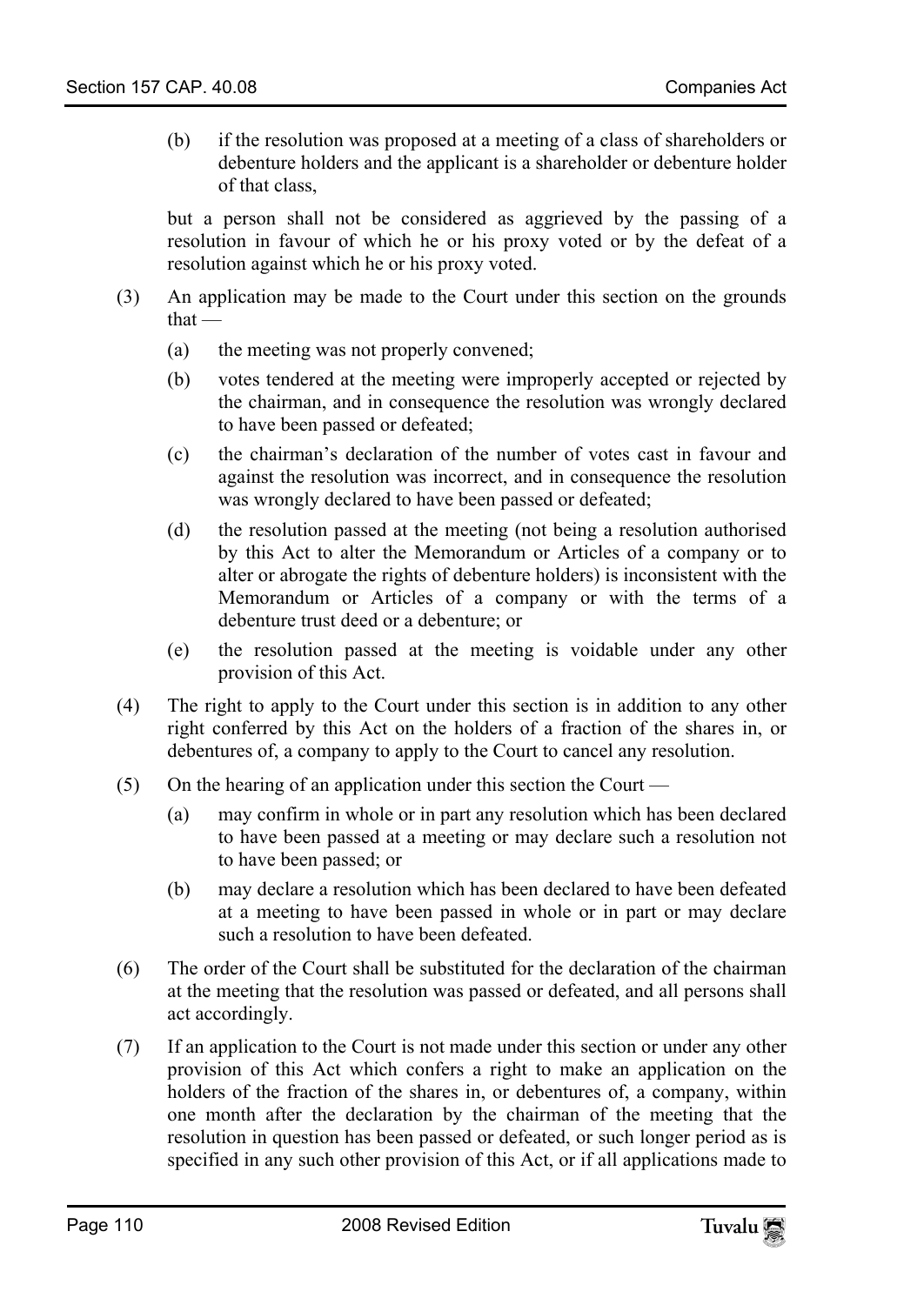the Court are dismissed, it shall thereafter be conclusively presumed that the resolution was passed or defeated as declared by the chairman and, if he declared the resolution to have been passed, that the meeting at which it was passed was duly convened and held and that the resolution is valid.

(8) This section does not apply to procedural resolutions as defined in section 147(3).

#### **158 Minutes**

- (1) Every company shall cause minutes of all proceedings of general meetings, meetings of classes of shareholders and debenture holders and meetings of the directors and committees of directors to be entered in books kept for that purpose.
- (2) The minutes of a general meeting or a meeting of a class of shareholders or debenture holders shall set out in full the declaration made by the chairman under section 153 in respect of each resolution voted on at the meeting.
- (3) Any such minute, if purporting to be signed by the chairman of the meeting at which the proceedings were had or by the chairman of the next succeeding meeting, shall be evidence of the proceedings to which it relates.
- (4) Where minutes have been made in accordance with this section of the proceedings at any general meeting of a company, any meeting of a class of shareholders or debenture holders or, any meeting of the directors or a committee of directors, then, until the contrary is proved, the meeting shall be deemed to have been duly held and convened and all proceedings had at the meeting to have been duly had, and all resolutions declared by the chairman of the meeting to have been passed shall be deemed to be valid.
- (5) If a company fails to comply with subsection (1) or (2), the company and every officer of the company who is in default is guilty of an offence.

#### **159 Inspection of minutes**

- (1) The books containing the minutes of proceedings of any general meeting of a company, or any meeting of a class of shareholders or debenture holders, shall be kept at the registered office of the company, and shall during business hours (subject to such reasonable restrictions as the company may by its bylaws or in general meeting impose, so that no less than two hours in each day be allowed for inspection) be open to the inspection of any shareholder or debenture holder of the company without charge.
- (2) Any shareholder or debenture holder of a company is entitled to be furnished within seven days after he has made a request in that behalf to the company with a copy of any such minutes specified in subsection (1) at a charge not exceeding fifty cents for each hundred words copied.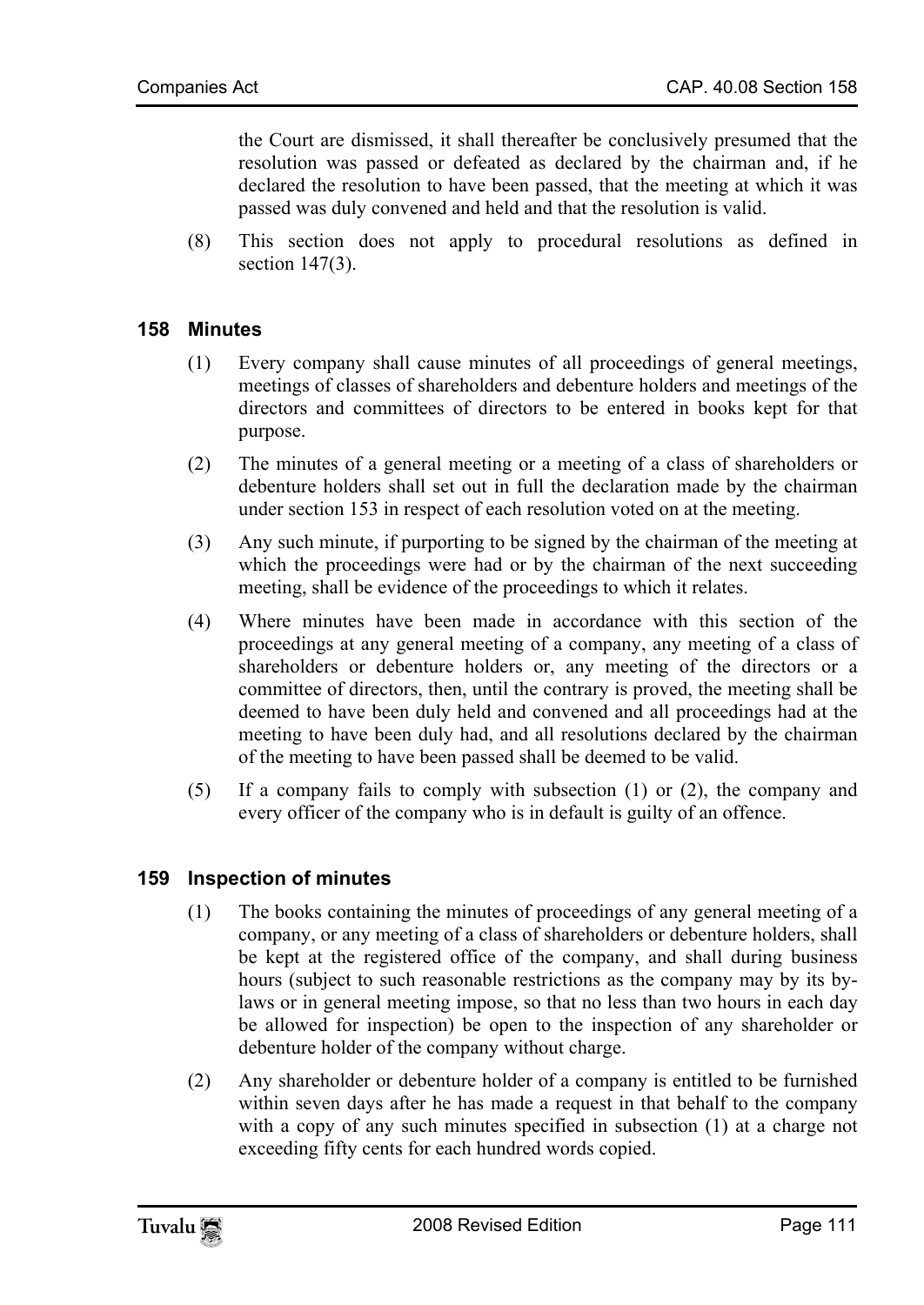(3) If any inspection required under this section is refused, or if any copy required under this section is not sent within the proper time, the company and every officer of the company who is in default is guilty of an offence.

#### **160 Quorum**

- (1) Unless the Articles of a company otherwise provide and subject to subsection (2), two or more persons present at a meeting constitute a quorum.
- (2) Where a company has
	- (a) only one shareholder; or
	- (b) only one shareholder of any class of shares,

he constitutes a quorum at any meeting or, as the case may be, at any meeting of shareholders of that class of shares.

- (3) If a quorum is present at the opening of a meeting, the persons present may, unless the Articles otherwise provide, proceed with the business of the meeting notwithstanding that a quorum is not present throughout the meeting.
- (4) If a quorum is not present at the opening of a meeting, the persons present may adjourn the meeting to a fixed time and place but may not transact any other business.

## DIVISION 5 - ANNUAL RETURNS

## **161 Annual return to be made by Company**

- (1) Subject to this section, every company shall, once at least in every year, make a return —
	- (a) in the prescribed form;
	- (b) made  $up$ 
		- (i) to the date of the annual general meeting of the company; or
		- (ii) in the case of a proprietary company which, pursuant to its Articles and section 142(1), does not hold an annual general meeting, to the latest date on which the company would have been required to hold an annual general meeting if its Articles had not provided that it need not hold an annual general meeting; and
	- (c) containing such particulars as may be prescribed.
- (2) A company is not required to make a return pursuant to subsection  $(1)$ 
	- (a) in the year of its incorporation; or
	- (b) in the following year if in that year the company is not required by section 141 to hold an annual general meeting.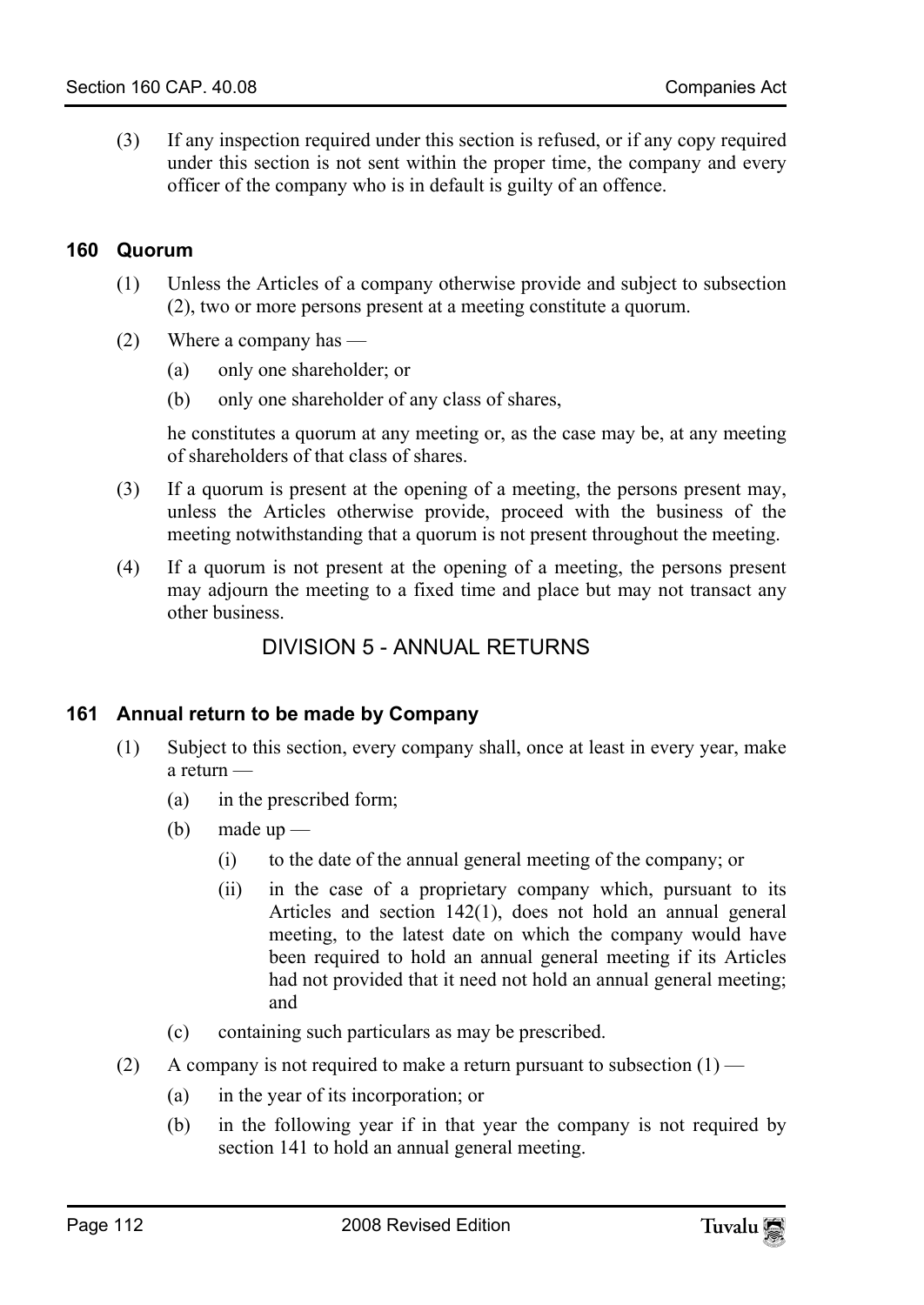- (3) The annual return signed by a director or the secretary of the company shall be lodged with the Registrar within forty-two days after the annual general meeting.
- (4) If a company fails to comply with this section, the company and every officer of the company who is in default is guilty of an offence.

#### **162 Documents to be annexed to annual return**

- (1) Subject to this Act, there shall be annexed to the annual return of a company —
	- (a) a written copy, certified both by a director and by the secretary of the company to be a true copy, of all balance sheets, profit and loss accounts and group accounts laid before the company in general meeting or circulated to members and registered debenture holders during the period to which the return relates; and
	- (b) a copy, so certified, of the reports of the auditors on, and of the reports of directors accompanying, all such accounts,

and where any such account or other document is in a foreign language there shall be annexed to that account or document a translation in English of the account or other document certified to be a correct translation.

- (2) If any such account or document did not comply with the requirements of the law, as in force at the date of the audit, with respect to the form of accounts or documents, as the case may be, there shall be made such additions to, and corrections in, the copy as would have been required to be made if the account or document were to comply with those requirements, and the fact that the copy has been so amended shall be stated thereon.
- (3) A company which
	- (a) has not offered shares in, or debentures of, the company to the public; and
	- (b) is not a subsidiary of a company which has done so,

may delete from any document or account annexed, pursuant to subsection  $(1)(a)$ , to an annual return lodged with the Registrar —

- (c) any information about the emoluments of the directors of the company included in the document or account pursuant to section 168; and
- (d) any particulars included in the document or account with respect to turnover and rents recoverable and payable,

but the fact that the document or account has been amended by any such deletion shall be stated in the document or account.

(4) For the purposes of section 161, the accounts and documents required by this section to be annexed to the annual return of a company are deemed to be part thereof.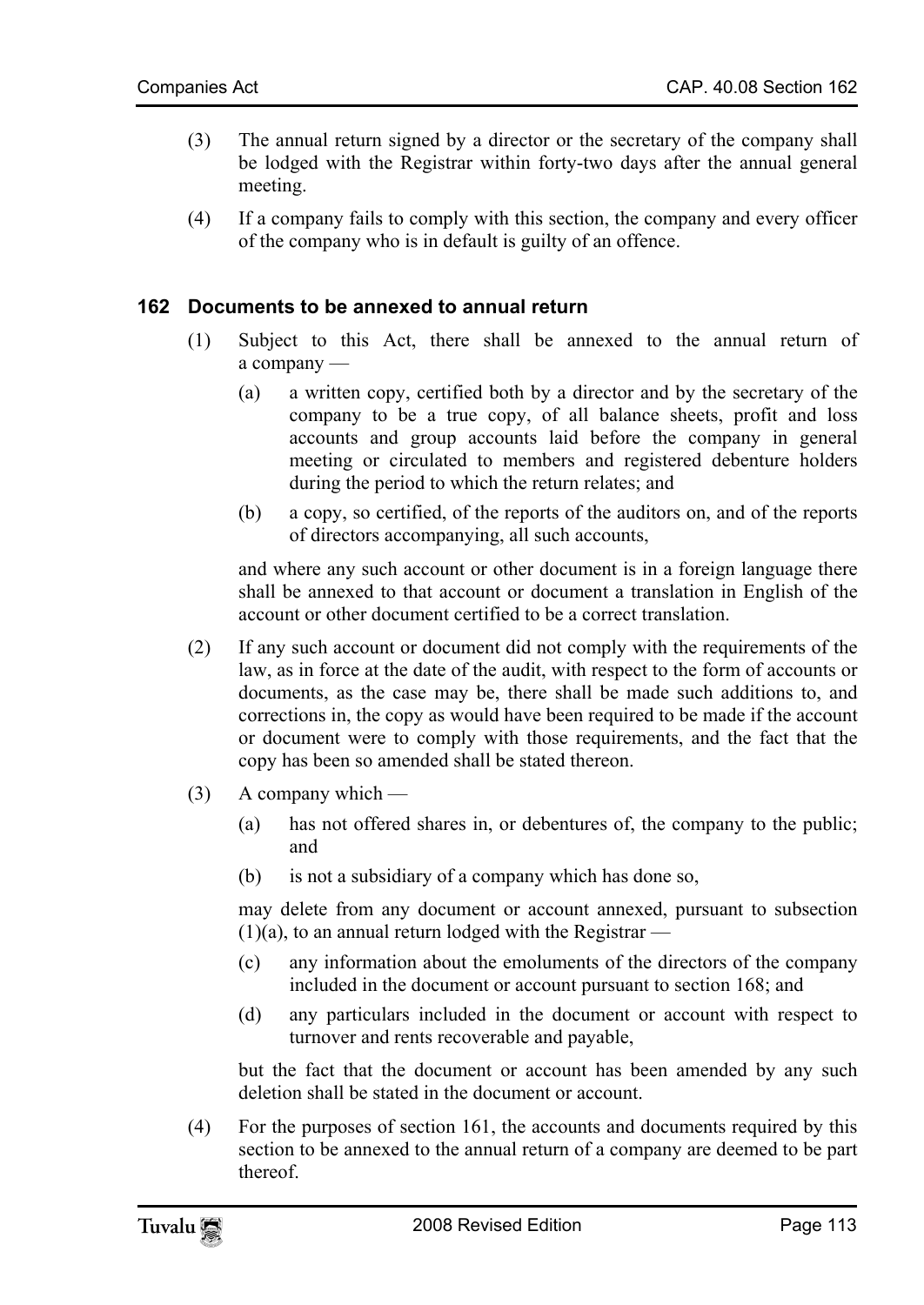(5) This section does not apply to a proprietary company which delivers to the Registrar with its annual return the certificates required by section 163(1) and (2).

## **163 Provision as to proprietary companies**

- (1) A proprietary company shall deliver to the Registrar with its annual return a certificate, signed by each of its directors and by its secretary, that the conditions required to be fulfilled for a company to be a proprietary company have been fulfilled in respect of it continuously and without exception since the date of its incorporation as, or conversion to, a proprietary company or the date of its last annual return, whichever is the later.
- (2) A proprietary company shall also deliver to the Registrar with its annual return —
	- (a) a certificate of solvency signed by its auditor containing the statements and opinion by the auditor of the company required by subsection (3), and made with reference to the state of the company's assets and liabilities at the date on which the balance sheet of the company laid before an annual general meeting during the period to which the annual return relates (in this section referred to as "the company's last balance sheet"); and
	- (b) a certificate signed by each director and the auditor of the company that the certificate referred to in paragraph (a) agrees with the balance sheet and profit and loss account so laid.
- (3) A certificate of solvency shall
	- (a) state the amounts shown in the company's last balance sheet as the total values respectively of the company's fixed assets, current assets and investments;
	- (b) state the amount shown in the company's last balance sheet as the total amount of the company's debts and liabilities accrued due at, or accruing due within one year after, the date as at which the balance sheet is made out, and the amount so shown as the total amount of the company's other debts and liabilities; and
	- (c) state whether, in the opinion of the auditor of the company, the company was, at the date at which its last balance sheet was made out, able or unable to pay its debts and liabilities as they fall due.
- (4) If the company does not hold an annual general meeting in the year to which the annual return relates, the certificates required by subsection (3) shall be modified so as to refer to the balance sheet or the balance sheet and profit and loss account, as the case may be, copies of which were sent to the members of the company in compliance with section 142(1) during the period to which the annual return relates.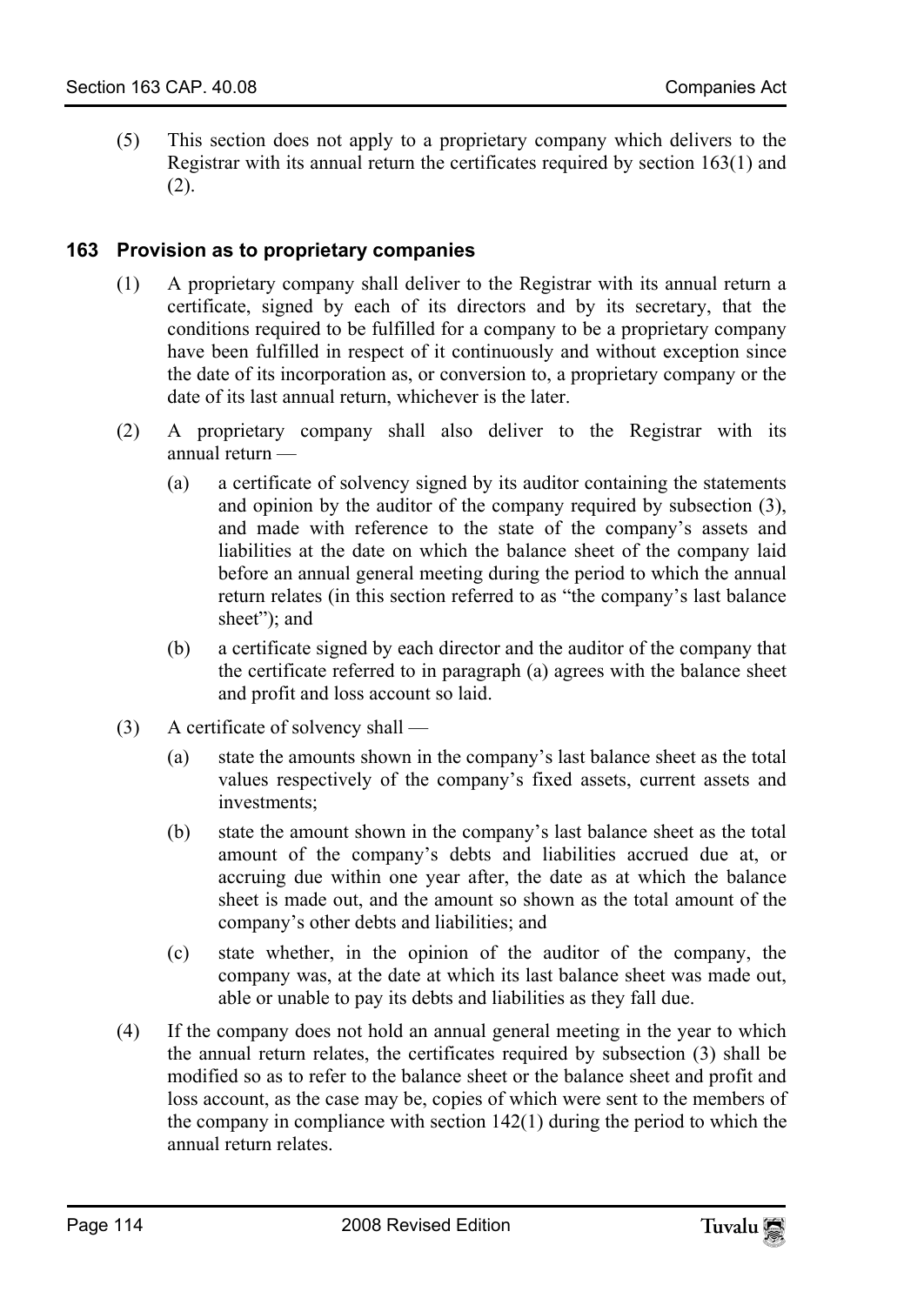- (5) For the purpose of section 161, the certificates required by this section are deemed to form part of the annual report with which they should be lodged with the Registrar.
- (6) If the auditor of a company refuses to give or sign either of the certificates mentioned in subsection (2), the annual return shall contain a statement to that effect and have annexed thereto the documents specified in section 162(1); a company which delivers an annual return containing such a statement and having annexed to it the documents so specified is deemed to have complied with this section.
- (7) Where a proprietary company fails to comply with subsection (1) or (2) the company and every director of the company in default is guilty of an offence.

#### **164 Offences in connection with annual returns**

- $(1)$  If
	- (a) a director or secretary of a company signs an annual return lodged with the Registrar which contains any statement which is false, deceptive or misleading or which omits any matter required by this Act to be included therein;
	- (b) a director or secretary of a company lodges or concurs in the lodgement of any document with the Registrar with an annual return, and that document purports to be a copy of an account or document required by section 163 which contains a statement which is false, misleading or deceptive or an opinion which he has no reasonable ground to believe to be accurate,

he is guilty of an offence.

(2) It is a sufficient defence if the person charged with an offence under this section proves that up to the time of the delivery to the Registrar of the annual return, copy of an account or document, or certificate, as the case may be, he believed on reasonable grounds that section 161 and section 162 or, as the case may be, 163 had been complied with.

# **PART VI - ACCOUNTS AND AUDIT**

## DIVISION 1 - ACCOUNTS

#### **165 Accounts to be kept**

- (1) Every company shall cause to be kept proper books of account with respect  $to -$ 
	- (a) all sums of money received and expended by the company and the matters in respect of which the receipt and expenditure takes place;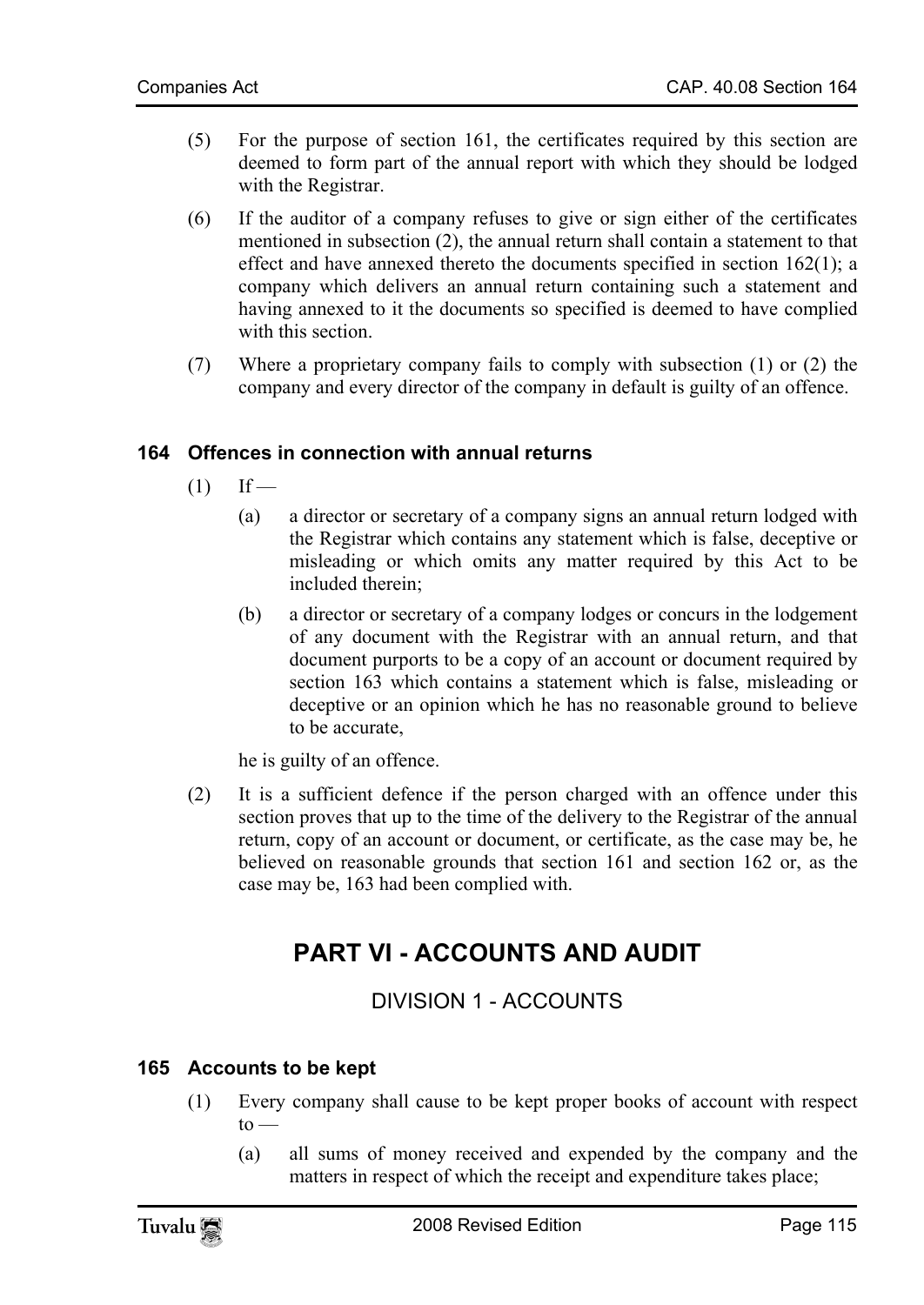- (b) all goods and purchases of goods of the company; and
- (c) the assets and liabilities of the company.
- (2) For the purposes of subsection (1), proper books of account are not deemed to be kept with respect to the matters referred to in that subsection if there are not kept such books as are necessary to give a true and fair view of the state of the company's affairs and to explain its transactions.
- (3) The books of account of a company shall be kept at the registered office of the company or at such other place as the directors of the company think fit and shall at all times be open to inspection by the director.
- (4) Where books of account of a company are kept at a place outside Tuvalu there shall be sent to, and kept at a place in, Tuvalu and be at all times open to inspection by the directors of the company such accounts and returns with respect to the business dealt with in the books of accounts so kept as will disclose with reasonable accuracy the financial position of that business at intervals not exceeding six months and will enable to be prepared in accordance with this Act the company's balance sheet, its profit and loss account, and any document annexed to any of those documents giving information which is required by this Act and is allowed by this Act to be so given.
- (5) A director of a company who fails to secure compliance by the company with the requirements of this section or who has by his own act been the cause of any default by the company under this section, is guilty of an offence.
- (6) In proceedings for an offence under this section consisting of a failure to secure compliance by a company with the requirements of this section, it is a sufficient defence if the person charged proves that he had reasonable grounds to believe and did not believe that a competent and reliable person was charged with the duty of seeing that those requirements were complied with and was in a position to discharge that duty.
- (7) A person convicted of an offence under this section shall not be sentenced to a term of imprisonment unless the Court before which he is convicted is satisfied that he knowingly or recklessly committed the offence.

## **166 Profit and loss account and balance sheet**

- (1) Subject to subsection (2), the directors of a company shall cause to be made out and laid before the company at each annual general meeting a profit and loss account for the period since the date to which the last preceding meeting after the incorporation of the company, made up for a period ending on a date not earlier than six months before the date of the meeting and giving a true and fair view of the profit or loss of the company for that period.
- (2) Notwithstanding subsection (1), the Registrar may, on application made in accordance with a resolution of the directors of a company, and signed on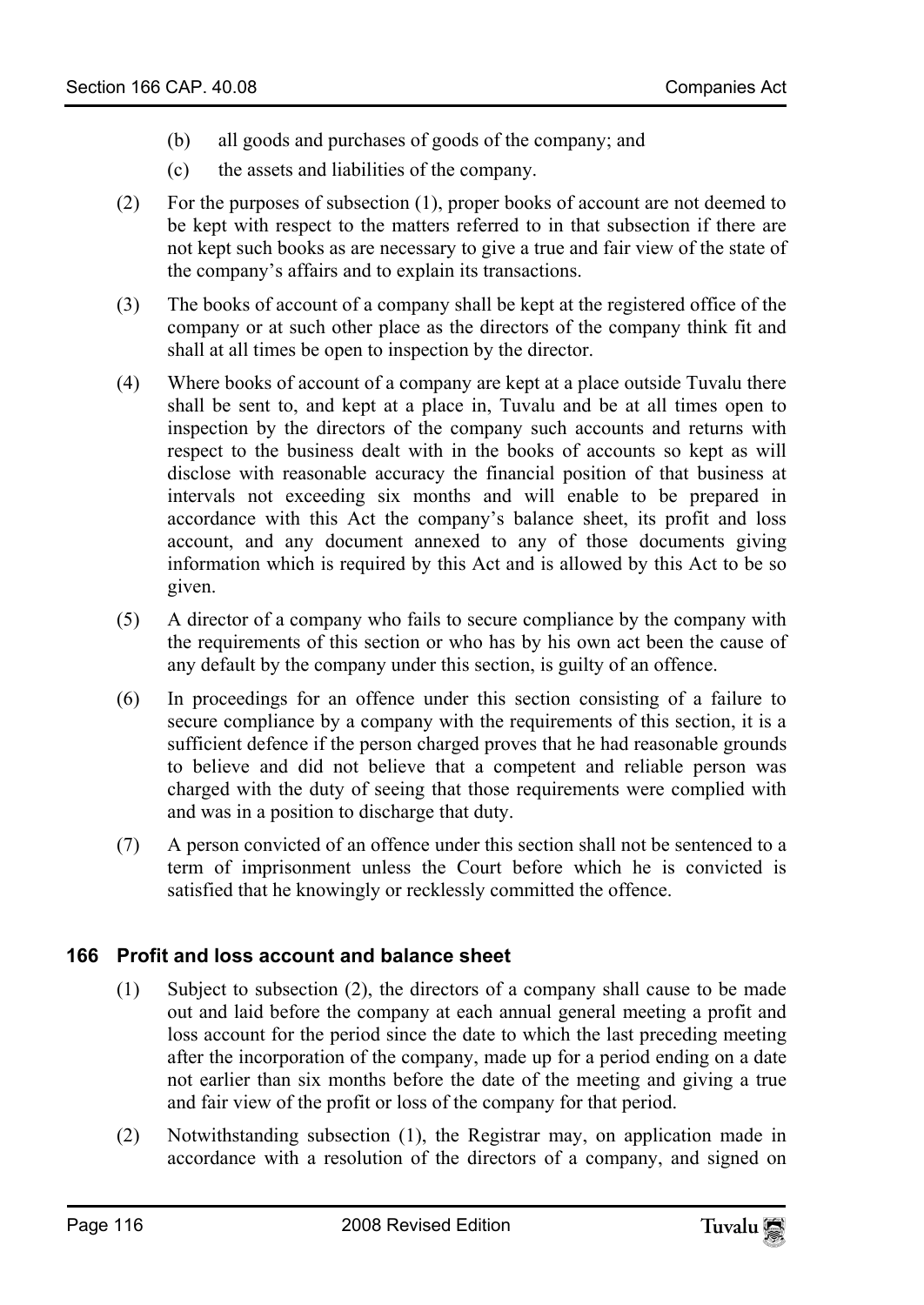behalf of the company by a director or secretary, extend, subject to such conditions as the Registrar thinks fit, the period of six months referred to in subsection  $(1)$ .

- (3) The directors shall cause to be made out in every calendar year, and to be laid before an annual general meeting, a balance sheet as at the date to which the profit and loss account is made up.
- (4) If a company fails to comply with this section, every director of the company is guilty of an offence.
- (5) In proceedings for an offence under this section, section 165(6) applies as it applies to proceedings for an offence under section 165.
- (6) Section 165(7) applies with respect to a person convicted of an offence under this section as it applies with respect to a person convicted of an offence under section 165.

#### **167 Provisions as to contents and form of annual accounts**

- (1) Subject to this section
	- (a) every balance sheet of a company shall give a true and fair view of the state of affairs of the company as at the end of its financial year; and
	- (b) every profit and loss account of a company shall give a true and fair view of the profit or loss of the company for its financial year.
- (2) Subject to this section, a company's balance sheet and profit and loss account shall comply with the requirements of the regulations with respect to matters to be specified or contained therein, so far as applicable thereto.
- (3) When a company has subsidiary companies accounts or statements (hereinafter called "group accounts") dealing with the financial position and profit or loss of the company and its subsidiaries shall also be prepared and included with both the said profit and loss account and balance sheet.
- (4) Save as expressly provided in the following provisions of this section, the requirements of subsection (2) are without prejudice to the requirements of subsection (1) or to any other requirements of this Act.
- (5) On the application or with the consent of the directors of a company, the Minister may modify, in relation to the company, the requirements of this Act as to the matters to be stated in any account of the company so as to adapt these requirements to the circumstances of the company, but without prejudice to the requirement of subsection (1).
- (6) It shall be the duty of every company which is a subsidiary of another company in respect of which group accounts have to be prepared and of the directors and auditors of that company to give to the directors of such other company and its auditors all such information and access to records as the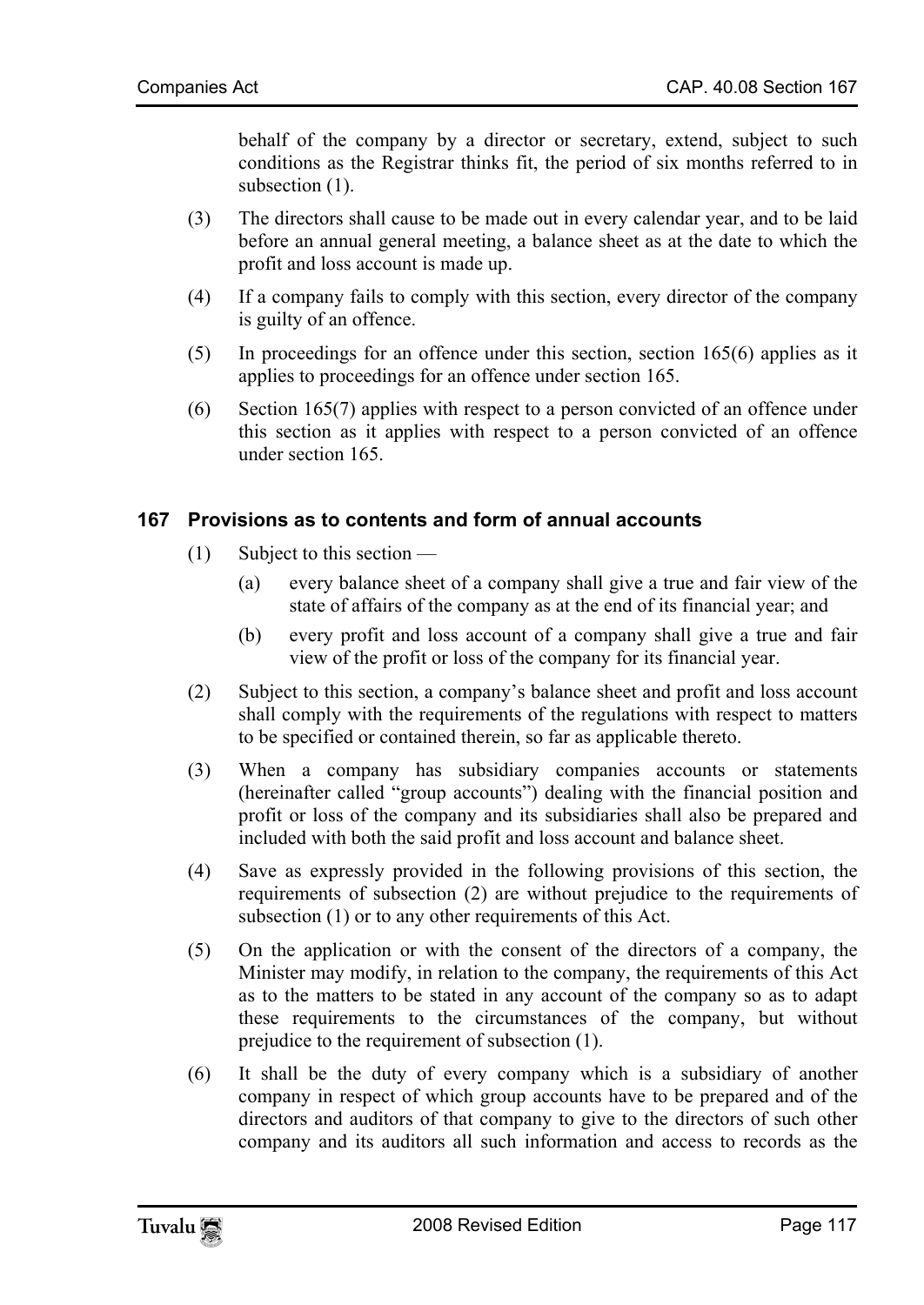latter may reasonably require to enable group accounts to be properly prepared in accordance with this Act.

- (7) A director of a company who fails to take all reasonable steps as respects any accounts, or accounts laid before the company in general meetings, to secure compliance with the provisions of this section and with the other requirements of this Act as to matters to be stated in accounts is guilty of an offence.
- (8) In proceedings for an offence under this section, section 165(6) applies as it applies to proceedings for an offence under section 165.
- (9) Section 165(7) applies with respect to a person convicted of an offence under this section as it applies with respect to a person convicted of an offence under section 165.

#### **168 Particulars of directors' emoluments, etc.**

- (1) In the annual accounts of a company, or in a particulars statement annexed thereto, there shall, subject to and in accordance with this section, be shown —
	- (a) the amount of the emoluments of each director of the company;
	- (b) the aggregate amount of the pensions paid to individuals in their capacities as the directors or former directors of the company; and
	- (c) the aggregate amount of any compensation paid to or received by directors or former directors of the company in respect of loss of office.
- (2) The amounts to be shown under this section for any financial year shall be the sums receivable in respect of that year, whenever paid, or, in the case of sums not receivable in respect of a period, the sums paid during that year.
- (3) Where it is necessary to do so for the purposes of making any distinction required by this section in any amount to be shown thereunder, the directors of a company may apportion any payments between the matters in respect of which they have been paid or have yet to be paid in such manner as they think appropriate.
- (4) In the annual accounts of a company, or in a statement annexed thereto, there shall be shown the number of directors who have waived rights to receive emoluments to which this section would otherwise apply, and the aggregate amount of those emoluments.
- (5) Where any of the requirements of this section are not complied with in relation to any accounts, the auditors of the company shall include in their report, so far as they are reasonably able to do so, a statement giving the particulars necessary to meet those requirements.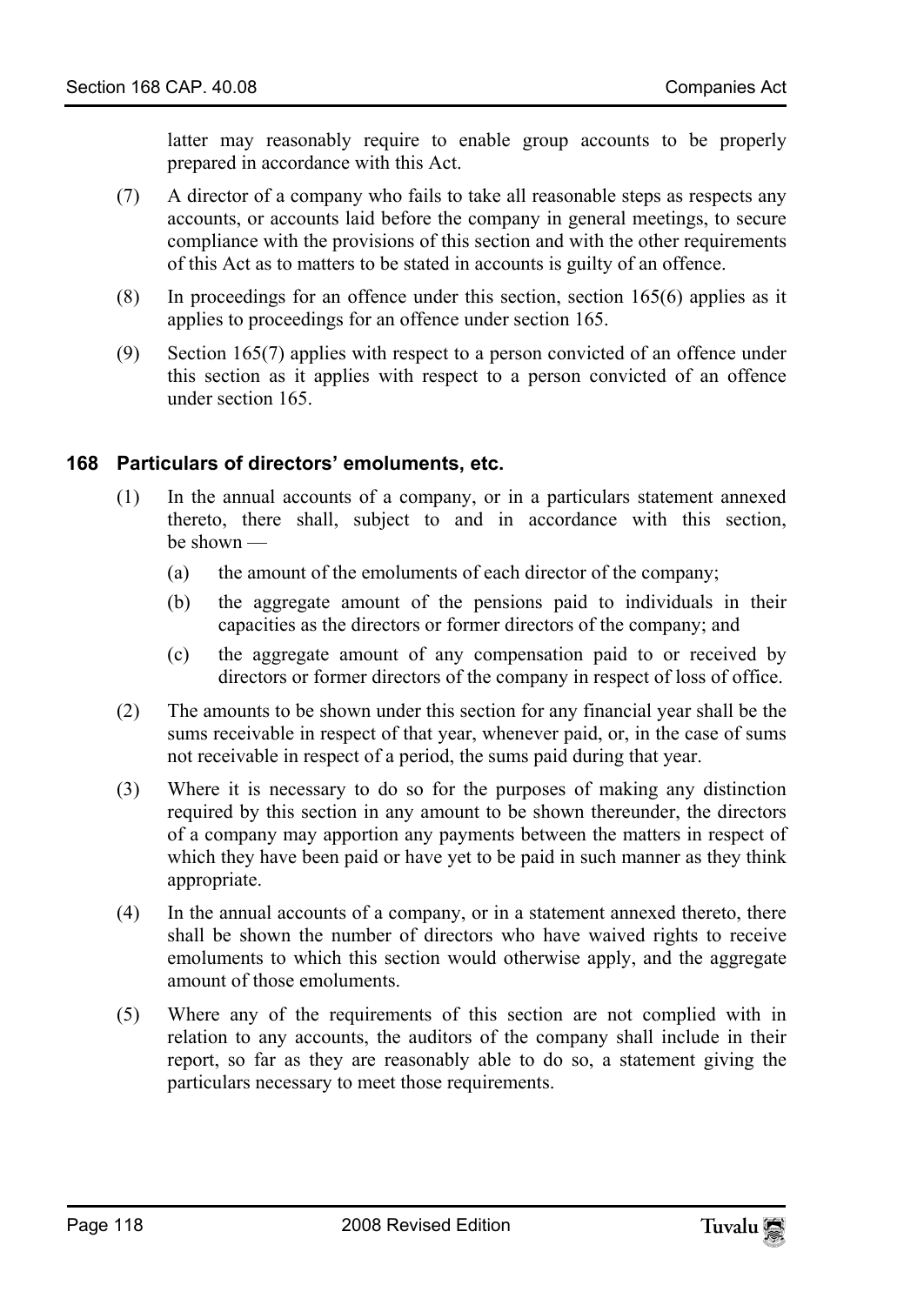# DIVISION 2 - DIRECTORS' ANNUAL REPORTS

#### **169 Duty to lay directors' annual report**

- (1) The directors of a company
	- (a) shall lay before every annual general meeting of the company; or
	- (b) if pursuant in section 142 the company does not hold an annual general meeting, shall send in accordance with section  $142(1)(a)$  to every shareholder and debenture holder of the company,

a report (in this Act called "the directors' annual report") with respect to —

- (c) the affairs of the company; and
- (d) if the company is a holding company, the affairs of its subsidiaries, unless the company is itself a wholly owned subsidiary.
- (2) The directors' annual report shall state the names of the persons who, at any time during the financial year, were directors of the company and the principal activities of the company and of its subsidiaries in the course of that year and any significant change in those activities in that year, and also —
	- (a) if significant changes in the fixed assets of the company or of any of its subsidiaries have occurred in that year, give particulars of the changes and, if (in the case of those assets) the market or saleable value thereof (as at the end of that year) differs substantially from the amount thereof as shown in the balance sheet, give particulars of that difference;
	- (b) if, in that year, the company has issued any shares or debentures, state the reason for making the issue, the classes of shares or debentures, the number issued and the consideration received by the company for the issue;
	- (c) in respect of each person who has at any time during the year been a director of the company or of a company which at any time during that year belonged to the same group of companies as the company, or of a company which has at any time during that year been an associated company of the company, contain the entries required by section 141 to be made in the register of directors' holdings kept by the company;
	- (d) state the directors' proposals as to the application of the profits of the company shown in its profit and loss account, including its profits and revenue reserves carried forward from earlier financial years; and
	- (e) contain particulars of any other matters so far as they are material for the appreciation of the state of the company's affairs by its members, shareholders or debenture holders, being matters which will not be harmful to the business of the company or of any company which belongs to the same group of companies as the company.
- (3) Where a company is a holding company (other than a wholly owned subsidiary of another company), the directors' annual report shall also deal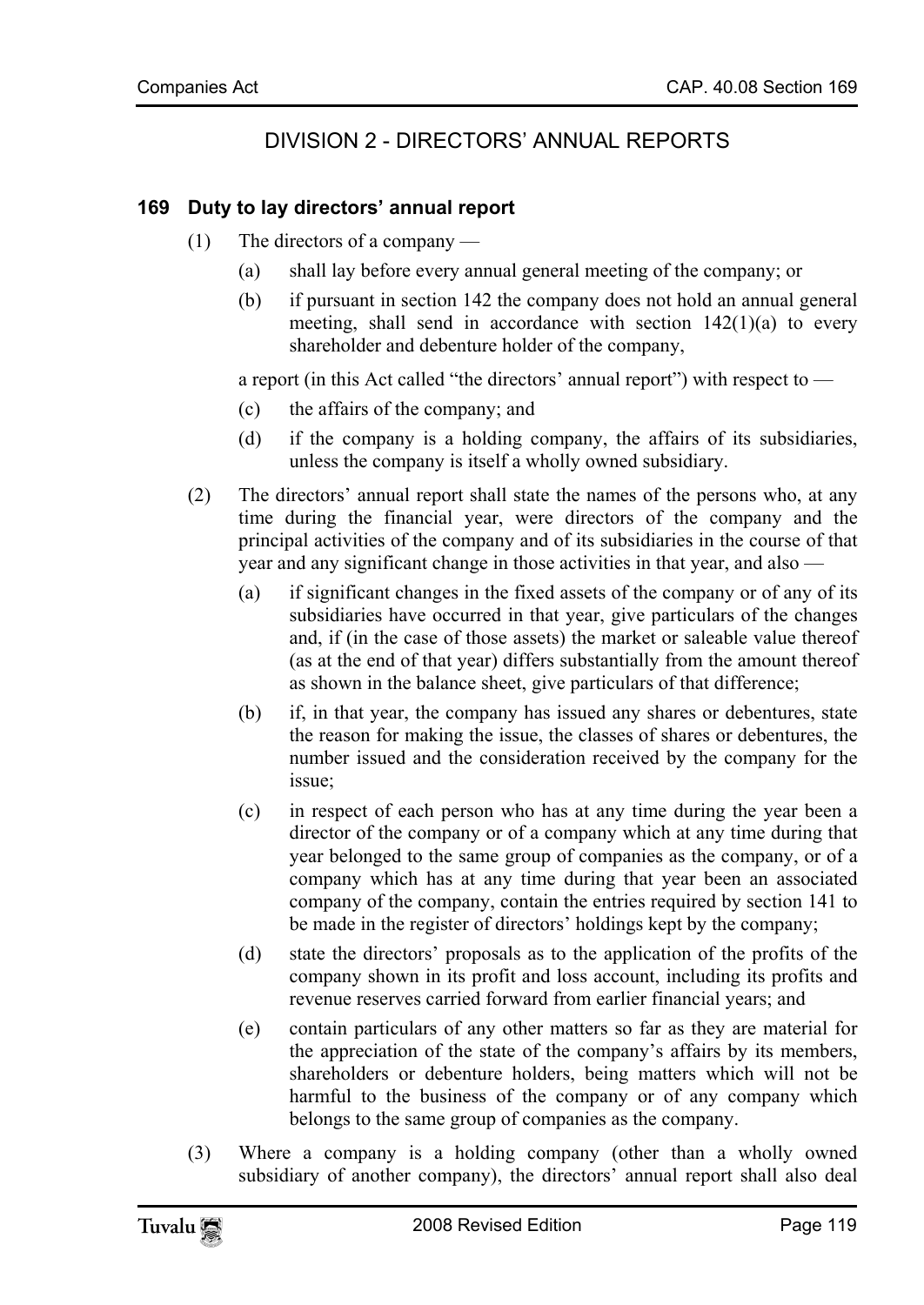with the matters specified in subsection (2) in relation to each of the company's subsidiaries.

- (4) If the directors of a company consider that disclosure of any matter required to be included in the directors' annual report by this section would be harmful to the company or to any company which belongs to the same group of companies as the company, they may with the consent of the Minister, omit that matter from the report.
- (5) If the directors' annual report does not contain a statement required by this section to be included in it or contains a statement which is false, deceptive, misleading or incomplete, the auditors of the company shall, so far as they are reasonably able to do so, include in their report on the accounts of the company under section 174 a statement or correction giving the information required by this section.
- (6) If the directors of a company fail to comply with this section, or if they send out to shareholders or debenture holders a directors' annual report which does not contain all the information required by this section or which contains false, deceptive or misleading information, each of the directors is guilty of an offence.
- (7) A director convicted of an offence under this section shall not be sentenced to a term of imprisonment unless the Court before which he is convicted is satisfied that he knowingly or recklessly committed the offence.

## DIVISION 3 - AUDITORS

## **170 Appointment, removal and disqualification of auditors**

- (1) Subject to subsection (13), a company shall, at each annual general meeting, appoint an auditor or auditors to hold office from the conclusion of the meeting until the conclusion of the next annual general meeting.
- (2) Subject to subsection (13), where at any annual general meeting no auditors are appointed or re-appointed, the Minister may appoint a person to fill a vacancy; and the company shall, within one week of the power under this subsection becoming exercisable, give the Minister notice of that fact.
- (3) The first auditors of a company may be appointed by the directors of a company at any time before the first annual general meeting of the company and auditors so appointed shall hold office until the conclusion of that meeting.
- (4) If the directors fail to exercise their powers under subsection (3), those powers may be exercised by the company in general meeting.
- (5) The directors, or the company in general meeting, may fill any casual vacancy in the office of auditor, but while any such vacancy continues, the surviving or continuing auditor or auditors, if any, may act.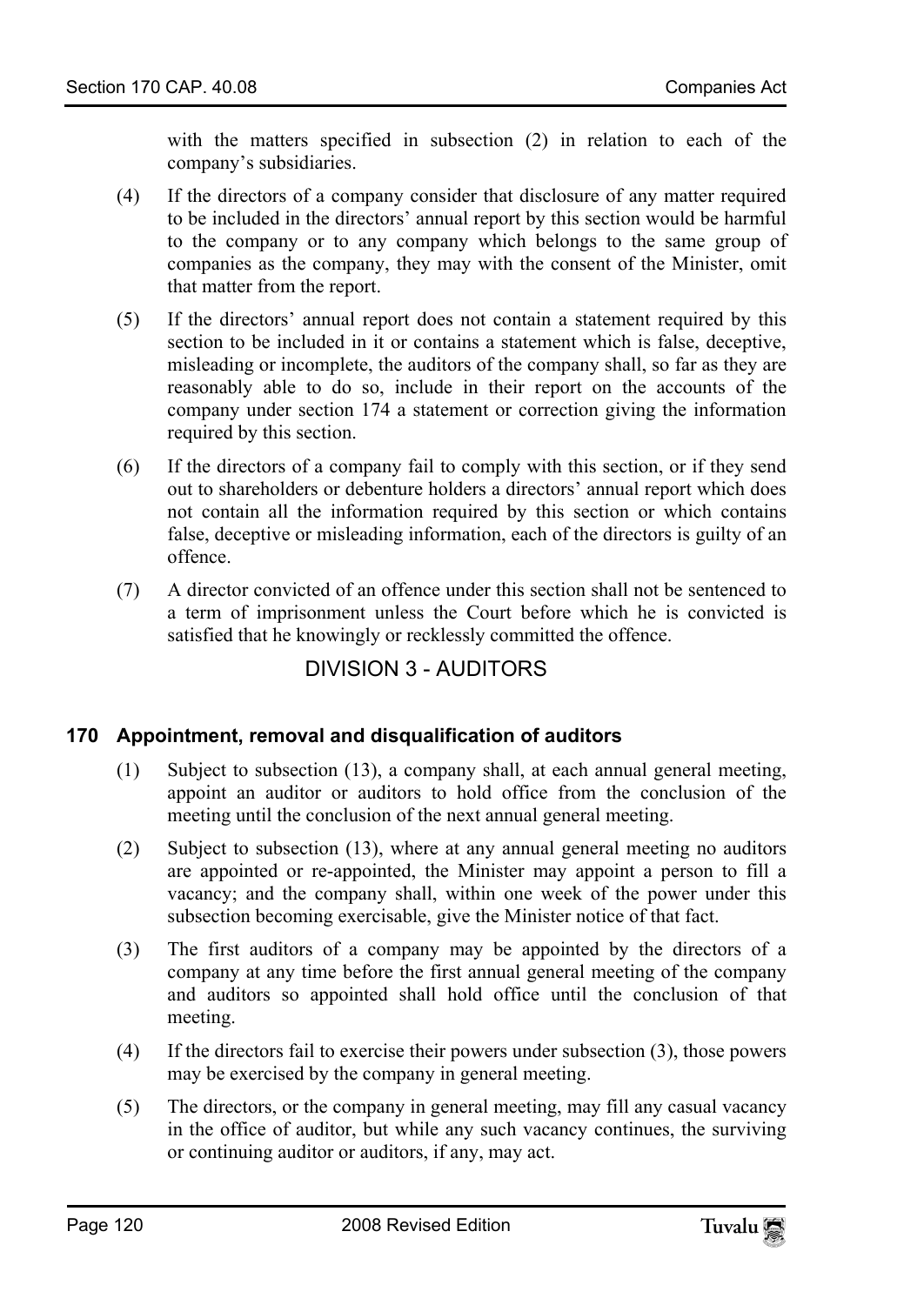- (6) A company may by ordinary resolution remove an auditor before the expiration of his term of office notwithstanding anything in any agreement between it and him; and where a resolution removing an auditor is passed at a general meeting of a company, the company shall within fourteen days give notice of that fact in the prescribed form to the Registrar.
- (7) The remuneration of the auditor of a company
	- (a) in the case of an auditor appointed by the directors or the Minister, may be fixed by the directors or, as the case may be, the Minister; or
	- (b) subject to paragraph (a), shall be fixed by the company in general meeting or in such manner as the company in general meeting may determine,

and for the purpose of this subsection, "remuneration" includes any sums paid by the company in respect of the auditor's expenses.

- (8) Nothing in subsection (6) shall be taken as depriving a person removed thereunder of compensation or damages payable to him in respect of the termination of his appointment as auditor or of any appointment terminating with that as auditor.
- (9) Where, pursuant to section 141, a company does not hold an annual general meeting, the company —
	- (a) is deemed for the purposes of this section to have held such a meeting at the latest date which, by section 141, it would otherwise have been required to hold such a meeting; and
	- (b) is deemed, subject to subsection (13), to have re-appointed the auditors at the meeting so deemed to have been held.
- (10) Subject to subsection (2), none of the following persons is qualified for appointment as auditor of a company namely —
	- (a) an officer or servant of the company;
	- (b) a person who is a partner of or in the employment of an officer or servant of the company; or
	- (c) a corporation.
- (11) If two or more persons carry on practice as accountants in Tuvalu, anyone or more of them may be appointed to be an auditor or auditors of a company notwithstanding that one or more of them is an officer or servant, or are officers or servants, of the company so long as the number of those of them who are appointed to be auditors of the company exceeds the number of those of them who are officers or servants of the company.
- (12) A person is not qualified to be appointed as an auditor of a particular company if he is, by virtue of subsection (10), disqualified for appointment as an auditor of any other company which belongs to the same group of companies as the particular company.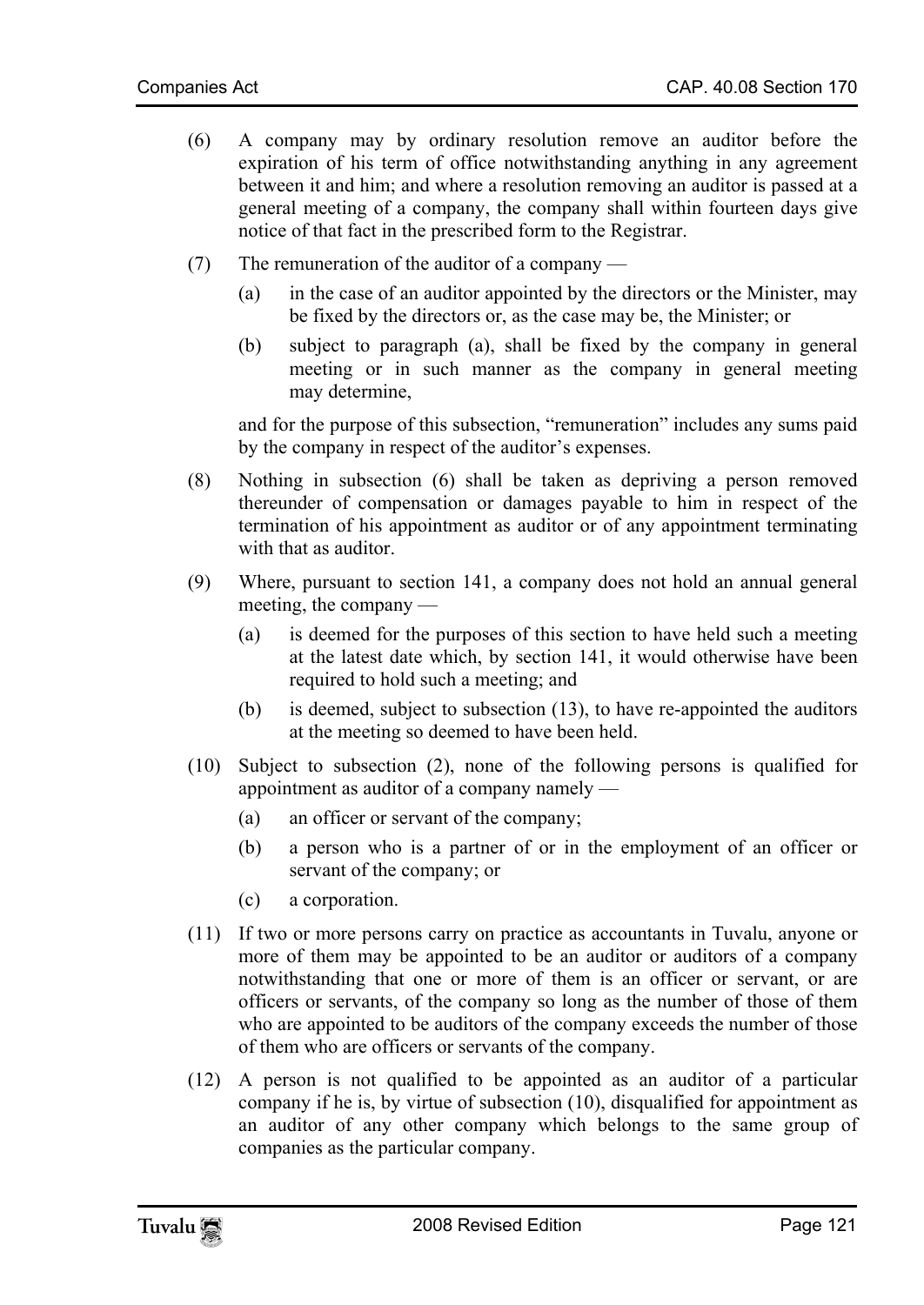- (13) A proprietary company need not comply with subsection (1) if at, or not more than fourteen days before, the annual general meeting concerned, all the members of the company agree that they do not require an auditor or auditors to be appointed, but, in that event —
	- (a) the company shall, within fourteen days of the members so agreeing, lodge with the Registrar a notice —
		- (i) stating that the members have so agreed; and
		- (ii) certifying that the company has complied, and is continuing to comply, with section 165(1); and
	- (b) the annual return of the company shall state that no such appointment was made at the annual general meeting concerned.
- (14) If a company fails to give any such notice as is mentioned in subsection (2) or  $(6)$ , or to comply, where appropriate, with subsection  $(13)(a)$  or  $(b)$ , the company and every officer of the company in default is guilty of an offence.

## **171 Supplementary provisions relating to appointment and removal of auditors**

- (1) Subject to this section, special notice is required for a resolution at a general meeting of a company —
	- (a) appointing as auditor a person other than a retiring auditor;
	- (b) filling a casual vacancy in the office of auditor;
	- (c) re-appointing as auditor a person who was appointed to fill a casual vacancy; or
	- (d) removing an auditor before the expiration of his term of office.
- (2) On receipt of notice of such an intended resolution as is mentioned in subsection (1), the company shall forthwith send a copy thereof —
	- (a) to the person proposed to be appointed or removed, as the case may be;
	- (b) in a case within subsection  $(1)(a)$  to the retiring auditor; and
	- (c) where, in a case within subsection l(b) or (c), the casual vacancy was caused by the resignation of an auditor, to the auditor who resigned.
- (3) Where notice is given of such a resolution as mentioned in subsection l(a) or (d) and the retiring auditor or, as the case may be, the auditor proposed to be removed makes with respect to the intended resolution representations in writing to the company (not exceeding a reasonable length) and requests their notification to members of the company, the company shall (unless the representations are received by it too late for it to do so) —
	- (a) in any notice of the resolution given to members of the company, state the fact of the representations having been made; and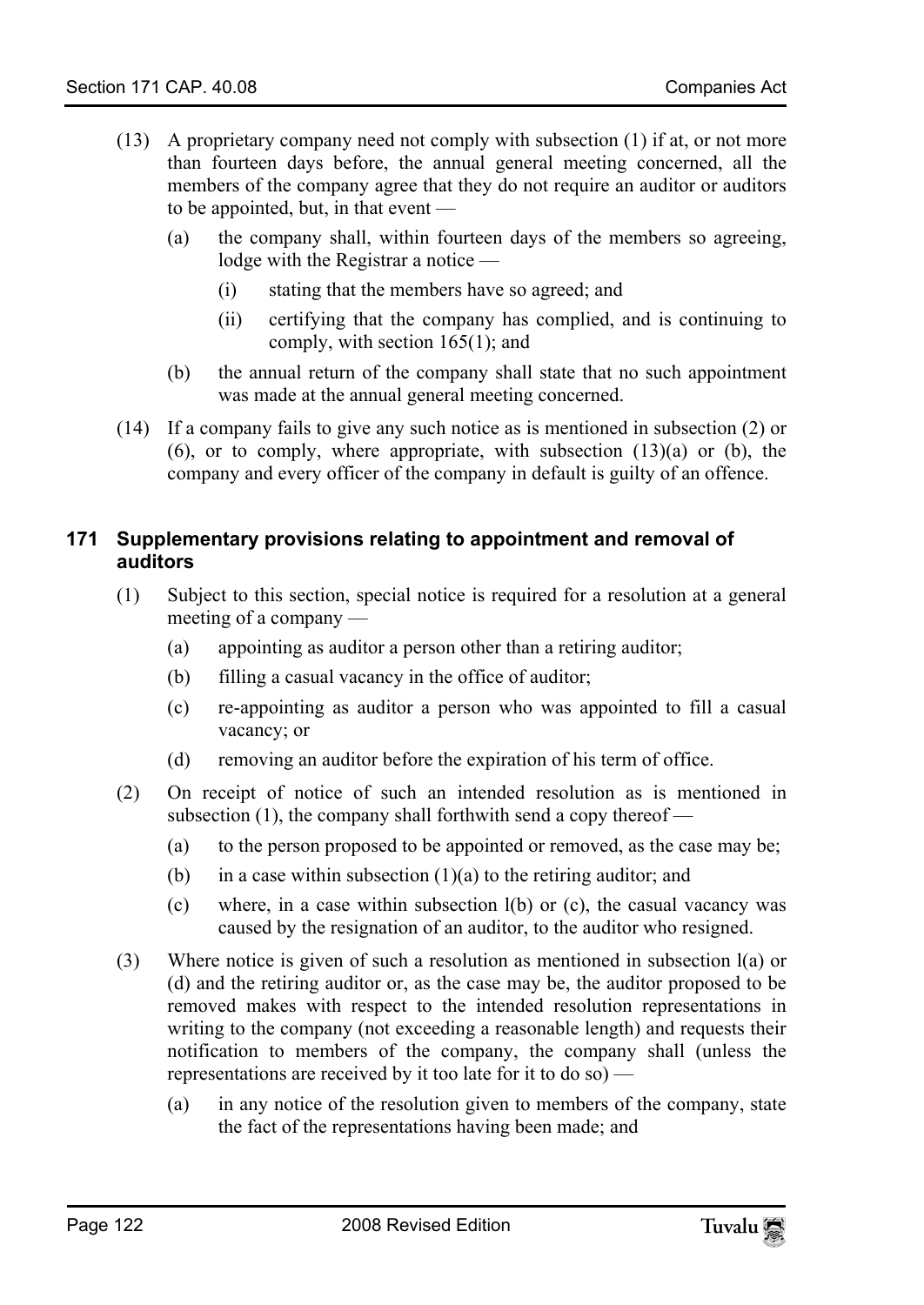- (b) send a copy of the representations to every member of the company to whom notice of the meeting is or has been sent.
- (4) If a copy of any such representations as are mentioned in subsection (3) are not sent out as required by that subsection because they were received too late or because of the company's default, the auditor may (without prejudice to his right to be heard orally) require that the representations shall be read out at the meeting.
- (5) Copies of the representations need not be sent out and representations need not be read out at the meeting if, on the application of either of the company or of any other person who claims to be aggrieved, the Court is satisfied that the rights conferred by this section are being abused to secure needless publicity for defamatory matter; and the Court may order the company's costs on an application under this subsection to be paid in whole or in part by the auditor, notwithstanding that he is not party to the application.
- (6) An auditor of a company who has been removed shall be entitled to attend
	- (a) the general meeting at which his term of office would otherwise have expired; and
	- (b) any general meeting at which it is proposed to fill the vacancy caused by his removal,

and to receive all notices of, and other communications relating to, any such meeting which any member of the company is entitled to receive and to be heard at any such meeting which he attends on any part of the business of the meeting which concerns him as former auditor of the company.

(7) This section does not apply in any case where, pursuant to section 170(9) an auditor is deemed to have been re-appointed.

## **172 Resignation of auditors and right to attend meetings**

- (1) An auditor of a company may resign his office by depositing a notice in writing to that effect at the registered office of the company; and any such notice shall operate to bring his term of office to an end on the date on which the notice is deposited or on such later date as may be specified therein.
- (2) An auditor's notice of resignation is not effective unless it contains either
	- (a) a statement to the effect that there are no circumstances connected with his resignation which he considers should be brought to the notice of the members or creditors of the company; or
	- (b) a statement of any such circumstances as aforesaid.
- (3) Where a notice having effect under this section is deposited at a company's registered office, the company shall within fourteen days send a copy of the notice —
	- (a) to the Registrar; and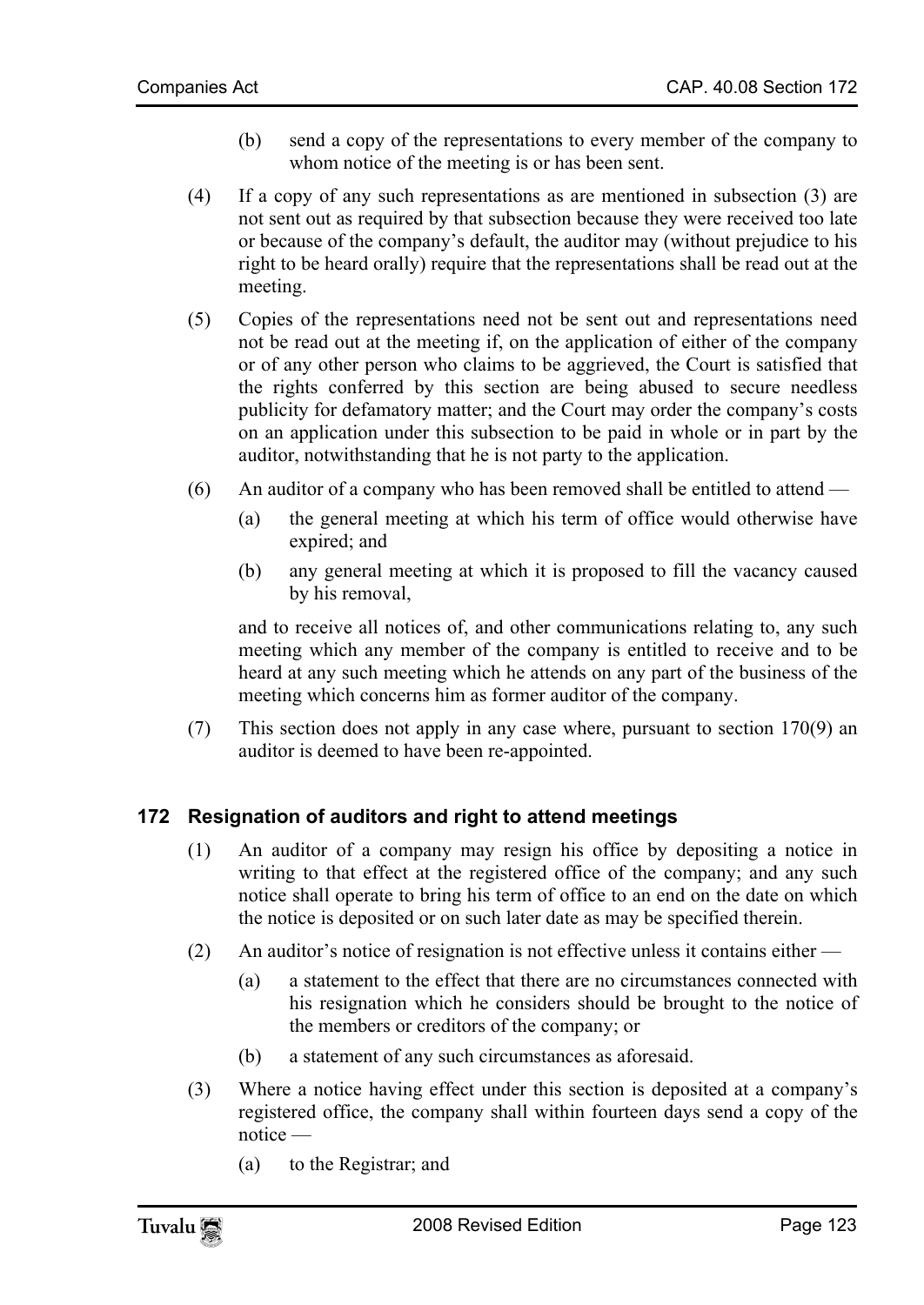- (b) if the notice contained a statement under subsection (2)(b), to every member of the company.
- (4) The company or any person who claims to be aggrieved may, within fourteen days of the receipt by the company of a notice containing a statement under subsection (2)(b), apply to the Court for an order under subsection (5).
- (5) If the Court, on an application under subsection (4), is satisfied that the auditor is using the notice to secure needless publicity for defamatory matter, it may by order direct that copies of the notice need not be sent out; and the Court may further order the company's costs on this application to be paid in whole or in part by the auditor, notwithstanding that he is not a party to the application.
- (6) The company shall, within fourteen days of the Court is decision, send to the persons mentioned in subsection (3) —
	- (a) if the Court makes an order under subsection (5), a statement setting out the effect of the order; or
	- (b) if the Court does not make an order under that subsection, a copy of the notice containing the statement under subsection (2)(b) .
- (7) If default is made in complying with subsection (3) or (6), the company and every officer of the company in default is guilty of an offence.
- (8) Where an auditor's notice of resignation contains a statement under subsection (2)(b), there may be deposited with the notice a requisition signed by the auditor calling on the directors of the company forthwith duly to convene an extraordinary general meeting of the company for the purpose of receiving and considering such explanation of the circumstances connected with his resignation as he may wish to place before the meeting.
- (9) Where an auditor's notice of resignation contains a statement under subsection  $(2)(b)$ , and the auditor requests the company to circulate to its members —
	- (a) before the general meeting at which his term of office would otherwise have expired; or
	- (b) before any general meeting at which it is proposed to fill the vacancy caused by his resignation or convened on his requisition, a statement in writing (not exceeding a reasonable length) of the circumstances connected with his resignation, the company shall (unless the statement is received by it too late for it to do so) —
	- (c) in any notice of the meeting given to the members of the company, state the fact of the statement having been made; and
	- (d) send a copy of the statement to every member of the company to whom notice of the meeting is or has been sent.
- (10) I f the directors do not within twenty-one days from the date of the deposit of a requisition under this section proceed duly to convene a meeting for a day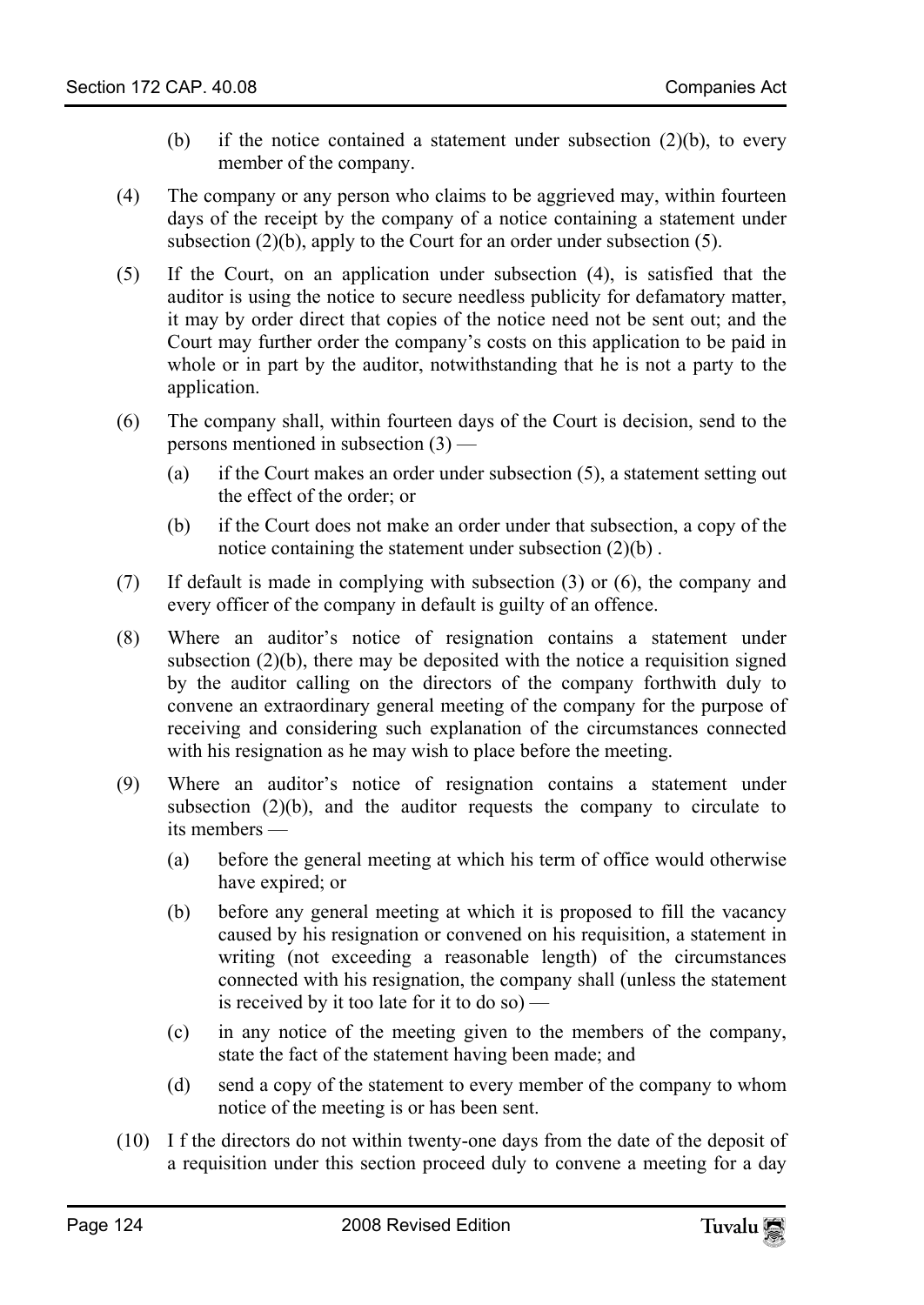not more than twenty-eight days after the date on which the notice convening the meeting is given, every director who failed to take all reasonable steps to ensure that a meeting was convened as mentioned is guilty of an offence, and if a copy of any such statement as is mentioned in subsection (9) is not sent out as required by that subsection because it was received too late or because of the company's default, the auditor may (without prejudice to his right to be heard orally) require that the statement shall be read out at the meeting.

- (11) Copies of a statement need not be sent out and the statement need not be read out at the meeting if, on the application either of the company or of any other person who claims to be aggrieved, the Court is satisfied that the rights conferred by this section are being abused to secure needless publicity for defamatory matter; and the Court may order the company's costs on an application under this subsection to be paid in whole or in part by the auditor, notwithstanding that he is not a party to the application.
- (12) An auditor of a company who has resigned his office is entitled to attend any such meeting as is mentioned in subsection  $(9)(a)$  or (b) and to receive all notices of, and other communications relating to, any such meeting which any member of the company is entitled to receive and to be heard at any such meeting which concerns him as former auditor of the company.

## **173 Power of auditors in relation to subsidiaries**

- (1) Where a company ("the holding company") has a subsidiary, then
	- (a) if the subsidiary is a company incorporated in Tuvalu, it shall be the duty of the subsidiary and its auditors to give to the auditors of the holding company such information and explanation as those auditors may reasonably require for the purposes of their duties as auditors of the holding company; and
	- (b) in any other case, it shall be the duty of the holding company, if required by its auditors to do so, to take all such steps as are reasonably open to it to obtain from the subsidiary such information and explanation as aforesaid.
- (2) If a subsidiary or holding company fails to discharge any duty under subsection (1) the subsidiary or holding company and every officer thereof in default is guilty of an offence; and if an auditor fails without reasonable excuse to discharge his duty under paragraph (a) of that subsection he is guilty of an offence.

## **174 Auditors' report and right of access to books and to attend and be heard at meetings**

(1) The auditors of a company shall make a report to the members on the accounts examined by them and on every balance sheet, every profit and loss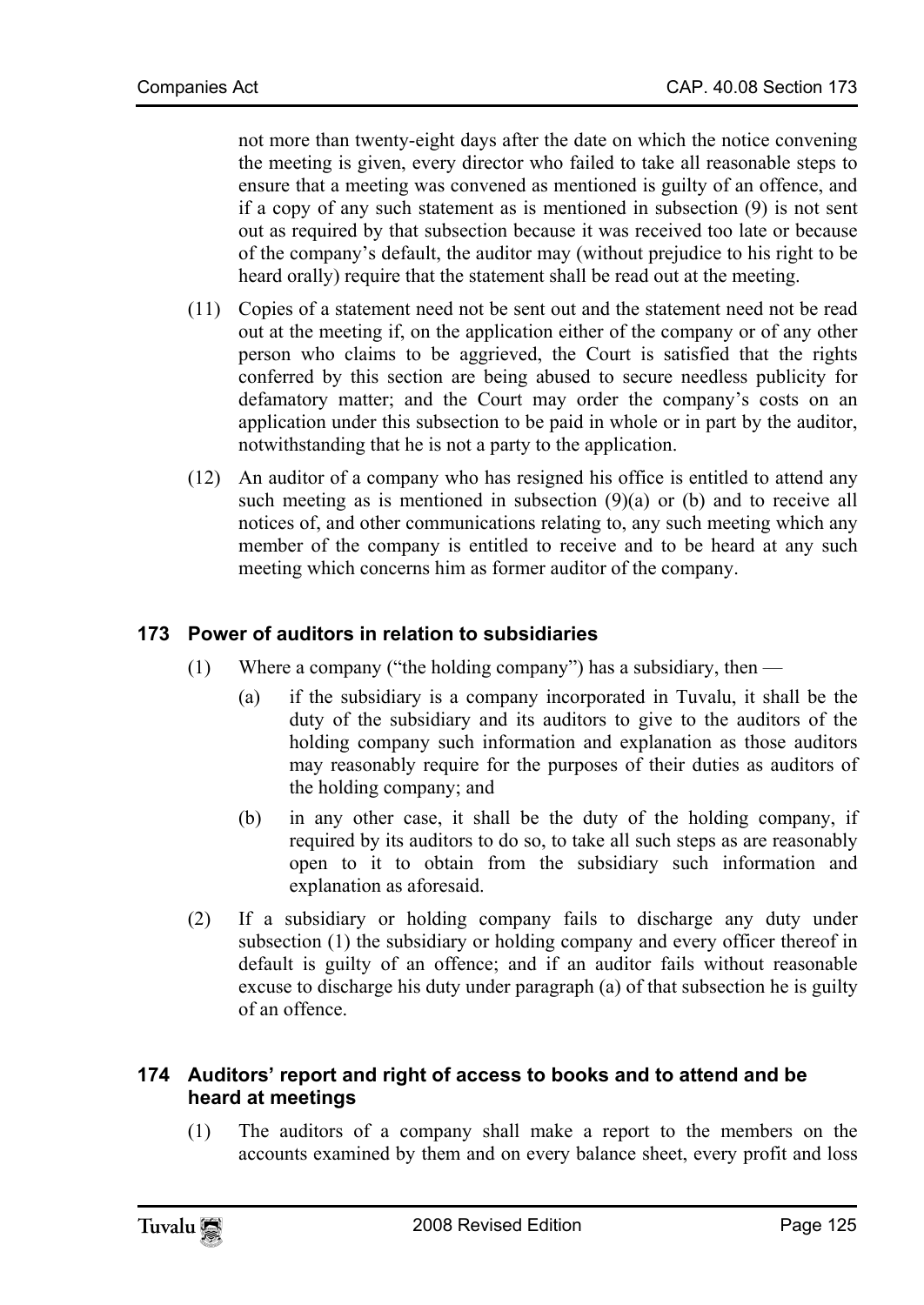account and all group accounts laid before the company in general meeting during their tenure of office.

- (2) The auditors' report shall be read before the company in general meeting and shall be open to inspection by any members.
- (3) The report shall state whether in the auditors I opinion the company's balance sheet and profit and loss account and (if it is a holding company submitting group accounts) the group accounts have been properly prepared in accordance with the provisions of this Act, and whether in their opinion a true and fair view is given —
	- (a) in the case of the balance sheet, of the state of the company's affairs as at the end of its financial year;
	- (b) in the case of the profit and loss account (if it be not framed as a consolidated profit and loss account), of the company's profit or loss for its financial year; and
	- (c) in the case of group accounts submitted by a holding company, of the state of affairs and profit or loss of the company and its subsidiaries dealt with thereby, so far as concerns members of the company.
- (4) It shall be the duty of the auditors of a company, in preparing their report under this section, to carry out such investigations as will enable them to form an opinion as to the following matters, that is to say —
	- (a) whether proper books of account have been kept by the company and proper returns adequate for their audit have been received from branches not visited by them; and
	- (b) whether the company's balance sheet and (unless it is framed as a consolidated profit and loss account) profit and loss account are in agreement with the books of accounts and returns,

and if the auditors are of the opinion that proper books of accounts have not been kept by the company or that proper returns adequate for their audit have not been received from branches not visited by them, or if the balance sheet and (unless it is framed as a consolidated profit and loss account) profit and loss account are not in agreement with the books of accounts and returns, the auditors shall state that fact in their report.

- (5) Every auditor of a company shall have a right of access at all times to the books and accounts and vouchers of the company and shall be entitled to require from the officers of the company such information and explanation as he thinks necessary for the performance of the duties of the auditors.
- (6) If the auditors fail to obtain all the information and explanations which, to the best of their knowledge and belief are necessary for the purposes of their audit, they shall state that fact in their report.
- (7) The auditors of a company shall be entitled to attend any general meeting of the company and to receive all notices of, and other communications relating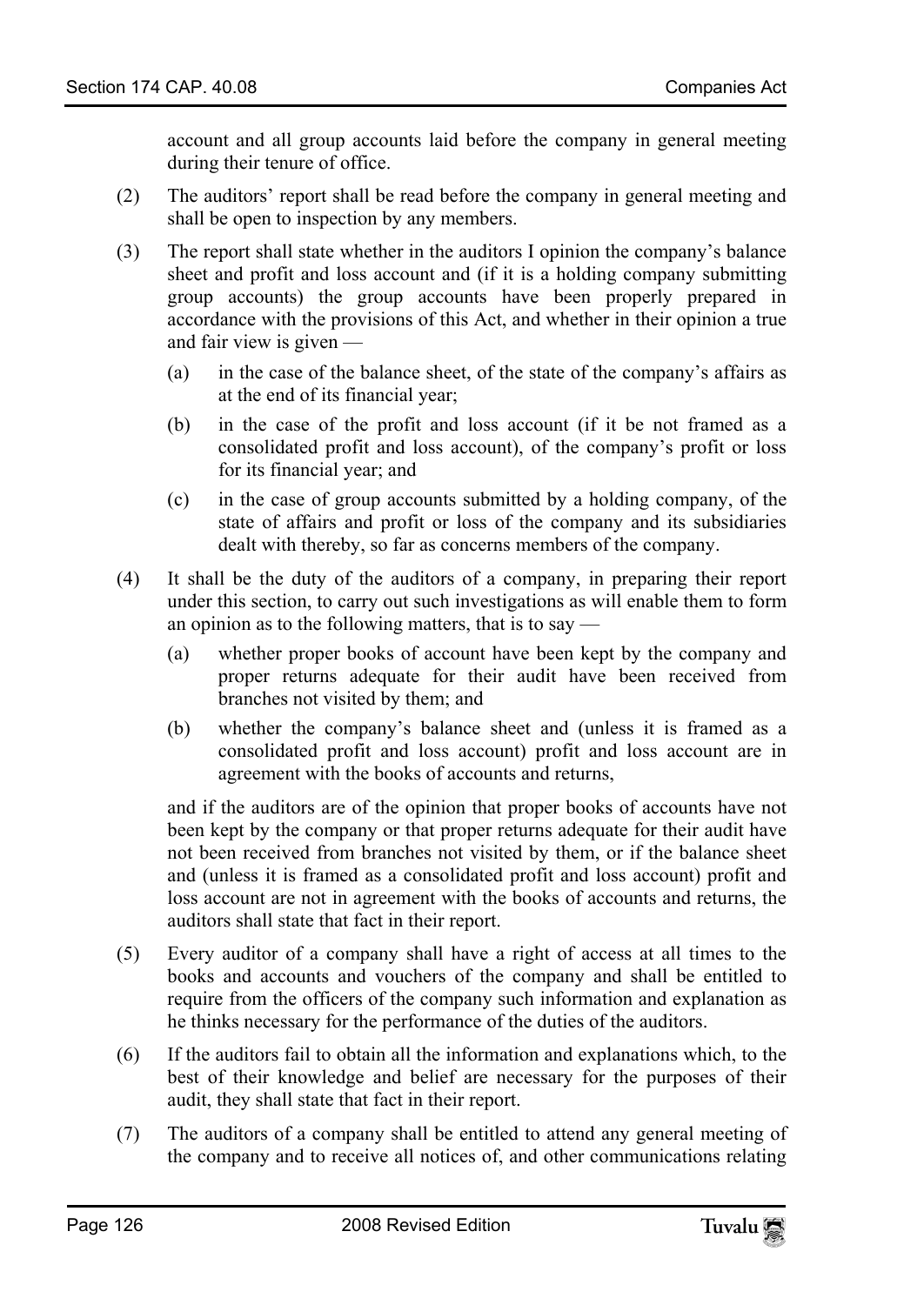to, any general meeting which any member of the company is entitled to receive, and to be heard at any general meeting which they attend on any part of the business of the meeting which concerns them as auditors.

## **175 Offence in relation to statements made to auditors**

- (1) An officer of a company who knowingly or recklessly makes a statement which —
	- (a) is misleading, false or deceptive in a material particular; and
	- (b) is a statement to which this subsection applies,

is guilty of an offence.

(2) Subsection (1) applies to any statement made to the auditors of the company (whether orally or in writing) which conveys, or purports to convey, any information or explanation which they require, or are entitled to require, as auditors of the company.

## DIVISION 4 - SIGNING AND CIRCULATION OF ACCOUNTS AND REPORTS

#### **176 Signing and circulation of accounts, etc.**

- (1) A company's annual accounts and the directors' annual report shall be approved by the directors of the company and signed by the chairman before copies of such accounts or reports are sent to the members or debenture holders of the company and before any advertisement of such accounts or report is published.
- (2) If any directors of a company refuse to approve the company is annual accounts or the directors' annual report, subsection (1) is deemed to have been complied with if every copy of the account or report so sent or advertised contains a statement in clearly legible print of the name of the directors who refuse and the fact of their refusal.
- (3) A copy of the company's annual accounts, the directors' annual report and report of the auditors on the accounts of the company under section 174 shall not less than twenty-one days before the date of the annual general meeting before which they are to be laid, be sent to every shareholder and debenture holder of the company and to the auditors of the company.
- (4) If an annual general meeting is called by less than twenty-one days' notice and is deemed to have been duly called by virtue of section 145(3), subsection (3) is deemed to have been complied with if the company's annual accounts, the directors' annual report and the auditors' report are sent to every person mentioned in subsection (3) before or at the same time as the meeting is called.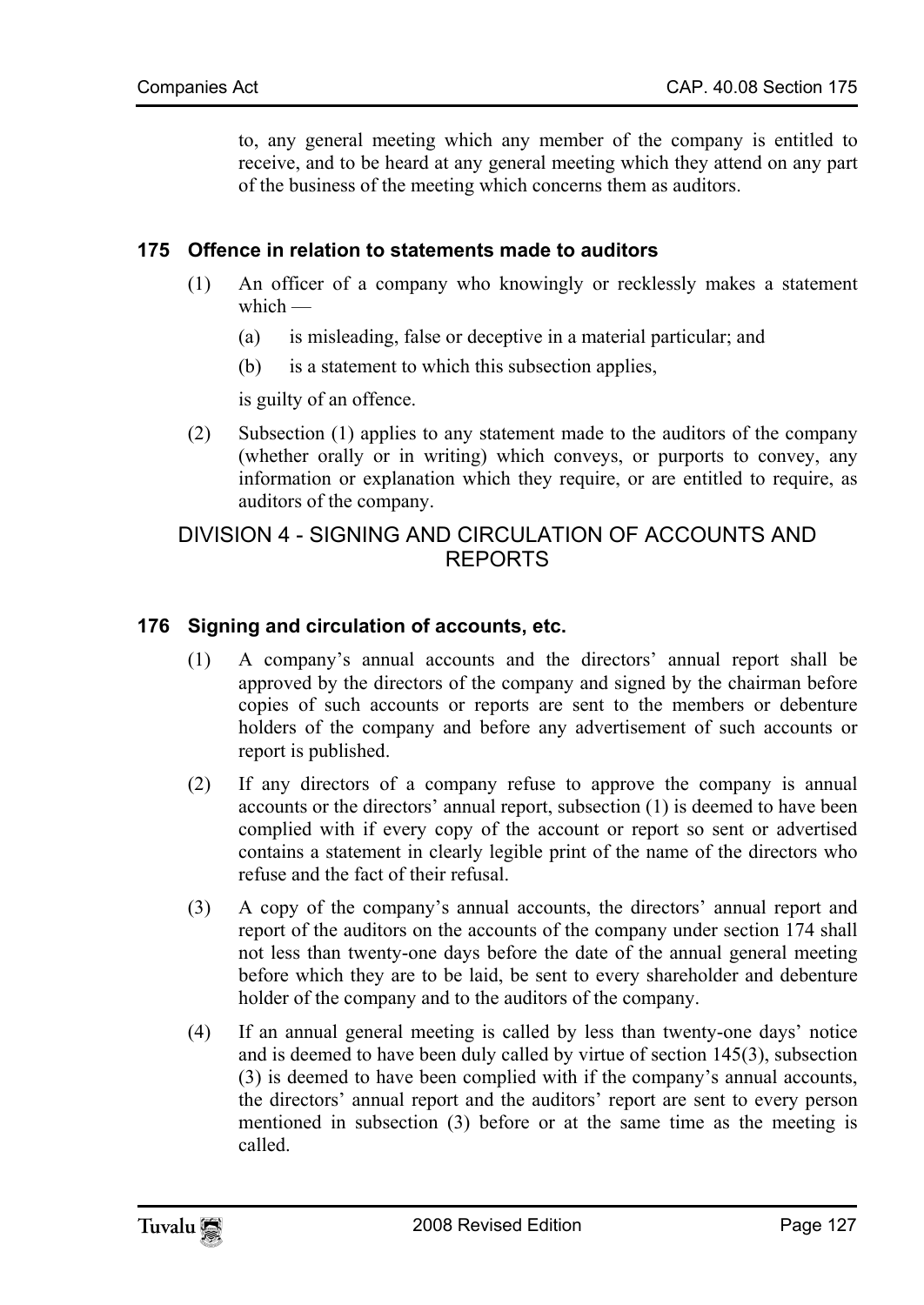- (5) Any shareholder or debenture holder of a company is, on making a written request, entitled to be supplied by a company without charge with a copy of the company's most recent annual accounts, directors' annual report and auditors' report, but no one person is entitled to be supplied with more than one copy of each of those documents.
- (6) If a company fails to comply with any provision of this section, every officer of the company in default is guilty of an offence.

## DIVISION 5 - DIVIDENDS

## **177 Dividends**

- (1) Subject to this section, a company may, in general meeting, declare dividends in respect of any year or other period.
- (2) Where the recommendation of the directors of a company with respect to the declaration of a dividend is rejected or varied by the company in general meeting, a statement to that effect shall be included in the relevant directors' annual report and in the relevant annual return.
- (3) No dividend shall be payable to the shareholders of a company except out of profits or pursuant to section 65.
- (4) Every director or officer of a company who wilfully pays or permits to be paid any dividend out of what he knows is not profits except pursuant to section 65 is guilty of an offence.
- (5) In addition to any liability under subsection (4), a director or officer of a company, is liable to the creditors of the company, for the amount of the debts due by the company to them respectively to the extent by which the dividend so paid have exceeded the profits and the amount may be recovered by the creditors or the liquidators suing on behalf of the creditors.
- (6) In this section, "dividend" includes bonus and payments by way of bonus.

# **PART VII - INSPECTIONS AND INVESTIGATIONS**

DIVISION 1 - GENERAL

#### **178 Interpretation**

 $(1)$  In this Part —

"**company**" includes an external company carrying on business within Tuvalu;

"**inspector**" means —

(a) in Division 2, an inspector appointed under section 179; and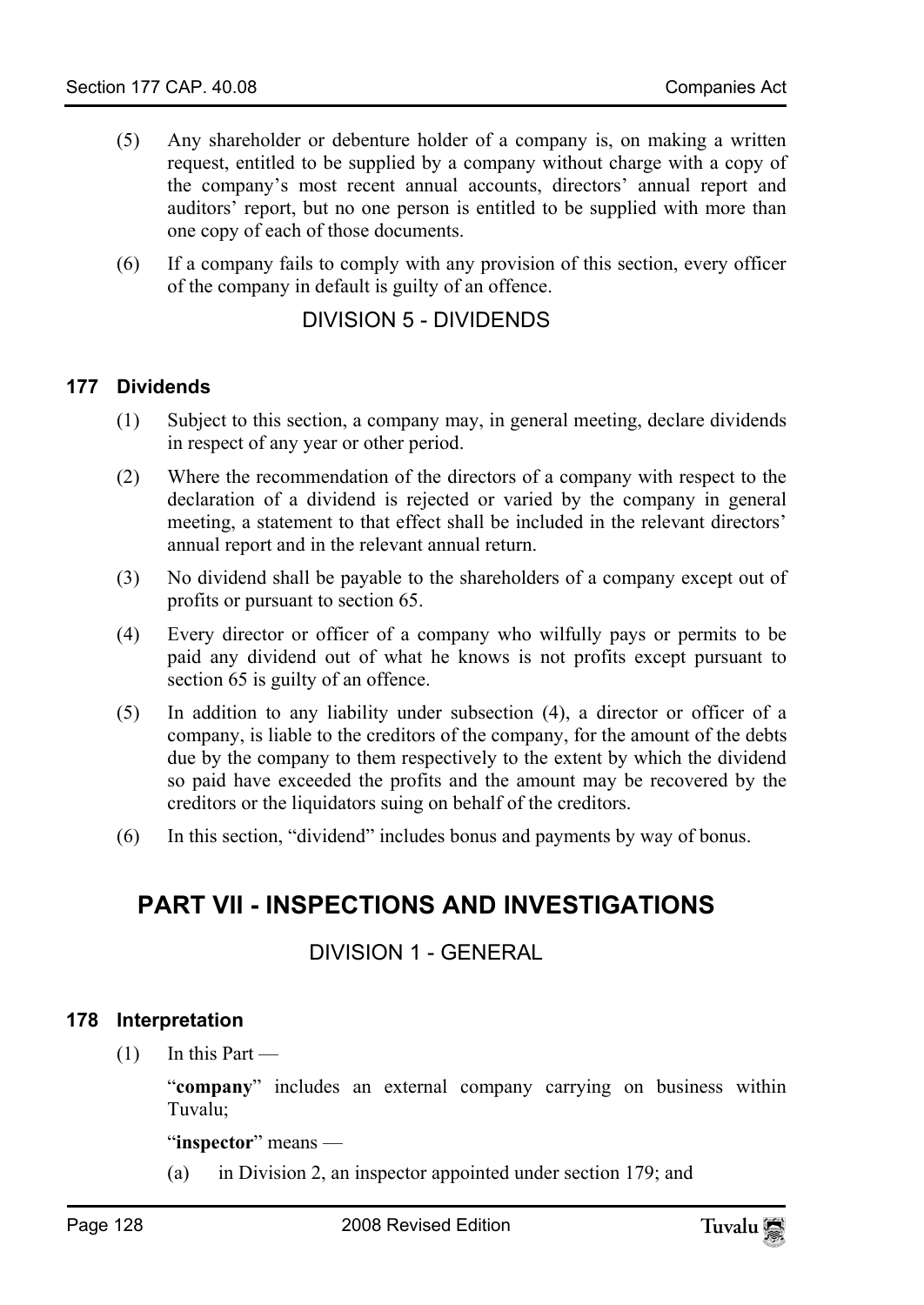(b) in Division 3, an inspector appointed under section 192;

"**interested person**", in relation to a company, means —

- (a) a person who is or was an officer of the company;
- (b) a person who acts or has at any time acted as banker, attorney-at-law, auditor or in any other capacity for the company; or
- $(c)$  a person who
	- (i) has, or has at any time had, in his possession any property of the company;
	- (ii) is indebted to the company; or
	- (iii) is capable of giving information concerning the affairs of the company; and
- (d) where an inspector has reasonable grounds for suspecting or believing that a person is a person of a kind referred to in paragraph (c), that person.
- (2) Where an inspector is appointed to investigate a company he has power to investigate any other company which belongs or has, at any time, belonged to the same group of companies as the company if he considers it necessary to do so for the purpose of investigating the company in relation to which he was appointed.
- (3) Section 219 applies to determine for the purpose of this Part whether or not an external company is carrying on business within Tuvalu.

## DIVISION 2 - APPOINTMENTS BY THE MINISTER

## **179 Appointment of Inspector by Minister**

- (1) An application for the appointment of one, or more than one, inspector to investigate —
	- (a) affairs of the company;
	- (b) shareholding in, or trading in the shares of, a company;
	- (c) compliance or non-compliance with the requirements of this Act relating to disclosure of shareholding in a company; or
	- (d) such of the affairs of a company as are specified in the application,

may be made to the Minister by instrument in writing.

- (2) Where an application is made under this section the applicant shall furnish such information in connection with the application as the Minister reasonably requires to enable him to determine whether there are reasonable grounds for appointing one, or more than one, inspector.
- (3) Where it appears to the Minister whether on his own motion or as a result of an application made under subsection  $(1)$  that —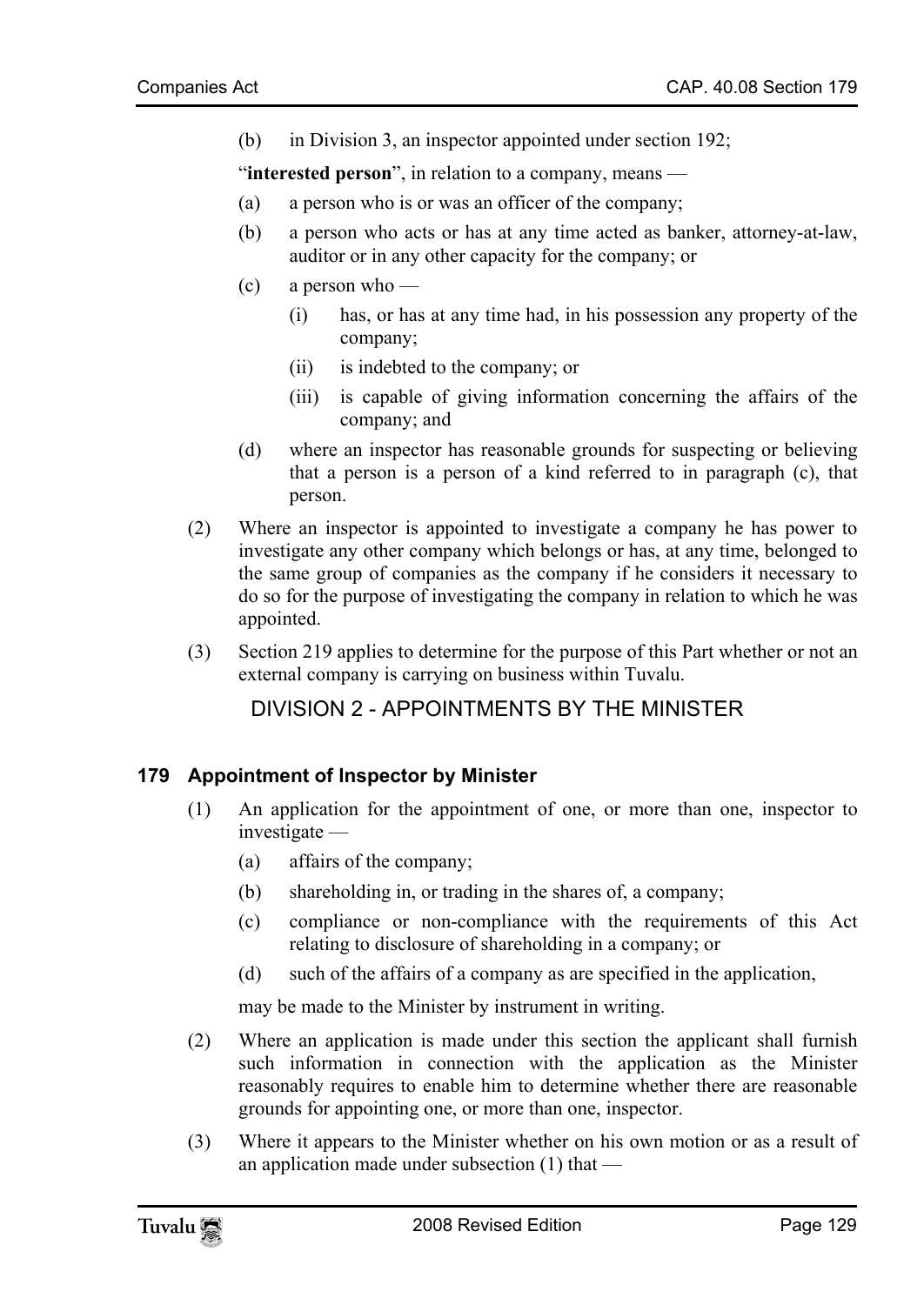- (a) it is desirable for the protection of the public or members or creditors of a company or of holders of debentures of a company;
- (b) it is in the public interest because fraud, misfeasance or other misconduct by a person who is or has been concerned with the affairs of a company is alleged; or
- (c) in any case it is in the public interest,

to appoint one, or more than one, inspector to make an investigation of a company, he may by instrument in writing appoint one, or more than one, inspector.

- (4) The Minister shall, in the instrument appointing any inspector specify full particulars of the appointment, including —
	- (a) the matters in which the investigation is to be made;
	- (b) the period in respect of which the investigation is to be made; and
	- (c) the terms and conditions of the appointment including terms and conditions relating to remuneration.
- (5) The Minister may by notice in writing given to an inspector terminate his appointment at any time.

#### **180 Notice of Appointment, etc., to be published**

Notice of the appointment, and notice of the termination of the appointment, of an inspector shall be published in the Gazette.

#### **181 Powers of inspectors**

- (1) An inspector may require an interested person in relation to a company being investigated by notice in writing in accordance with the prescribed form given in the prescribed manner —
	- (a) to produce to the inspector such books of the company and other books relating to the affairs of the company as are in the custody or under the control of the interested person;
	- (b) to give to the inspector all reasonable assistance in connection with the investigation; and
	- (c) to appear before the inspector for examination on oath.
- (2) An inspector may administer the oath referred to in subsection  $(1)(c)$ .
- (3) Where books are produced to an inspector under this Division, the inspector may take possession of the books for such period as he considers necessary for the purposes of the investigation, and during that period he shall permit a person who would be entitled to inspect anyone or more of those books, if they were not in the possession of the inspector, to inspect at all reasonable times such of those books as that person would be so entitled to inspect.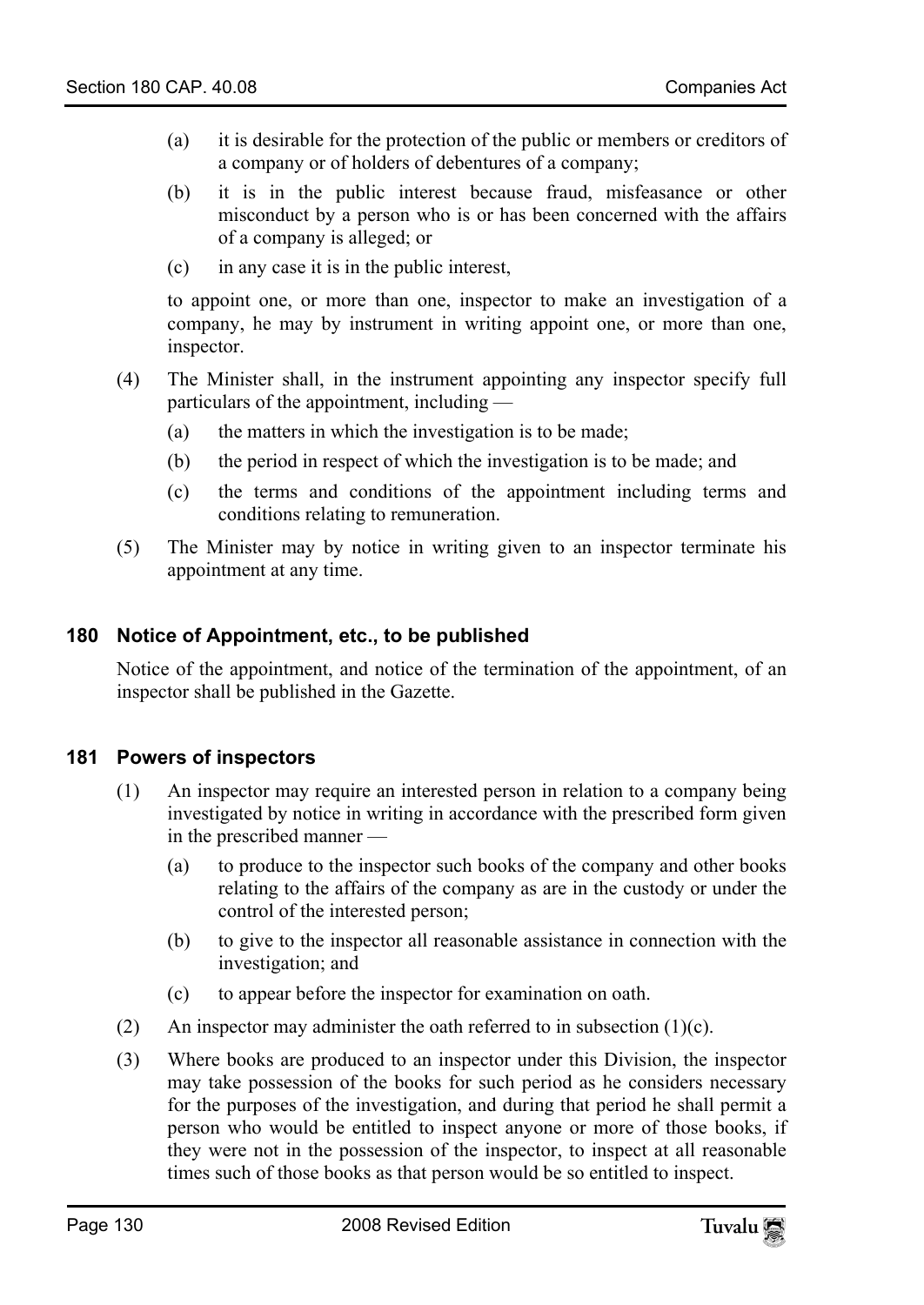#### **182 Examination of interested persons**

- (1) Where a company is being investigated under this Division, an interested person in relation to the company who —
	- (a) refuses or fails to comply with a requirement under section 181 to the extent to which he is able to comply with it;
	- (b) in purported compliance with such a requirement knowingly or recklessly furnishes information that is false or misleading in a material particular; or
	- (c) when appearing before an inspector for examination in pursuance of such a requirement —
		- (i) makes a statement that is false or misleading in a material particular; or
		- (ii) refuses or fails to take an oath,

is guilty of an offence.

- (2) An attorney-at-law acting for an interested person in relation to a company
	- (a) may attend the examination; and
	- (b) may, to the extent that the inspector permits
		- (i) address the inspector; and
		- (ii) examine the officer, in relation to matters in respect of which the inspector has questioned the interested person.
- (3) An interested person is not excused from answering a question put to him by the inspector on the ground that the answer might tend to incriminate him but, where the interested person claims, before answering the question, that the answer might tend to incriminate him, neither the question nor the answer is admissible in evidence against him in criminal proceedings other than proceedings under subsection (1) or in relation to a charge of perjury in respect of the answer.
- (4) A person who complies with the requirements of an inspector under section 181 shall not incur any liability to any person by reason only of that compliance.
- (5) A person required to attend for examination under this Division is entitled to such allowances and expenses as are from time to time prescribed.
- (6) Regulations for the purposes of subsection (5) may be made by reference to a scale of expenses for witnesses who attend before the Court.

#### **183 Interested person failing to comply with requirements of this Division**

(1) Where an interested person in relation to a company fails to comply with a requirement of an inspector appointed to investigate the company, the

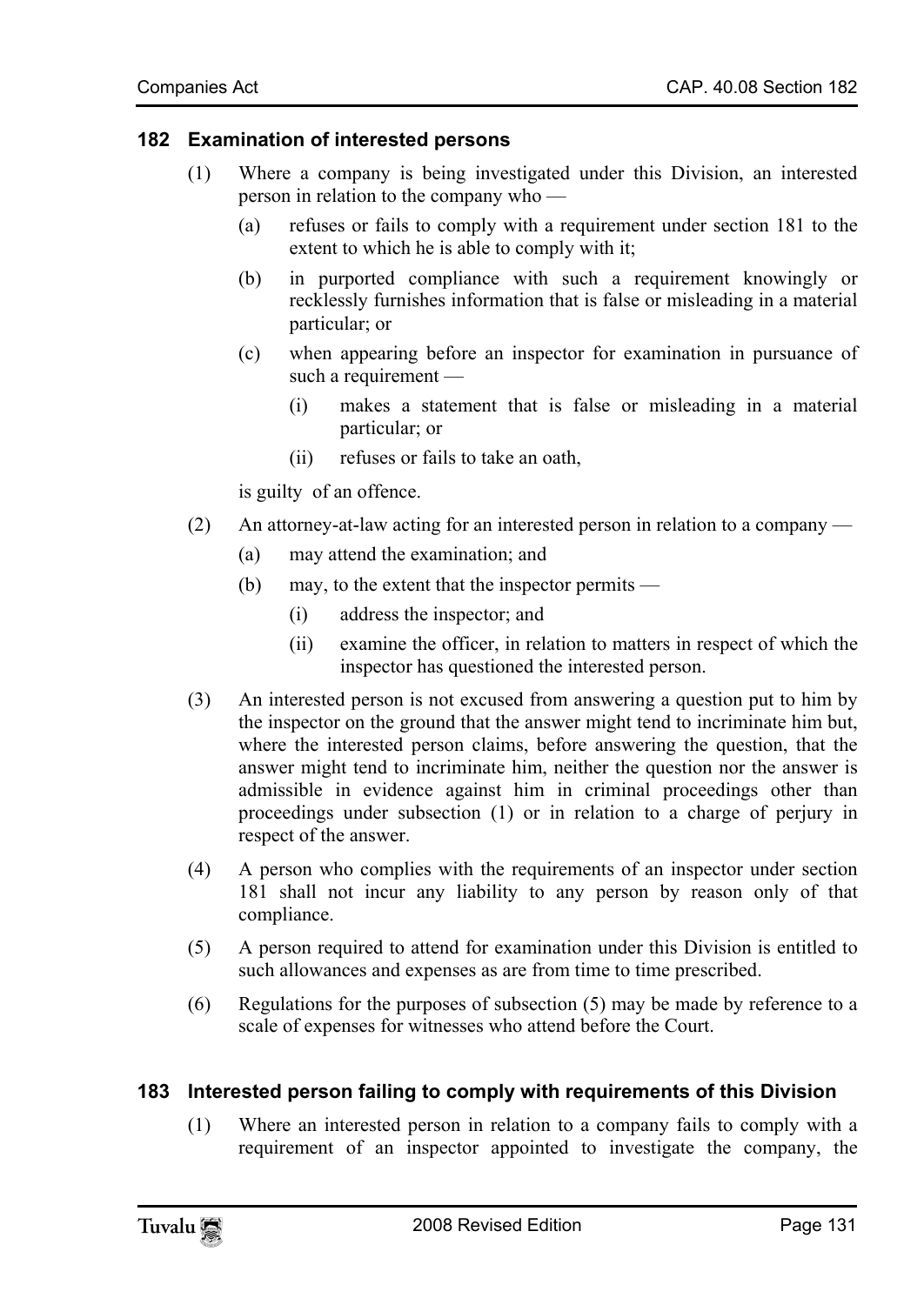inspector may, unless the interested person proves that he had a lawful excuse for his failure, apply to the Court for an order under subsection (2).

- (2) Where an inspector applies to the Court under subsection (1), the Court may inquire into the case and —
	- (a) order the interested person concerned to comply with the requirement of the inspector within such period as is fixed by the Court; or
	- (b) if the Court is satisfied that the interested person failed without lawful excuse to comply with the requirement of the inspector, punish him in like manner as if he had been guilty of contempt of Court and, if it sees fit, also make an order pursuant to paragraph (a).

## **184 Inspectors' reports**

- (1) An inspector may, and if so directed by the Minister shall, make interim reports to the Minister, and on the conclusion of the investigation shall make a final report to the Minister.
- (2) Any such reports shall be written or printed, as the Minister directs.
- (3) The Minister shall cause
	- (a) a copy of any final report made by an inspector to be forwarded to the registered office of the company concerned; and
	- (b) a copy of the report to be furnished, on request and on payment of the prescribed fee to any person who is a member, shareholder, debenture holder or creditor of the company or of any other company dealt with in the report by virtue of section 178(2), and may also cause the report to be printed and published.

#### **185 Proceedings on inspectors' reports**

If from any report made under section 215 it appears to the Minister that an offence may have been committed by any person and that the case is one in which a prosecution ought to be instituted, the Minister shall refer the matter to the Attorney General for consideration of the question whether a prosecution should be instituted.

#### **186 Expenses of investigation**

- (1) Subject to subsection (2), the expenses of an investigation shall be borne by the State.
- (2) Where, following on a reference under section 185, a person is prosecuted for and convicted of an offence, the Court before which that person is convicted may, on the application of the prosecutor, order that person to reimburse the State, pursuant to subsection (1), in respect of the investigations which lead to the report giving rise to that reference.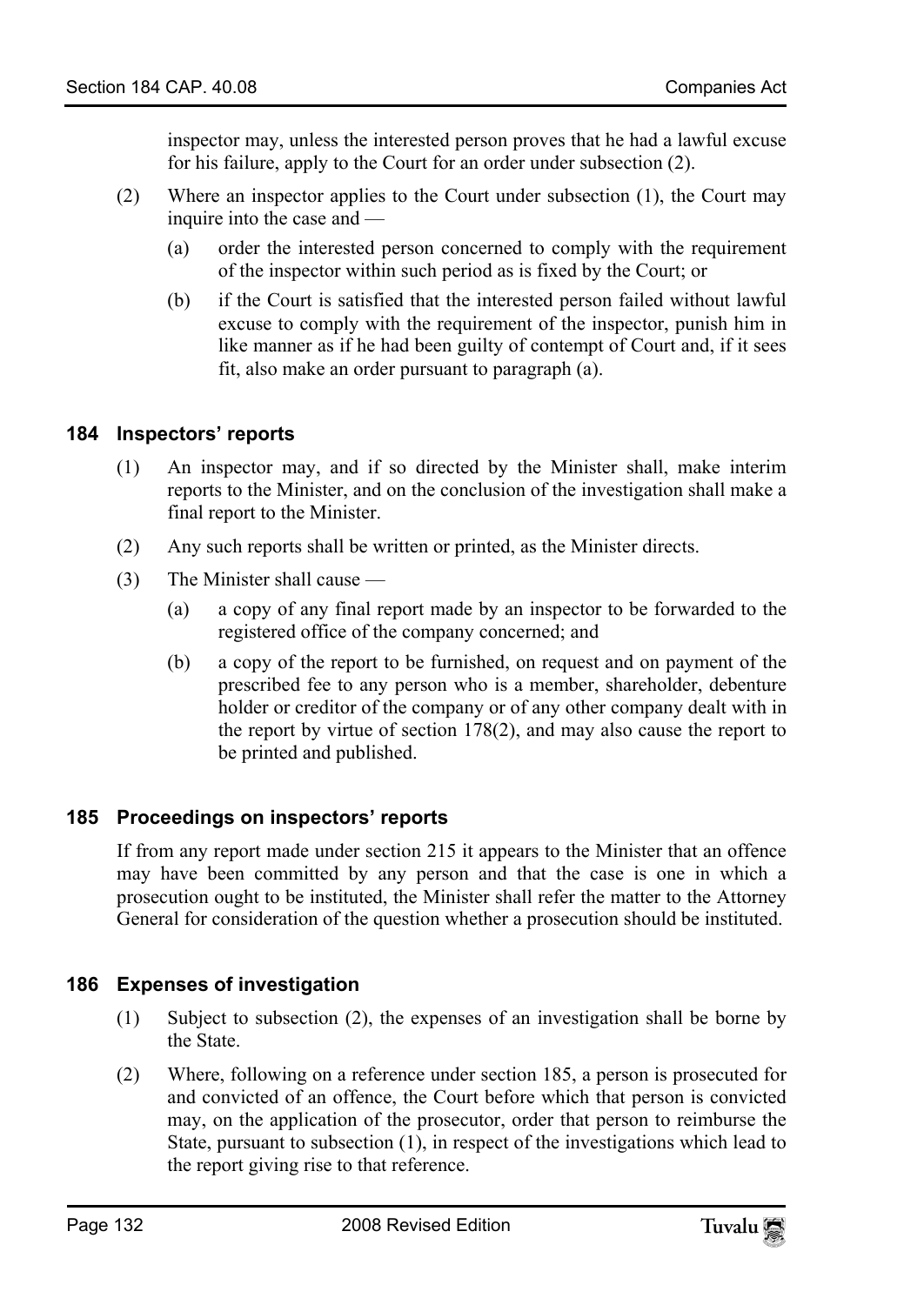#### **187 Orders may be made by the Minister**

- (1) Where an investigation into a company is being made under this Division and it appears to the Minister that facts concerning shares in, or debentures of, the company or rights relating to the issue of shares by the company cannot be ascertained because an interested person in relation to the company has failed or refused to comply with a requirement of an inspector under section 185, the Minister may, by order published in the Gazette, make one, or more than one, of the following orders, namely —
	- (a) an order restraining a person from disposing of any interest in shares in, or debentures of, the company;
	- (b) an order restraining a person from acquiring shares in, or debentures of, the company;
	- (c) an order restraining the exercise of any voting or other rights attached to shares in the company;
	- (d) an order directing a person who is registered as the holder of shares in respect of which an order under this section is in force to give notice in writing of that order to any person whom he knows to be entitled to exercise a right to vote attached to those shares;
	- (e) an order directing the company not to make payment, except in the course of winding up, of any sum due from the company in respect of shares in, or debentures of, the company;
	- (f) an order directing the company not to register the transfer or transmission of shares in, or debentures of, the company; or
	- (g) an order directing the company not to issue shares to a person who holds shares in the company by reason of his holding shares in the company nor in pursuance of an offer made to such a person by reason of his holding shares in the company.
- (2) A copy of an order under subsection (1) and of any order by which it is rescinded, revoked, altered or varied shall be served on the company to which it refers.
- (3) Where an order under subsection (1) is in force a person aggrieved by the order may apply to the Court for revocation or variation of the order and the Court may, if it is satisfied that it is reasonable to do so, revoke or vary the order and any order by which it has been altered or varied.
- (4) A person who contravenes an order made under subsection (1) is guilty of an offence.
- (5) Where an offence under subsection (4) is committed by a company, every officer of the company in default is guilty of an offence.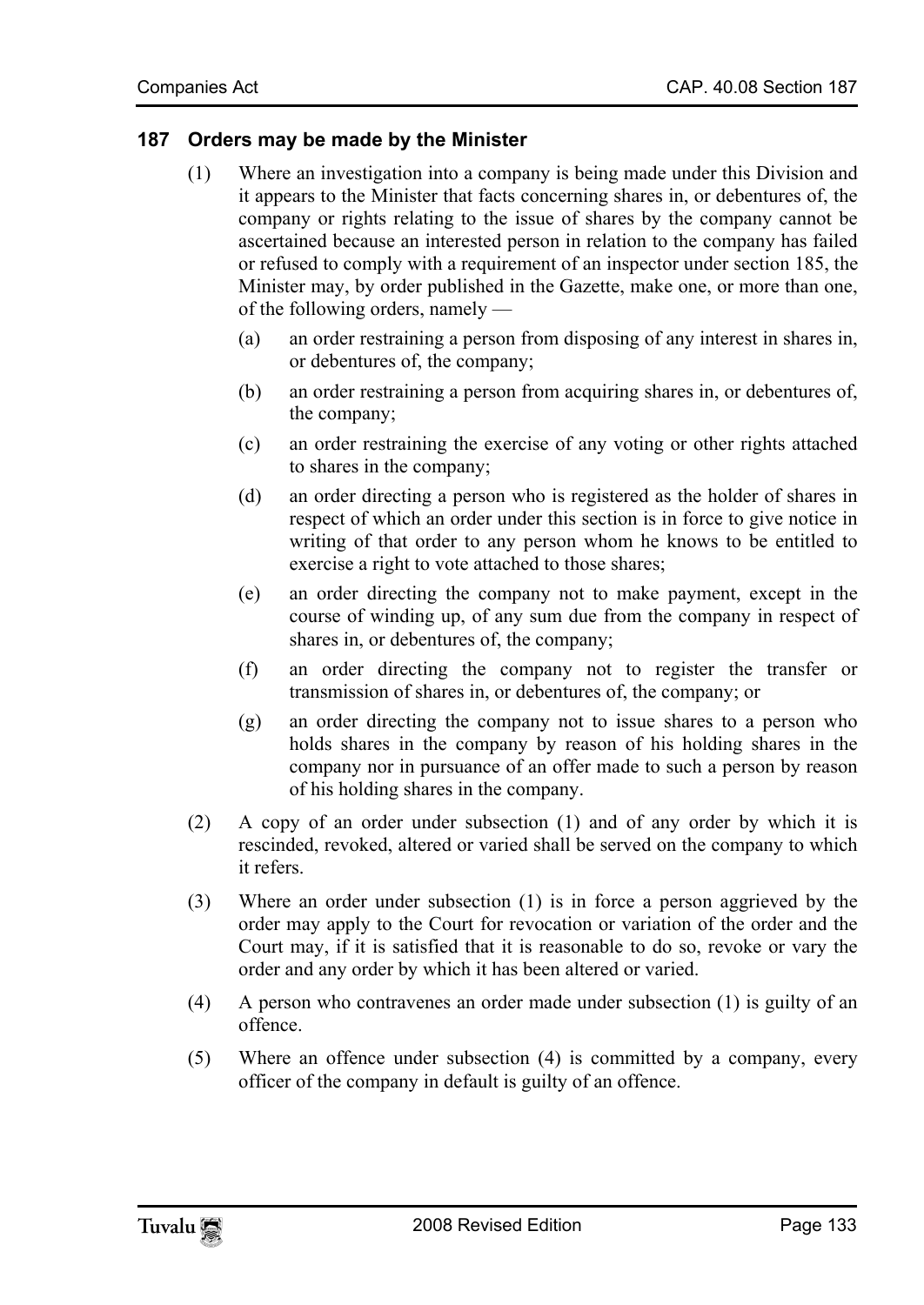#### **188 Application for winding-up**

- (1) Where a report of an investigation under this Division has been made by an inspector in respect of a company, application may be made to the Court by the Minister for the winding up of the company under The Companies (Winding Up) Act.
- (2) Upon the making of the application, the provisions of this Act shall, with such adaptations as are necessary, apply as if —
	- (a) in the case of a company not being an external company carrying on business within Tuvalu, proceedings for the winding up has been commenced by the company; and
	- (b) in the case of an external company carrying on business within Tuvalu, proceedings for an order for the affairs of the company so far as its assets in Tuvalu are concerned to be wound up in Tuvalu had been commenced in the Court by a creditor of the company in the place in which it is incorporated or formed.

## **189 Privilege**

Any oral or written statement or report made by an inspector in an investigation under this Division has absolute privilege.

#### **190 Attorney-client privilege**

Nothing in this Division shall be construed to affect the privilege that exists in respect of an attorney-at-law and his client.

## DIVISION 3 - APPOINTMENT BY THE COURT

#### **191 Application to Court**

- (1) A shareholder of a company or the Registrar may apply, *ex parte* or upon such notice as the Court may require, to the Court for an order directing an investigation to be made of the company.
- (2) An application under subsection (1) shall give particulars of the ground (being a ground referred to in subsection (3)) on which an order is sought.
- (3) If, upon an application in relation to a company under subsection (1), it appears to the Court that —
	- (a) the business of the company is or has been carried on with intent to defraud any person;
	- (b) the business or affairs of the company is or has been, or are or have been, carried on or conducted, or the powers of the directors are or have been exercised in a manner that is oppressive or unfairly prejudicial to, or that unfairly disregards the interests of, a shareholder;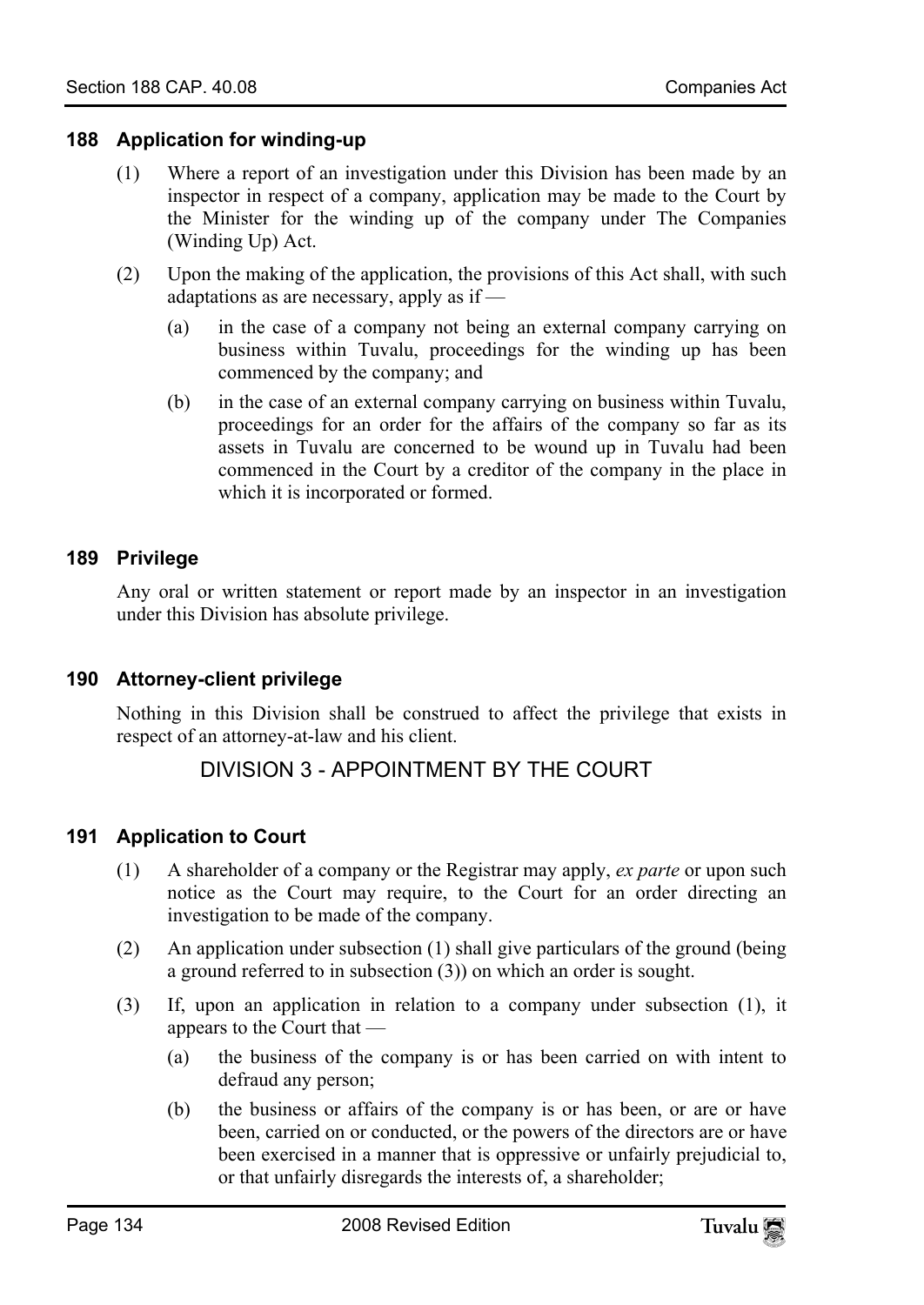- (c) the company was formed for a fraudulent or unlawful purpose or is to be wound up for a fraudulent or unlawful purpose; or
- (d) persons concerned with the formation, business or affairs of the company have in connection therewith acted fraudulently or dishonestly,

the Court may order an investigation to be made of the company.

- (4) Where a shareholder of a company makes an application under subsection (1) he shall give the Registrar reasonable notice of the application, and the Registrar is entitled to appear and be heard in person or by an attorney-at-law in proceedings on the application.
- (5) An applicant under this section is not required to give security for costs.
- (6) An *ex parte* application under this section shall be heard in camera.
- (7) No persons may publish anything relating to *ex parte* proceedings under this section except with the authorisation of the Court or the written consent of the company in relation to which the application is made.

#### **192 Powers of Court**

- (1) In connection with an investigation under this Division, the Court may make any order it thinks fit including, without limiting the generality of the foregoing —
	- (a) an order to investigate;
	- (b) an order appointing an inspector, who may be the Registrar, fixing the remuneration of an inspector, and replacing an inspector;
	- (c) an order determining the notice to be given to any person having an interest or dispensing with notice to any person;
	- (d) an order authorising an inspector to enter any premises in which the Court is satisfied that there might be any relevant information and to do all or any of the following, namely, seize, examine or make copies of any documents or records found on the premises;
	- (e) an order requiring any person to produce documents or records to the inspector;
	- (f) an order authorising an inspector to conduct a hearing, administer oaths and examine any person on oath and prescribing rules for the conduct of the hearing;
	- (g) an order requiring any person to attend a hearing conducted by an inspector and to give evidence on oath;
	- (h) an order giving directions to an inspector or any interested person on any matter arising in the investigations;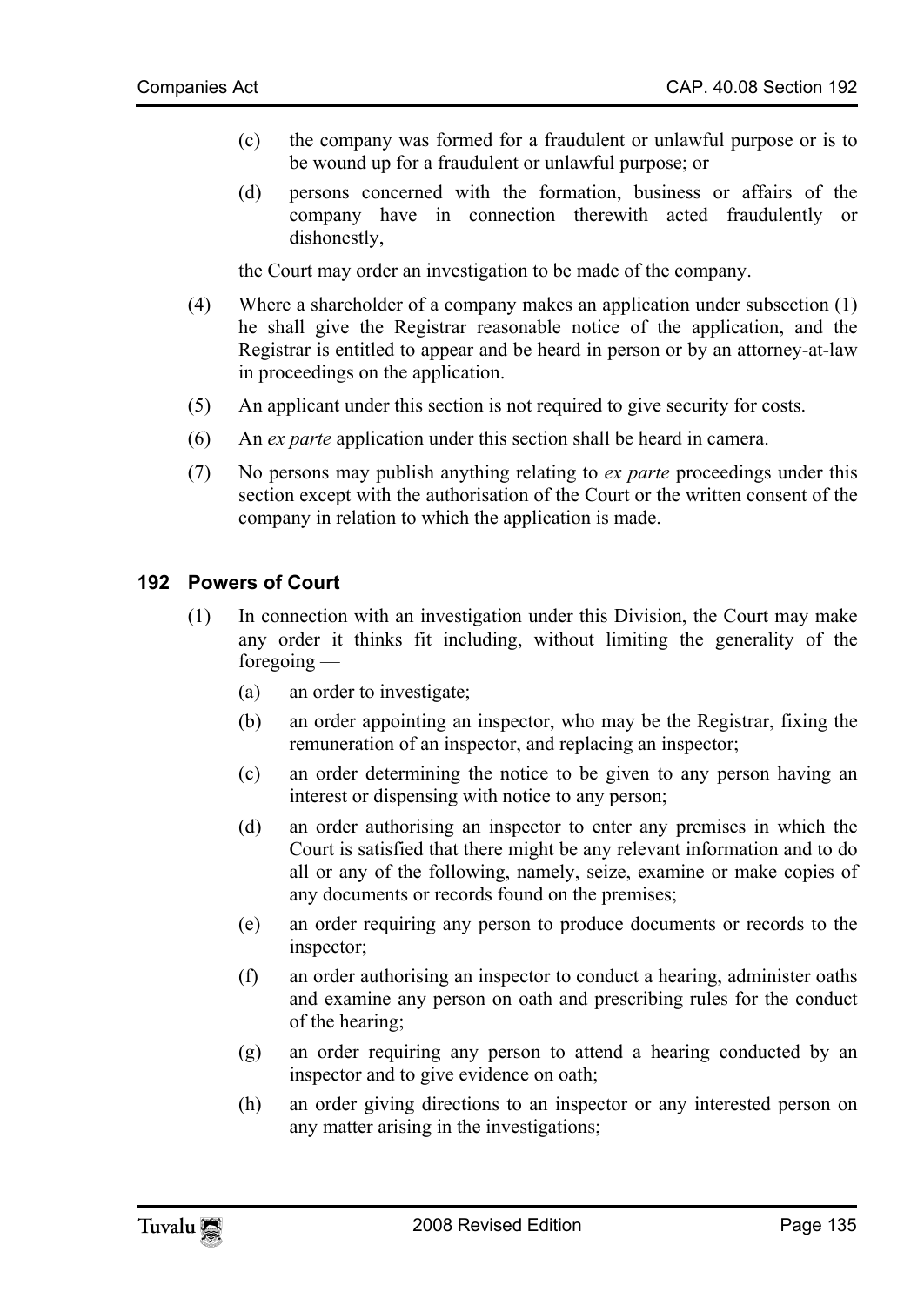- (i) an order requiring an inspector to make an interim and final report to the Court;
- (j) an order determining whether a report of an inspector should be published and, if so, ordering the Registrar to publish the report in whole or in part or to send copies to any person whom the Court identifies;
- (k) an order requiring an inspector to discontinue an investigation; and
- (l) a final order as to the costs of the investigation.
- (2) Where, pursuant to an order of a kind referred to in subsection  $(1)(d)$ , records or documents of a company are seized the company and its officers shall be offered reasonable access thereto while they remain in the custody of the inspector concerned.

#### **193 Powers of inspector**

- (1) An inspector has and may exercise the powers set out in the order appointing him.
- (2) An inspector shall, upon request, produce to any person having an interest a copy of the order appointing him.

#### **194 Hearing to be in camera**

- (1) Any person having an interest may apply to the Court for an order that a hearing conducted by an inspector be heard in camera and for directions on any matter arising in the investigation.
- (2) A person whose conduct is being investigated or who is being examined at a hearing conducted by an inspector has a right to be represented by an attorney-at-law.

#### **195 Application of certain provisions**

Sections 188, 189 and 190, (with the necessary modifications) apply in relation to an investigation pursuant to this Division as they apply in relation to an investigation pursuant to Division 2.

# **PART VIII - ARRANGEMENTS AND RECONSTRUCTION**

#### **196 Power to compromise with creditors and members**

(1) Where a compromise or arrangement is proposed between a company and its creditors or any class of them, or between the company and its members or

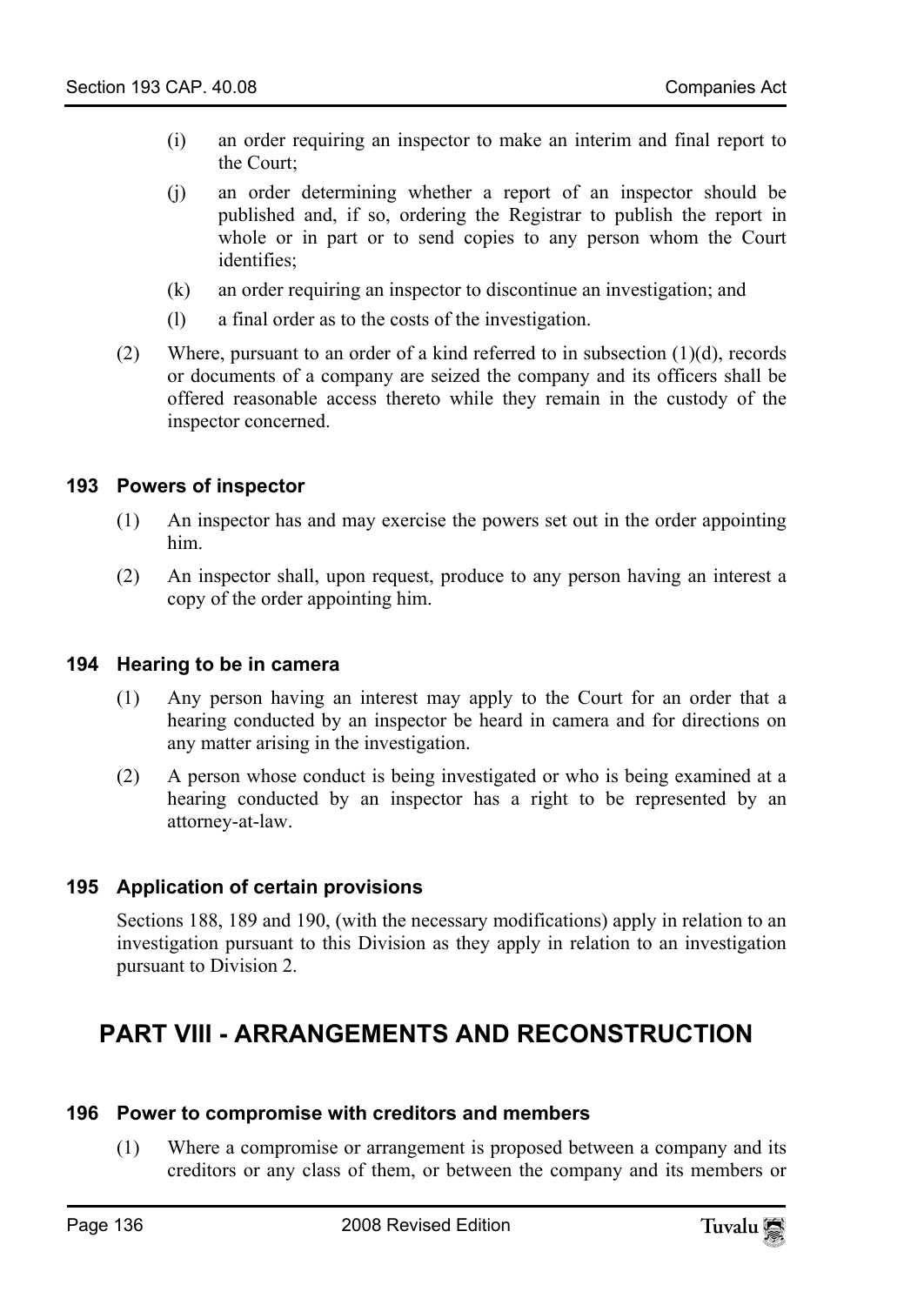any class of them, the Court may, on the application of the company or of any creditor or member of the company, or, in the case of a company being wound up of the liquidator, order a meeting of the creditors or class of creditors, or of the members of the company or class of members, as the case may be, to be summoned in such manner as the Court directs.

- (2) If a majority in number representing three-fourths in value of the creditors or class of creditors, or members or class of members, as the case may be, present and voting either in person or by proxy at the meeting agree to any compromise or arrangement, the compromise or arrangement shall, if sanctioned by the Court, be binding on all the creditors or the class of creditors or the members or class of members, as the case may be, and also on the company or, in the case of a company in the course of being wound up, on the liquidator and contributories of the company.
- (3) An order made under subsection (2) has no effect until a copy of the order has been lodged with the registrar for registration, and a copy of every such order shall be annexed to every copy of the Memorandum of the company issued after the order has been made or, in the case of a company not having a Memorandum, of every copy so issued of the instrument constituting or defining the constitution of the company.
- (4) If a company makes default in complying with subsection (3) the company and every officer of the company in default is guilty of an offence.
- (5) In this section and in section 197, "company" means any company liable to be wound up under The Companies (Winding Up) Act,, and the expression "arrangement" includes a reorganisation of the share capital of the company by the consolidation of shares of different classes or by the division of shares into shares of different classes or by both those methods.

## **197 Information as to compromises with creditors and members**

- (1) Where a meeting is summoned under section 196 there shall
	- (a) with every notice summoning the meeting which is sent to a creditor or member, be sent also a statement explaining the effect of the compromise or arrangement in particular stating any material interests of the directors of the company, whether as directors or as members or as creditors of the company or otherwise, and the effect thereon, of the compromise or arrangement, in so far as it is different from the affection the like interests of other persons; and
	- (b) in every notice summoning the meeting which is given by advertisement, be included either such a statement or a notification of the place at which and the manner in which creditors or members entitled to attend the meeting may obtain copies of such a statement.
- (2) Where the compromise or arrangement affects the rights of debenture holders of the company, the statement shall give the like explanation with respect to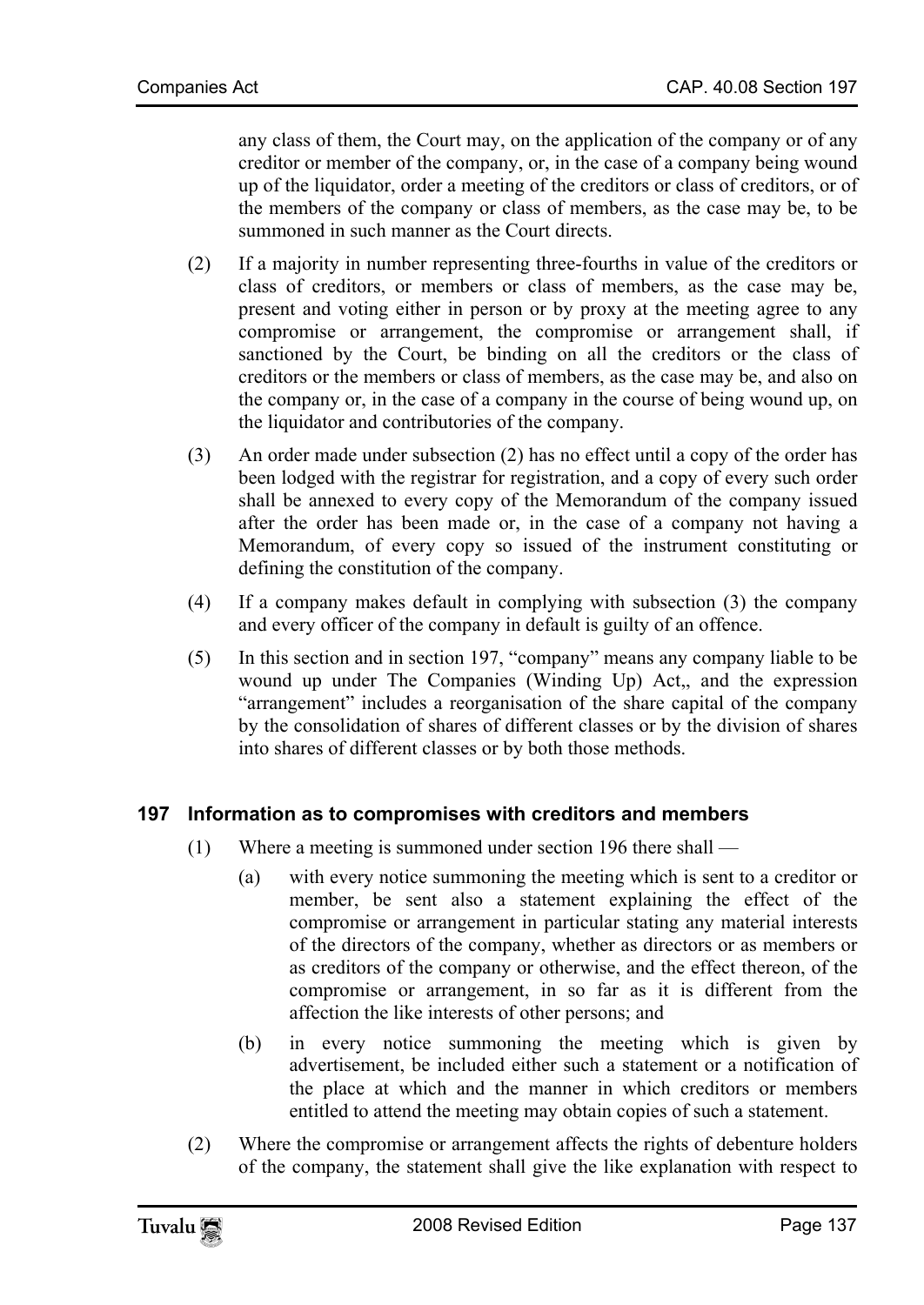the trustee of any deed for securing the issue of the debentures as, under subsection (1), a statement is required to give with respect to the directors.

- (3) Where a notice given by advertisement includes a notification that copies of a statement explaining the effect of the compromise or arrangement proposed can be obtained by creditors or members entitled to attend the meeting, every such creditor or member shall, on making application, in the manner indicated by the notice, be furnished by the company free of charge with a copy of the statement.
- (4) Each director and each trustee for debenture holders shall give notice to the company of such matters relating to the company as may be necessary for the purposes of this section.
- (5) Where a company makes default in complying with any requirements of this section, the company and every officer of the company in default is guilty of an offence.
- (6) For the purposes of subsection (5), the liquidator of the company and any trustee for debenture holders is deemed to be an officer of the company.
- (7) A person is not guilty of an offence under this section if that person shows that the default was due to the refusal of any other person, being a director or trustee for debenture holders, to supply the necessary particulars as to his interests.

## **198 Provisions for facilitating reconstruction and amalgamation of companies**

- (1) Where an application is made to the Court under section 196 for the sanctioning of a compromise or arrangement proposed between a company and any such persons as are mentioned in that section, and it is shown to the Court that the compromise or arrangement has been proposed for the purposes of or in connection with a scheme for the reconstruction of any company or companies or the amalgamation of any two or more companies, and that under the scheme the whole or any part of the undertaking or the property of any company concerned in the scheme (in this section referred to as "a transferor company") is to be transferred to another company (in this section referred to as "the transferee company"), the Court may, either by the order sanctioning the compromise or arrangement or by any subsequent order, make provision for all or any of the following matters, namely —
	- (a) the transfer to the transferee company of the whole or any part of the undertaking and of the property or liabilities of any transferor company;
	- (b) the allotting or appropriation by the transferee company of any shares, debentures, policies or other like interests in that company which under the compromise or arrangement are to be allotted or appropriated by that company to or for any person;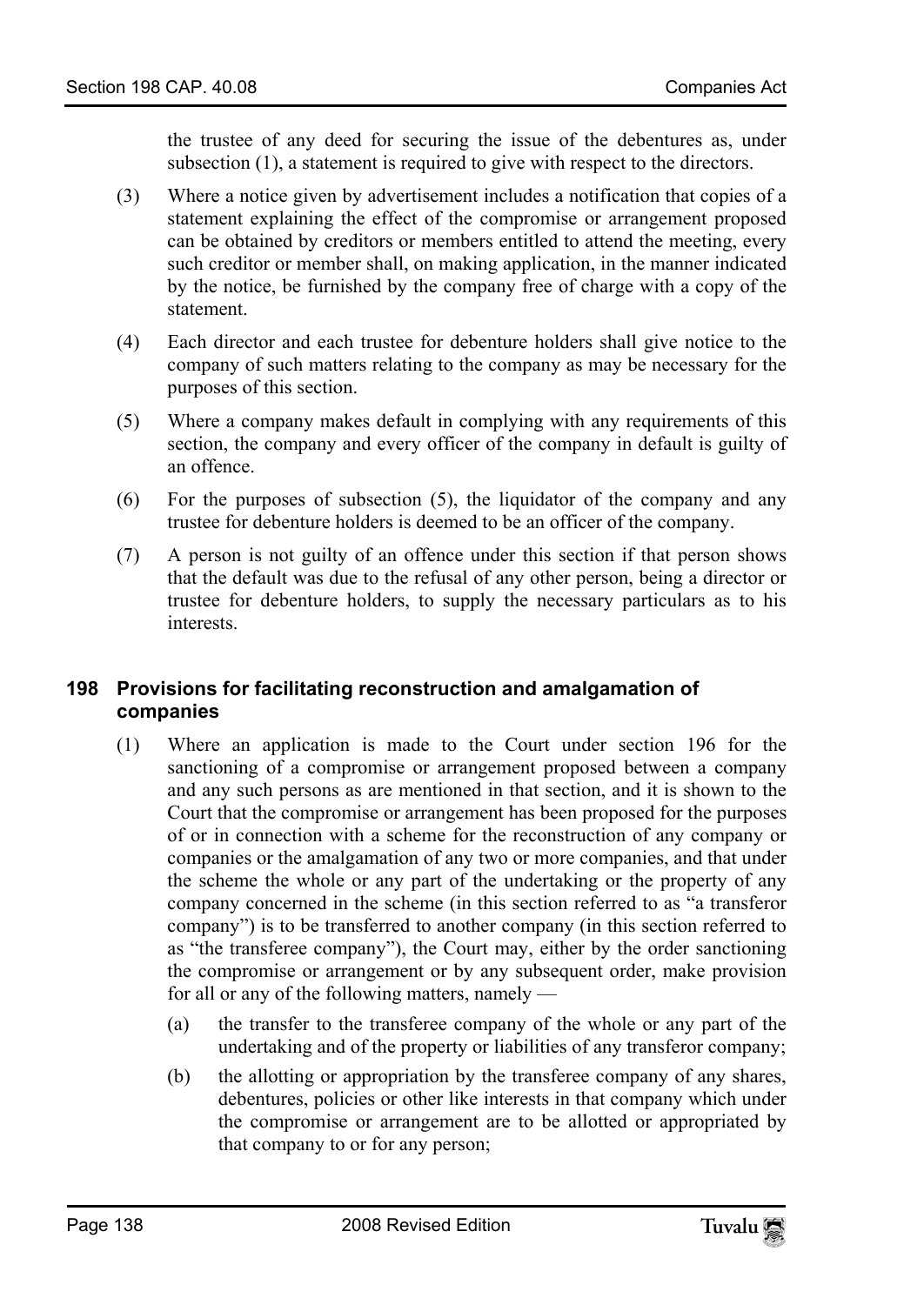- (c) the continuation by or against the transferee company of any legal proceedings pending by or against any transferor company;
- (d) the dissolution, without winding up, of any transferor company;
- (e) the provision to be made for any persons, who within such time and in such manner as the Court directs, dissent from the compromise or arrangements; or
- (f) such incidental, consequential and supplemental matters as are necessary to secure that the reconstruction or amalgamation shall be fully and effectively carried out.
- (2) Where an order made under this section provides for the transfer of property or liabilities, that property shall, by virtue of the order, be transferred to and become the liabilities of, the transferee company, and in the case of any property, if the order so directs, free from any charge which is by virtue of the compromise or arrangement to cease to have effect.
- (3) Where an order is made under this section, every company in relation to which the order is made shall cause a copy thereof to be lodged with the Registrar for registration within seven days after the making of the order, and if default is made in complying with this subsection, the company and every officer of the company in default is guilty of an offence.
- (4) In this section the expression "property" includes property, rights and powers of every description, and the expression "liabilities" includes duties.

## **199 Power to acquire shares of shareholders dissenting from scheme or contract approved by majority**

- (1) Where a scheme or contract involving the transfer of shares or any class of shares in a company (in this section referred to as "the transferor company) to another corporation (in this section referred to as the transferee company"), has, within four months after the making of the offer in that behalf by the transferee company been approved by the holders of not less than ninety per centum in number of the shares whose transfer is involved (other than shares held at the date of the offer by, or by a nominee for, the transferee company or its subsidiary), the transferee company may, at any time within two months after the expiration of that four months, give notice in the prescribed manner to any dissenting shareholder that it desires to acquire his shares, and when such a notice is given the transferee company shall, unless on an application made by the dissenting shareholder within one month from the date on which the notice was given the Court thinks fit to order otherwise, be entitled and bound to acquire those shares on the terms on which, under the scheme or contract, the shares of the approving shareholders are to be transferred to the transferee company.
- (2) Where shares in the transferor company of the same class or classes as the shares whose transfer is involved are already held as provided in subsection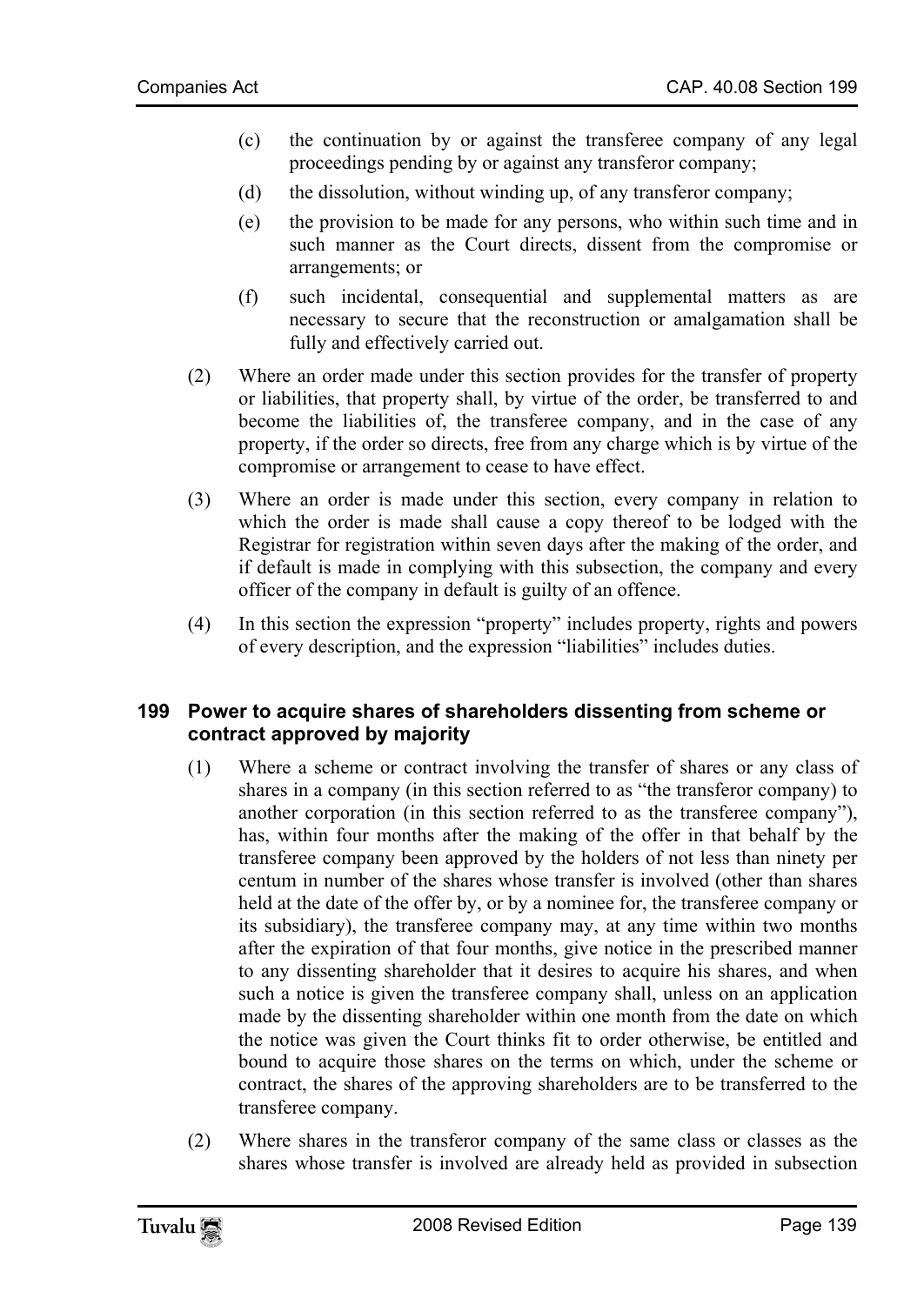(1) to a number greater than ten per centum of the aggregate of their number and that of the shares (other than those already so held) whose transfer is involved, the provisions of subsection (1) do not apply unless —

- (a) the transferee company offers the same terms to all holders of the shares (other than those already so held whose transfer is involved, or, where those shares include shares of different classes, of each class of them; and
- (b) the holders who approve the scheme or contract, besides holding not less than ninety per centum in number of the shares (other than those already so held) whose transfer is involved, are not less than threefourths in number of the holders of those shares.
- (3) Where, in pursuance of any such scheme or contract, shares in a company are transferred to another company or its nominee, and those shares together with any other shares in the first mentioned company held by, or by a nominee for, the transferee company or its subsidiary at the date of the transfer comprise or include ninety per centum in number of the shares in the first mentioned company or of any class of those shares, then —
	- (a) the transferee company shall, within one month from the date of the transfer (unless on a previous transfer in pursuance of the scheme or contract it has already complied with this requirement), give notice of that fact in the prescribed manner to the holders of the remaining shares or of the remaining shares of that class, as the case may be, who have not assented to the scheme or contract; and
	- (b) any such holder may within three months from the giving of the notice to him require the transferee company to acquire the shares in question,

and where a shareholder gives notice under paragraph (b) with respect to any shares, the transferee company is entitled and bound to acquire those shares on the terms on which under the scheme or contract the shares of the approving shareholders were transferred to it, or on such other terms as may be agreed or as the Court on the application of either the transferee company or the shareholder thinks fit to order.

(4) Where a notice has been given by the transferee company under subsection (1) and the Court has not, on an application made by the dissenting shareholder, ordered to the contrary, the transferee company shall, on the expiration of one month from the date on which the notice has been given, or, if an application to the Court by the dissenting shareholder is then pending, after that application has been disposed of, transmit a copy of the notice to the transferor company together with an instrument of transfer executed on behalf of the shareholder by any person appointed by the transferee company and on its own behalf by the transferee company, and pay or transfer to the transfer or company the amount or other consideration representing the price payable by the transferee company for the shares which by virtue of this section that company is entitled to acquire, and the transferor company shall thereupon register the transferee company as the holder of those shares.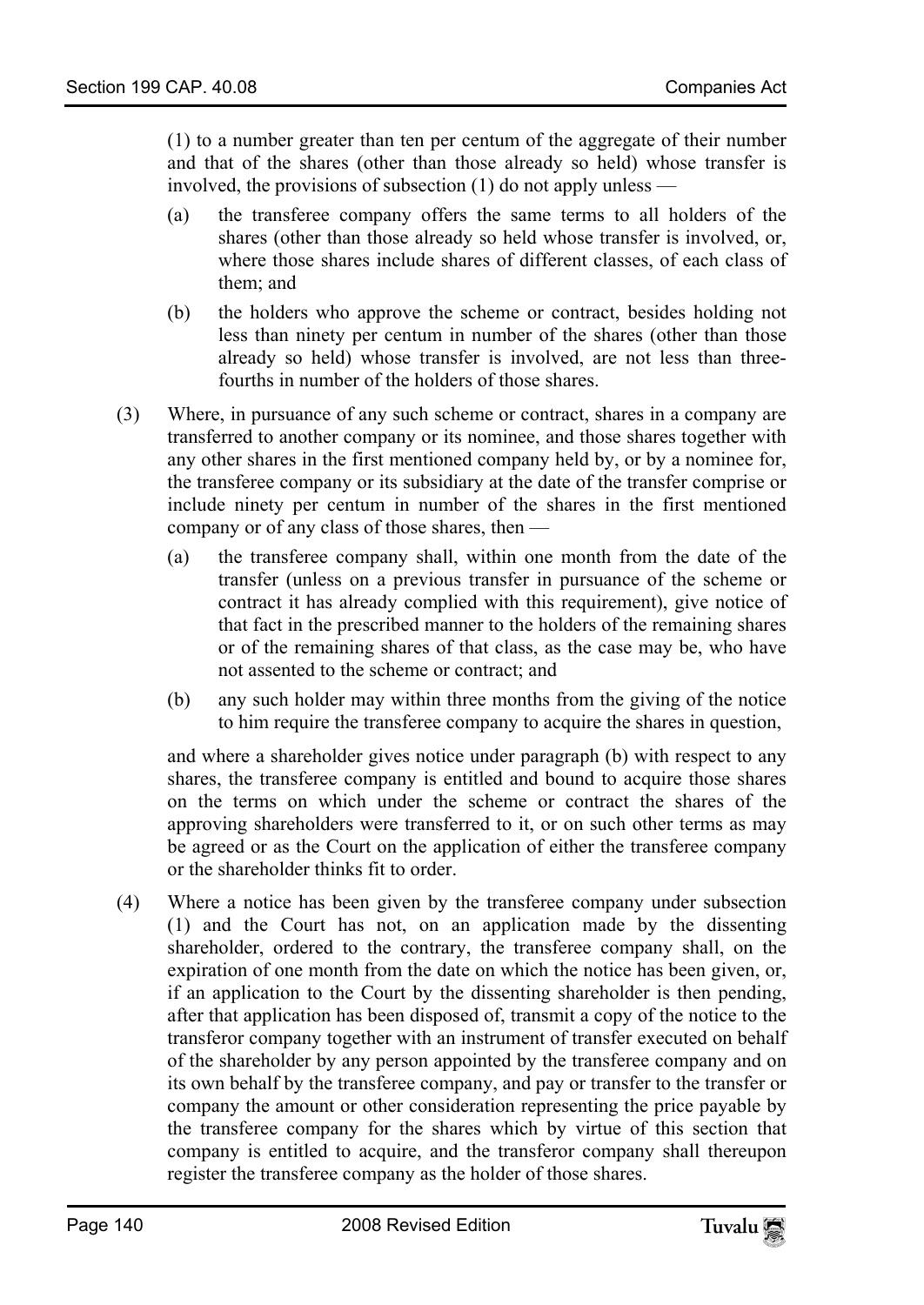- (5) Any sums received by the transferor company under this section shall be paid into a separate bank account, and any such sums and any other consideration so received shall be held by that company on trust for several persons entitled to the shares in respect of which the said sums or other consideration were respectively received.
- (6) In this section, "dissenting shareholder" includes a shareholder who has not assented to the scheme or contract and any shareholder who has failed or refused to transfer his shares to the transferee company in accordance with the scheme or contract.
- (7) In relation to an offer made by the transferee company to shareholders of the transferor company before the commencement of this Act, this section shall have effect —
	- (a) with the substitution, in subsection (1), for the words "the shares whose transfer is involved (other than shares already held at the date of the offer by, or by a nominee for, the transferee company or its subsidiary)", of the words "the shares affected";
	- (b) with the omission of subsections (2) and (3) ; and
	- (c) with the omission, in subsection (4) of the words "together with an instrument of transfer executed on behalf of the shareholder by any person appointed by the transferee company and on its own behalf by the transferee company".
- (8) Where the shares in a company are not divided into two or more classes, those shares are for the purposes of this section deemed to constitute a class.

# **PART IX - REMEDIES AND OFFENCES**

## DIVISION 1 - INTERPRETATION

#### **200 Meaning of "complainant"**

- (1) In this Part "complainant", in relation to a company, means
	- (a) a shareholder of the company or of any company belonging to the same group of companies as the company;
	- (b) an officer of the company or of any company belonging to the same group of companies as the company;
	- (c) the Registrar; or
	- (d) any other person who, in the opinion of the Court, is a proper person to bring an action, or make an application, under this Part in relation to the company.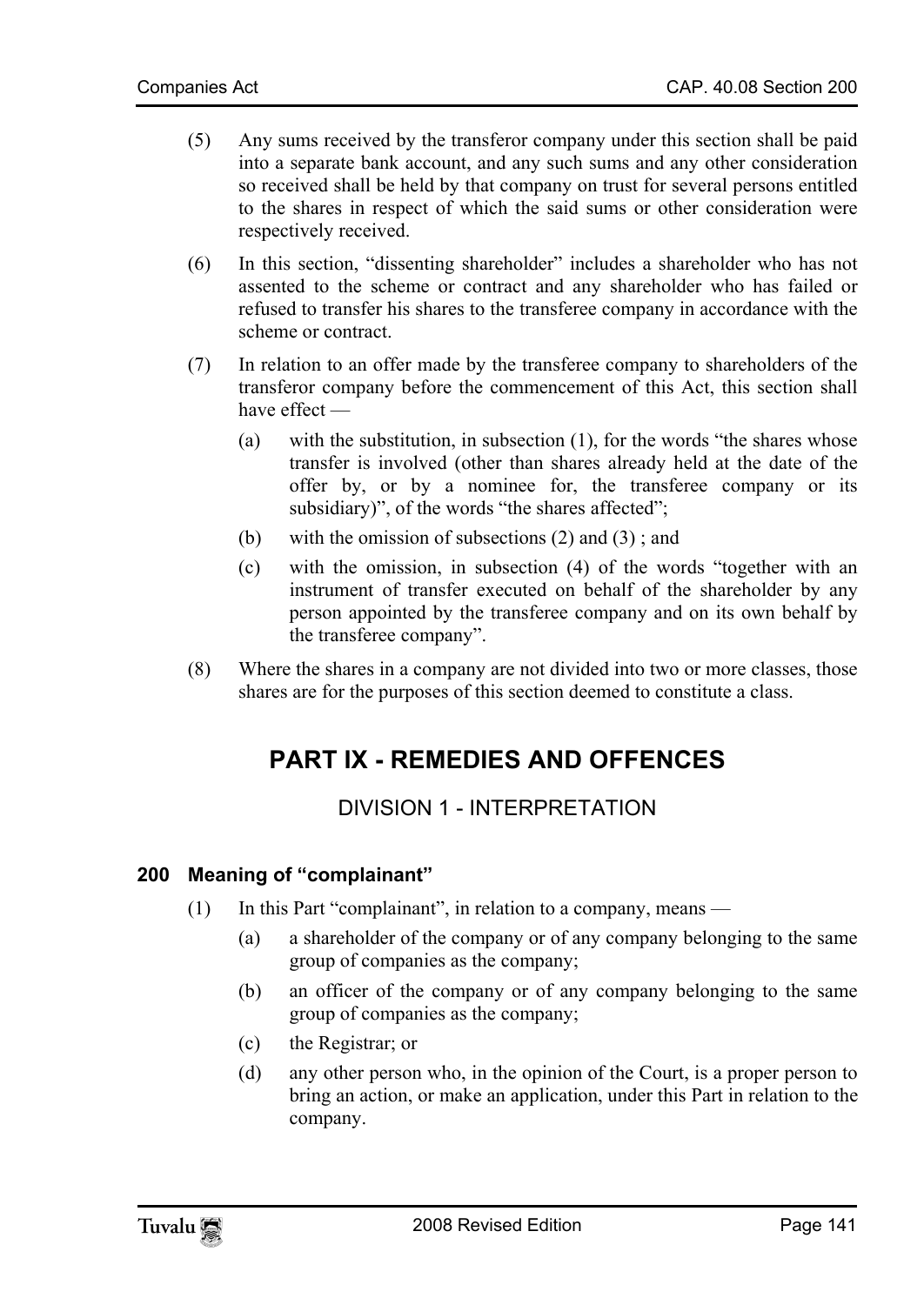(2) In any case in which a Division in this Part applies in relation to an external company, the reference in subsection (1) to a company includes an external company.

# DIVISION 2 - DERIVATIVE ACTIONS

#### **201 Commencing derivative action**

- (1) Subject to subsection (2), a complainant in relation to a company may apply to the Court for leave —
	- (a) to bring an action in the name and on behalf of the company or any of its subsidiaries; or
	- (b) to intervene in any action to which the company or any of its subsidiaries is a party;

for the purpose of prosecuting, defending or discontinuing the action.

- (2) The Court shall not give leave under subsection (1) to a complainant in relation to a company unless the Court is satisfied —
	- (a) that the complainant has, before making application under subsection (1), given to the directors of the company or its subsidiary reasonable notice of his intention to so apply if the directors do not diligently bring or, as the case may be, prosecute, defend or discontinue the action in question;
	- (b) that the complainant is acting in good faith; and
	- (c) that it appears to be in the interest of the company or of its subsidiary that the action in question be brought, or as the case may be, prosecuted, defended or discontinued.

#### **202 Power of Court**

Where, pursuant to section 201, an action is brought or intervened in by a complainant in relation to a company, the Court may at any time make any order it thinks fit in connection with the action, including —

- (a) an order authorising the complainant or any other person to control the conduct of the action;
- (b) an order giving directions with respect to the conduct of the action;
- (c) an order directing that any amount adjudged payable by a defendant in the action shall be paid in whole or in part, directly to present and former shareholders of the company or of its subsidiary, instead of to the company or its subsidiary; or
- (d) an order requiring the company or its subsidiary to pay reasonable legal costs incurred by the complainant in connection with the action.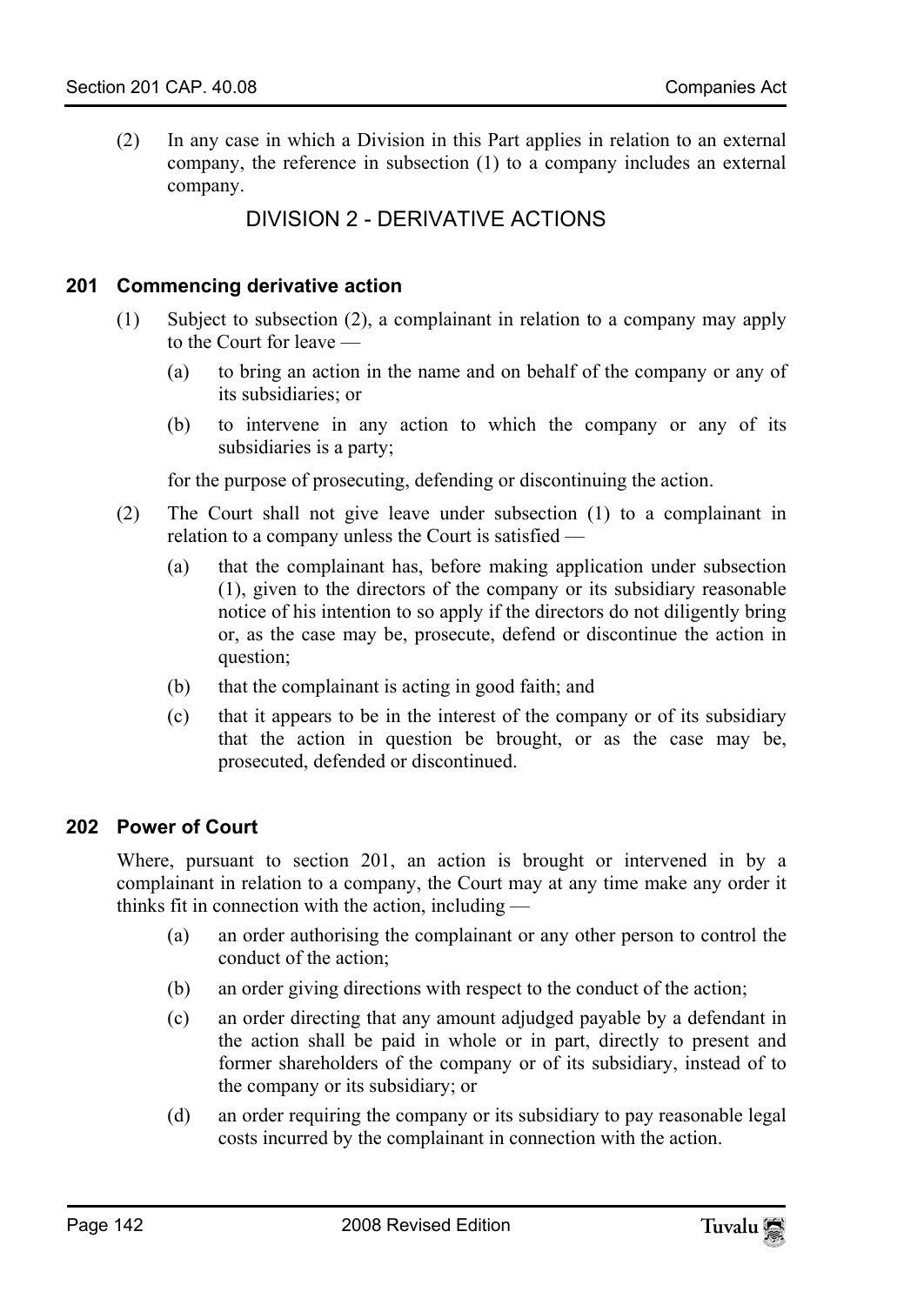# DIVISION 3 - PROTECTION FROM OPPRESSION

## **203 Application**

- (1) This Division applies in relation to an external company carrying on business within Tuvalu as it applies in relation to a company.
- (2) Section 219 applies to determine for the purpose of subsection (1) whether or not an external company is carrying on business within Tuvalu.

## **204 Meaning of "interested person" and "oppression"**

- (1) For the purposes of this Division, "interested person", in relation to a company, means —
	- (a) a complainant in relation to the company;
	- (b) a creditor or debenture holder of the company; or
	- (c) the trustee in bankruptcy or personal representatives of a bankrupt or deceased shareholder, debenture holder or creditor of the company.
- (2) An interested person in relation to a company who alleges that the affairs of the company are being conducted in a manner oppressive to one, or more than one, interested person (including himself, except in a case referred to in subsection (3)) may apply to the Court for an order under section 205.
- (3) Following a report by an inspector under Part VII to the effect that the affairs of a company are being conducted as provided in subsection (2), the Minister may apply under that subsection to the Court as if he were an interested person in relation to the company.
- (4) The affairs of a company shall be treated as being conducted in a manner oppressive to an interested person in relation to the company if —
	- (a) any act or omission of the company or of any company belonging to the same group of companies as the company effects a result;
	- (b) the business or affairs of the company or of any company belonging to the same group of companies as the company has or have been carried on or conducted in a manner; or
	- (c) the powers of the directors of the company or of any company belonging to the same group of companies as the company have been exercised in a manner,

that is oppressive or unfairly prejudicial to, or that unfairly disregards, the interests of the interested person.

(5) It is not necessary to establish a course of conduct by a company, or of any company belonging to the same group of companies as the company, in order to establish under subsection  $(4)(a)$  or (c) that the affairs of the company are being conducted in a manner oppressive to an interested person.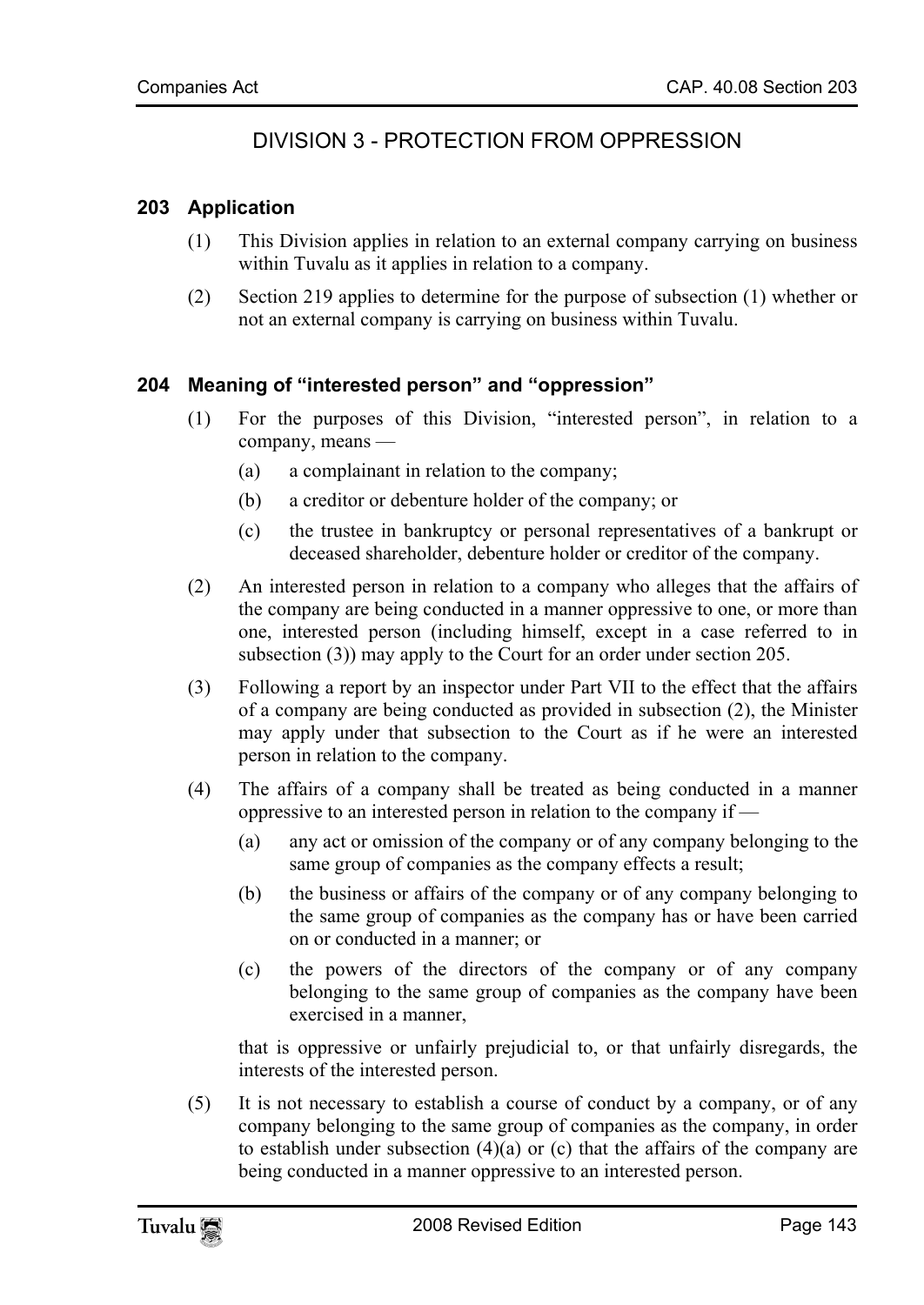#### **205 Powers of Court**

- (1) Where, on an application made under section 204, the Court is of opinion that the affairs of a company are being or have been, conducted in a manner oppressive to an interested person in relation to a company, the Court may, with a view to ending the oppression or ensuring that it is not repeated —
	- (a) make an order restraining the conduct complained of;
	- (b) make an order to regulate the company's affairs by amending its Memorandum or Articles;
	- (c) make an order directing an issue or exchange of shares;
	- (d) make an order appointing directors in place of, or in addition to, all or any of the directors of the company then in office;
	- (e) make an order directing the company, subject to subsection (7), or any other person, to purchase shares of a shareholder;
	- (f) make an order directing the company, subject to subsection (7), or any other person, to pay to a shareholder any part of the moneys paid to him for shares;
	- (g) make an order varying or setting aside a transaction or contract to which the company is a party and compensating the company or any other party to the transaction or contract;
	- (h) make an order directing rectification of the registers or other records of the company;
	- (i) make an order that the company be wound up;
	- (j) make an order directing that an investigation be held under Division 3 of Part VII; or
	- (k) make an order giving leave to the bringing of an action by the interested person in the name of the company against a third party.
- (2) Where an order is made pursuant to subsection (1)(b) then, notwithstanding anything in any other provision of this Act, but subject to the provisions of the order —
	- (a) the company concerned shall not have power without the leave of the Court to make any further alteration in or addition to the Memorandum or Articles of the company inconsistent with the provisions of the order; and
	- (b) subject to paragraph (a), any amendment made by the order shall be of the same effect as if duly made by resolution of the company.
- (3) For the purposes of an order made pursuant to subsection (1)(h), section 207 applies as if the application under this section were an application under section 206.
- (4) Where an order that the company be wound up is made pursuant to subsection (1)(i), the provisions of this Act relating to the winding up of a company shall,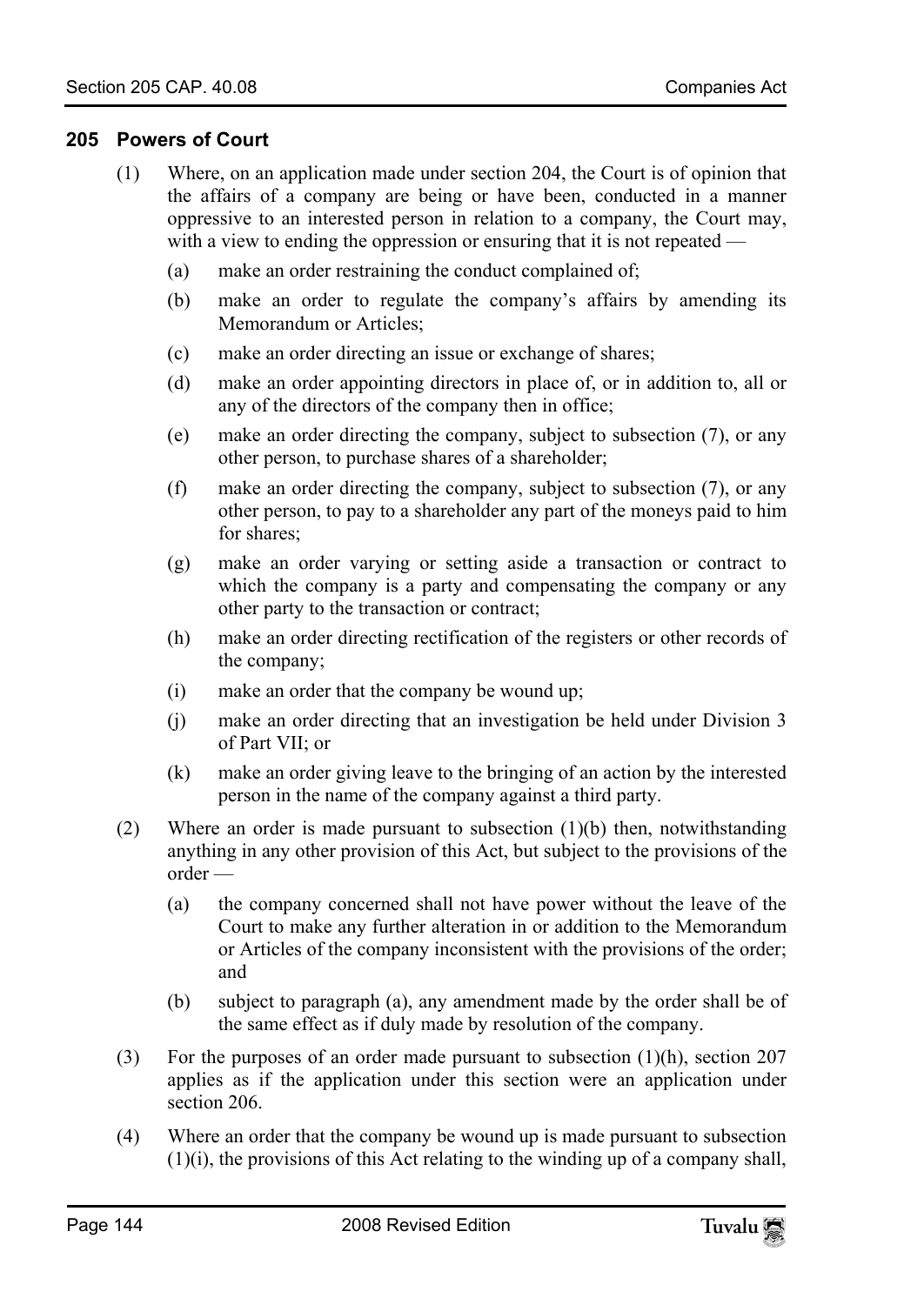with such adaptations as are necessary, apply as if the order had been made in proceedings in the Court commenced by the company.

- (5) For the purposes of an order made pursuant to subsection (1)(j), Part VII applies as if the application under this section were an application under section 191.
- (6) Where the Court makes an order made pursuant to subsection  $(1)(k)$  then, subject to the provisions of the order, section 202 and Division 7 apply in relation to any action brought as if the action were brought pursuant to section 201.
- (7) A company shall not make a payment to a shareholder pursuant to an order made under subsection  $(1)(e)$  or  $(f)$  if there are reasonable grounds for believing that —
	- (a) the company is or would after making that payment be unable to meet its liabilities as they become due; or
	- (b) the realisable value of the company's assets would thereby be less than the aggregate of its liabilities.

DIVISION 4 - RECTIFICATION OF RECORDS

#### **206 Application to Court to rectify records**

- (1) If the name of a person is alleged to be or has been wrongly entered or retained in, or wrongly deleted or omitted from, the registers or other records of a company —
	- (a) the company;
	- (b) a shareholder or debenture holder of the company; or
	- (c) an aggrieved person,

may apply to the Court for an order that the registers or records be rectified.

(2) An applicant under subsection (1) shall give to the Registrar notice of the application and the Registrar is entitled to appear and be heard in proceedings on the application either alone or by attorney-at-law.

#### **207 Powers of Court**

On an application under section 206, the Court may make any order it thinks fit, including —

- (a) an order requiring the register or records of the company to be rectified;
- (b) an order restraining the company from calling or holding a meeting of the company or paying a dividend before the registers or records have been rectified;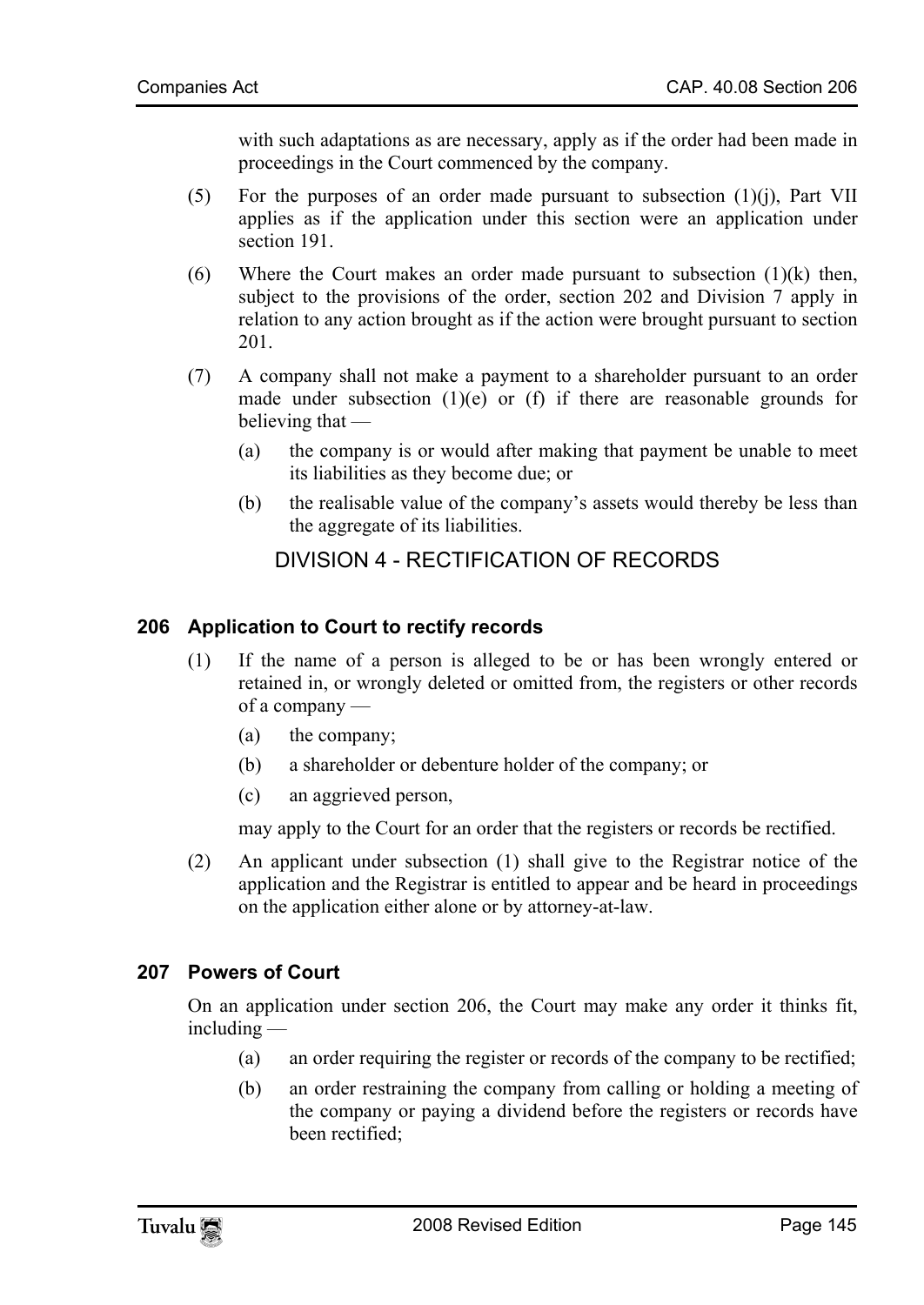- (c) an order determining the right of a party to the proceedings to have his name entered or retained in, or deleted or omitted from, the registers or records of the company, whether the issue arises between —
	- (i) two or more shareholders or alleged shareholders;
	- (ii) two or more debenture holders or alleged debenture holders; or
	- (iii) the company and shareholders or debenture holders, or alleged shareholders or debenture holders; or
- (d) an order compensating a party to the proceedings who has suffered a loss.

# DIVISION 5 - MISCELLANEOUS PROVISIONS WITH RESPECT TO REGISTRAR

#### **208 Notice of refusal by Registrar**

- (1) This section does not apply in any case where express provision is made for an appeal from, or reference to the Court as a result of, any refusal of the Registrar to file any instrument or other document lodged with him, or where any such refusal is expressed to be, or is by implication, final.
- (2) If the Registrar refuses to file any instrument or document required by this Act to be filed by him before the instrument or document becomes effective, he shall, within twenty days after the instrument or document is lodged with him, give written notice of his refusal to the person who lodged the instrument or document, giving reasons for the refusal.
- (3) If the Registrar refuses to file any article or document referred to in subsection (1) and does not give notice of that refusal in accordance with that subsection, any person aggrieved by the refusal may apply to the Court for an order requiring the Registrar to change his decision, and upon such an application the Court may make any order it thinks fit.

#### **209 Application for directions, etc.**

- (1) The Registrar may apply to the Court for directions in respect of any matter concerning his duties under this Act, and on any such application the Court may give such directions and make such further order as it thinks fit.
- (2) The Registrar may make enquiries of any person relating to compliance with this Act.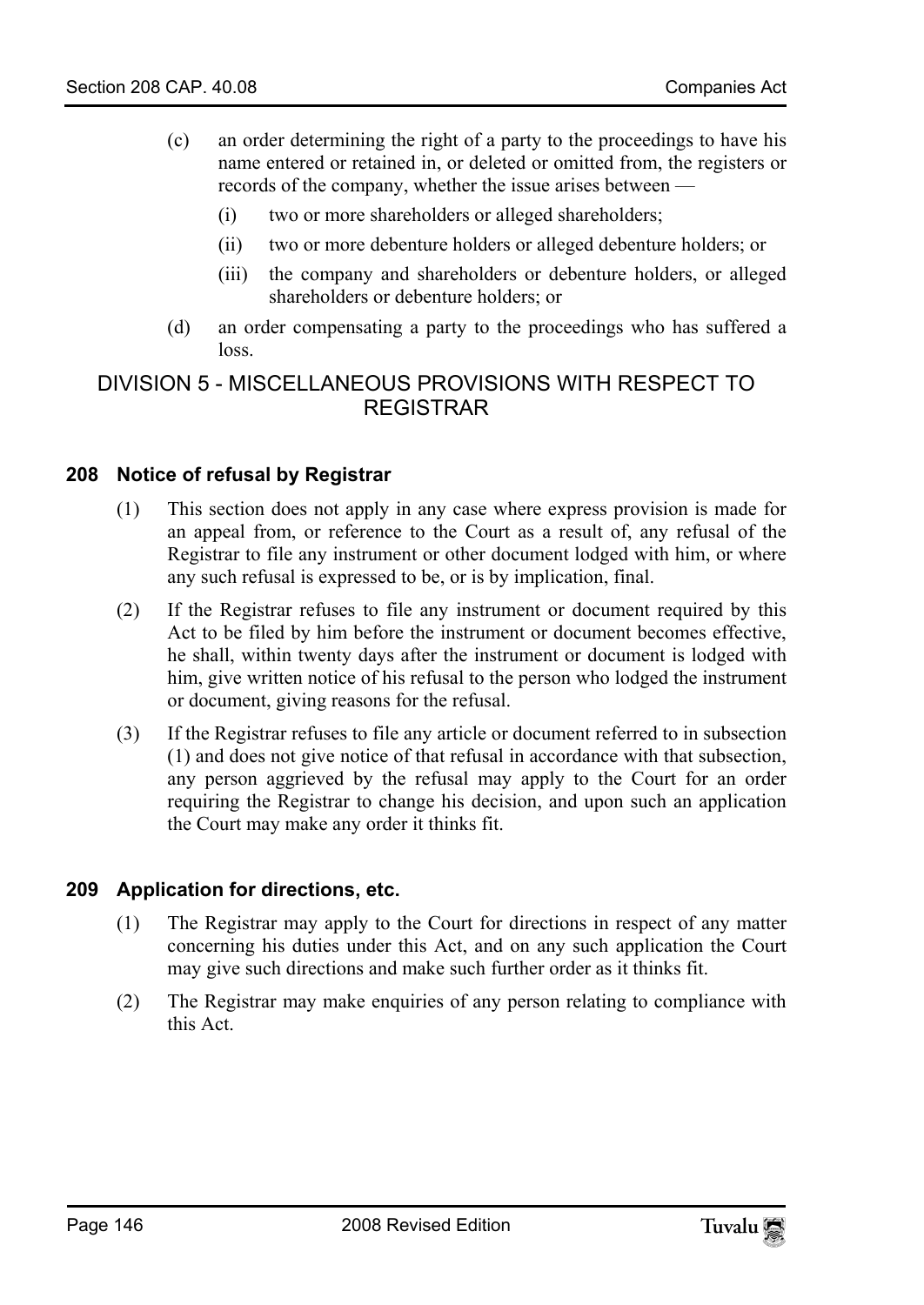# DIVISION 6 - RESTRAINING OR COMPLIANCE ORDER

#### **210 Application for directions, etc.**

- (1) Where a company or any officer, employee, liquidator or agent of the company fails, in relation to the company, to comply with any requirement  $of -$ 
	- (a) this Act or any rules or regulations made under this Act;
	- (b) a unanimous resolution passed by the company; or
	- (c) the Memorandum or Articles of the company, a complaint in relation to, or a creditor or debenture holder of, the company, or the trustee of a debenture trust deed covering debentures of the company, may apply to the Court for an order directing the company or any such person to comply with, or to refrain from acting in breach of, the requirement.
- (2) Subject to section 35(1), in an application under subsection (1) the Court may make any order it thinks fit, including any order which the Court is empowered to make under section 36 in proceedings of a kind referred to in section  $35(2)(a)$ .
- (3) The right of any person under subsection (1) with respect to any failure to comply with a provision of a kind referred to in that subsection is in addition to any other right which the person may have with respect to the failure.

DIVISION 7 - GENERAL

#### **211 Evidence of shareholder approval not decisive**

- (1) An application made, or an action brought or intervened in, under or pursuant to any provision in this Part shall not be stayed or dismissed by reason only that it is shown that an alleged breach of a right or duty owed to a company or its subsidiary has been, or may be, approved by the shareholders of the company, but evidence of any such approval may be taken into account in making an order under section 202 or 205.
- (2) An application made, or an action brought or intervened in, under or pursuant to any provision in this Part shall not be stayed, discontinued, settled or dismissed for want of prosecution without the approval of the Court given upon such terms as the Court thinks fit, and if the Court determines that the interests of any complainant or any person of a kind referred to in section  $204(1)(b)$  or (c) may be substantially affected by any such stay, discontinuance, settlement or dismissal, the Court may order any party to the application or action to give notice to the complainant or person of a kind so referred to.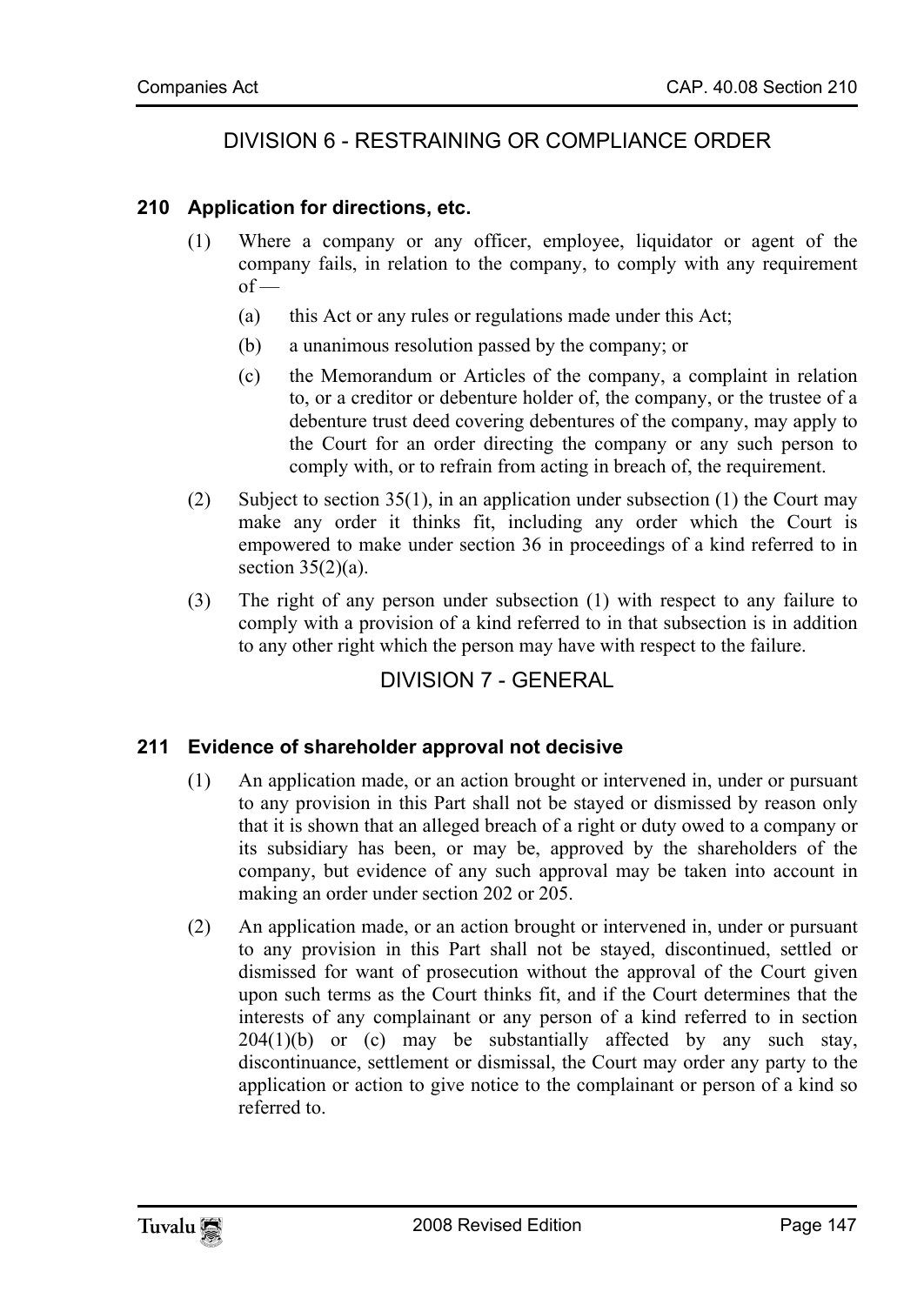#### **212 No security for costs**

- (1) A complainant or a person of a kind referred to in section  $204(1)(b)$  or (c) is not required to give security for costs in any application made; or action brought or intervened in, under or pursuant to any provision in this Part.
- (2) In an application made, or action brought or intervened in, under or pursuant to any provision in this Part the Court may at any time order the company concerned or its subsidiary to pay to the complainant or a person of a kind referred to in section  $204(1)(b)$  or (c) interim costs, including legal fees and disbursements, but the complainant or a person so referred to is accountable for those interim costs so paid upon the final disposition of the application or action.

# DIVISION 8 - OFFENCES

#### **213 False and misleading statements**

- (1) Every person who in any return, report or certificate or in accounts or in any other document required by or for the purposes of this Act —
	- (a) makes or authorises the making of a statement which is false or misleading in a material particular; or
	- (b) omits or authorises the omission of any matter or thing without which the return, report, certificate, accounts or other document is misleading in a material particular;

is guilty of an offence.

- (2) For the purposes of subsection (1), where a person at a meeting votes in favour of the making of a statement referred to in paragraph (a) of that subsection he is deemed to have authorised the making of the statement.
- (3) It is a sufficient defence if a person charged with an offence under subsection (1) proves that he did not know and could not by the exercise of reasonable diligence have known that the statement concerned was false and misleading or, as the case may be, that the matter or thing concerned had been omitted.
- (4) Where an action or omission constitutes an offence under any other provision of this Act and under this section no person shall be convicted under this section of that offence, but he may be charged with the offences in the alternative.

# **214 False reports**

An officer of a corporation who, with intent to deceive, makes or furnishes, or knowingly authorises or permits the making or furnishing of, any false or misleading statement or report to —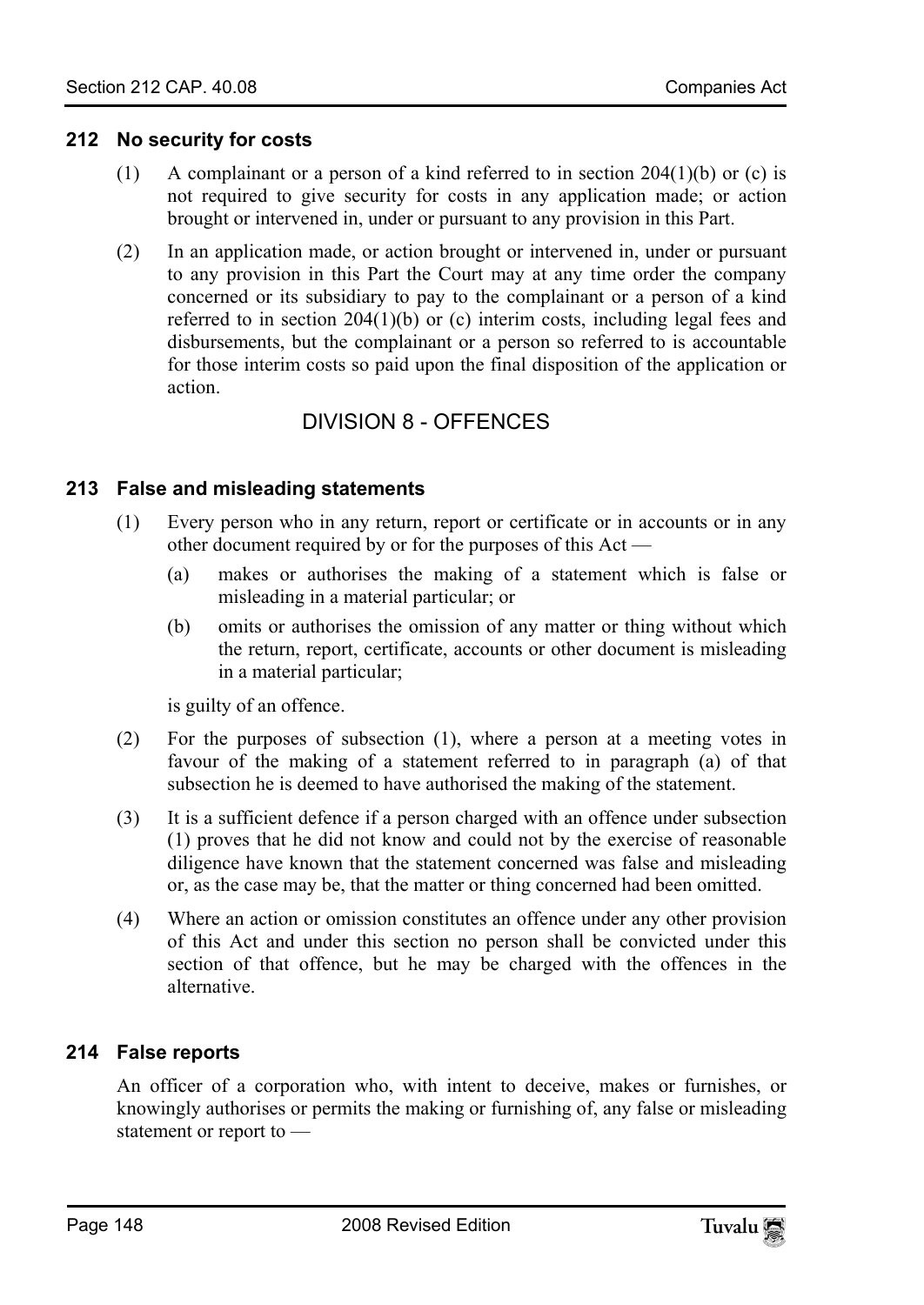- (a) a director, auditor, member, debenture holder or trustee for debenture holders of the corporation; or
- (b) in the case of a corporation that is a subsidiary, an auditor of the holding company,

relating to the affairs of the corporation is guilty of an offence.

### **215 Fraudulent inducements to invest in shares or debentures**

- (1) Any person who by any statement, promises or forecast which he knows to be false or misleading, or by recklessly making any statement, promise or forecast which is false or misleading, induces or attempts to induce another person to enter into, or to offer to enter into, an agreement to subscribe for, underwrite, sell, purchase, exchange or surrender shares or debentures, or to create any derivative interest in shares or debentures, is guilty of an offence.
- (2) For the purposes of this section, a statement, promise or forecast is made recklessly if —
	- (a) it is made without belief that it is true, or in the case of a promise or forecast, that it is unlikely to be fulfilled; or
	- (b) if a reasonable man who had the same knowledge of the surrounding circumstances as the accused person, would not have believed that the statement was true, or that a promise or forecast was likely to be fulfilled.

#### **216 Order to comply**

Where a person is convicted of an offence under any provision of this Act or of any rules or regulations made under this Act, the Court before which the person is convicted may, in addition to any penalty imposed by it, order the person to comply with the provision, the failure to comply with which constituted the offence.

#### **217 Limitation**

Subject to any express provision in this Act to the contrary, a prosecution for an offence under this Act shall be commenced not later than two years after the completion of the act or omission which constitutes the offence.

# **218 Saving**

A conviction for an offence under this Act does not affect any right to pursue a civil remedy in respect of the act or omission constituting the offence.

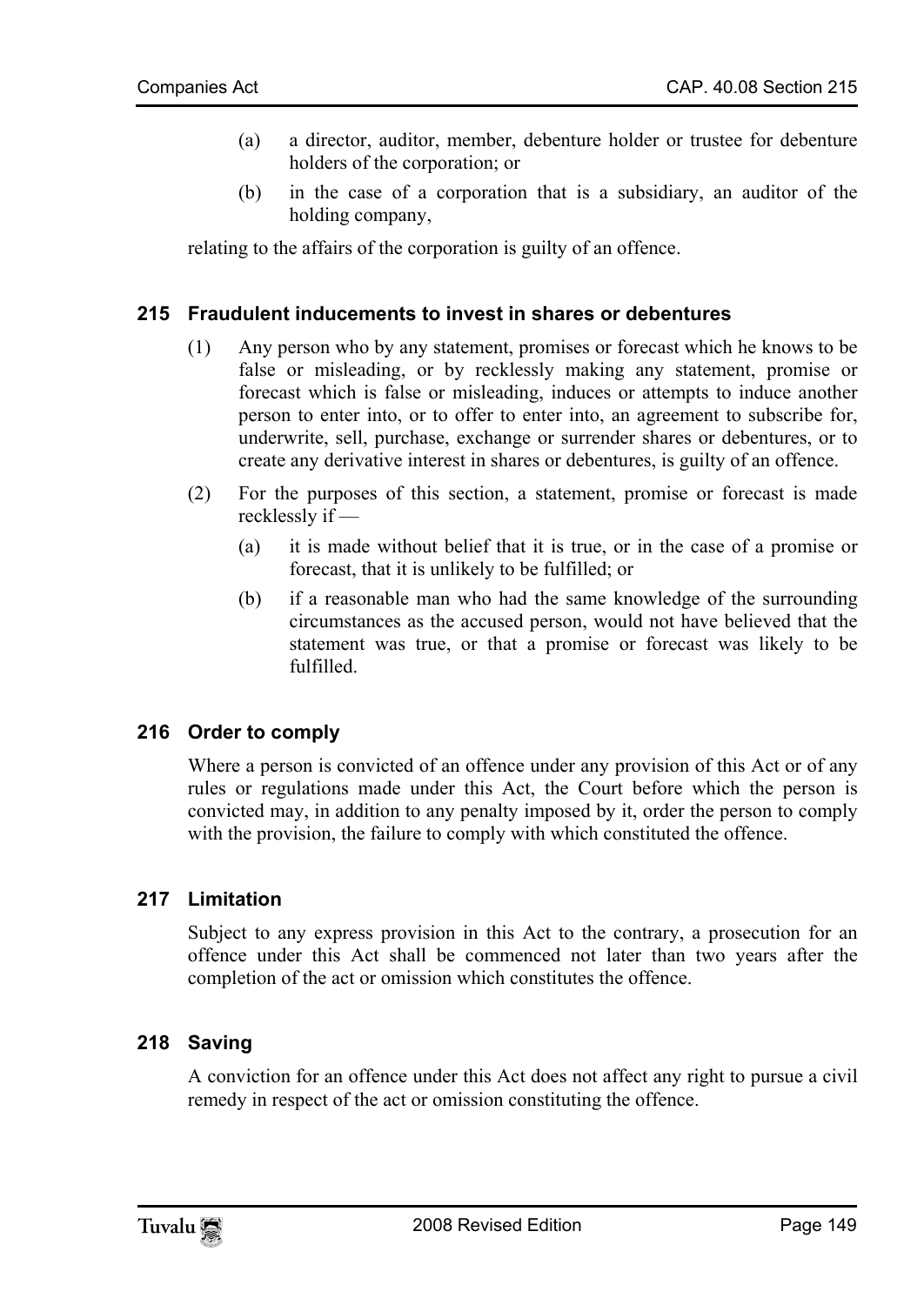#### **219 Penalties**

- (1) A company which commits an offence under this Act is liable on conviction to a fine of up to \$5000.
- (2) A director or officer of a company or any other person who commits an offence under this Act is liable on conviction to a fine of up to \$3000.

# **PART X - EXTERNAL COMPANIES**

# DIVISION 1 - EXTERNAL COMPANIES CARRYING ON BUSINESS IN TUVALU

#### **220 External companies to which this Division applies**

- (1) This Division applies to an external company carrying on business within Tuvalu.
- (2) An external company carries on business within Tuvalu
	- (a) if business of the company is regularly transacted from an office in Tuvalu established or used for the purpose;
	- (b) if the company establishes or uses a share transfer or share registration office in Tuvalu;
	- (c) if the company enters into two or more contracts with persons resident in Tuvalu, or with companies incorporated under this Act, being contracts which —
		- (i) are entered into in connection with the business of the company; and
		- (ii) by their express or implied terms are to be wholly or substantially performed in Tuvalu, or may be so performed at the option of any party to the contract;
	- (d) if the company appoints an agent who resides or has a place of business in Tuvalu to represent the company in connection with the making or performance of two or more contracts of a kind referred to in paragraph (c), or in connection with the transactions in Tuvalu of the company generally, whether the appointment is made for a fixed period of time or not; or
	- (e) if the company owns, possesses or uses assets situated in Tuvalu for the purpose of carrying on or pursuing its business, if it obtains or seeks to obtain from those assets, directly or indirectly, profit or gain, whether realised in Tuvalu or not.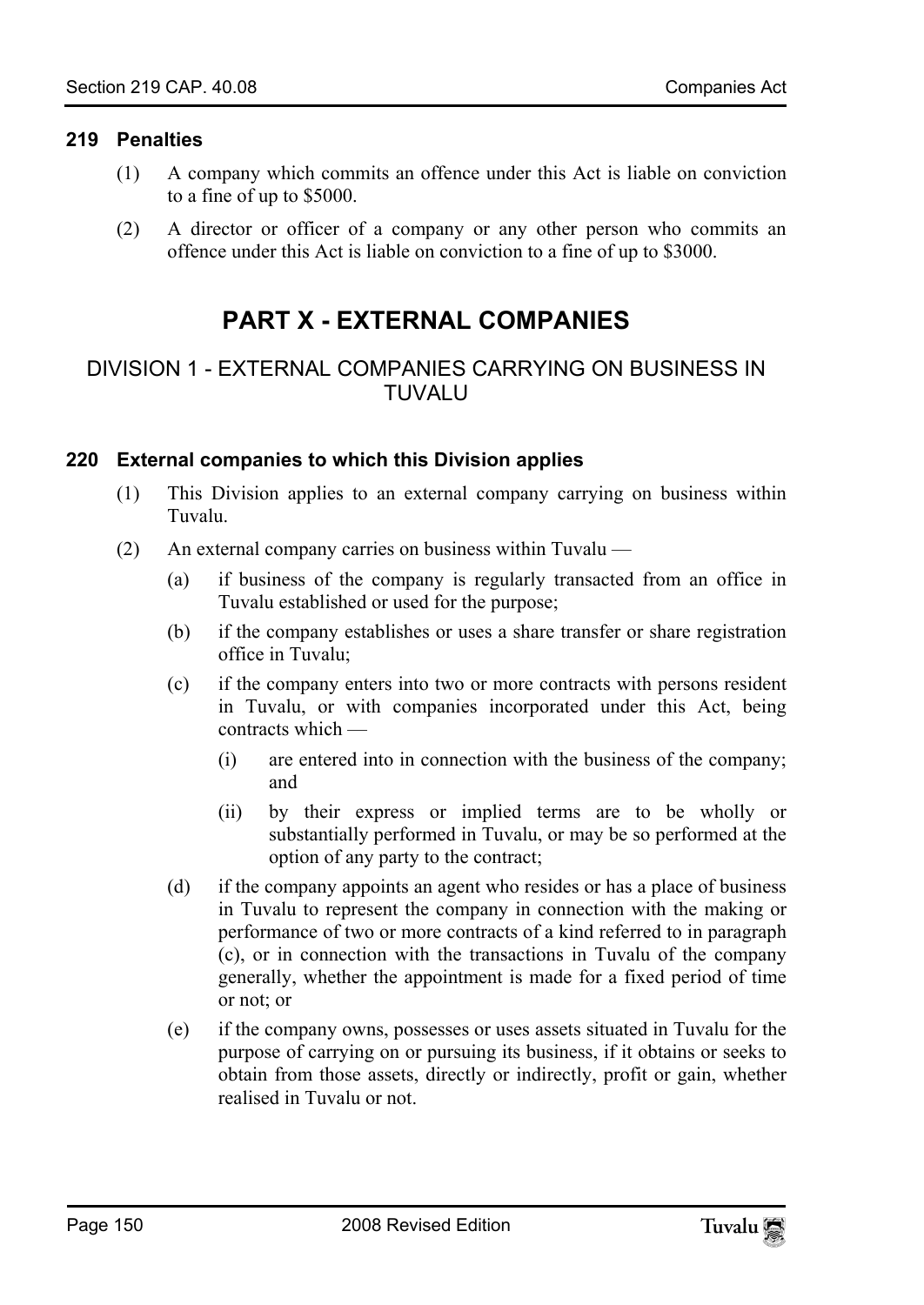#### **221 Documents to be delivered to Registrar by external company, etc.**

- (1) Every external company shall, within one month after it commences to carryon business in Tuvalu, lodge with the Registrar for registration —
	- (a) a certified copy of the charter, statutes, regulations, articles of incorporation or bylaw, or other instrument constituting or defining the constitution of the company;
	- (b) a statement in duplicate in the prescribed form giving the following particulars regarding the company, namely —
		- (i) its name;
		- (ii) the nature of its business or other main objects;
		- (iii) the present forenames and surname and any former forename or surname, and the address and business occupations of the person or persons authorised to manage the business in Tuvalu of the company;
		- (iv) if the company has shares, the number and the nominal value, if any, of its authorised and issued shares, the amount paid up thereon and the amount remaining payable thereon, distinguishing between the amounts paid and payable in cash and the amounts paid and payable otherwise than in cash;
		- (v) the address of its registered office or principal place of business in its country of incorporation or origin;
		- (vi) the address of its principal place of business in Tuvalu or if the company has no place of business in Tuvalu, a statement to that effect; and
		- (vii) the name and address in Tuvalu of a person authorised by the company to accept service of process and other documents on behalf of the company;
	- (c) a list of the company's directors containing similar particulars with respect to its directors as are by this Act required to be contained in the register of directors of a company incorporated under this Act; and
	- (d) such particulars and copies of any charges on the property of the company as are required to be delivered for registration in accordance with section 226 or, if there are no such charges, a statement to that effect in the prescribed form.
- (2) Where any change or alteration is made in
	- (a) the charter, statutes, articles of incorporation or by-laws of the external company, or other instrument lodged with the Registrar ;,
	- (b) the directors of the external company;
	- (c) the managing agent or agent appointed to accept service on behalf of the external company;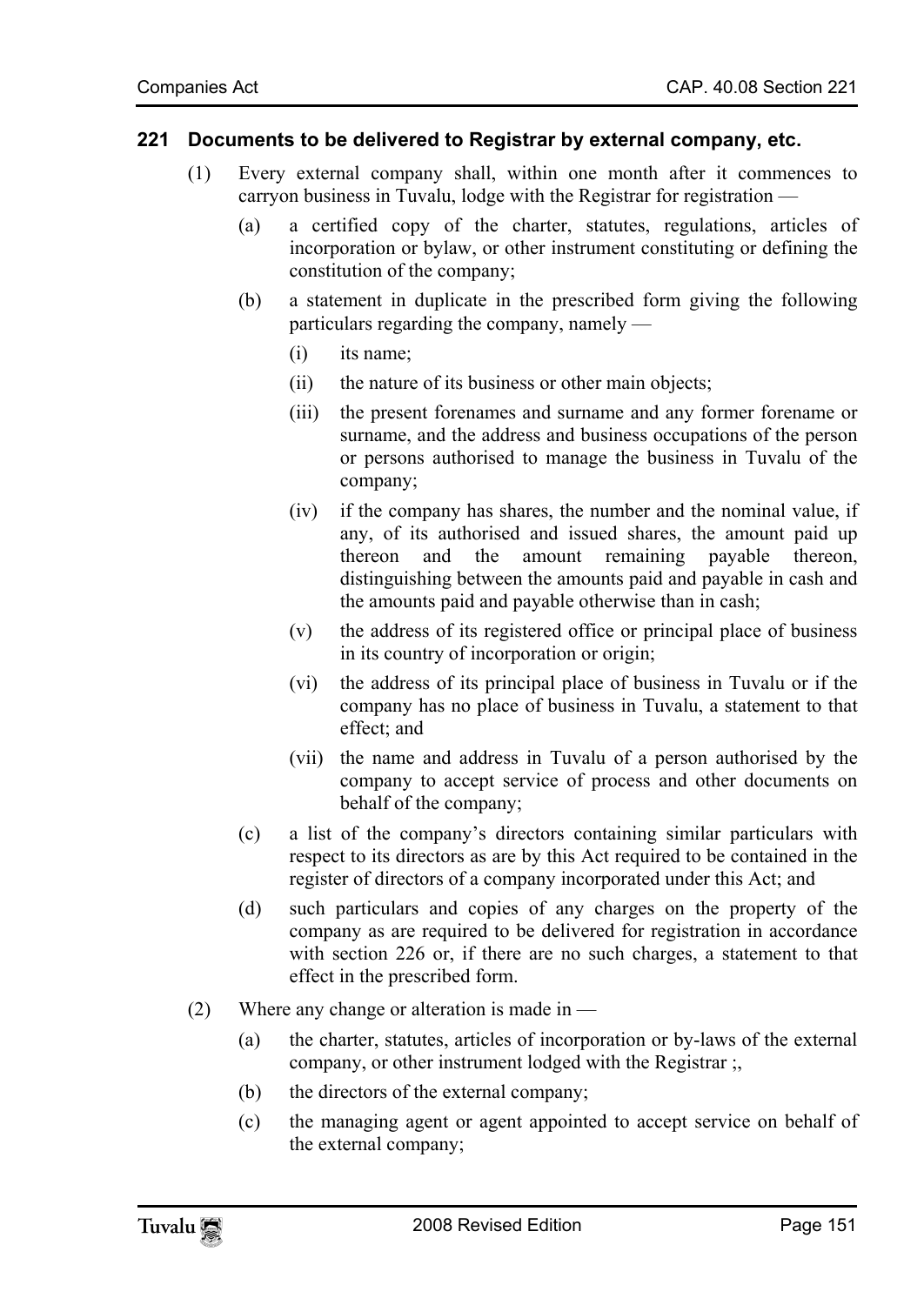- (d) the address of its registered office or principal place of business in its country of incorporation;
- (e) the address of its principal place of business in Tuvalu; or
- (f) the name of the external company,

the external company shall, within twenty-eight days or within such further period as the Registrar in special circumstances allows after the change or alteration, lodge with the Registrar particulars of the change and such documents as may be prescribed in the regulations.

- (3) If an external company increases its authorised share capital, within twentyeight days or within such further period as the Registrar in special circumstances allows after such increase, lodge with the Registrar notice of the amount from which and of the amount to which it has been so increased.
- (4) If an external company not having a share capital increases the number of its members beyond the registered number it shall, within twenty-eight days or within such further period as the Registrar in special circumstances allows after the increase was resolved or took place, lodge with the Registrar notice of the increase.
- (5) Where notice of any change or alteration is lodged with the Registrar pursuant to subsection (2) he shall, as soon as conveniently possible thereafter, cause a notice giving short particulars of the change or alteration to be published and published in the Gazette.
- (6) If any document to be lodged with the Registrar under this section is not in the English language, there shall be annexed to it a certified translation.

# **222 Power of external company to hold land**

Subject to any enactment an external company registered under this Division may hold land in Tuvalu.

#### **223 Restriction on the use of certain names**

- (1) Except with the consent of the Minister, an external company shall not be registered by a name that, in the opinion of the Registrar, is undesirable or is a name, or a name of a kind, that the Minister has directed the Registrar not to accept for registration.
- (2) Except with the consent of the Minister, any change in the name of an external company shall not be registered, if in the opinion of the Registrar, the new name is undesirable or is a name, or a name of a kind, that the Minister has directed the Registrar not to accept for registration, notwithstanding that particulars of the change have been lodged in accordance with section 220.
- (3) In any case such as is referred to in subsection (1) or (2) the Registrar may direct the external company to take an alternative name approved by the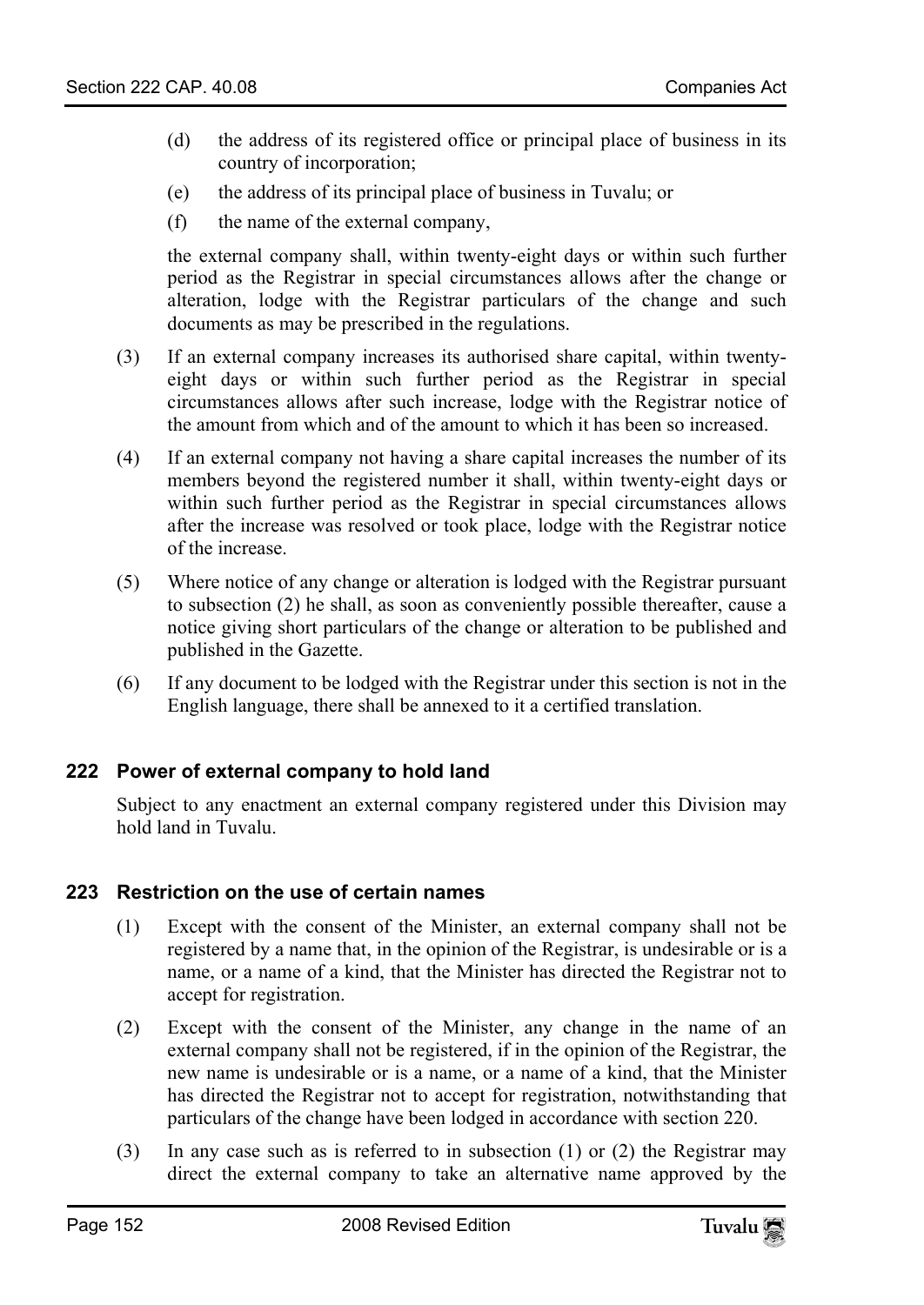Registrar for the purpose of carrying on business in Tuvalu and the company shall, within such period as the Registrar allows, notify the Registrar whether or not it accepts the direction.

- (4) If the external company accepts a direction given pursuant to subsection (3), the Registrar shall register the company by the name contained in the direction.
- (5) No external company to which this Part applies shall use, in Tuvalu, any name other than that under which it is registered under this Part.

### **224 Accounts of company carrying on business in Tuvalu**

- (1) Subject to this section, every external company shall in every calendar year make out a balance sheet and profit and loss account and, if the company is a holding company, group accounts in such form, and containing such particulars and including such documents, as under the provisions of this Act it would, if it had been a public company incorporated under this Act, have been required to make out and lay before the company in general meeting, and lodge a copy of those documents with the Registrar for registration.
- (2) The annual accounts of an external company shall, in addition to such matters as may be prescribed, contain the following particulars, namely —
	- (a) the fixed assets and current assets of the company, and its assets which are neither fixed nor current shall be separately identified and classified, and any such assets situated in Tuvalu shall be distinguished from any such assets situate elsewhere;
	- (b) the amount of the company's cash held by banks, and any amount held by banks licensed to carryon business of banking under any law in force in Tuvalu relating to banking shall be distinguished from cash held by other banks;
	- (c) the amount of bank loans and overdrafts made or extended to the company, and any such amount so made or extended, by banks so licensed shall be distinguished from bank loans and overdrafts made by other banks;
	- (d) the aggregate amount of the company's debts and liabilities to persons resident in Tuvalu or to companies incorporated under this Act shall be shown, and there shall also be shown the amount of such debts and liabilities which —
		- (i) are already due or will become due within twelve months after the date as at which the annual accounts of the company are made out;
		- (ii) will become due more than twelve months after that date; and
		- (iii) will become due more than thirty-six months after that date; and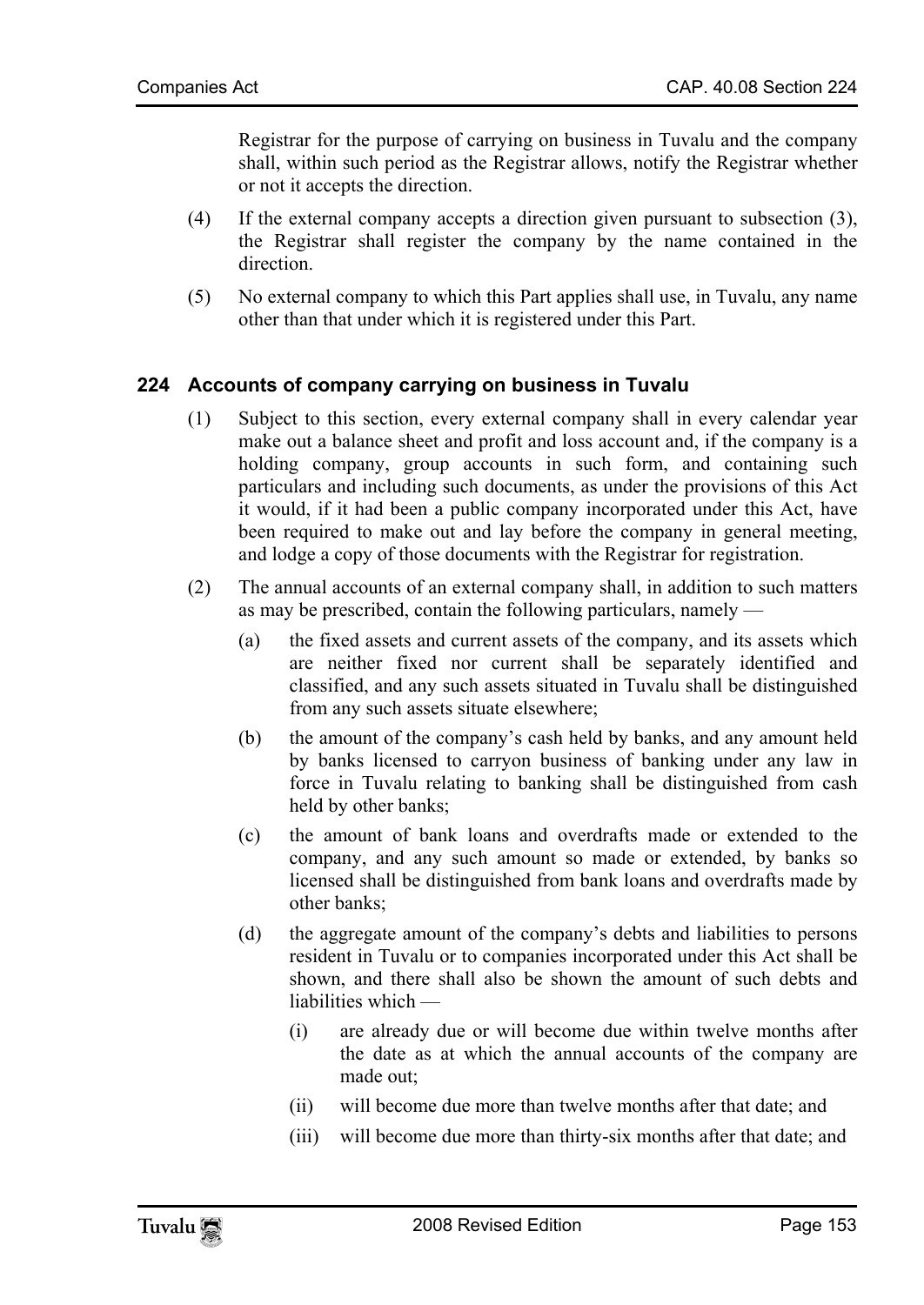- (e) the aggregate amount of the company's debts and liabilities which are secured by a mortgage, charge, or lien on movable or immovable property situated in Tuvalu.
- (3) For the purposes of subsection  $(2)$ 
	- (a) a debt is deemed to be due on the earliest date on which the creditor could require payment to be made;
	- (b) the whole of a debt is deemed to be due when any instalment of it falls due; and
	- (c) an external company is deemed to be indebted to debenture stockholders and loan stockholders for the principal amount and any arrears or interest in respect of the debenture stock or loan stock held by them.
- (4) The Minister may by order exempt any external company from compliance with subsection (1) or (2), or from both those subsections, on such terms and conditions as he thinks fit if —
	- (a) he is satisfied that the company has, and will maintain, in Tuvalu, sufficient cash and readily realisable assets to satisfy its debts as they fall due;
	- (b) a company (whether an external company or not) which is the holding company of the external company has delivered to the Registrar a written undertaking to pay all the present and future debts and liabilities of the company to persons resident or companies incorporated in Tuvalu; or
	- (c) he is satisfied that the company is substantially the same as a proprietary company.
- (5) A written undertaking in respect of the debts and liabilities of an external company delivered under subsection (4) shall be enforceable —
	- (a) by any creditor of the external company who was resident in Tuvalu at the time that the debt or liability to him was incurred, or which is a company incorporated in Tuvalu, as though the undertaking were a written guarantee of the amount payable to the creditor and given to him by the holding company for valuable consideration; and
	- (b) in the winding up of the external company as though the company were an unlimited company and the holding company were its only member, but without prejudice to the liability (if any) of the other members, shareholders, or contributories of the external company under this Act.
- (6) The Minister may at any time revoke an exemption granted by him under subsection (4), and thereupon any undertaking delivered by a holding company under that subsection shall cease to have effect, but without prejudice to the liability of the holding company in respect of debts and liabilities of the external company incurred to persons acting in good faith without notice of the revocation before it is advertised under subsection  $(7)$ .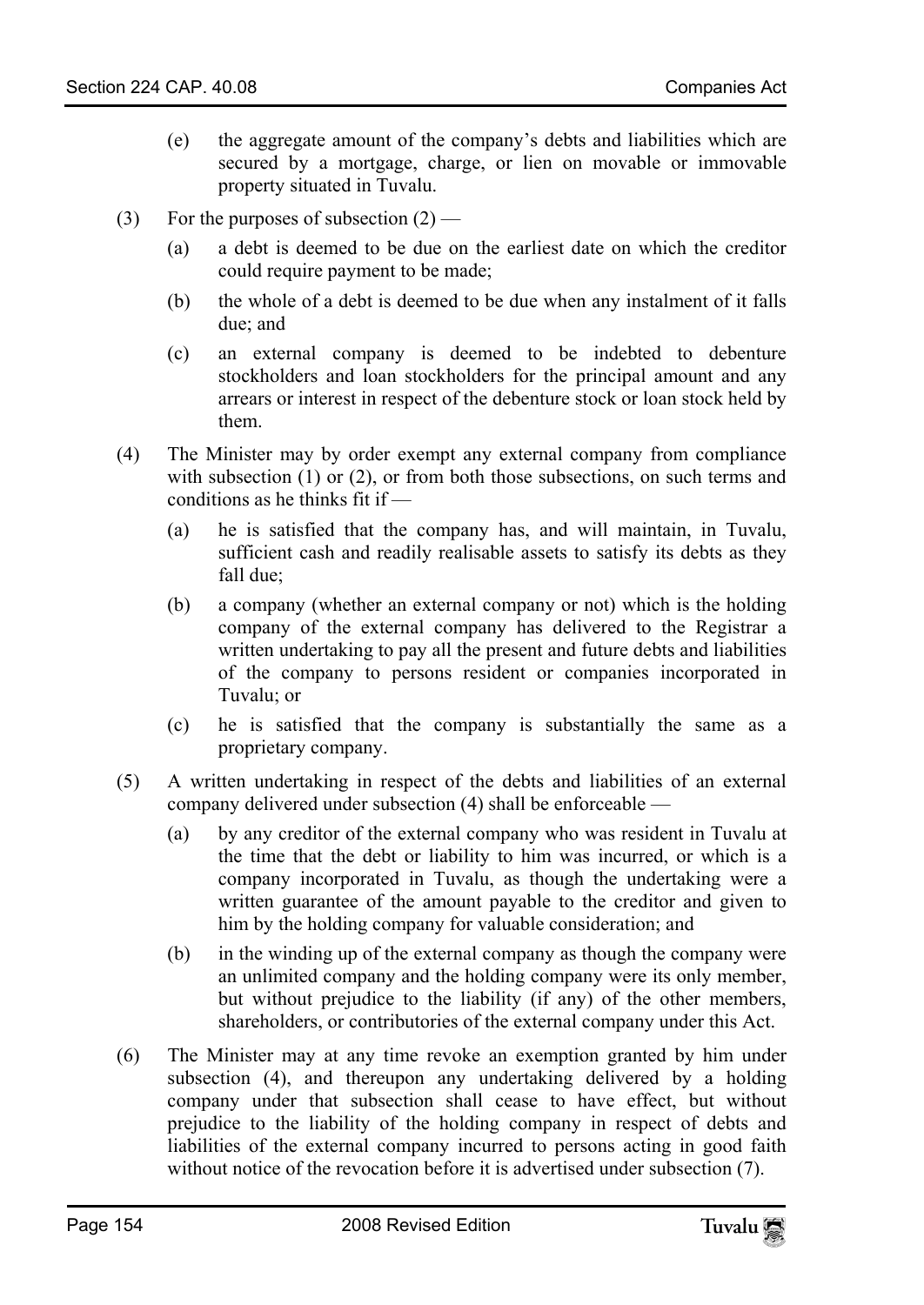- (7) The Minister shall advertise the revocation under this section by notice and in the Gazette as soon as conveniently possible after the revocation takes place.
- (8) Upon the advertisement of revocation under subsection (7), subsections (1) and (2) apply to the external company as though it were thereby required to deliver copies of its annual accounts to the Registrar as from the date of the advertisement of the revocation, and it shall deliver copies of its annual accounts for its financial year ending last before that date within three months after that date.
- (9) If any document delivered to the Registrar under this section is not written in the English language, there shall be annexed to it a certified translation thereof.

### **225 Publication of name, etc., of external companies**

- (1) Every external company shall
	- (a) conspicuously exhibit on every place where it carries on business in Tuvalu the name of the company and the country in which the company is incorporated or formed;
	- (b) cause the name of the company and of the country in which the company is incorporated or formed to be stated in legible characters in all notices, advertisements and other official publications of the company, and in all bills of exchange, promissory notes, endorsements, cheques and orders for money or goods purporting to be signed by or on behalf of the company, and in all bills or parcels, invoices, receipts and letters of credit of the company; and
	- (c) if the liability of the members of the company is limited, cause notice of that fact to be stated in legible characters in all notices, advertisements and other official publications of the company in Tuvalu and to be affixed on every place where it carries on its business.
- (2) Where the name of an external company is in a language other than English, the requirements of subsection (1) relating to the name of the company is deemed to be fulfilled by exhibiting and stating a translation thereof in English.
- (3) The fact that the word "limited", or its equivalent in a language other than English, forms part of an external company's name shall not be deemed a sufficient compliance with the obligation imposed by subsection (1*)*(c).

# **226 Publication of name of managing agent of external company**

(1) Subject to subsection (2), every external company shall, in all trade circulars and business letters on or in which the company's name appears and which are dispatched in Tuvalu by or on behalf of the company, state in legible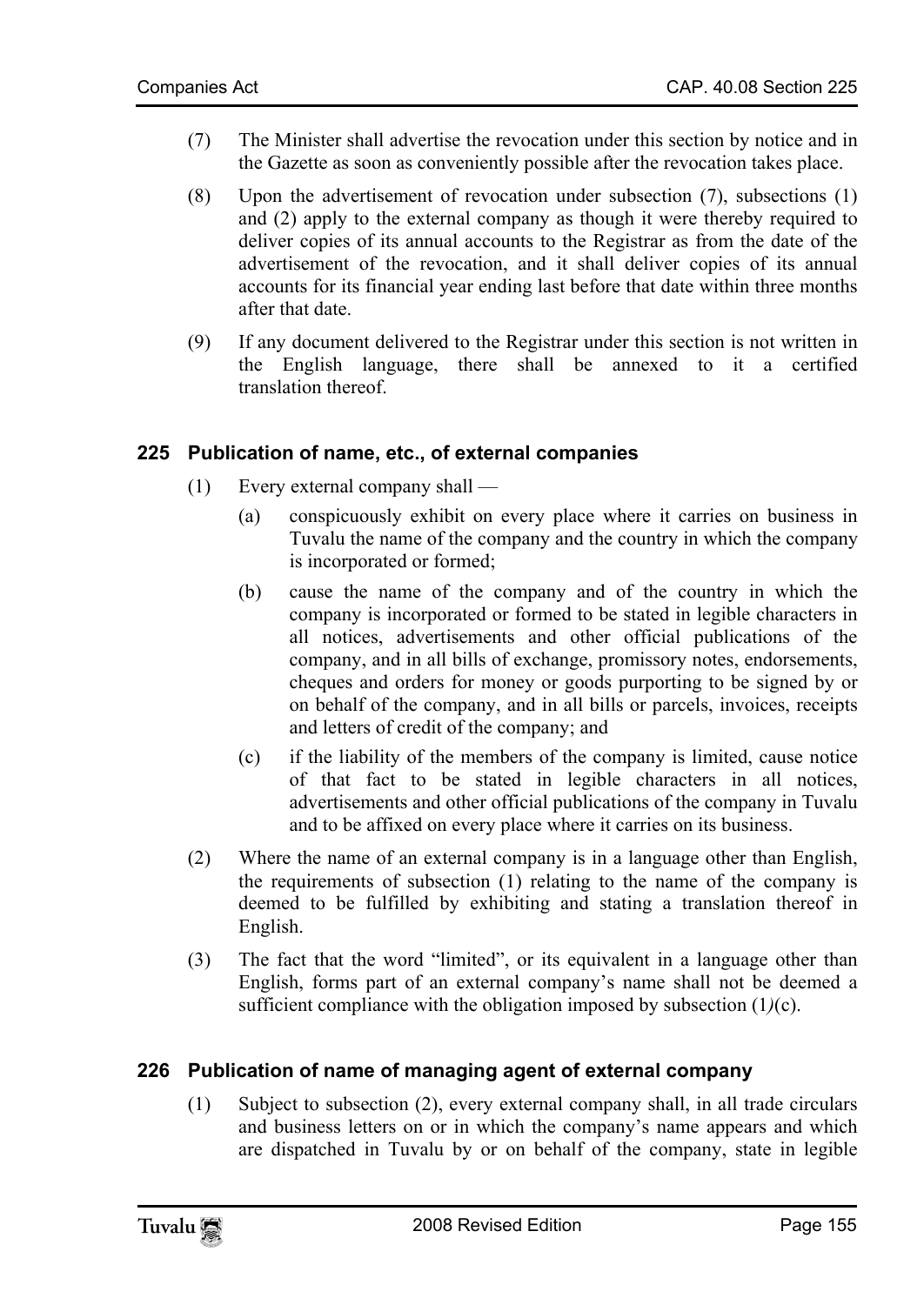characters with respect to each person authorised to manage the business of the company in Tuvalu —

- (a) his present forenames and surname; and
- (b) any former forenames or surname.
- (2) The Registrar may in special circumstances, subject to such conditions as he may impose, exempt an external company from compliance with subsection (1).

### **227 Application of certain provisions to external companies**

- (1) For the purposes of the application, pursuant to section 108, of Divisions 7 and 8 of Part IV in the cases of an external company to charges on property in Tuvalu —
	- (a) particulars of charges created on property in Tuvalu prior to the date when the external company carried on business in Tuvalu; and
	- (b) particulars of charges created prior to the commencement of this Act,

are deemed to be duly registered if particulars thereof are lodged with the Registrar in accordance with section 220(1)(d).

- (2) The Registrar shall cause to be published in the Gazette particulars of any charge registered pursuant to this section.
- (3) A failure to register a charge of a kind referred to in subsection (1)(a) or (b), or to publish particulars pursuant to subsection (2), does not affect the validity of a charge.

#### **228 Service on external company**

- (1) Any process or notice required to be served on an external company is sufficiently served if addressed to any person whose name has been delivered to the Registrar under this Division and left at or sent by post to the address which has been so delivered but —
	- (a) where any such company makes default in delivering to the Registrar the name and address of a person resident in Tuvalu who is authorised to accept on behalf of the company service of process or notices; or
	- (b) if at any time all the persons whose names and addresses have been so delivered are dead or have ceased so to reside, or refuse to accept service on behalf of the company, or for any reason cannot be served,

a document may be served on the company by leaving it at or sending it by post to any place of business established by the company in Tuvalu.

- $(2)$  Where
	- (a) subsection  $(1)(a)$  or (b) applies; and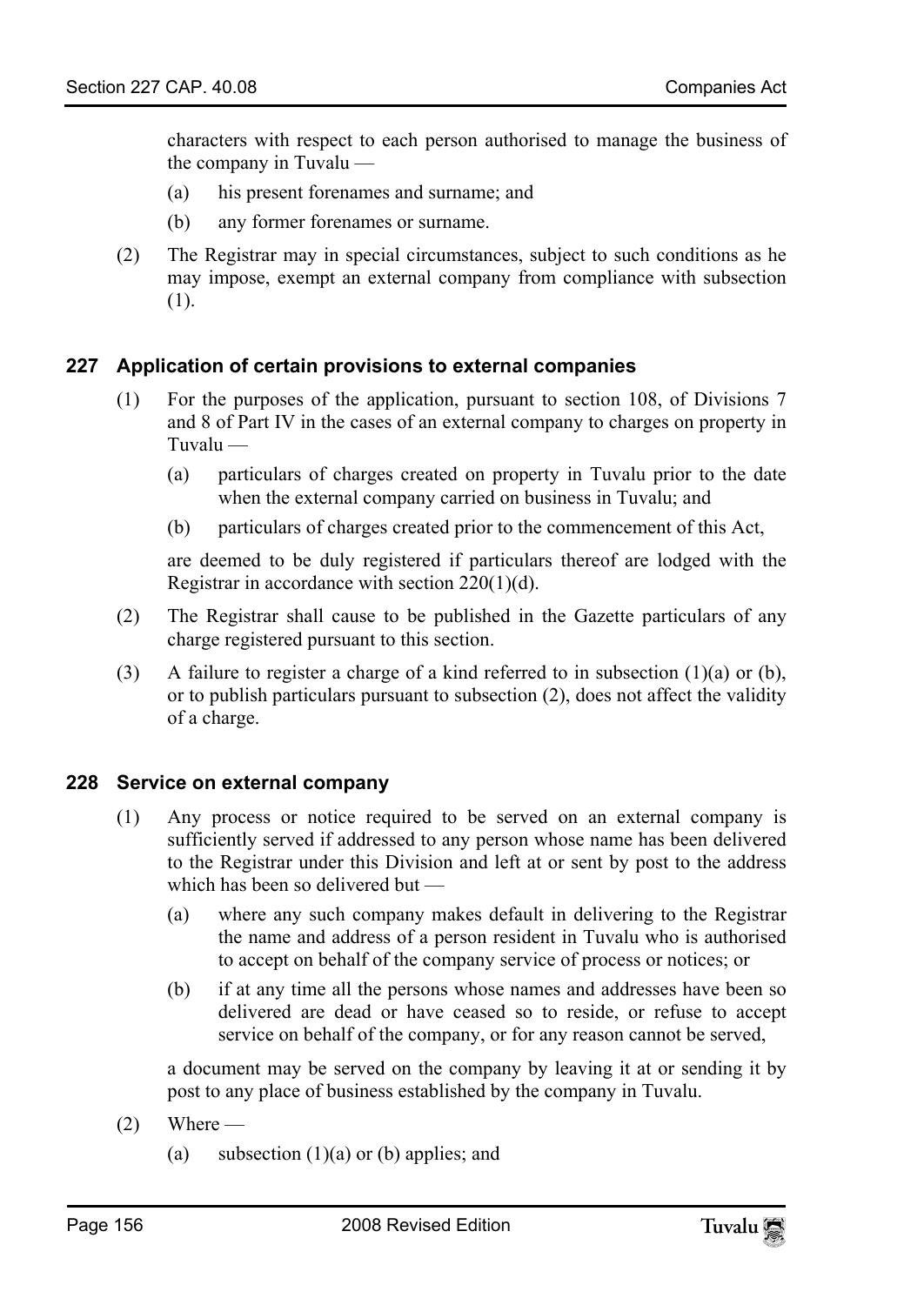(b) the company concerned has no place of business in Tuvalu,

any process or notice required to be served on the company is sufficiently served if addressed to the company and left at or sent by post to any place of business of the company in the country of its incorporation.

#### **229 Removing company's name from register**

- (1) If any external company ceases to carryon business in Tuvalu it shall, within twenty-eight days of so ceasing, give notice of the fact to the Registrar and as from the date on which notice is so given to obligation of the company to deliver any document to the Registrar shall cease.
- (2) In any case where the Registrar is satisfied by any other means that the company has ceased to carryon business in Tuvalu he may close the file of the company and thereupon the obligation of the company to deliver any document to the Registrar shall cease.
- (3) Where a company gives notice as provided in subsection (1) or the Registrar is satisfied as provided in subsection (2), he shall cause a notice stating that the company has ceased to carryon business in Tuvalu to be published and published in the Gazette.

#### **230 Recognition of winding up in designated state**

- (1) The Minister may make rules with respect to the recognition and the giving effect to in Tuvalu of any order in the nature of a winding-up order made in a designated state in relation to an external company incorporated or formed in the designated state.
- (2) Without limiting the generality of the power of the Minister under subsection  $(1)$ , rules made under that subsection may provide —
	- (a) for the exercise in Tuvalu of the powers of a liquidator in a designated state;
	- (b) for the application with or without modification, of any of the provisions of The Companies (Winding Up) Act, 1991; and
	- (c) for the dissolution of an external company and the disposal of its assets in Tuvalu.
- (3) Rules made under this section shall have effect notwithstanding anything to the contrary in this Act.
- (4) For the purposes of this section, "designated state" means any country designated under subsection (5).
- (5) Where it appears to the Minister that an enactment in force in any country contains provisions similar to the provisions of this section, he may, by order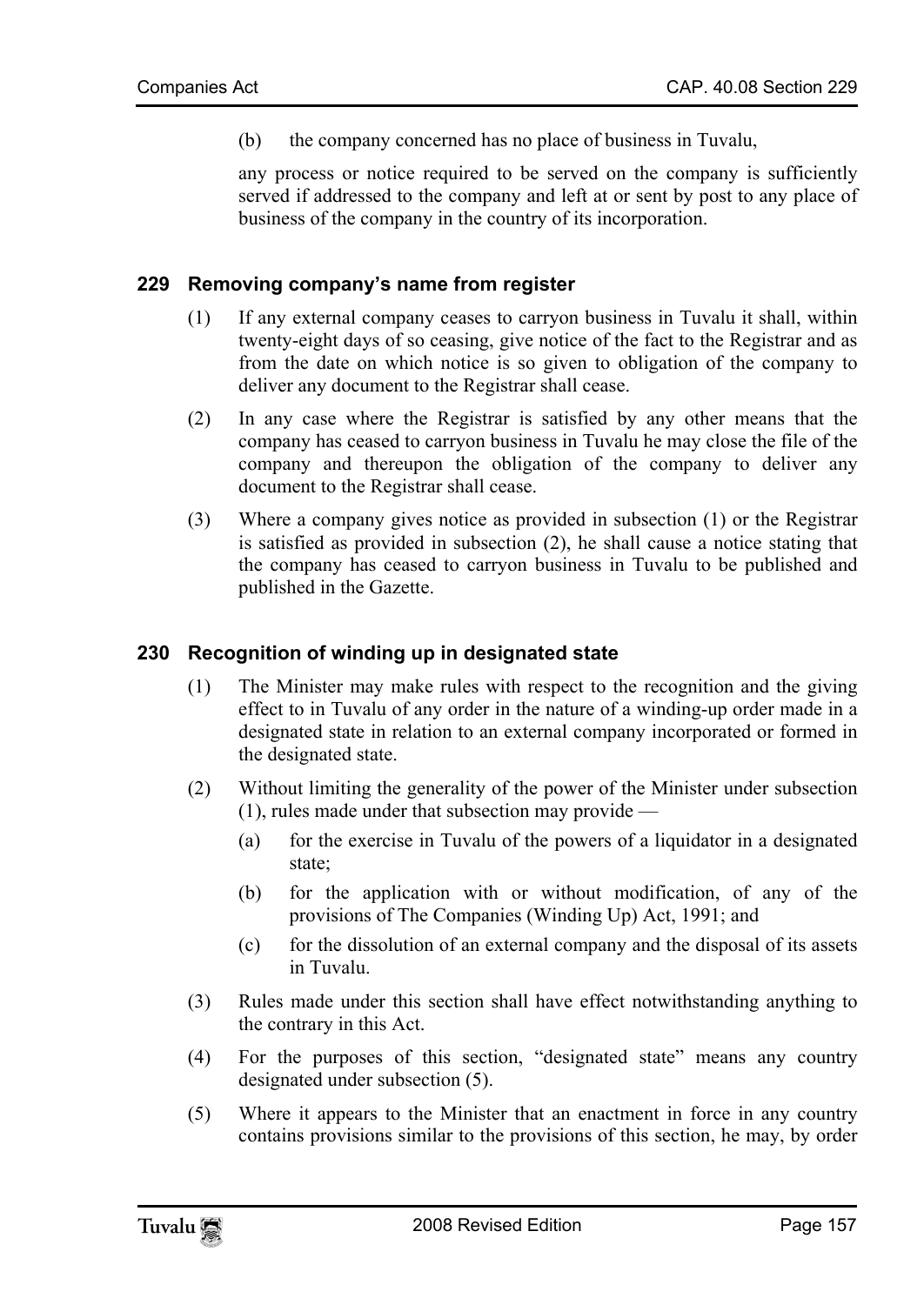published in the Gazette, designate the country for the purposes of this section.

### **231 Offences**

If an external company fails to comply with any provision of this Division with which an external company is required to comply, every officer of the company, every person authorised to manage the business in Tuvalu of the company, and every person whose name has been delivered to the Registrar for the purposes of section 218, who knowingly authorises or permits the default is guilty of an offence.

# DIVISION 2 - PROVISIONS APPLICABLE TO ALL EXTERNAL **COMPANIES**

# **232 Application**

- (1) This Division applies to an external company whether or not it carries on business within Tuvalu.
- (2) Subject to this Division, the provisions of Division 1 of Part IV and the Fourth Schedule apply to an external company (whether incorporated or to be incorporated) to its shares or debentures and to its officers, as they apply to a company or a proposed company, to its shares or debentures and to its officers.
- **233** *repealed by Act 5 of 1996*

### **234 Modification of provisions for the purpose of application to external company**

For the purposes of its application pursuant to section 231(2) to an external company, incorporated or formed or to be incorporated or formed, section 45(1) shall have effect as if it included a requirement, in relation to a prospectus, that it contains particulars with respect to —

- (a) the instrument constituting or defining the constitution of the company;
- (b) the enactment, or provisions having the force of an enactment, by or under which the incorporation or formation was or is to be effected;
- (c) an address in Tuvalu where such instruments, enactments or provisions or certified copies thereof may be inspected;
- (d) the date on which and the place where the company was or is to be incorporated or formed; and
- (e) whether the company has established a place of business in Tuvalu and, if so, the address of its principal office in Tuvalu.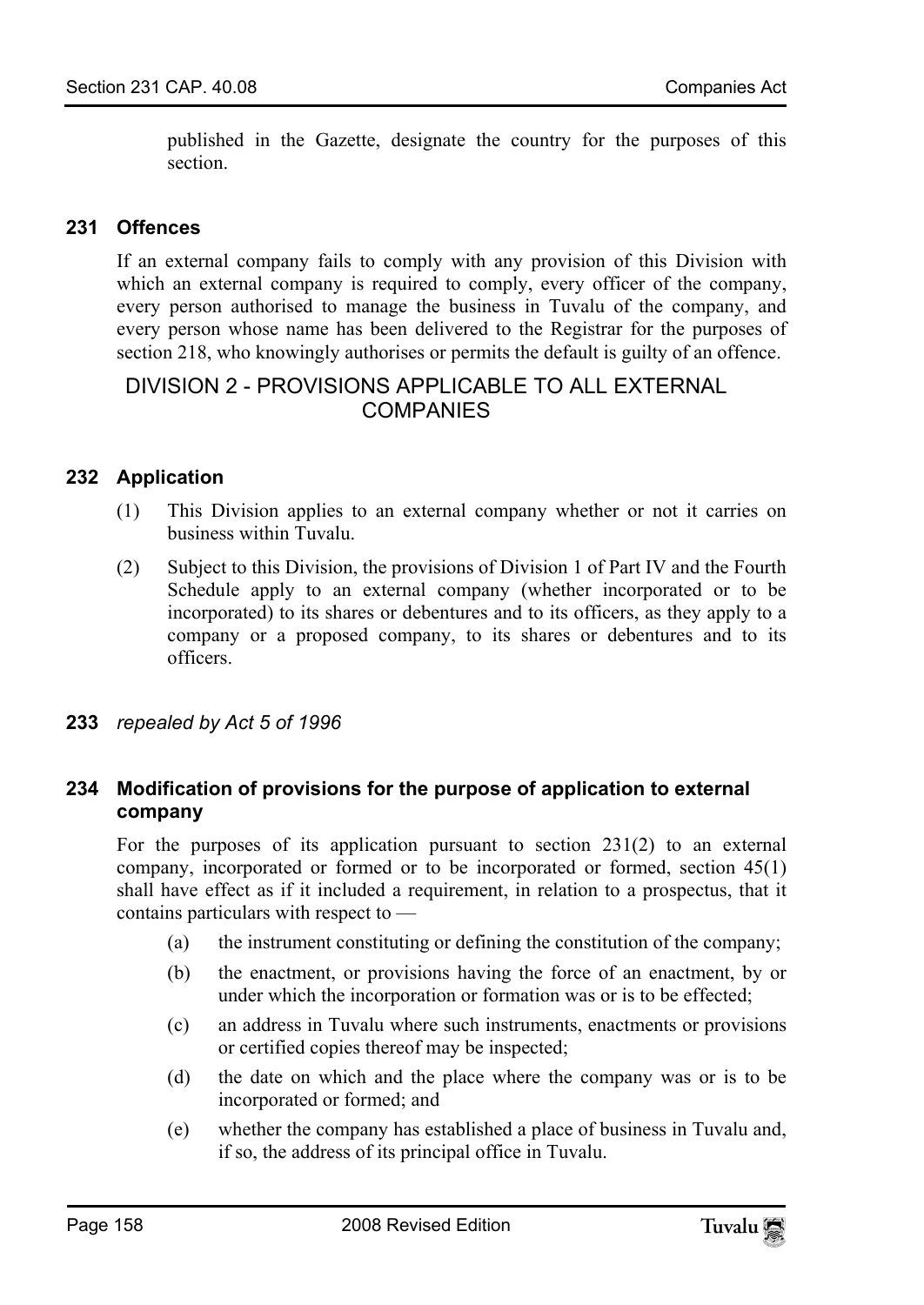# **PART XI - MISCELLANEOUS**

#### **235 Registrar of Companies**

There shall be a Registrar of Companies who may be a public officer, or a person who is not a public officer appointed by the Minister.

### **236 Fixing record date**

- (1) For the purposes of determining shareholders or debenture holders of a company —
	- (a) entitled to receive payment of a dividend or any interest under a debenture;
	- (b) entitled to participate in a distribution pursuant to the winding up of the company; or
	- (c) for any other purpose except the right to receive notice of or to vote at a meeting,

the directors of the company may fix in advance a date as the record date for determination of shareholders or debenture holders, but a record date so fixed shall not precede by more than fifty days the particular action to be taken.

(2) Where a record date is fixed under subsection (1), notice thereof shall, not less than fourteen days before the date fixed, be given by advertisement by notice and in the Gazette.

#### **237 Fees**

There shall be paid to the Registrar —

- (a) the fees specified in the Fifth Schedule; and
- (b) such other fees as are prescribed.

# **238 Regulations**

The Minister may make regulations for or with respect to —

- (a) the keeping of registers by the Registrar and the lodging or registration of documents and the time and manner of submission of documents for lodging or registration and the requirements with which documents lodged or to be lodged with the Registrar must comply;
- (b) prescribing forms for the purposes of this Act;
- (c) prescribing fees, not in any case exceeding one hundred dollars, to be paid to the Registrar in respect of matters or things not provided for in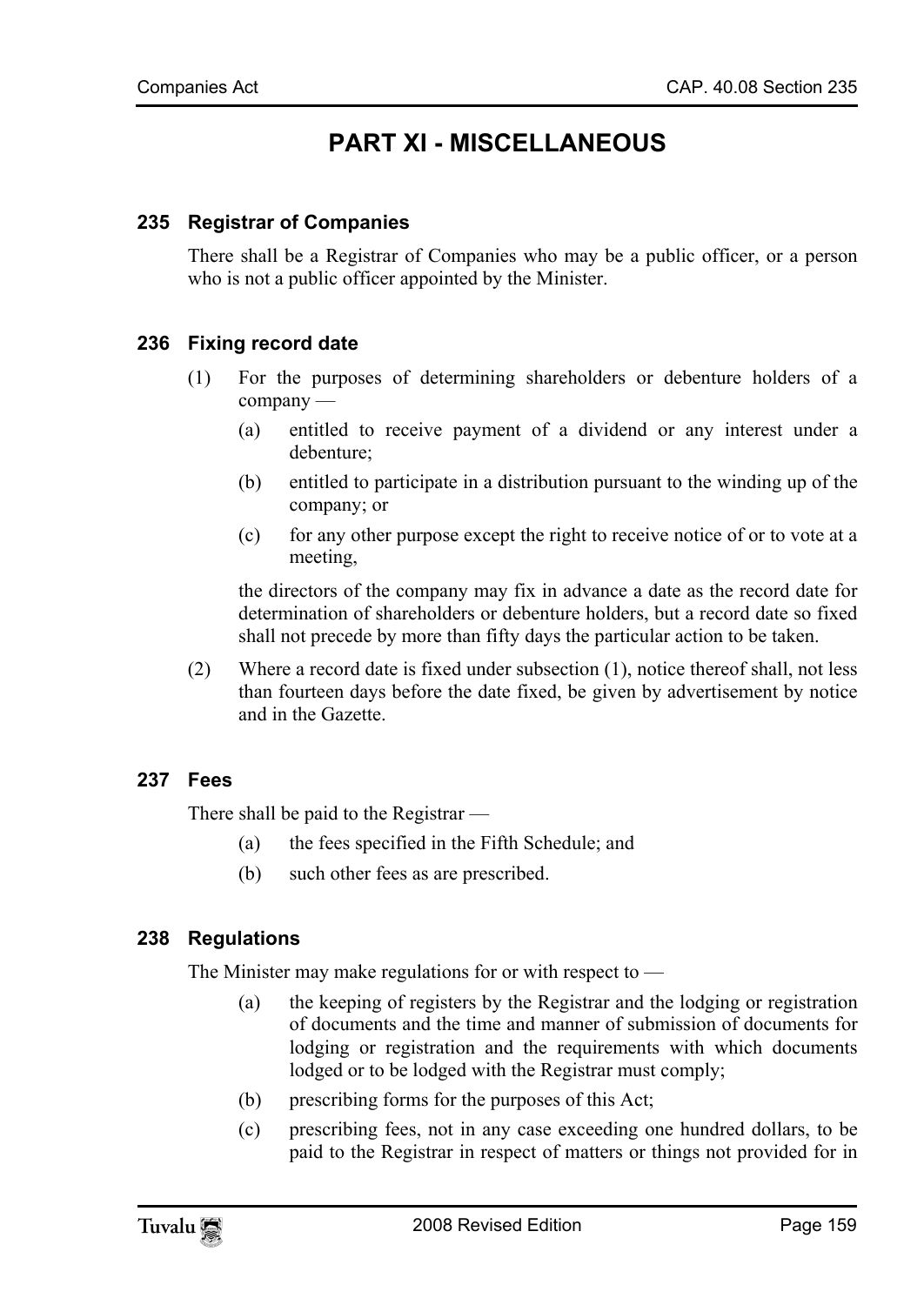the Fifth Schedule in respect of any document required to be lodged, filed, registered with or issued by the Registrar under this Act;

- (d) prescribing the manner in which, and the persons by whom, and the directions or requirements in accordance with which, the forms prescribed for the purposes of this Act, or any of them, shall or may be signed, prepared or completed and in general regulating and signing, preparation and completion of those forms or any of them;
- (e) the preservation of registers, records or documents and their destruction and the presumptions which mayor shall be made with respect to entries in registers;
- (f) the disclosure of corporate activities to employees or employees' representatives and the method and content of any such disclosure; and
- (g) all matters or things which by this Act are required or permitted to be prescribed, otherwise than by rules, or which are necessary or expedient to be prescribed for giving effect to this Act.

# **239 Documents**

A document lodged with the Registrar for registration —

- (a) shall be in durable form;
- (b) shall be so prepared as to be legible but need not be printed; and
- (c) shall not be in manuscript.

# **240 Amendment**

The Companies and Business Registration Act is amended in section 2A by the deletion of "External Companies (Registration and Control) Act 1987" and by the substitution therefor of "Companies Act, 1991" and inserting a full stop after the word "applies" and deleting the words thereafter.

# **241 Repeal**

- (1) The External Companies (Registration and Control) Act, 1987, is hereby repealed.
- (2) An external company which at the commencement of this Act is registered under the Act repealed by subsection (1) shall be deemed to have been registered under this Act and the provisions of this Act shall apply accordingly.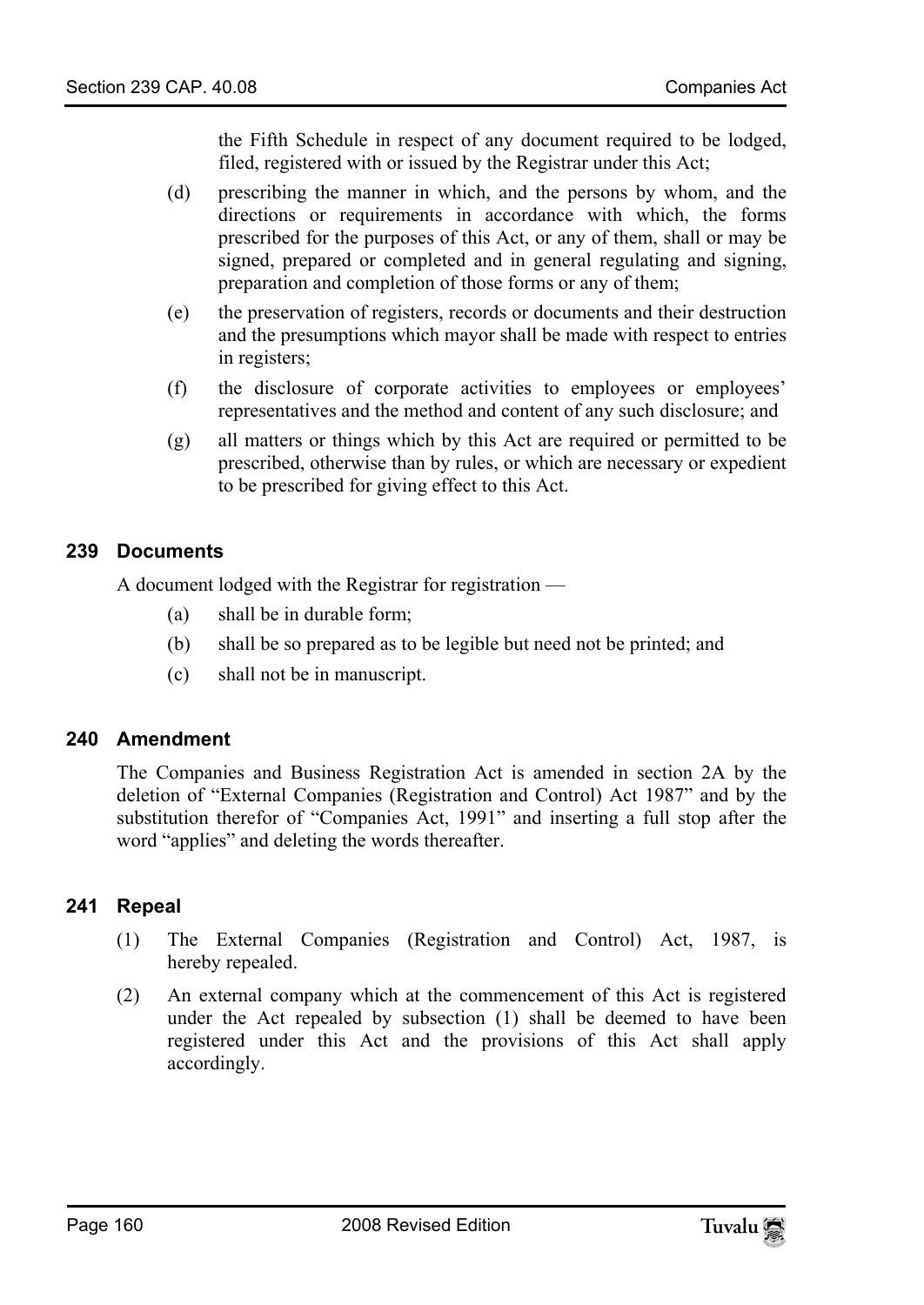# **FIRST SCHEDULE**

(Sec.2)

## **1 Definition**

In this Act, unless the context otherwise requires —

**"accounts"**, includes the group accounts of a corporation;

"**annual general meeting**", in relation to a company, means a meeting of the company held for any year under section 141;

"**annual return**", in relation to a company, means the return required to be made by section 161;

"**articles**", in relation to a company means Articles of Association of the company from time to time in force;

"**associated company**" has the meaning assigned by section 127(3);

"**company**", means a company incorporated pursuant to this Act;

"**contributory**", in relation to a company, has the meaning assigned by section 5 of the Companies (Winding Up) Act, 1991.

"**corporation**" means a company, or other body corporate wherever or however incorporated, but does not include —

- (a) a corporation sole; or
- (b) a body corporate, or body corporate belonging to a class, that is prescribed;

"**Court**", means the High Court;

"**debenture**" includes debenture stock, bonds, notes and any other securities of a corporation whether constituting a charge on the assets of the corporation or not;

"**debenture trust deed**" means a deed executed by a company and the trustee appointed by the deed in connection with the issue of debentures, together with any supplemental deed, resolution or scheme of arrangement modifying the terms thereof, and any deed substituted therefor;

"**director**" includes any person occupying the position of director of a corporation by whatever name called and includes a person in accordance with whose directions or instructions the directors of a corporation are accustomed to act;

"**document**" includes a summons, order and other legal process, and a notice or register;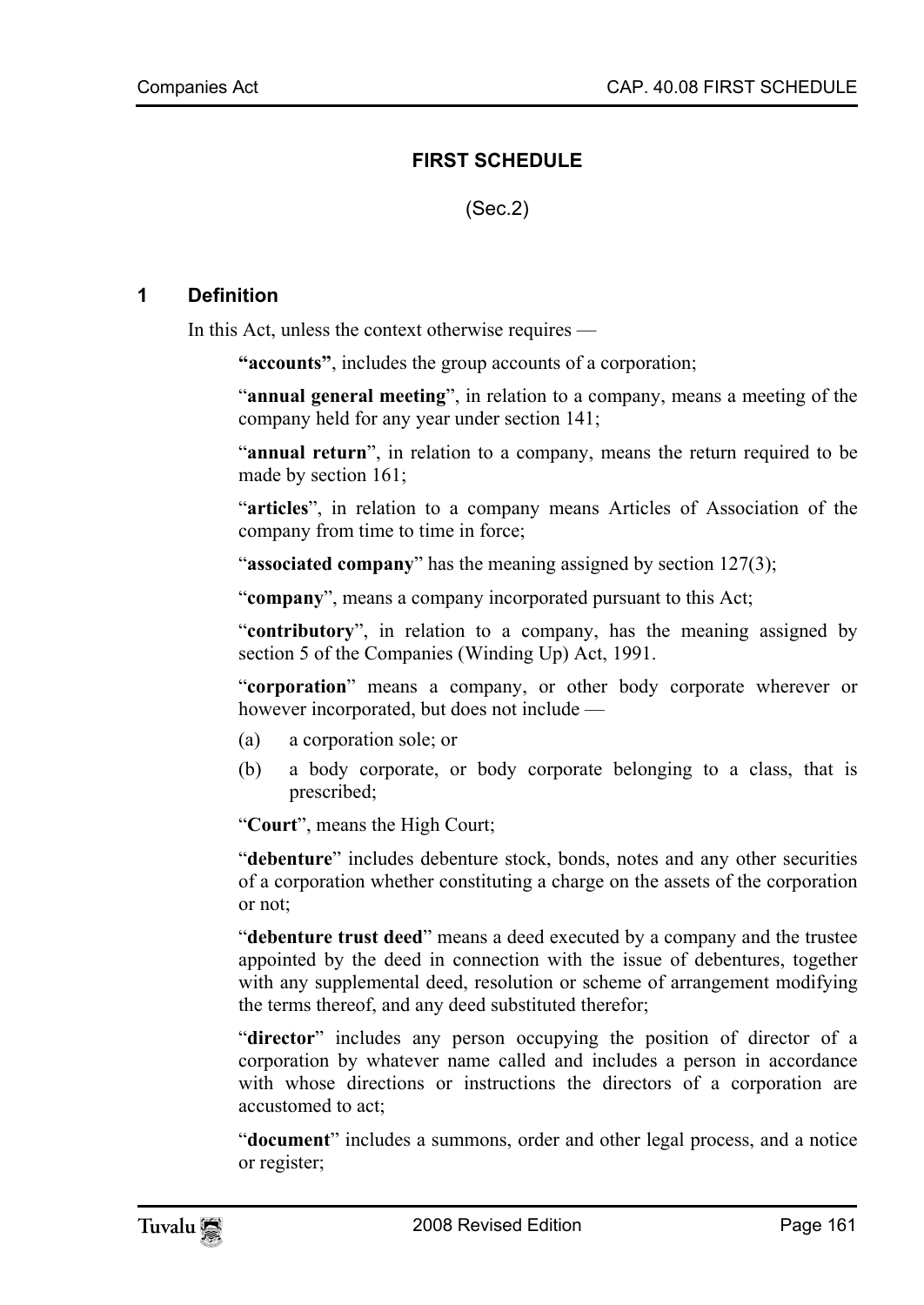"**equity share**" means a share other than a preference share;

"**expert**" includes an engineer, a valuer, an accountant and any other person whose profession or reputation gives authority to a statement made by him;

"**external company**" means an incorporated or unincorporated body, formed under the laws of a country other than Tuvalu which has as its object, or one of its objects, the acquisition or gain by it or its members, but does not include a partnership or limited partnership some or all of whose members are liable for its debts without any limit and the shares in which are not transferable free from any restrictions;

"**extraordinary general meeting**", in relation to a company, means a meeting of the company held under section 143;

"**financial year**", in relation to a corporation, means the period in respect of which any profit and loss account is made up, whether or not that period is a year;

"**group of companies**" means two or more corporations one of which is the holding company of the other or others;

"**manager**", in relation to a company, means the principal executive officer of the company for the time being by whatever name called and whether or not he is a director;

"**member**" has the meaning assigned by section 30;

"Memorandum", in relation to a company, means Memorandum of Association of the company from time to time in force;

"**officer**", in relation to a corporation, includes —

- (a) any director, secretary, manager or employee (by whatever name called) performing the like functions of a manager;
- (b) any receiver and manager of the undertaking of the corporation appointed under a power contained in any instrument; or
- (c) any liquidator of a company appointed in a voluntary winding up,

but does not include —

- (d) any receiver who is not also a manager; (e) any receiver and manager appointed by the Court; or
- (f) any liquidator appointed by the Court or by the creditors;

"**ordinary resolution**" has the meaning assigned by section 144(3);

"**preference share**" means a share which carries the right to payment of a dividend of a fixed amount, or not exceeding a fixed amount, in priority to payment of a dividend on another class or other classes of shares, whether with or without other rights;

"**promoter**", in relation to a prospectus issued by or in connection with a company, means a promoter of the company who was a party to the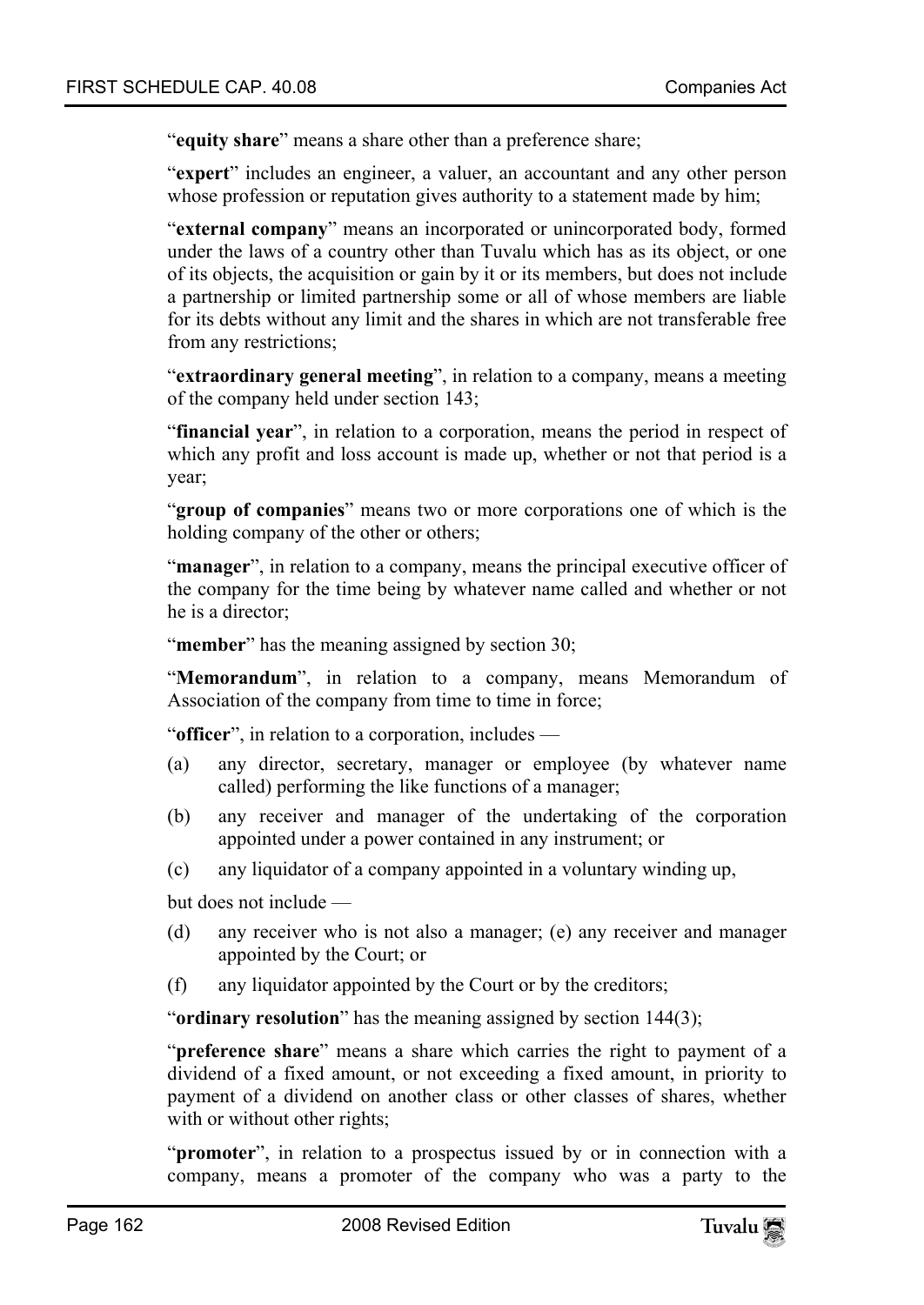preparation of the prospectus or of any relevant portion thereof, but does not include any person by reason only of his acting in a professional capacity;

#### "**proprietary company**" means —

- (a) a company incorporated as a proprietary company by virtue of section 18; and
- (b) a company converted into a proprietary company pursuant to section 21;

"**prospectus**" means any prospectus, notice, circular, advertisement or invitation inviting application or offers from the public to subscribe for or purchase or offering to the public for subscription or purchase any shares in or debentures of or any units of shares in or units of debentures of a company or proposed company;

"**public company**" means a company other than a proprietary company;

"**Registrar**" means the Registrar of Companies;

"**share**" means a share in the capital of a company;

"**shareholder**" has the meaning assigned by section 30(3);

"**special resolution**" has the meaning assigned by section 144(4);

#### **2 Meaning of "the Minister"**

In this Act the expression "the Minister" means the Minister from time to time responsible for the administration of this Act or, if more than one Minister is so responsible, the Minister so responsible with respect to the provisions in which the expression occurs.

#### **3 Directors**

For the purposes of this Act, a person shall not be regarded as a person in accordance with those directions or instructions the directors of a company are accustomed to act by reason only that the directors act on advice given by him in a professional capacity.

#### **4 When statement untrue**

For the purposes of this Act, a statement included in a prospectus or statement in lieu of prospectus is deemed to be untrue if it is misleading in the form and context in which it is included.

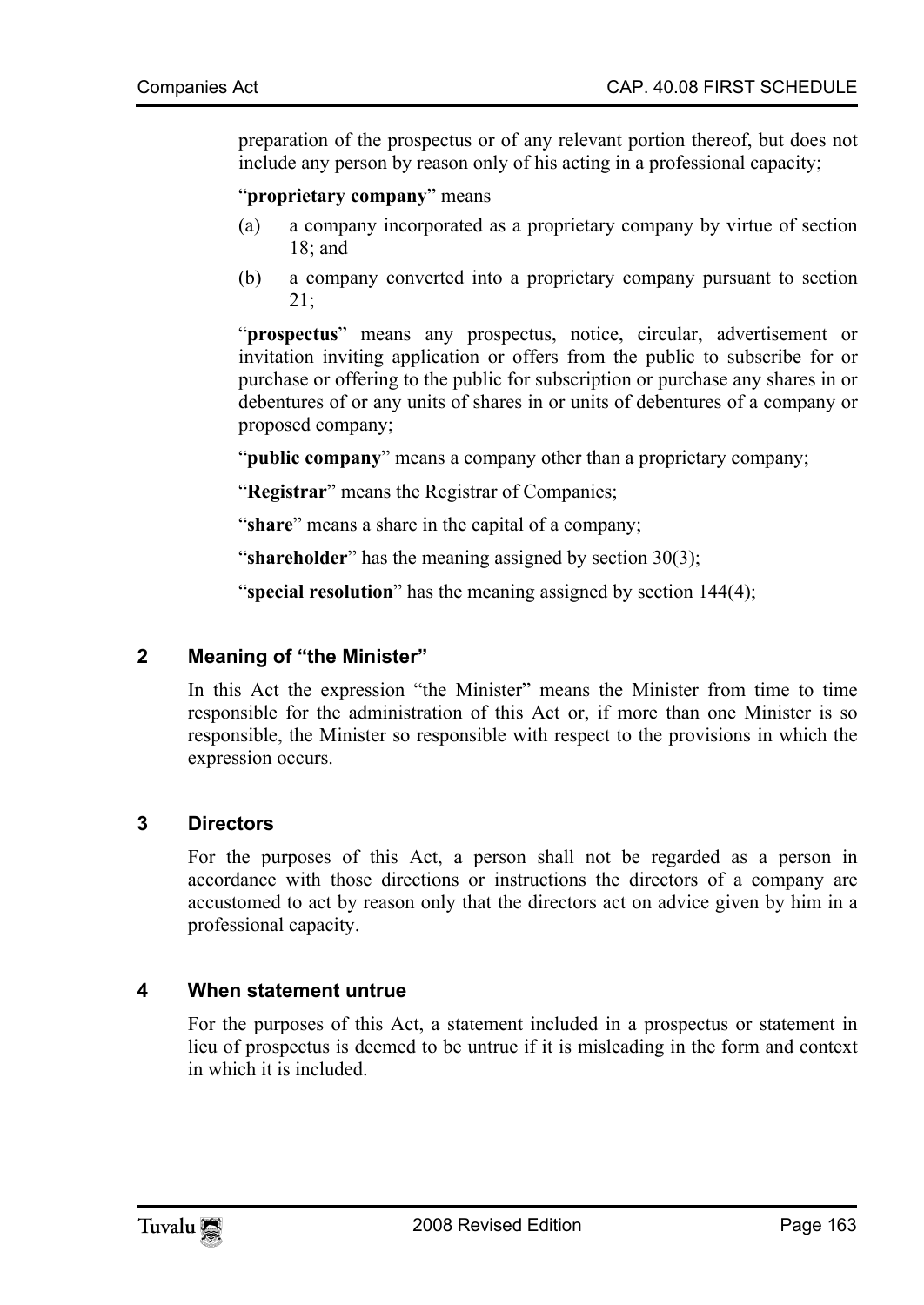#### **5 When statement included in prospectus**

For the purposes of this Act, a statement is deemed to be included in a prospectus or statement in lieu of prospectus if it is contained in any report or memorandum appearing on the face thereof or by reference incorporated therein or issued therewith.

#### **6 Provisions as to what constitutes an offer to the public**

- (1) Any reference in this Act to offering shares or debentures to the public includes, unless the contrary intention appears, a reference to offering them to any section of the public, whether selected as clients of the person issuing the prospectus or in any other manner, and references in this Act or in a company's articles of incorporation to invitations to the public to subscribe for shares or debentures shall, unless the contrary intention appears, be similarly construed.
- (2) Sub-paragraph (1) shall not be taken as requiring any offer or invitation to be treated as made to the public if it can properly be regarded, in all the circumstances, as not being calculated to result, directly or indirectly, in the shares or debentures becoming available for subscription or purchase by persons other than those receiving the offer or invitation, or otherwise as being a domestic concern of the persons making and receiving it, and in particular —
	- (a) a provision in a company's Memorandum or Articles prohibiting invitations to the public to subscribe for shares or debentures shall not be taken as prohibiting the making to members or debenture holders of an invitation which can properly be so regarded; and
	- (b) the provisions of this Act relating to proprietary companies shall be construed accordingly.

### **7 Provisions with respect to meaning of offer for subscription or purchase**

For the purposes of this Act, a reference to an offer or offering of shares or debentures for subscription or purchase is deemed to include an offer of shares or debentures by way of barter or exchange.

# **8 Definition of subsidiary and holding company**

- (1) For the purposes of this Act, a corporation is deemed to be a subsidiary of another corporation if —
	- (a) that other corporation
		- (i) holds more than half of the agreed equity shares in the first mentioned corporation; or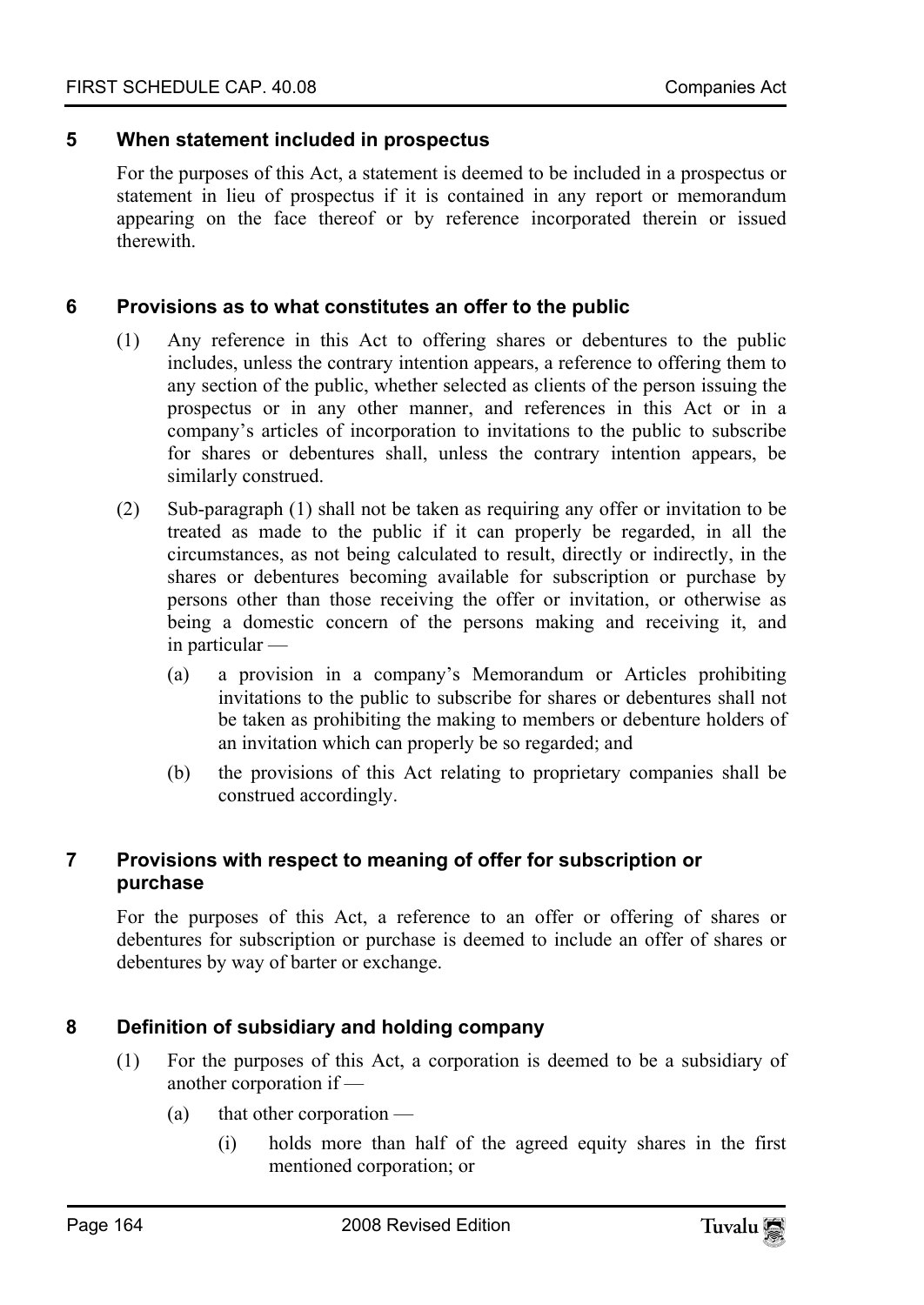- (ii) is entitled to appoint or prevent the appointment of more than half the directors of the first mentioned corporation; or
- (b) the first mentioned corporation is a subsidiary of any corporation which is that other corporation's subsidiary.
- (2) A reference to this Act to the holding company of another corporation is a reference to a corporation of which that last mentioned corporation is a subsidiary.

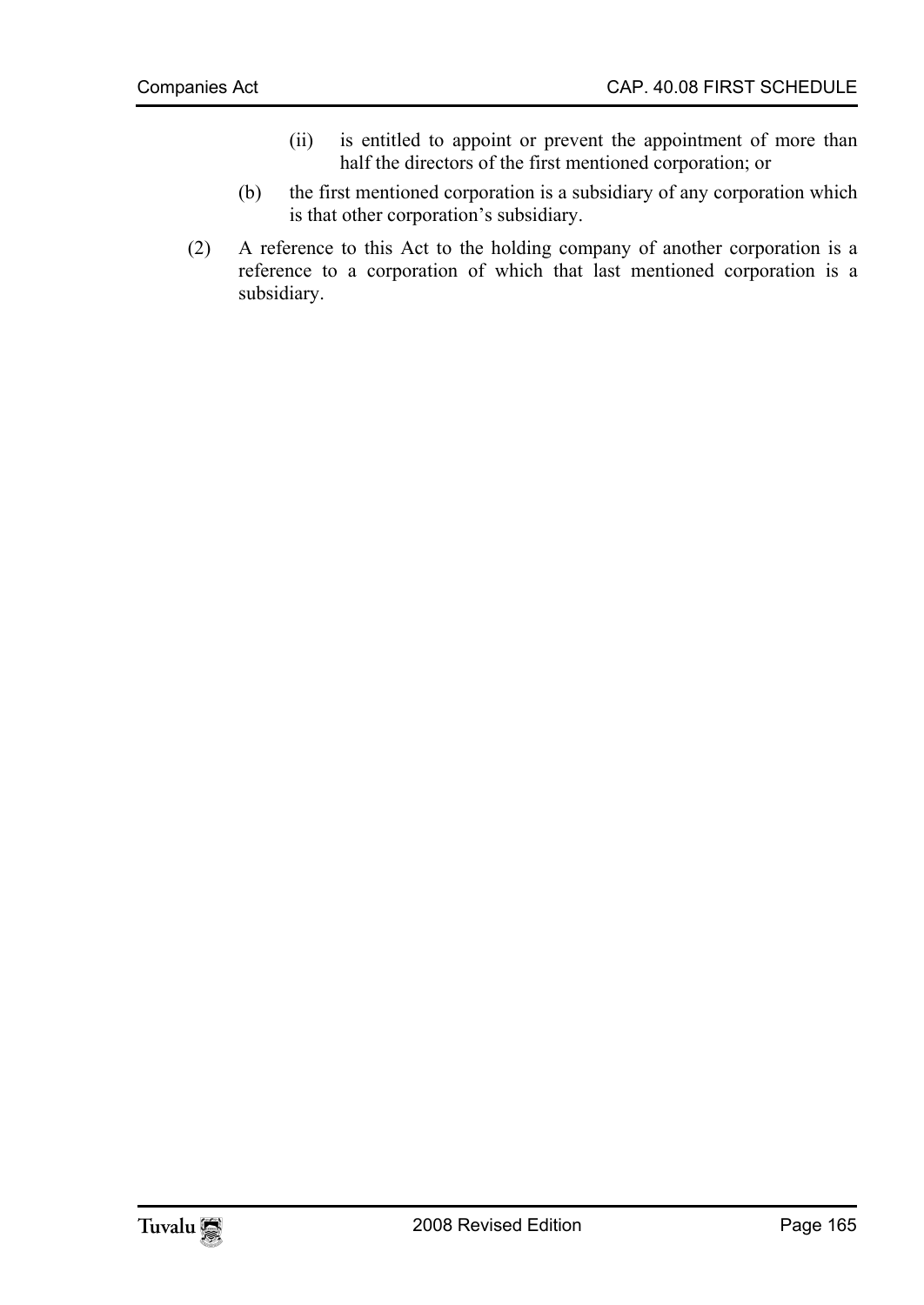# **SECOND SCHEDULE**

(Sec.9)

# **ARTICLES**

# **PART I - ARTICLES FOR PUBLIC COMPANY**

#### **1 Commission**

The company may exercise the power under section 85 of the Act of paying commission.

## **2 Lost share certificate etc .**

When a share certificate or debenture is lost, destroyed or defaced it may be renewed on payment of a fee of one dollar and on such terms (if any) as to evidence and indemnity and the payment of the expenses of the company of investigating evidence as the directors think fit.

#### **3 Lien**

- (1) The company shall have a first and paramount lien on every share (not being a fully paid share) for all moneys (whether presently due or not) payable in respect of that share, and the company shall also have a first and paramount lien on all shares (other than fully paid shares) standing registered in the name of a single person for all moneys presently payable by him or his estate to the company, but the directors may at any time declare any share to be wholly or in part exempt from the provisions of this paragraph; the company's lien, if any, on a share shall extend to all dividends payable thereon.
- (2) The company may sell, in such manner as the directors think fit, any shares on which the company has a lien, but no sale shall be made unless a sum in respect of which the lien exists is presently payable, nor until the expiration of fourteen days after a notice in writing, stating and demanding payment of such part of the amount in respect of which the lien exists as is presently payable, has been given to the registered holder for the time being of the share, or the person entitled thereto by reason of his death or bankruptcy.
- (3) To give effect to any such sale the directors may authorise some person to transfer the shares sold to the purchaser thereof; the purchaser shall be registered as the holder of the shares comprised in any such transfer, and he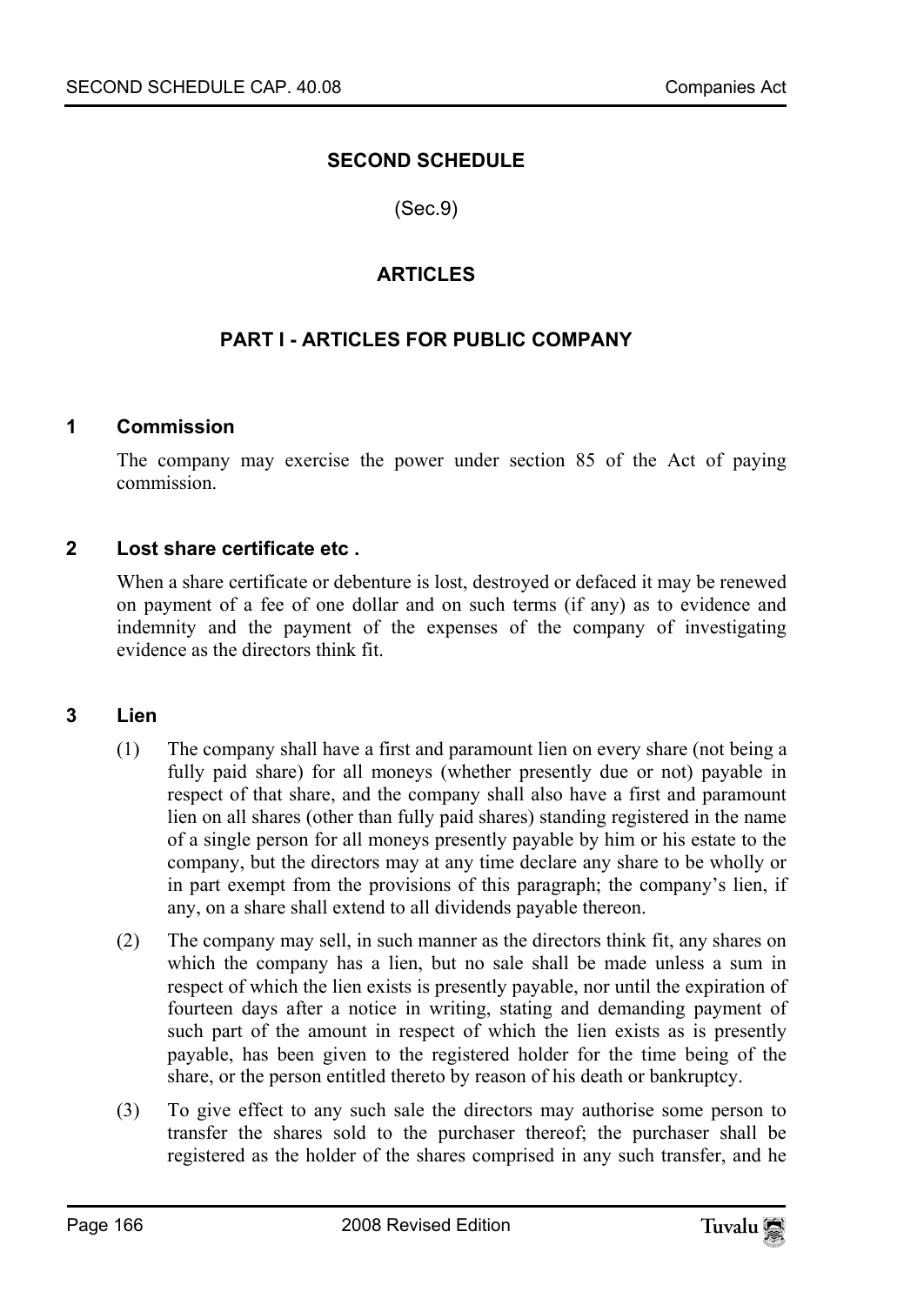shall not be bound to see the application of the purchase money, nor shall his title to the shares be affected by any irregularity or invalidity in the proceedings in reference to the sale.

- (4) The proceeds of the sale shall be received by the company and applied in payment of such part of the amount in respect of which the lien exists or is presently payable, and the residue, if any, shall (subject to a like lien for sums not presently payable as existed upon the shares before the sale) be paid to the person entitled to the shares at the date of the sale.
- (5) For the purposes of this paragraph, a share is not a fully paid share if any instalment of the issue price remains to be paid.

### **4 Payment of issue price**

The directors may, if they think fit, receive from any person willing to advance the same, all or any part of the moneys not yet due upon any shares or debentures held by him, and upon all or any of the moneys so advanced may (until the same would, but for such advance, become payable) pay interest at such rate not exceeding (unless the company in general meeting shall otherwise direct) five per centum per annum, as may be agreed upon between the directors and the person paying that sum in advance.

#### **5 Transfer of shares or debentures**

- (1) An instrument of transfer of shares or debentures shall name the transferee, shall state the number or principal amount of the shares or debentures transferred, and shall be signed by the transferor. As regards the company the transferor shall be deemed to remain the holder of the shares or debentures until the name of the transferee is entered in the register of members or debenture holders except so far as the Act otherwise provides or the Court otherwise orders.
- (2) The directors may decline to register
	- (a) the transfer of a share (not being a fully paid share) to a person of whom they shall not approve;
	- (b) the transfer of a share on which the company has a lien; or
	- (c) the transfer of a share to a person who is an infant or who is of unsound mind and has been so found by a court in Tuvalu.
- (3) The directors may decline to recognise any instrument of transfer of shares or debentures unless —
	- (a) a fee of (one dollar), or such lesser sum as the directors may from time to time require, is paid to the company in respect thereof;
	- (b) the instrument of transfer is accompanied by the certificate of the shares or debentures to which it relates, and such other evidence as the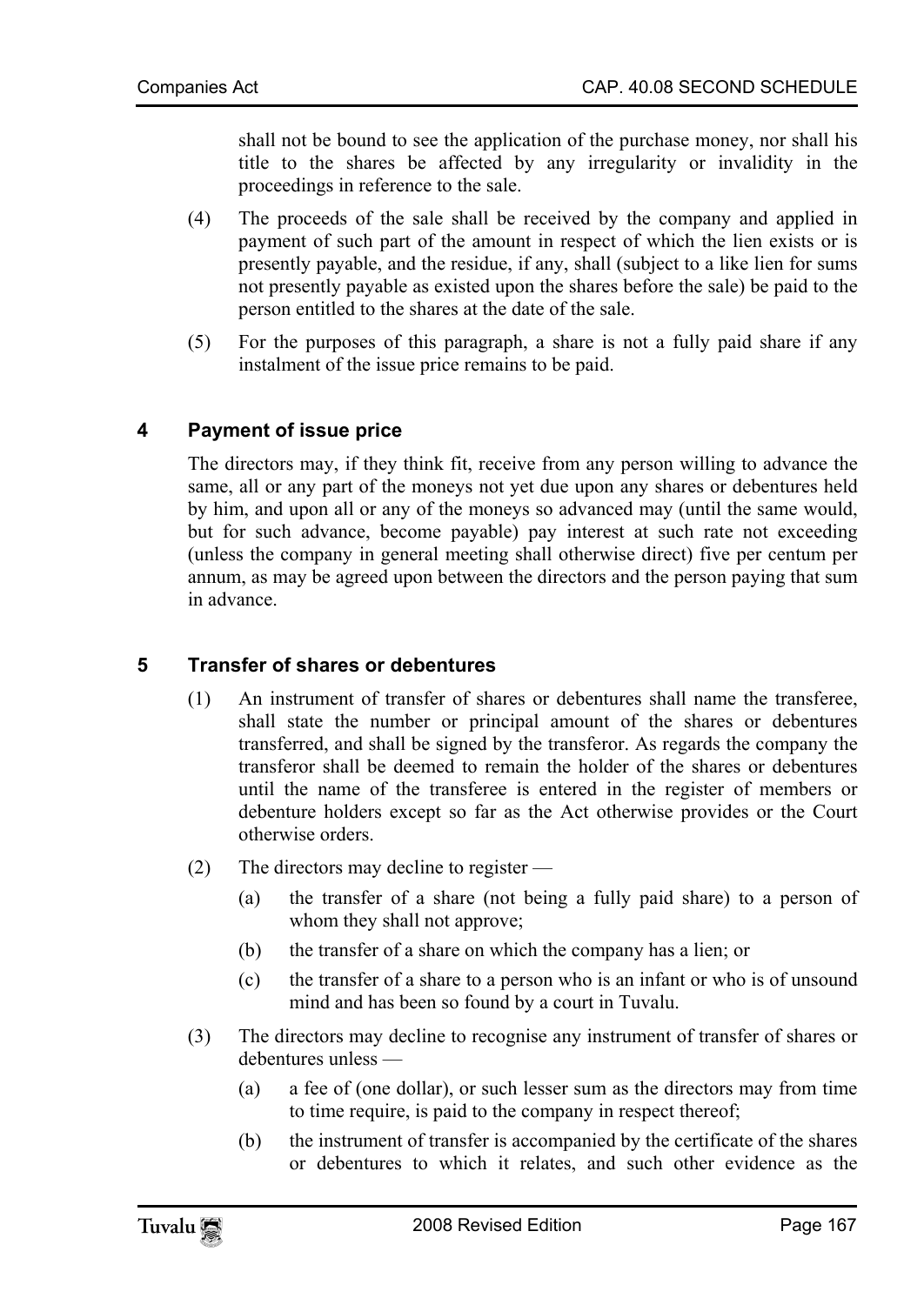directors may reasonably require to show the right of the transferor to make the transfer; and

- (c) the instrument of transfer is in respect of only one class of shares or debentures.
- (4) The registration of transfers may be suspended at such times and for such periods as the directors may from time to time determine provided that such registration shall not be suspended for more than thirty days in any year.
- (5) The company shall be entitled to charge a fee not exceeding one dollar on the registration of every probate, letters of administration, certificate of appointment of a trustee in bankruptcy, power of attorney, notice of interest, charging order, or other instrument.

### **6 Transmission of shares and debentures**

- (1) In case of the death of a member or debenture holder the survivor or survivors where the deceased was a joint holder, and the legal personal representative of the deceased where he was a sole holder, shall be the only person recognised by the company as having any title to his shares or debentures; but nothing herein contained shall release the estate of a deceased joint holder from any liability in respect of any share which had been jointly held by him with other persons.
- (2) Any person becoming entitled to shares or debentures in consequence of the death or bankruptcy of a member, or debenture holder may, upon such evidence being produced as may from time to time properly be required by the directors and subject as hereinafter provided, elect either to be registered himself as holder of the shares or debentures or to have some person nominated by him registered as the transferee thereof, but the directors shall, in either case, have the same right to decline or suspend registration as they would have had in the case of a transfer of the shares or debentures by that member or debenture holder before his death or bankruptcy, as the case may be.
- (3) A person becoming entitled to a share by reason of the death or bankruptcy of the holder shall be entitled to the same dividends and other advantages to which he would be entitled if he were the registered holder of the share except that he shall not, before being registered as a member in respect of the share, be entitled in respect of it to exercise any right conferred by membership in relation to meetings of the company; but the directors may at any time give notice requiring any such person to elect either to be registered himself or to transfer the share, and, if the notice is not complied with within ninety days the directors may thereafter withhold payment of all dividends, bonuses or other moneys payable in respect of the share until the requirements of the notice have been complied with.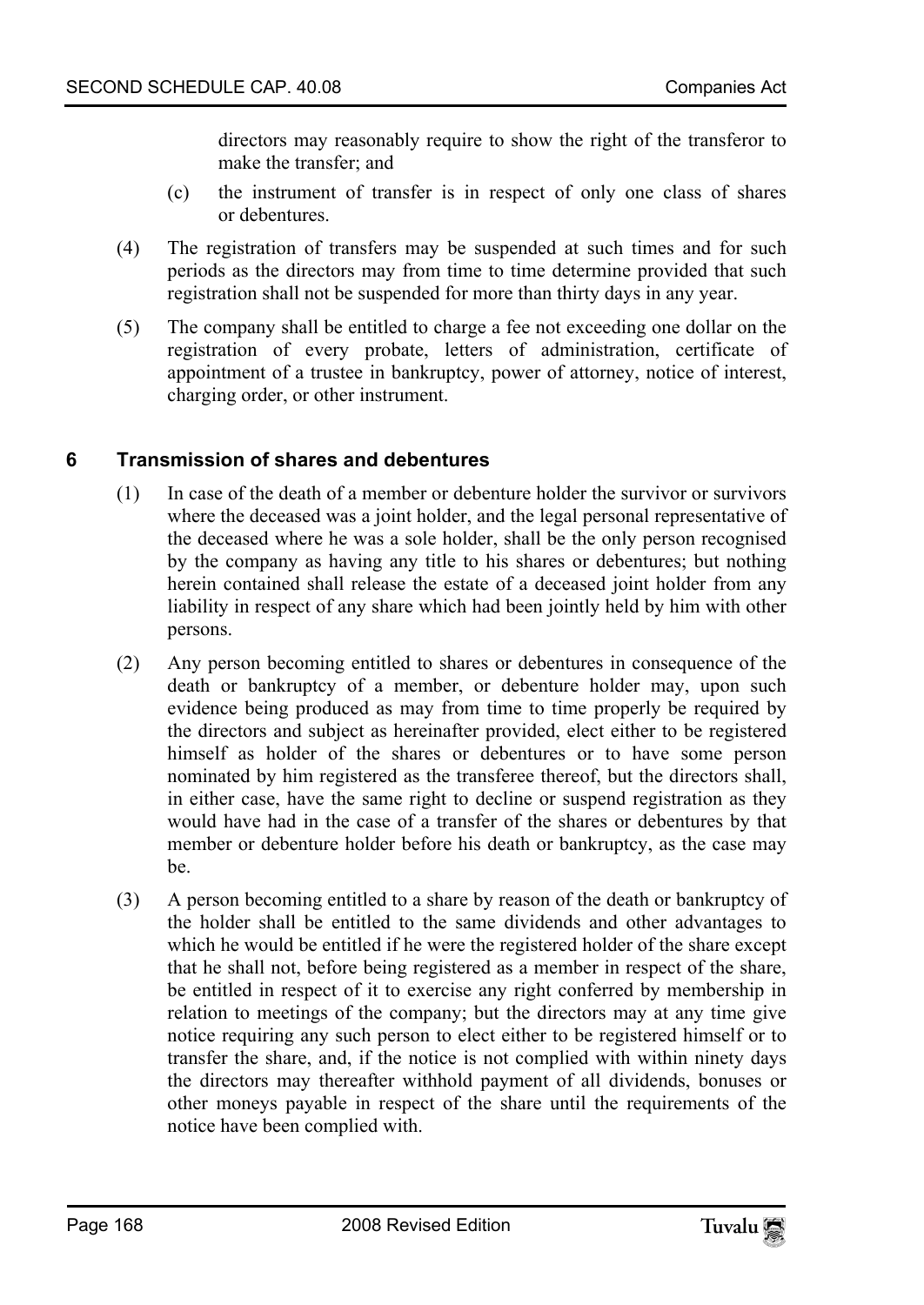## **7 Forfeiture of shares**

- (1) If a shareholder fails to pay any instalment of the issue price of a share on the day appointed for payment thereof, the directors may, at any time thereafter during such time as any part of the instalment remains unpaid, exercise the powers to forfeit and reissue the share and to recover the unpaid instalment conferred on the company by section 59 of the Act.
- (2) A statutory declaration in writing that the declarant is a director or the secretary of the company and that a share in the company has been duly forfeited on a date stated in the declaration, shall be conclusive evidence of the facts therein stated as against all persons claiming to be entitled to the share; the company may receive the consideration (if any) given for the share on the re-issue thereof and may, issue a share certificate to the person to whom the share is re-issued, and he shall thereupon be registered as the holder of the share and shall not be bound to see the application of the consideration (if any) nor shall his title to the share be affected by any irregularity or invalidity in the proceedings in reference to the forfeiture, sale or disposal of the share.

### **8 Omission to give notice of meeting**

The accidental omission to give notice of a meeting to, or the non-receipt of notice of a meeting by, any person entitled to receive notice shall not invalidate the proceedings at that meeting.

#### **9 Proxies**

- (1) In accordance with section 150 of the Act any member entitled to attend and vote at a meeting of the company shall be entitled to appoint another person, whether a member of the company or not, as his proxy to attend and vote instead of him and the proxy shall, subject to that section, have the same rights as the member to speak at the meeting.
- (2) An instrument appointing a proxy, shall be in the following form or a form as near thereto as circumstances admit:

#### **NAME OF COMPANY**

| members of the above-named company hereby appoint of |  |  |
|------------------------------------------------------|--|--|
|                                                      |  |  |
|                                                      |  |  |

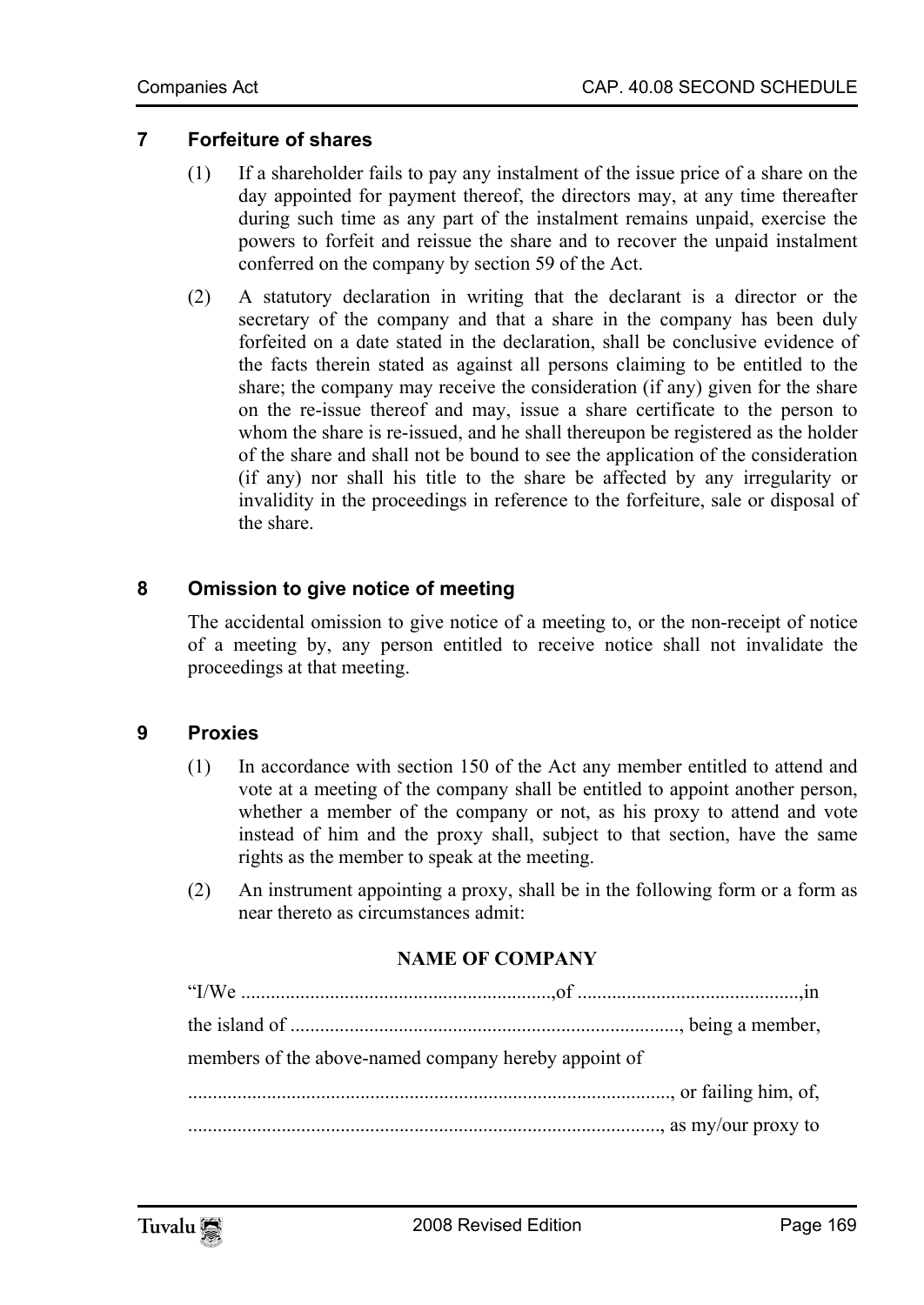vote for me/us on my/our behalf at the annual OR extraordinary (as the case may be) general meeting of the company to be held on the ................................day of 20..............., and at any adjournment thereof.

Signed this ....................................day of 20 ............."

#### **10 Chairman of meetings**

- (1) The Chairman, if any, of the board of directors shall preside as chairman at every general meeting of the company, or if there is no such chairman, or if he is not present within fifteen minutes after the time appointed for the holding of the meeting or is unwilling to act the directors present shall elect one of their number to be chairman of the meeting.
- (2) If at any meeting no director is willing to act as chairman or if no director is present within fifteen minutes after the time appointed for the holding of the meeting, the members present shall choose one of their number to be chairman of the meeting.
- (3) The chairman may, with the consent of any meeting at which a quorum is present, (and shall if so directed by the meeting), adjourn the meeting from time to time and from place to place, but no business shall be transacted at any adjourned meeting other than the business left unfinished at the meeting from which the adjournment took place, when a meeting is adjourned for eight days or more, notice of the adjourned meeting shall be given as in the case of an original meeting but in any other case it shall not be necessary to give any notice of an adjournment or of the business to be transacted at an adjourned meeting.

#### **11 Postal voting**

Postal voting is permitted at meetings and section 151 of the Act applies accordingly.

#### **12 Classes of shares**

Where, at any time the shares of the company are divided into different classes, paragraphs 8 to 11 and the provisions of the Act relating to general meetings shall apply to meetings of any class of members in like manner as they apply to general meetings.

#### **13 Voting of members**

Subject to any rights or restrictions for the time being attached to any class of shares and which may be validly attached thereto pursuant to the Act —

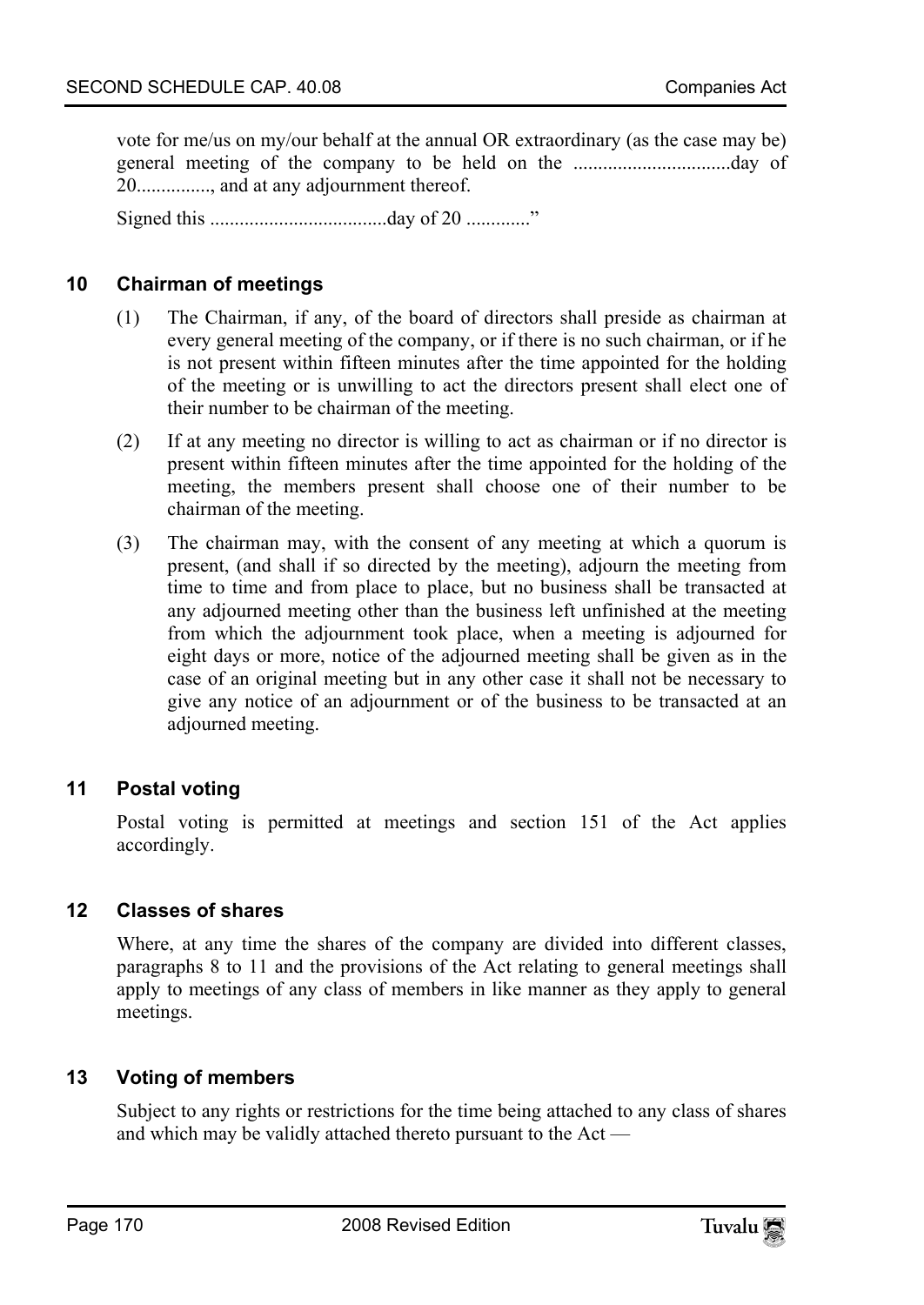- (a) on a show of hands each member and each proxy lawfully present at the meeting shall have one vote, and on a poll each member present in person or by proxy shall have one vote for each share held by him;
- (b) in the case of postal voting each person entitled to attend and vote at the meeting shall have one vote for each share held by him;

#### **14 Remuneration of directors**

The remuneration payable to any director shall be determined or approved by the members in general meeting.

### **15 Powers and duties of directors**

- (1) The directors may pay all expenses incurred in promoting and registering the company.
- (2) The directors may exercise all such powers of the company, including power to borrow money and to mortgage or charge its property and undertaking of any part thereof and to issue debentures, as are not by the Act or these by-laws required to be exercised by the members in general meeting.
- (3) Subject to compliance with section 139 of the Act, a director may enter into any contract with the company and the contract or any other contract of the company in which a director is in any way interested shall not be liable to be avoided nor shall a director be liable to account for any profit made thereby by reason of the director holding the office of director or of the fiduciary relationship thereby established.
- (4) A director may act by himself or his firm in a professional capacity for the company, except as auditor, and he and his firm shall be entitled to proper remuneration for professional services as if he were not a director.

#### **16 Proceedings of Directors**

- (1) The directors may meet together for the despatch of business, adjourn, and otherwise regulate their meetings, as they think fit.
- (2) Questions arising at any meeting shall be decided by a majority of votes and in case of an inequality of votes, the chairman shall have a second or casting vote.
- (3) A director may, and the secretary on the requisition of a director shall, at any time summon a meeting of the directors.
- (4) It shall not be necessary to give notice of a meeting of directors to any director for the time being absent from Tuvalu.
- (5) The quorum necessary for the transaction of the business of the directors may be fixed by the directors and, unless so fixed, shall be two, providing that in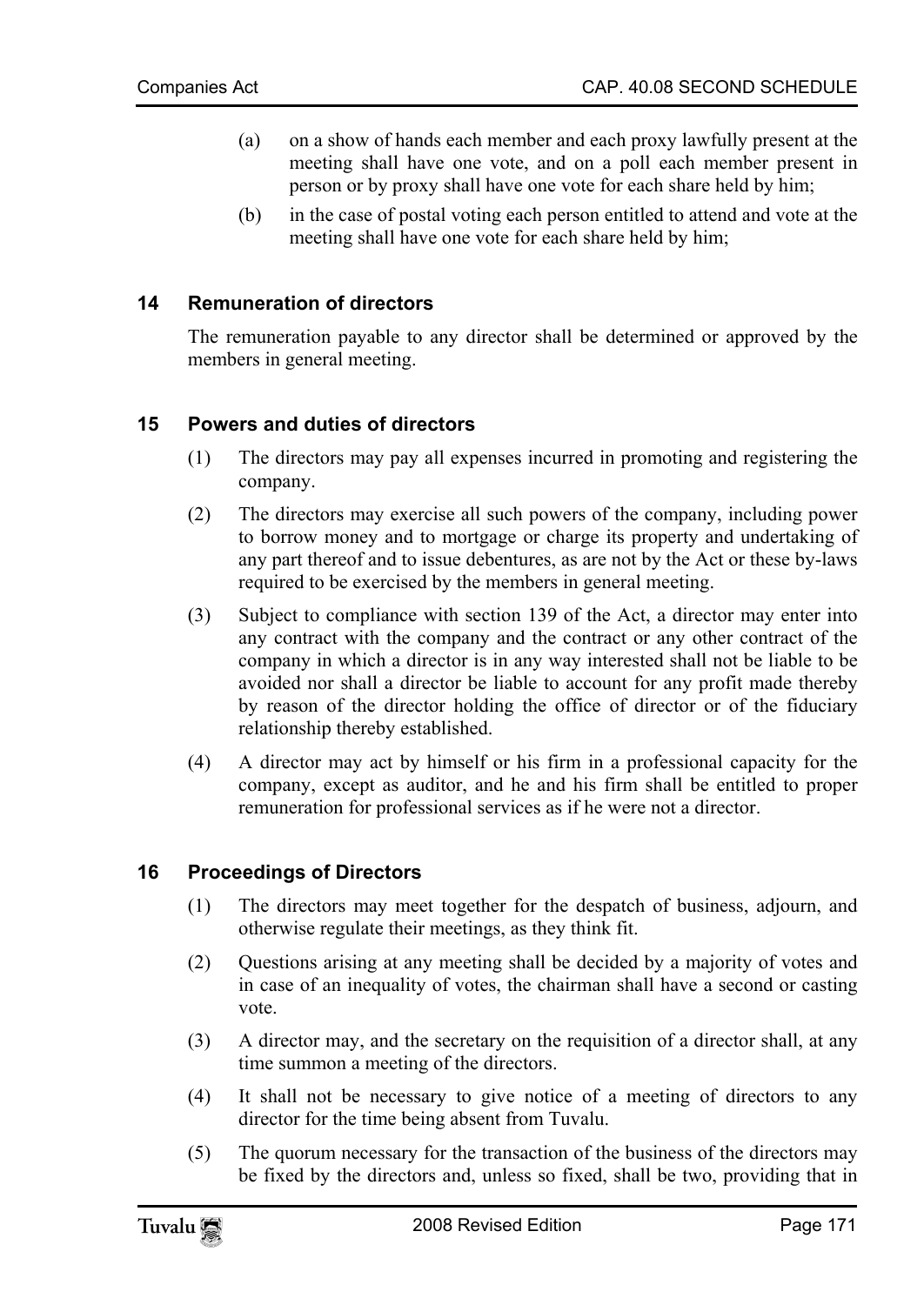no case shall the quorum be less than a majority of the total number of directors.

- (6) The continuing directors may act notwithstanding any vacancy in their body, but, if and so long as their number is reduced below the number fixed by or pursuant to these by-laws as the necessary quorum of directors, the continuing directors or director may act for the purpose of increasing the number of directors to that number, or of summoning a general meeting of the company, but for no other purpose.
- (7) The directors may elect a chairman of their meetings and determine the period for which he is to hold office; but if no such chairman is elected, or if at any meeting the chairman is not present within five minutes after the time appointed for holding the same, the directors present may choose one of their number to be chairman of the meeting.
- (8) The directors may delegate any of their powers to committees consisting of such member or members of their body as they think fit; any committee so formed shall, in the exercise of the powers so delegated, conform to any regulations that may be imposed on it by the directors.
- (9) A committee may elect a chairman of its meetings; if no such chairman is elected, or if at any meeting the chairman is not present within five minutes after the time appointed for holding the meeting the members present may choose one of their number to be chairman of the meeting.
- (10) A committee may meet and adjourn as it thinks proper. Questions arising at any meeting shall be determined by a majority of votes of the members present, and, in the case of an equality of votes, the chairman shall have a second or casting vote.
- (11) All acts done by any meeting of the directors or of a committee of directors or by any person acting as a director shall, notwithstanding that it be afterwards discovered that there was some defect in the appointment of any such director or person acting as aforesaid, or that they or any of them were disqualified, be valid as if every such person had been duly appointed and was qualified to be a director.
- (12) A resolution in writing, signed by all the directors for the time being entitled to receive notice of a meeting of the directors, shall be as valid and effectual as if it had been passed at a meeting of the directors duly convened and held.

# **17 Managing Director**

(1) Subject to the provisions of the Act, the directors may from time to time appoint one or more of their body to the office of managing director for such period and on such terms as they think fit, and, subject to the terms of any agreement entered into in any particular case, may revoke such appointment. A managing director's appointment shall be automatically determined if he ceases for any cause to be a director.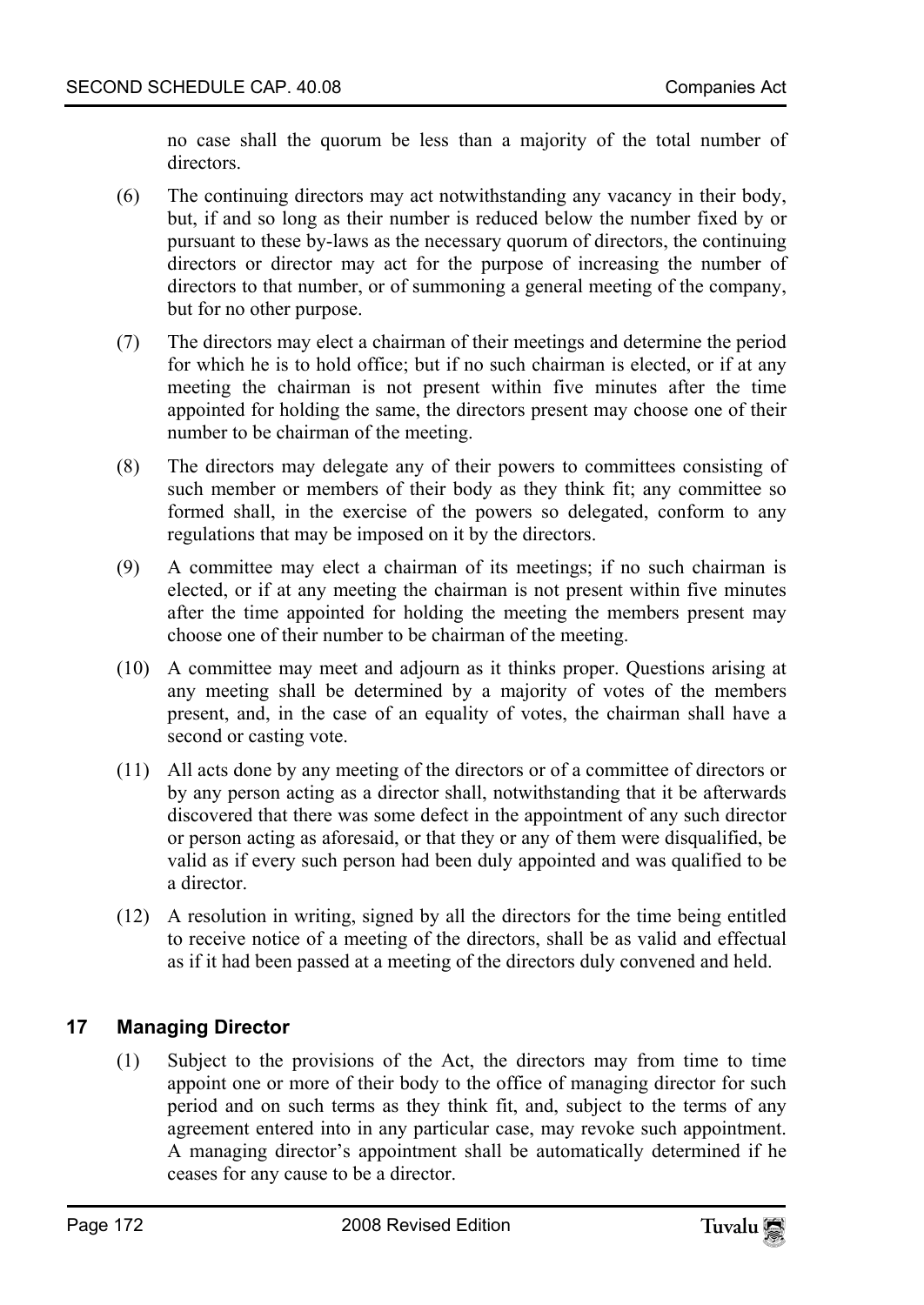(2) The directors may entrust to and confer upon a managing director any of the powers exercisable by them upon such terms and conditions and with such restrictions as they may think fit, and may from time to time, withdraw, alter or vary all or any of such powers.

#### **18 Secretary**

A secretary or joint secretaries may be appointed by the directors for such term, at such remuneration and upon such other conditions as they may think fit; and the appointment of any secretary may be terminated by them.

#### **19 Seal**

The directors shall provide for the safe custody of the seal, which shall only be used by the authority of the directors or of a committee of the directors authorised by the directors in that behalf; and every instrument to which the seal shall be affixed shall be signed by a director and shall be countersigned by the secretary or by a second director or by some other person appointed by the directors for that purpose.

#### **20 Dividend**

- (1) The company may by ordinary resolution declare dividends in respect of any year or other period but no dividend shall exceed the amount recommended by the directors.
- (2) The directors may from time to time pay to the members such interim dividends as appear to the directors to be justified by the profits of the company.
- (3) The right to declare or pay a dividend is subject to section 177.

#### **21 Power to set aside sums**

The directors may, before recommending any dividends, set aside out of the profits or income surplus of the company such sums as they think proper in order to provide for a known liability, including a disputed or contingent liability, or as a depreciation or replacement provision and may carry forward any profits or income surplus which they may think prudent not to distribute.

#### **22 Form of Dividend**

(1) All dividends shall be declared and paid as a fixed sum per share and not as a proportion of the amount paid in respect of a share.

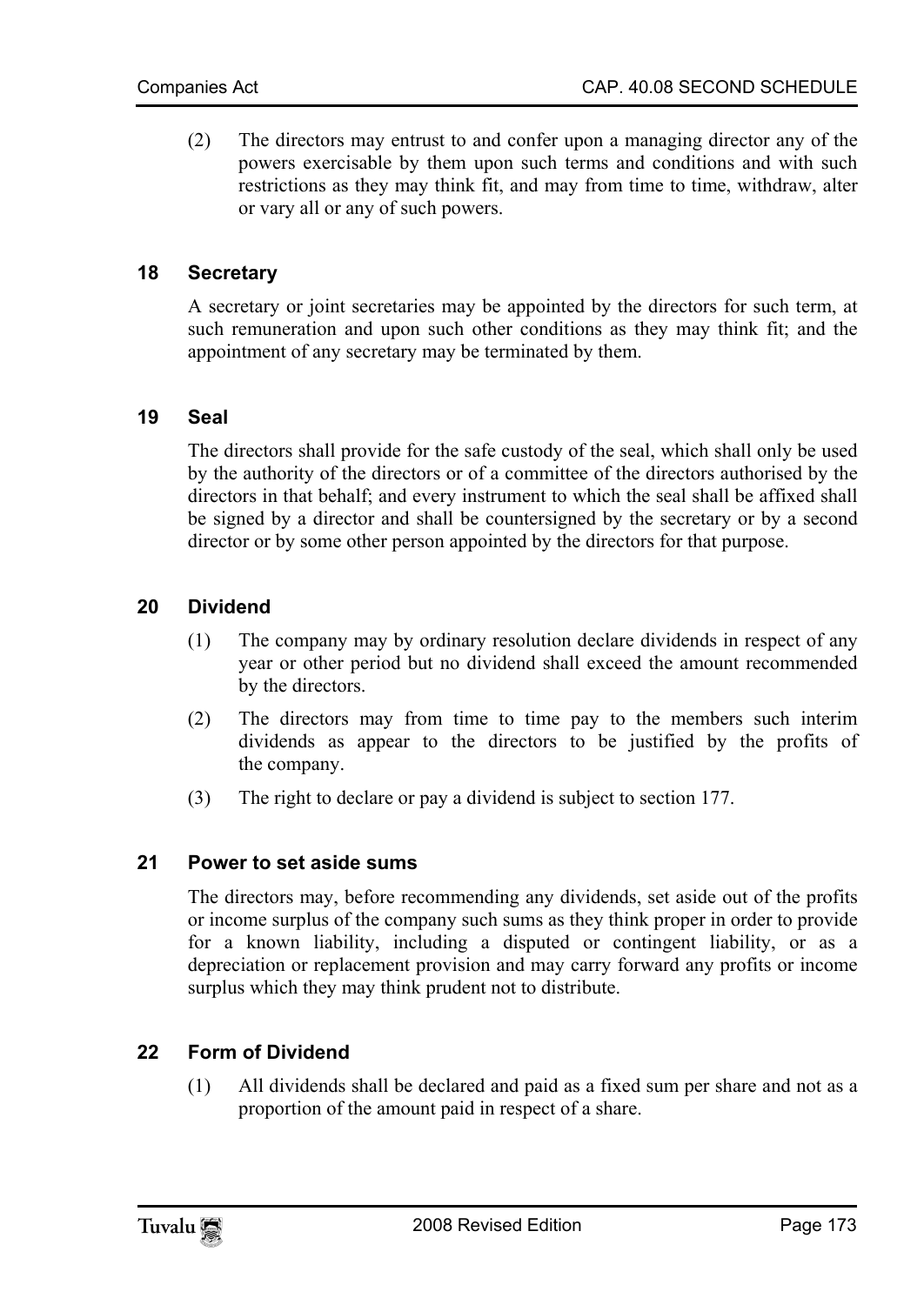(2) The directors may deduct from a dividend payable to a shareholder all sums of money presently payable by the shareholder to the company in respect of his shares.

# **23 Payment of Dividend**

- (1) Any dividend payable in cash may be paid by cheque or warrant sent by post to the registered address of the shareholder or, in the case of joint holders to that one who is first named on the register of members, or to such person and to such address as the holder or joint holders may in writing direct.
- (2) Every such cheque shall be made payable to the order of the person to whom it is sent.
- (3) Anyone of two or more joint holders may give effectual receipts for any dividends.
- (4) Every dividend payment shall be accompanied by a statement showing the gross amount of the dividend, and any tax deducted or deemed to be deducted therefrom.
- (5) No dividend shall bear interest against the company.

### **24 Non cash dividends and bonus shares**

The company, upon the recommendation of the directors may exercise the powers conferred by article 20 —

- (a) to direct that payment of a dividend shall be wholly or partly by distribution of fully paid up shares in another corporation;
- (b) to resolve to make a capitalisation issue of shares; or
- (c) to issue shares by way of bonus,

and the directors shall do all acts and things required to give effect to the direction or resolution.

# **25 Officers and agents**

- (1) The directors may from time to time appoint officers and agents and may appoint any corporation, firm or body of persons, whether nominated directly or indirectly, by the directors, to be the attorneys-at-law of the company for such purposes and with such powers, authorities and discretions, not exceeding those vested in or exercisable by the directors under these by-laws, and for such period and subject to such conditions as they may think fit.
- (2) Any such powers of attorney may contain such provisions for the protection and convenience of persons dealing with any such attorney as the directors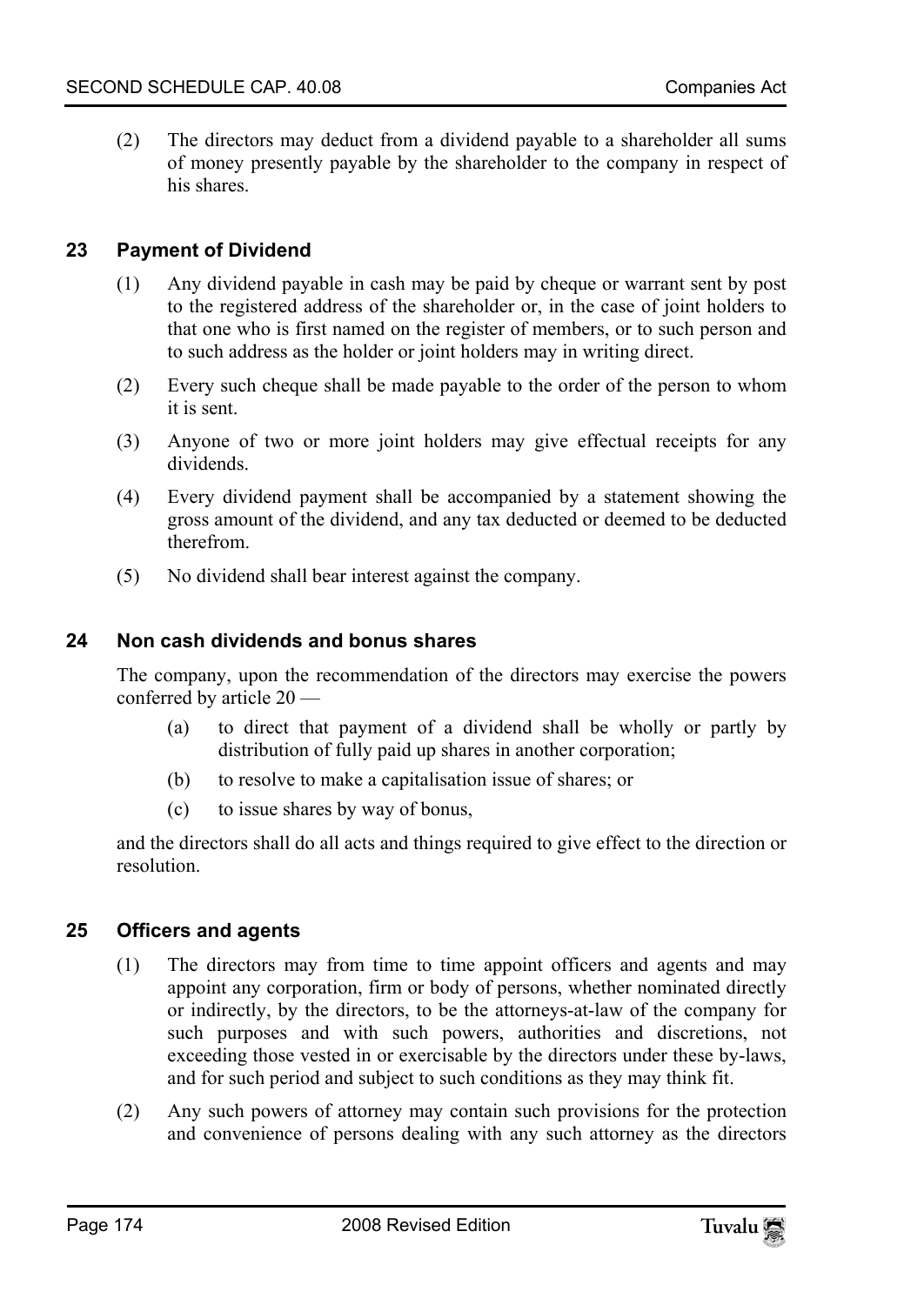may think fit and may also authorise any such attorney to delegate all or any of the powers, authorities and discretions vested in him.

#### **26 Notices**

- (1) A notice may be given by the company to any member, shareholder or debenture holder either personally or by sending it by post to him or to his registered address, or, if he has no registered address within Tuvalu, the address (if any) within Tuvalu supplied by him to the company for the giving of notice to him; where a notice is sent by post, service of the notice shall be deemed to be effected by properly addressing, pre-paying, and posting a letter containing the notice, and to have been effected in the case of a notice of a meeting at the expiration of 24 hours after the letter containing the same is posted, and in any other case at the time at which the letter would be delivered in the ordinary course of post.
- (2) A notice may be given by the company to the joint holders of a share or debenture by giving the notice to the joint holder first named in the register of members or debenture holders in respect of the share or debenture.
- (3) A notice may be given by the company to the persons entitled to a share or debenture in consequence of the death or bankruptcy of a member or debenture holder by sending it through the post in a prepaid letter addressed to them by name, or by the title of the representatives of the deceased, or trustee of the bankrupt, or by any like description, at the address (if any) within Tuvalu supplied for the purpose by the persons claiming to be so entitled, or until such an address has been so supplied by giving the notice in any manner in which the same might have been given if the death or bankruptcy had not occurred.
- (4) Notice of every general meeting shall be given in any manner so authorised  $to -$ 
	- (a) every member except those members who, having no registered address within Tuvalu, have not supplied to the company an address within Tuvalu for the giving of notices to them;
	- (b) every person upon whom the ownership of a share devolves by reason of his being a legal personal representative or a trustee in bankruptcy of a member, where a member but for his death or bankruptcy would be entitled to receive notice of the meetings; and
	- (c) the auditor for the time being of the company, and no other person shall be entitled to receive notices of general meetings.

# **27 Winding up**

(1) If the company is wound up, the liquidator may, with the sanction of a special resolution of the company and any other sanction required by the Act, divide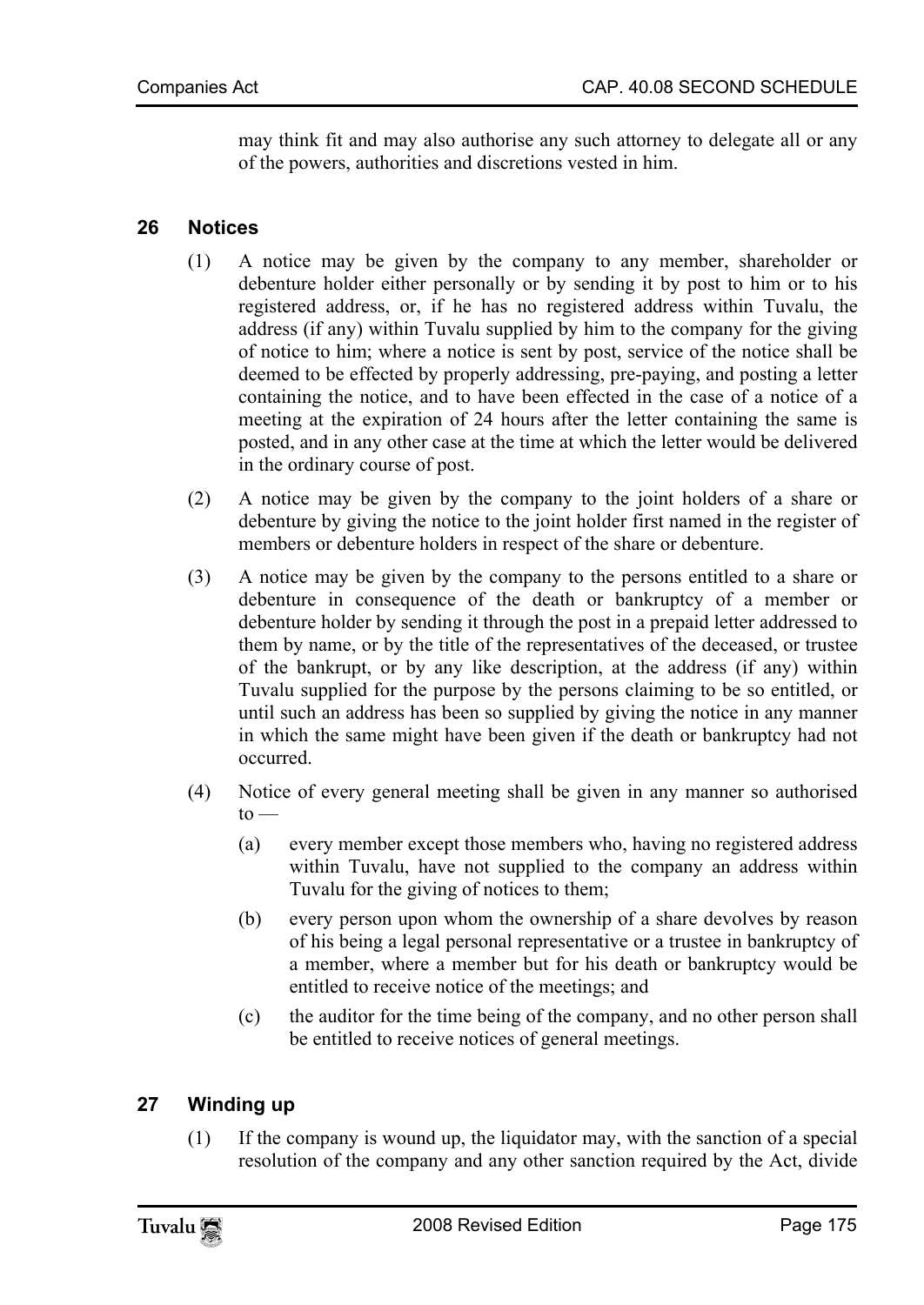amongst the members in specie or kind the whole or any part of the assets of the company (whether they consist of property of the same kind or not) and may, for such purpose set such value as he deems fair upon any property to be divided as aforesaid and may determine how such division shall be carried out as between the members or different classes of members.

- (2) The liquidator may, with the like sanction, vest the whole or any part of such assets in trustees upon such trusts for the benefit of the members or shareholders as the liquidator with the like sanction thinks fit.
- (3) Notwithstanding anything in this paragraph, no member or shareholder shall be compelled to accept any shares or other securities on which there is any liability.

# **28 Indemnity**

Every director, managing director, agent, auditor, secretary and other officer for the time being of the company shall be indemnified out of the assets of the company against any liability incurred by him in defending any proceedings, whether civil or criminal, in which judgement is given in his favour, or in which he is acquitted, or in connection with any application under Section 155 of the Act in which relief is granted to him by the Court.

#### **29 Interpretation**

(1) In these Articles, unless the context otherwise requires —

"the act" means the Companies Act;

"**the seal**" means the common seal of the company.

(2) In these Articles, unless the context otherwise requires —

- (a) words or expressions shall have the same meaning as in the Act;
- (b) references to Sections of the Act shall mean those Sections as modified or re-enacted from time to time.

# **PART II - ARTICLES FOR PROPRIETARY COMPANY**

# **1 Application of Part I**

The Articles set out in Part I of the Second Schedule to the Companies Act, 1991, shall be deemed to be incorporated with these Articles and shall apply to the company.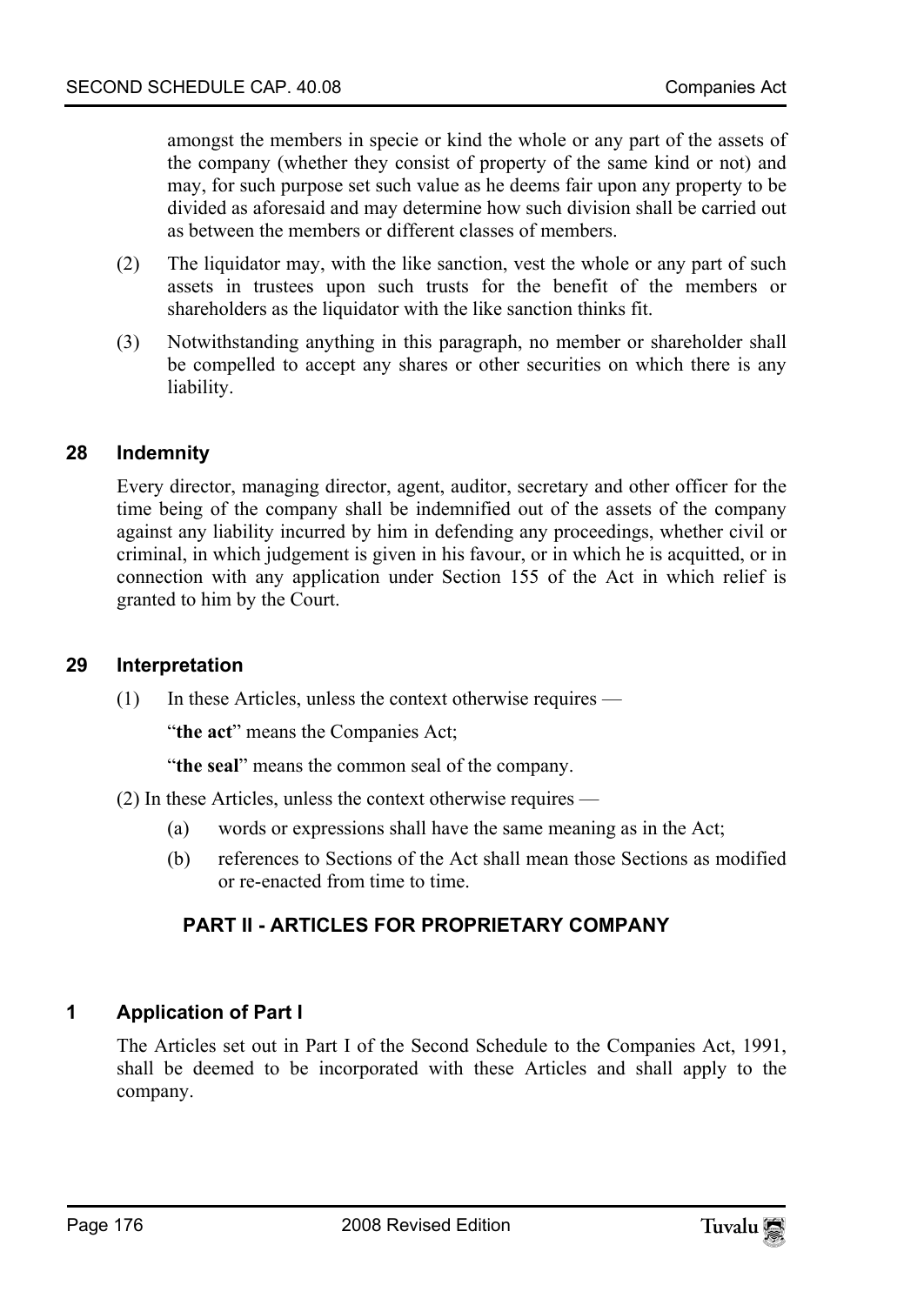# **2 Duty of members**

It shall be the duty of members of the company and all persons claiming under them not to do or abstain from doing any act whereby the company may cease to be a proprietary company (except by voting for the conversion of the company into a public company), and if for any reason other than such a conversion, the company ceases to be a proprietary company, every member and all persons claiming under him shall do all acts in their power to enable the company to become a proprietary company again.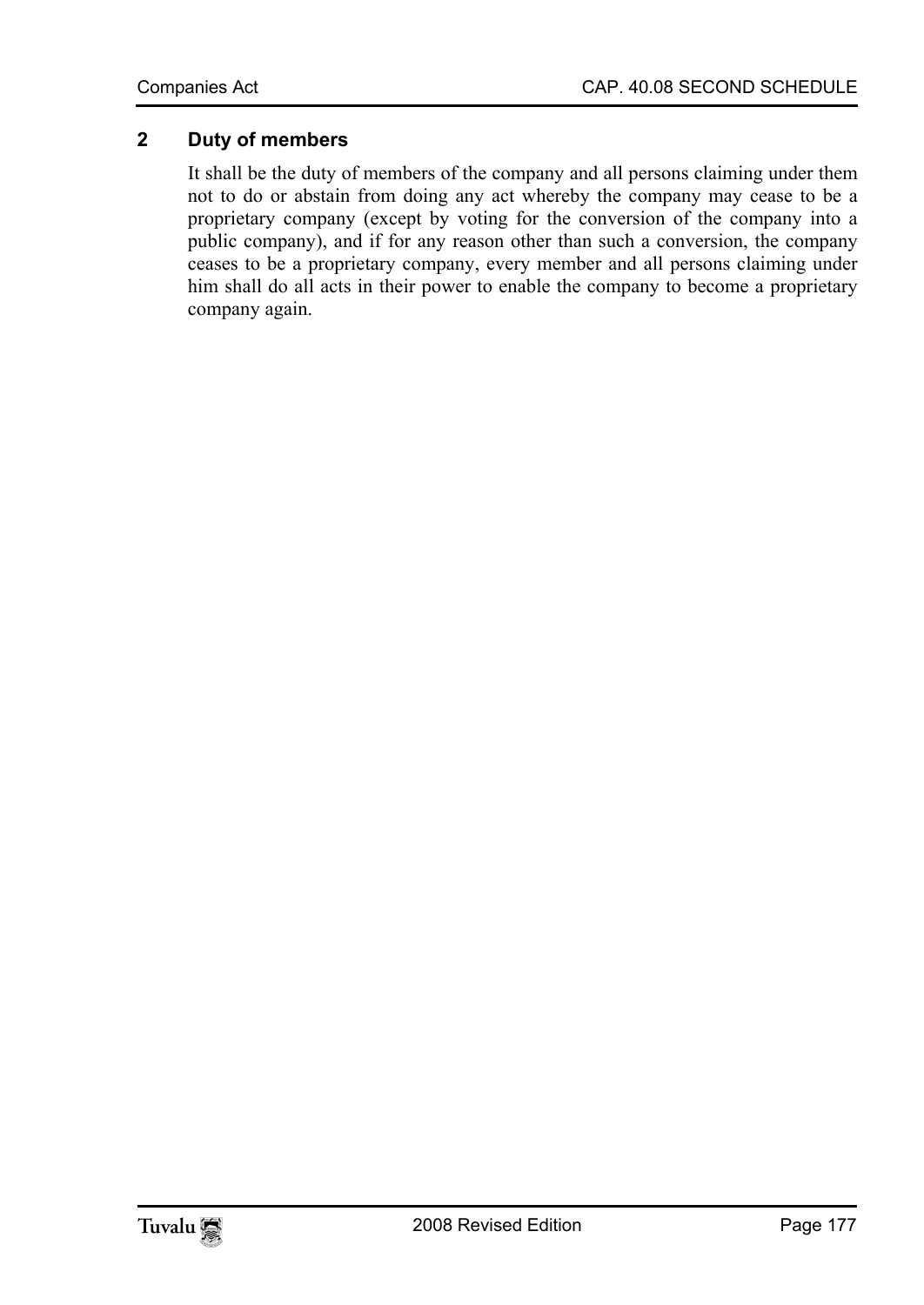# **THIRD SCHEDULE**

# (Sec. 11)

## **PART I - AMENDMENT OF MEMORANDUM OF COMPANY**

#### **1 Amendment by special resolution**

Subject to this Part, a company may by special resolution amend its Memorandum —

- (a) to change its name;
- (b) to add, change or remove any restriction upon the capacity or powers of the company;
- (c) to add, change or remove any provision that is required under section 20 to be included in the Memorandum of a proprietary company;
- (d) to add, change or remove any matter permitted but not required to be included in the Memorandum; or
- (e) to alter its share capital as provided in section 67, or to reduce its share capital as provided in section 70.

#### **2 Limitation**

This Part is subject to section 205(2)(a).

#### **3 Certain provision may not be amended**

The provision included in the articles of incorporation of a company pursuant to section  $8(1)(b)$  may not be amended.

#### **4 Meetings to pass resolutions**

- (1) Notice of a meeting called to pass the special resolution or, as the case may be, the ordinary resolution to amend the Memorandum of a company shall be given to all shareholders and debenture holders of the company and to the trustee of any debenture trust deed covering debentures issued by the company in like manner as it is given to members of the company.
- (2) A notice referred to in sub-paragraph (1) shall set out the terms of the proposed amendment.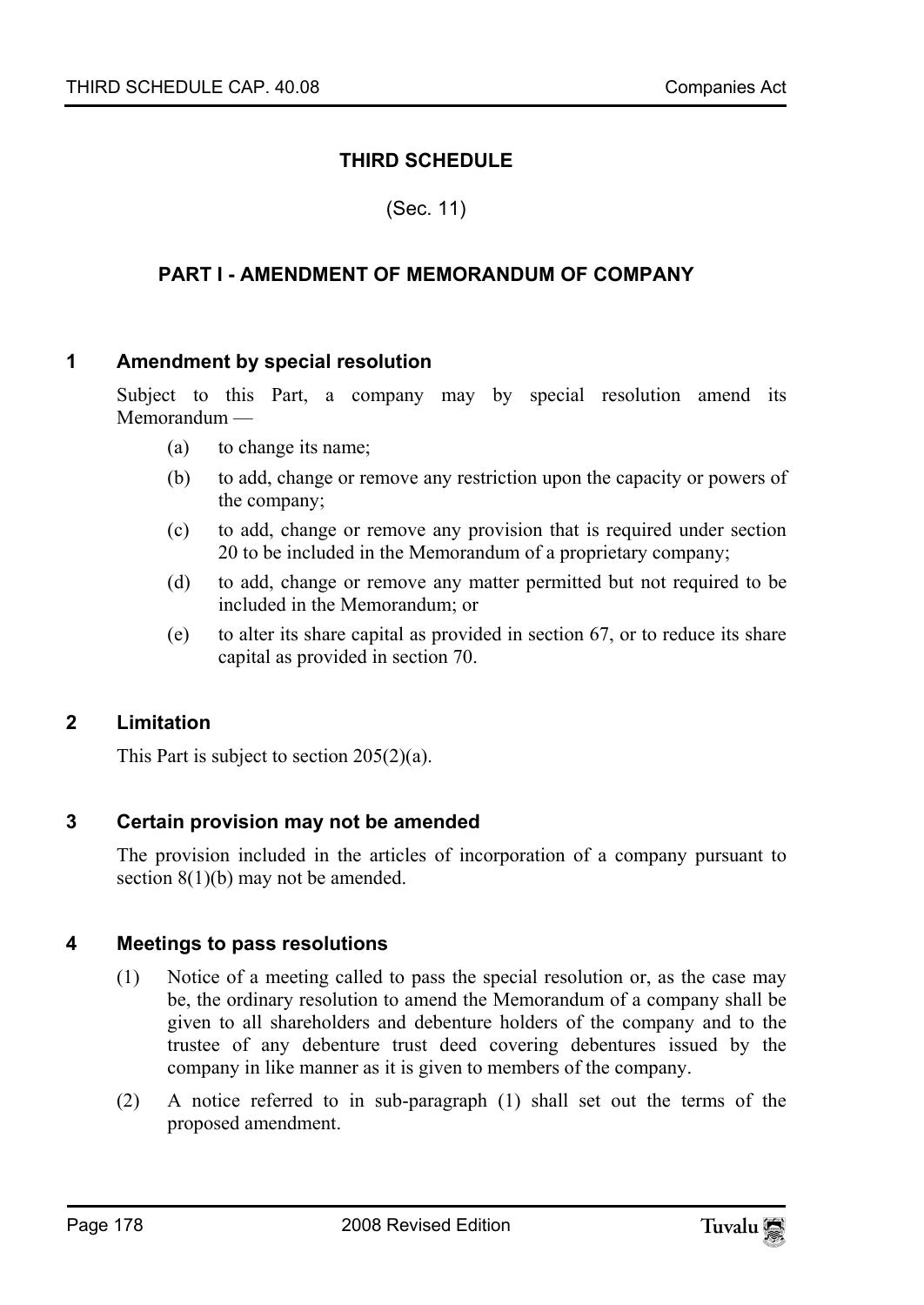#### **5 Proposal for amendment**

A proposal for an amendment of the Memorandum of a company may be made by the directors of the company or a shareholder of the company.

### **6 Amendment affecting classes of shares**

- (1) No amendment of a kind referred to in section 67 shall be made in the Memorandum of a company unless not earlier than one month before the alteration is made, a meeting of the holders of shares of the class in question is held and a resolution approving the alteration is passed at the meeting by a majority comprising at least three-quarters of the votes cast.
- (2) The provisions of this Act and the Articles of the company concerned relating to general meetings apply to a meeting held pursuant to sub-paragraph (1), except that shareholders of the class in question who are not members of the company shall be deemed to be members for the purpose of the meeting, and the quorum for such a meeting shall be one, or more than one, person present in person or by proxy, holding at least three-quarters of the issued shares of the class in question.
- (3) If the Articles of the company concerned provide for postal voting at general meetings, postal votes may be given at a meeting held under this paragraph.
- (4) This paragraph does not apply to
	- (a) a class of shares none of which has been issued; or
	- (b) a class of shares all of which have either been transferred to or redeemed by the company, or are held by the company or by a nominee for it, and none of which has been re-issued.

#### **7 Revocation of amendment**

When authorised in a resolution effecting an amendment of the Memorandum of a company, the directors of the company may, without further approval, revoke the resolution before it is acted upon.

#### **8 Time when amendment takes effect**

- (1) Subject to this paragraph, an amendment of the Memorandum of a company does not take effect until the expiration of one month after it is made.
- (2) Subject to sub-paragraph (3), sub-paragraph (1) does not apply to an amendment of the Memorandum of a company to amend its name.
- (3) Where a company amends its Memorandum so as to enable it to convert to a public company or, as the case may be, a proprietary company, any amendment necessary for that purpose does not have effect unless and until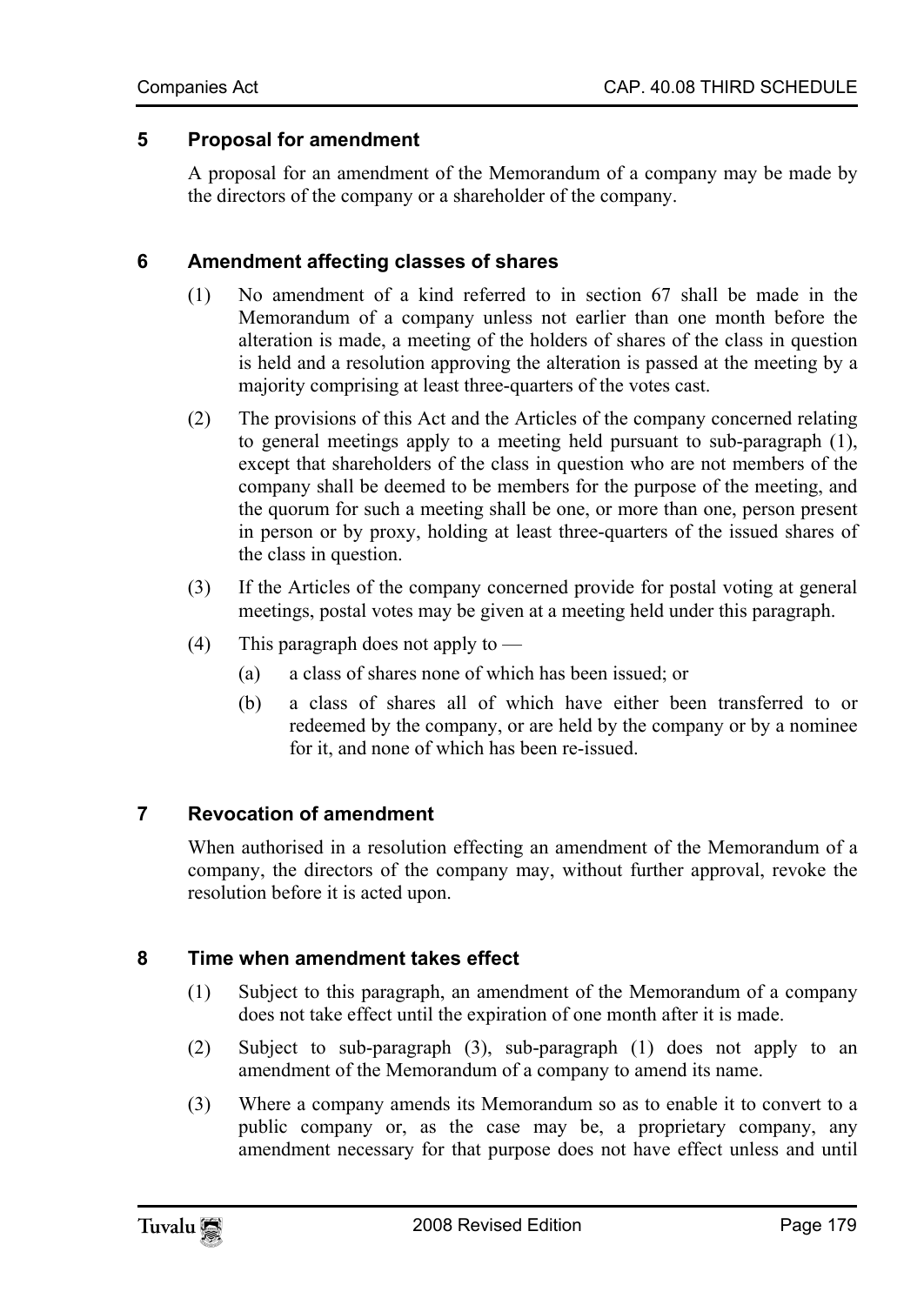the Registrar re-issues pursuant to section 22(1) the certificate of incorporation relating to the company.

#### **9 Amendment not to affect any cause of action, etc.**

- (1) No amendment of the articles of incorporation of a company affects an existing cause of action or claim, or liability to prosecution in favour of or against the company or its directors or officers, or any civil or criminal action or proceedings to which the company is, or its directors or officers are, a party.
- (2) Where, but for this paragraph, an amendment of the Memorandum of a company —
	- (a) would require a member of the company to take or subscribe for more shares than the number held by him at the date on which the amendment is made; or
	- (b) would in any way increase his liability as at that date to contribute to the share capital of, or otherwise to pay money, to the company,

the member is not bound by the amendment unless, either before or after the amendment is made, he agrees to be bound by it.

(3) Sub-paragraph (1) is in addition to and not in substitution for section 17.

# **PART II - AMENDMENT OF ARTICLES**

#### **10 Amendment of by-laws by directors**

The directors of a company may, subject to this Part and the Memorandum of the company, amend the Articles of the company by altering or adding to them.

#### **11 Amendment of Articles subject to this paragraph**

- (1) An amendment of the Articles of a company does not have effect unless the requirements of this paragraph are satisfied.
- (2) An amendment of the Articles of a company does not have effect
	- (a) until the expiration of one month after it is made; and
	- (b) until it is approved by ordinary resolution at a meeting of the company.

#### **12 Effect of amendment**

(1) An amendment of the Articles of a company that has effect is, subject to this Act, as valid as if originally contained in the Articles and is subject in like manner to amendment.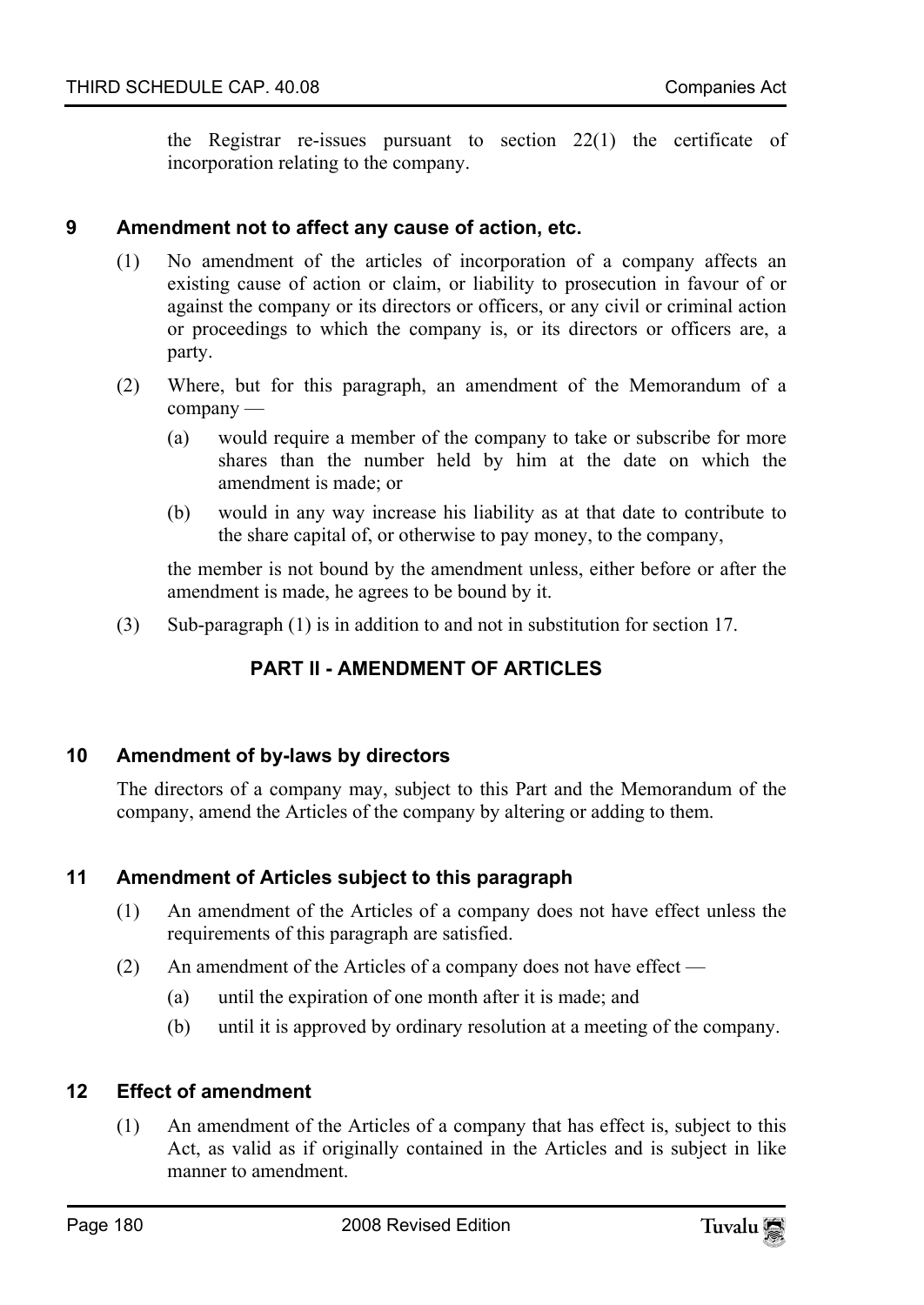(2) Paragraph 9 applies to an amendment of the Articles of a company as it applies to an amendment of the Memorandum of a company.

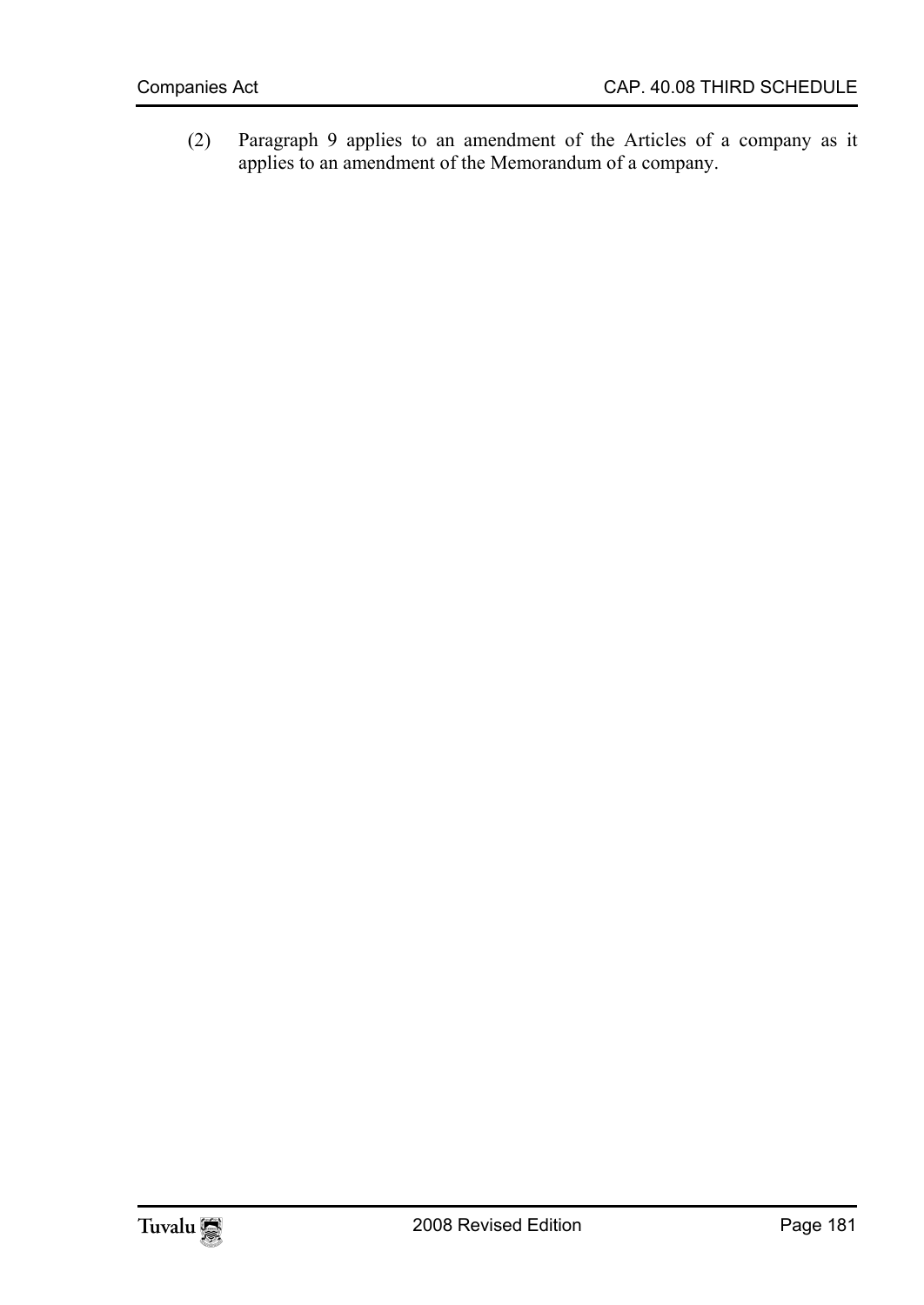# **FOURTH SCHEDULE**

### **STATEMENT IN LIEU OF PROSPECTUS (SEC. 52)**

#### **PART I**

## **Statement in Lieu of Prospectus Lodged For Registration by**

*(Insert the name of the company.)* 

| The Share Capital of the company.                                                                                                                                                                                                                                                                 | <b>Shares</b>              |
|---------------------------------------------------------------------------------------------------------------------------------------------------------------------------------------------------------------------------------------------------------------------------------------------------|----------------------------|
| Divided into                                                                                                                                                                                                                                                                                      | <b>Shares</b>              |
| Amount (if any) of above capital which consists of<br>redeemable shares.                                                                                                                                                                                                                          | <b>Shares</b>              |
| The date on or before which these shares are, or<br>are liable, to be redeemed.                                                                                                                                                                                                                   |                            |
| Names, descriptions and addresses of directors or<br>proposed directors.                                                                                                                                                                                                                          |                            |
| If the share capital of the company is divided into<br>different classes of shares, the right of voting at<br>meetings of the company conferred by, and the<br>right in respect of capital and dividend attached to<br>the several classes of shares, respectively.                               |                            |
| Number of Shares and debentures issued within<br>the two years preceding the date of this statement<br>or proposed or agreed to be issued otherwise than<br>in cash.                                                                                                                              | 1. Shares<br>2. Debentures |
| The consideration for the issue or intended issue<br>of those shares and debentures.                                                                                                                                                                                                              | 3. Consideration           |
| and description of any<br>shares<br>Number<br><sub>or</sub><br>debentures which any person has or is entitled to<br>be given an option to subscribe for, or to acquire<br>from a person to whom they have been allotted or<br>agreed to be allotted with a view to his offering<br>them for sale. | 1. Shares and debentures   |
| Period during which option is exercisable.                                                                                                                                                                                                                                                        | 2. Until                   |
| Minimum price to be paid for shares or debentures<br>subscribed for or acquired under option.                                                                                                                                                                                                     | $3.$ \$                    |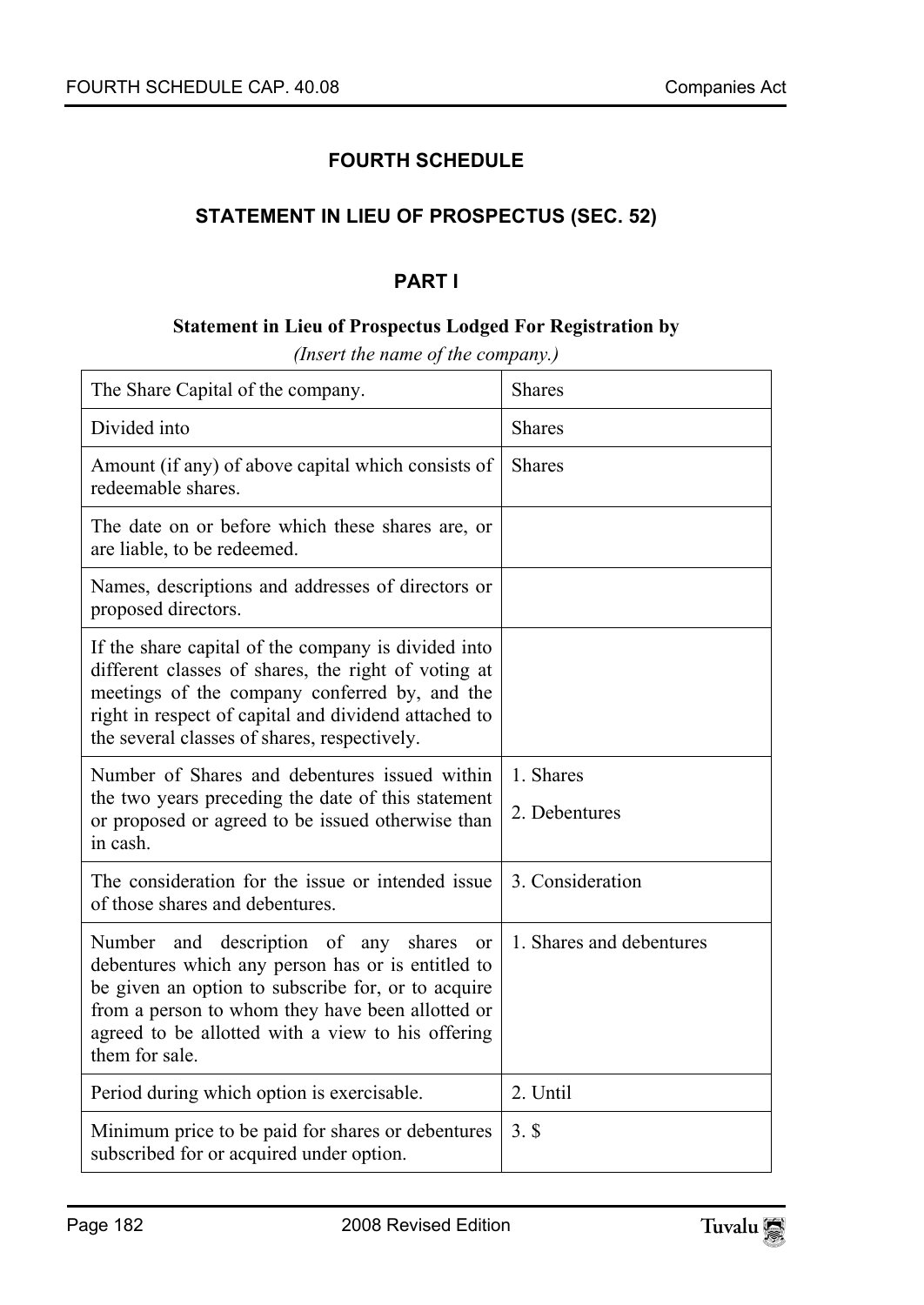| Consideration for option or right to option.                                                                                                                                                                                                                                                                                   | 4. Consideration           |
|--------------------------------------------------------------------------------------------------------------------------------------------------------------------------------------------------------------------------------------------------------------------------------------------------------------------------------|----------------------------|
| Persons to whom option or right to option was<br>given or, if given to existing shareholders or<br>debenture holders as such, the relevant shares or<br>debentures.                                                                                                                                                            | 5. Names and addresses:    |
| Names and addresses of vendors of property<br>purchased or acquired, or acquired by the<br>company except where the contract for its<br>purchase or acquisition was entered into in the<br>ordinary course of the business intended to be<br>carried on by the company or the amount of the<br>purchase money is not material. |                            |
| Amount (in cash, shares, or debentures) payable to<br>each separate vendor.                                                                                                                                                                                                                                                    | Total purchase price<br>\$ |
| Amount (if any) paid or payable (in cash or shares                                                                                                                                                                                                                                                                             | Cash \$                    |
| or debentures) for any such property, specifying<br>amount (if any) paid or payable for goodwill.                                                                                                                                                                                                                              | Shares \$                  |
|                                                                                                                                                                                                                                                                                                                                | Debentures \$              |
|                                                                                                                                                                                                                                                                                                                                | Goodwill \$                |
| Short particulars of any transaction relating to any<br>such property which was compiled within the two<br>preceding years and in which any vendor to the<br>company or any person who is, or was at the time<br>thereof, a promoter, director, or proposed director<br>of the company had any interest direct or indirect.    |                            |
| Amount (if any) paid or payable as commission                                                                                                                                                                                                                                                                                  | Amount paid: \$            |
| for subscribing or agreeing to subscribe<br><sub>or</sub><br>procuring or agreeing to procure subscriptions for<br>any shares or debentures in the company; or                                                                                                                                                                 | Amount payable: \$         |
| Rate of the Commission                                                                                                                                                                                                                                                                                                         | Per cent                   |
| Amount or rate of brokerage                                                                                                                                                                                                                                                                                                    |                            |
| The number of shares, if any, which persons have<br>agreed for a commission to subscribe absolutely.                                                                                                                                                                                                                           |                            |
| Amount or estimated amount of preliminary<br>expenses.                                                                                                                                                                                                                                                                         | \$                         |
| By whom those expenses have been paid or are<br>payable                                                                                                                                                                                                                                                                        |                            |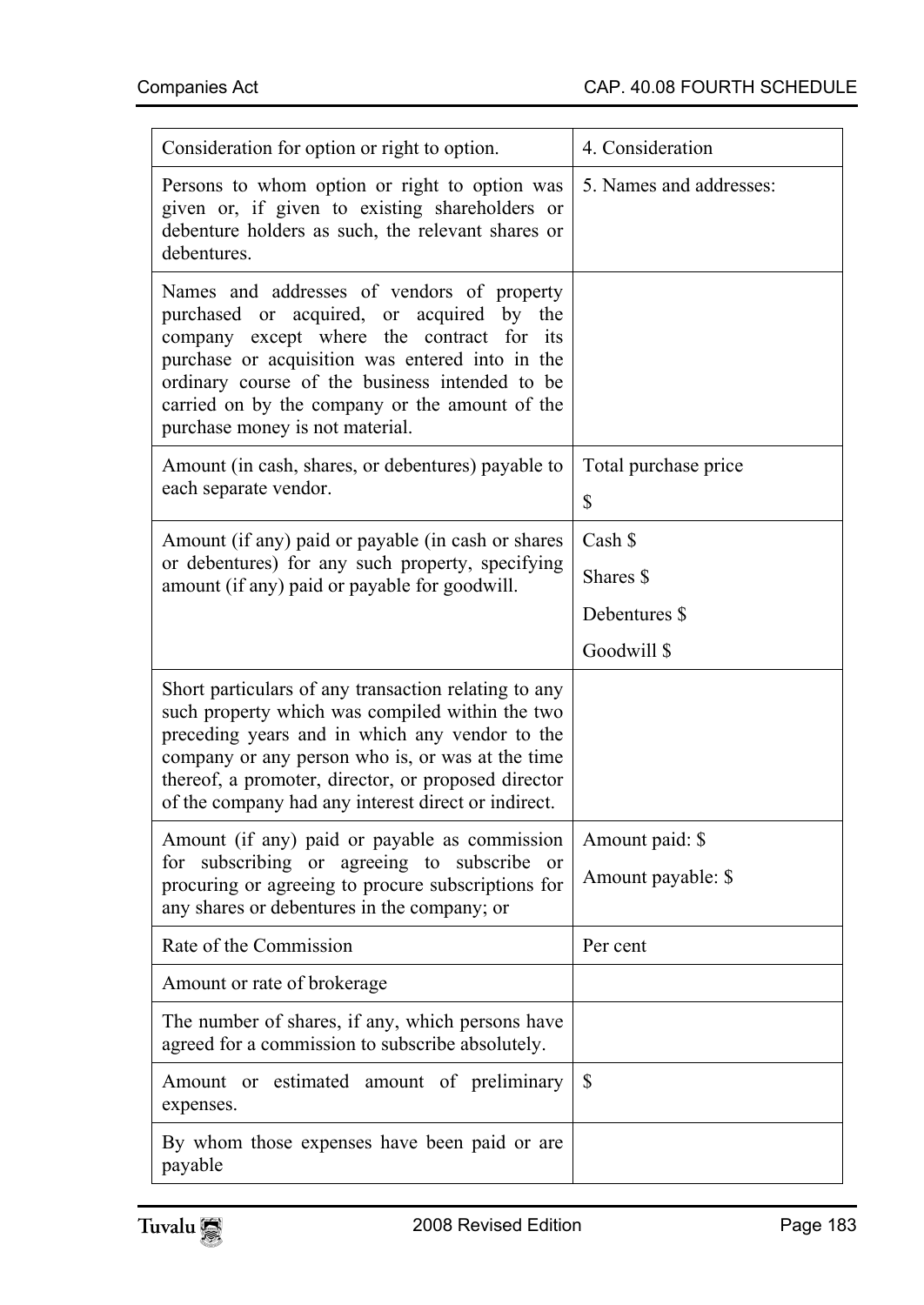| Amount paid or intended to be paid to any<br>promoter.                                                                                                                                                                                                                                                                                                                                                                                                                                                                                                                                                                                                                                                                                                                                                                                                         | Name of promoter: Amount: \$                     |
|----------------------------------------------------------------------------------------------------------------------------------------------------------------------------------------------------------------------------------------------------------------------------------------------------------------------------------------------------------------------------------------------------------------------------------------------------------------------------------------------------------------------------------------------------------------------------------------------------------------------------------------------------------------------------------------------------------------------------------------------------------------------------------------------------------------------------------------------------------------|--------------------------------------------------|
| Consideration for the payment.                                                                                                                                                                                                                                                                                                                                                                                                                                                                                                                                                                                                                                                                                                                                                                                                                                 | Consideration:                                   |
| Any other benefit given or intended to be given to<br>any promoter.                                                                                                                                                                                                                                                                                                                                                                                                                                                                                                                                                                                                                                                                                                                                                                                            | Name of promoter Nature and<br>value of benefit: |
| Consideration for giving of benefit.                                                                                                                                                                                                                                                                                                                                                                                                                                                                                                                                                                                                                                                                                                                                                                                                                           | Consideration:                                   |
| Dates of, parties to, and general nature of every<br>material contract (other than contracts entered into<br>in the ordinary course of the business intended to<br>be carried on by the company or entered into more<br>than two years before the delivery of this<br>statement).                                                                                                                                                                                                                                                                                                                                                                                                                                                                                                                                                                              |                                                  |
| Time and place at which the contracts or copies<br>thereof or $(1)$ in the case of a contract not reduced<br>into writing a memorandum giving full particulars<br>thereof, and (2) in the case of a contract wholly or<br>partly in a foreign language, a copy of a<br>translation in English or embodying a translation<br>in English or embodying a translation in English<br>of the parts in a foreign language, as the case may<br>be, being a translation certified in the prescribed<br>manner to be a correct translation may be<br>inspected.                                                                                                                                                                                                                                                                                                          |                                                  |
| Names and addresses of the auditors of the<br>company (if any).                                                                                                                                                                                                                                                                                                                                                                                                                                                                                                                                                                                                                                                                                                                                                                                                |                                                  |
| Full particulars of the nature and extent of the<br>interest of every director, and of every expert, in<br>the promotion of or in the property proposed to be<br>acquired by the company, or, where the interest of<br>such a director or expert consists in being a<br>partner in a firm, the nature and extent of the<br>interest of the firm with a statement of all sums<br>paid or agreed to be paid to him or to the firm in<br>cash or shares, or otherwise, by any person (in the<br>case of a director) either to induce him to become,<br>or to qualify him as, a director, or otherwise for<br>service rendered by him or by the firm in<br>connection with the promotion or formation of the<br>company or (in the case of an expert) for services<br>rendered by him or the firm in connection with the<br>promotion or formation of the company. |                                                  |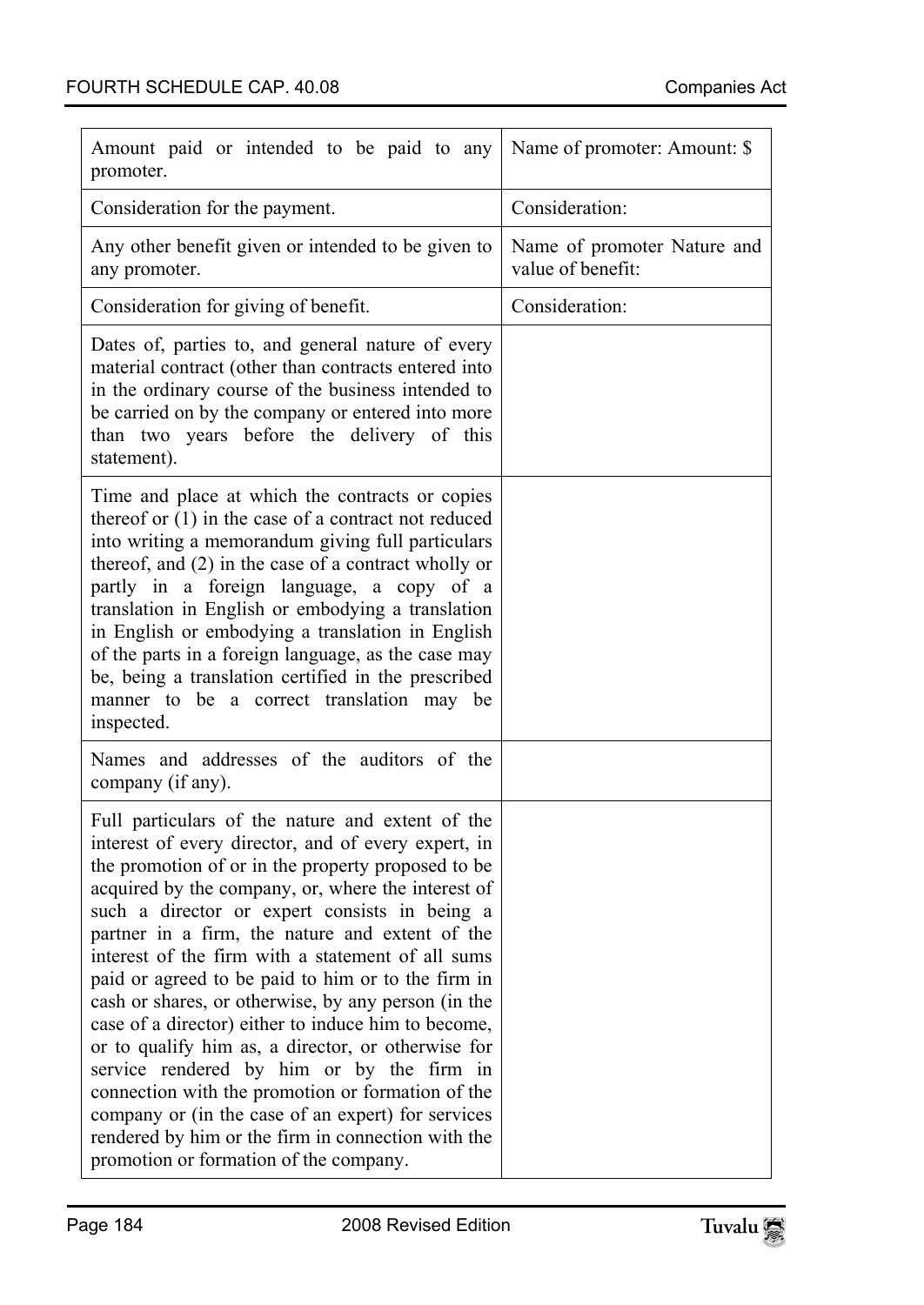| And also, in the case of a statement to be lodged<br>by a proprietary company on becoming a public<br>company, the following items:                                                                                                                                               |  |
|-----------------------------------------------------------------------------------------------------------------------------------------------------------------------------------------------------------------------------------------------------------------------------------|--|
| Rates of dividends (if any) paid by the company in<br>respect of each class of shares in the company in<br>each of the five financial years immediately<br>preceding the date of this statement or since the<br>incorporation of the company, whichever period is<br>the shorter. |  |
| Particulars of the cases in which no dividends<br>have been paid in respect of any class of shares in<br>any of these years.                                                                                                                                                      |  |

## **PART II**

#### **Reports to be Set Out**

- 1. Where it is proposed to acquire a business, a report by accountants (who shall be named in the statement) with respect to —
	- (a) the profits or losses of the business in respect of each of the five financial years immediately preceding the lodging of the statement with the Registrar; and
	- (b) the assets and liabilities of the business at the last date to which the accounts of the business were made up.
- 2.
- (1) Where it is proposed to acquire shares in a corporation which by reason of the acquisition or anything to be done in consequence thereof or in connection therewith will become a subsidiary of the company, a report by accountants (who shall be named in the statement) with respect to the profits and losses and assets and liabilities of the other corporation in accordance with subparagraph (2) or (3), as the case requires, indicating how the profits or losses of the other corporation dealt with by the report would, in respect of the shares to be acquired, have concerned members of the company, and what allowance would have fallen to be made, in relation to assets and liabilities so dealt with, for holders of other shares, if the company had at all material times held the shares to be acquired.
- (2) If the other corporation has no subsidiaries, the report referred to in subparagraph (1) shall —
	- (a) So far as regards profits and losses, deal with the profits or losses of the other corporation in respect of each of the five financial years immediately preceding the delivery of the statement to the Registrar; and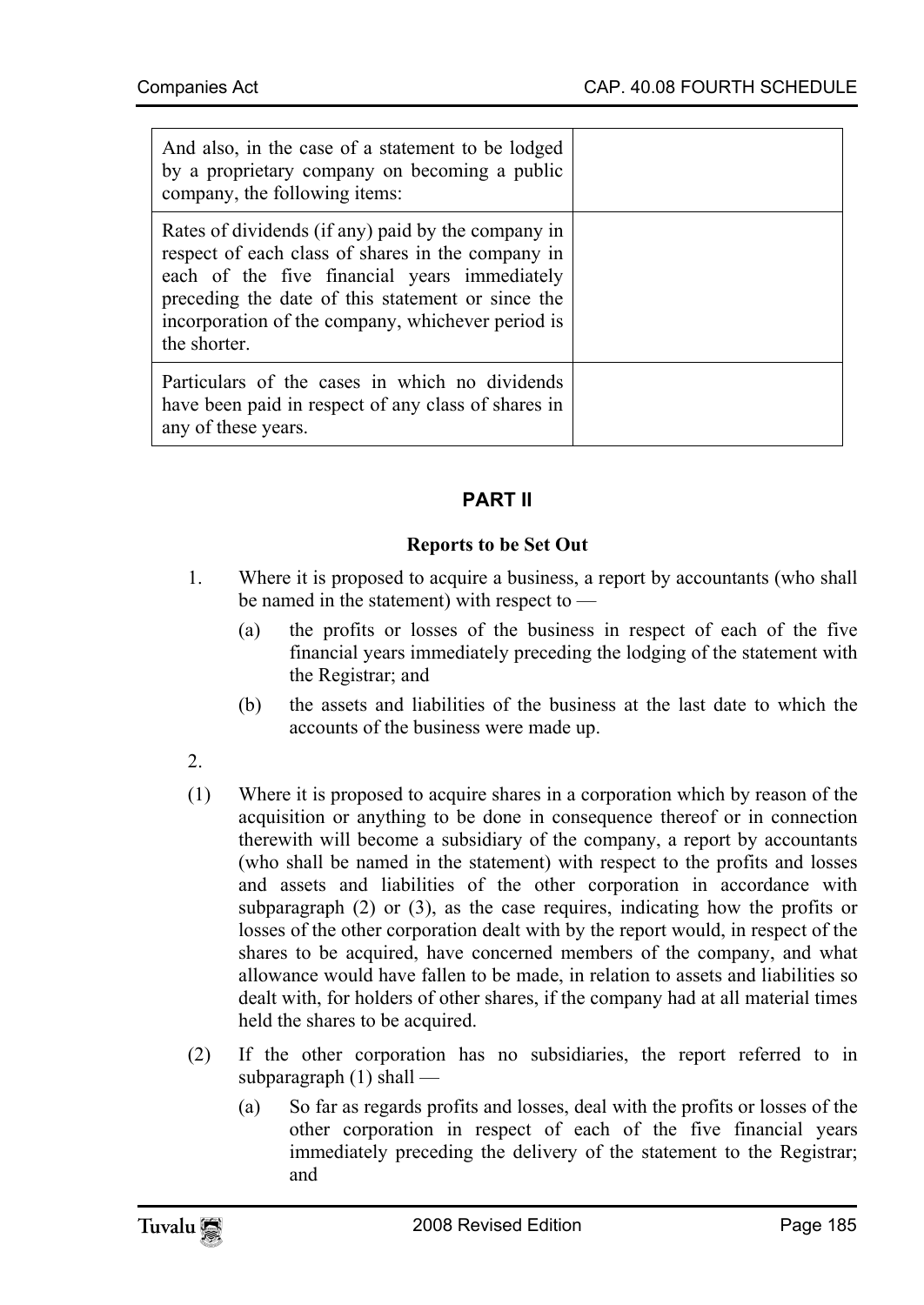- (b) so far as regards assets and liabilities, deal with the assets and liabilities of the other corporation at the last date to which the accounts of the corporation were made up.
- (3) If the other corporation has subsidiaries, the report referred to in subparagraph  $(1)$  shall —
	- (a) so far as regards profits and losses, deal separately with the other corporation's profits or losses as provided by sub-paragraph (2), and in addition deal as aforesaid either —
		- (i) as a whole with the combined profits or losses of its subsidiaries; or
		- (ii) individually with the profits or losses of each subsidiary,

or instead of dealing separately with the other corporation's profits or losses, deal as aforesaid as a whole with the profits or losses of the other corporation and with the combined profits or losses of its subsidiaries; and

- (b) so far as regards assets and liabilities, deal separately with the other corporation's assets and liabilities as provided in subparagraph (2), and, in addition, deal as aforesaid either —
	- (i) as a whole with the combined assets and liabilities of its subsidiaries, with or without the other corporation's assets and liabilities; or
	- (ii) individually with the assets and liabilities of each subsidiary,

and shall indicate as respects the profits or losses and the assets and liabilities of the subsidiaries the allowance to be made for persons other than members of the company.

NOTE: Where a company is not required to furnish any of the reports referred to in this Part, a statement to that effect giving the reasons therefor should be furnished.

Signatures of the persons above named as the directors or proposed directors or of their agents authorised in writing)

Date:

#### **PART III**

#### **Provisions Applying to Parts land II of this Schedule**

- 3. In this Schedule the expression "vendor" includes any person who is a vendor for the purpose of the Fourth Schedule, and the expression "financial year" has the meaning assigned to it in Part III of that Schedule.
- 4. If in the case of a business which has been carried on or of a corporation which has been carrying on business, for less than five years, the accounts of the business or corporation have only been made up in respect of four years,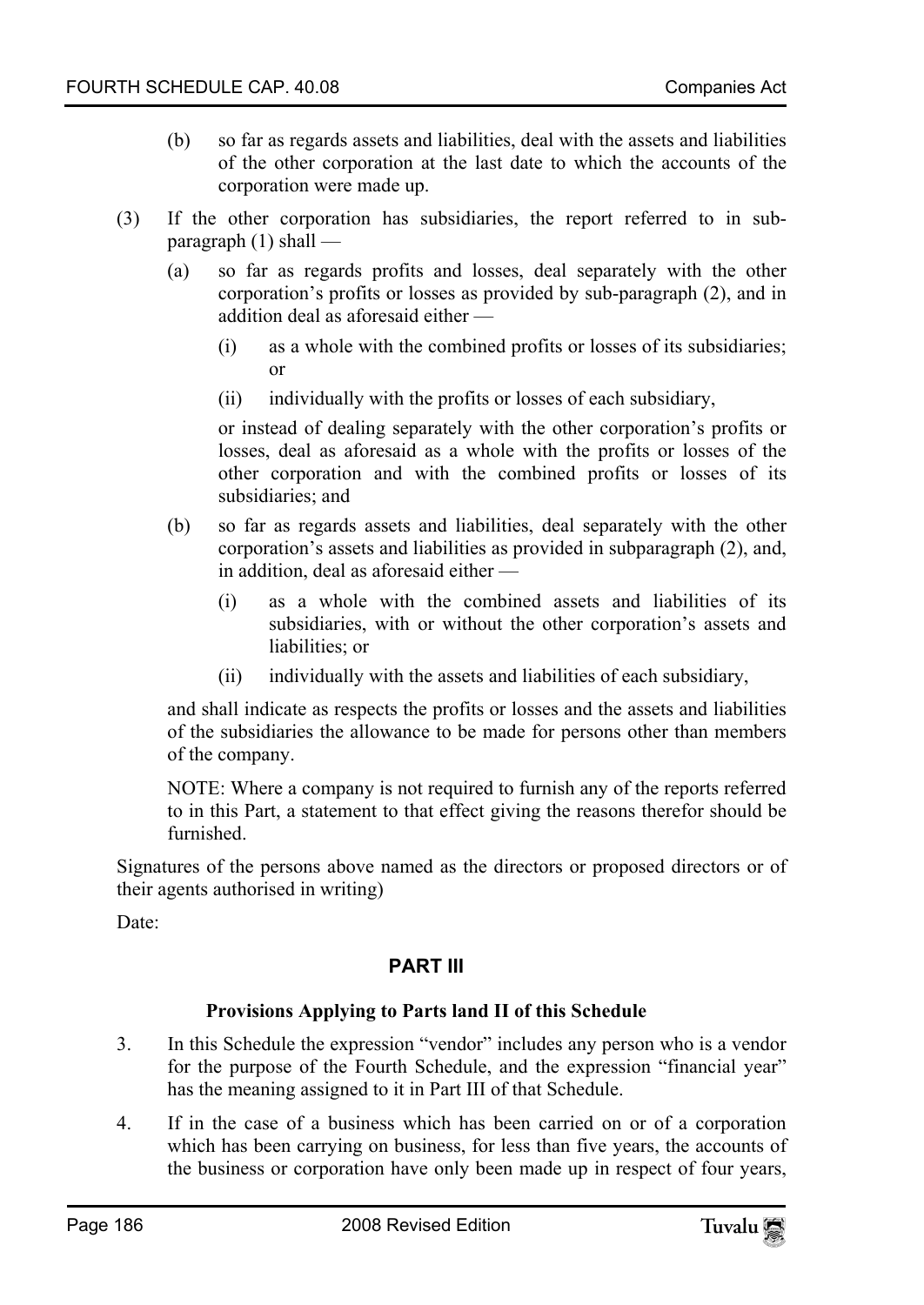three years, two years or one year, Part II of this Schedule shall have effect as if references to four years, three years, two years or one year, as the case may be, were substituted for references to five years.

5. Any report required by Part II of this Schedule shall either indicate by way of note any adjustments as respects the figures of any profits or losses or assets and liabilities dealt with by the report which appear to the persons making the report necessary or shall make those adjustments and indicate that adjustments have been made.

## **FIFTH SCHEDULE**

#### (Sec.237)

| Registration of a Company                                                            | \$100 |
|--------------------------------------------------------------------------------------|-------|
| Change of name of a Company                                                          | \$30  |
| Conversion to proprietary or public company                                          | \$ 50 |
| Filing of prospectus or statement in lieu of prospectus                              | \$ 50 |
| Lodging any instrument or document or statement or<br>notice or resolution or report | \$10  |
| Registration of any order                                                            | \$20  |
| Registration of a charge or enforcement of security                                  | \$25  |
| Lodging of annual return                                                             | \$20  |
| Registration of an external company                                                  | \$75  |
| Lodging of annual accounts of external company                                       | \$25  |

#### **FEES**